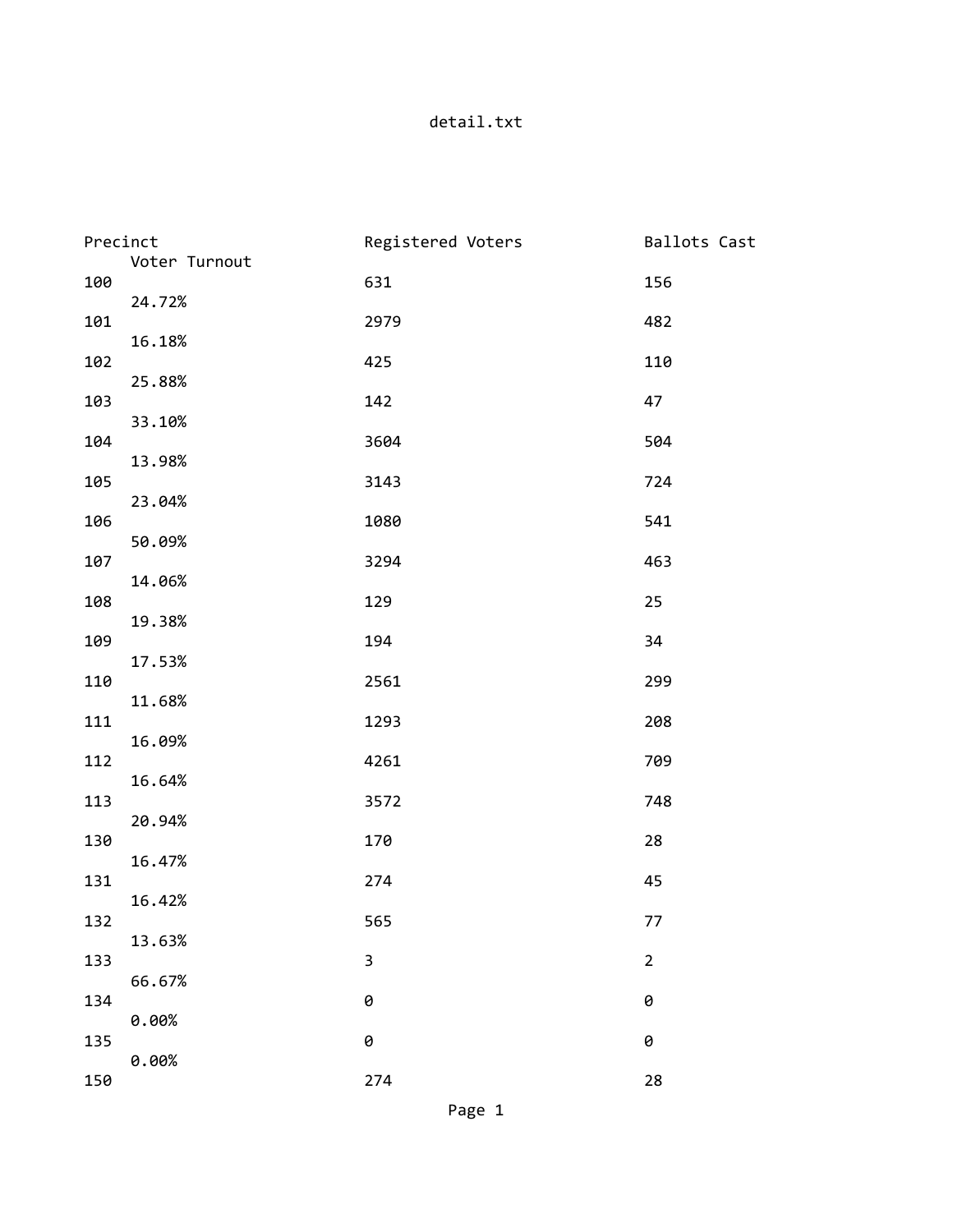|     |        | detail.txt     |                |  |  |  |  |
|-----|--------|----------------|----------------|--|--|--|--|
| 151 | 10.22% | 6009           | 1470           |  |  |  |  |
|     | 24.46% |                |                |  |  |  |  |
| 152 | 0.00%  | $\overline{2}$ | 0              |  |  |  |  |
| 153 | 0.00%  | 0              | 0              |  |  |  |  |
| 154 | 16.83% | 707            | 119            |  |  |  |  |
| 155 |        | 311            | 43             |  |  |  |  |
| 156 | 13.83% | 76             | 12             |  |  |  |  |
| 157 | 15.79% | 495            | 81             |  |  |  |  |
| 158 | 16.36% | 44             | 15             |  |  |  |  |
|     | 34.09% |                |                |  |  |  |  |
| 159 | 0.00%  | 0              | 0              |  |  |  |  |
| 160 | 28.57% | $\overline{7}$ | $\overline{2}$ |  |  |  |  |
| 200 | 19.82% | 9632           | 1909           |  |  |  |  |
| 201 |        | 3597           | 803            |  |  |  |  |
| 202 | 22.32% | 102            | 42             |  |  |  |  |
| 203 | 41.18% | 1250           | 249            |  |  |  |  |
| 204 | 19.92% | 7259           | 1256           |  |  |  |  |
|     | 17.30% |                |                |  |  |  |  |
| 210 | 18.54% | 5188           | 962            |  |  |  |  |
| 211 | 23.18% | 5241           | 1215           |  |  |  |  |
| 212 | 22.35% | 340            | 76             |  |  |  |  |
| 250 |        | 580            | 120            |  |  |  |  |
| 251 | 20.69% | 2820           | 550            |  |  |  |  |
| 300 | 19.50% | 3086           | 587            |  |  |  |  |
| 301 | 19.02% | 3678           | 869            |  |  |  |  |
|     | 23.63% |                |                |  |  |  |  |
| 302 | 0.00%  | 0              | 0              |  |  |  |  |
| 303 |        | 3725           | 593            |  |  |  |  |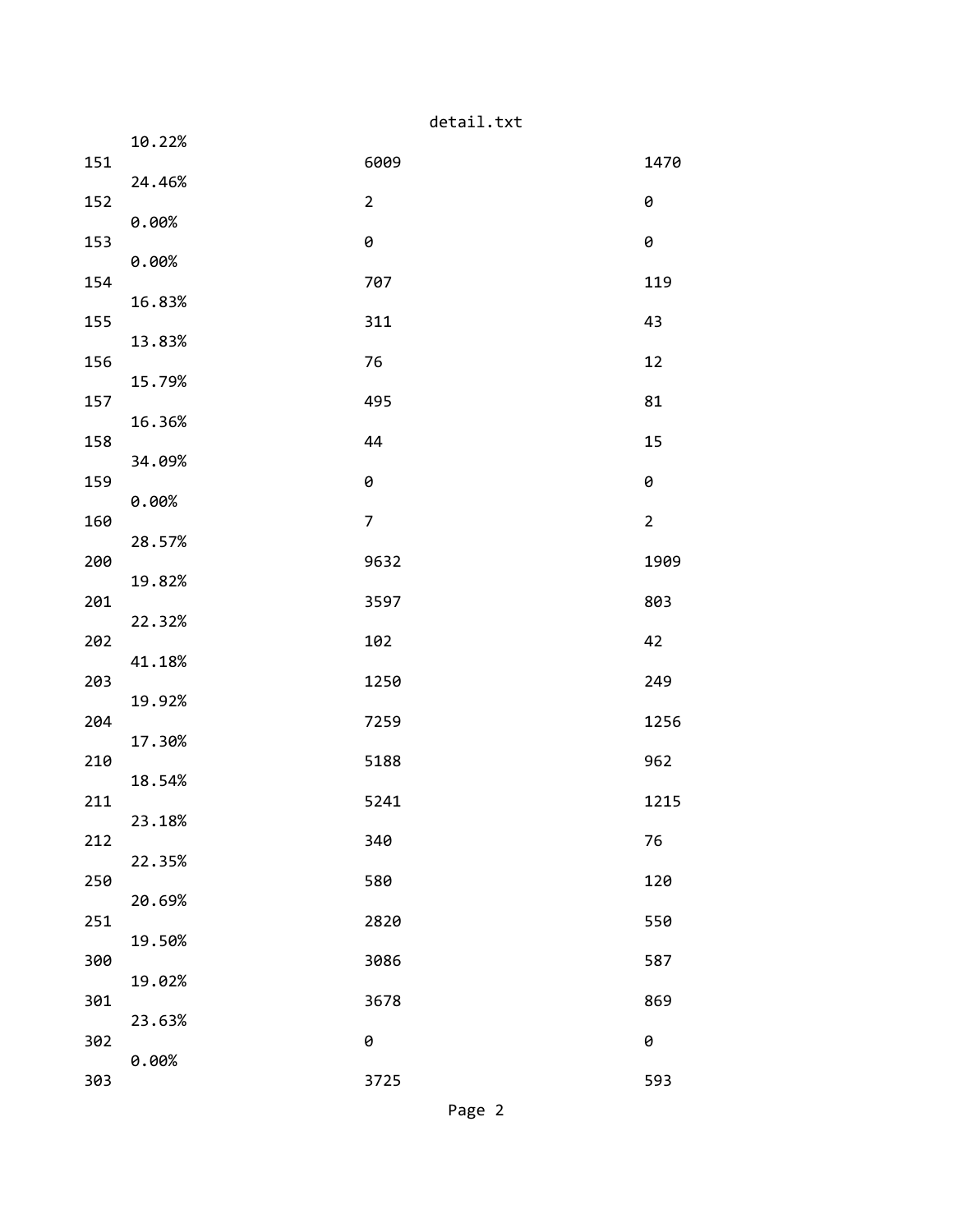|     |        | detail.txt     |      |
|-----|--------|----------------|------|
| 304 | 15.92% | 4292           | 764  |
|     | 17.80% |                |      |
| 305 | 17.44% | 7452           | 1300 |
| 306 | 19.77% | 2979           | 589  |
| 307 |        | 2883           | 484  |
| 308 | 16.79% | 556            | 132  |
| 309 | 23.74% | 1941           | 454  |
|     | 23.39% |                |      |
| 331 | 20.07% | 1355           | 272  |
| 350 | 23.85% | 566            | 135  |
| 351 |        | 1404           | 233  |
| 352 | 16.60% | 637            | 105  |
| 360 | 16.48% | 1337           | 261  |
|     | 19.52% |                |      |
| 390 | 27.47% | 91             | 25   |
| 391 | 16.21% | 1536           | 249  |
| 400 |        | 760            | 244  |
| 401 | 32.11% | 2655           | 976  |
| 402 | 36.76% | 831            | 196  |
|     | 23.59% |                |      |
| 403 | 17.85% | 3933           | 702  |
| 404 | 0.00%  | $\overline{7}$ | 0    |
| 405 |        | 786            | 181  |
| 406 | 23.03% | 2255           | 398  |
| 410 | 17.65% | 3797           | 891  |
|     | 23.47% |                |      |
| 411 | 15.89% | 4612           | 733  |
| 412 | 20.13% | 1709           | 344  |
| 420 |        | 8716           | 2258 |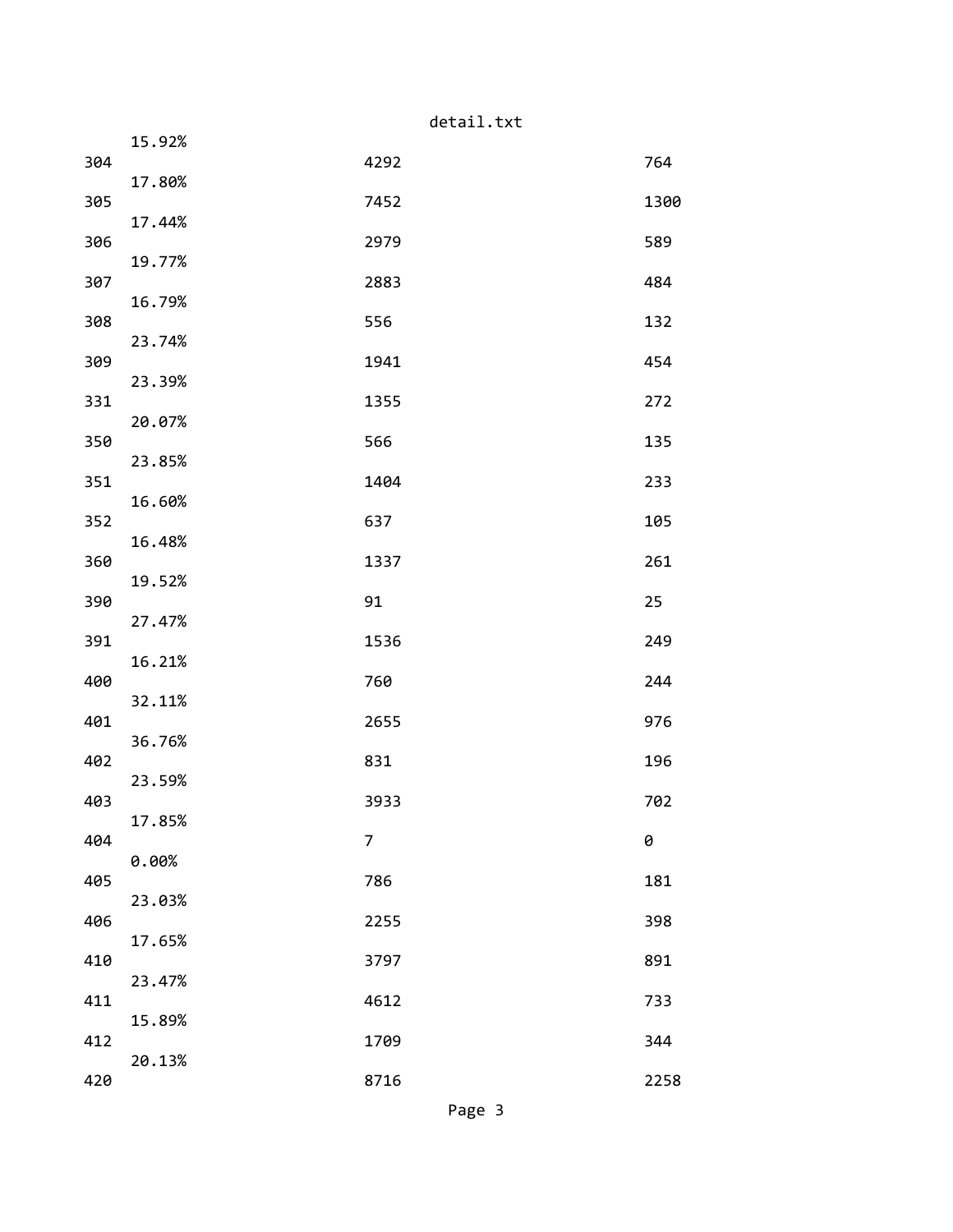|        |        | detail.txt |  |                |  |  |  |
|--------|--------|------------|--|----------------|--|--|--|
| 450    | 25.91% | 37         |  | $\overline{2}$ |  |  |  |
|        | 5.41%  |            |  |                |  |  |  |
| 470    | 13.95% | 1025       |  | 143            |  |  |  |
| 471    |        | 938        |  | 223            |  |  |  |
| 500    | 23.77% | 586        |  | 183            |  |  |  |
|        | 31.23% |            |  |                |  |  |  |
| 501    | 20.34% | 1057       |  | 215            |  |  |  |
| 502    |        | 3680       |  | 1147           |  |  |  |
| 503    | 31.17% | 5272       |  | 999            |  |  |  |
| 504    | 18.95% | 5494       |  | 1379           |  |  |  |
|        | 25.10% |            |  |                |  |  |  |
| 505    | 31.53% | 1589       |  | 501            |  |  |  |
| 506    |        | 3433       |  | 1019           |  |  |  |
| 507    | 29.68% | 175        |  | 57             |  |  |  |
|        | 32.57% |            |  |                |  |  |  |
| 520    | 28.75% | 5764       |  | 1657           |  |  |  |
| 521    | 23.88% | 5499       |  | 1313           |  |  |  |
| 522    |        | 4300       |  | 924            |  |  |  |
| 550    | 21.49% | 1140       |  | 307            |  |  |  |
|        | 26.93% |            |  |                |  |  |  |
| 553    | 0.00%  | 0          |  | 0              |  |  |  |
| 570    |        | 169        |  | 35             |  |  |  |
| 571    | 20.71% | 46         |  | 8              |  |  |  |
|        | 17.39% |            |  |                |  |  |  |
| Total: | 21.24% | 180037     |  | 38241          |  |  |  |

 United States Senator (Vote For 1) Carlos Beruff

Ernie Rivera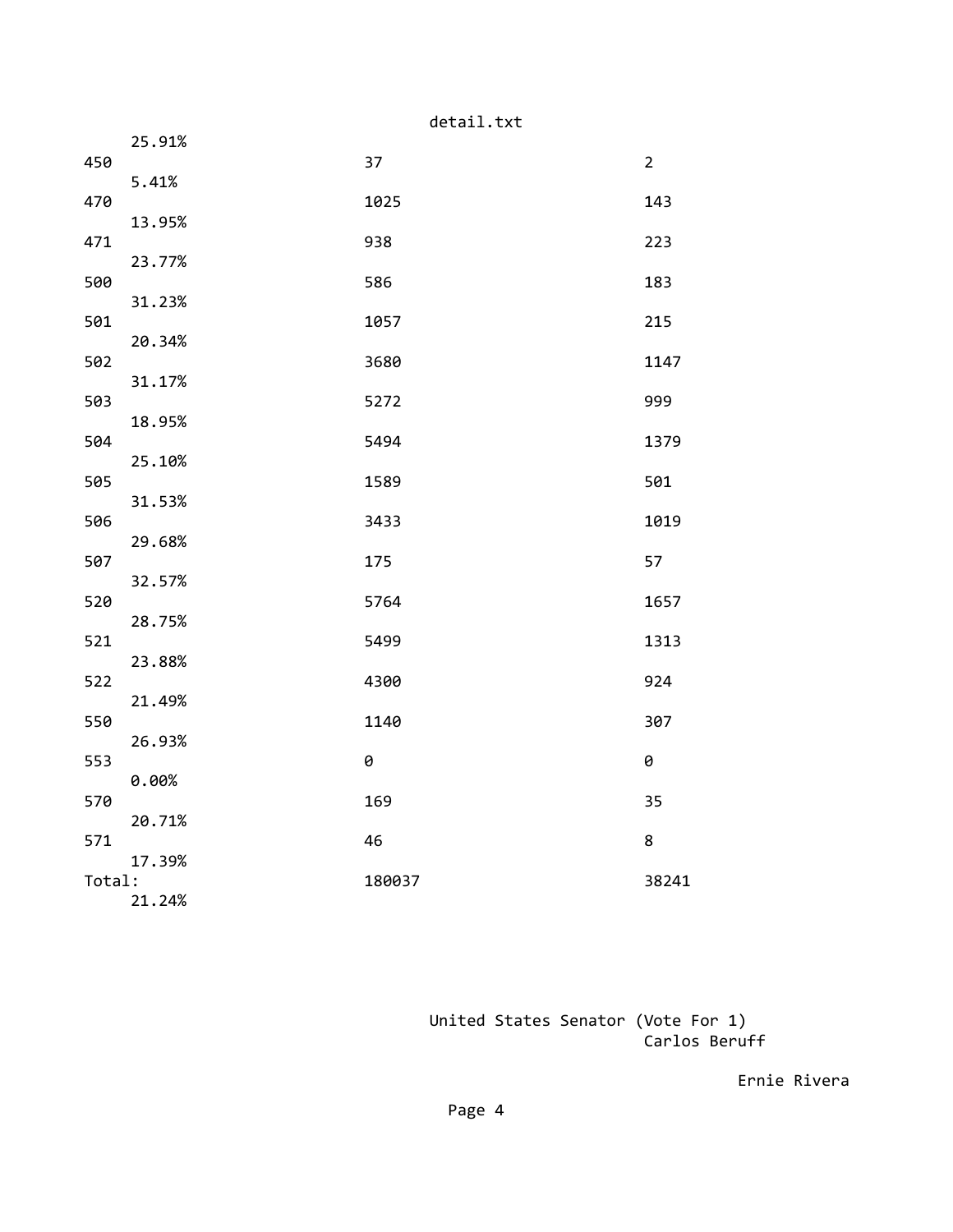## detail.txt

Marco Rubio

## Dwight Mark Anthony Young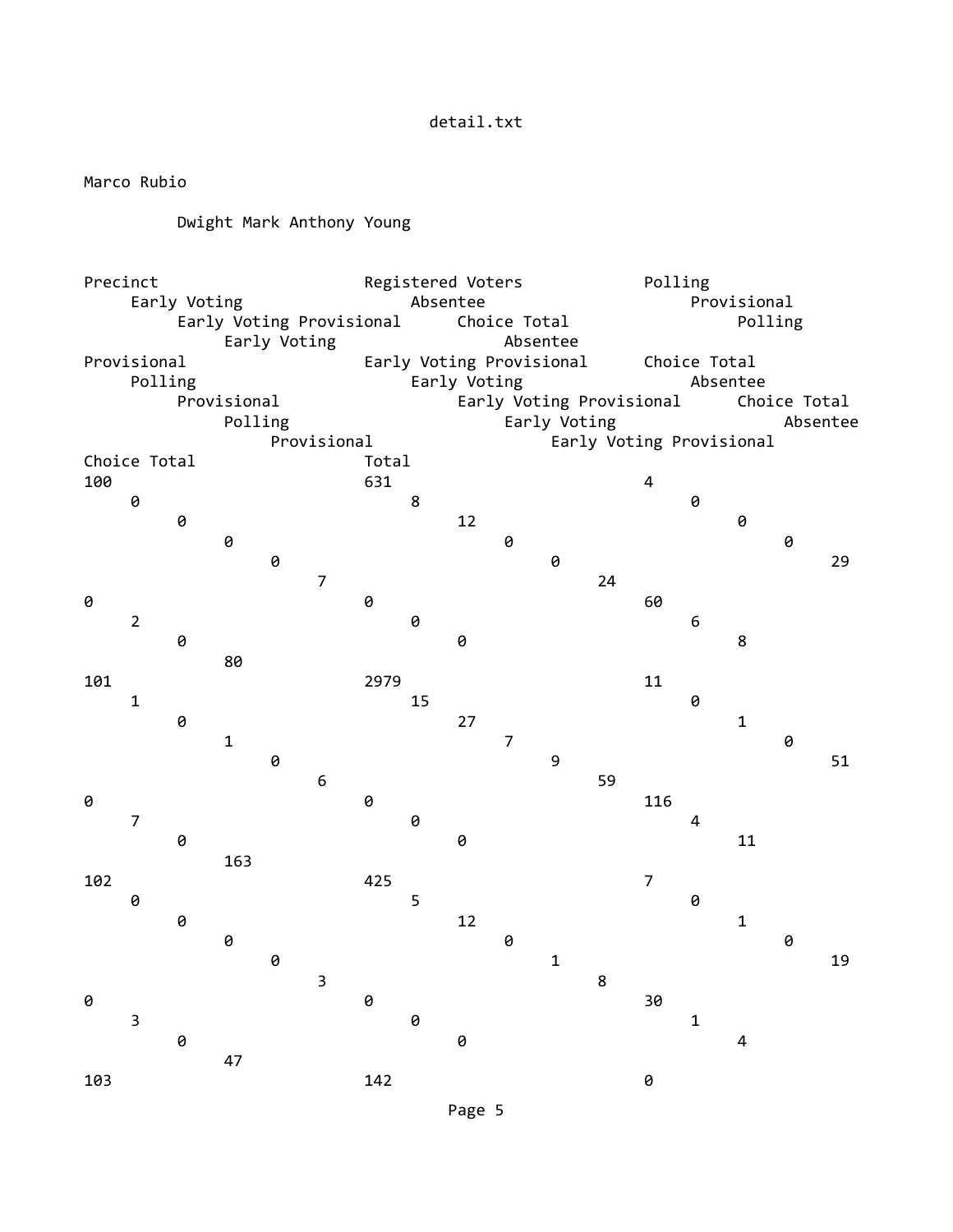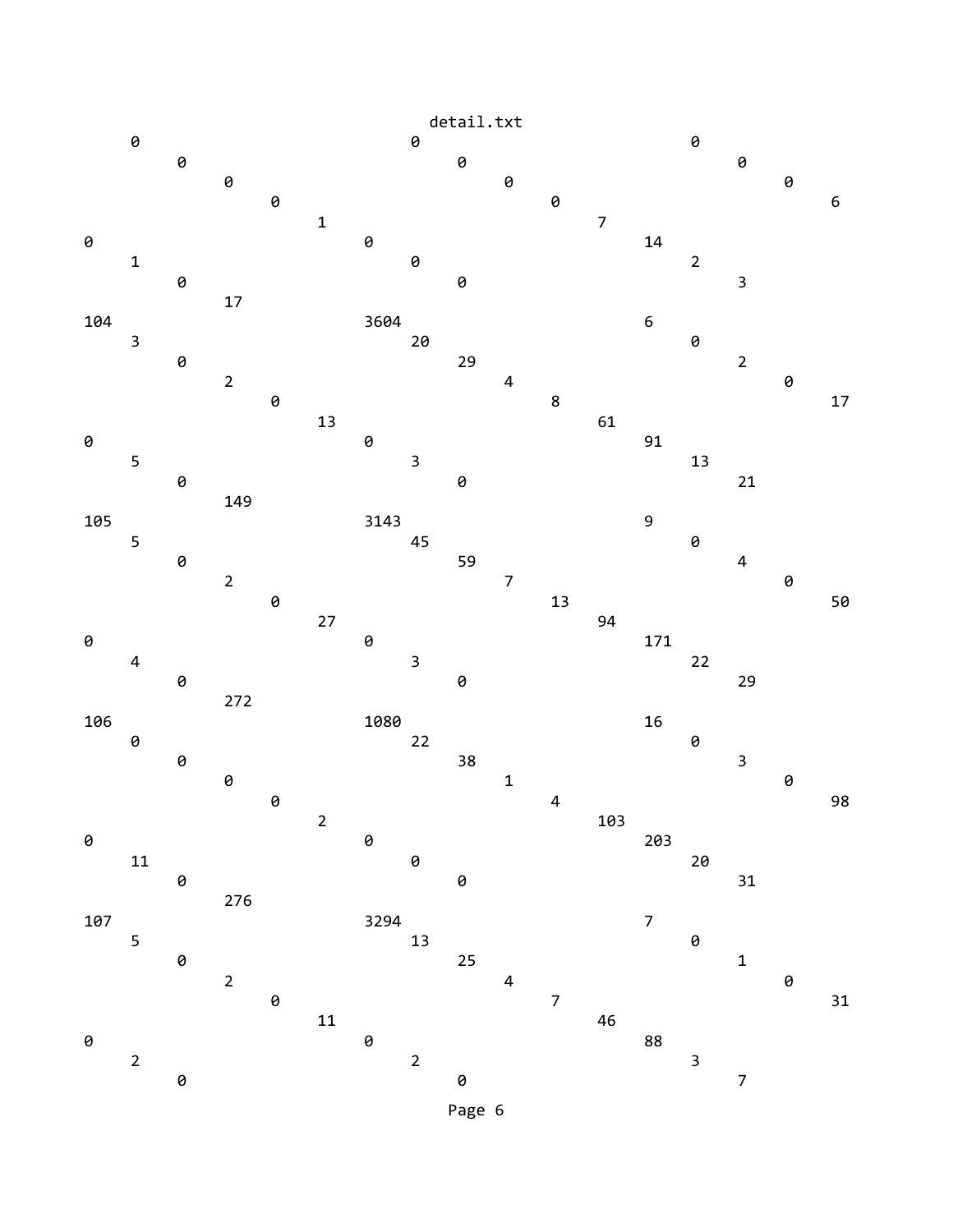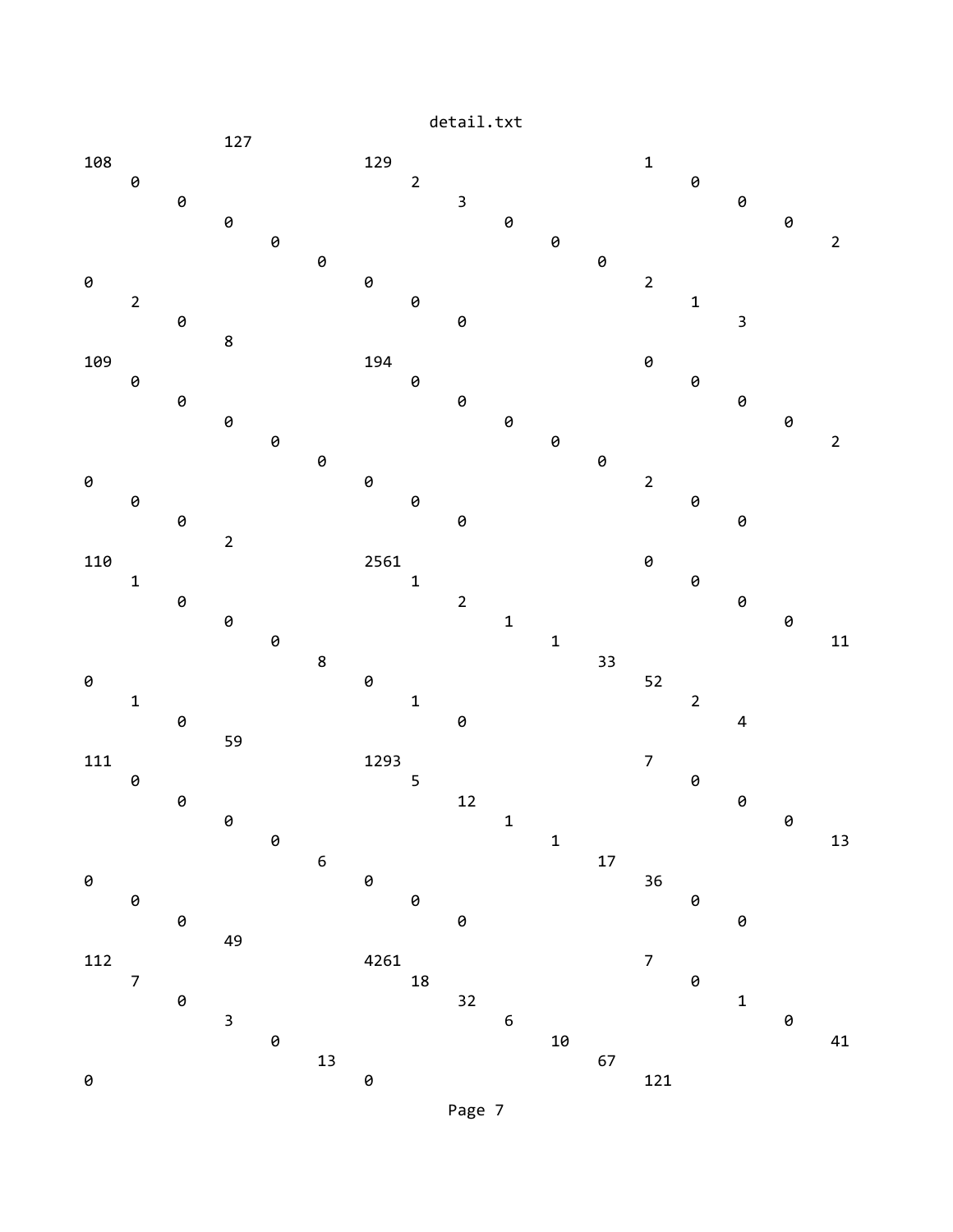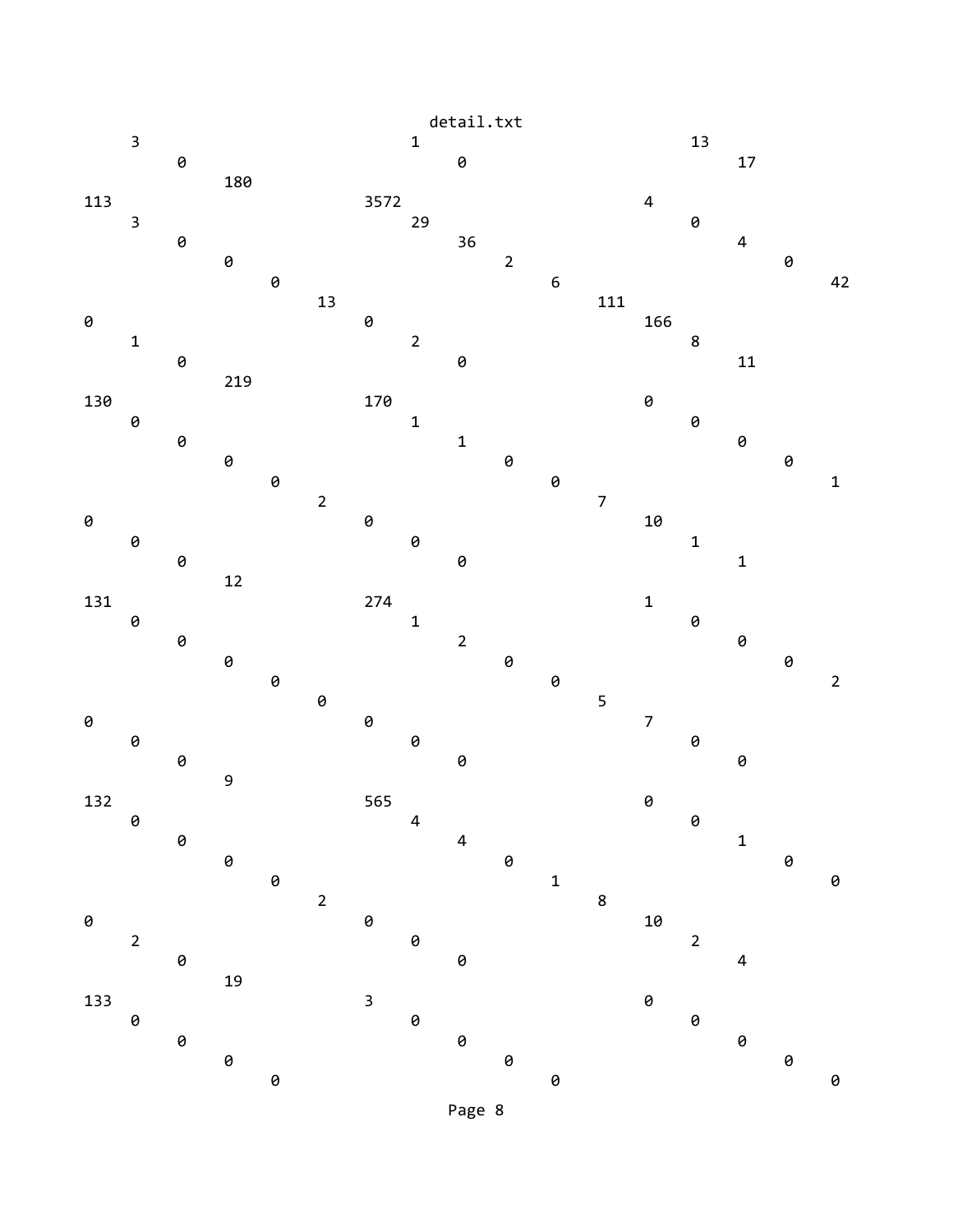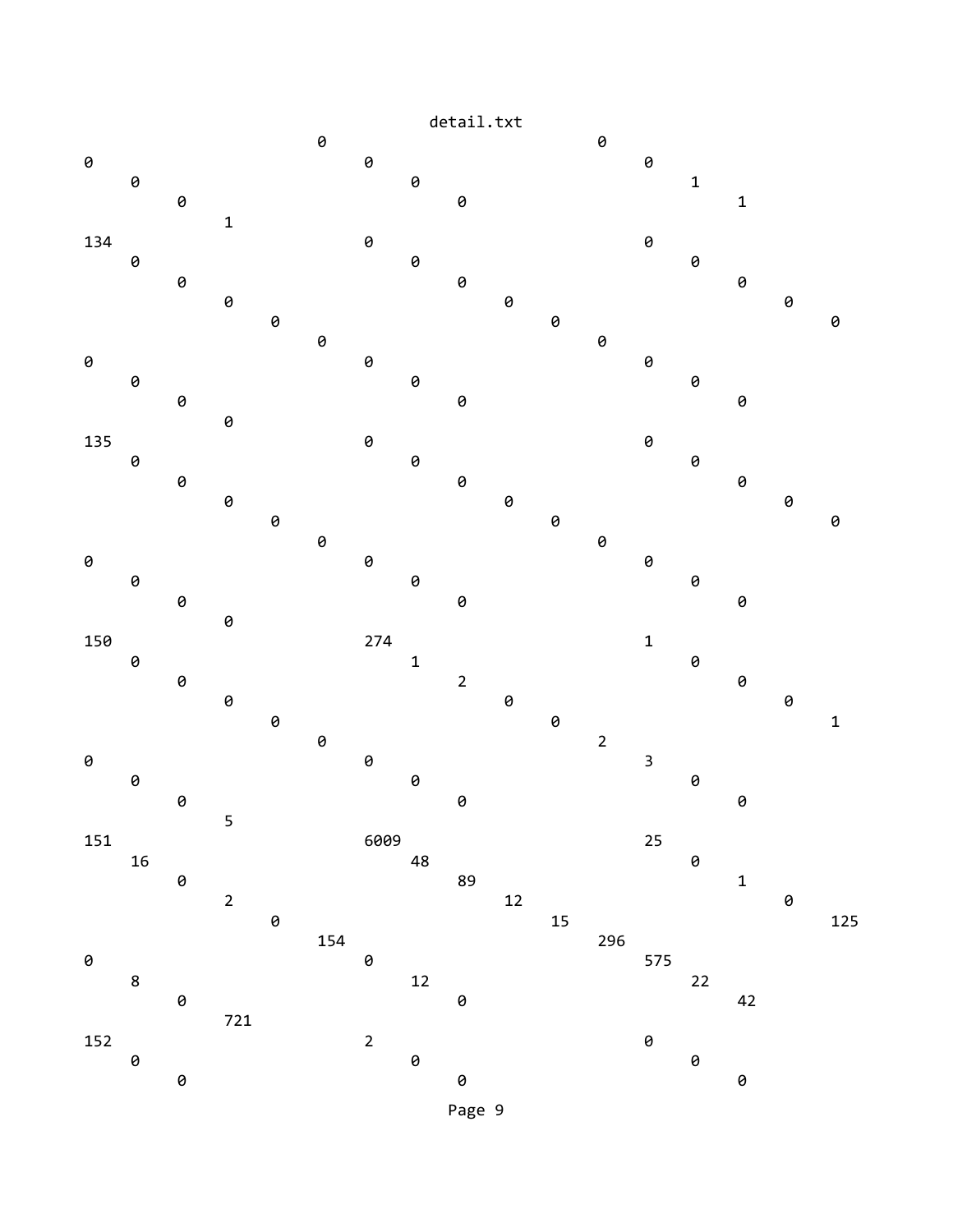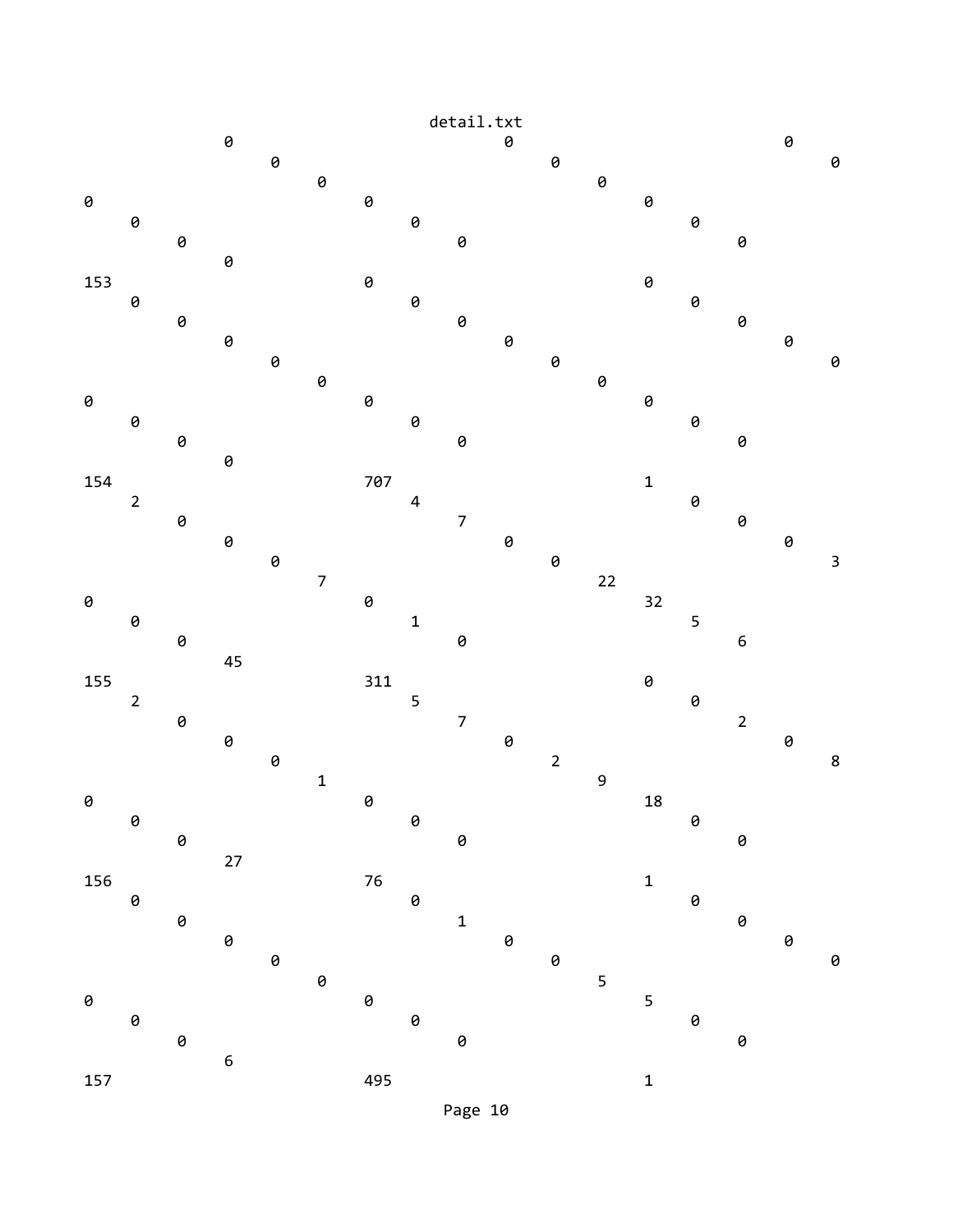

Page 11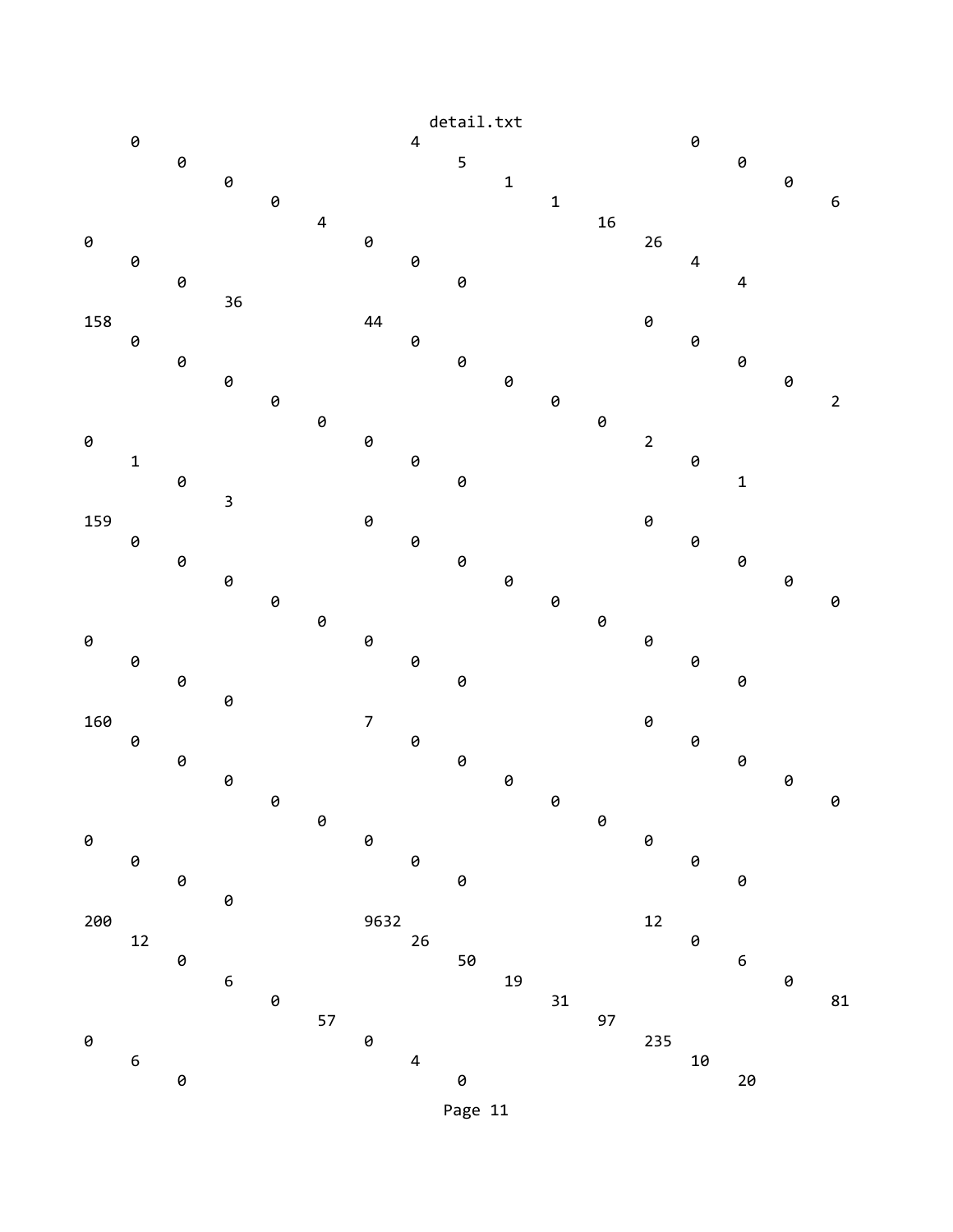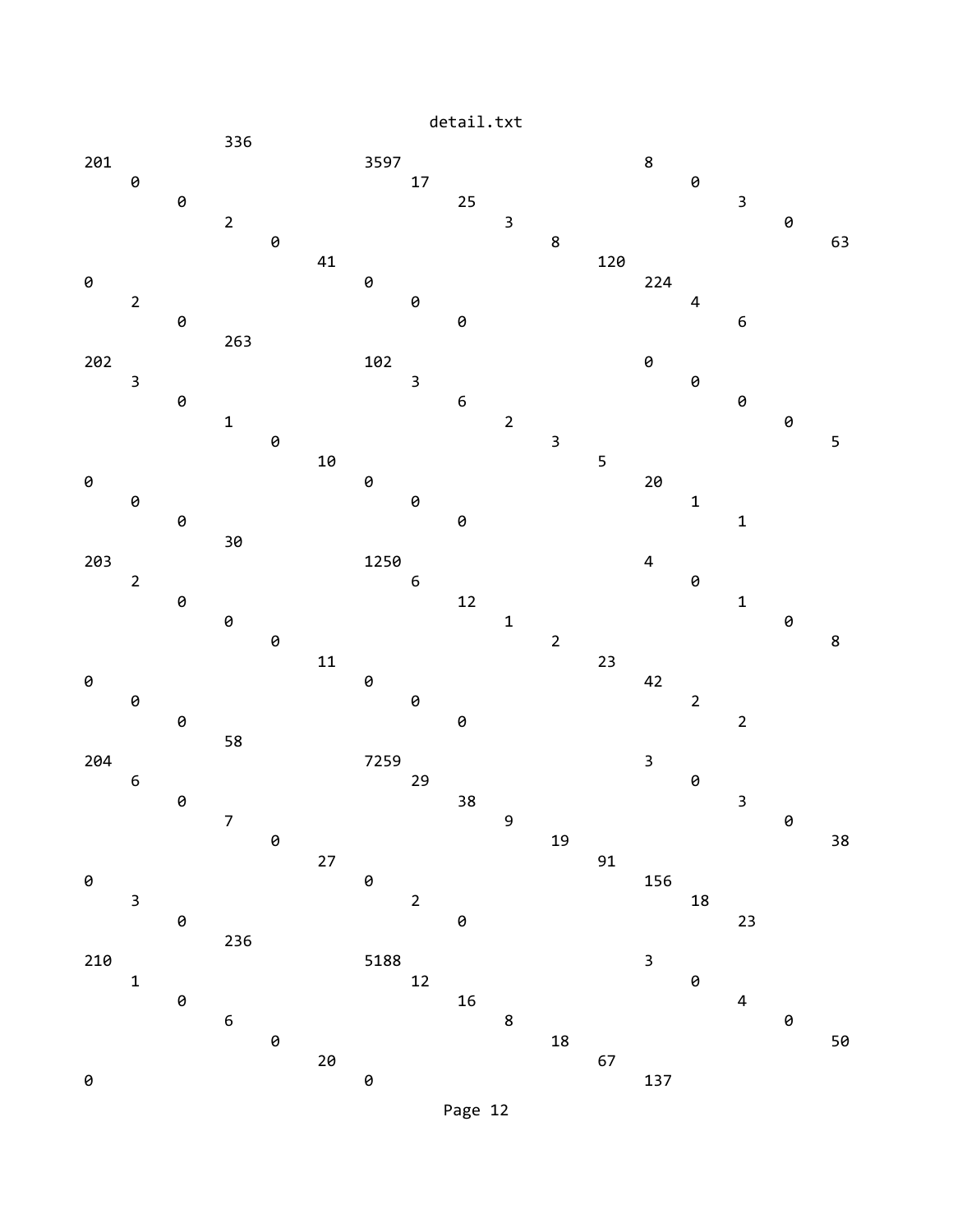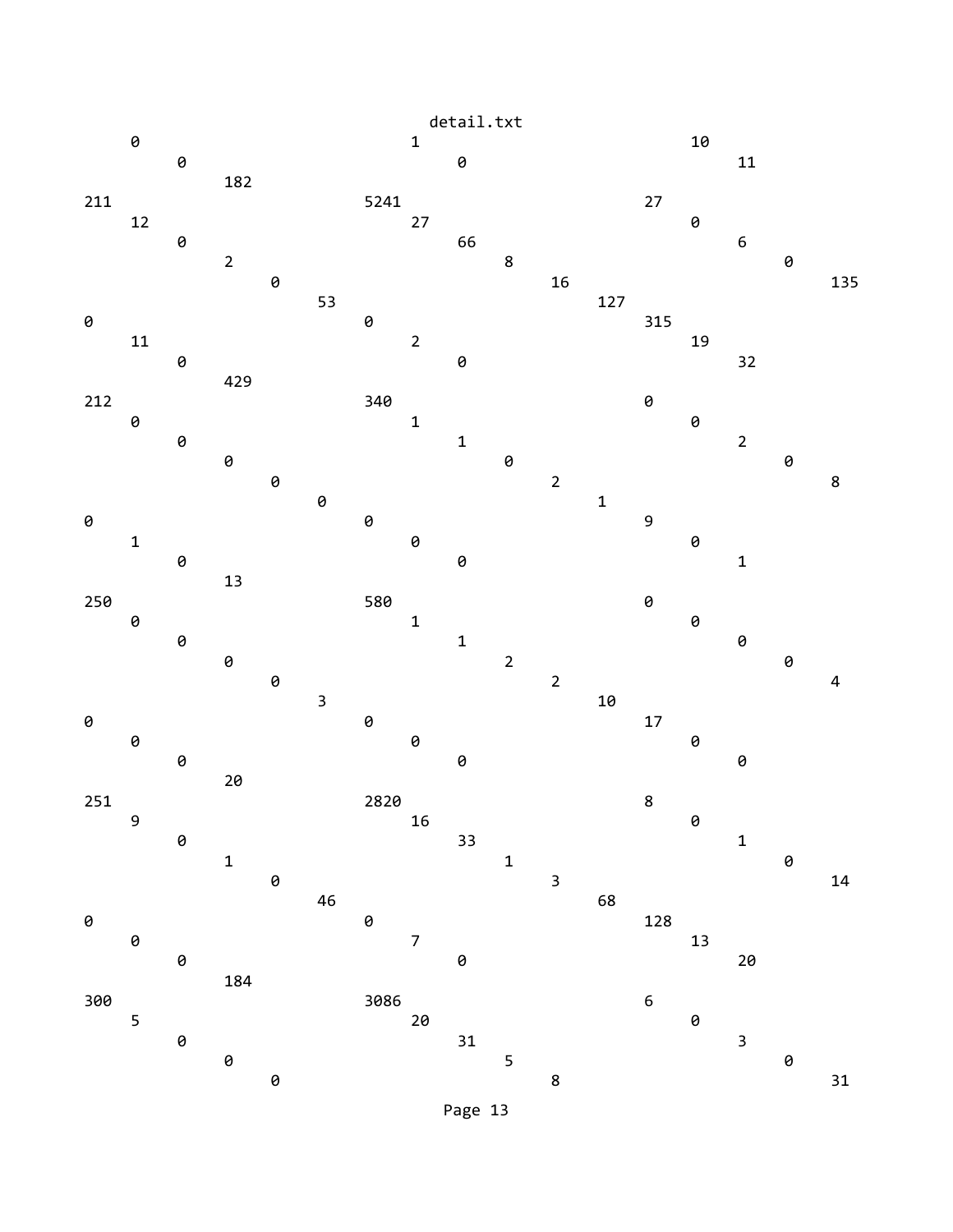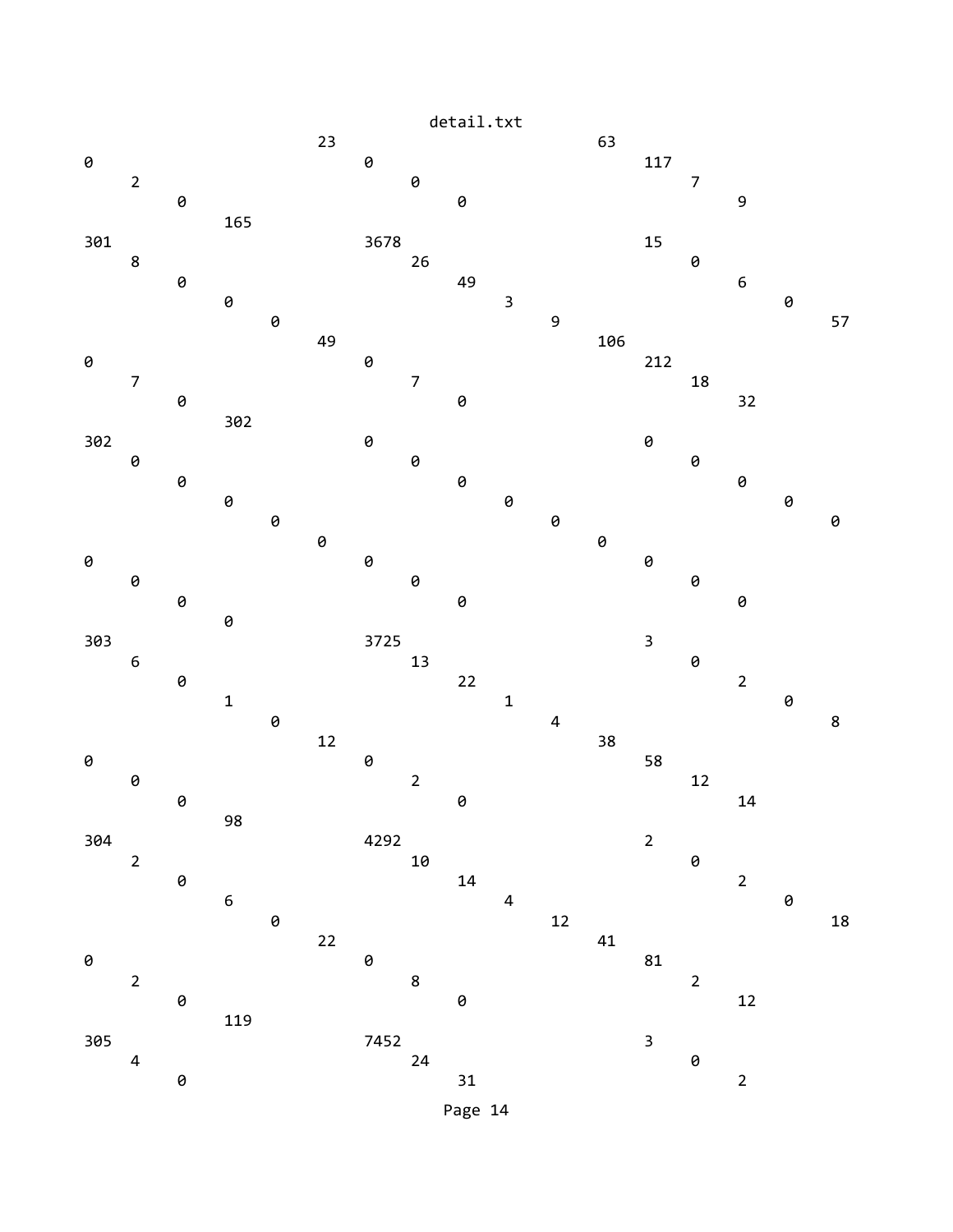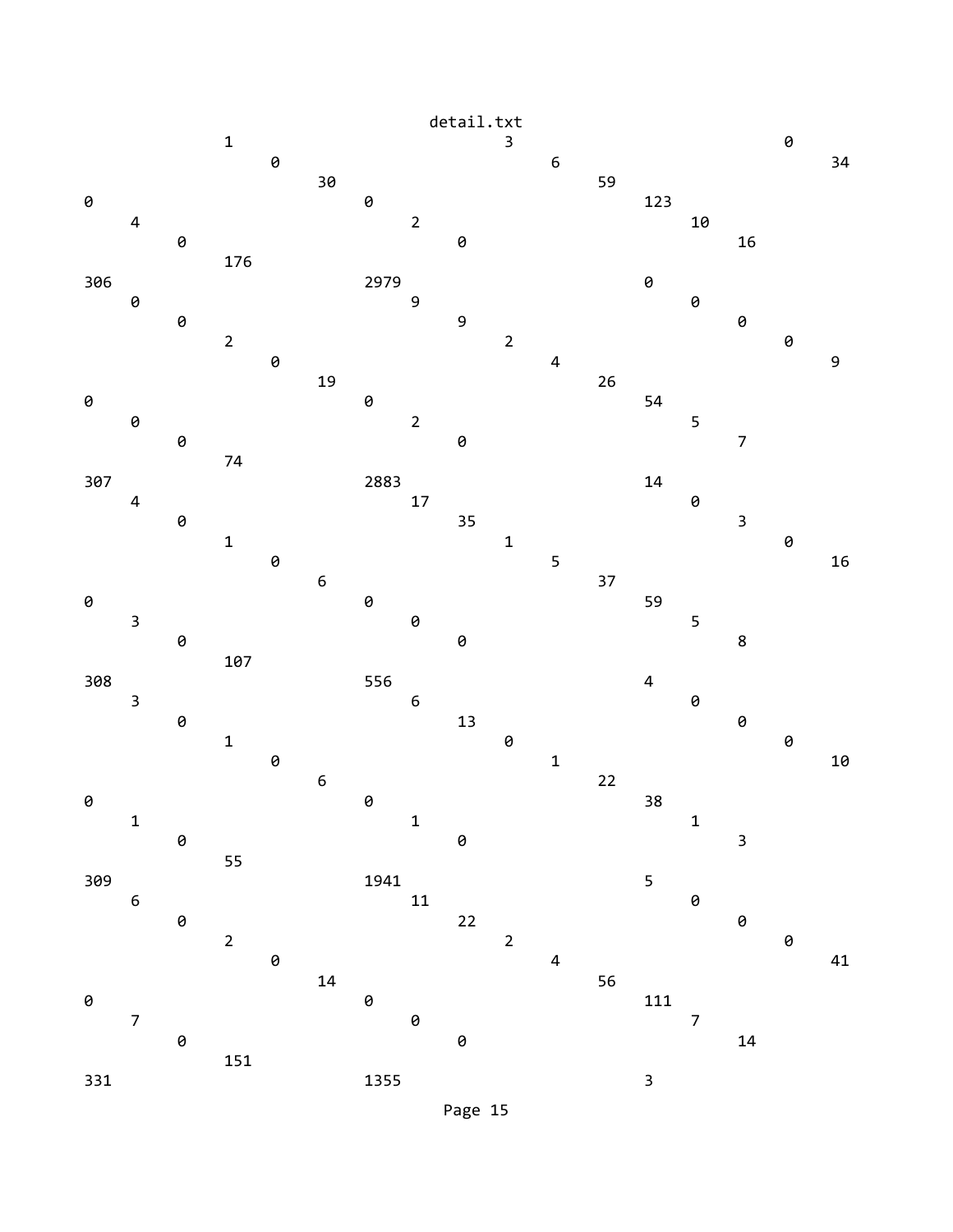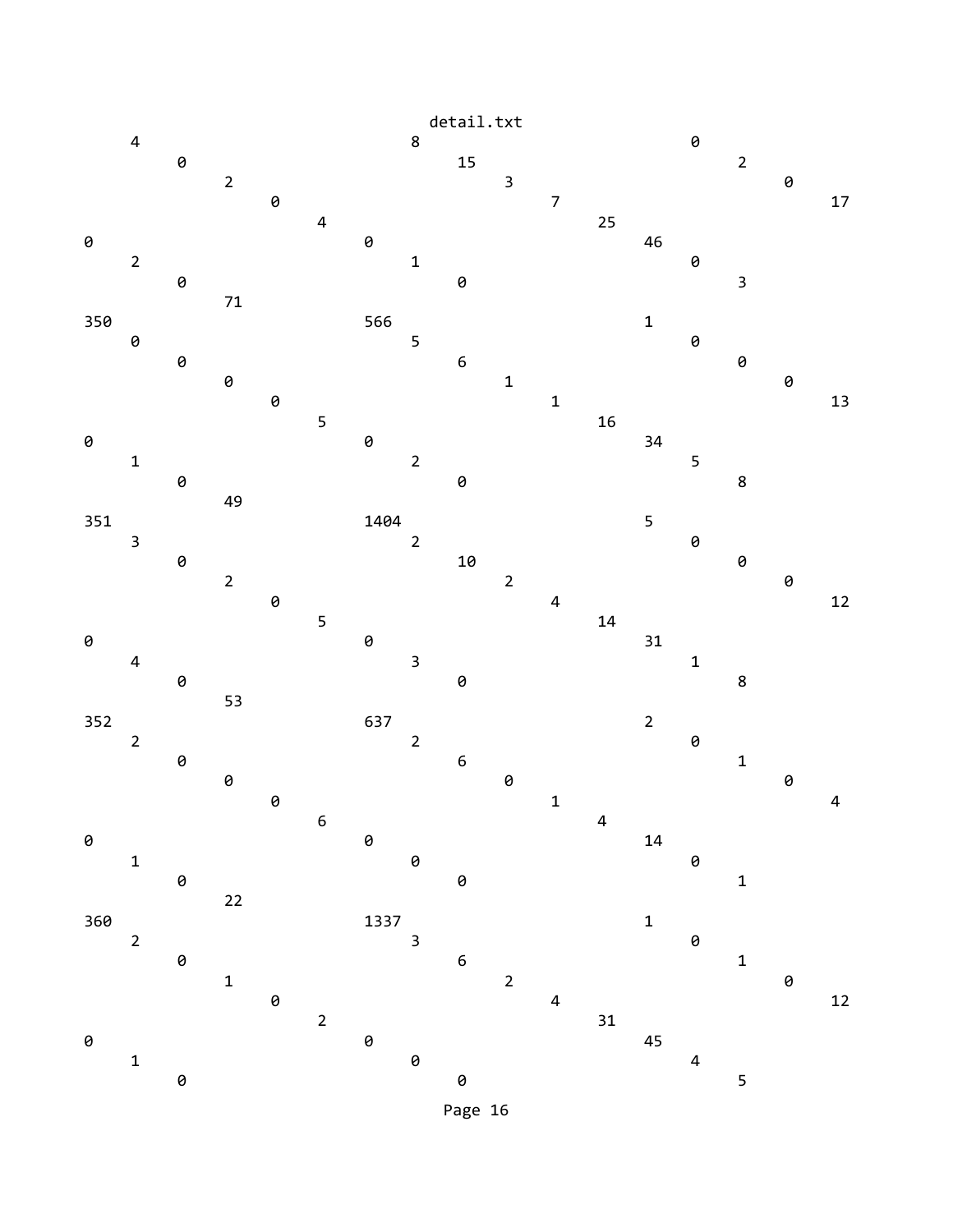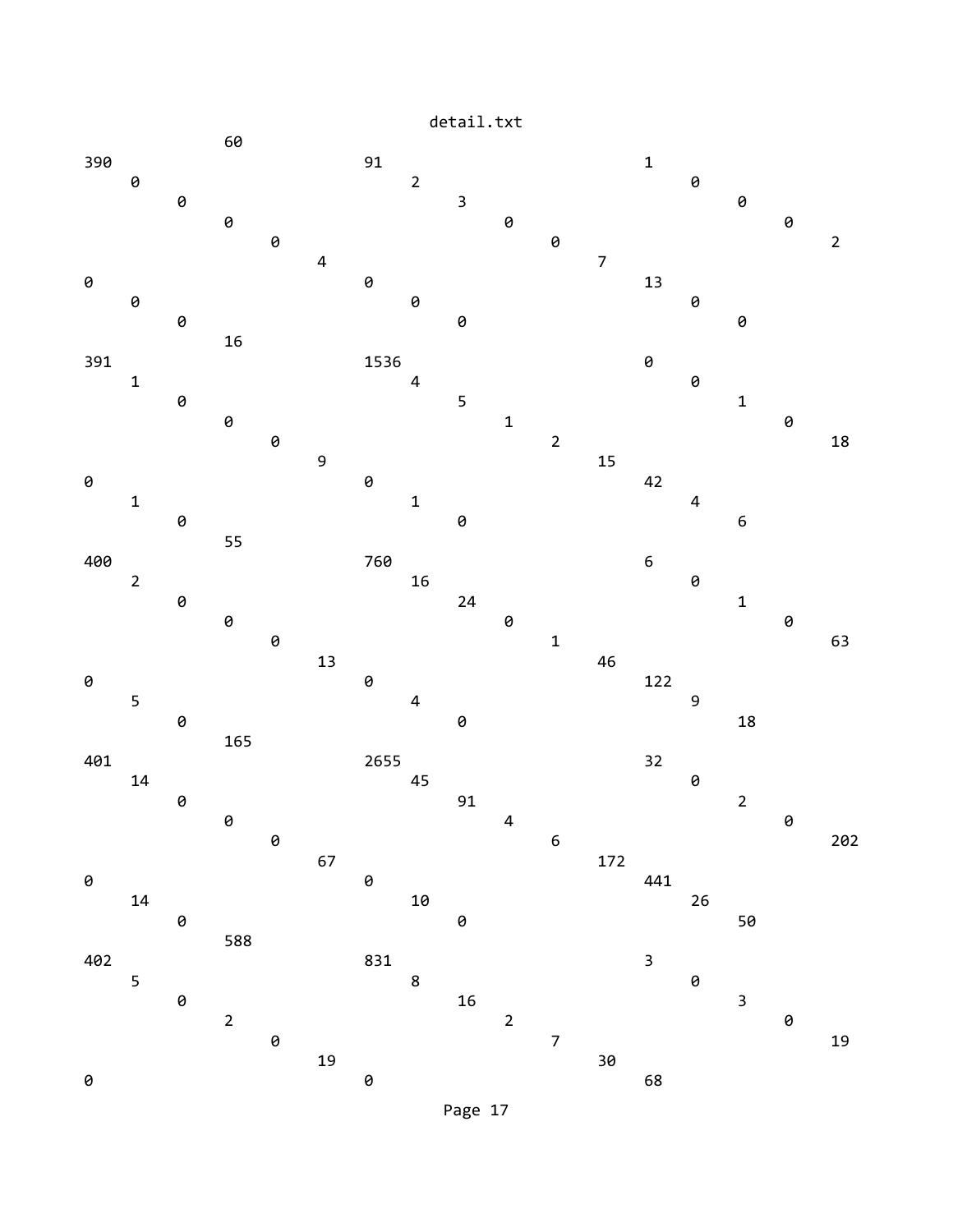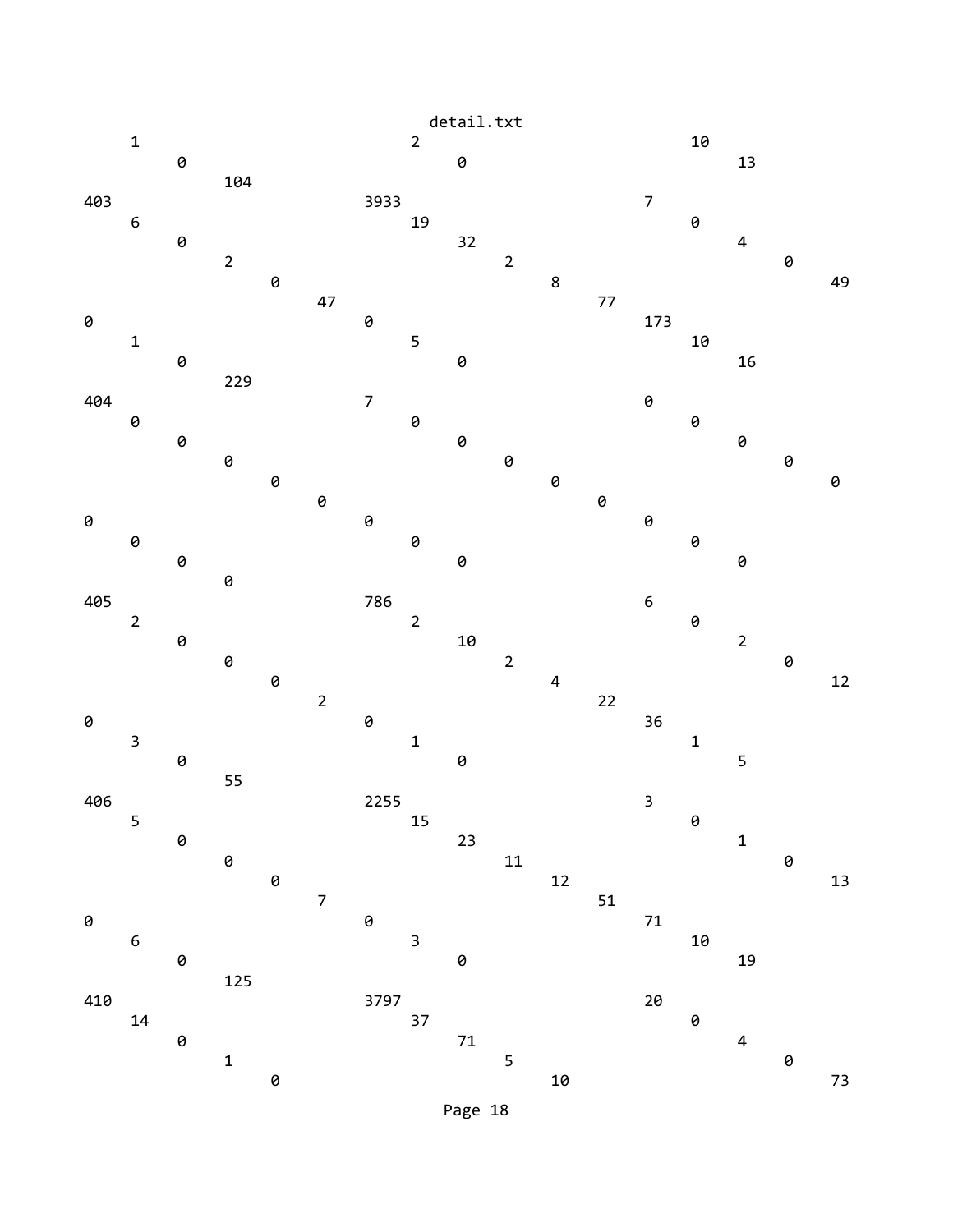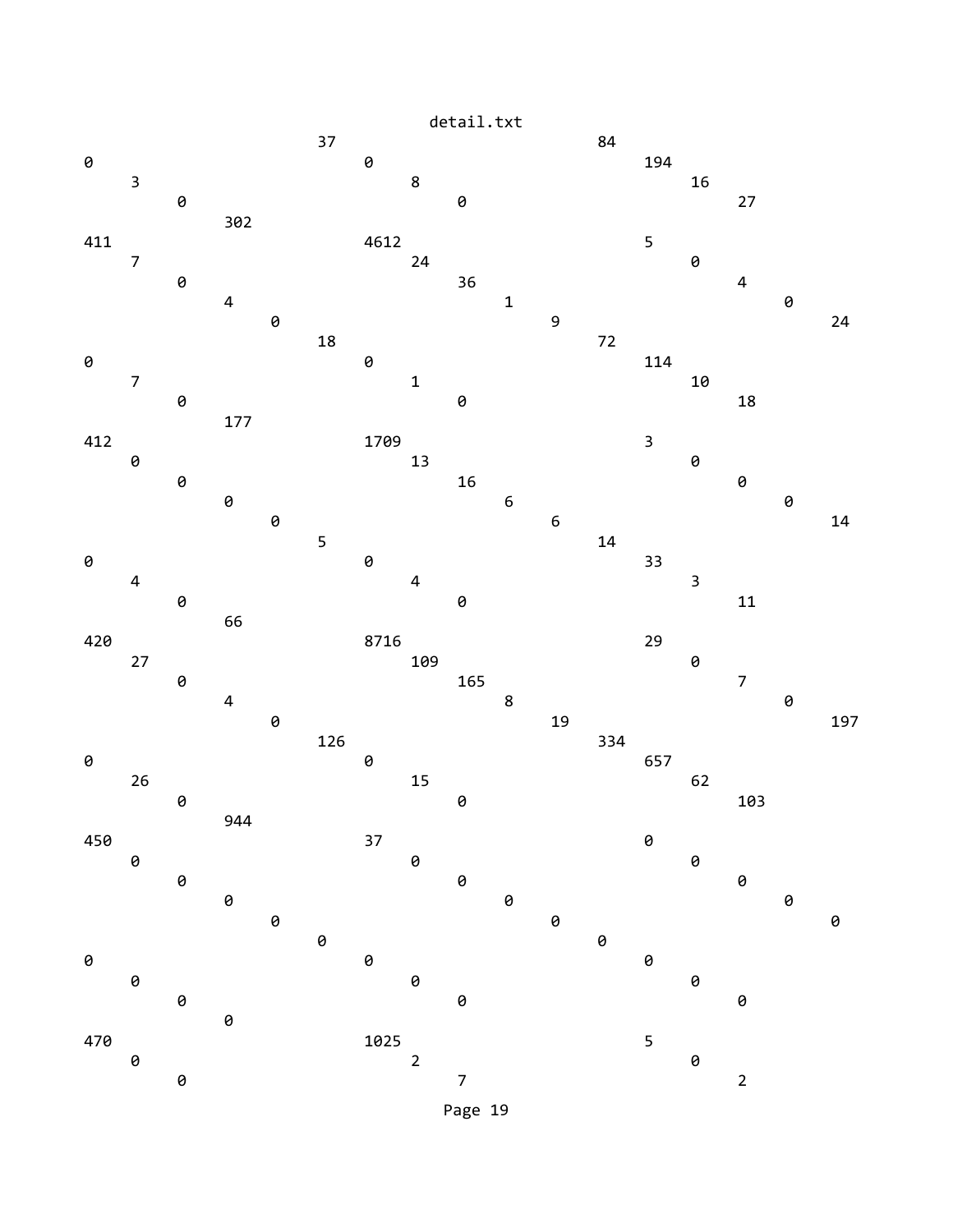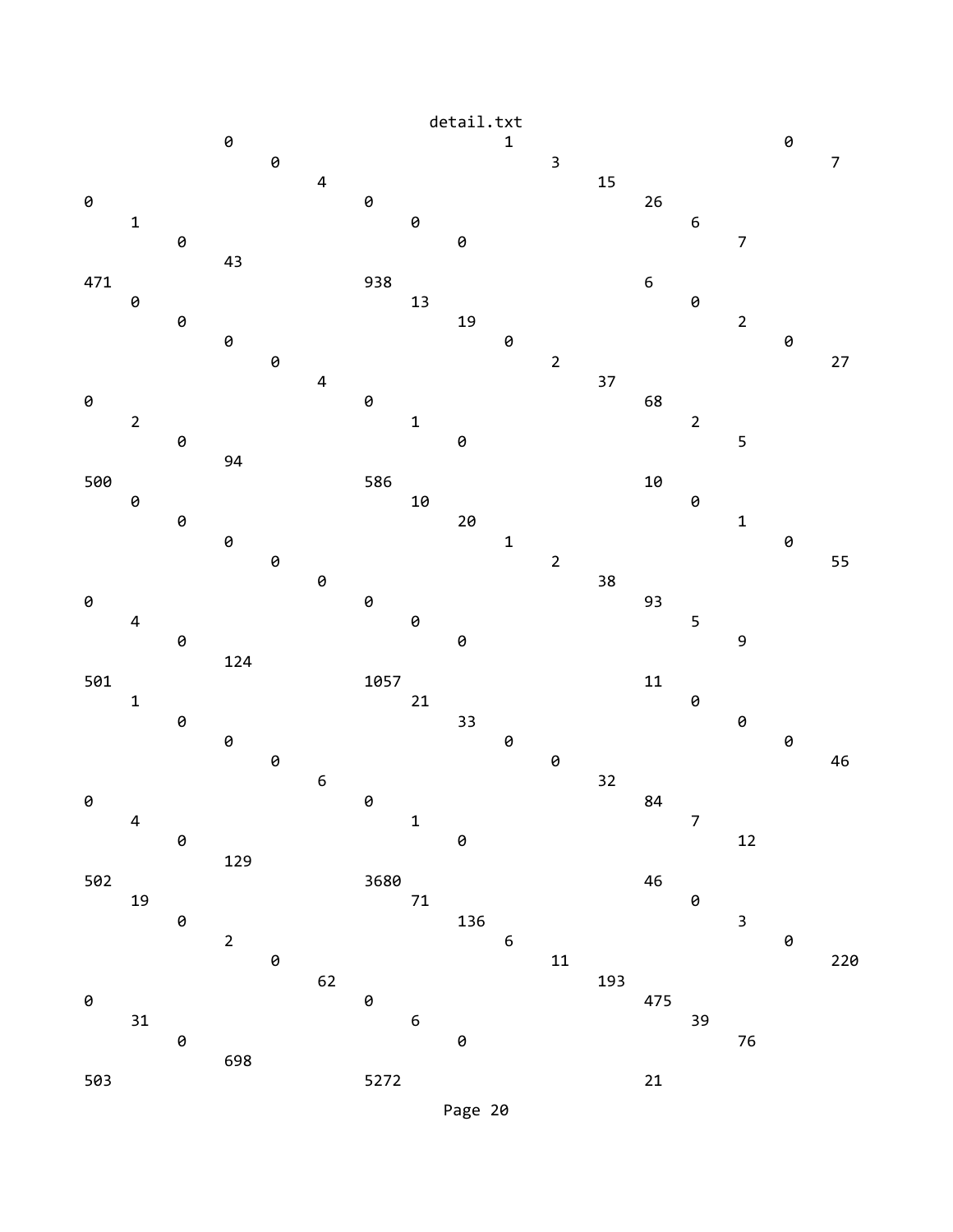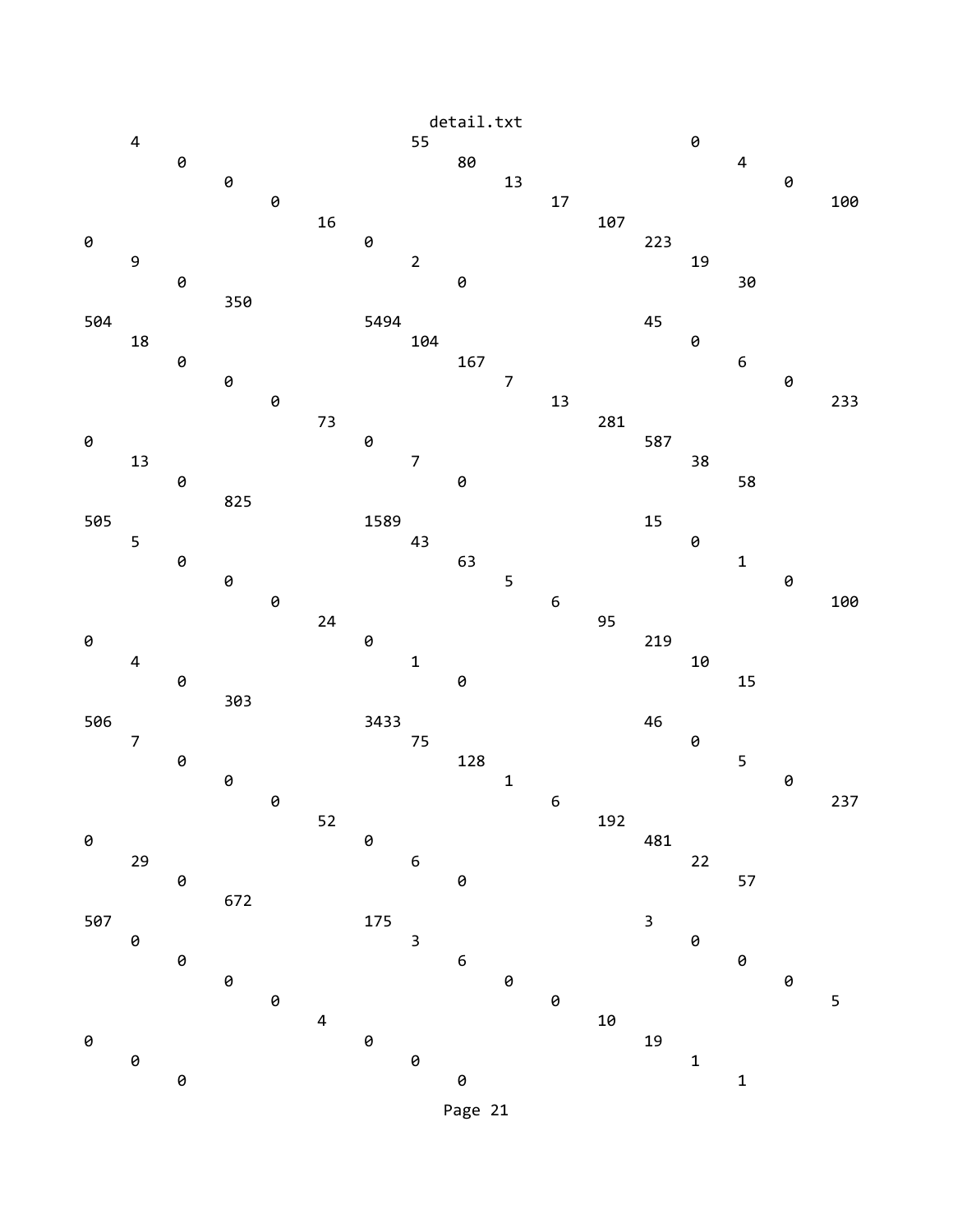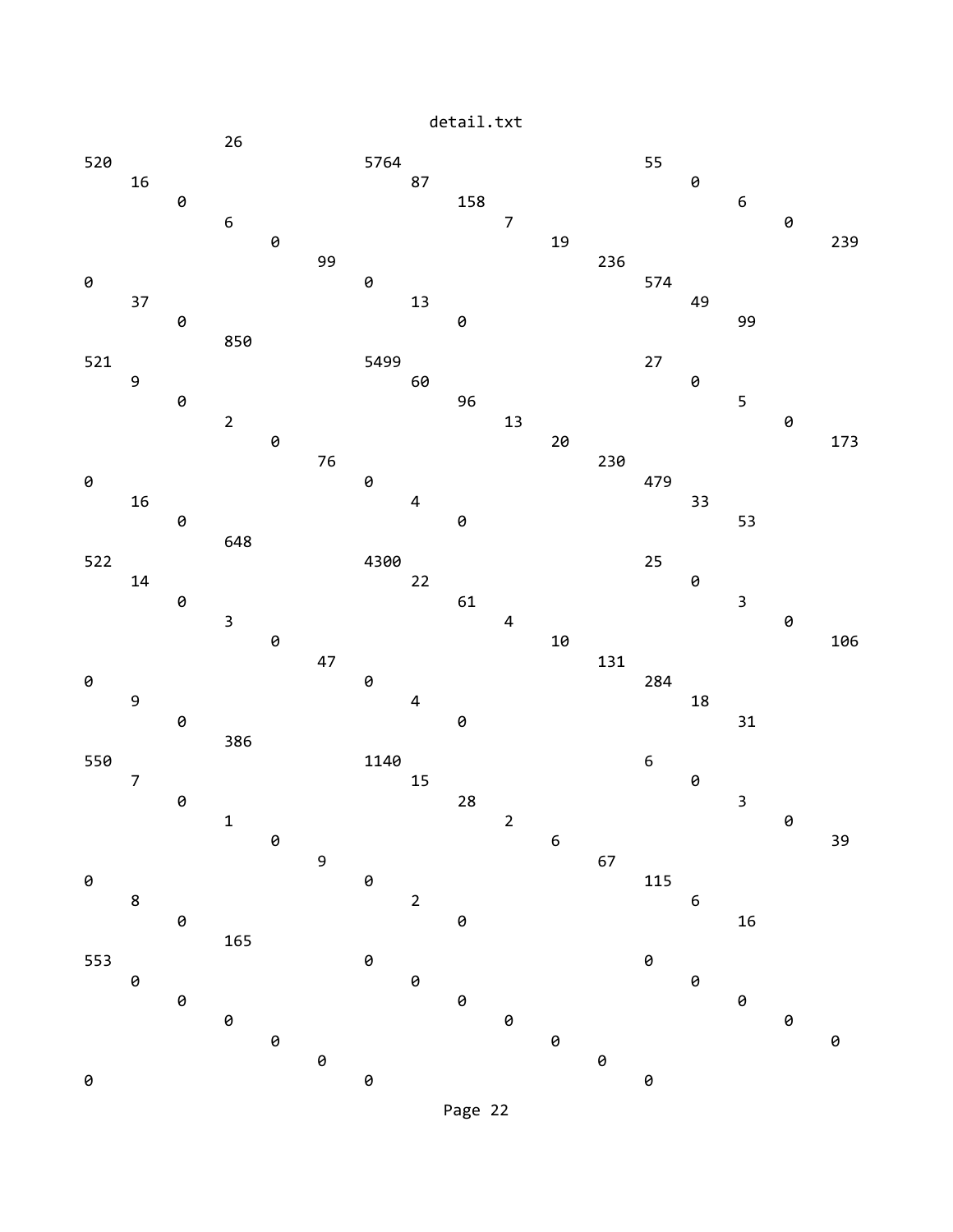

 Representative in Congress District 9 (Vote For 1) Wayne Liebnitzky

Wanda Rentas

Precinct **Registered Voters** Polling Early Voting **Absentee** Absentee **Provisional** Early Voting Provisional Choice Total **Polling** Early Voting **Absentee** Provisional Early Voting Provisional Choice Total Total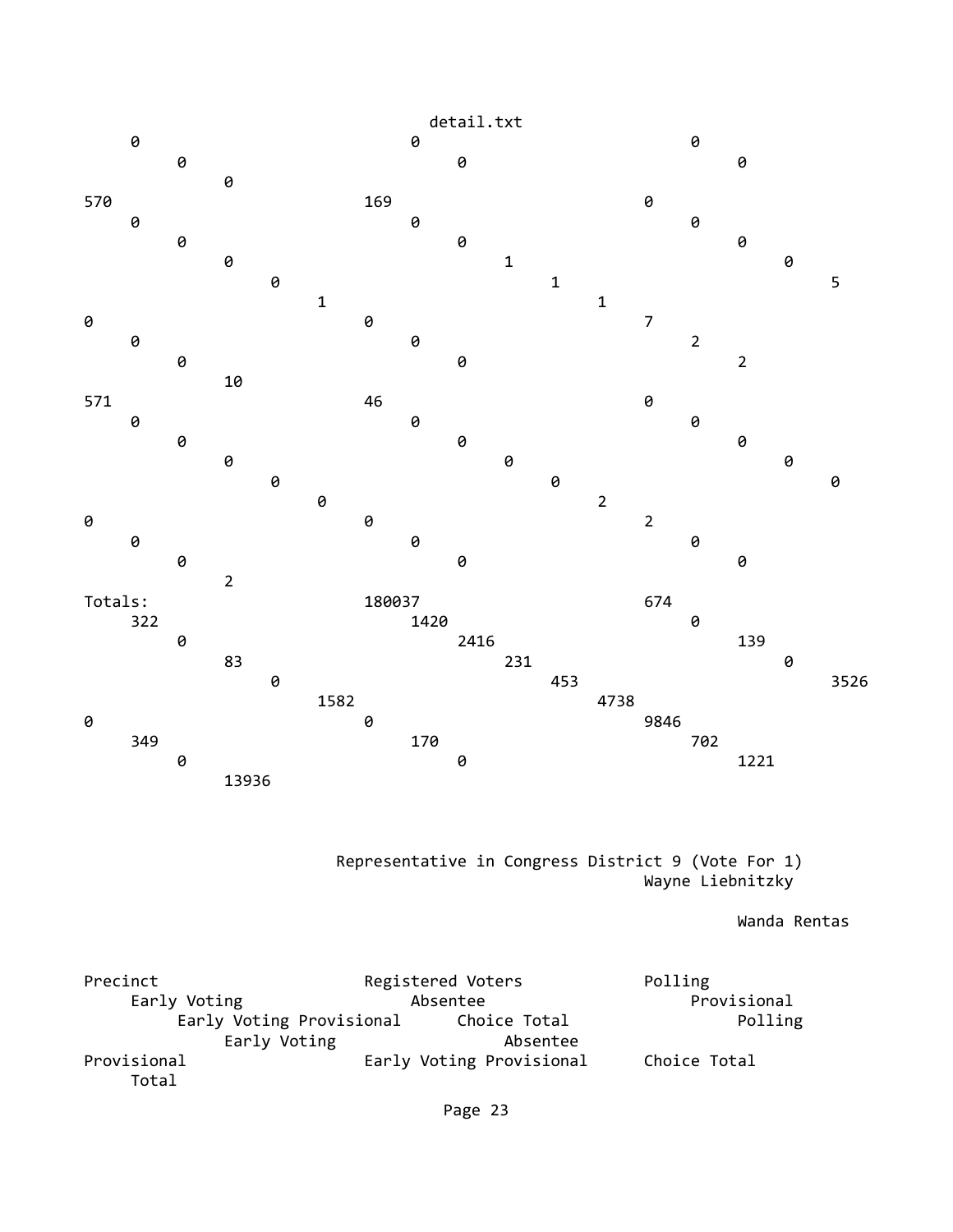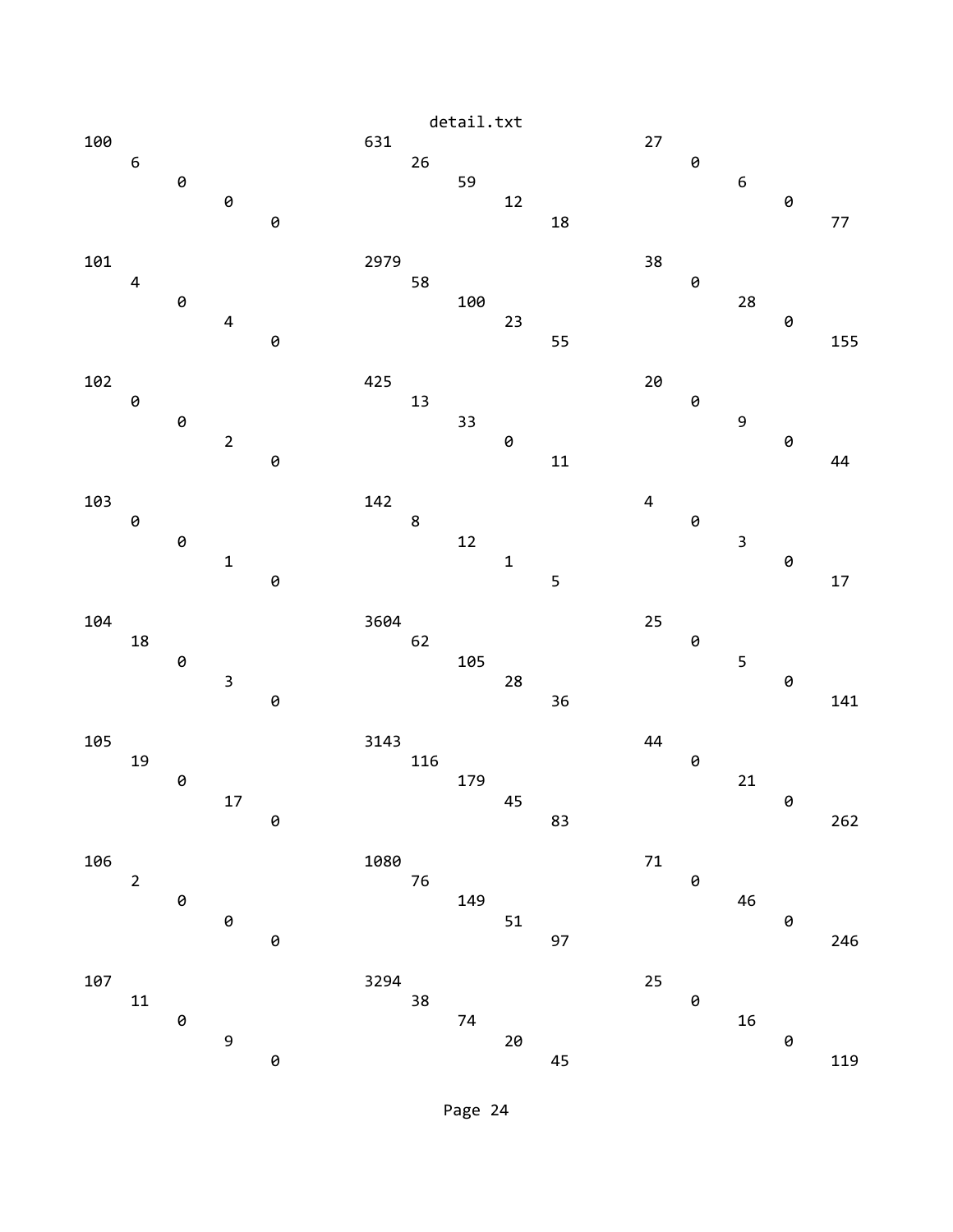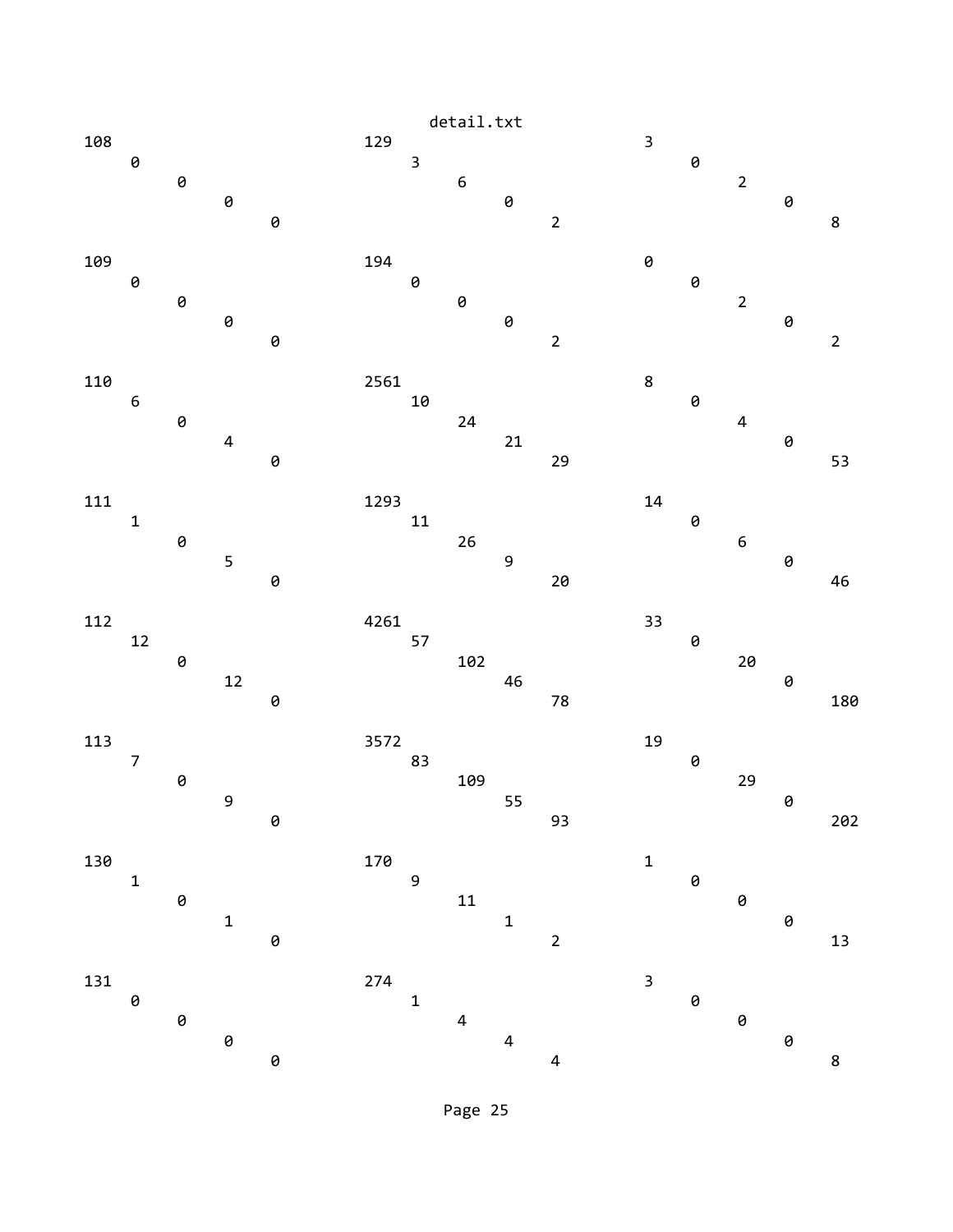

Page 26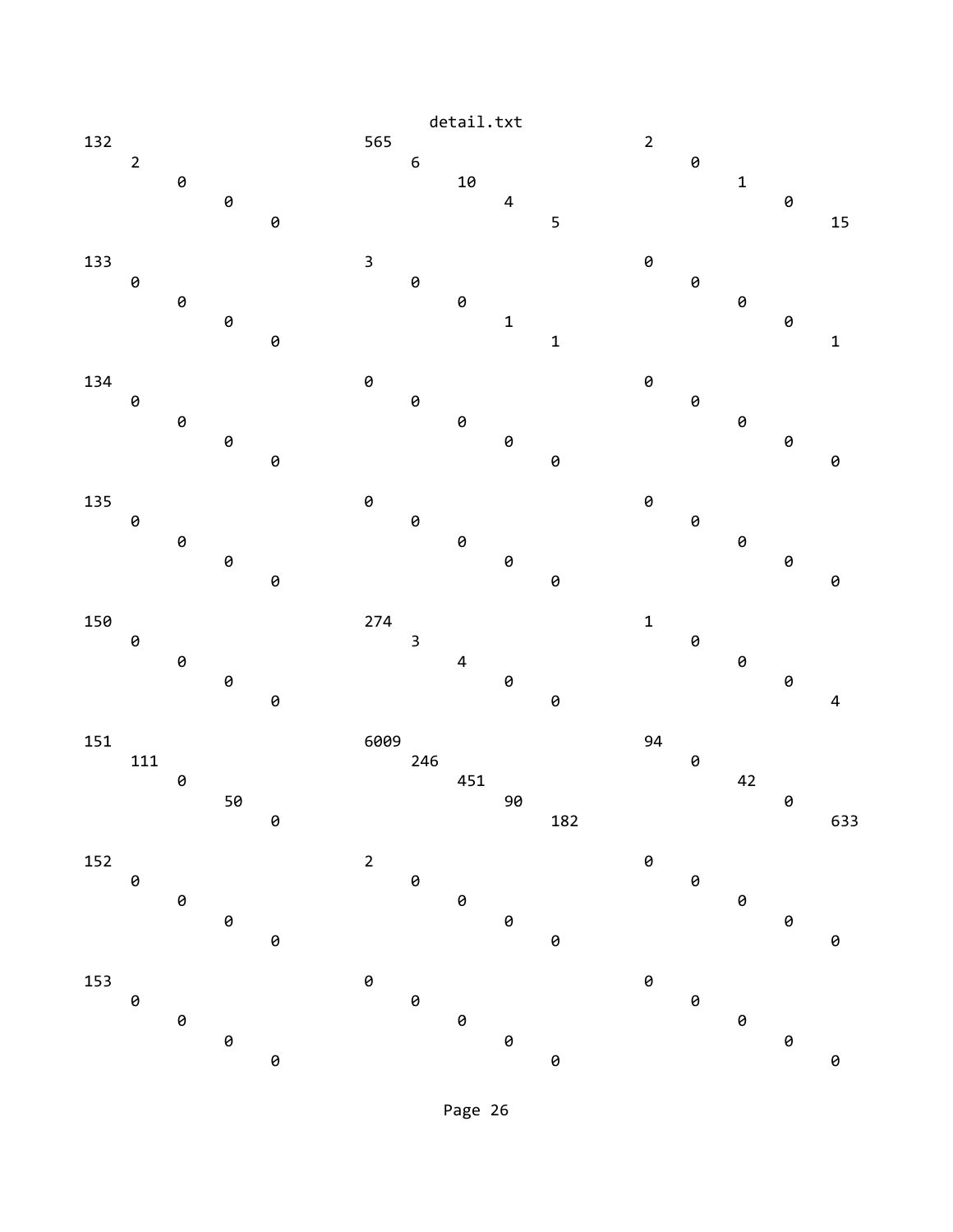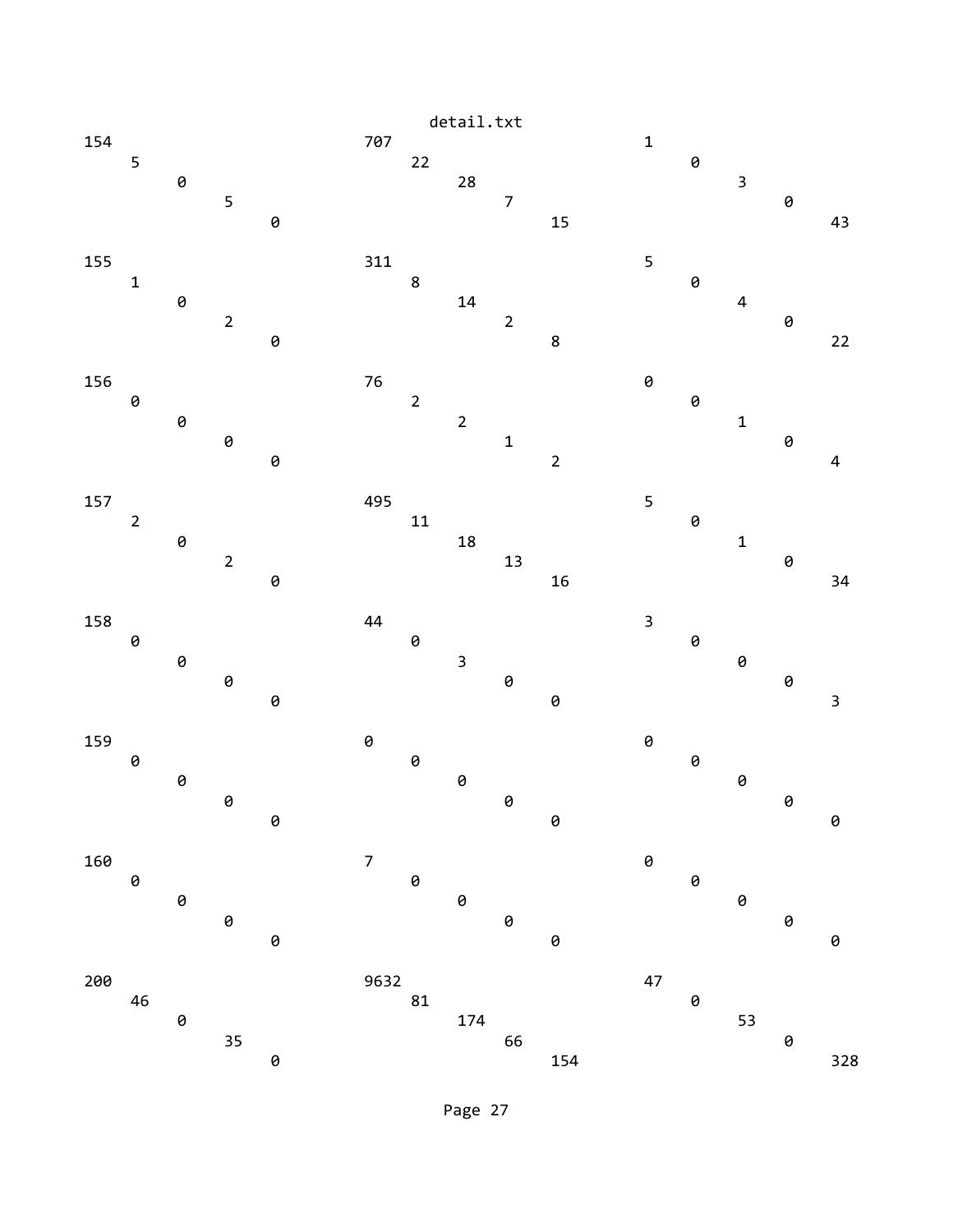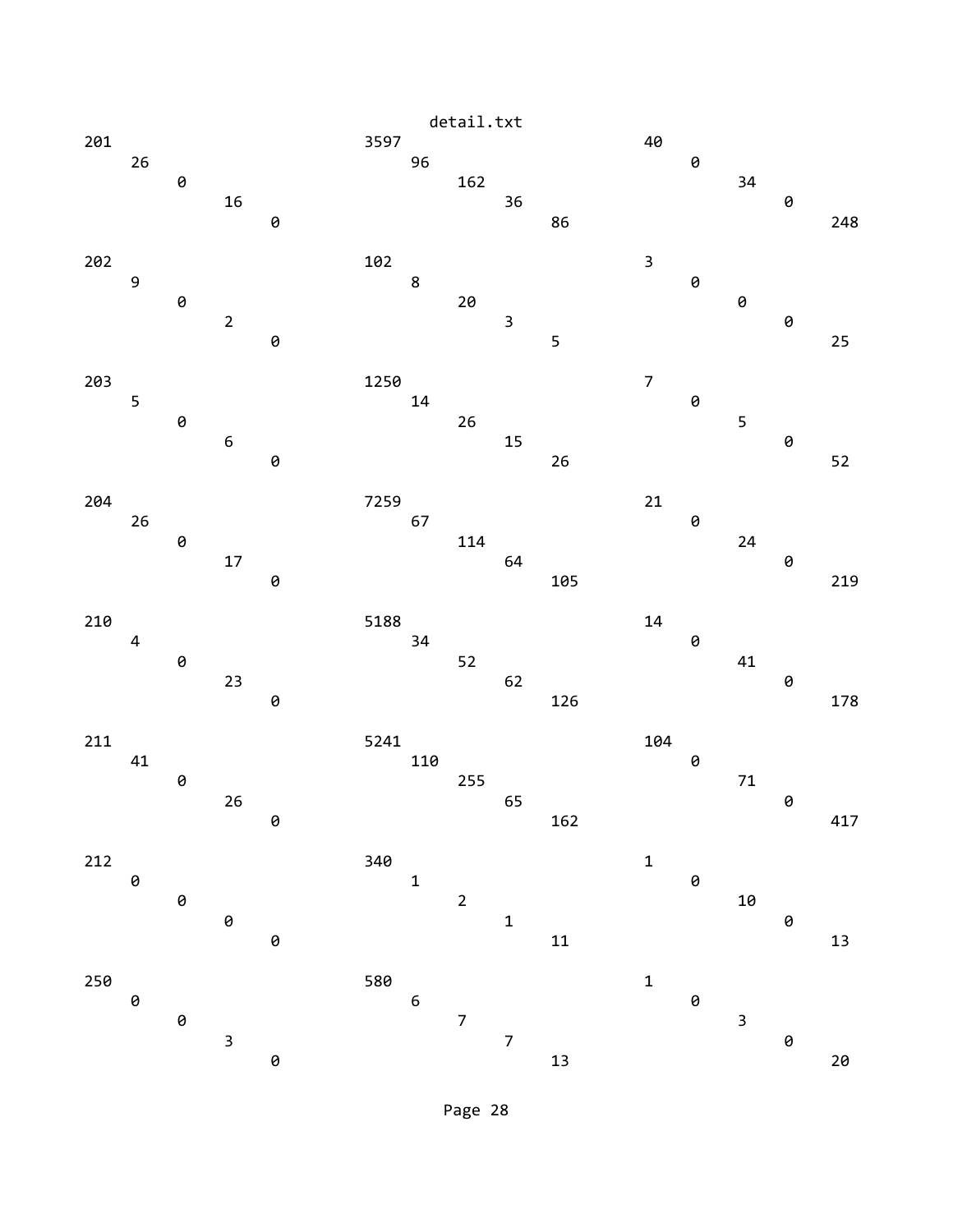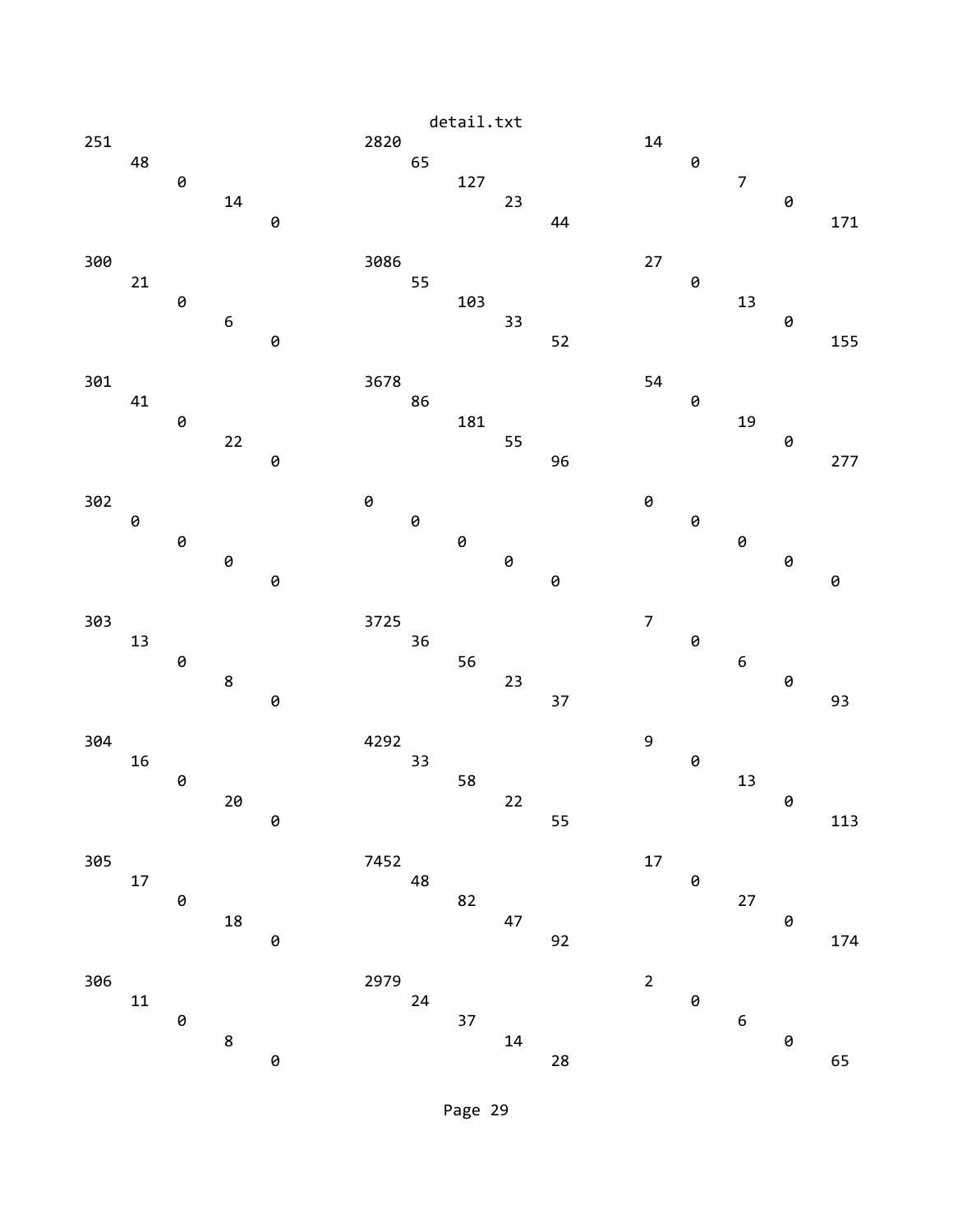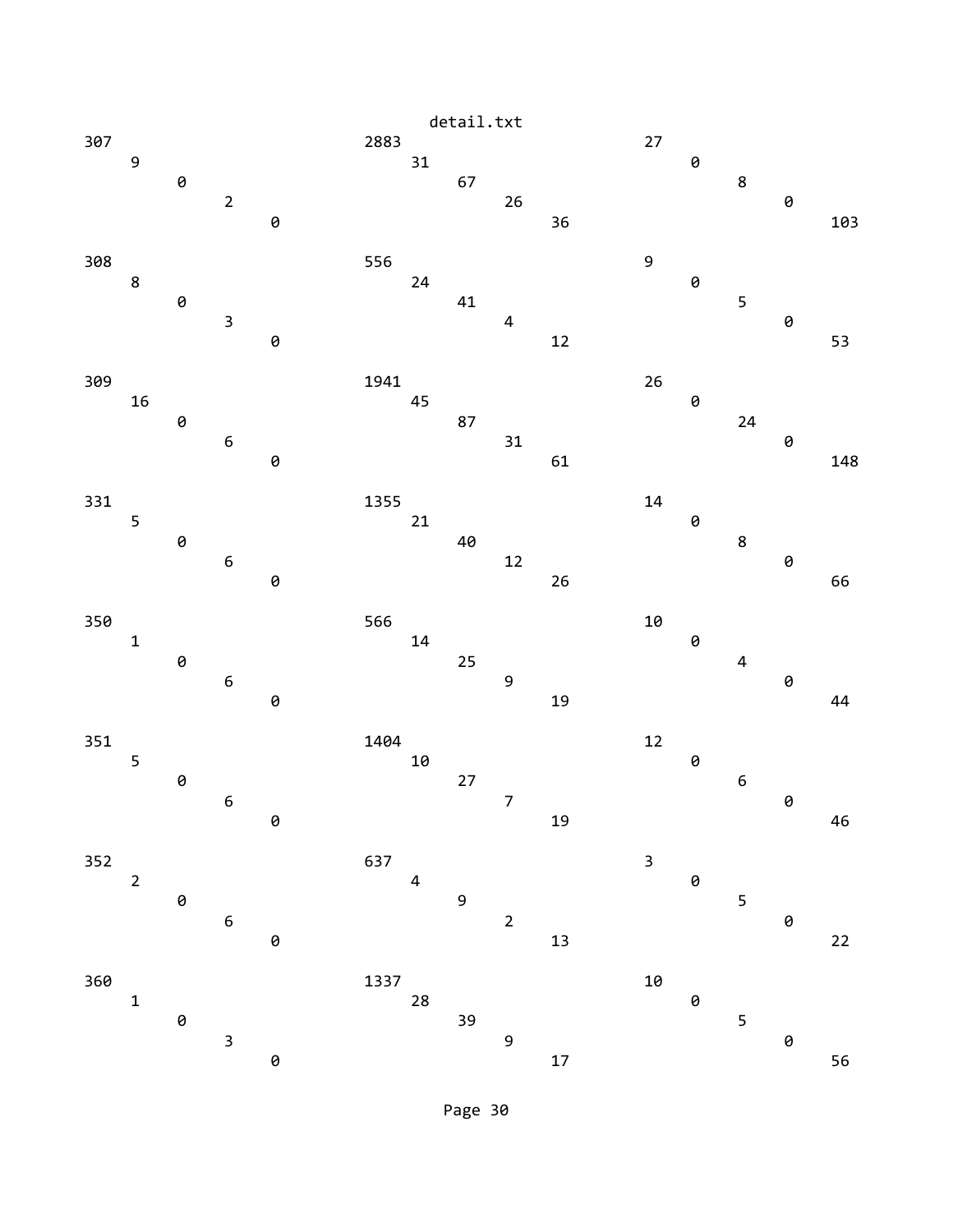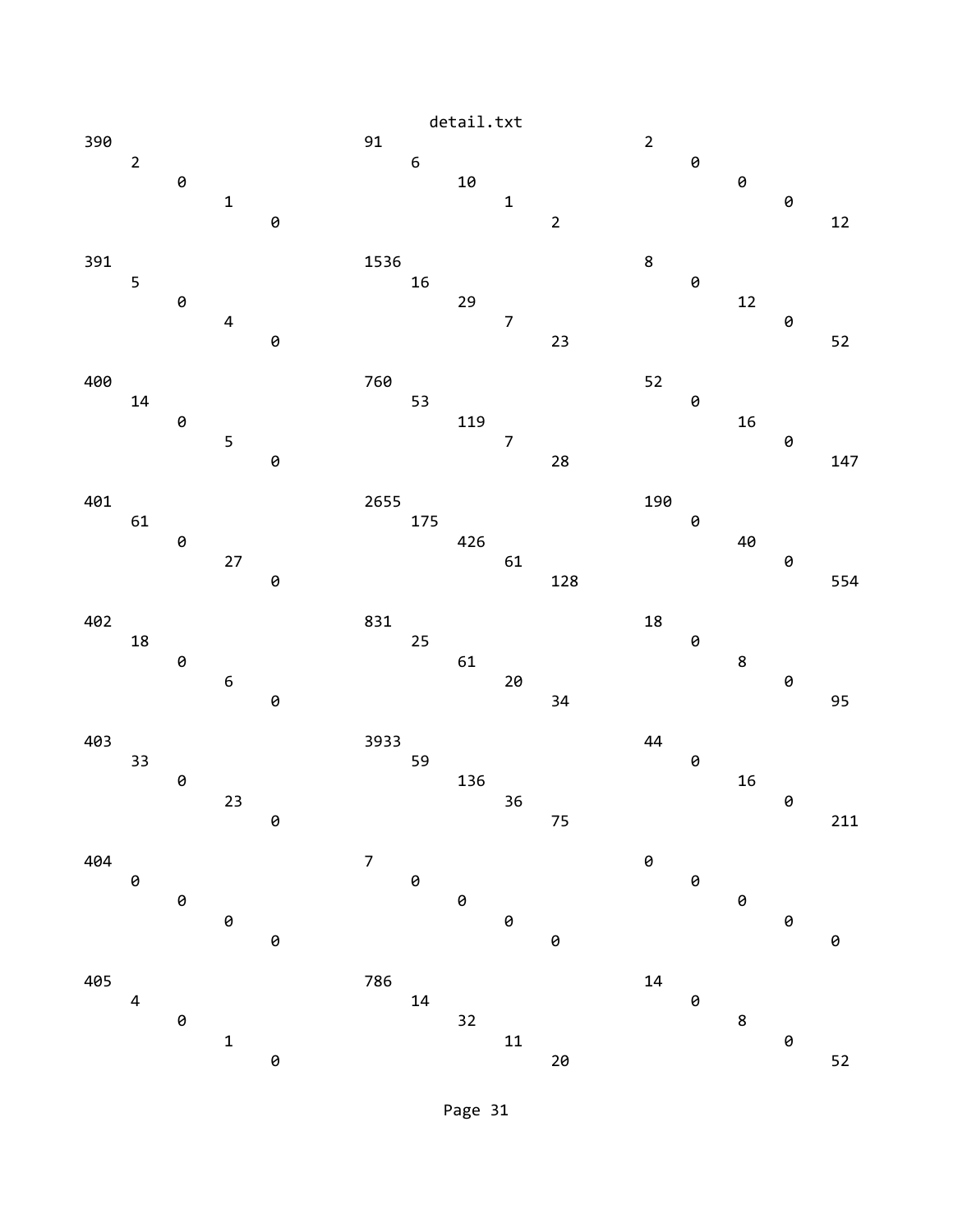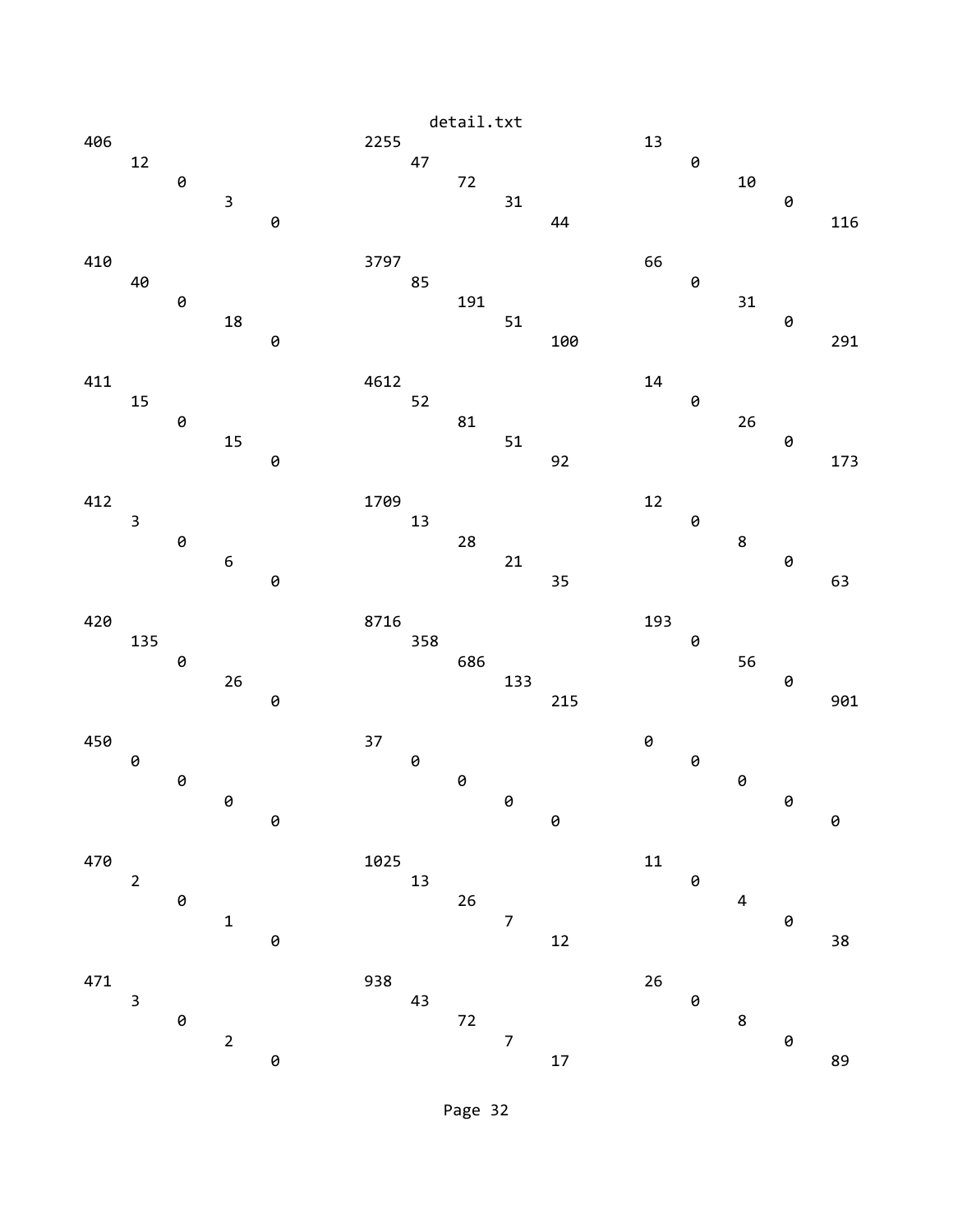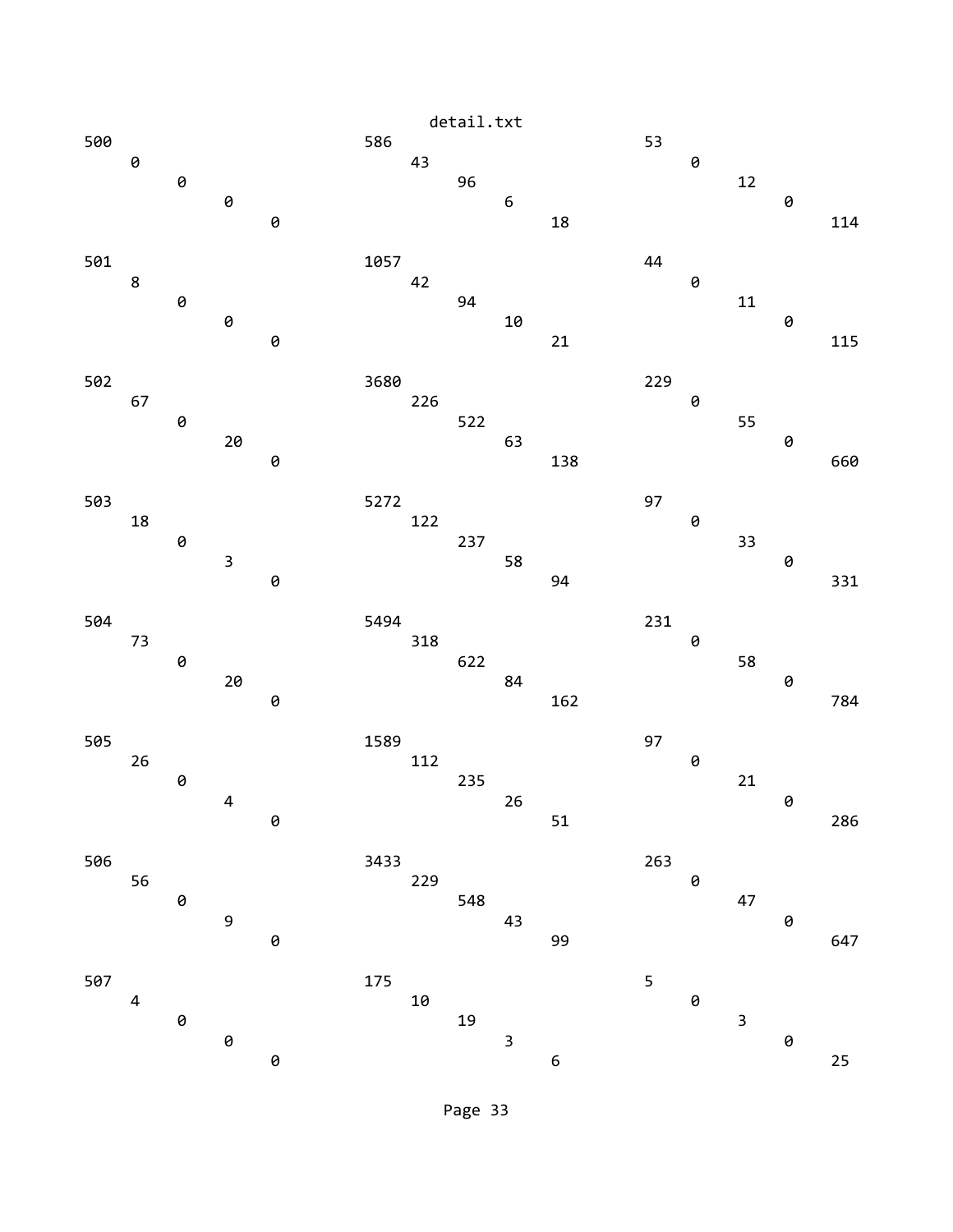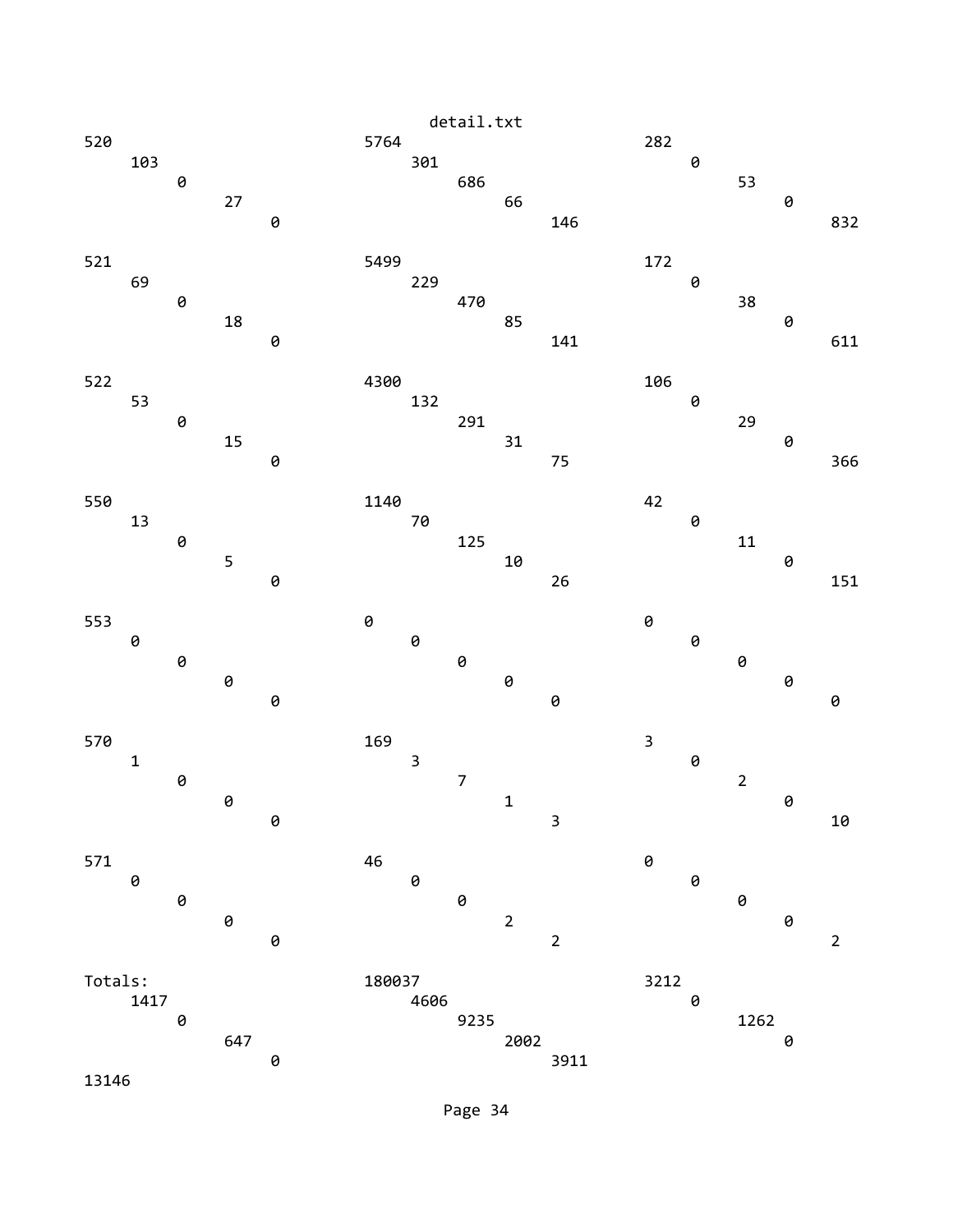detail.txt

Sheriff (Vote For 1)

Dave Sklarek

Steve "Theo"

Theodoropoulos

Carl Velasquez Mitchell

| Precinct     |                        |   |   | Registered Voters        |                          |                                          |                | Polling |                  |    |                          |                |   |                         |              |             |
|--------------|------------------------|---|---|--------------------------|--------------------------|------------------------------------------|----------------|---------|------------------|----|--------------------------|----------------|---|-------------------------|--------------|-------------|
| Early Voting |                        |   |   | Absentee                 |                          |                                          |                |         | Provisional      |    |                          |                |   |                         |              |             |
|              |                        |   |   |                          | Early Voting Provisional |                                          |                |         | Choice Total     |    |                          |                |   | Polling                 |              |             |
|              |                        |   |   | Early Voting             |                          |                                          |                |         | Absentee         |    |                          |                |   |                         |              |             |
|              | Provisional<br>Polling |   |   |                          |                          | Early Voting Provisional<br>Early Voting |                |         |                  |    | Choice Total<br>Absentee |                |   |                         |              |             |
|              |                        |   |   |                          |                          |                                          |                |         |                  |    |                          |                |   |                         | Choice Total |             |
|              | Provisional<br>Total   |   |   | Early Voting Provisional |                          |                                          |                |         |                  |    |                          |                |   |                         |              |             |
| 100          |                        |   |   |                          |                          | 631                                      |                |         |                  |    |                          | 32             |   |                         |              |             |
|              | $\overline{7}$         |   |   |                          |                          |                                          | 31             |         |                  |    |                          |                | 0 |                         |              |             |
|              |                        | 0 |   |                          |                          |                                          |                | 70      |                  |    |                          |                |   | $\overline{\mathbf{3}}$ |              |             |
|              |                        |   | 0 |                          |                          |                                          |                |         | $\boldsymbol{6}$ |    |                          |                |   |                         | 0            |             |
|              |                        |   |   | 0                        | 0                        |                                          |                |         |                  | 9  | 0                        |                |   |                         |              | 0           |
| 0            |                        |   |   |                          |                          | 0                                        |                |         |                  |    |                          | 0              |   |                         |              |             |
|              | 79                     |   |   |                          |                          |                                          |                |         |                  |    |                          |                |   |                         |              |             |
| 101          |                        |   |   |                          |                          | 2979                                     |                |         |                  |    |                          | 42             |   |                         |              |             |
|              | $\overline{7}$         |   |   |                          |                          |                                          | 60             |         |                  |    |                          |                | 0 |                         |              |             |
|              |                        | 0 |   |                          |                          |                                          |                | 109     |                  |    |                          |                |   | 15                      |              |             |
|              |                        |   | 0 |                          |                          |                                          |                |         | 16               |    |                          |                |   |                         | 0            |             |
|              |                        |   |   | 0                        | $\mathbf{1}$             |                                          |                |         |                  | 31 | 8                        |                |   |                         |              | 10          |
| 0            |                        |   |   |                          |                          | 0                                        |                |         |                  |    |                          | 19             |   |                         |              |             |
|              | 159                    |   |   |                          |                          |                                          |                |         |                  |    |                          |                |   |                         |              |             |
| 102          |                        |   |   |                          |                          | 425                                      |                |         |                  |    |                          | 23             |   |                         |              |             |
|              | $\overline{2}$         |   |   |                          |                          |                                          | 12             |         |                  |    |                          |                | 0 |                         |              |             |
|              |                        | 0 |   |                          |                          |                                          |                | 37      |                  |    |                          |                |   | $\epsilon$              |              |             |
|              |                        |   | 0 |                          |                          |                                          |                |         | 0                |    |                          |                |   |                         | 0            |             |
|              |                        |   |   | 0                        | $\mathbf 1$              |                                          |                |         |                  | 6  | 0                        |                |   |                         |              | $\mathbf 1$ |
| 0            |                        |   |   |                          |                          | 0                                        |                |         |                  |    |                          | $\overline{2}$ |   |                         |              |             |
|              | 45                     |   |   |                          |                          |                                          |                |         |                  |    |                          |                |   |                         |              |             |
| 103          |                        |   |   |                          |                          | 142                                      |                |         |                  |    |                          | $\overline{4}$ |   |                         |              |             |
|              | $\mathbf 1$            |   |   |                          |                          |                                          | $\overline{7}$ |         |                  |    |                          |                | 0 |                         |              |             |
|              |                        | 0 |   |                          |                          |                                          |                | 12      |                  |    |                          |                |   | $\overline{2}$          |              |             |
|              |                        |   |   |                          |                          |                                          |                | Page 35 |                  |    |                          |                |   |                         |              |             |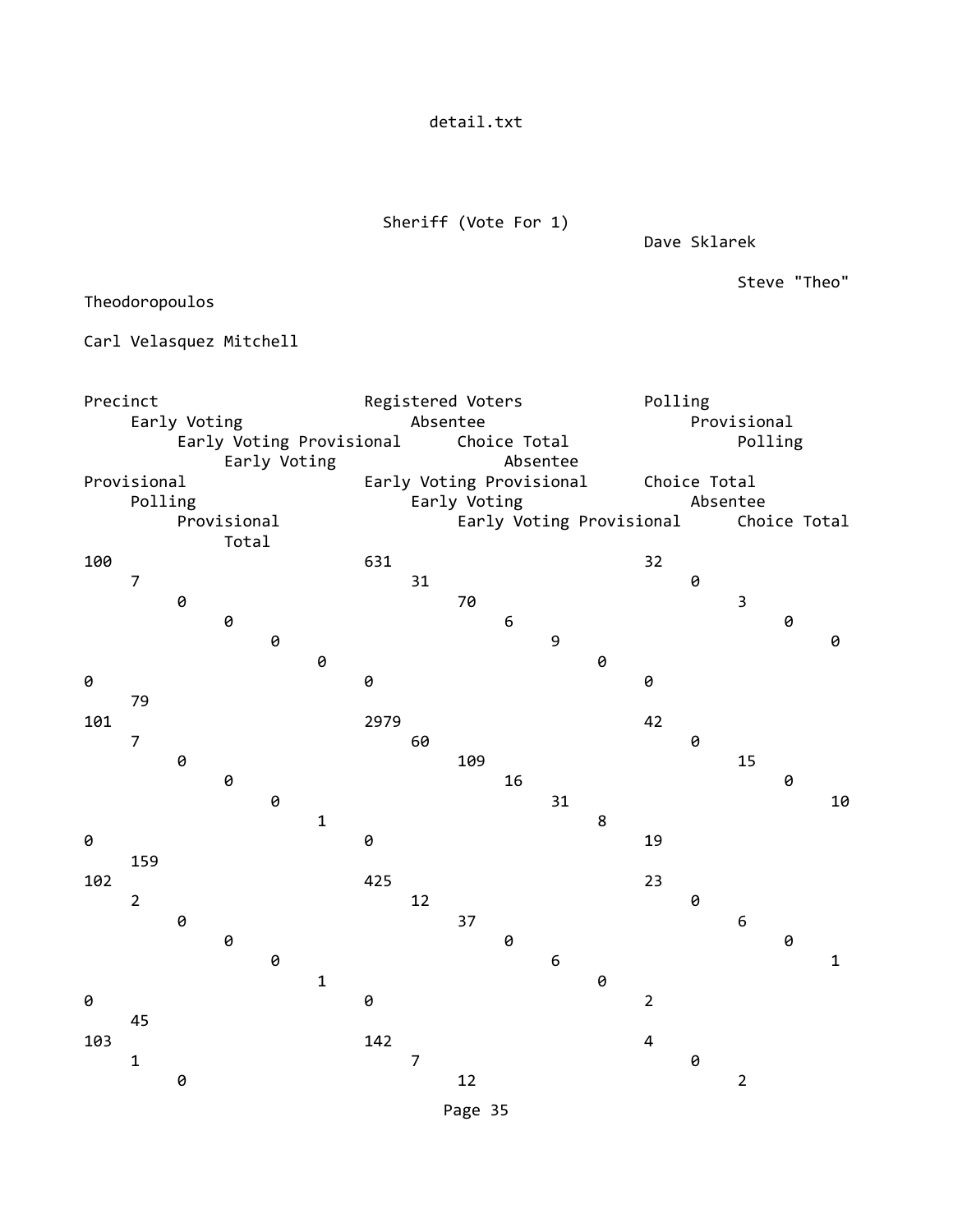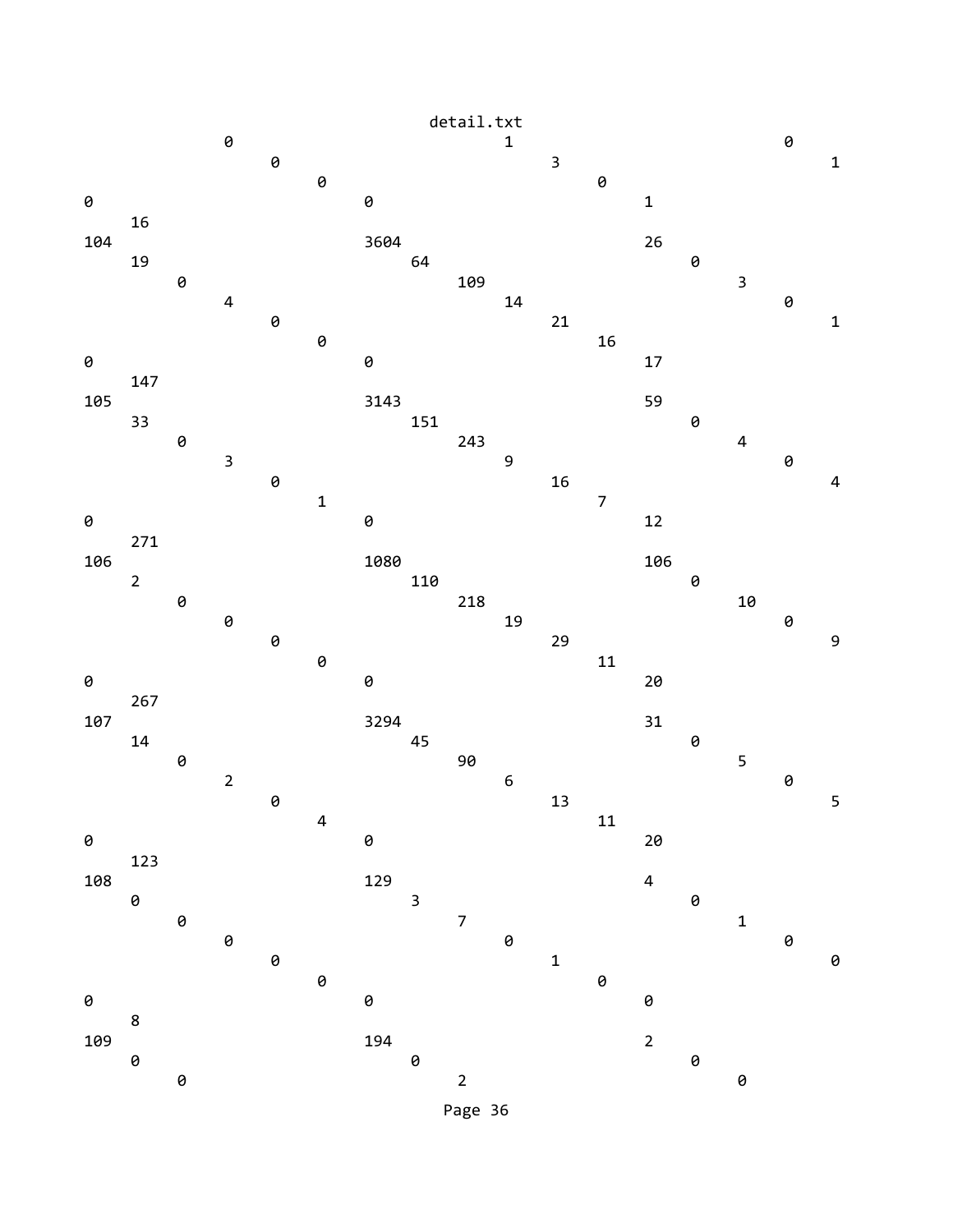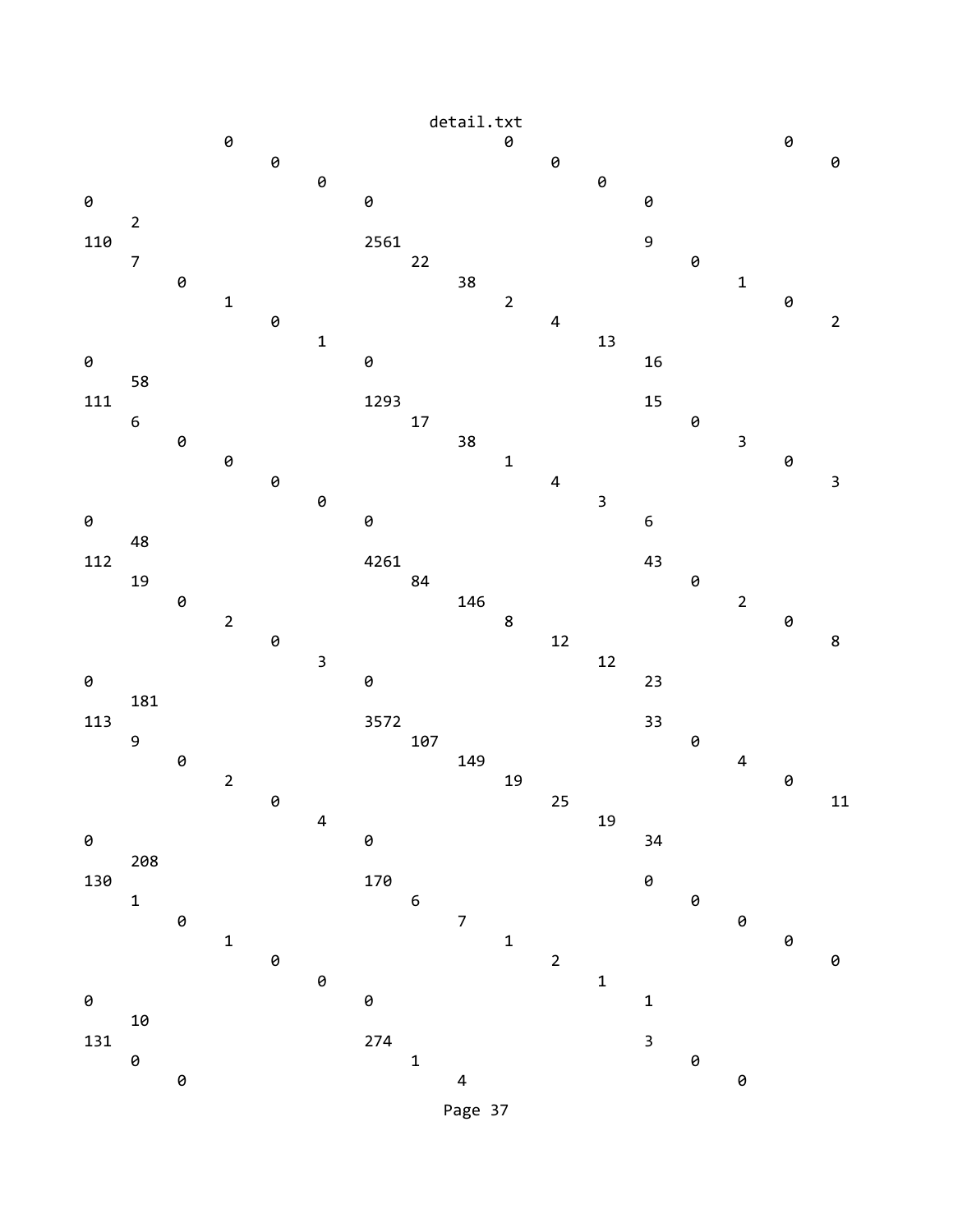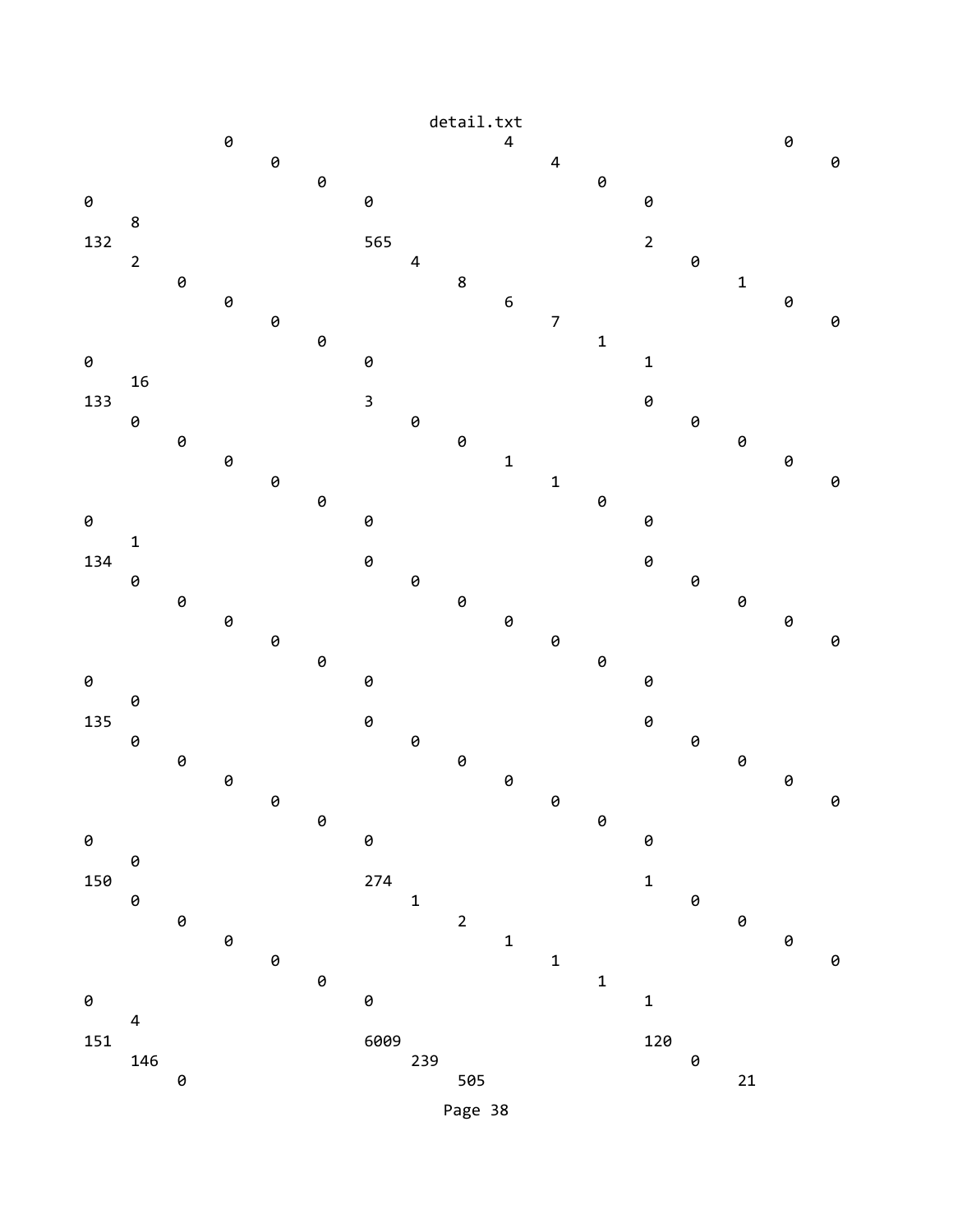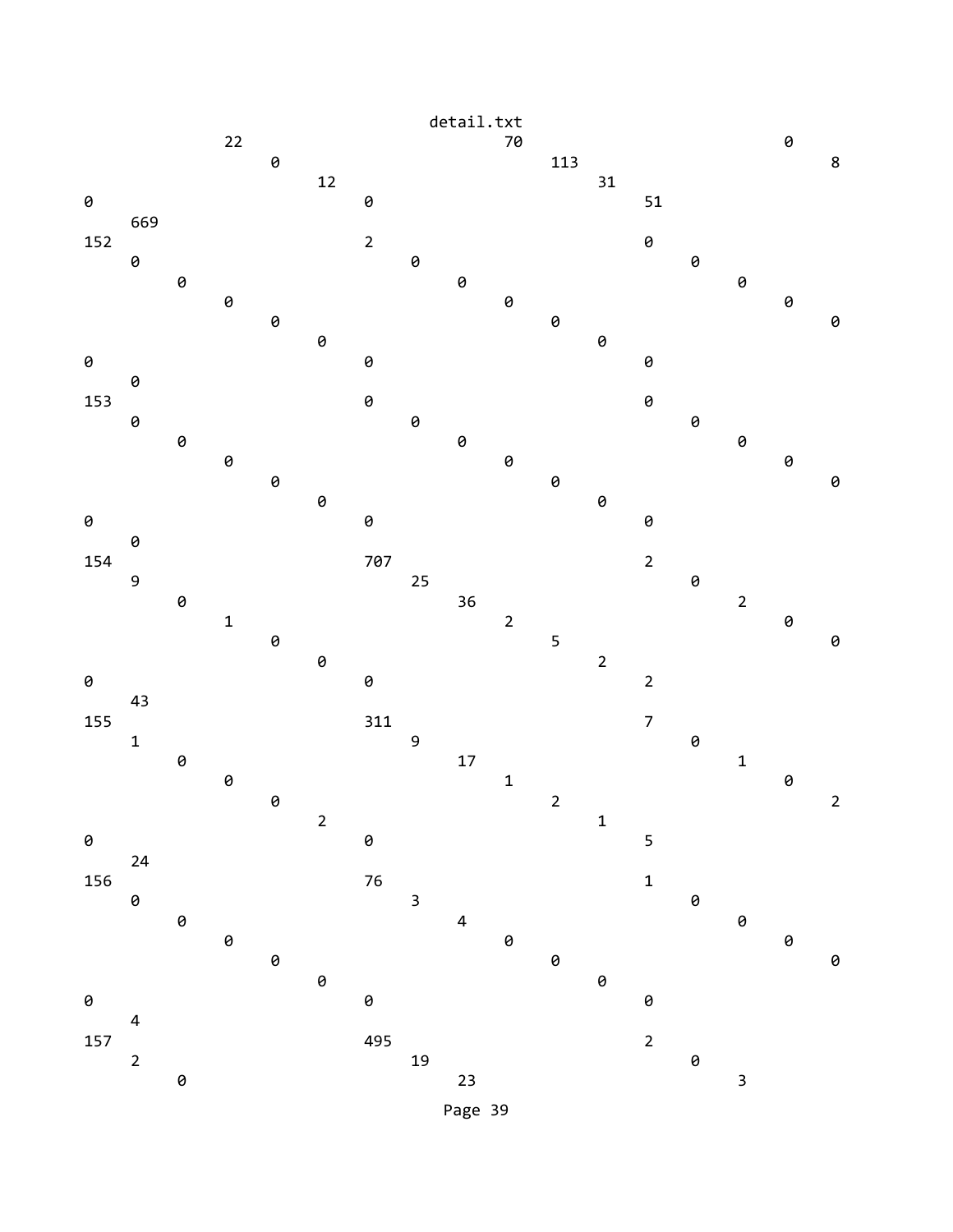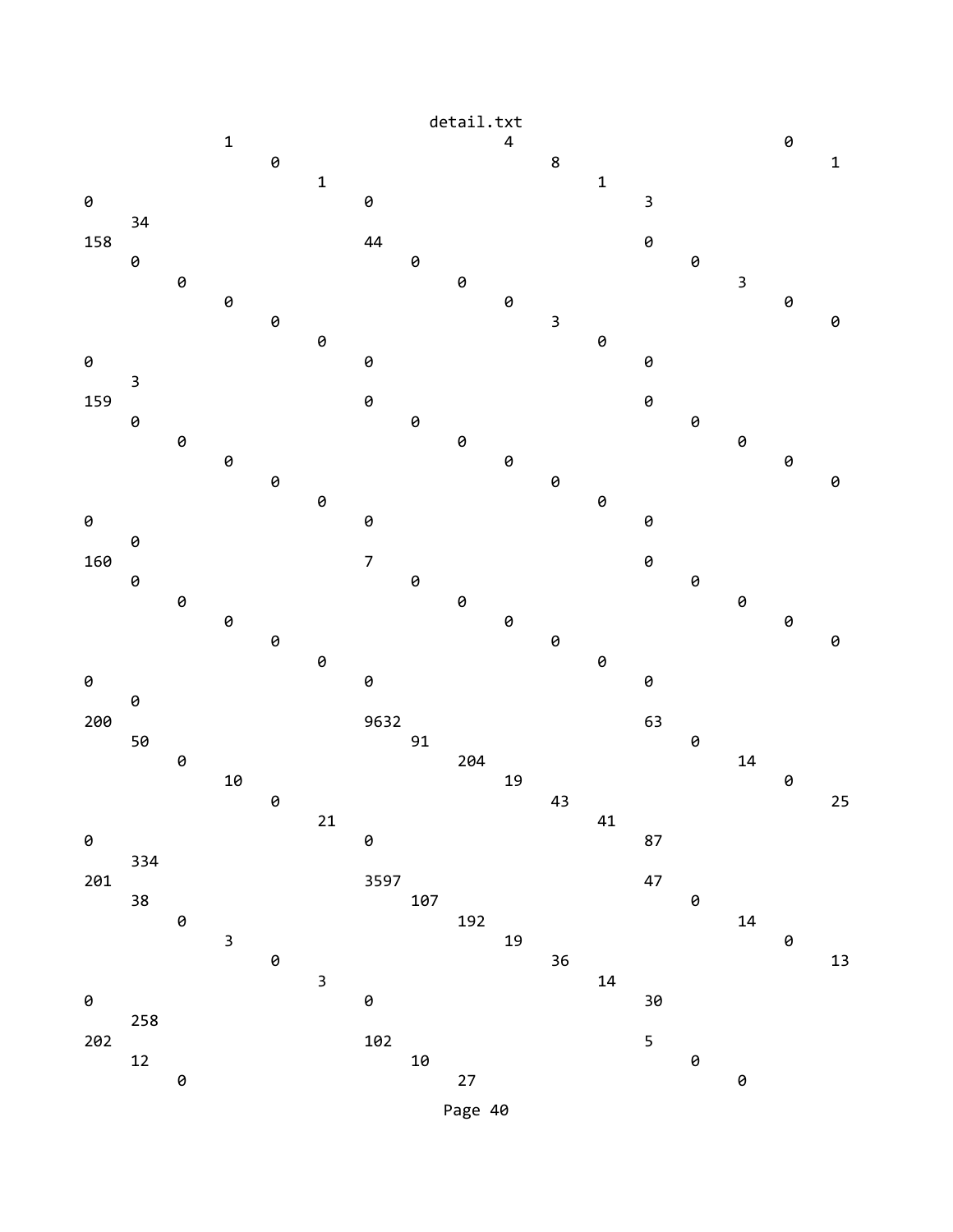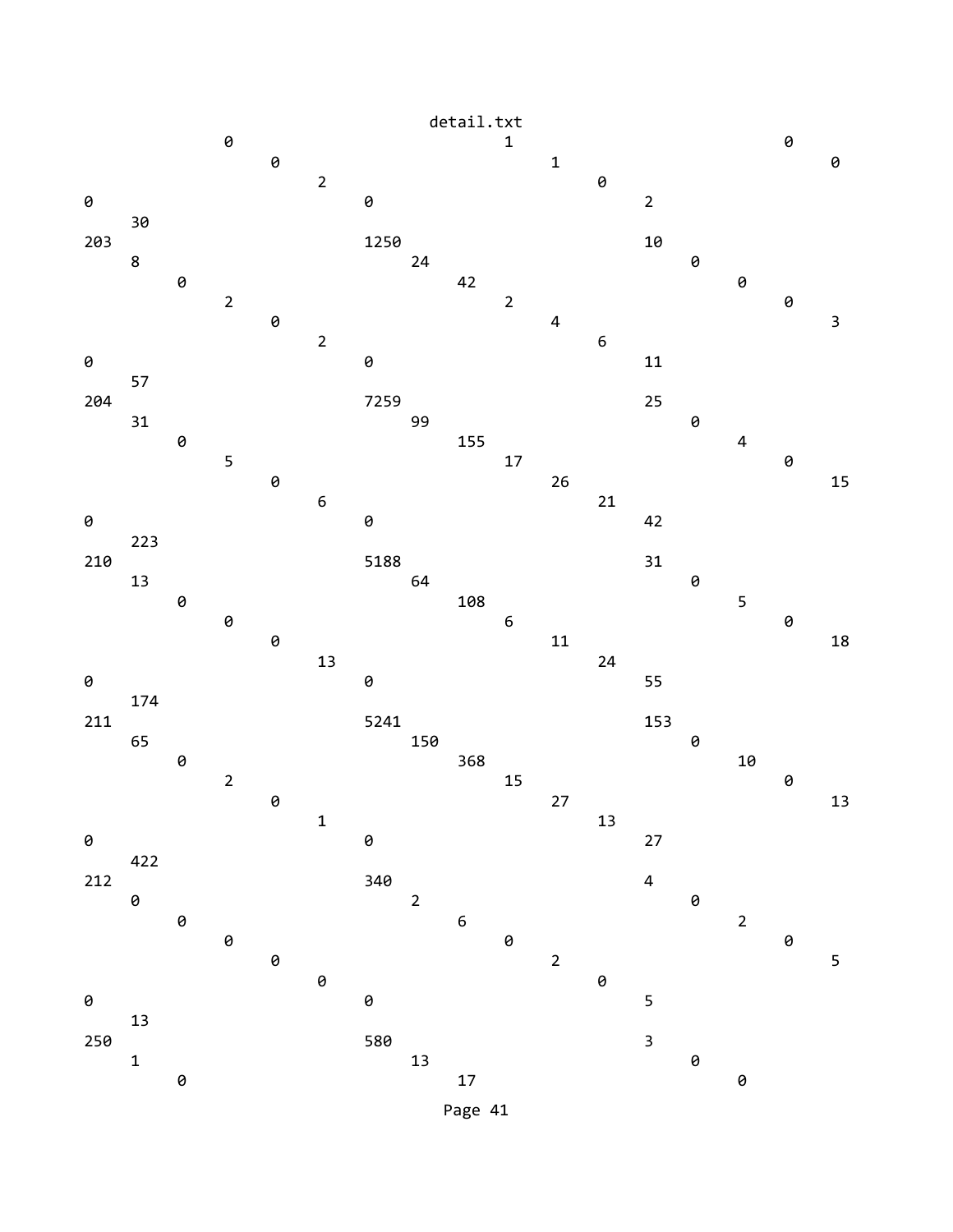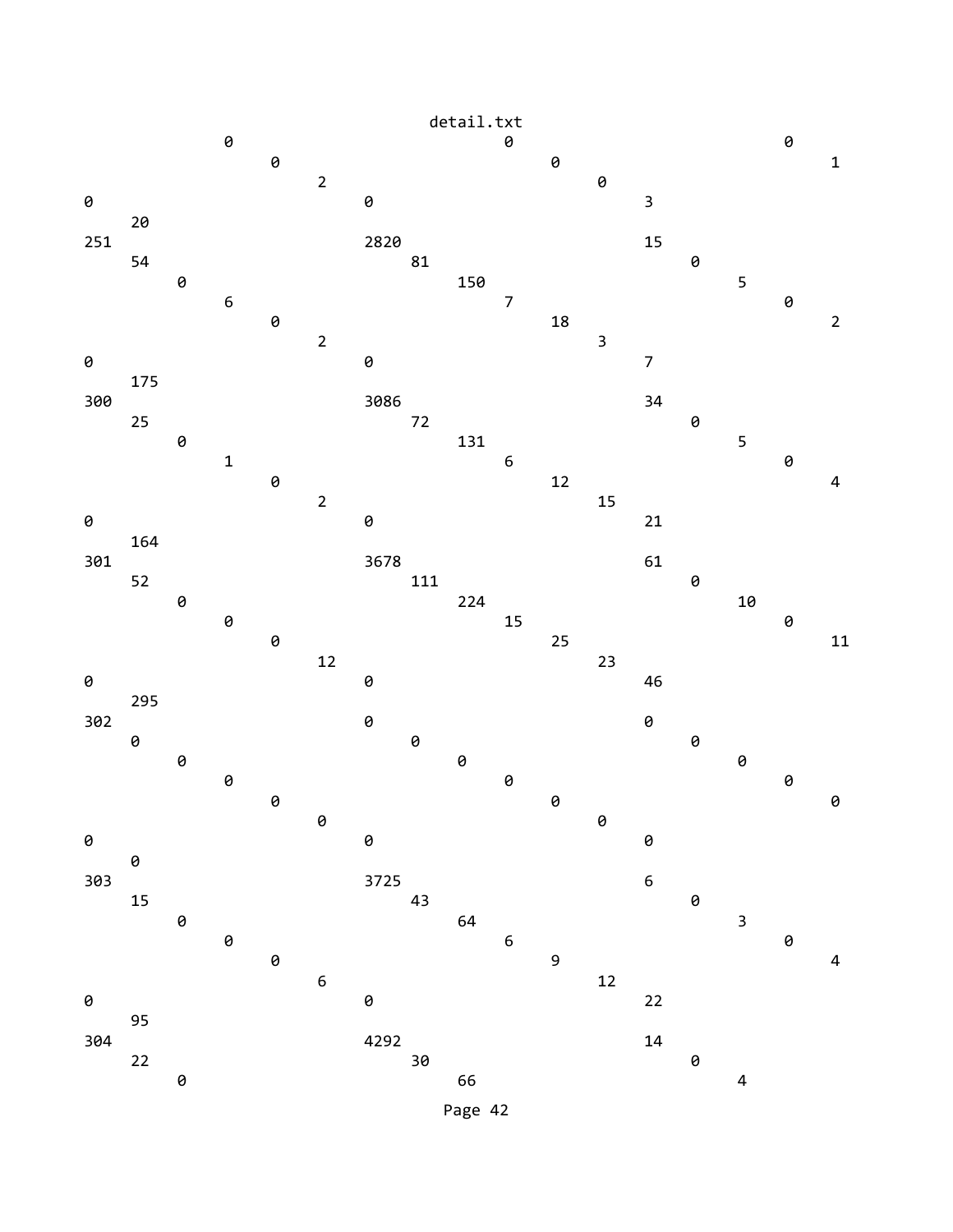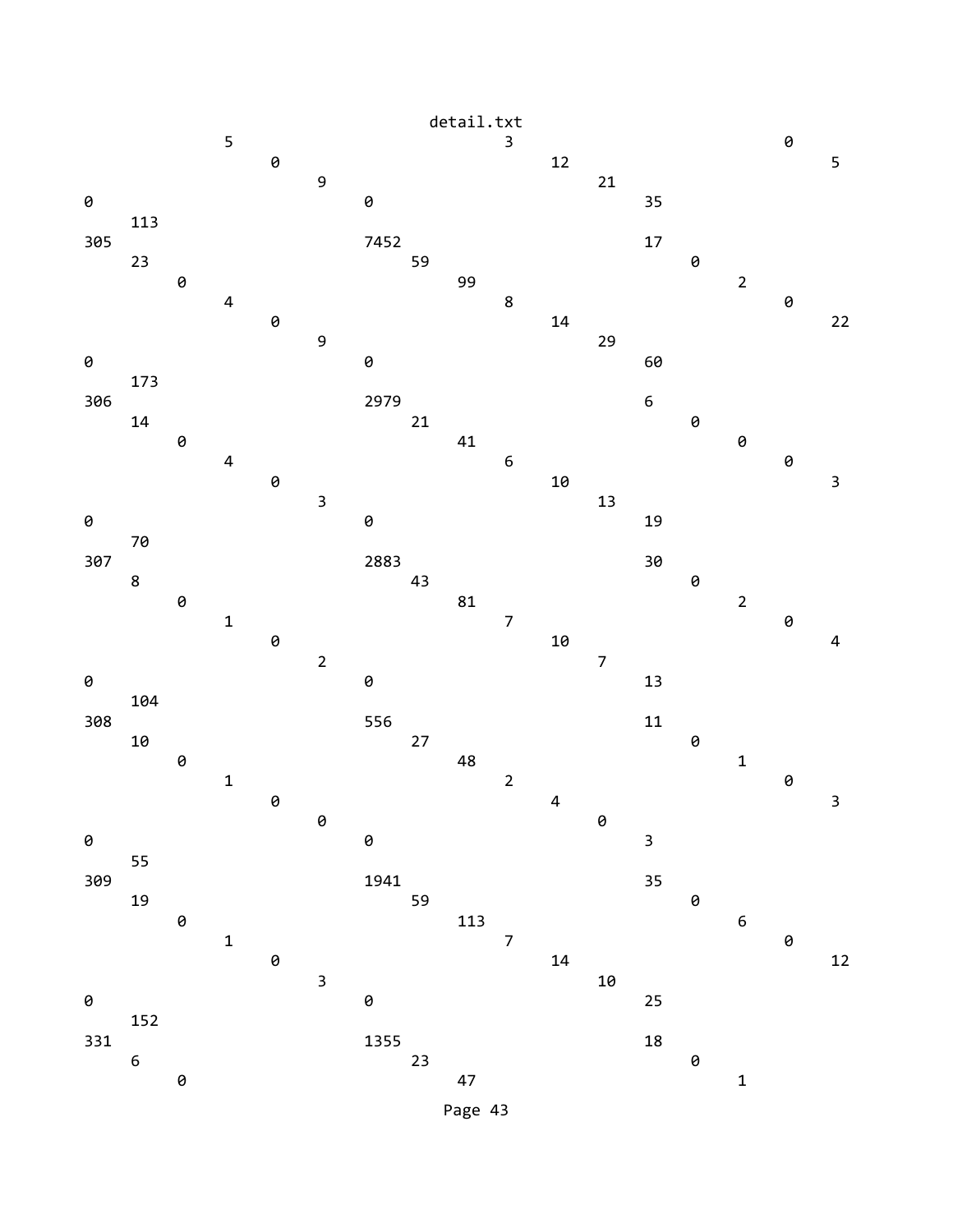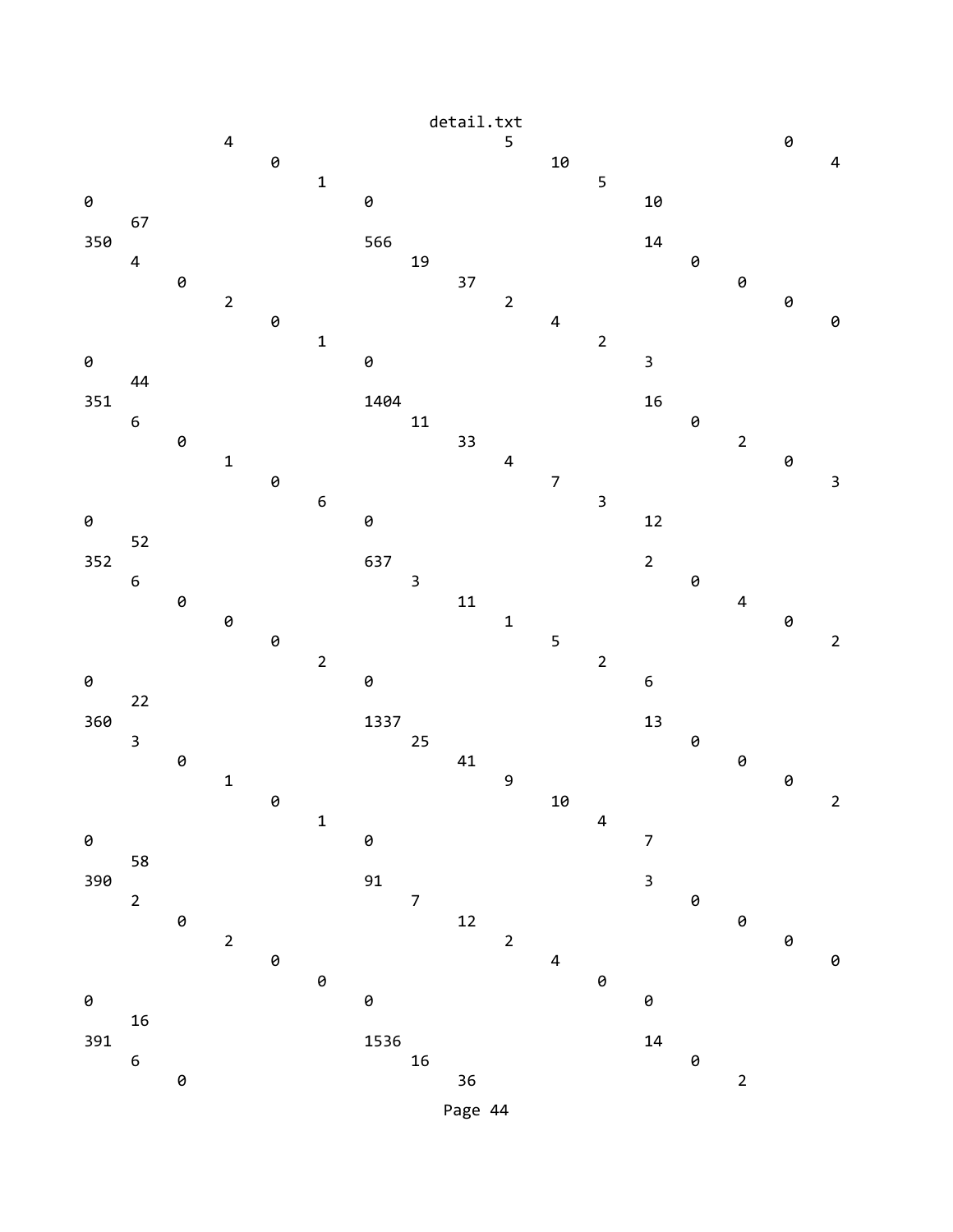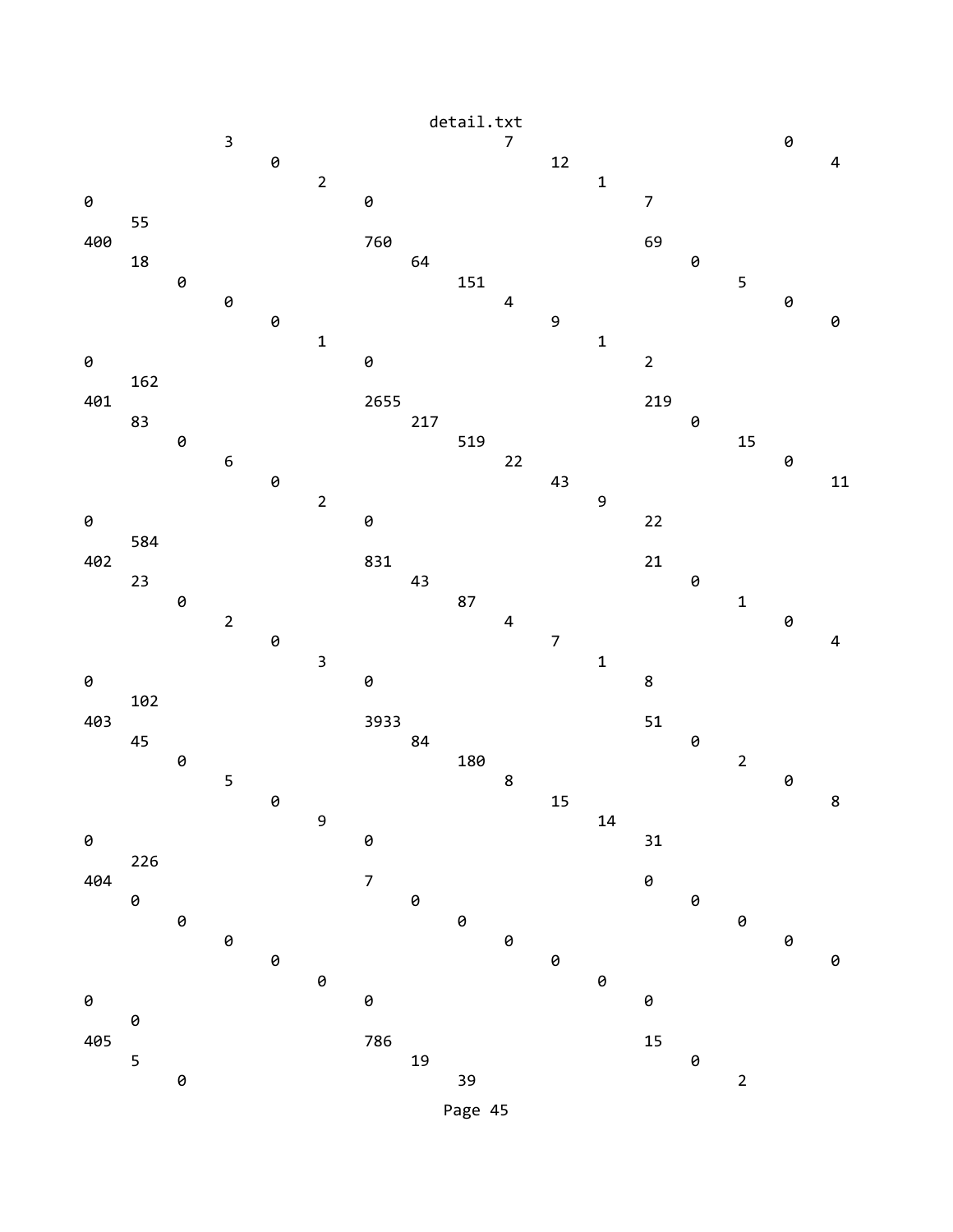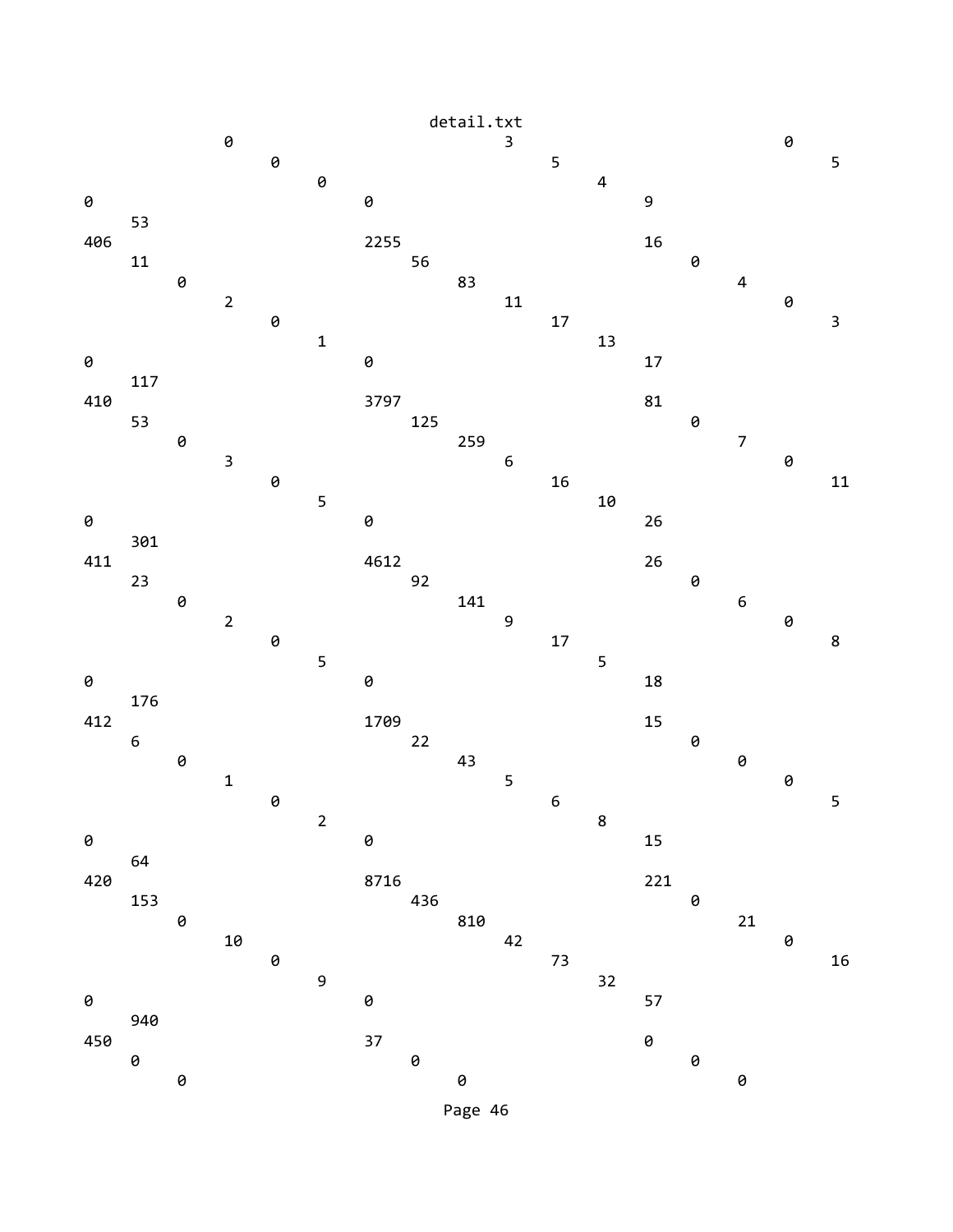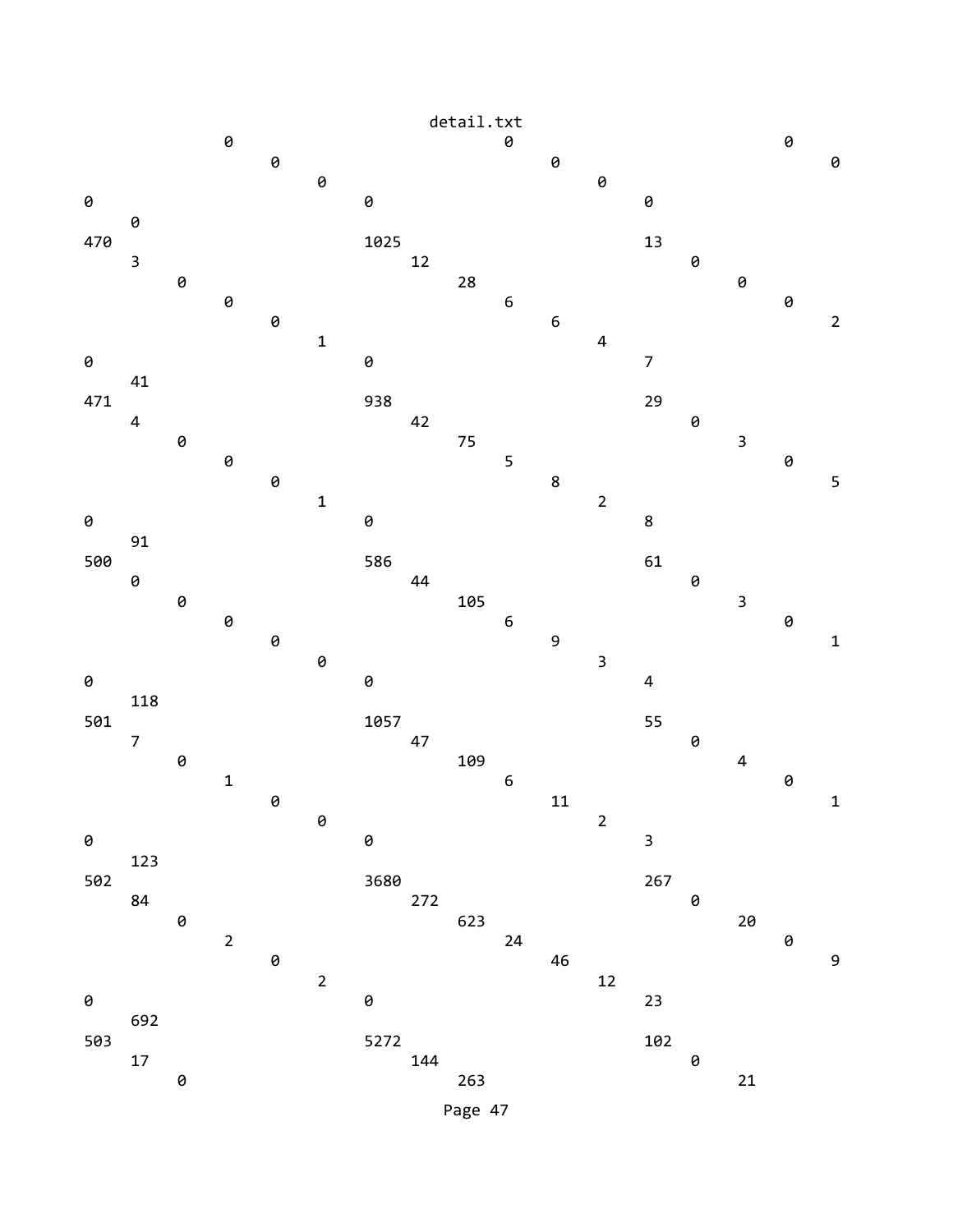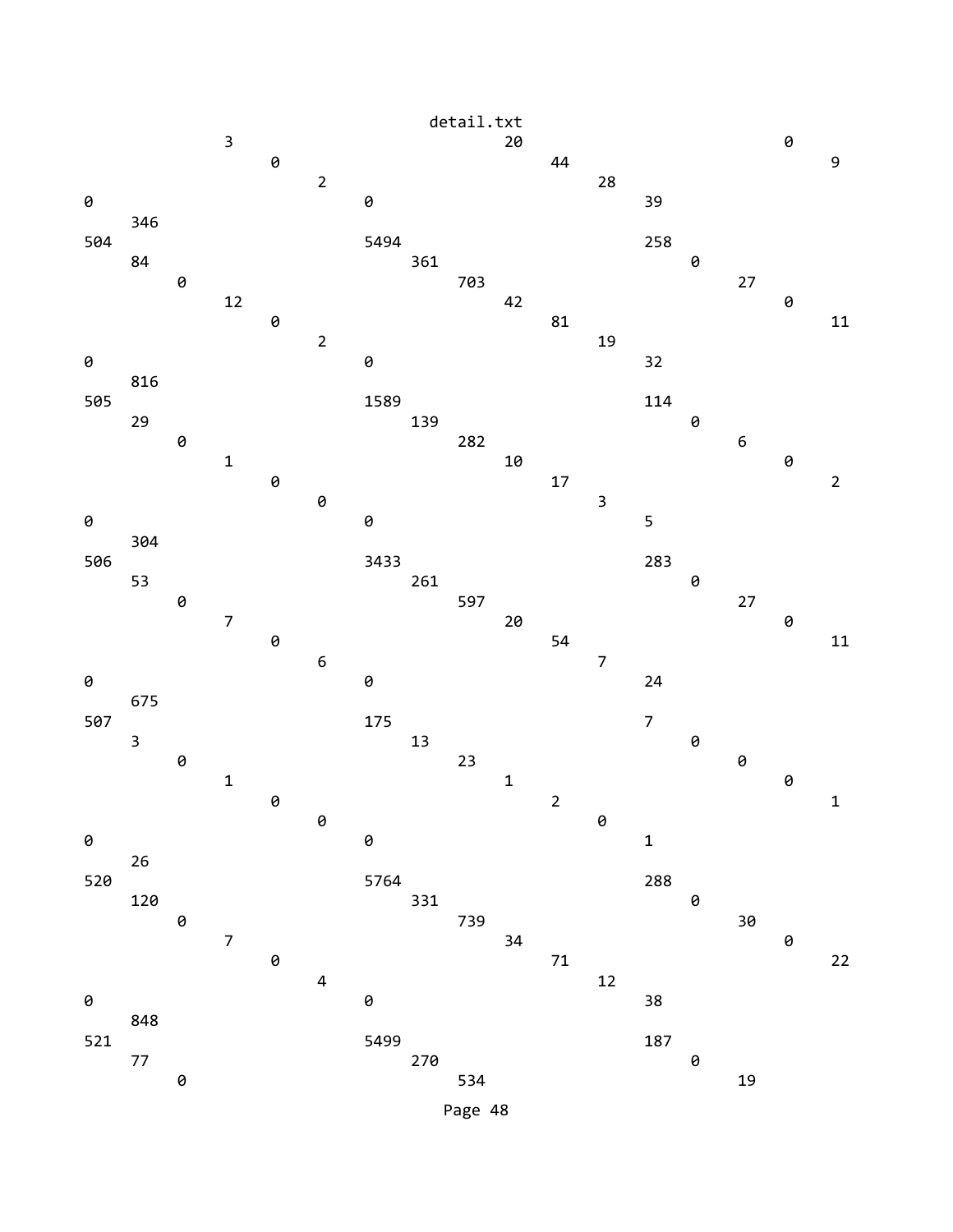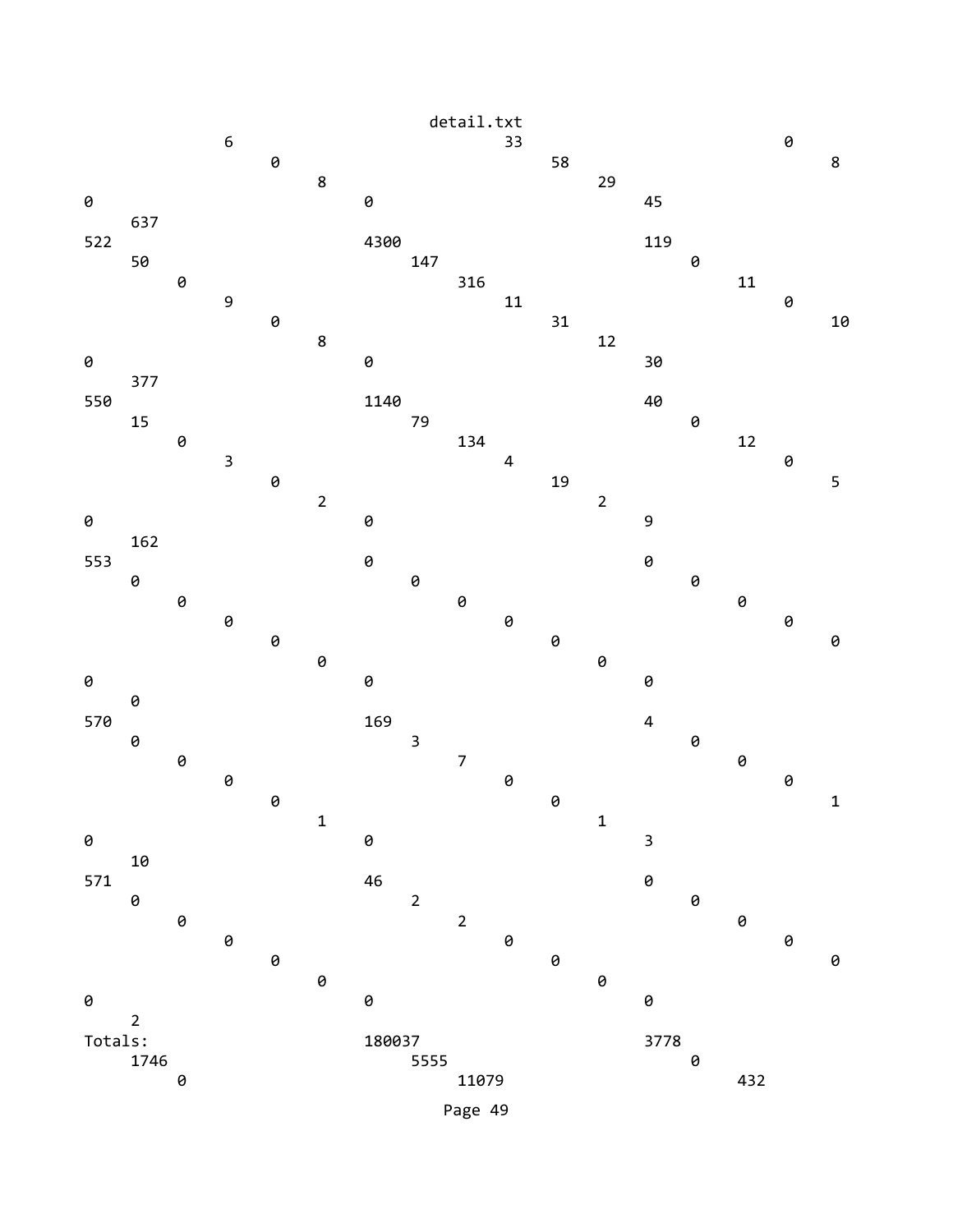detail.txt 180 703 0 0 1315 413 **215** 640 **0** 1268 13662 State Committeeman (Vote For 1) Frank Attkisson Mark Cross Precinct Registered Voters Polling Early Voting **Absentee** Absentee **Provisional** Early Voting Provisional Choice Total **Polling** Early Voting **Absentee** Provisional Early Voting Provisional Choice Total Total 100 631 17 5 20 0 **0** 13 2 8 0 **0** 23 65 101 2979 30 4 37 0 **0** 34  $\overline{3}$  and  $\overline{42}$  and  $\overline{9}$ **0** 150 102 **102 102 102 102 102 102 102 102 102 102 102 102 102 102**  2 8 0 **0** 29 10  $1$  5 0  $\theta$  and  $\theta$  16 and  $\theta$  16 and  $\theta$  16 and  $\theta$  15 and  $\theta$  15 and  $\theta$  15 and  $\theta$  15 and  $\theta$  16 and  $\theta$  16 and  $\theta$  16 and  $\theta$  16 and  $\theta$  16 and  $\theta$  16 and  $\theta$  16 and  $\theta$  16 and  $\theta$  16 and  $\theta$  16 and  $\theta$  16 103 142 5 1 2 0 **0** 8 2 0 7 0 **0** 9 17 104 3604 17 12 48 0  $\overline{0}$  0 13 9 44 0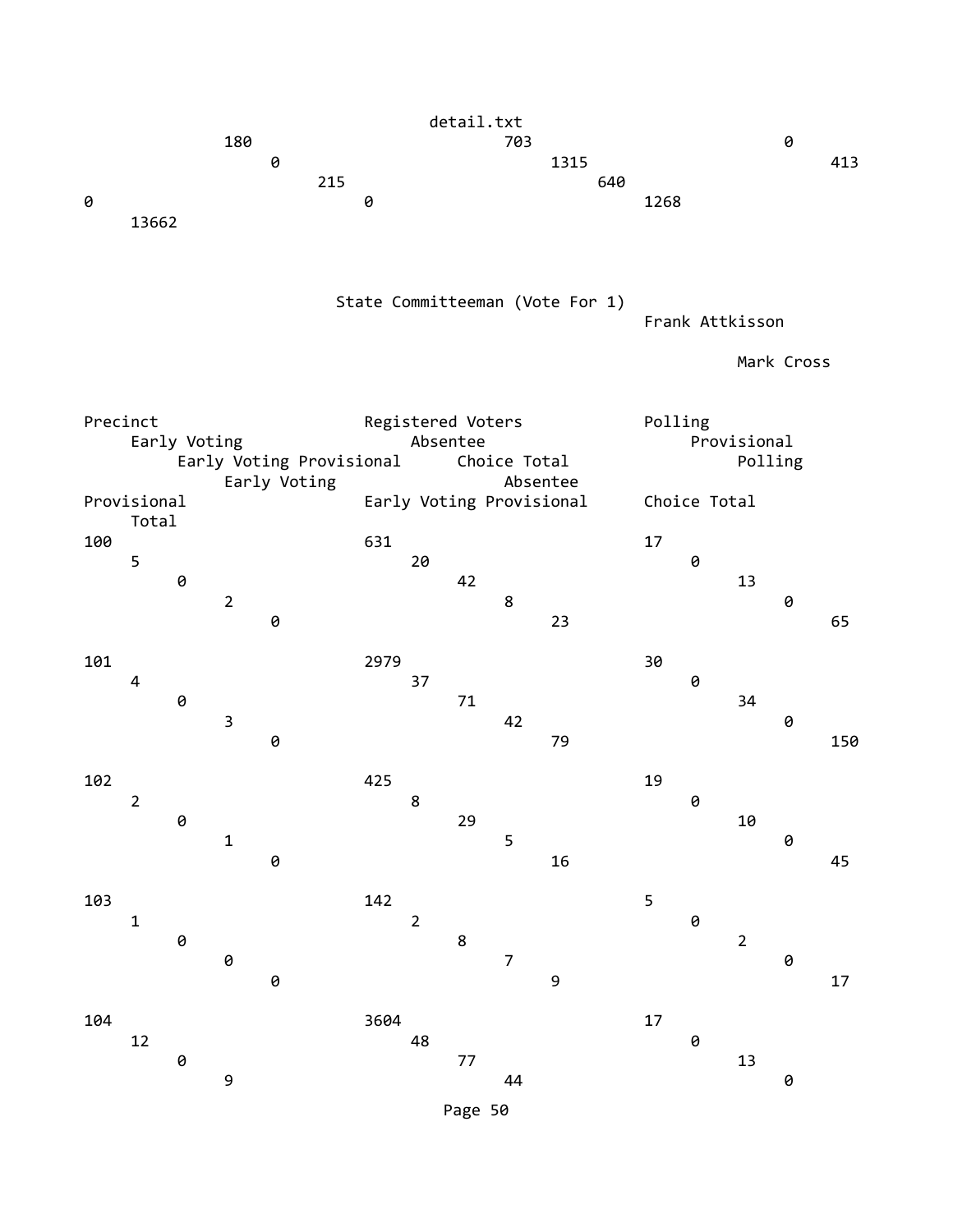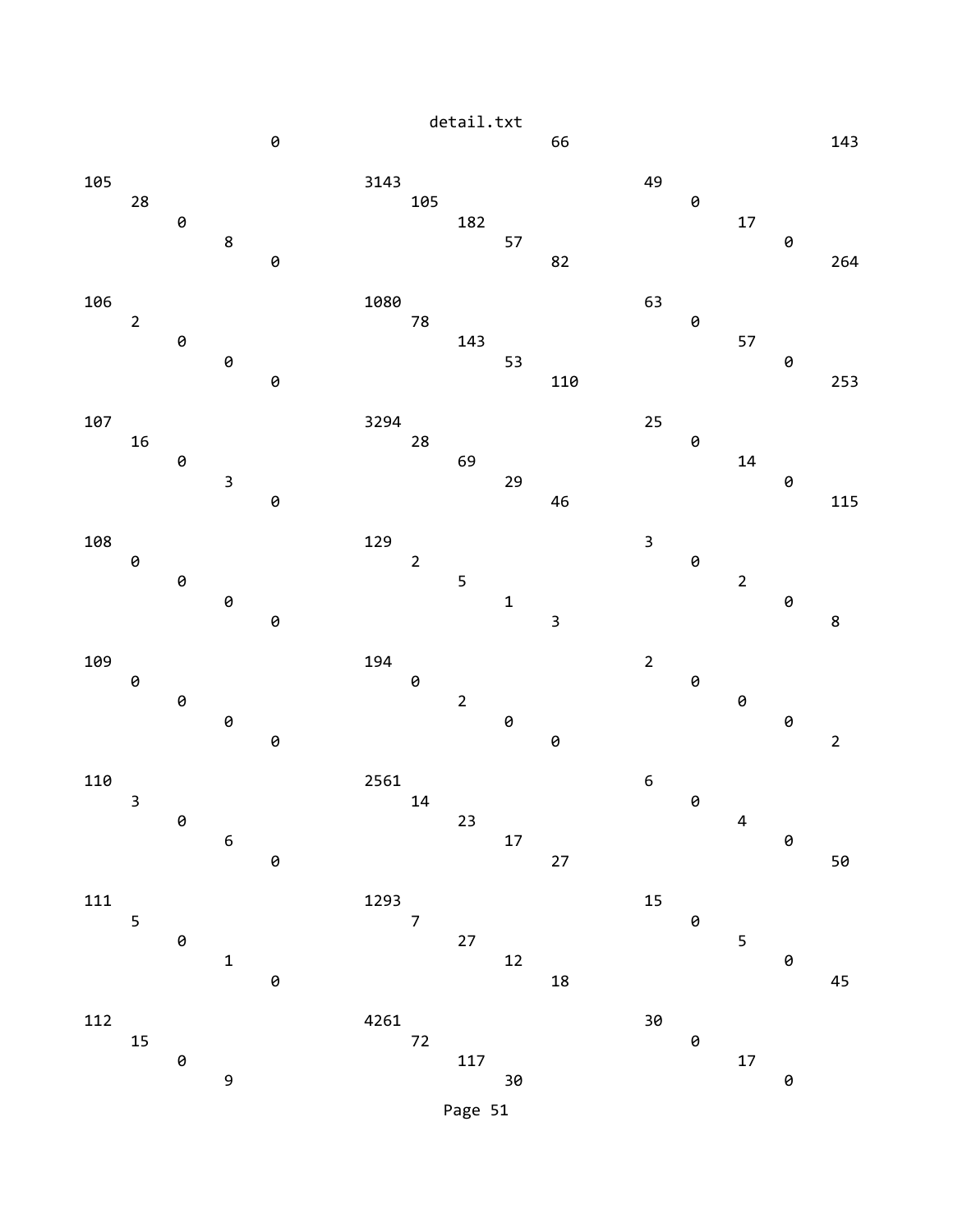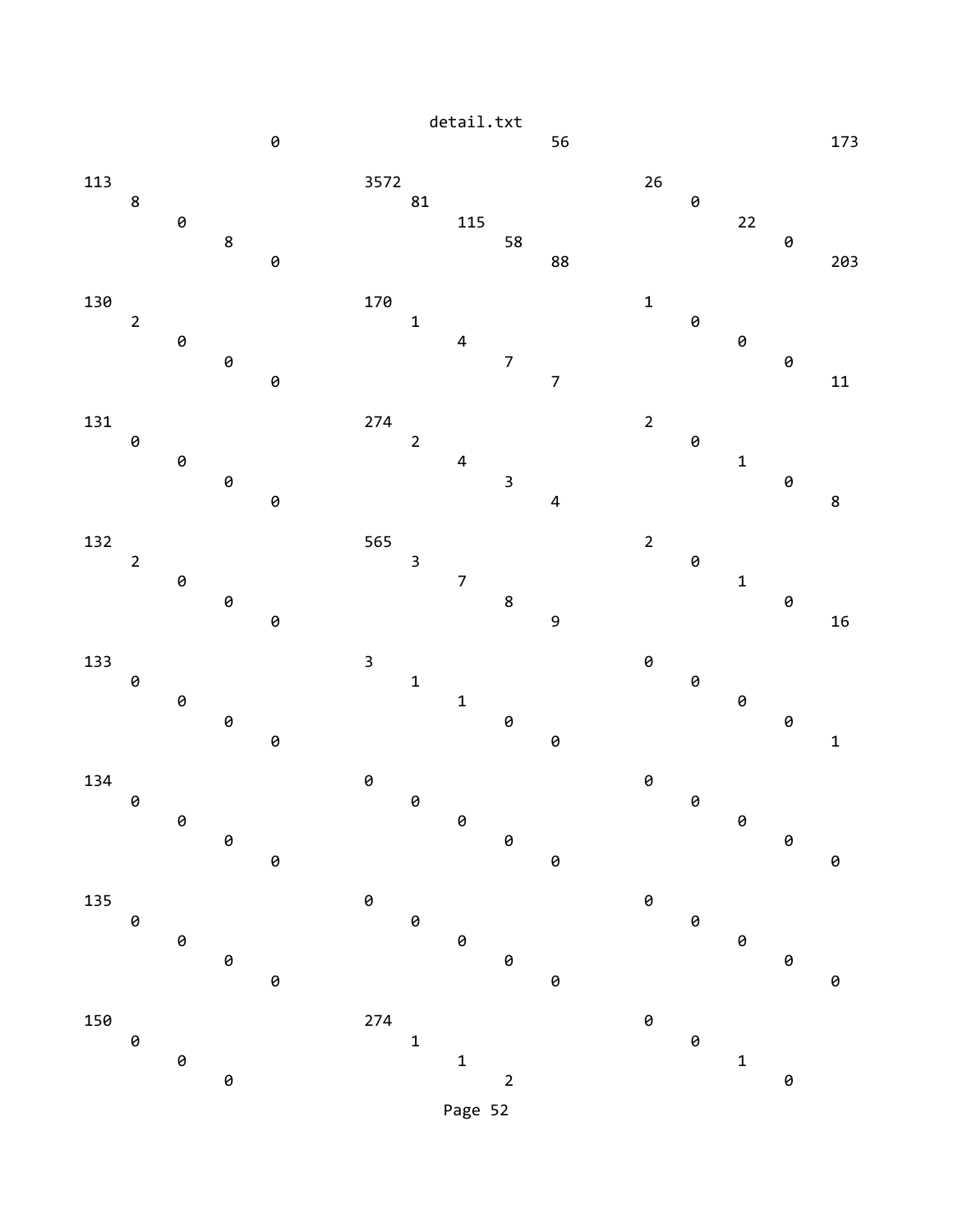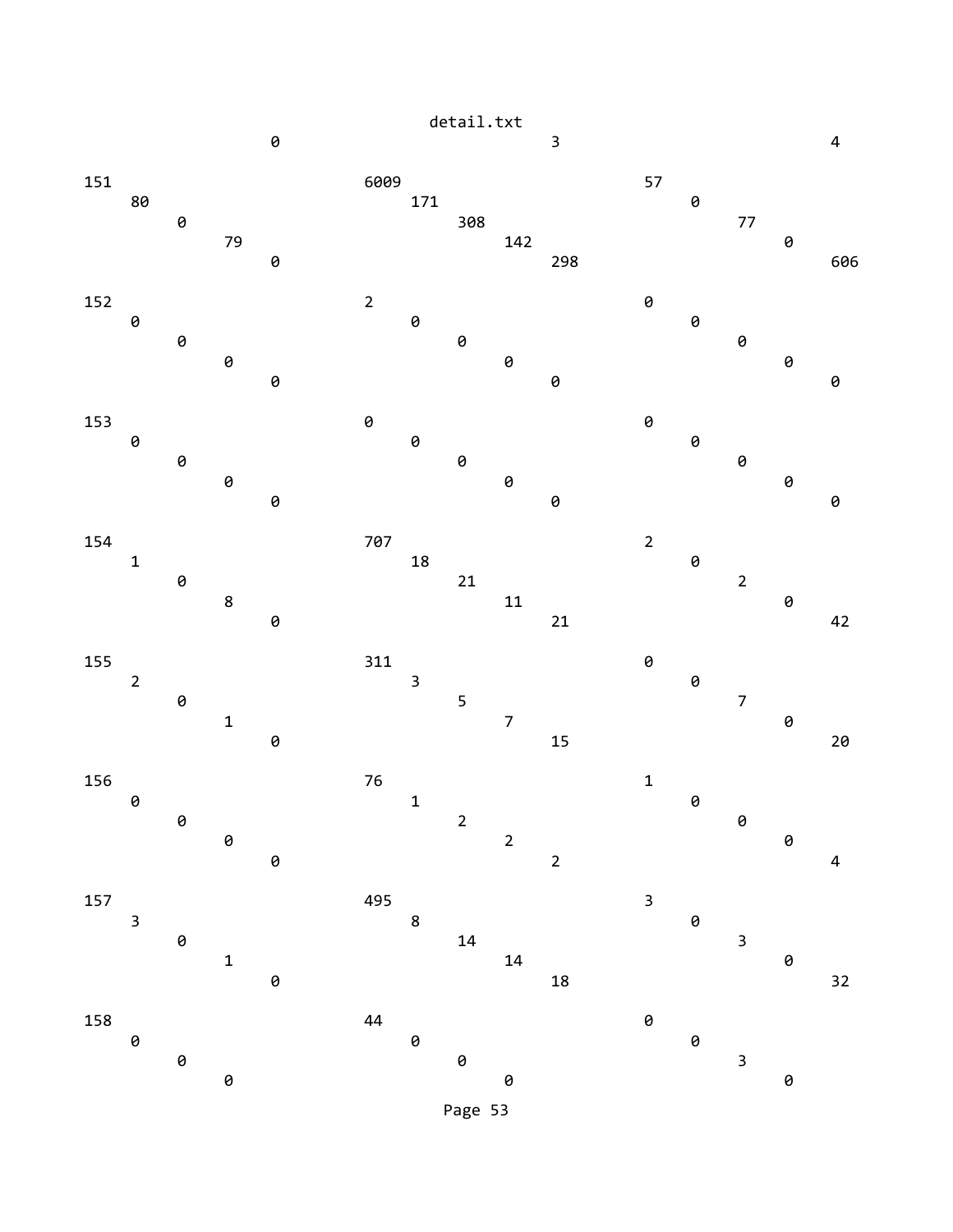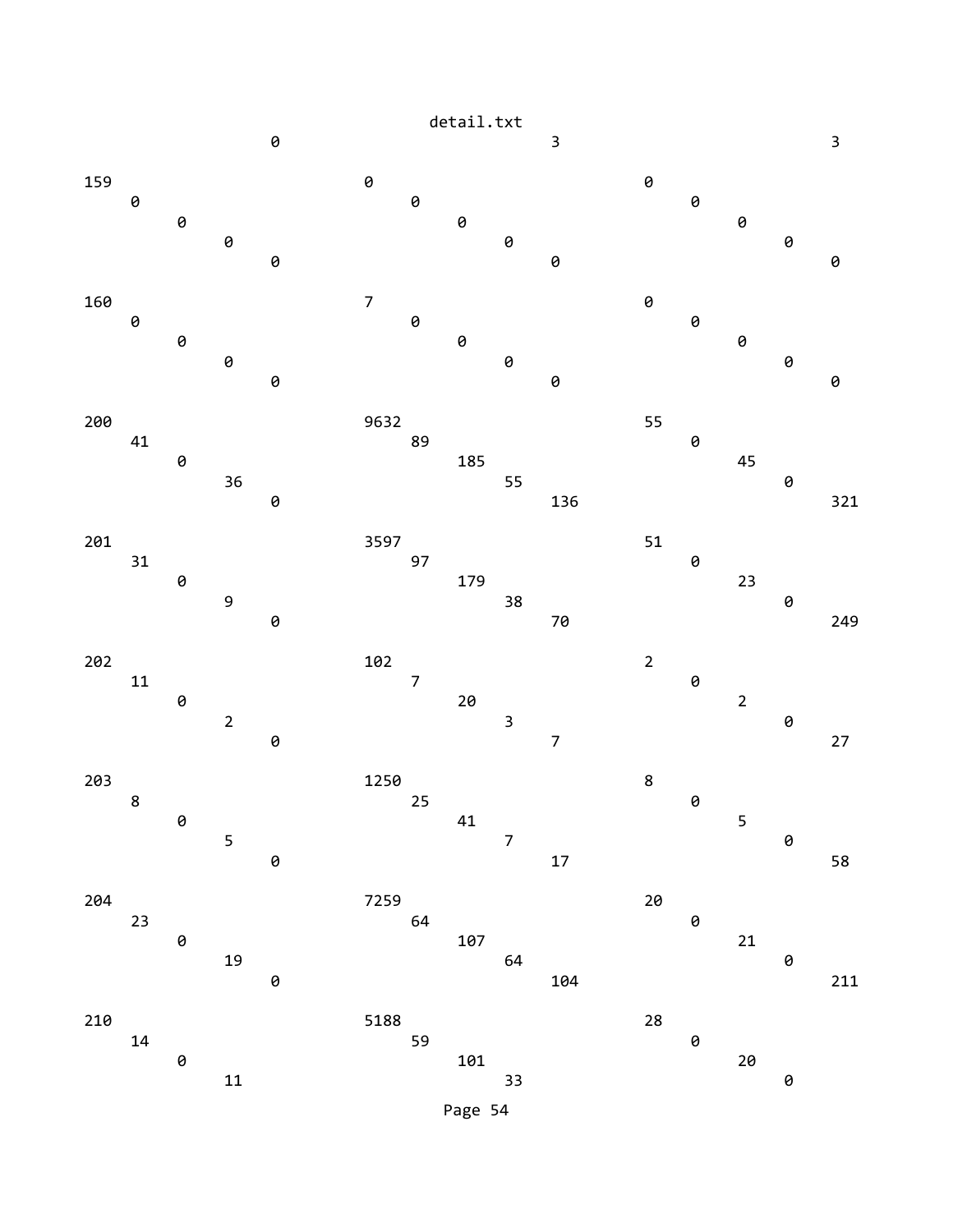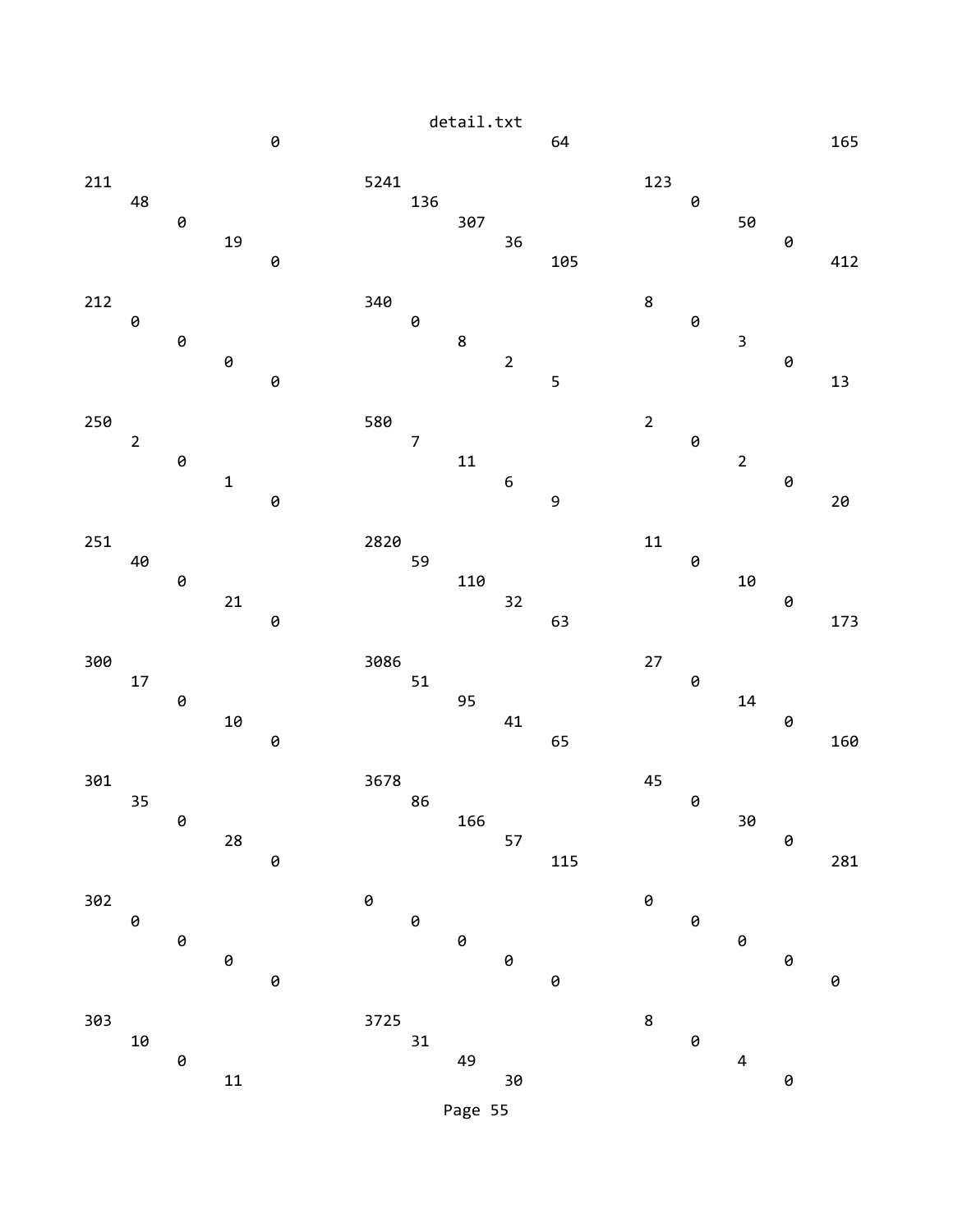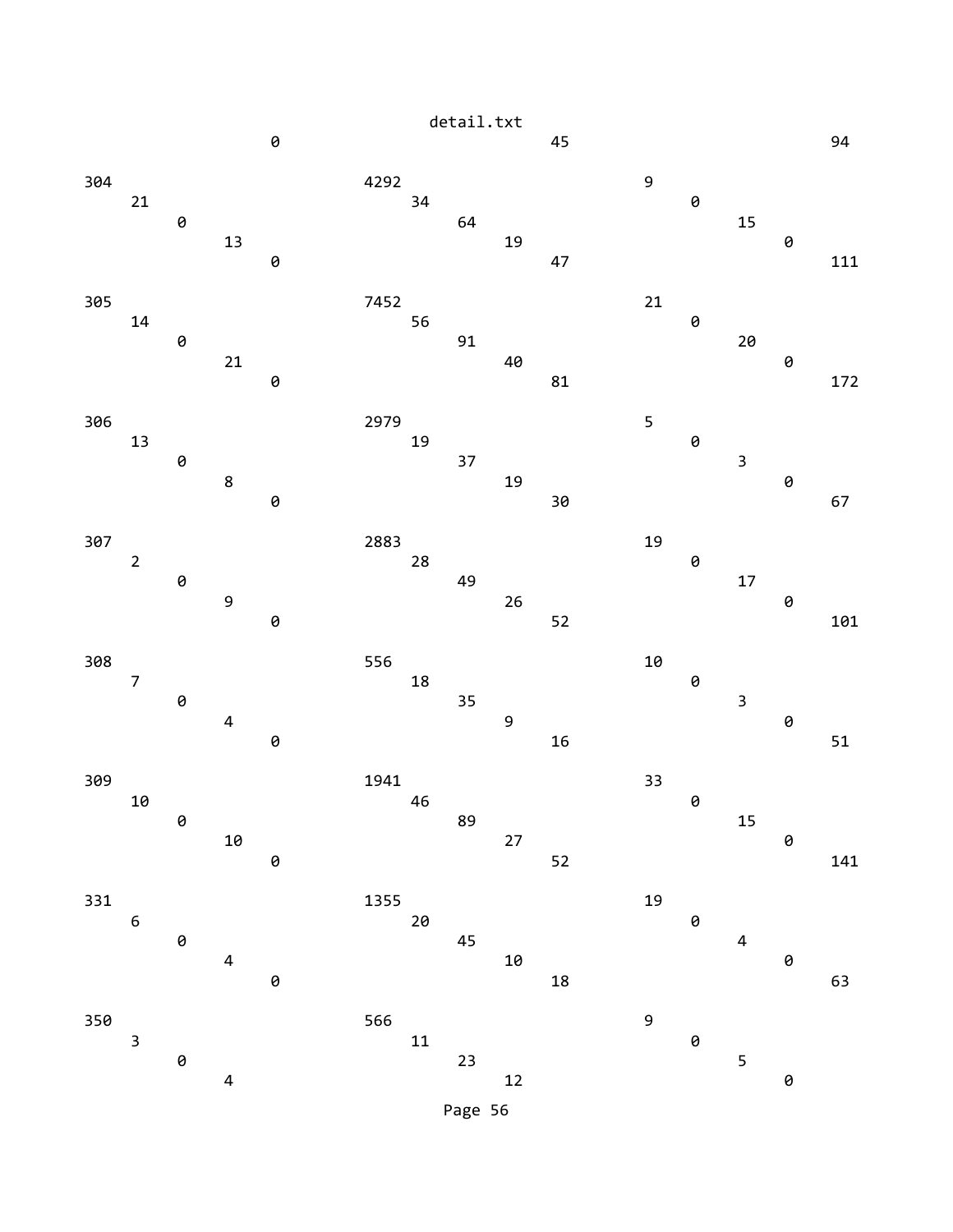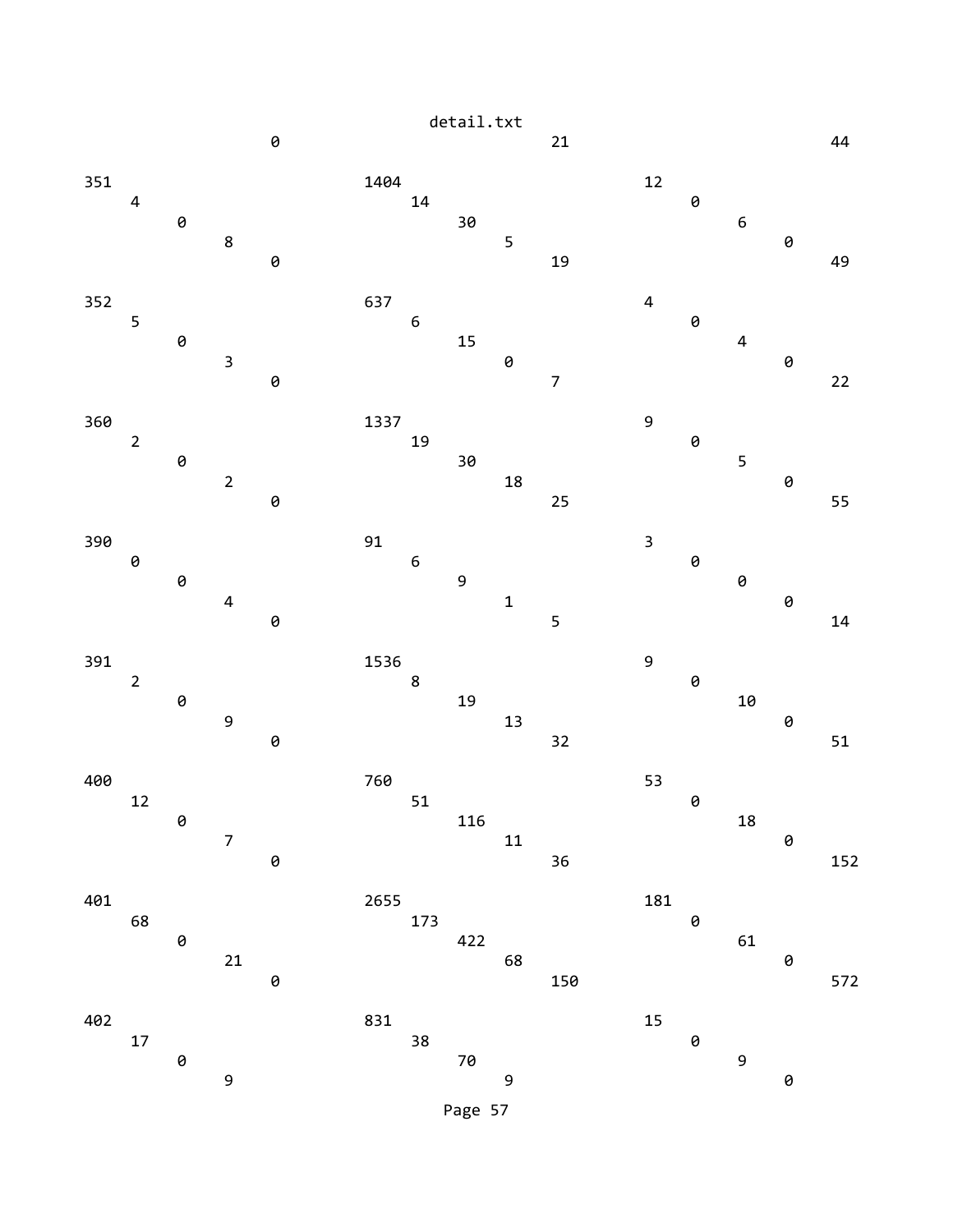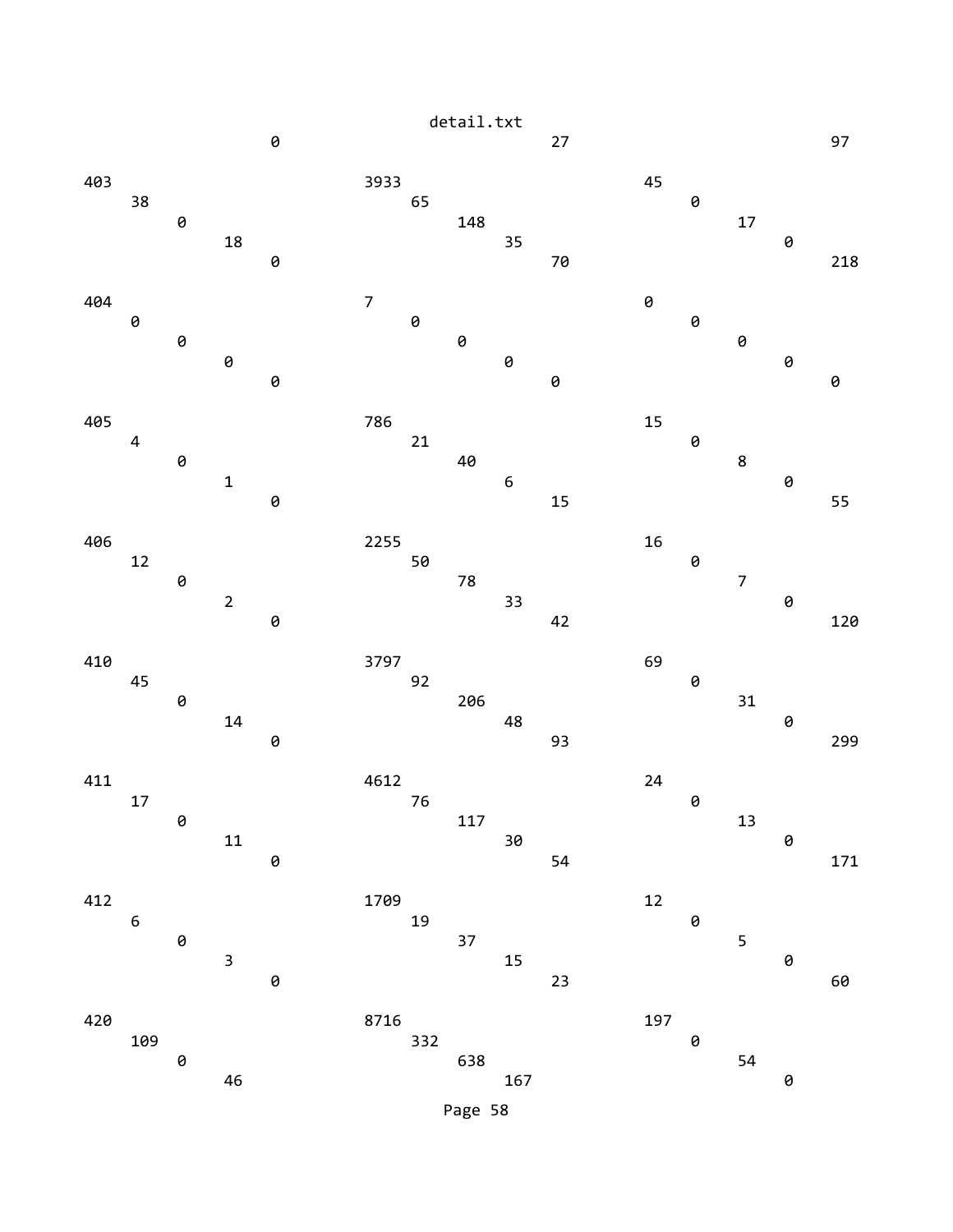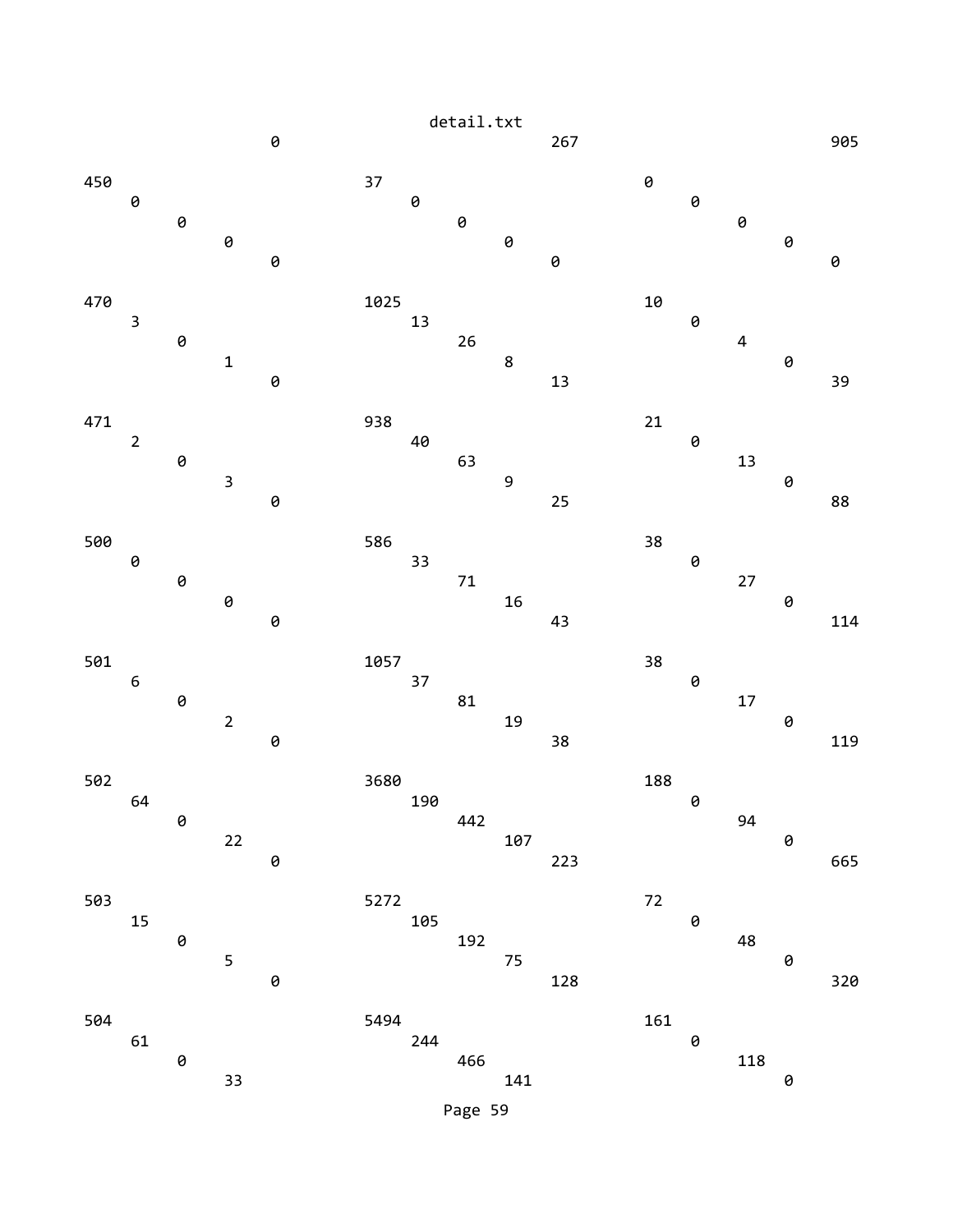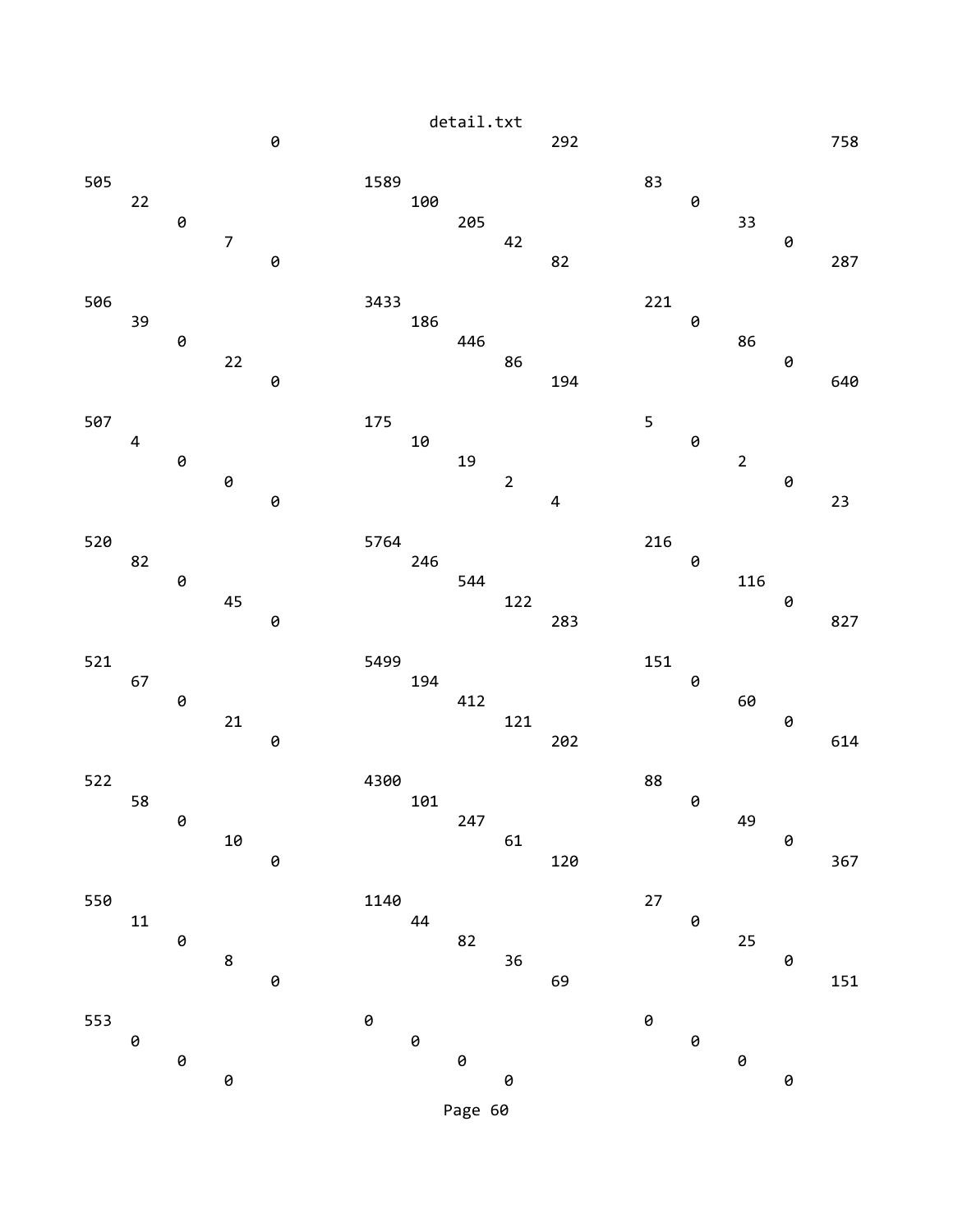

 United States Senator (Vote For 1) Roque "Rocky" De La

Alan

Fuente

Grayson

Pam Keith

Reginald Luster

Patrick Murphy

Precinct Registered Voters Polling Early Voting Absentee Provisional Early Voting Provisional Early Voting **Absentee** Provisional Early Voting Provisional Choice Total Polling **Early Voting Absentee**  Provisional Early Voting Provisional Choice Total Polling **Early Voting Absentee** Provisional Early Voting Provisional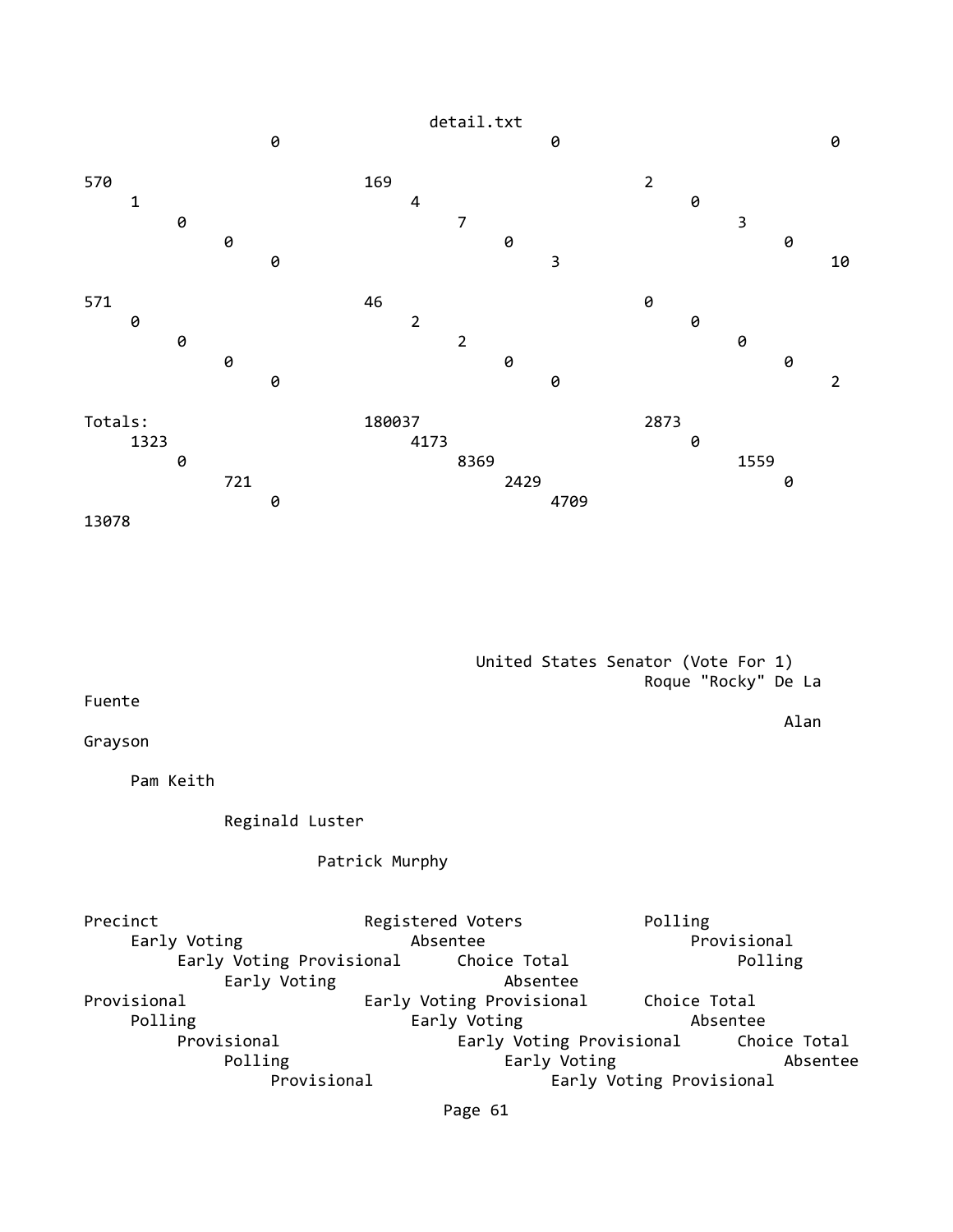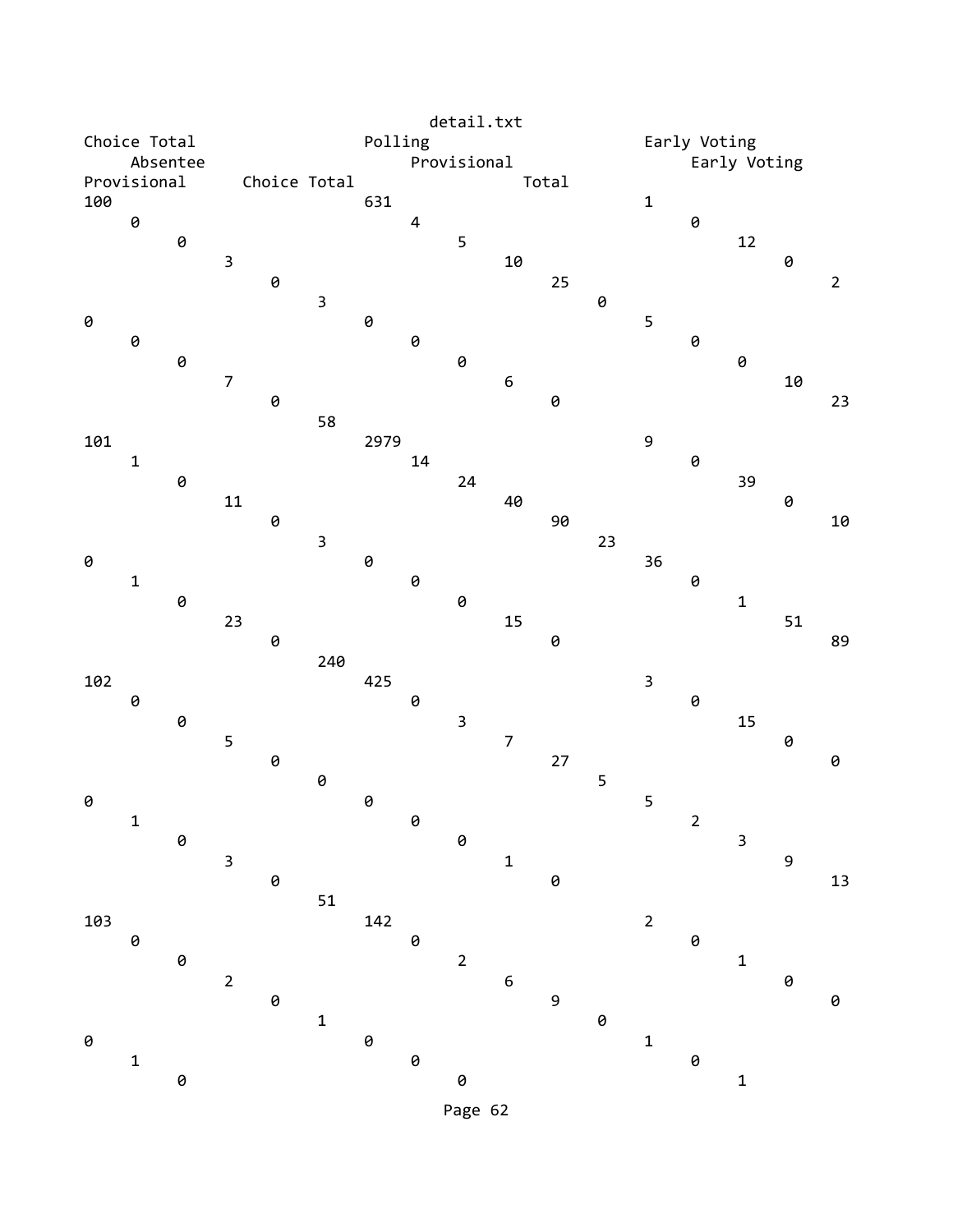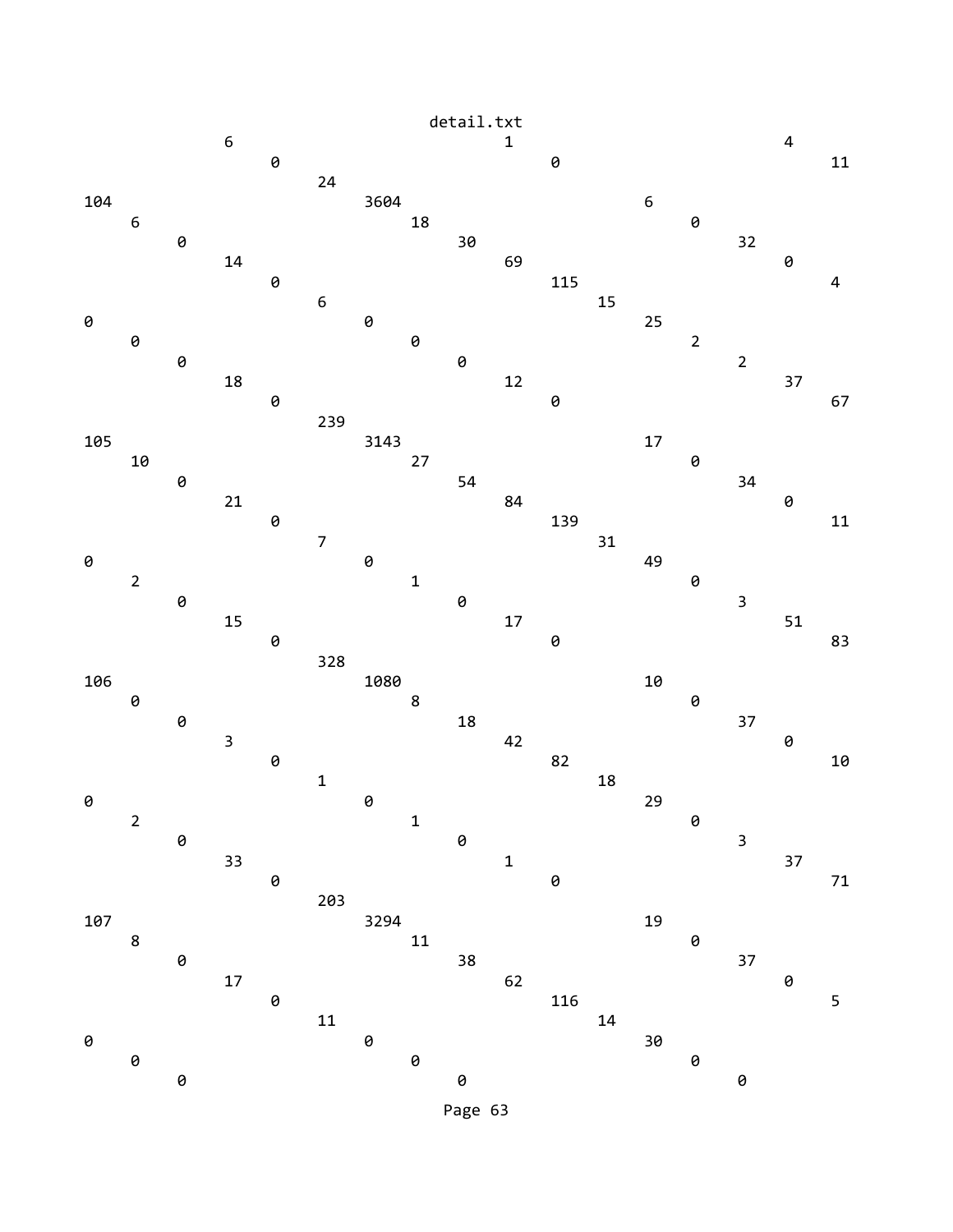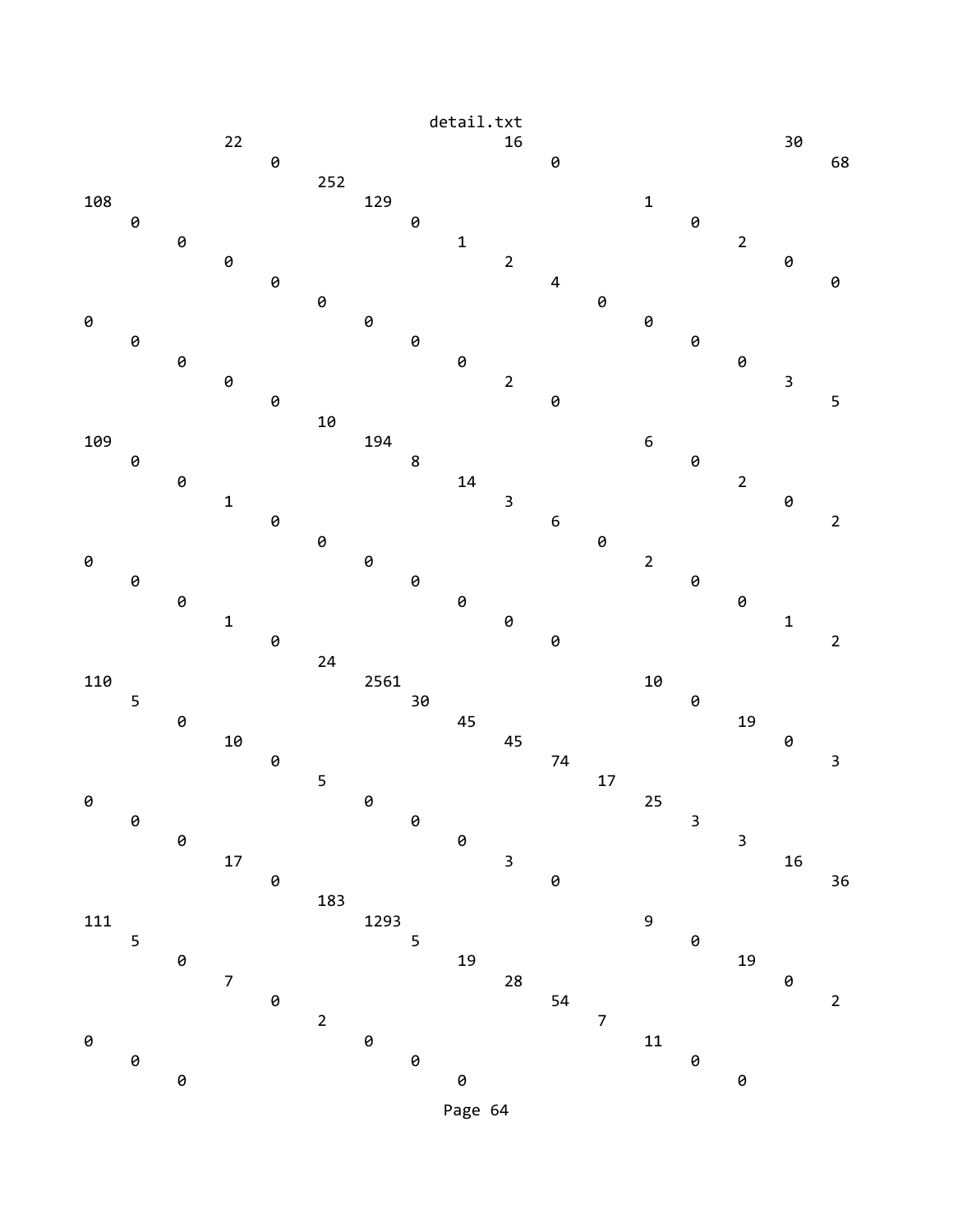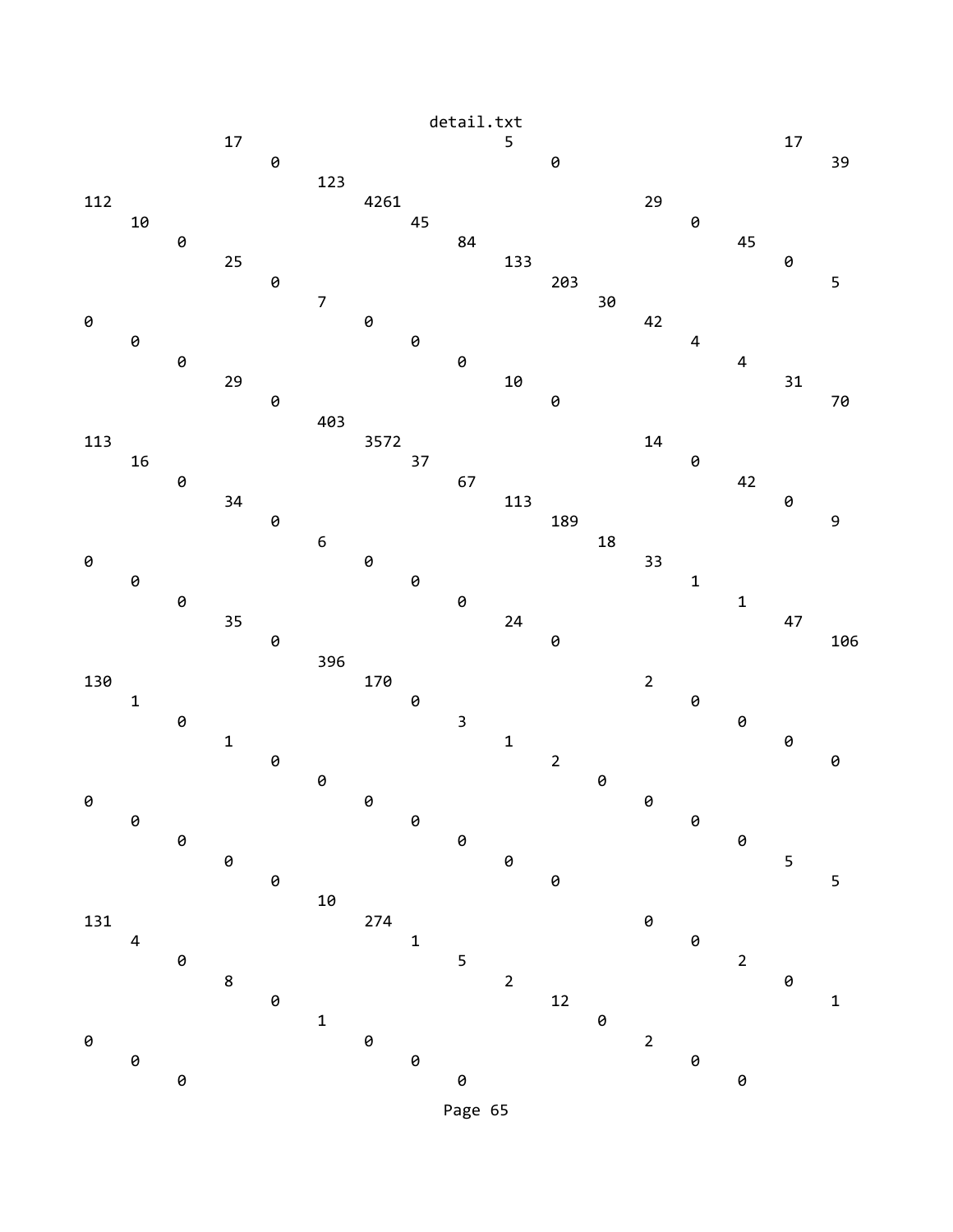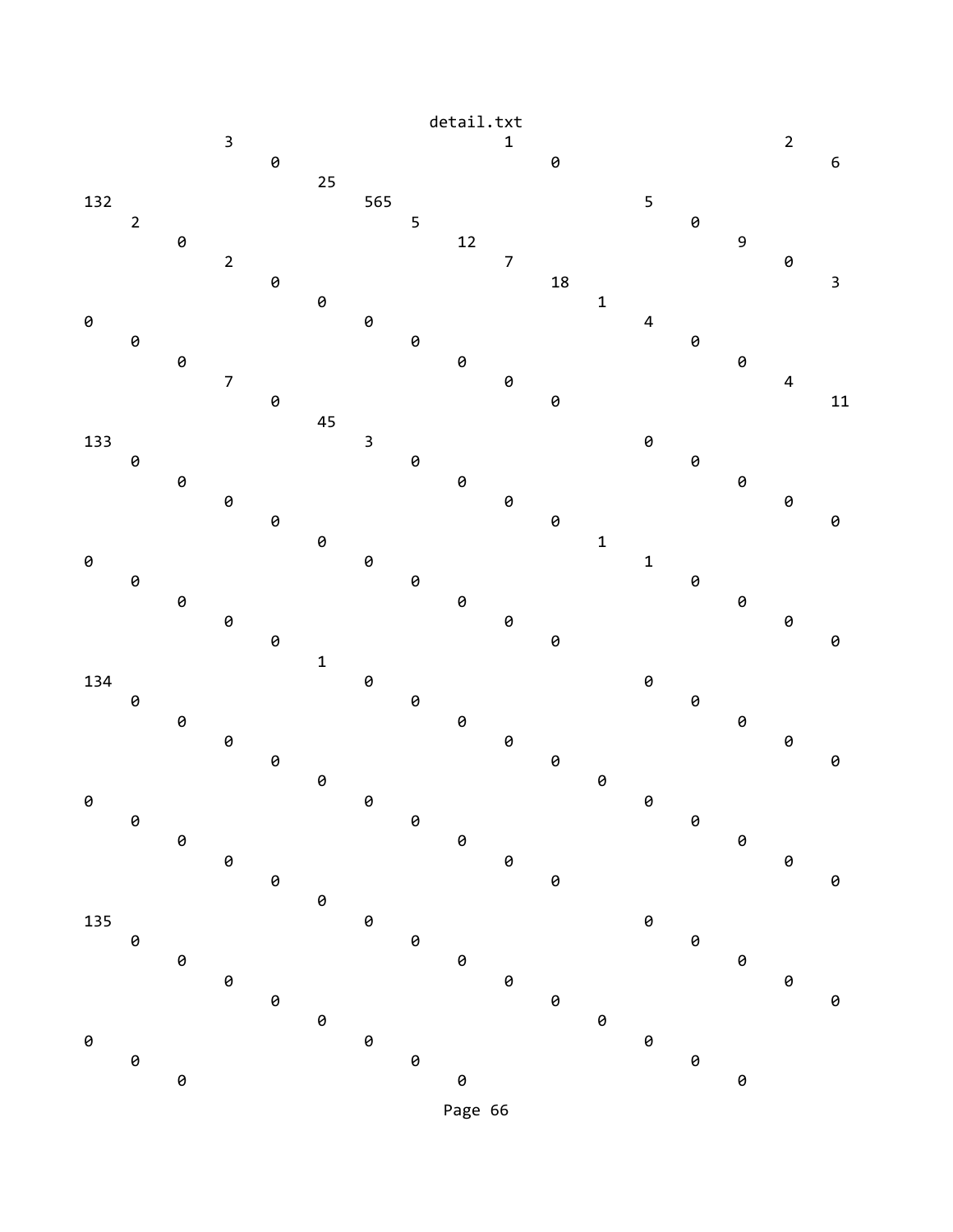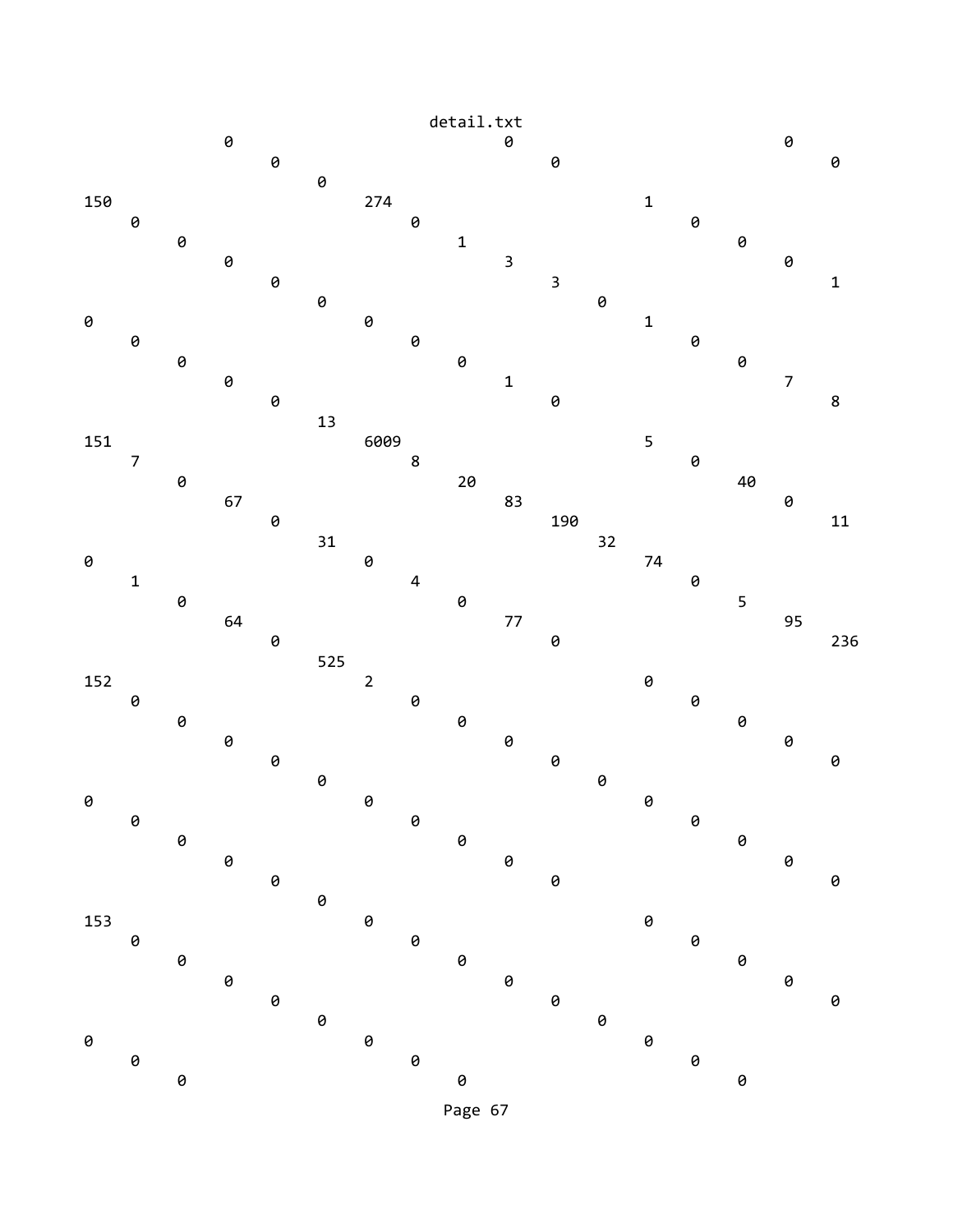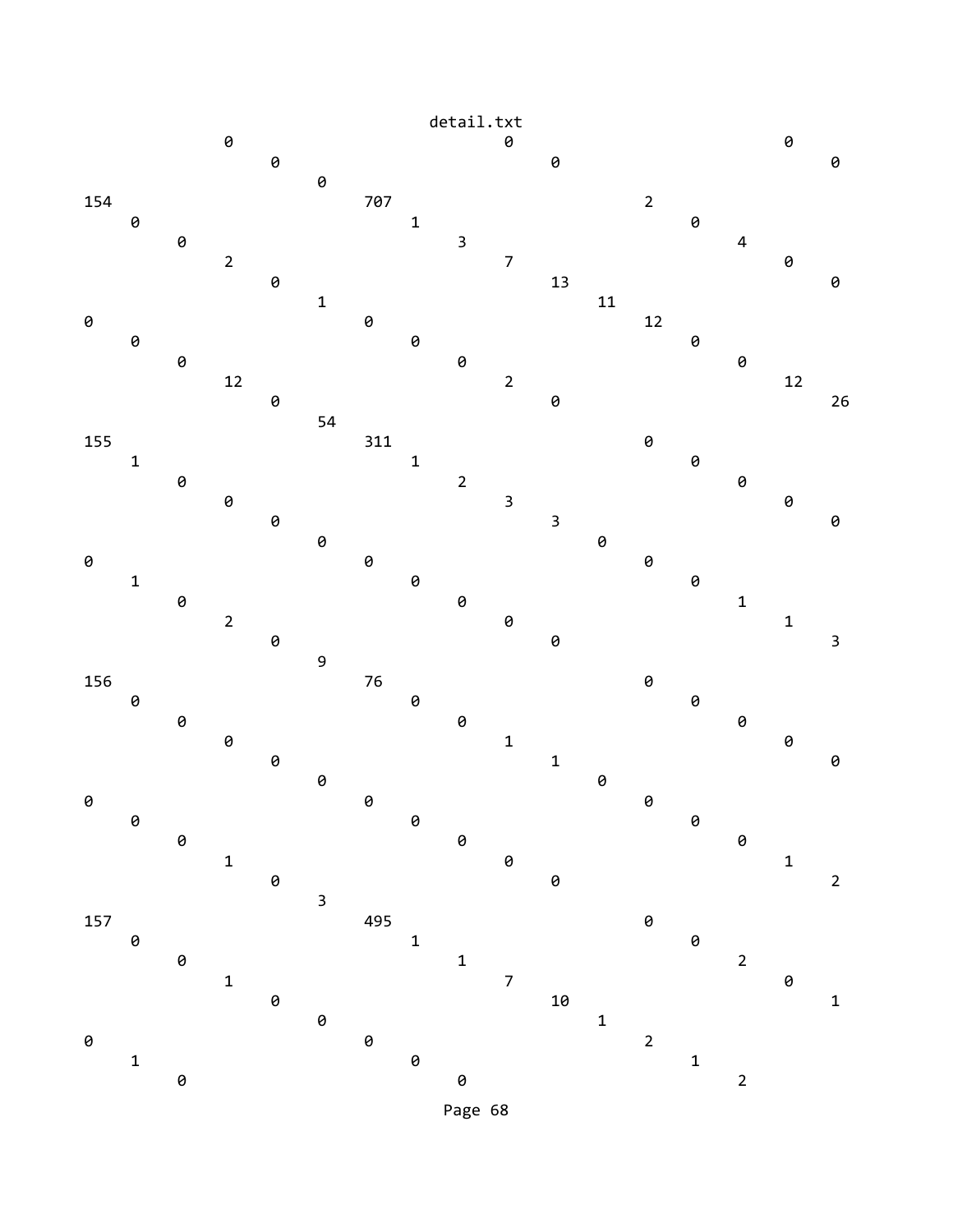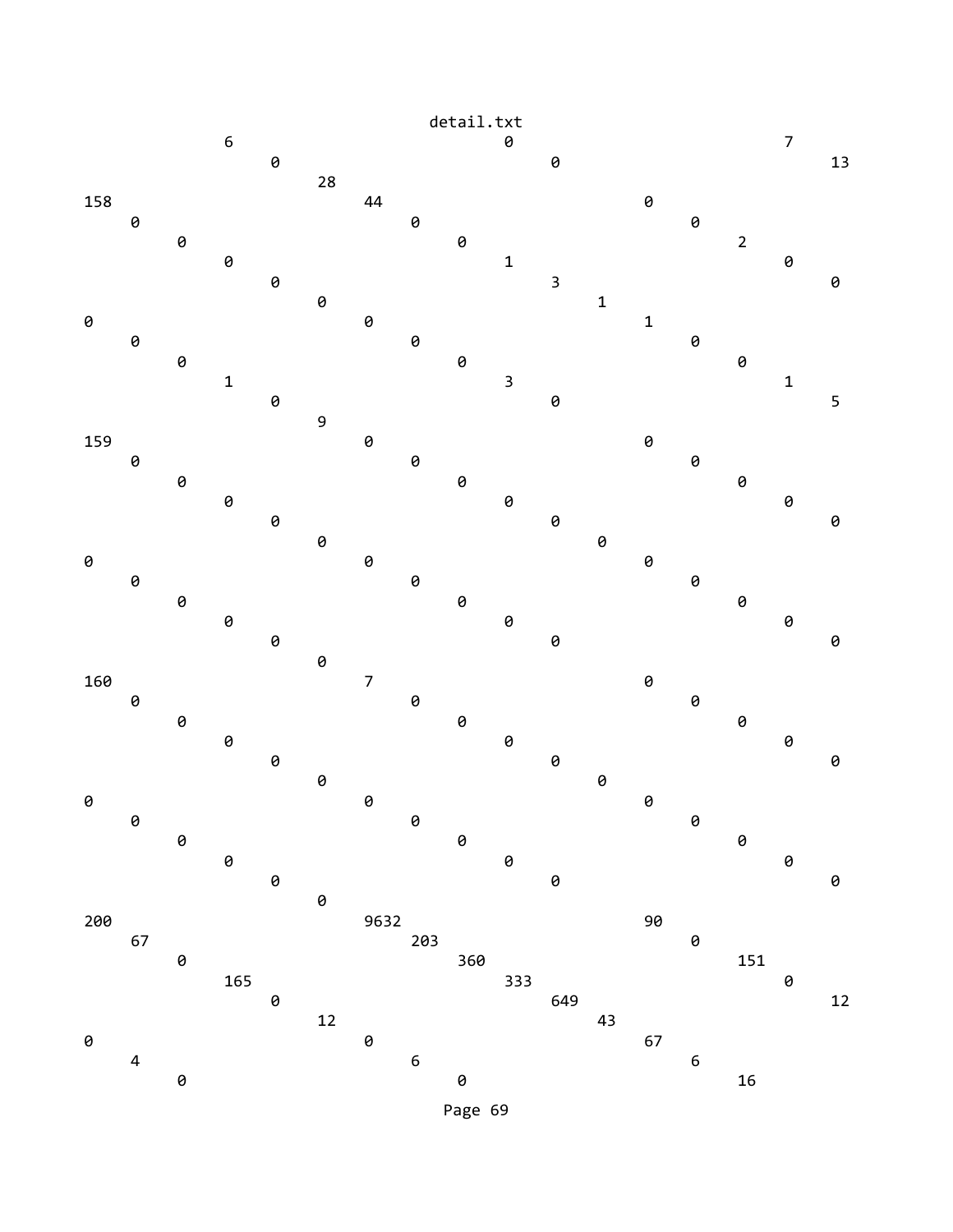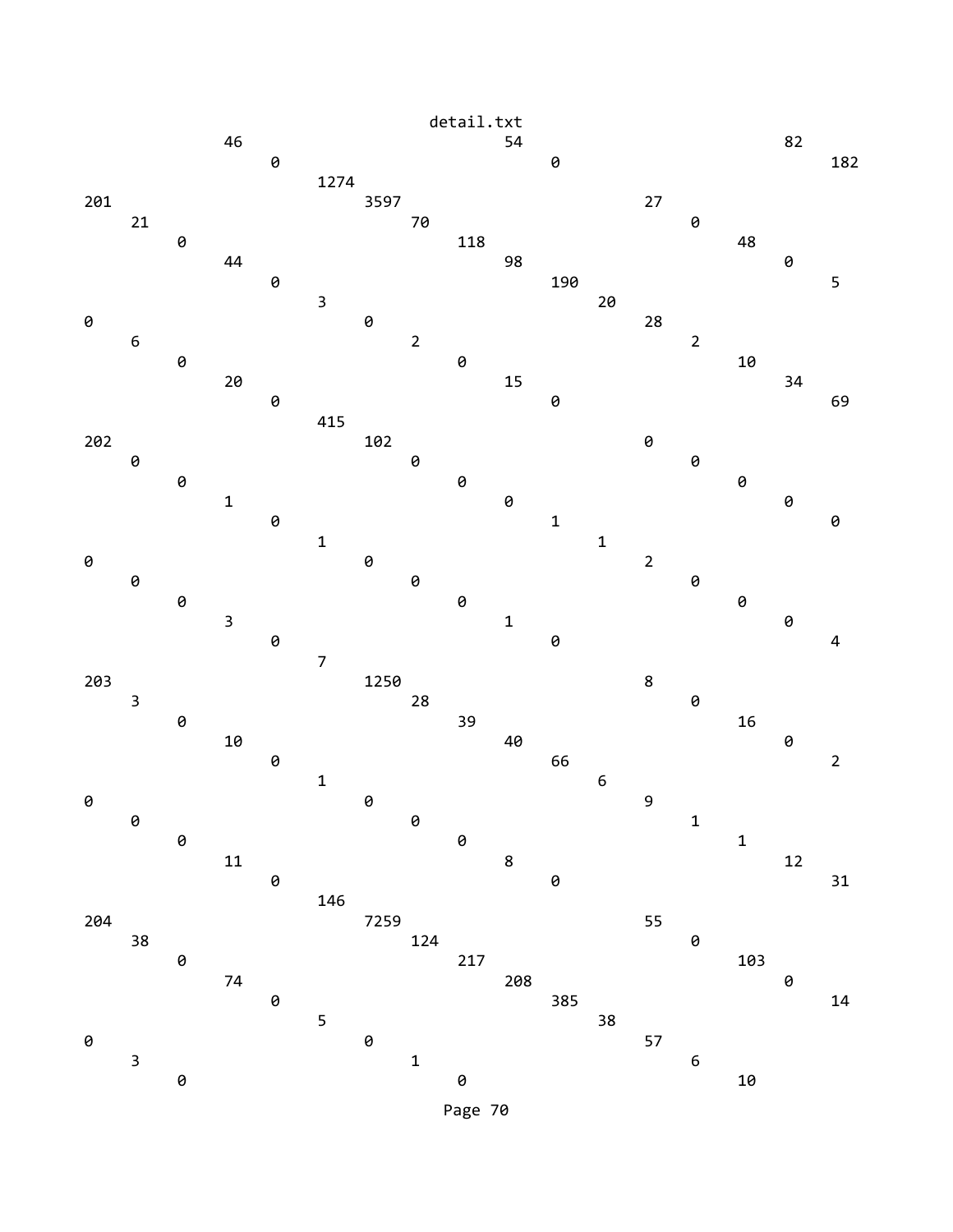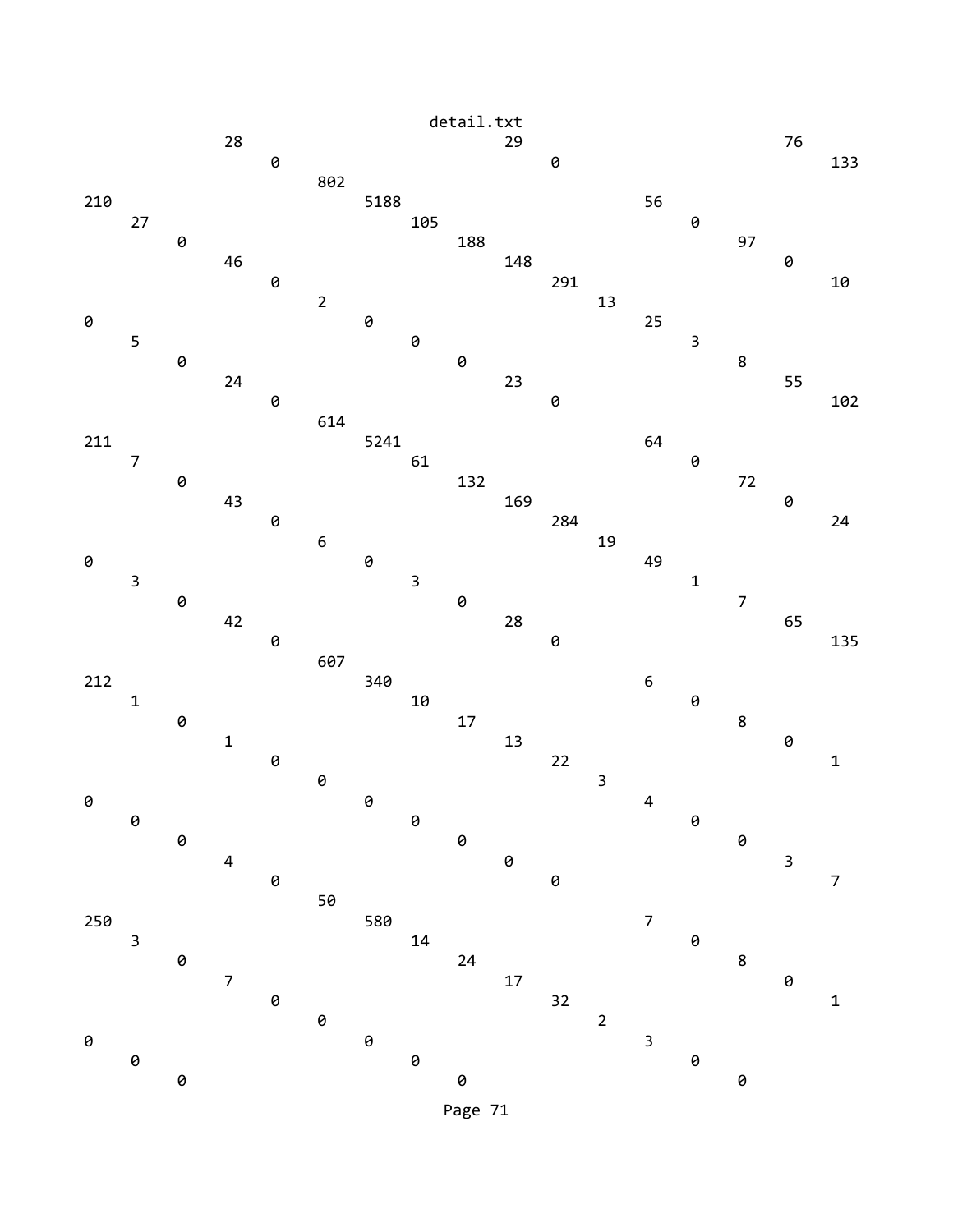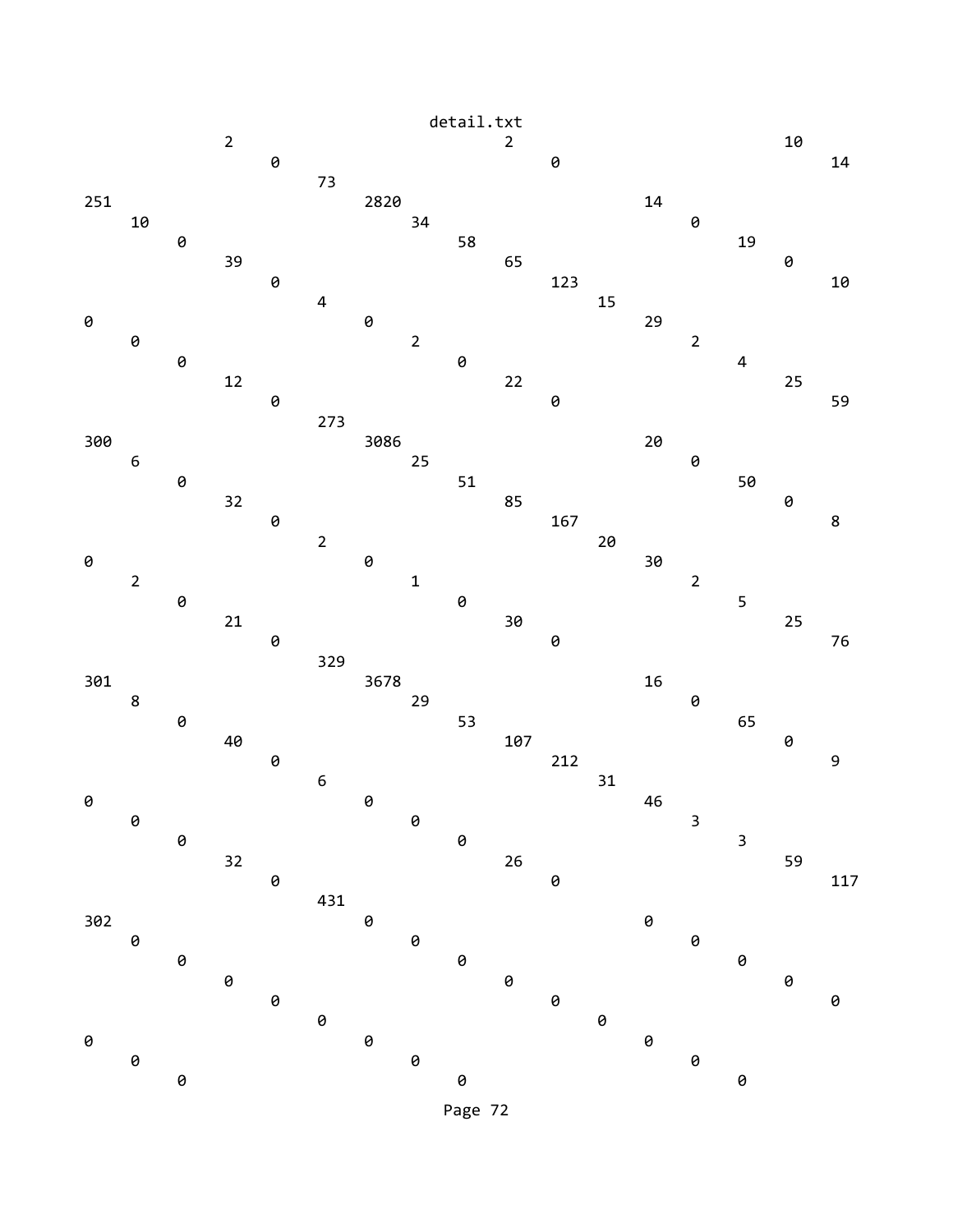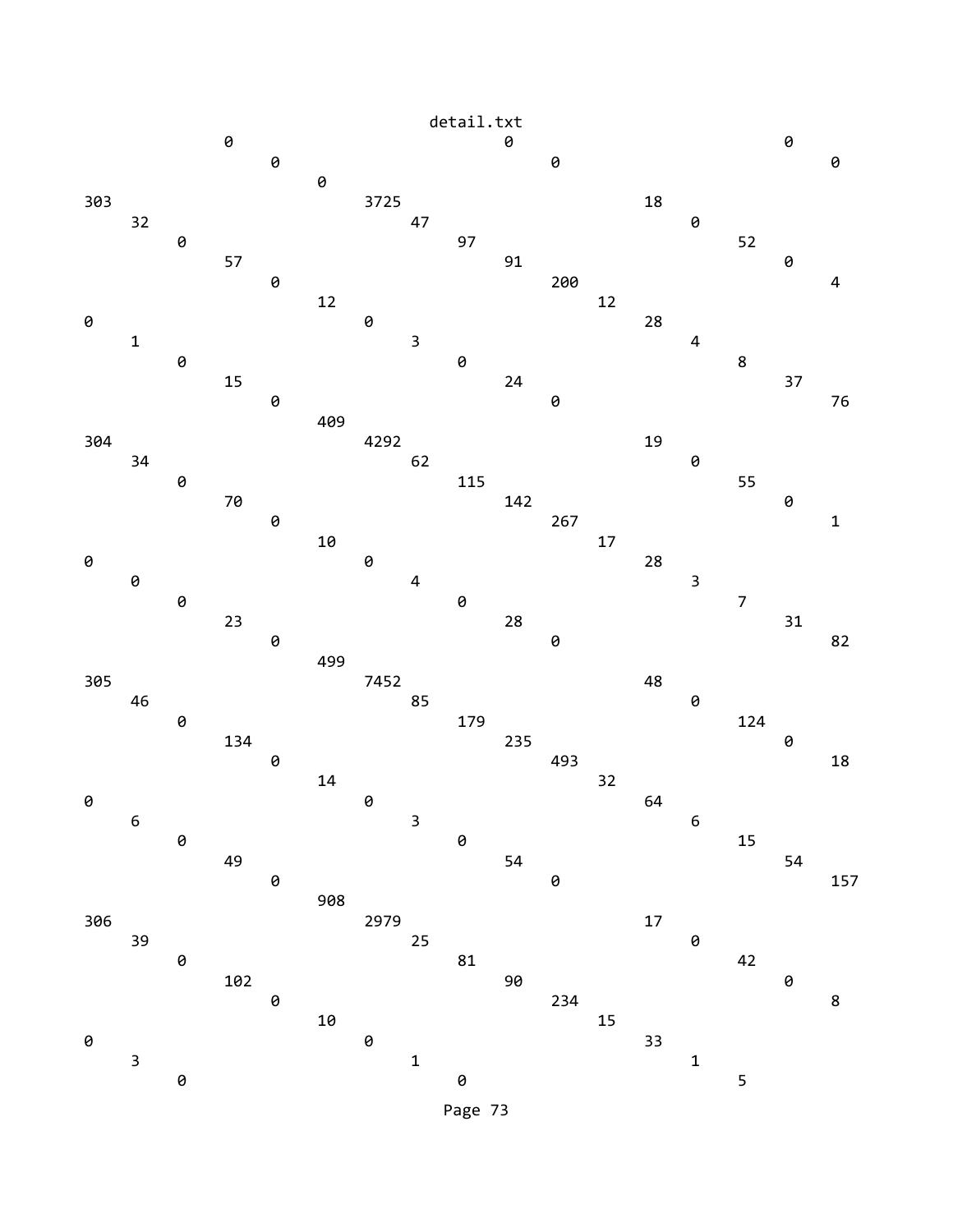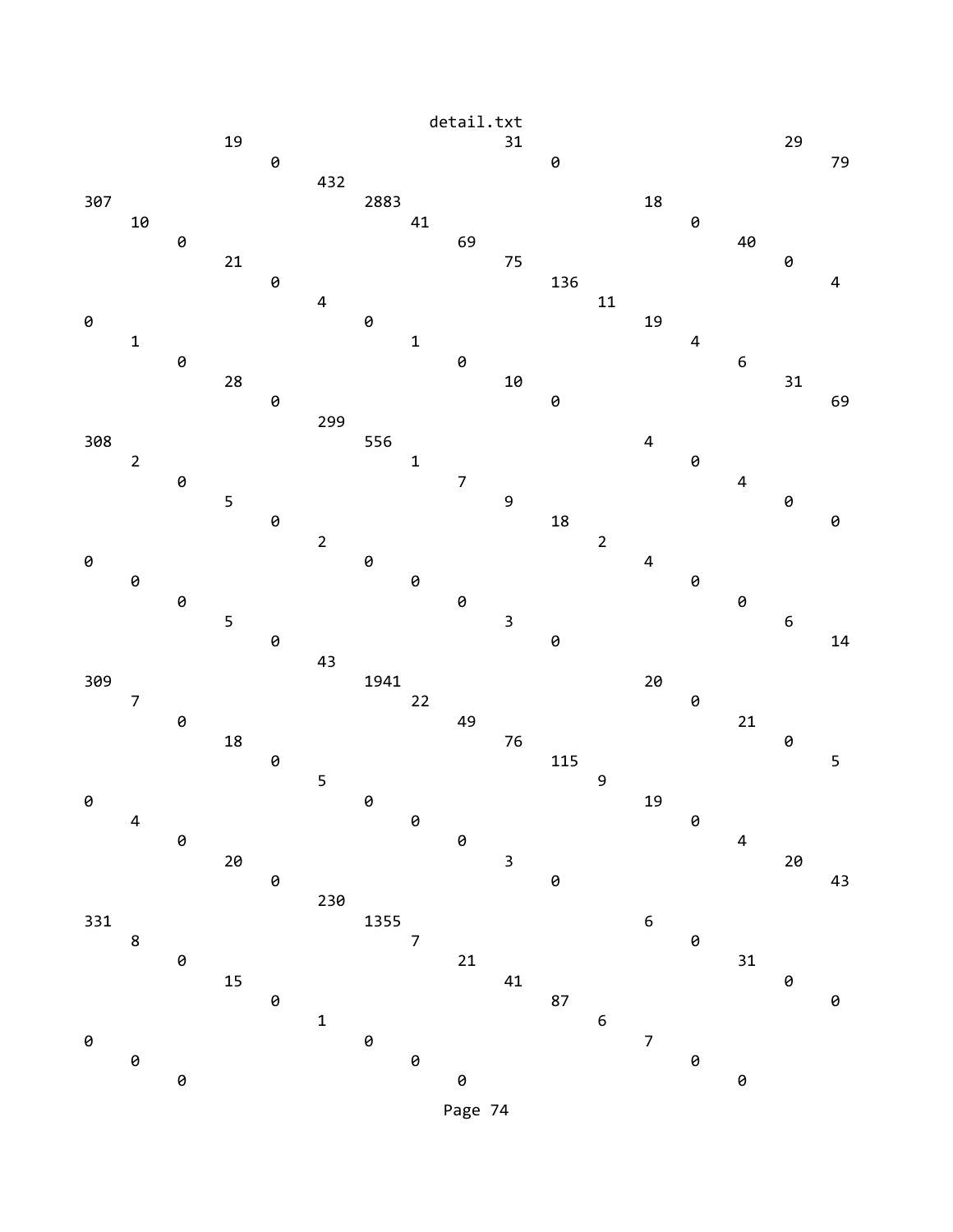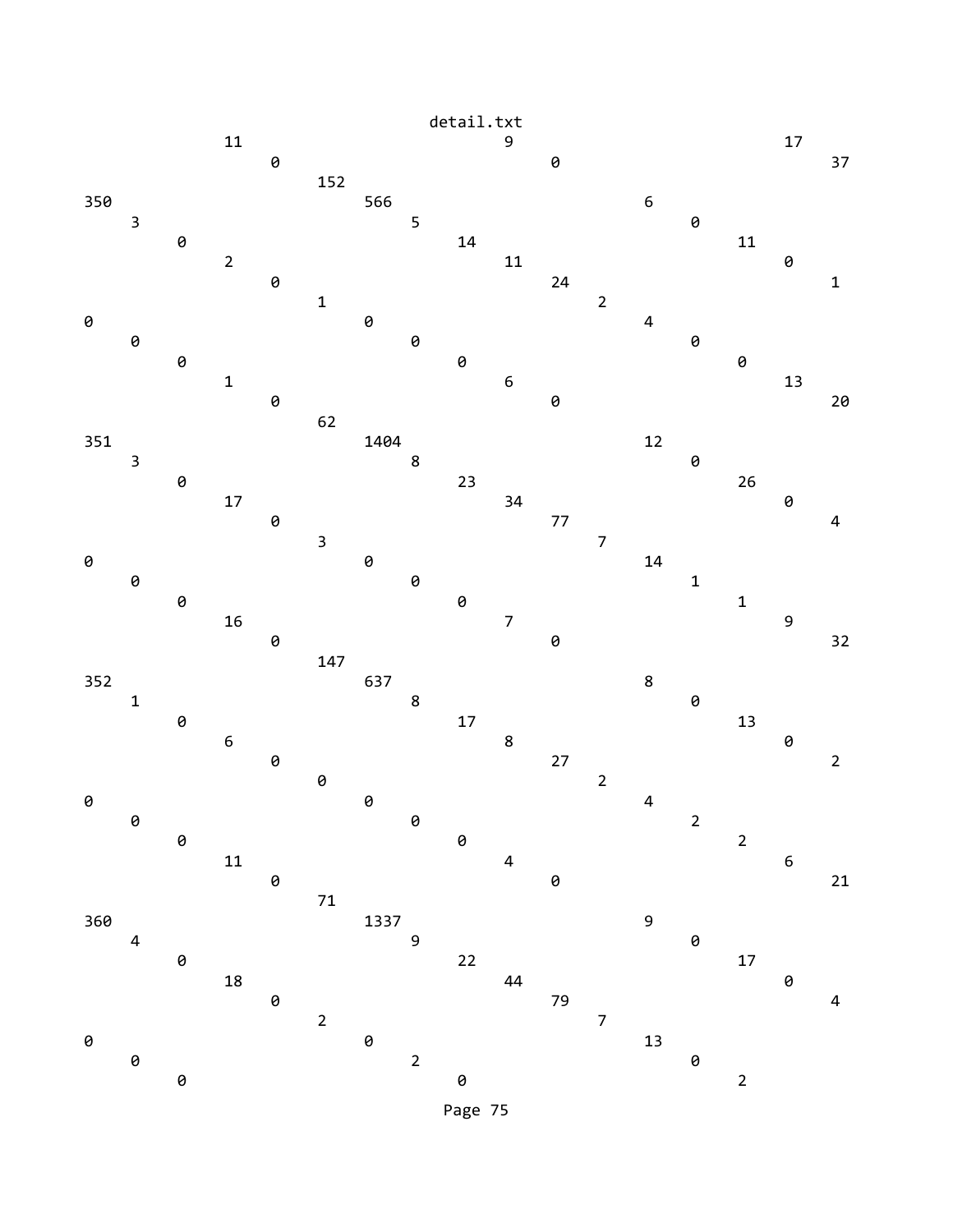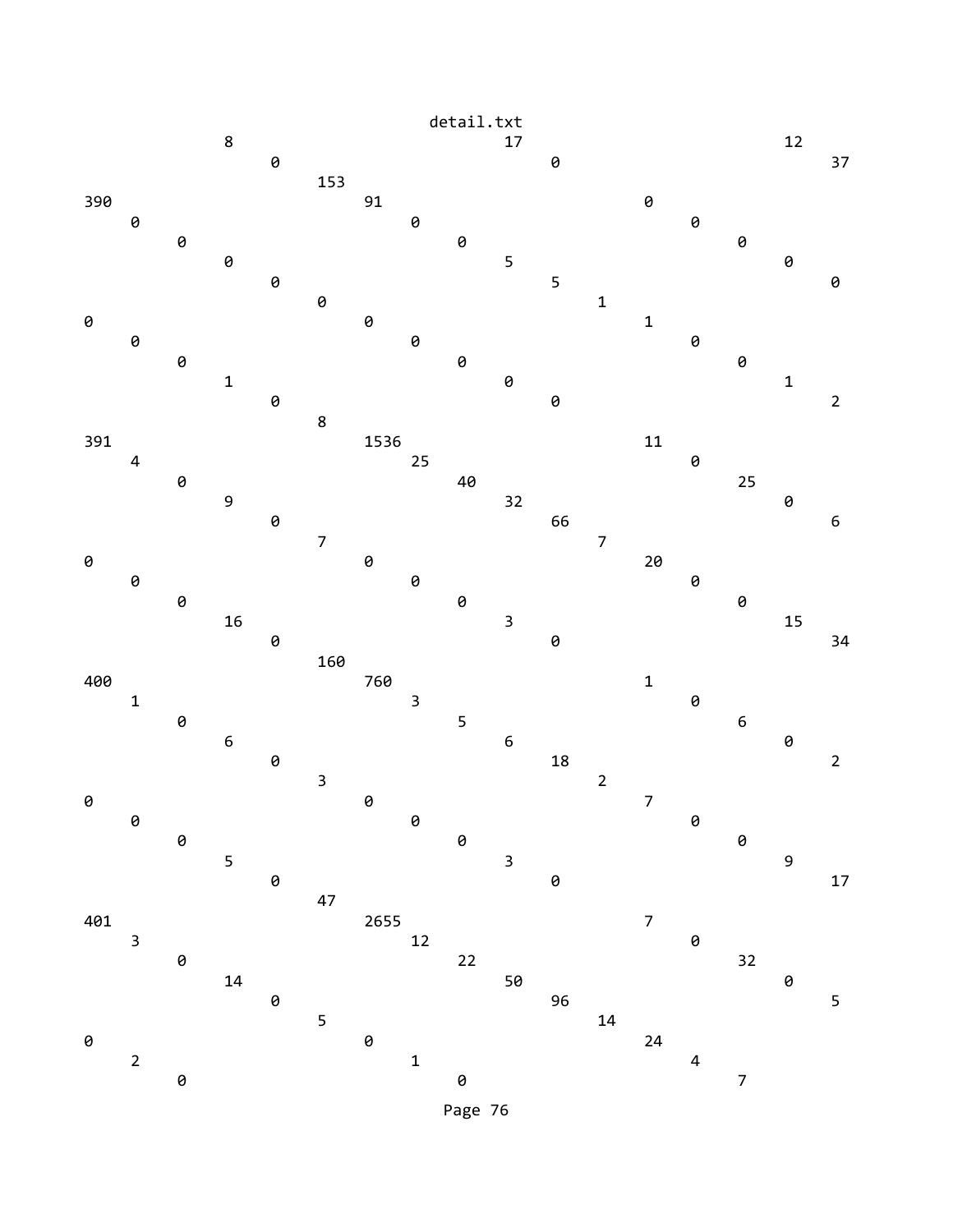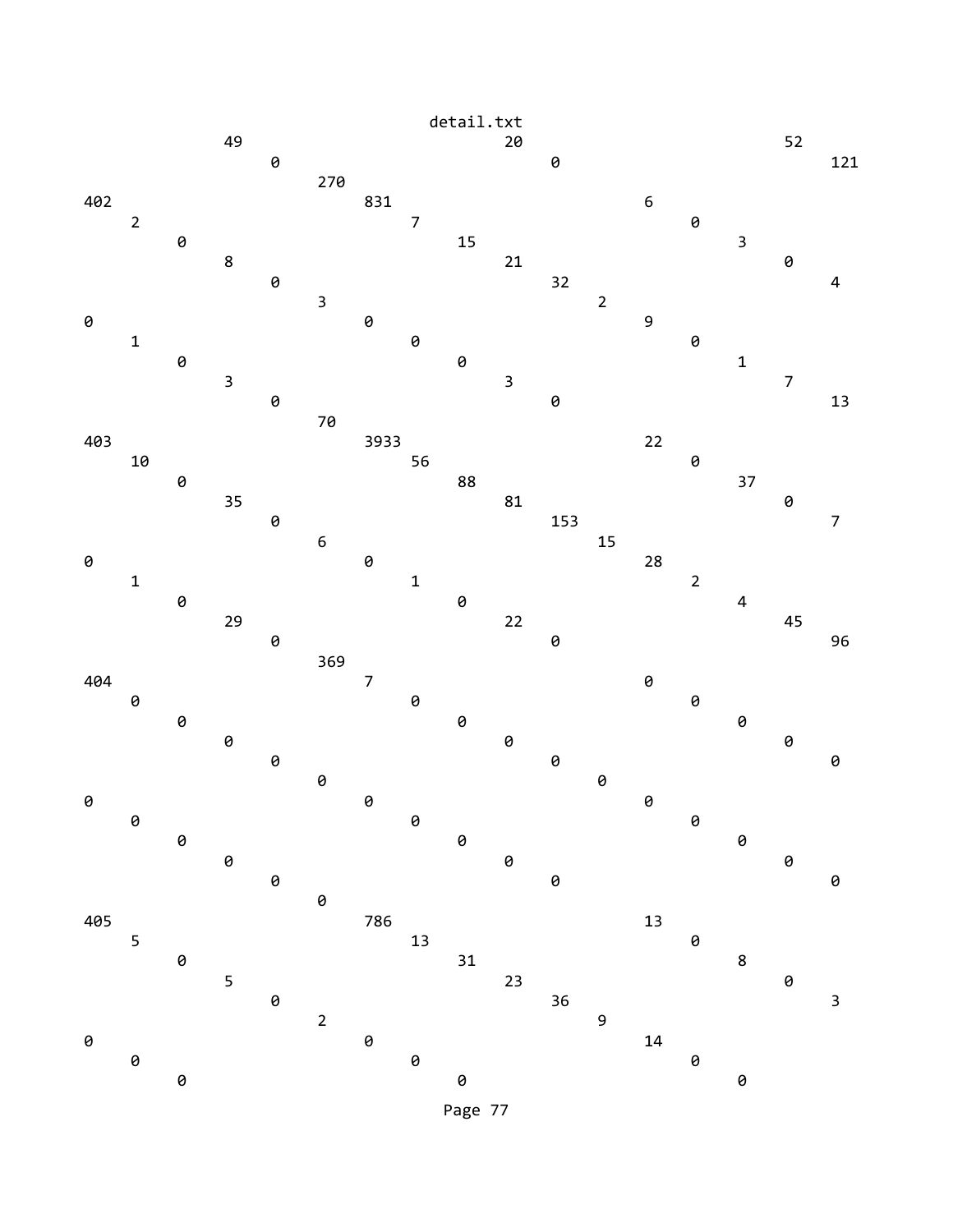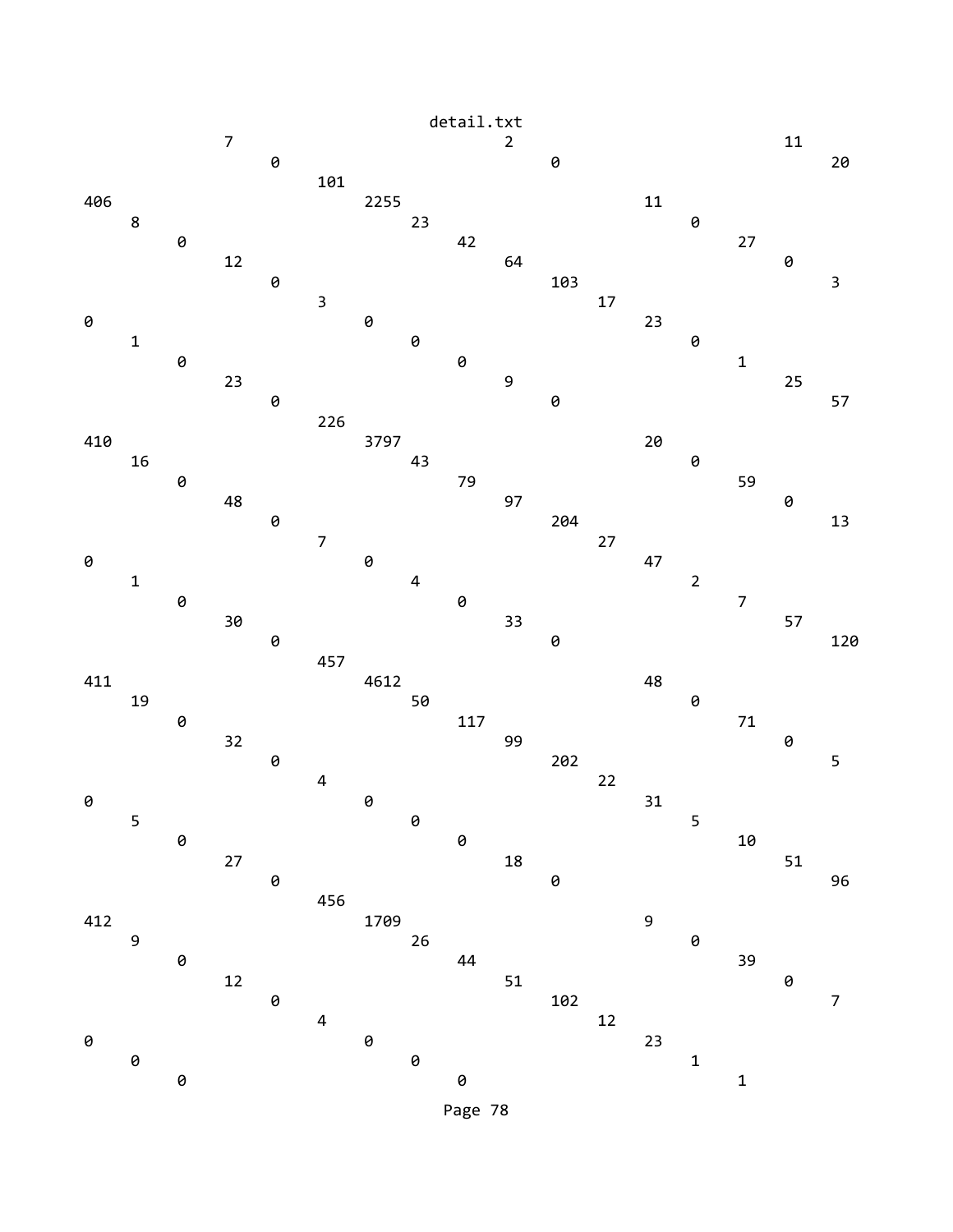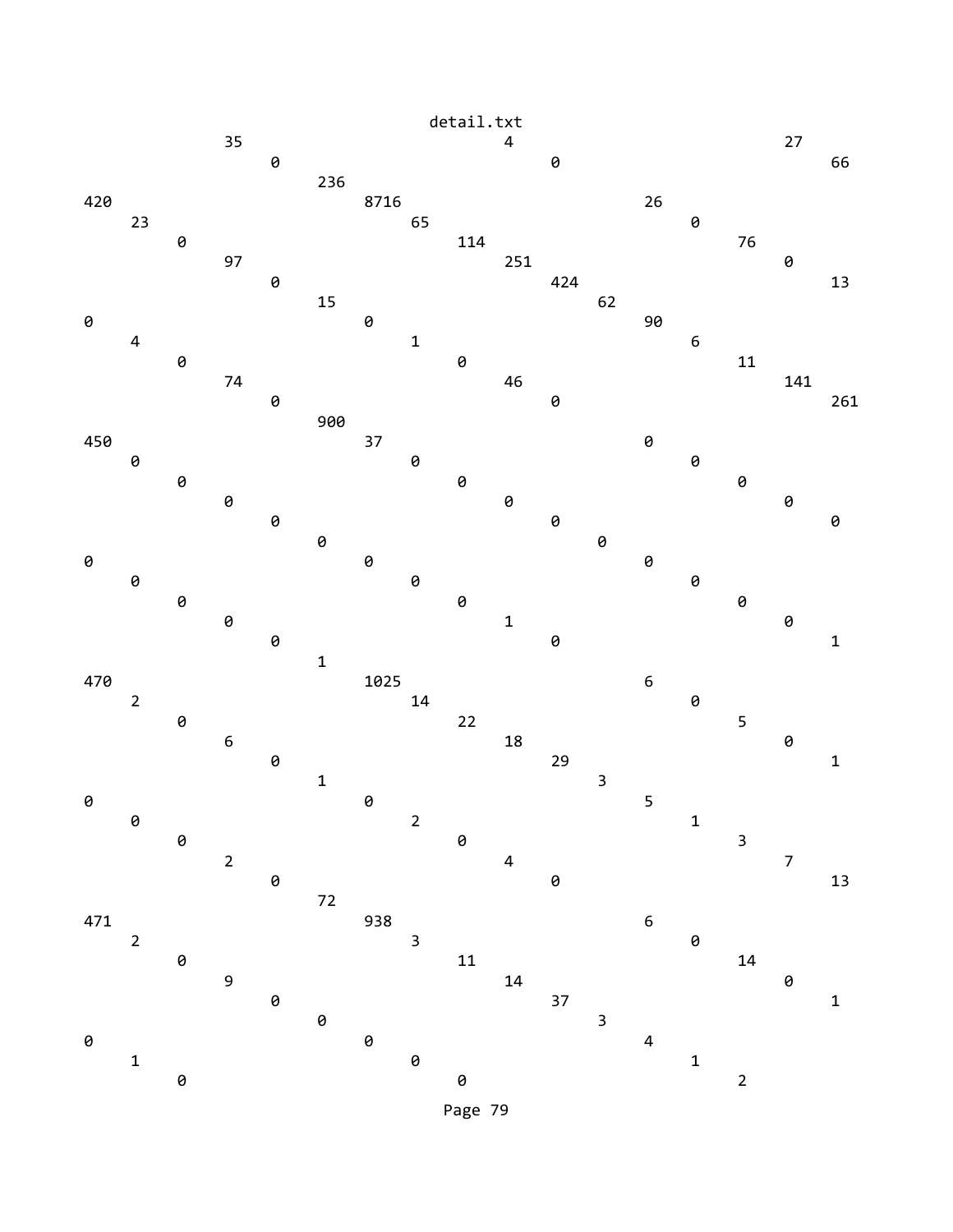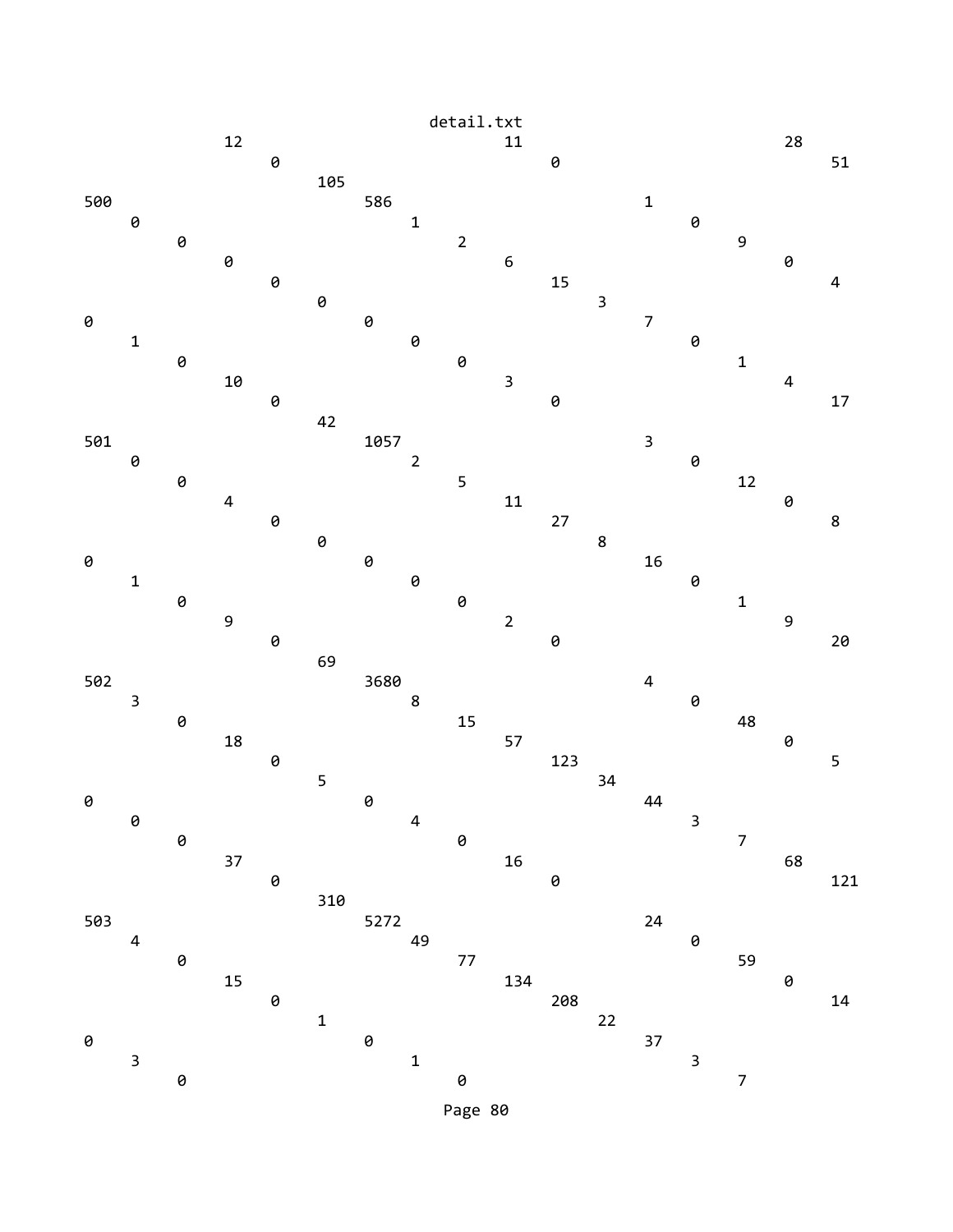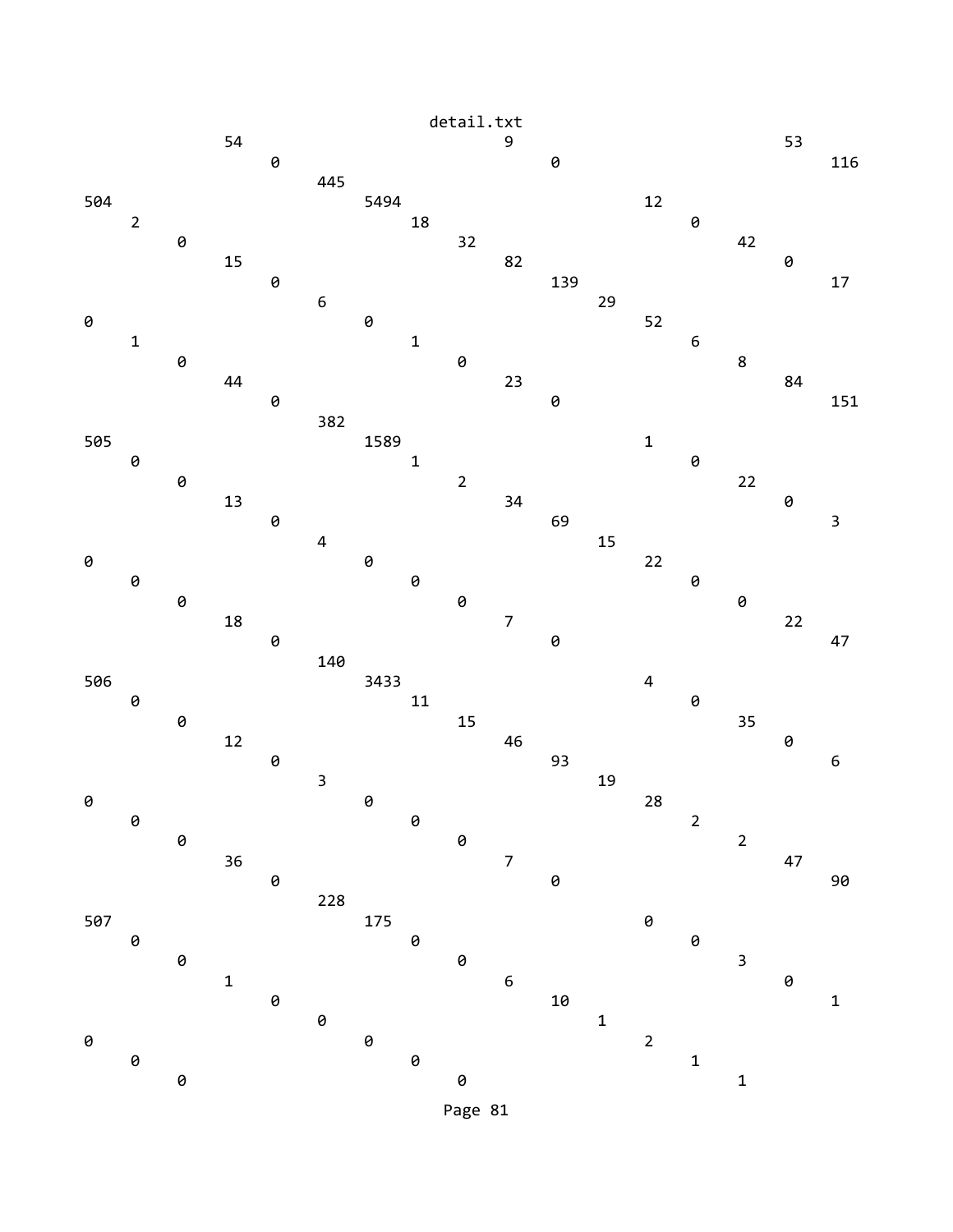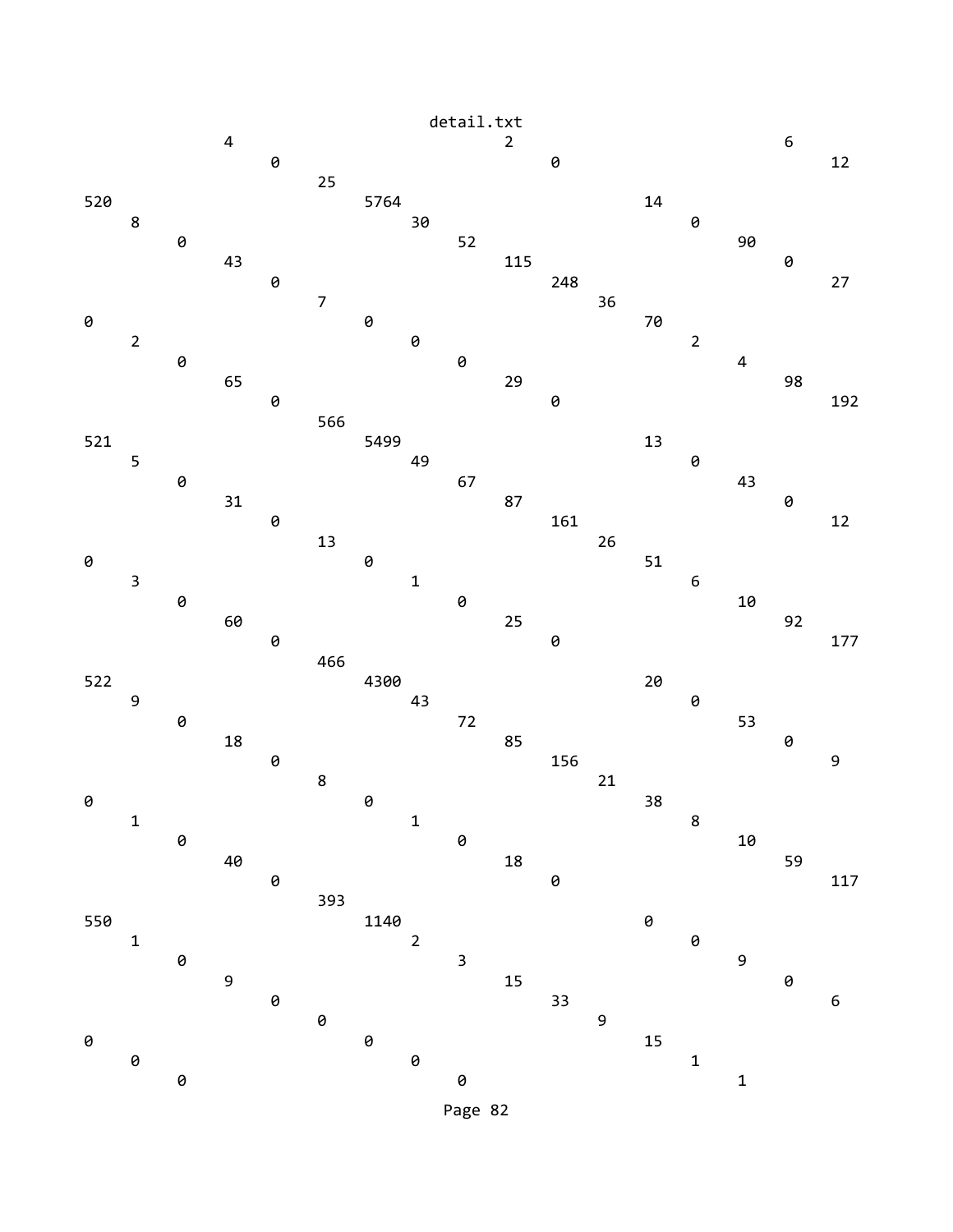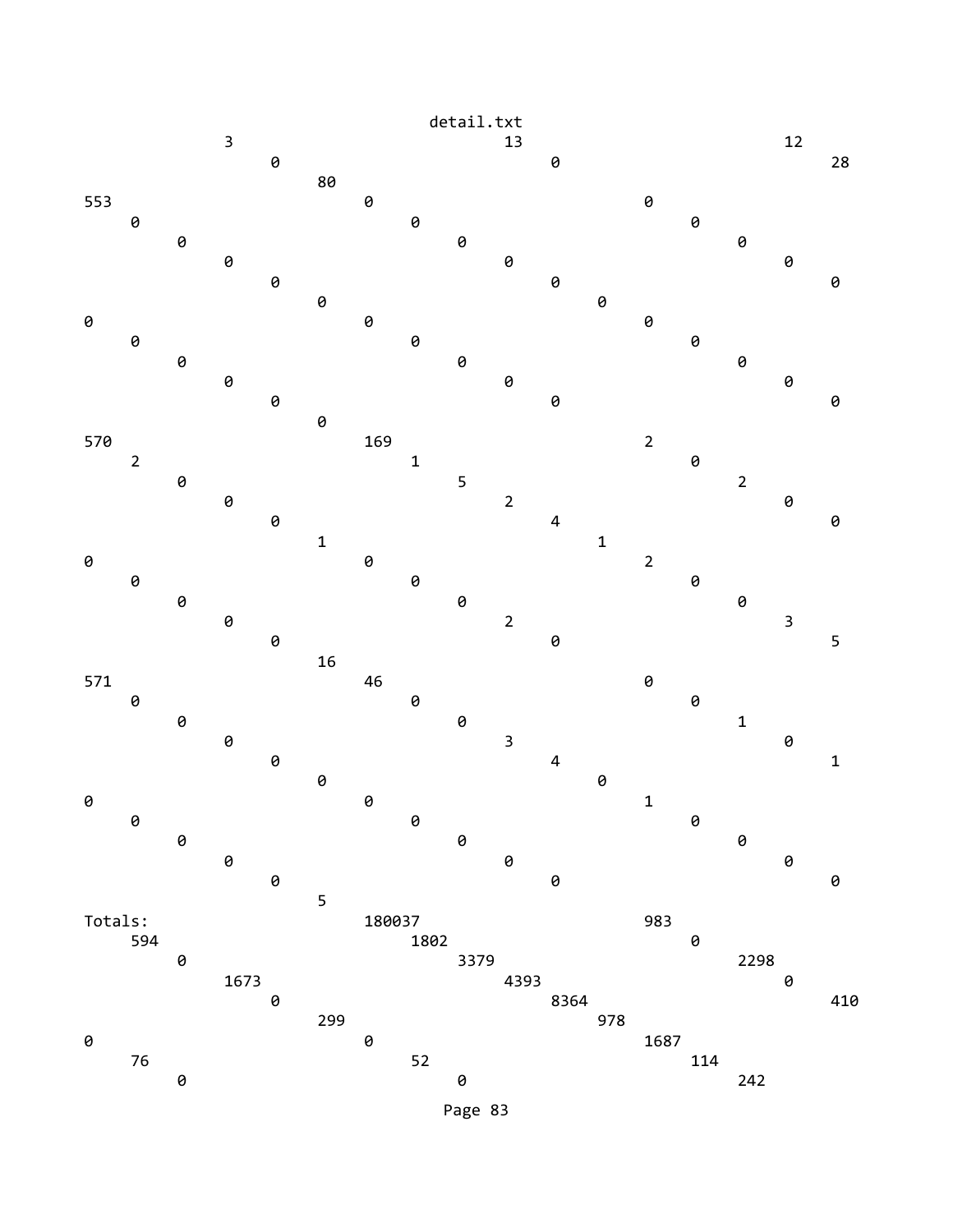|       | detail.txt |      |  |  |
|-------|------------|------|--|--|
| 1466  | 966        | 2223 |  |  |
| 0     | 0          | 4655 |  |  |
| 18327 |            |      |  |  |

Representative in Congress District 9 (Vote For

Valleri Crabtree

Dena Grayson

Susannah Randolph

Darren Soto

| Precinct     |                          |   |             |              |             |              |                          | Registered Voters |          |    |    | Polling                  |              |              |   |    |  |  |  |
|--------------|--------------------------|---|-------------|--------------|-------------|--------------|--------------------------|-------------------|----------|----|----|--------------------------|--------------|--------------|---|----|--|--|--|
| Early Voting |                          |   |             |              |             |              | Absentee                 |                   |          |    |    |                          | Provisional  |              |   |    |  |  |  |
|              | Early Voting Provisional |   |             |              |             |              | Choice Total             |                   |          |    |    | Polling                  |              |              |   |    |  |  |  |
|              |                          |   |             | Early Voting |             |              |                          |                   | Absentee |    |    |                          |              |              |   |    |  |  |  |
| Provisional  |                          |   |             |              |             |              | Early Voting Provisional |                   |          |    |    |                          |              | Choice Total |   |    |  |  |  |
|              | Polling                  |   |             |              |             |              | Early Voting             |                   |          |    |    |                          | Absentee     |              |   |    |  |  |  |
|              |                          |   | Provisional |              |             |              | Early Voting Provisional |                   |          |    |    |                          | Choice Total |              |   |    |  |  |  |
|              |                          |   | Polling     |              |             | Early Voting |                          |                   |          |    |    | Absentee                 |              |              |   |    |  |  |  |
|              |                          |   |             |              | Provisional |              |                          |                   |          |    |    | Early Voting Provisional |              |              |   |    |  |  |  |
|              | Choice Total             |   |             |              |             |              | Total                    |                   |          |    |    |                          |              |              |   |    |  |  |  |
| 100          |                          |   |             |              |             | 631          |                          |                   |          |    |    | 1                        |              |              |   |    |  |  |  |
|              | 1                        |   |             |              |             |              | 3                        |                   |          |    |    |                          | 0            |              |   |    |  |  |  |
|              |                          | 0 |             |              |             |              |                          | 5                 |          |    |    |                          |              | 8            |   |    |  |  |  |
|              |                          |   | 0           |              |             |              |                          |                   | 8        |    |    |                          |              |              | 0 |    |  |  |  |
|              |                          |   |             | 0            |             |              |                          |                   |          | 16 |    |                          |              |              |   | 6  |  |  |  |
|              |                          |   |             |              | 8           |              |                          |                   |          |    | 9  |                          |              |              |   |    |  |  |  |
| 0            |                          |   |             |              |             | 0            |                          |                   |          |    |    | 23                       |              |              |   |    |  |  |  |
|              | 6                        |   |             |              |             |              | 3                        |                   |          |    |    |                          | 5            |              |   |    |  |  |  |
|              |                          | 0 |             |              |             |              |                          | 0                 |          |    |    |                          |              | 14           |   |    |  |  |  |
|              |                          |   | 58          |              |             |              |                          |                   |          |    |    |                          |              |              |   |    |  |  |  |
| 101          |                          |   |             |              |             | 2979         |                          |                   |          |    |    | 6                        |              |              |   |    |  |  |  |
|              | 5                        |   |             |              |             |              | 8                        |                   |          |    |    |                          | 0            |              |   |    |  |  |  |
|              |                          | 0 |             |              |             |              |                          | 19                |          |    |    |                          |              | 27           |   |    |  |  |  |
|              |                          |   | 3           |              |             |              |                          |                   | 44       |    |    |                          |              |              | 0 |    |  |  |  |
|              |                          |   |             | 0            |             |              |                          |                   |          | 74 |    |                          |              |              |   | 22 |  |  |  |
|              |                          |   |             |              | 10          |              |                          |                   |          |    | 47 |                          |              |              |   |    |  |  |  |
| 0            |                          |   |             |              |             | 0            |                          |                   |          |    |    | 79                       |              |              |   |    |  |  |  |
|              | 28                       |   |             |              |             |              | 12                       |                   |          |    |    |                          | 29           |              |   |    |  |  |  |

1)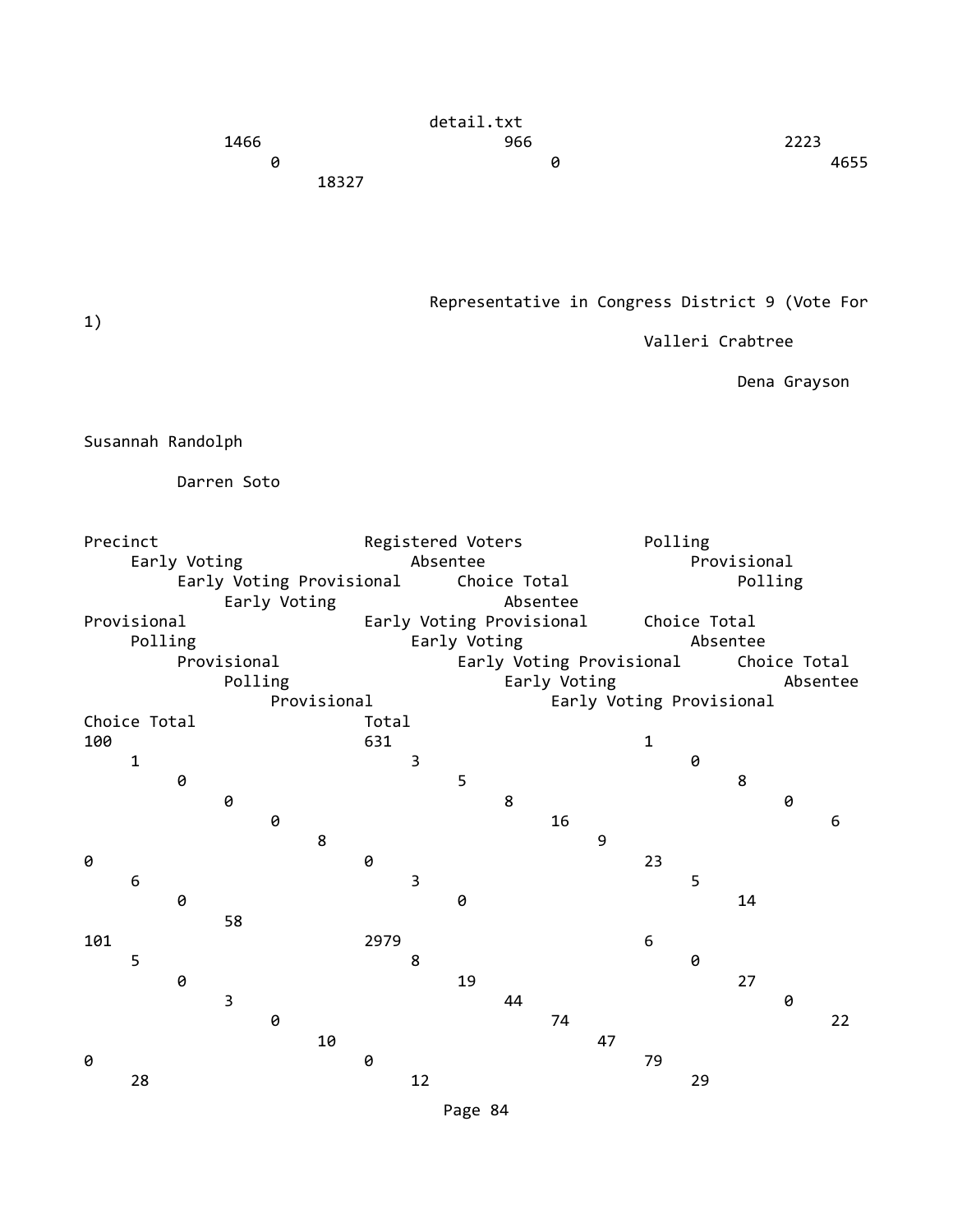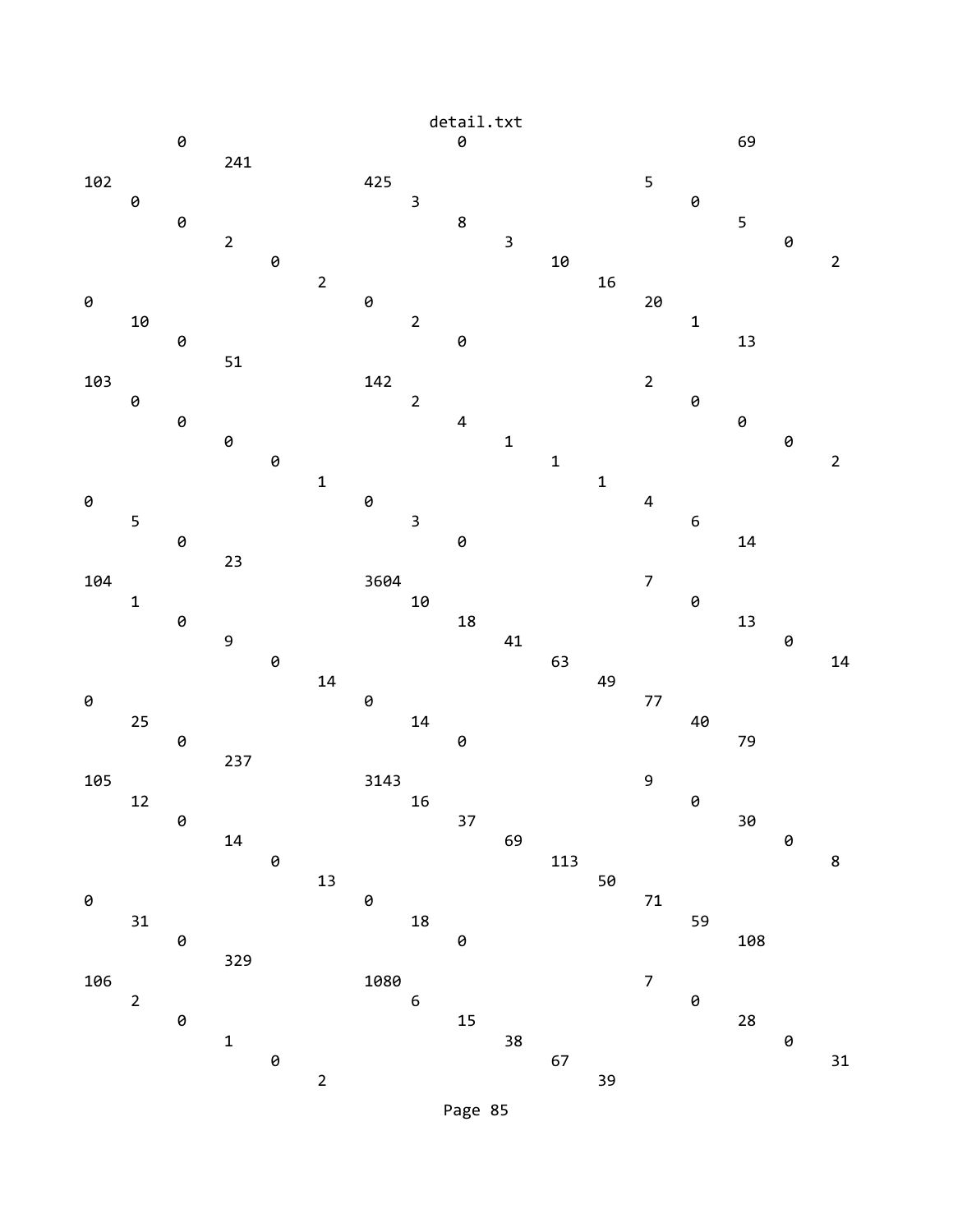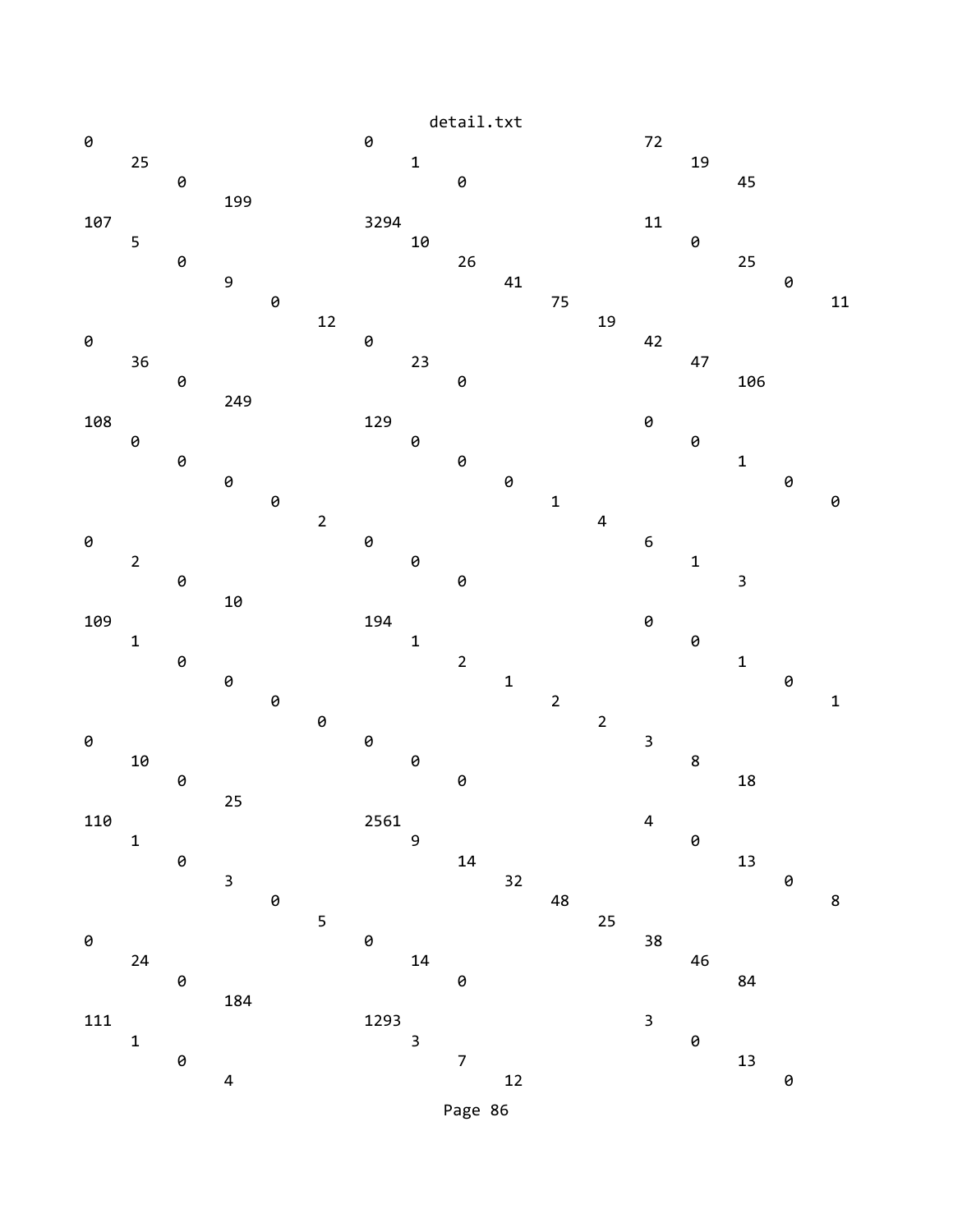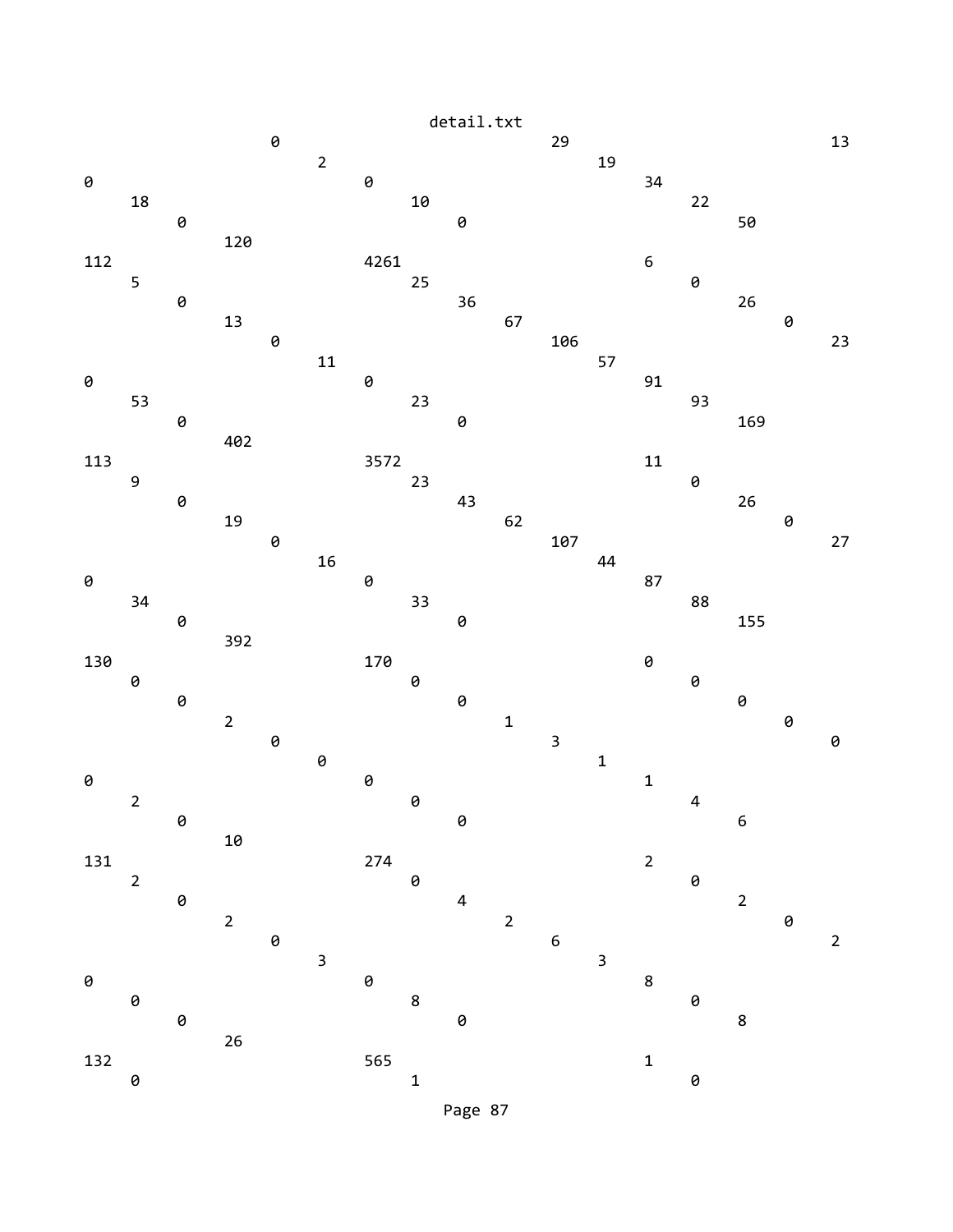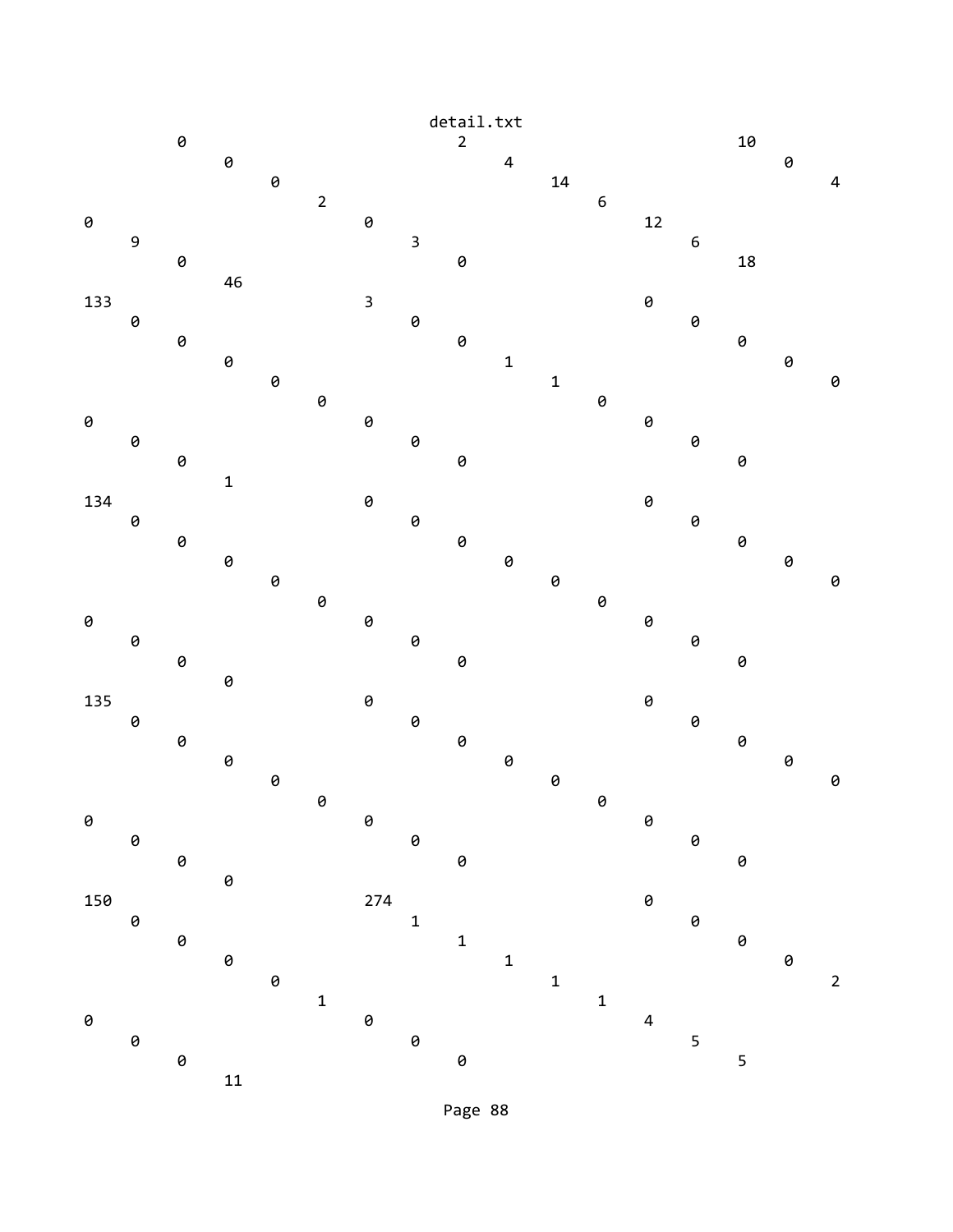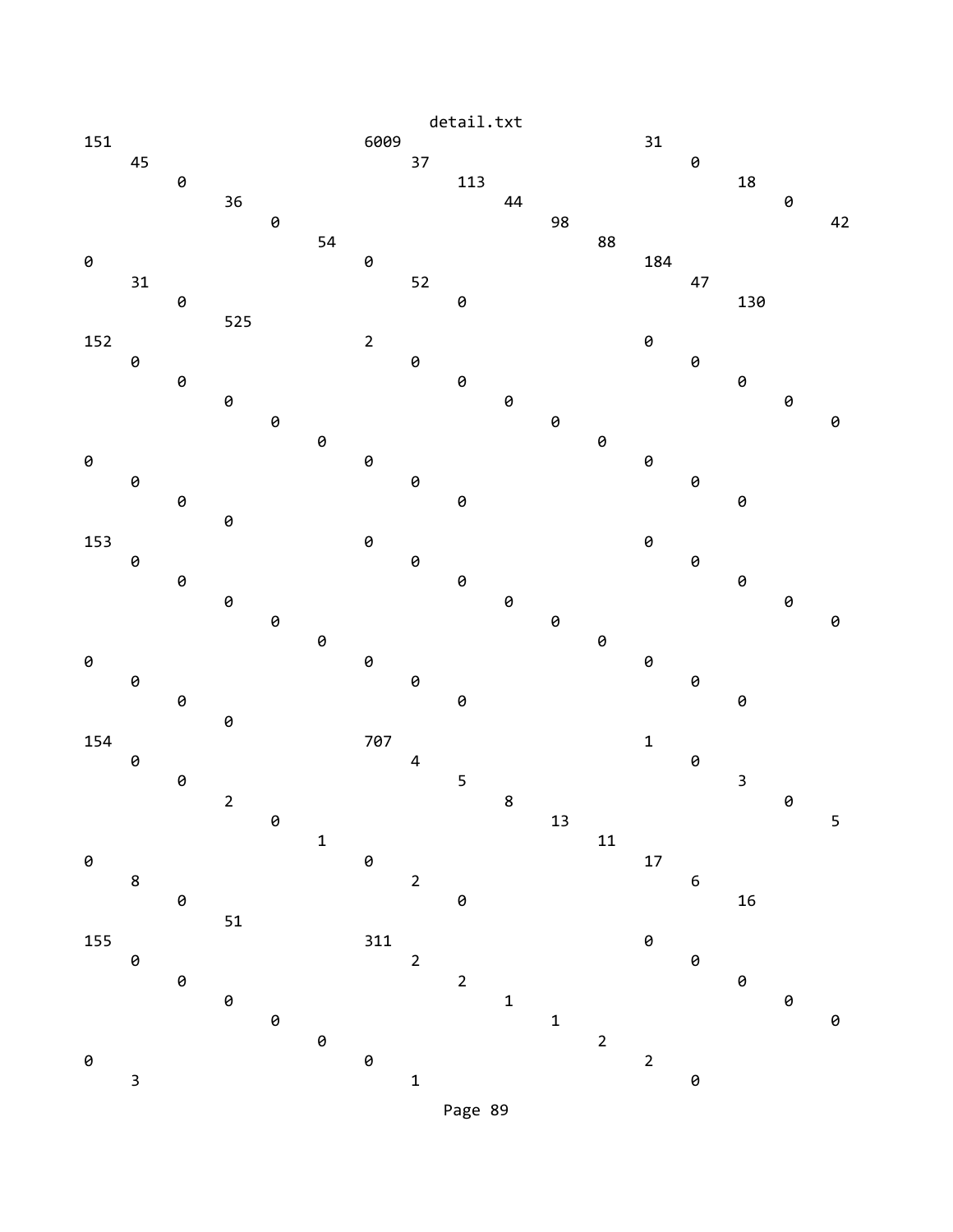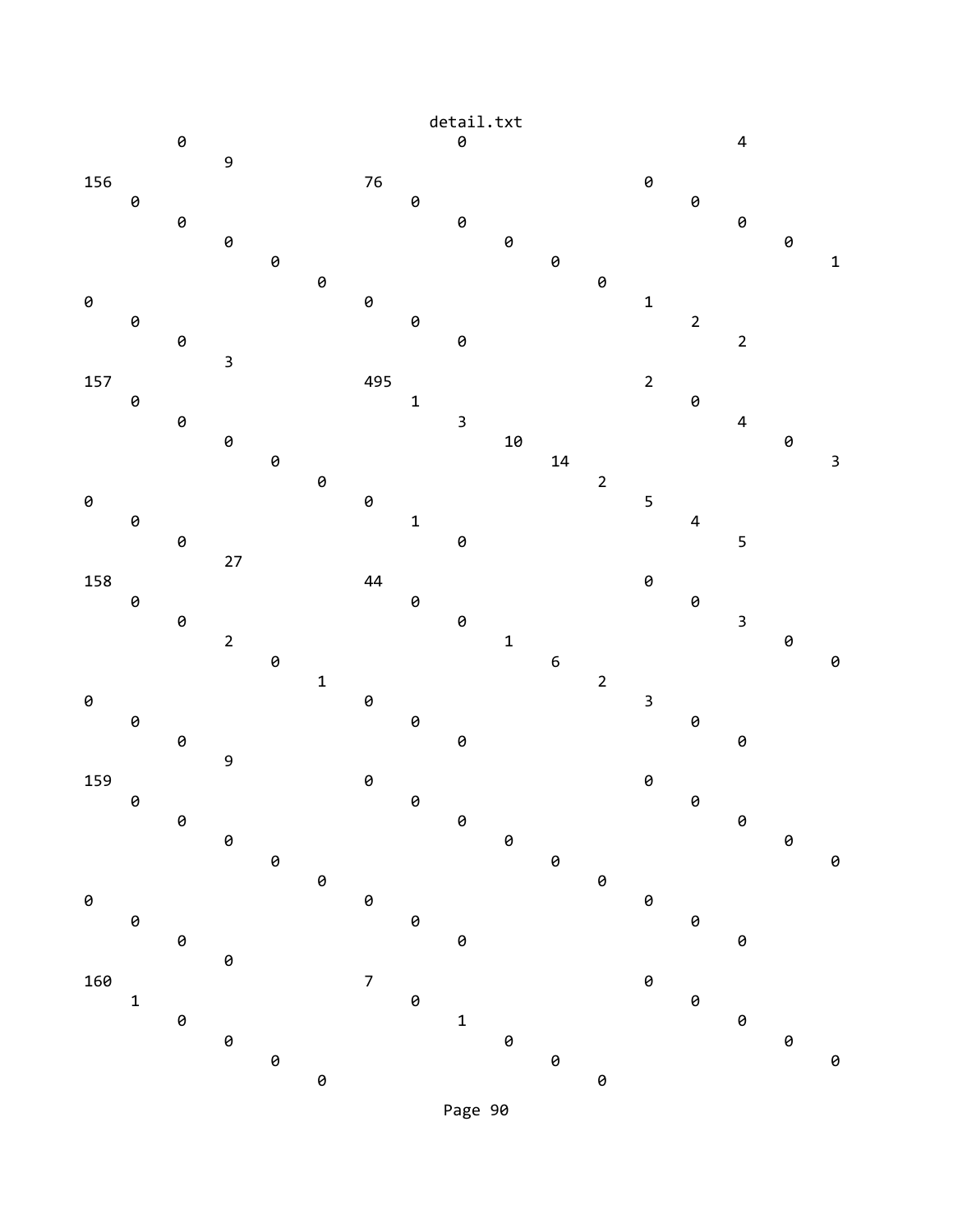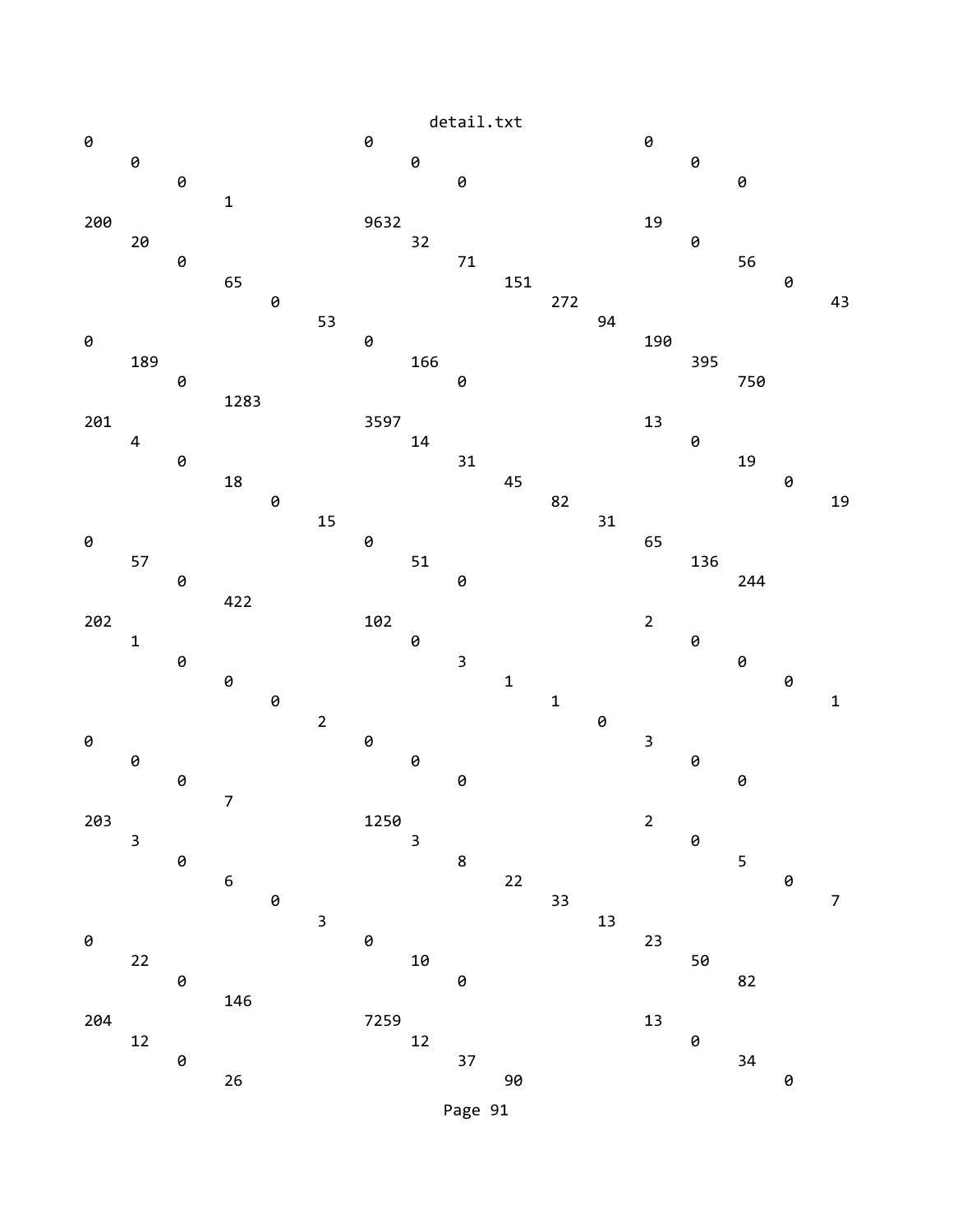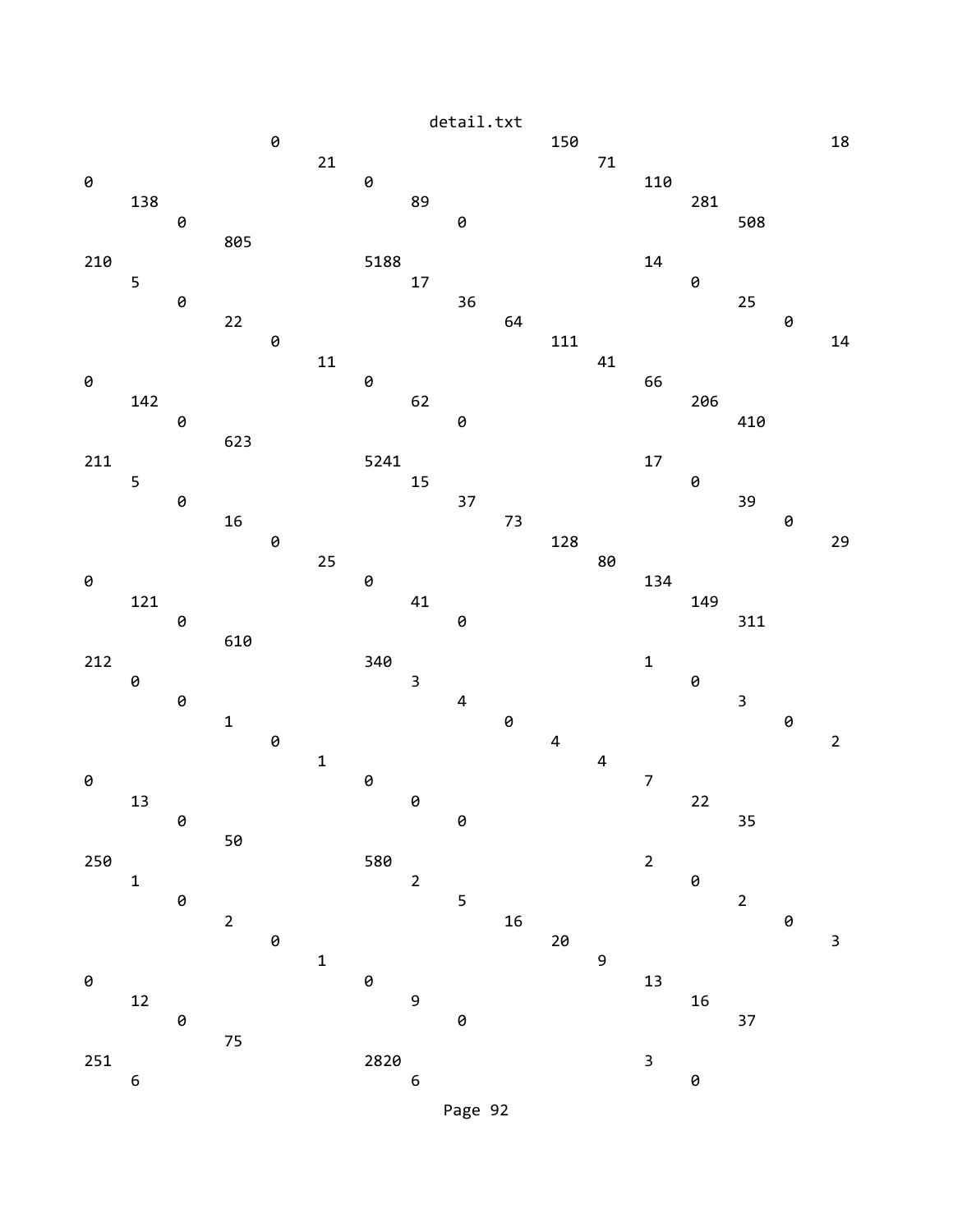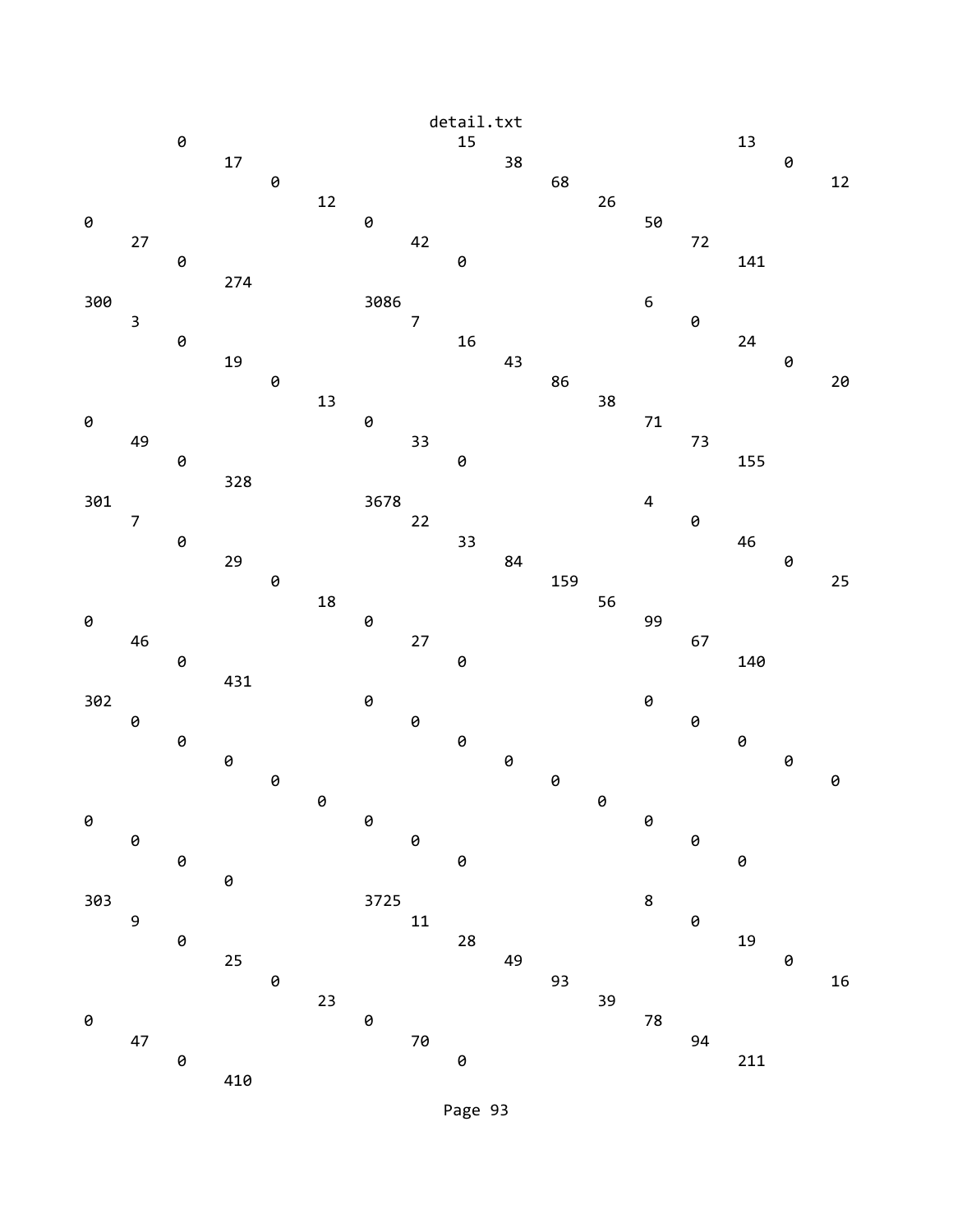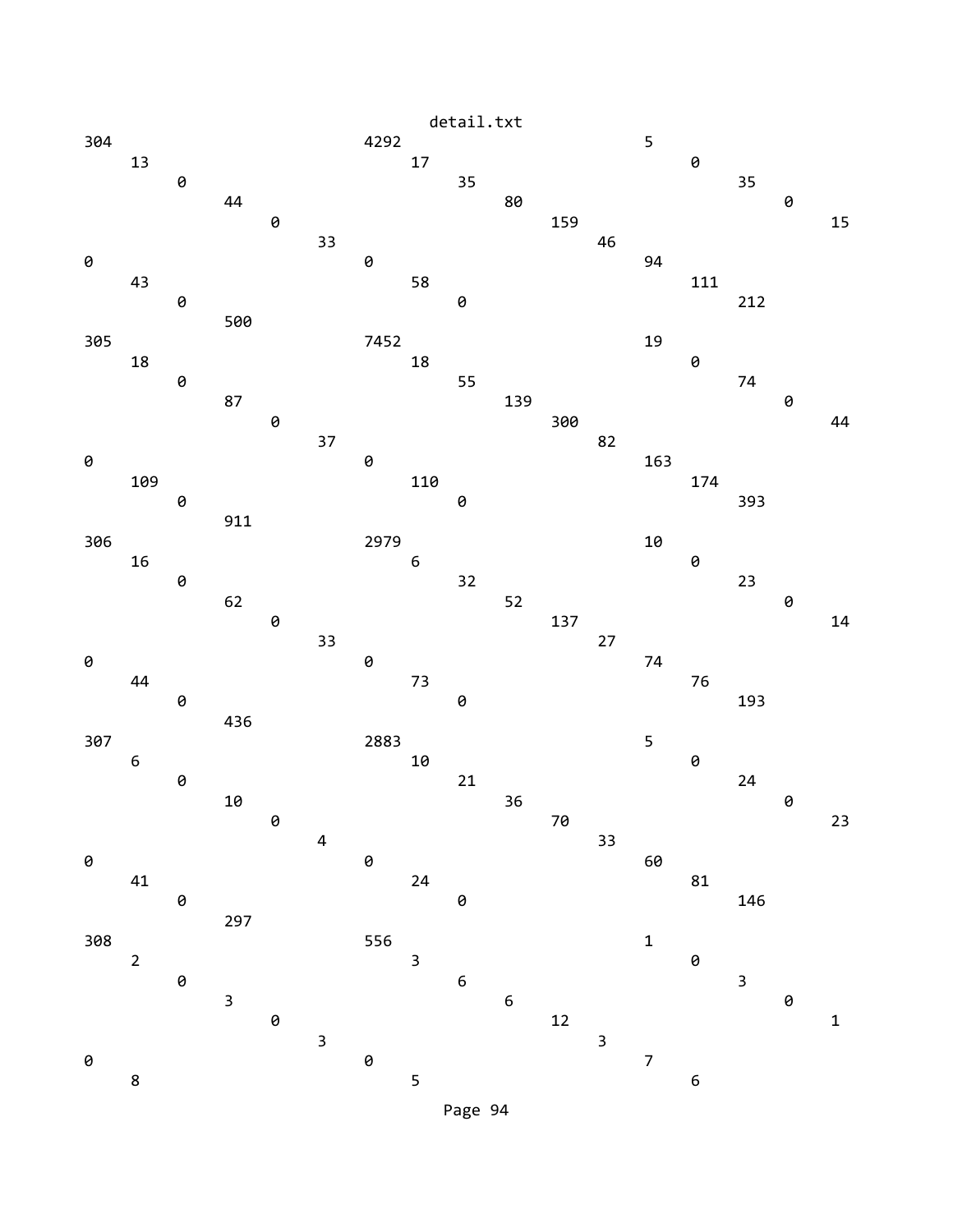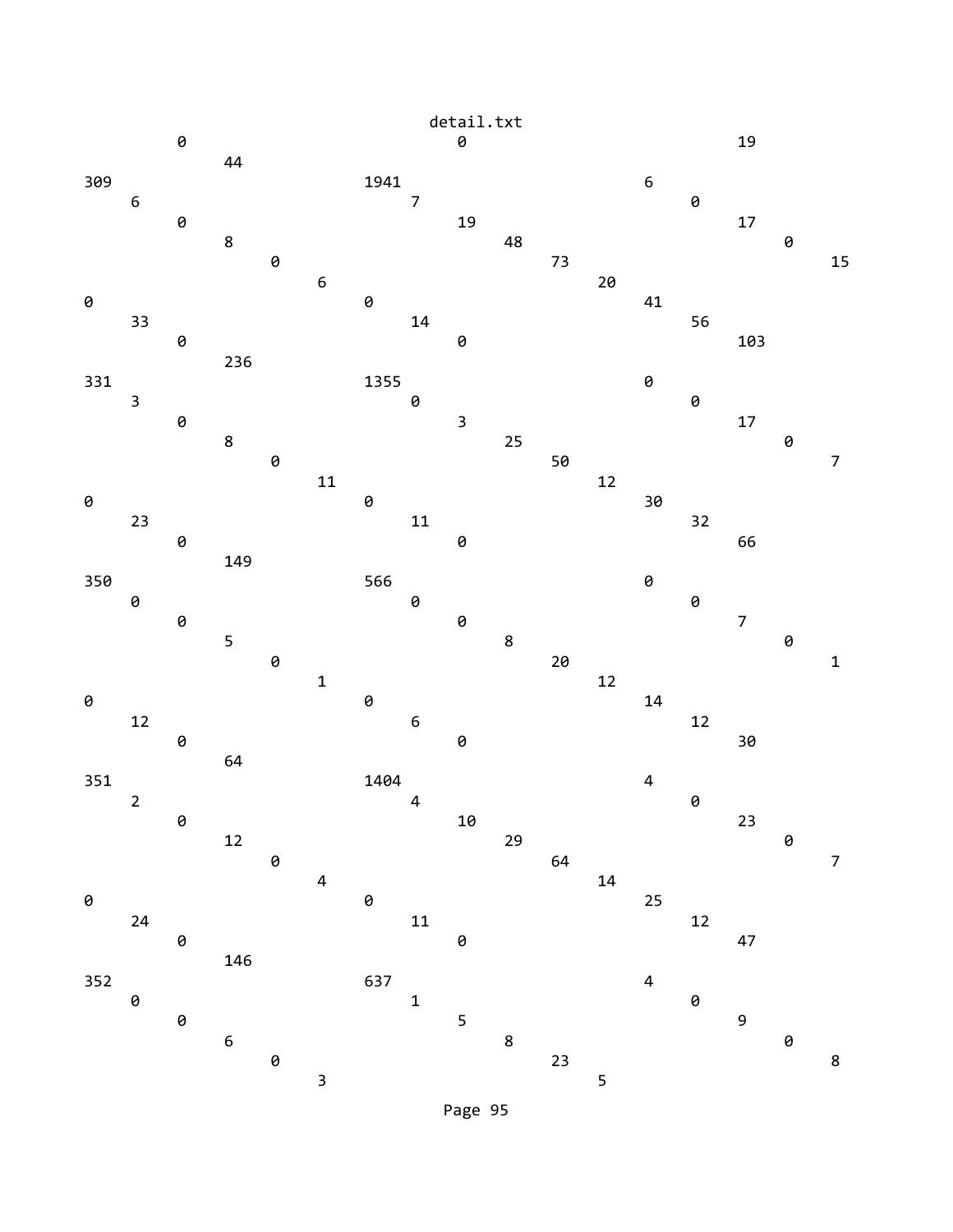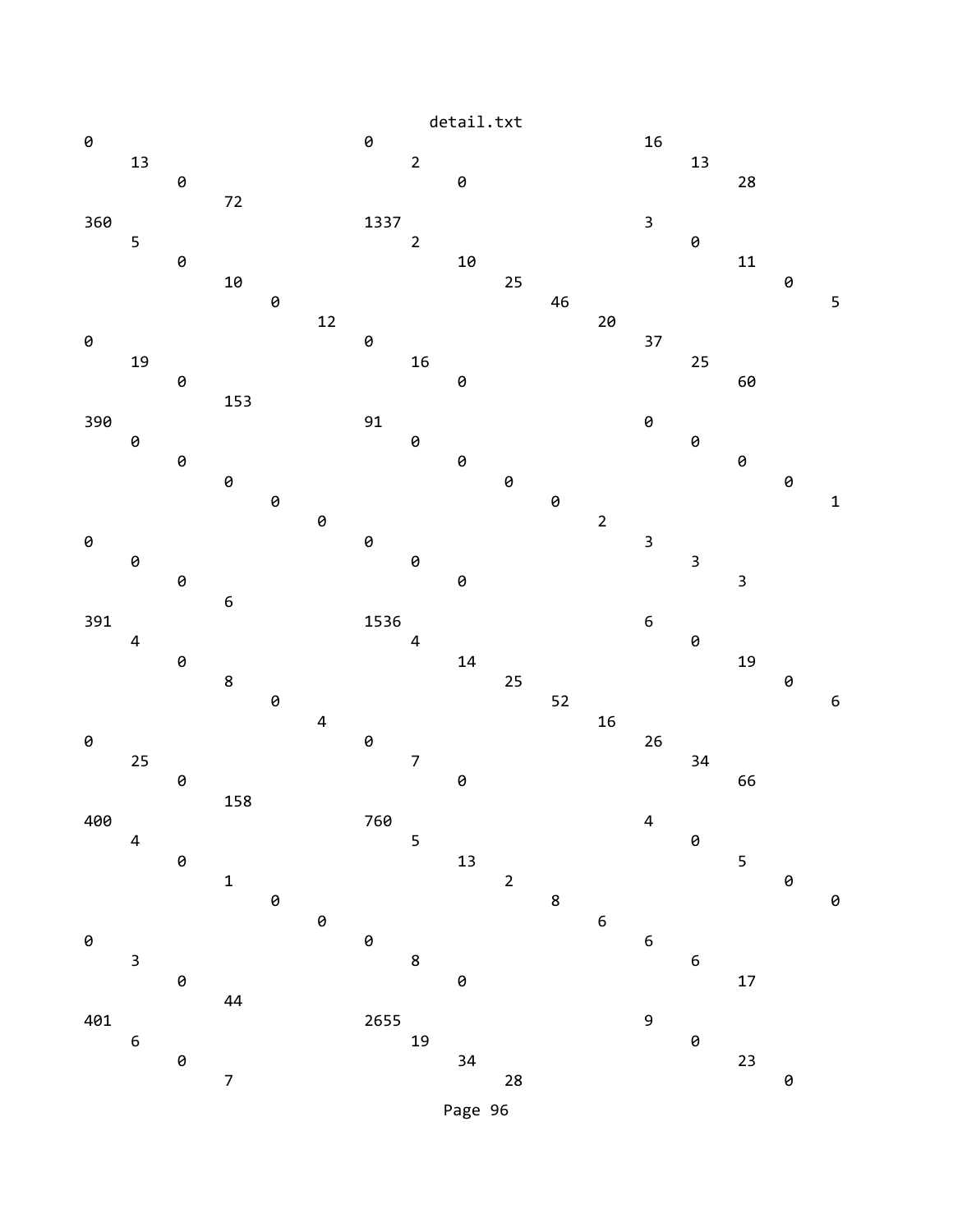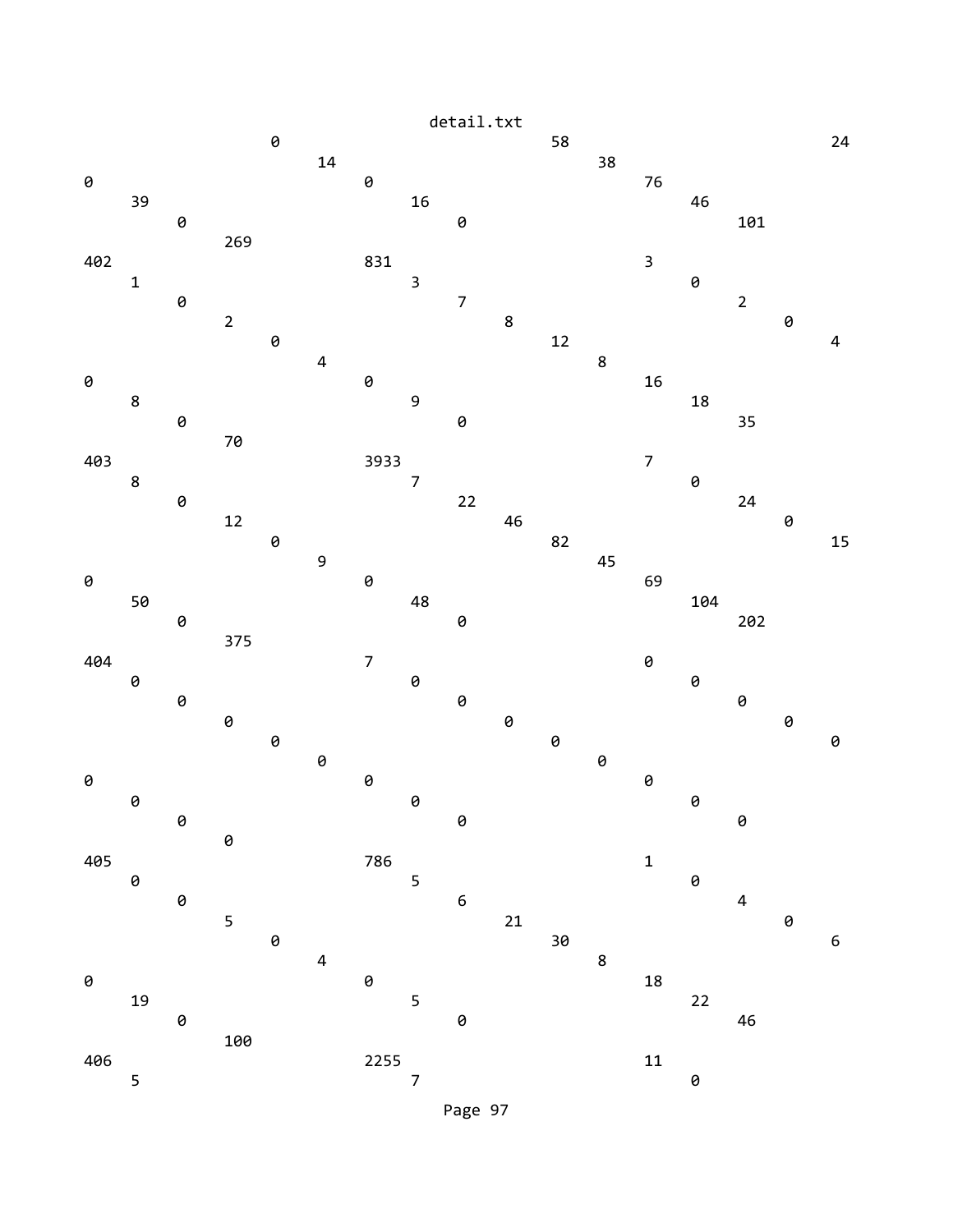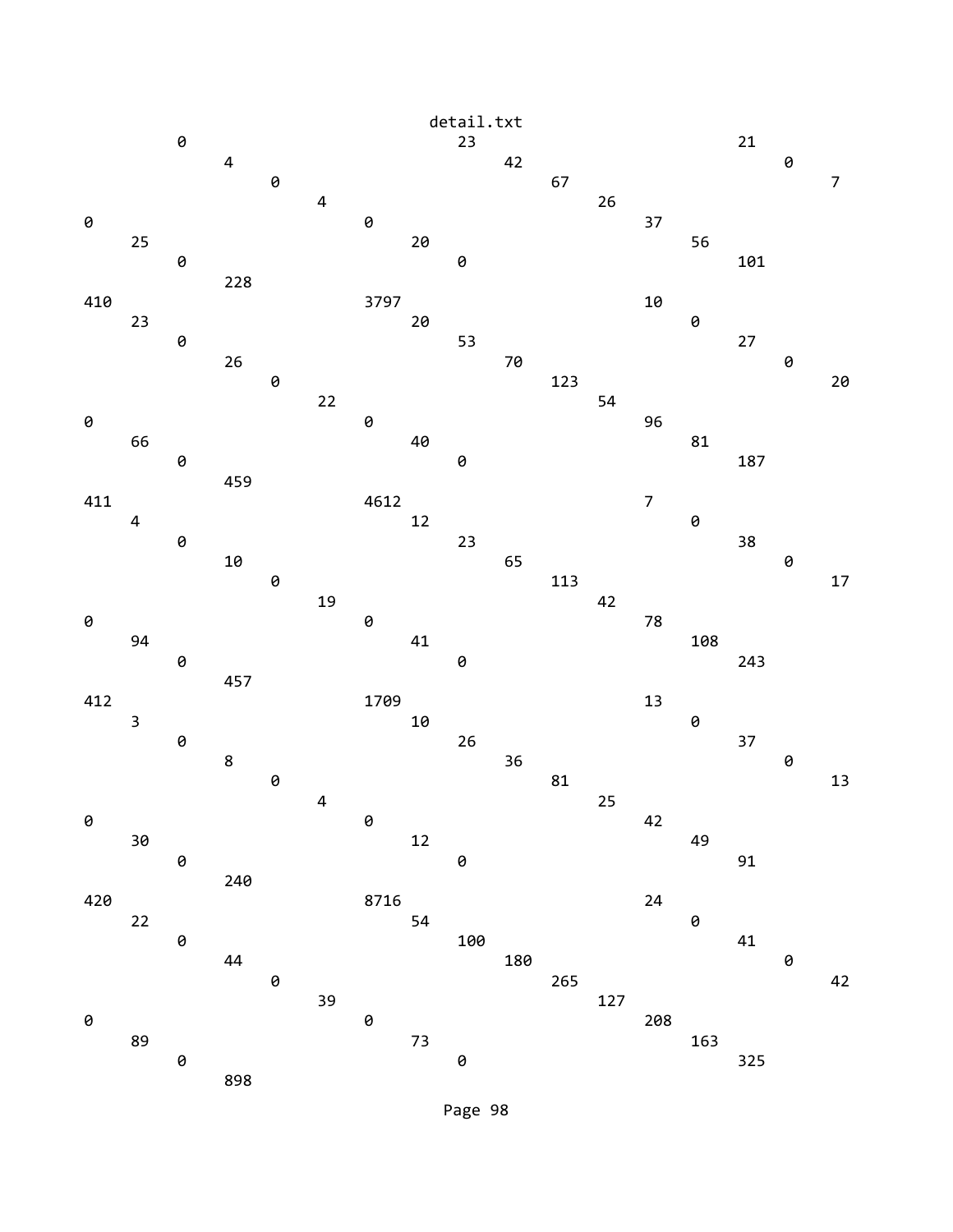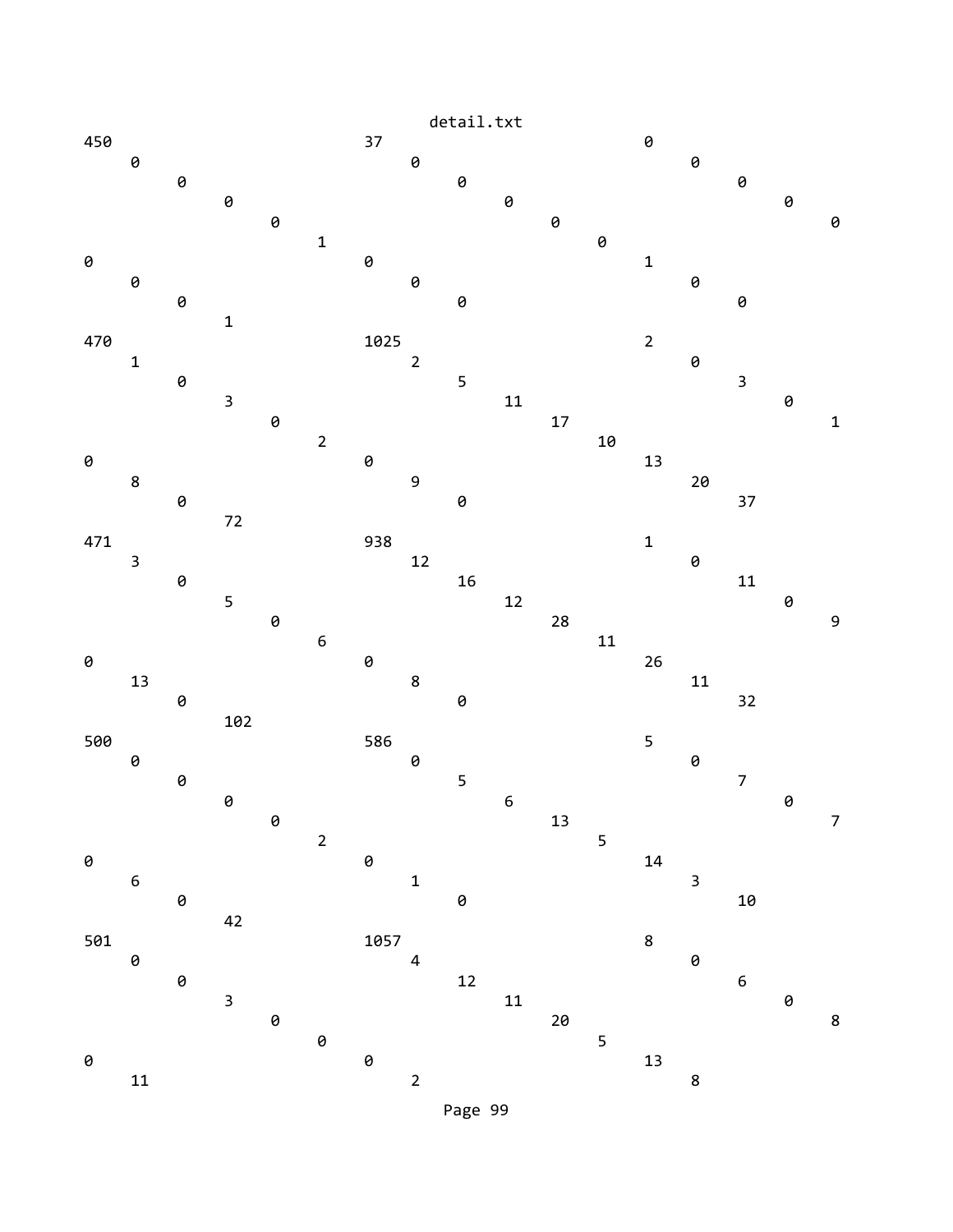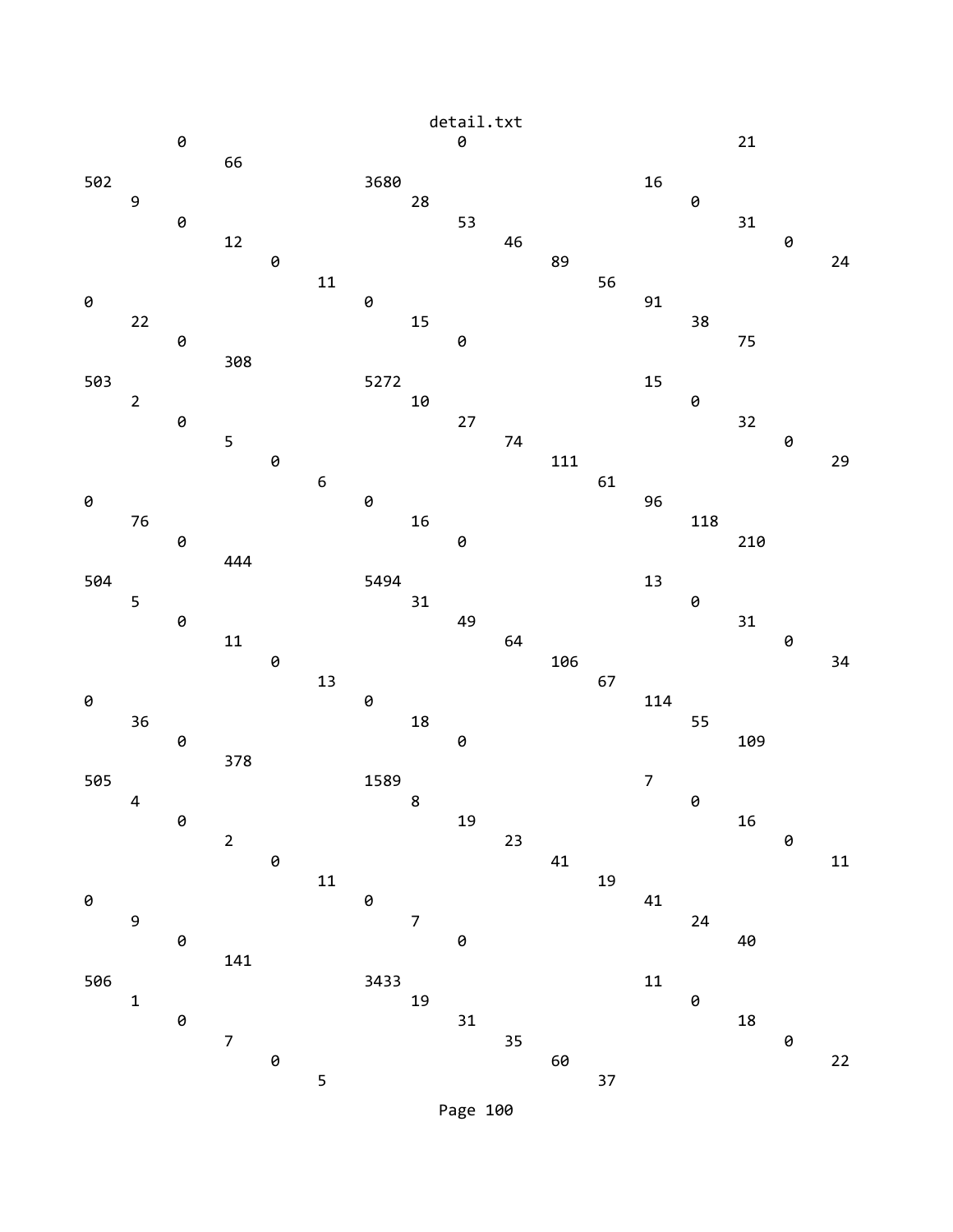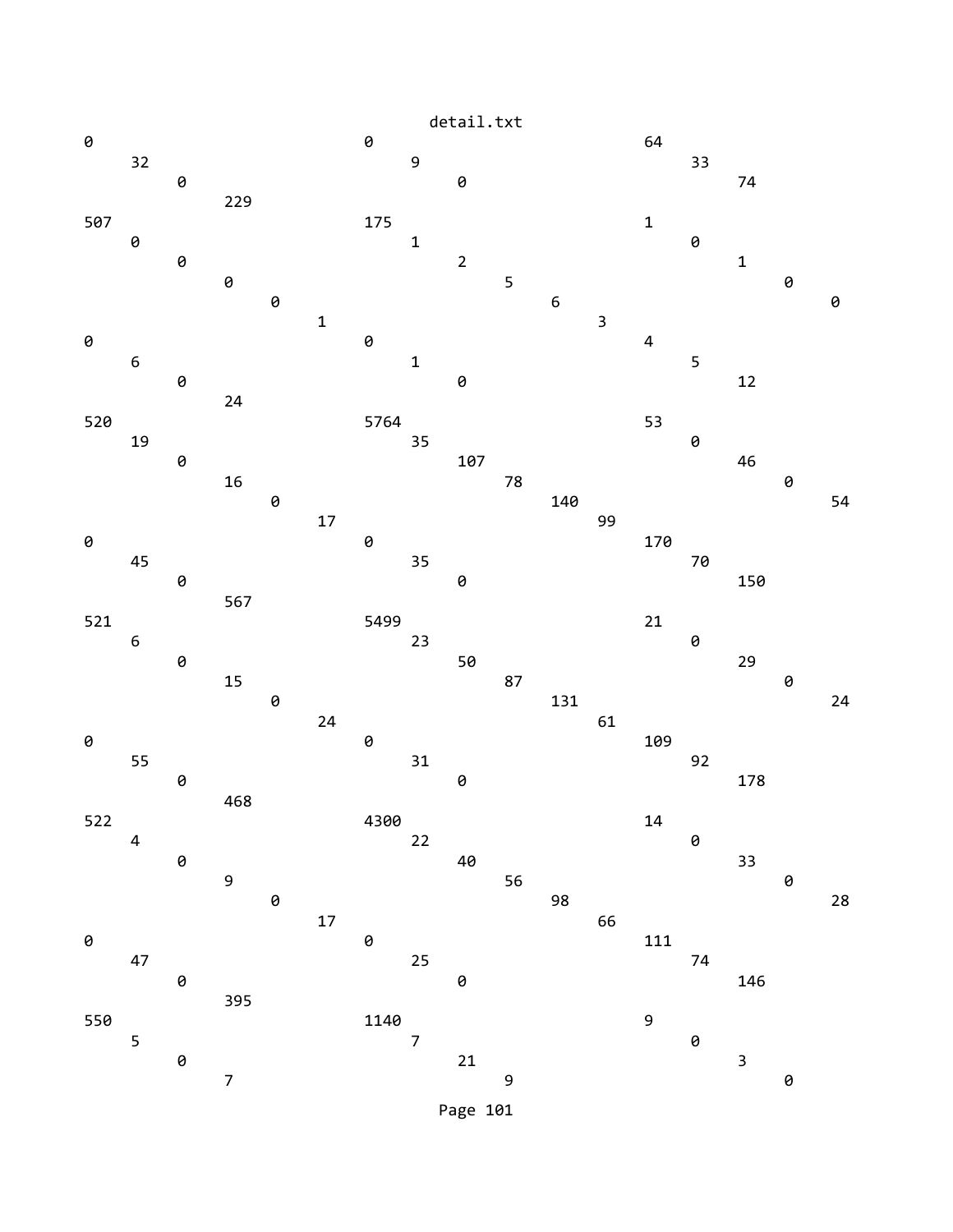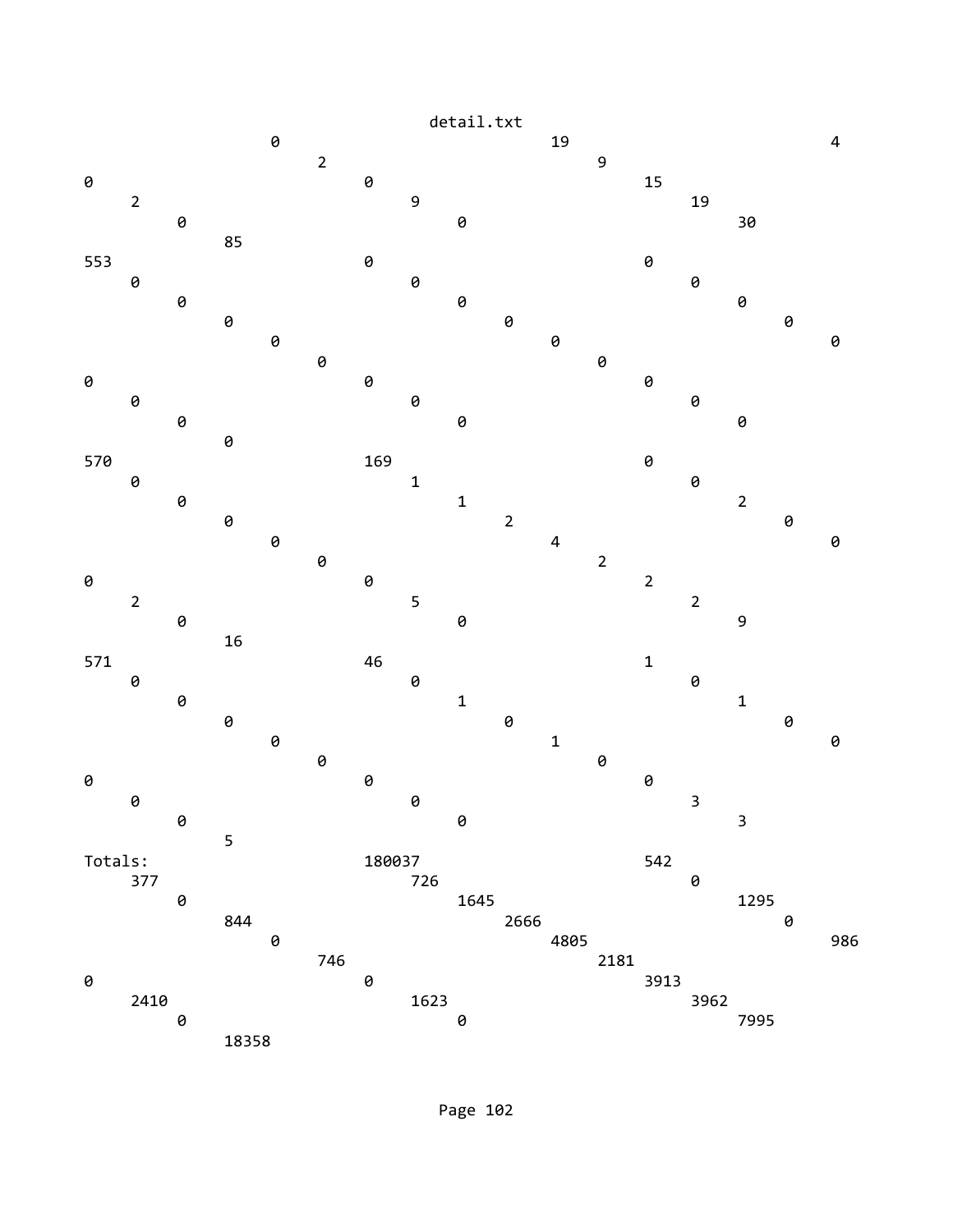## State Attorney 9th Judicial Circuit (Vote For 1) Jeffrey L. Ashton

Aramis Ayala

| Precinct |                          | Early Voting   |             |              |      | Absentee | Registered Voters |                                      |                | Polling |              | Provisional |   |     |
|----------|--------------------------|----------------|-------------|--------------|------|----------|-------------------|--------------------------------------|----------------|---------|--------------|-------------|---|-----|
|          | Early Voting Provisional |                |             | Choice Total |      |          |                   |                                      | Polling        |         |              |             |   |     |
|          | Provisional<br>Total     |                |             | Early Voting |      |          |                   | Absentee<br>Early Voting Provisional |                |         | Choice Total |             |   |     |
| 100      | $\overline{7}$           |                |             |              | 631  | 15       |                   |                                      |                | 11      | 0            |             |   |     |
|          |                          | 0              | 5           | 0            |      |          | 33                | 10                                   | 25             |         |              | 10          | 0 | 58  |
| 101      | 11                       |                |             |              | 2979 | 65       |                   |                                      |                | 25      | 0            |             |   |     |
|          |                          | 0              | 18          |              |      |          | 101               | 62                                   |                |         |              | 58          | 0 |     |
| 102      |                          |                |             | 0            | 425  |          |                   |                                      | 138            | 12      |              |             |   | 239 |
|          | $\mathbf 1$              | 0              | 5           |              |      | 20       | 33                | $\mathbf 1$                          |                |         | 0            | 10          | 0 |     |
|          |                          |                |             | 0            |      |          |                   |                                      | 16             |         |              |             |   | 49  |
| 103      | $\mathsf 3$              | $\pmb{\Theta}$ |             |              | 142  | 10       | 21                |                                      |                | $\bf 8$ | 0            | $\mathbf 1$ |   |     |
|          |                          |                | $\mathbf 1$ | 0            |      |          |                   | 0                                    | $\overline{2}$ |         |              |             | 0 | 23  |
| 104      | 11                       | $\pmb{\Theta}$ |             |              | 3604 | 81       | 124               |                                      |                | 32      | 0            | 25          |   |     |
|          |                          |                | 27          | 0            |      |          |                   | 56                                   | 108            |         |              |             | 0 | 232 |
| 105      | 28                       |                |             |              | 3143 | 120      |                   |                                      |                | 29      | 0            |             |   |     |
|          |                          | 0              | 29          | 0            |      |          | 177               | $7\theta$                            | 148            |         |              | 49          | 0 | 325 |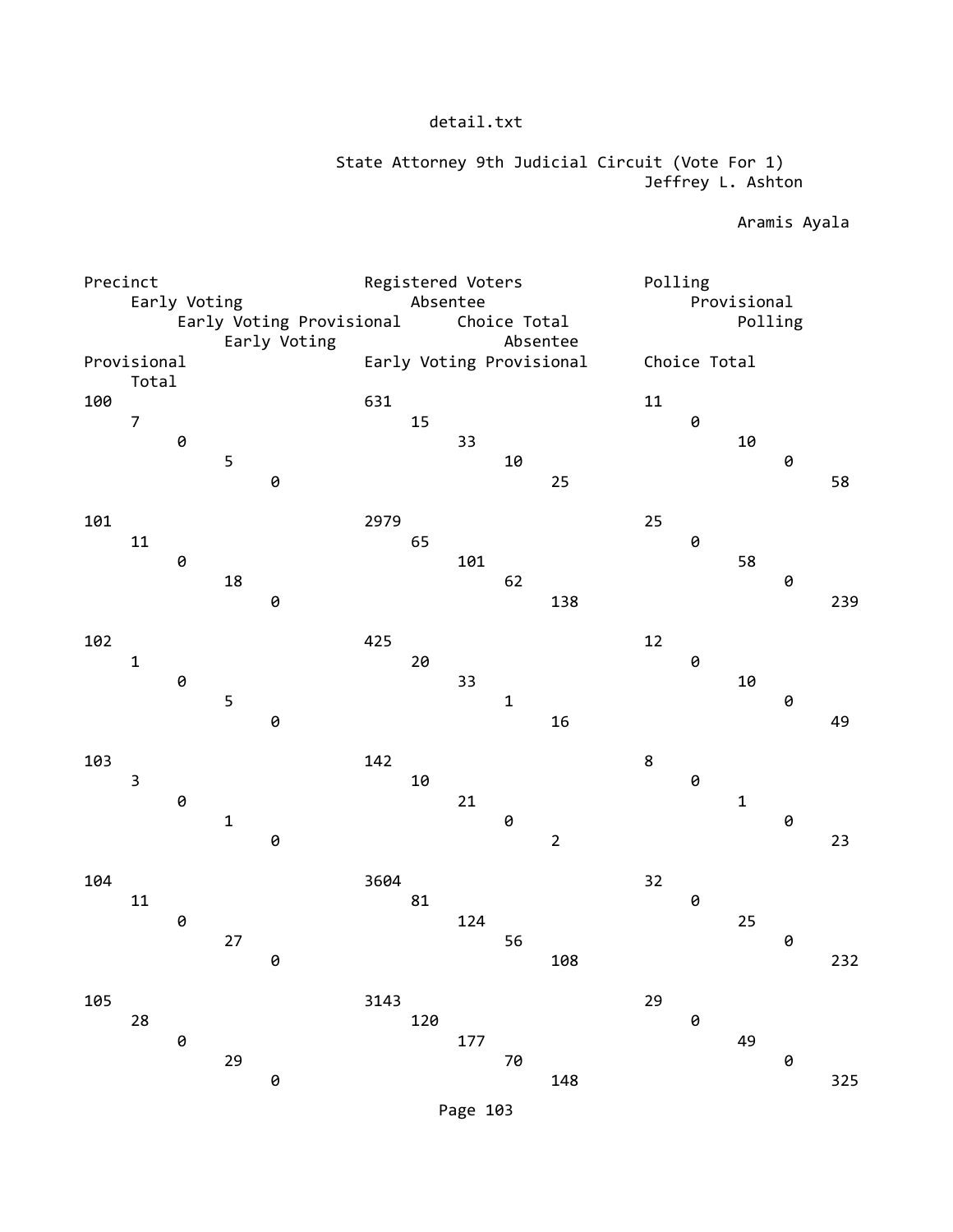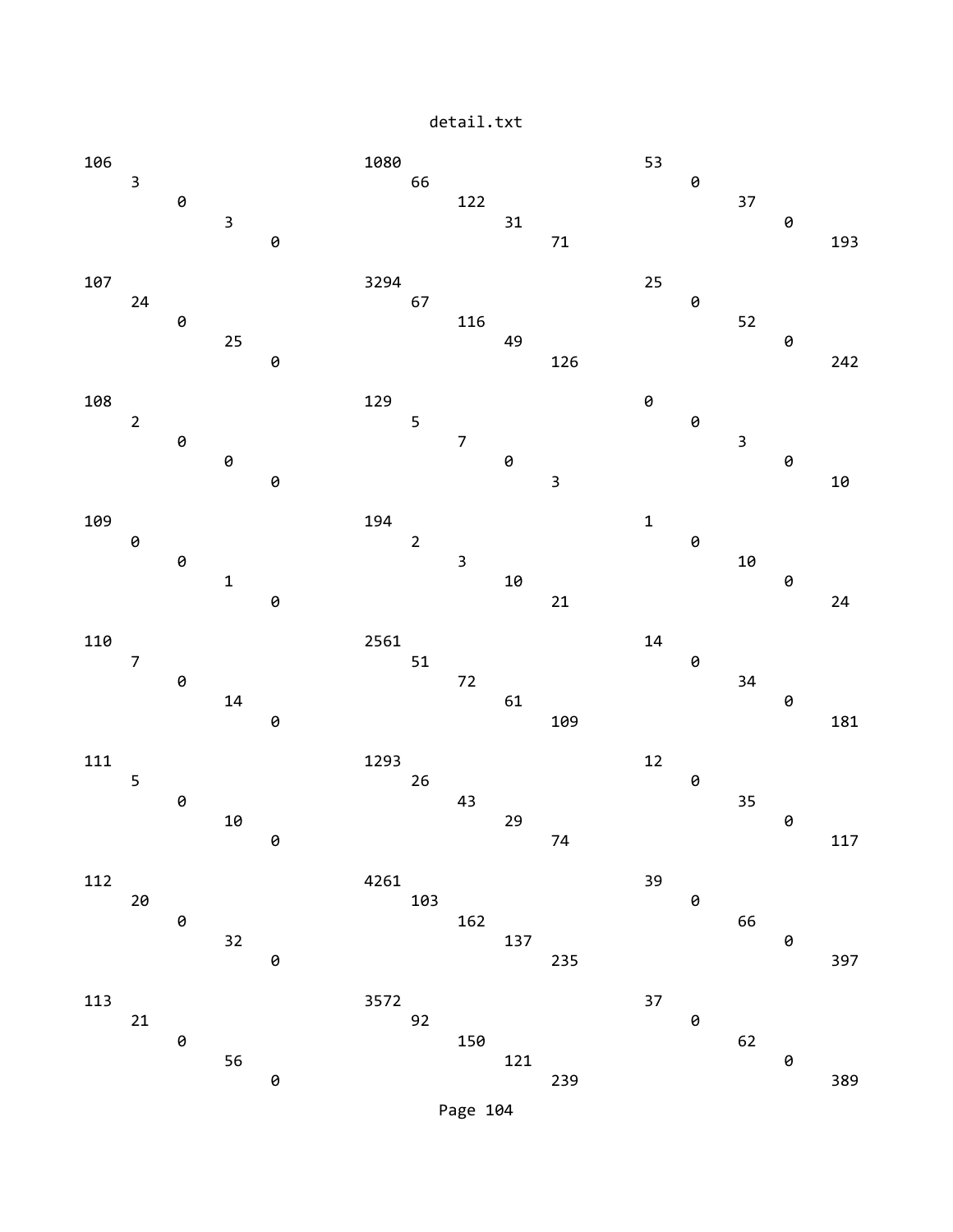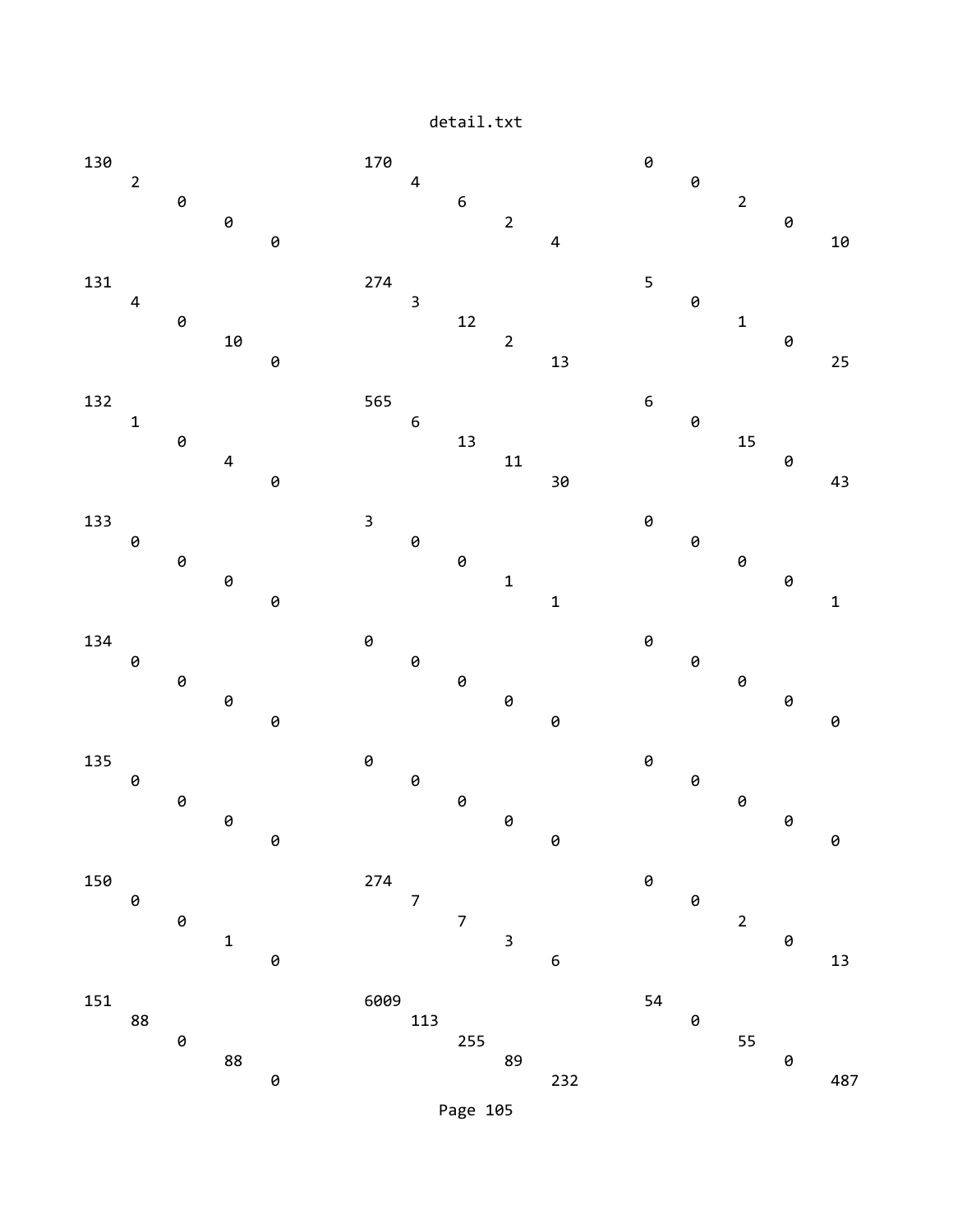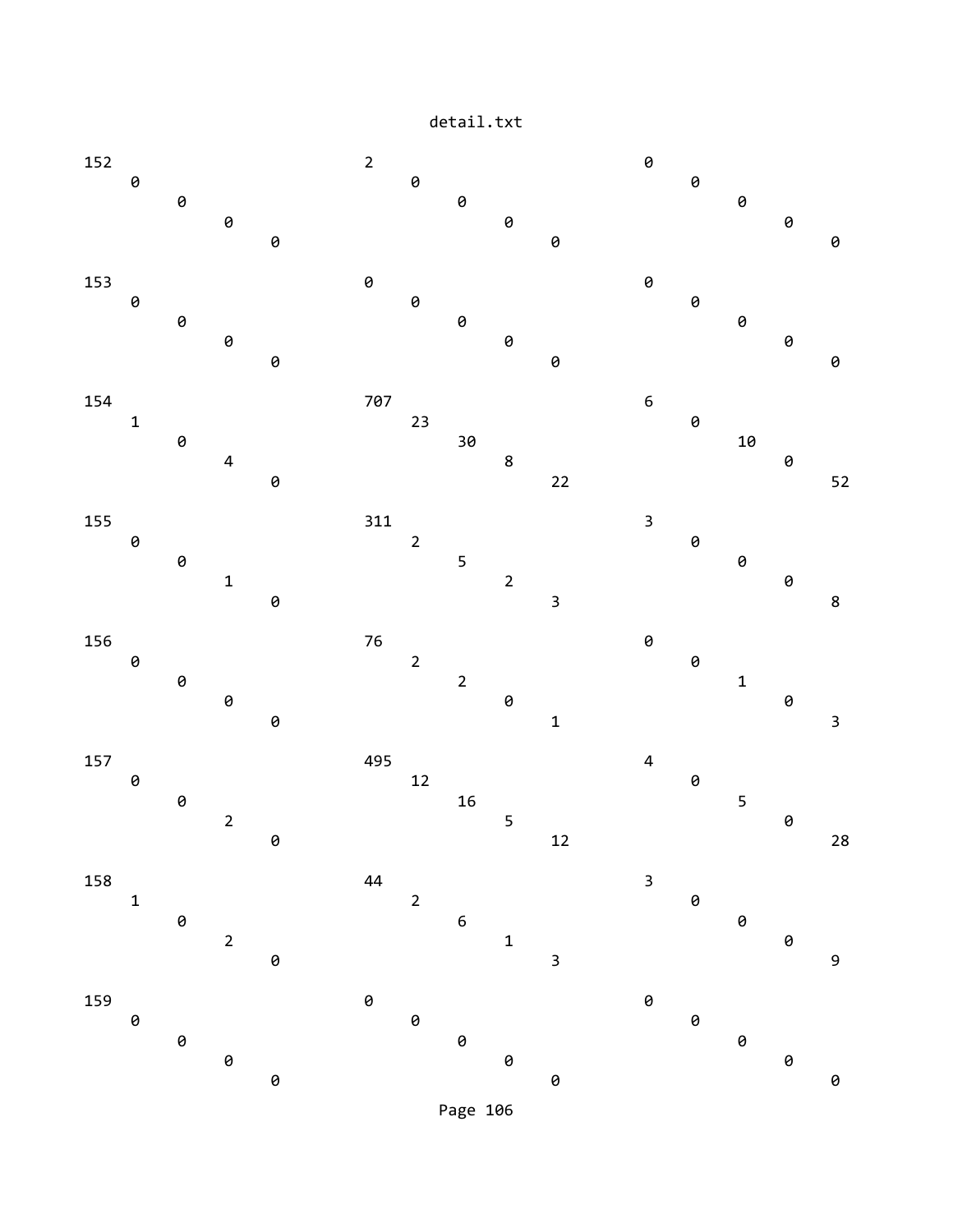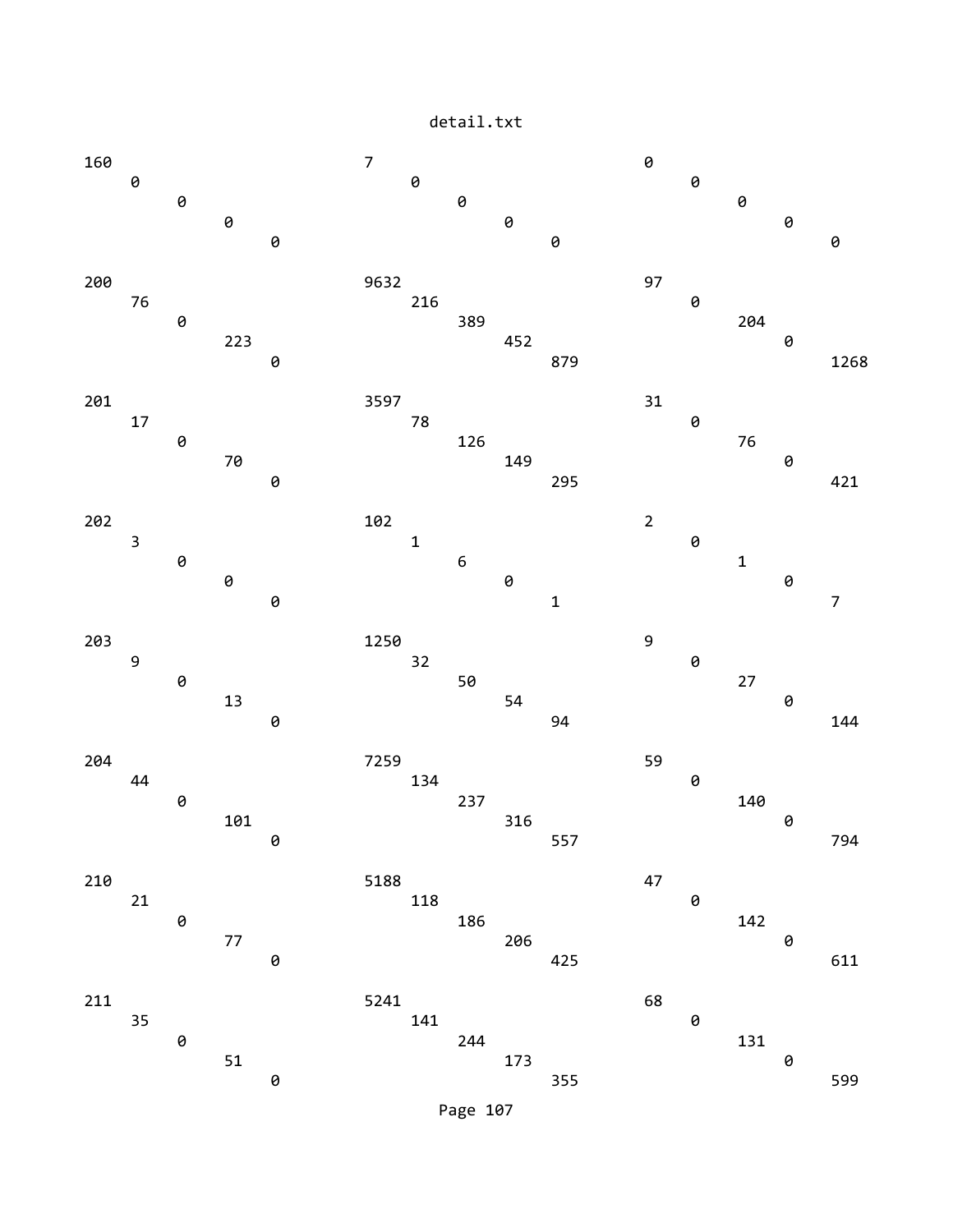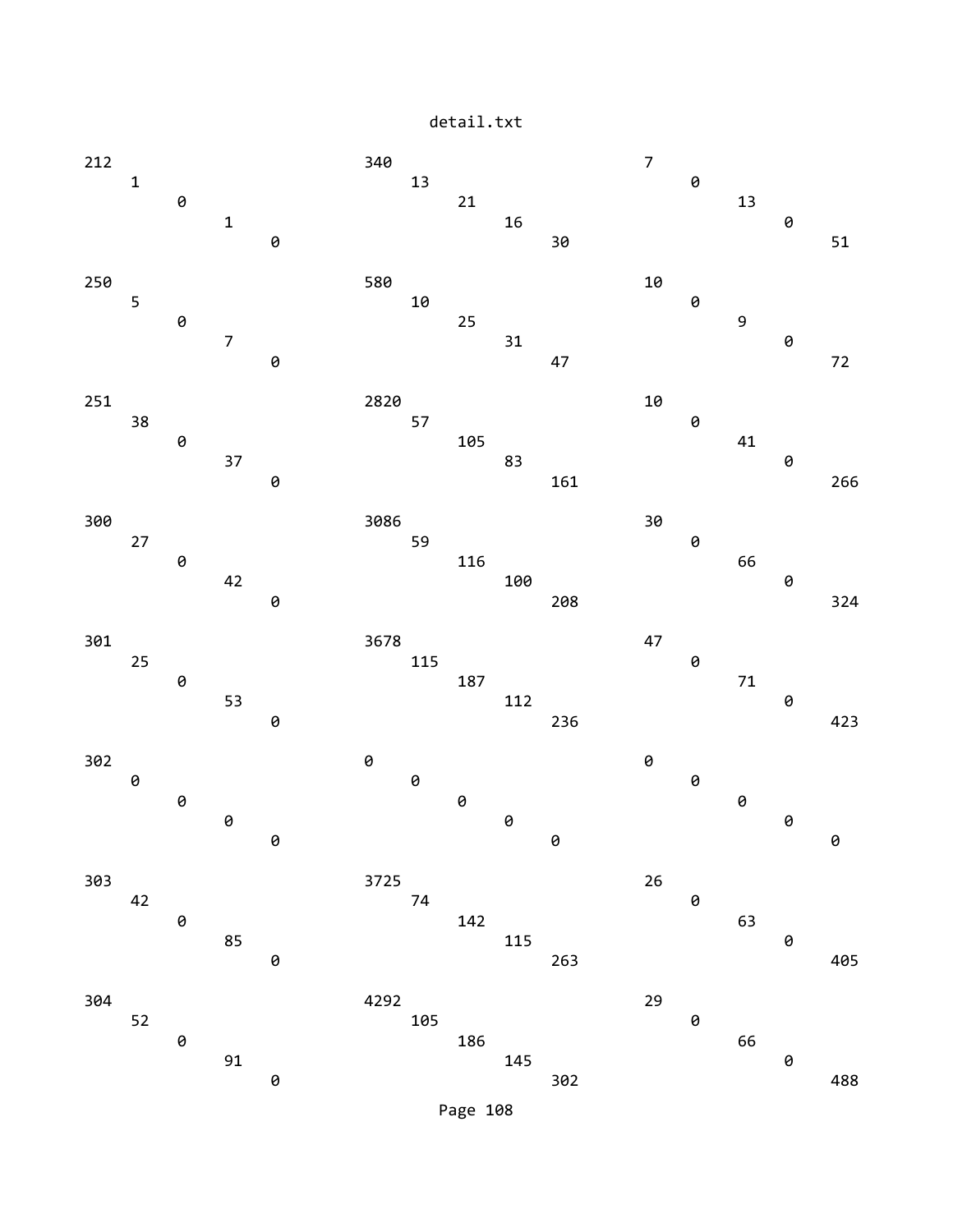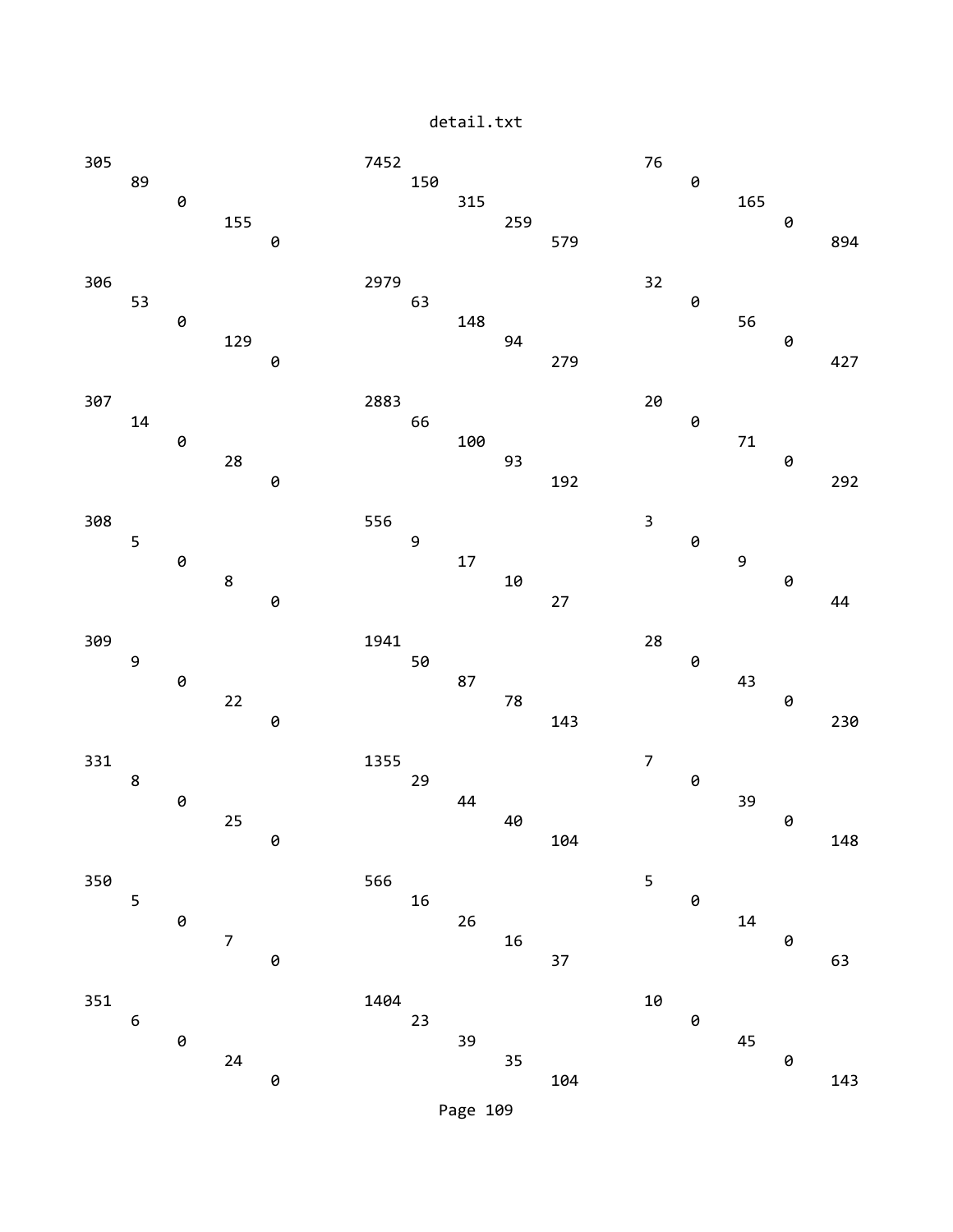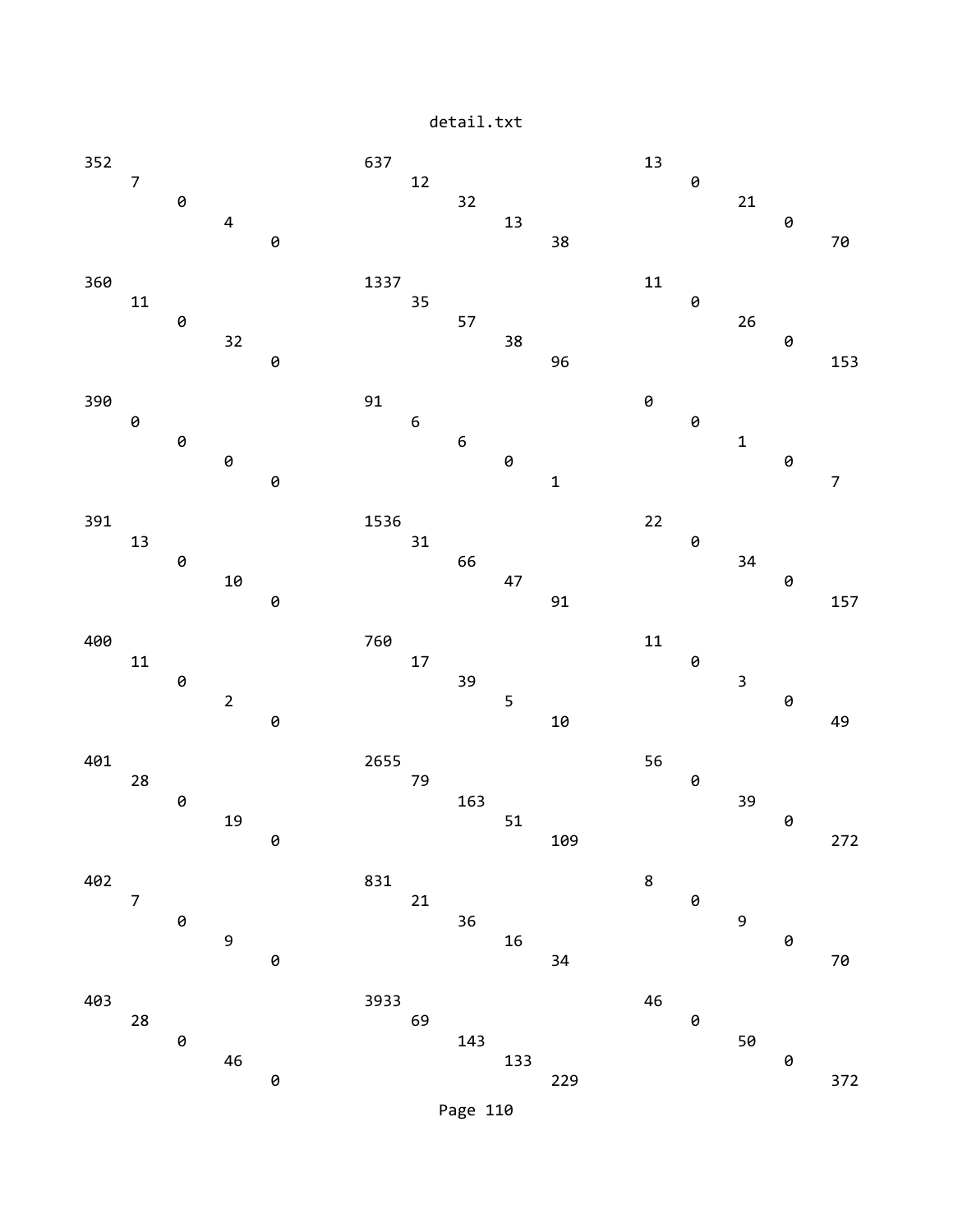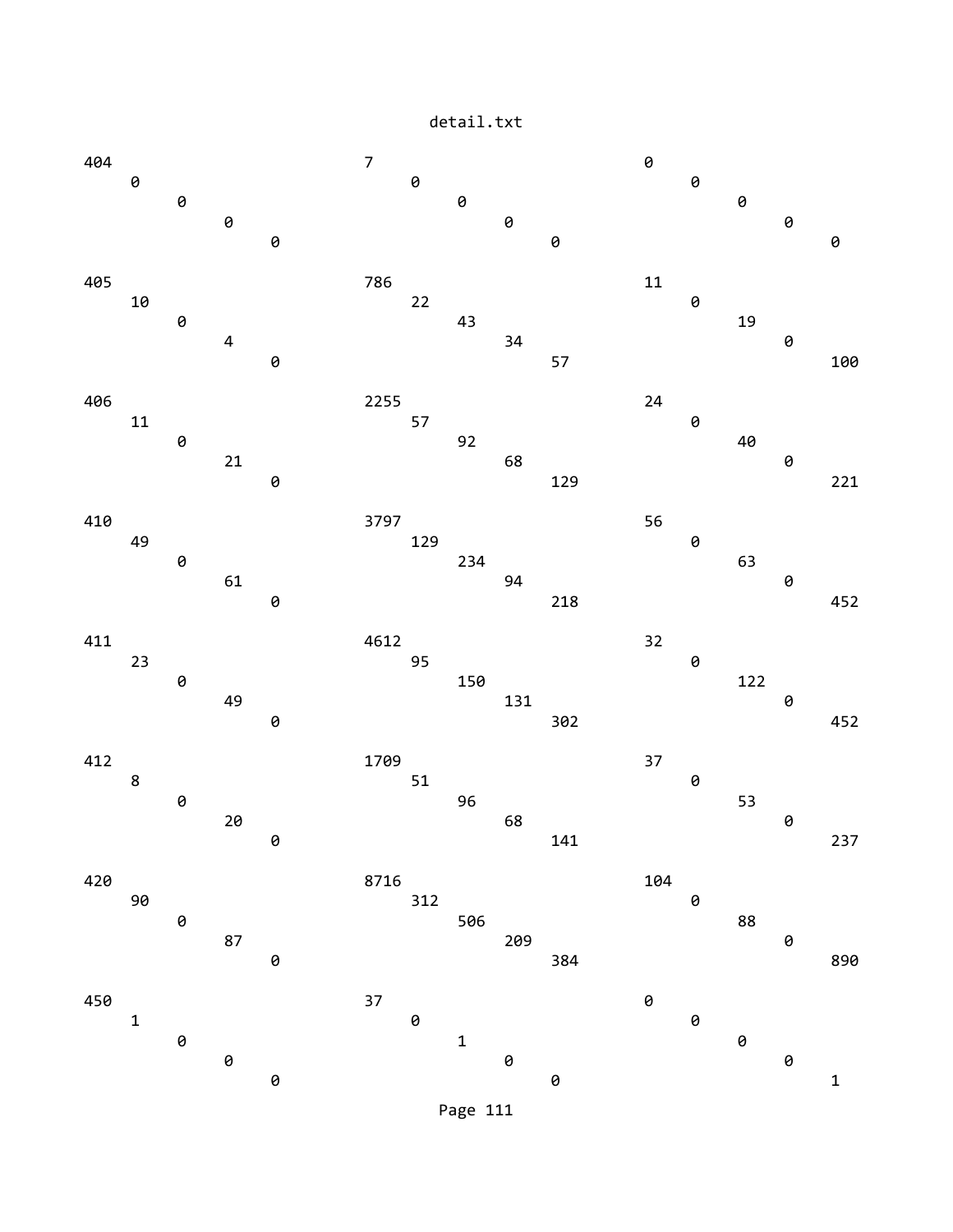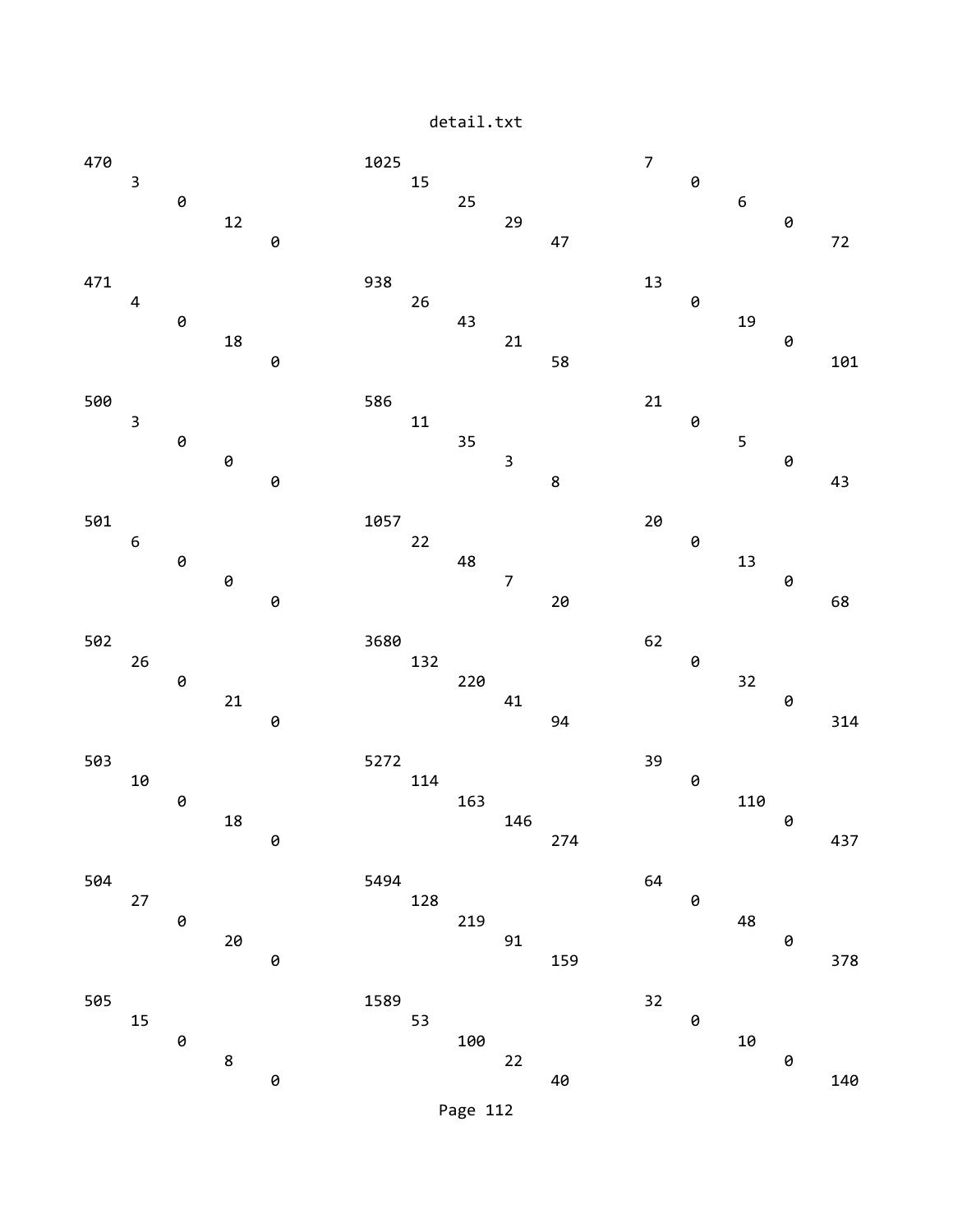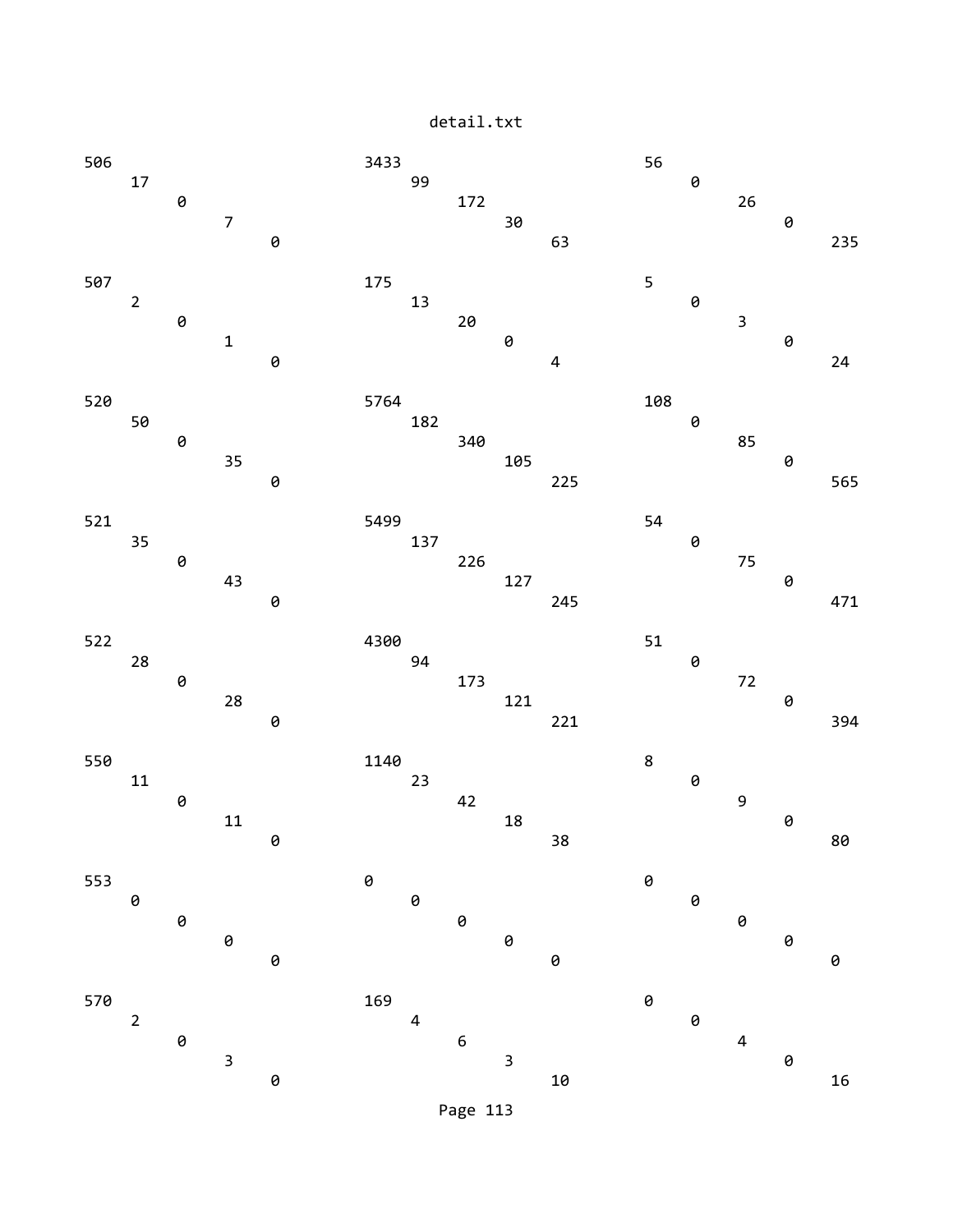

 State Senator District 15 (Vote For 1) Bob Healy Jr

Victor M.

Torres Jr

Precinct Registered Voters Polling Early Voting **Absentee** Absentee **Provisional** Early Voting Provisional Choice Total Polling Early Voting **Absentee** Provisional Early Voting Provisional Choice Total Total<br>100 100 631 14 4 11 0 **0** 29 29 7 8 13 0 **0** 28 57 101 2979 26 17 59 0 **0** 102 56 10 69 0 **0** 135 237 102 102 200 201 202 203 204 25  $\overline{\phantom{a}}$  3 18 0 0 35 8  $\overline{3}$  5 0 **0** 16 51 103 142 8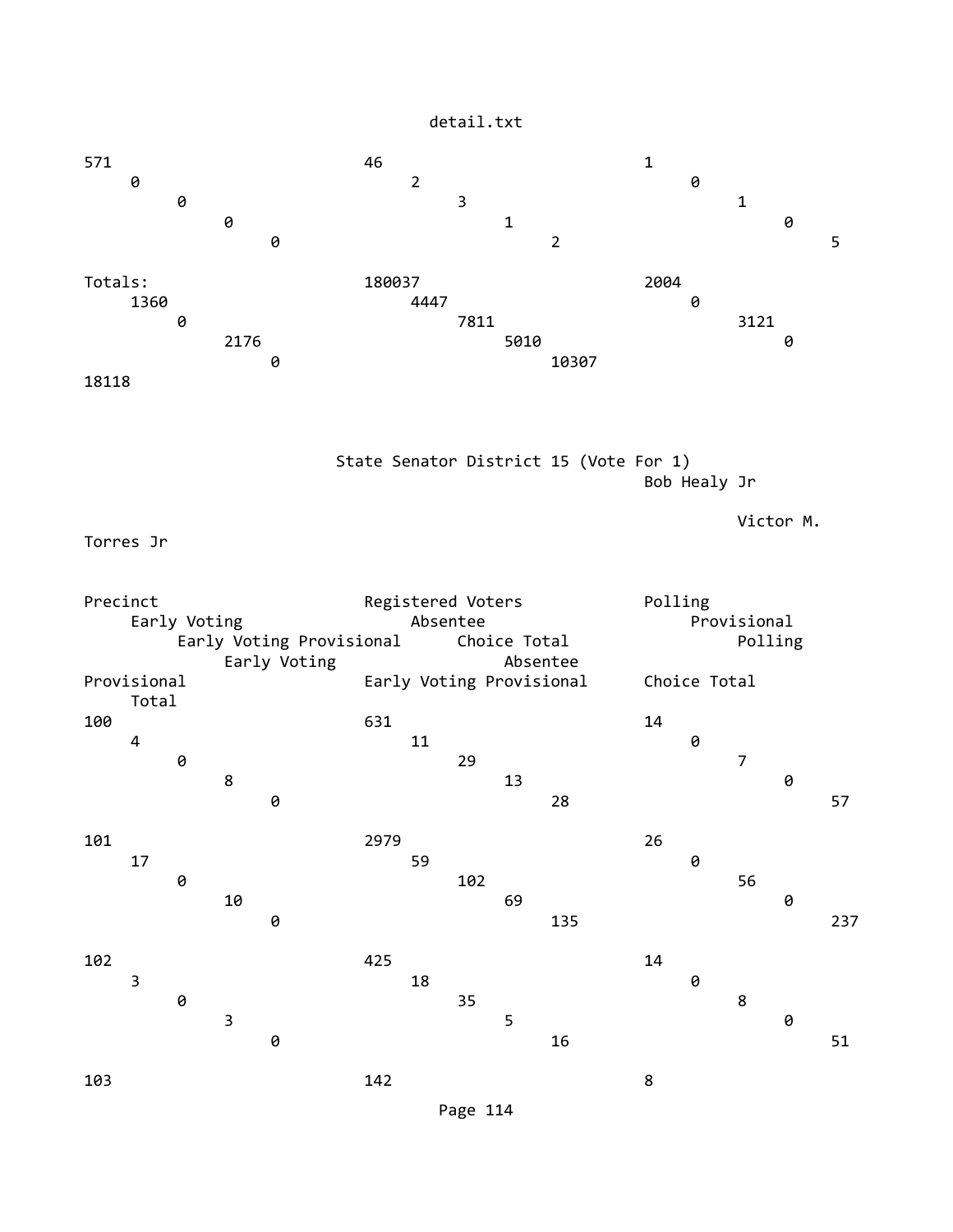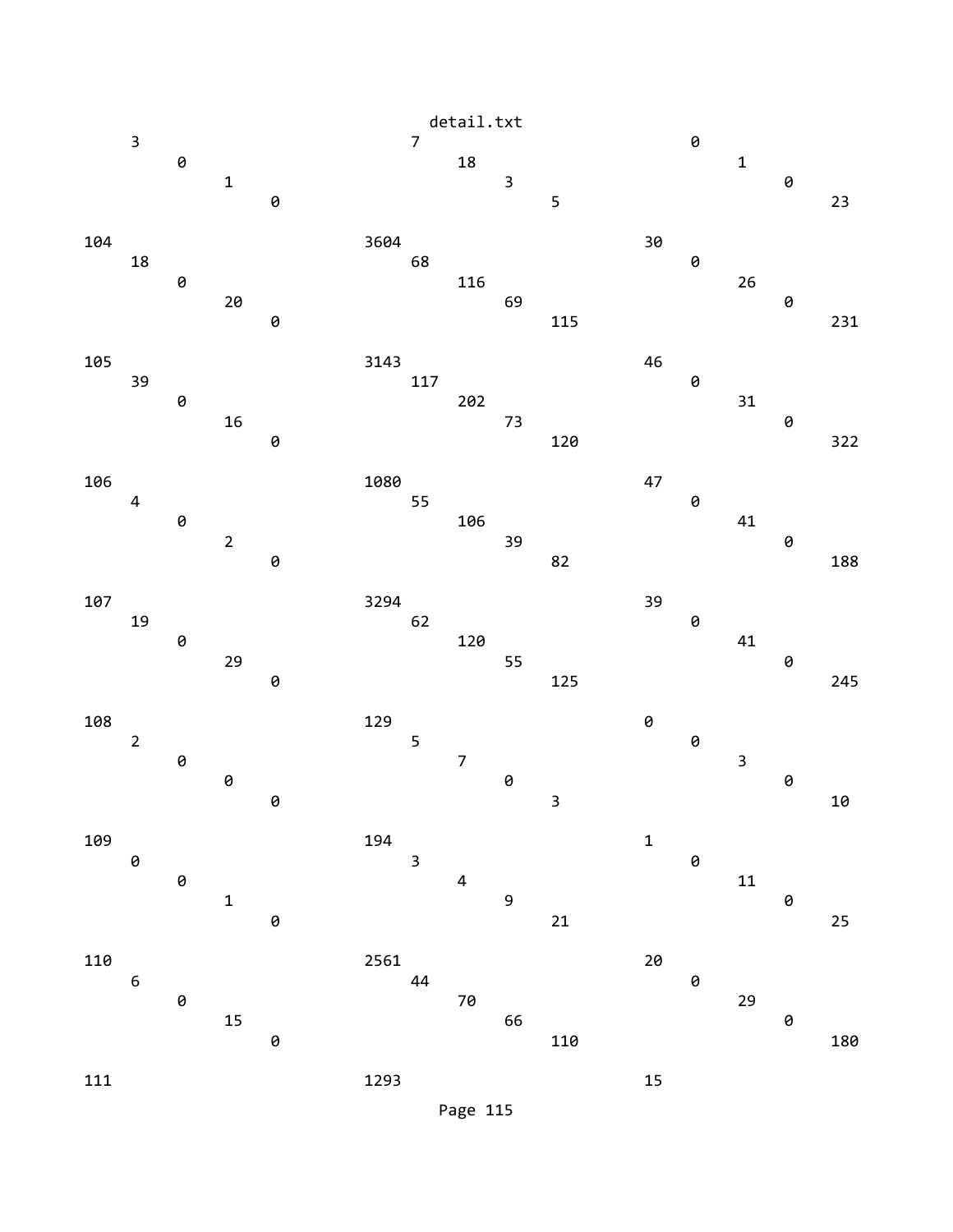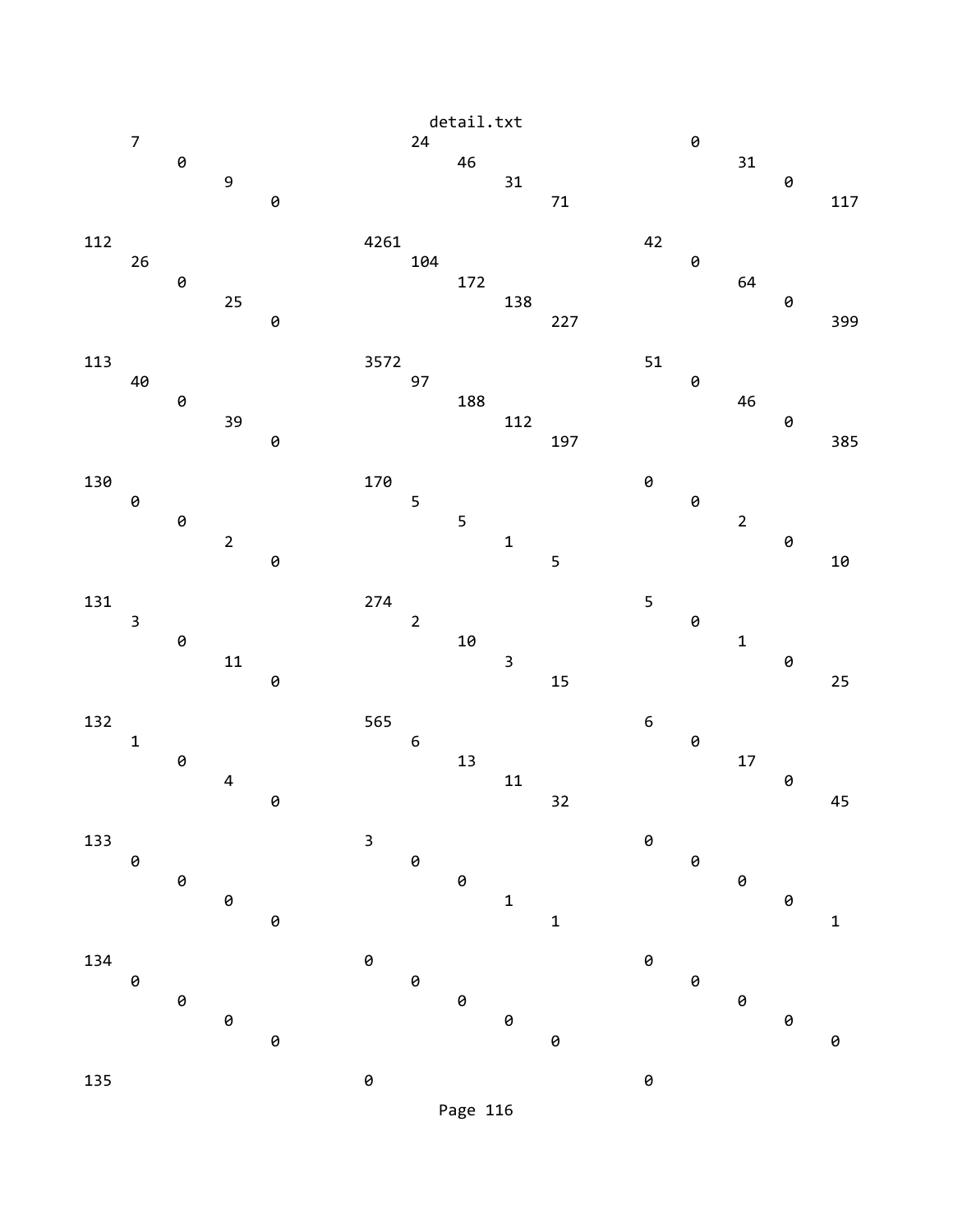

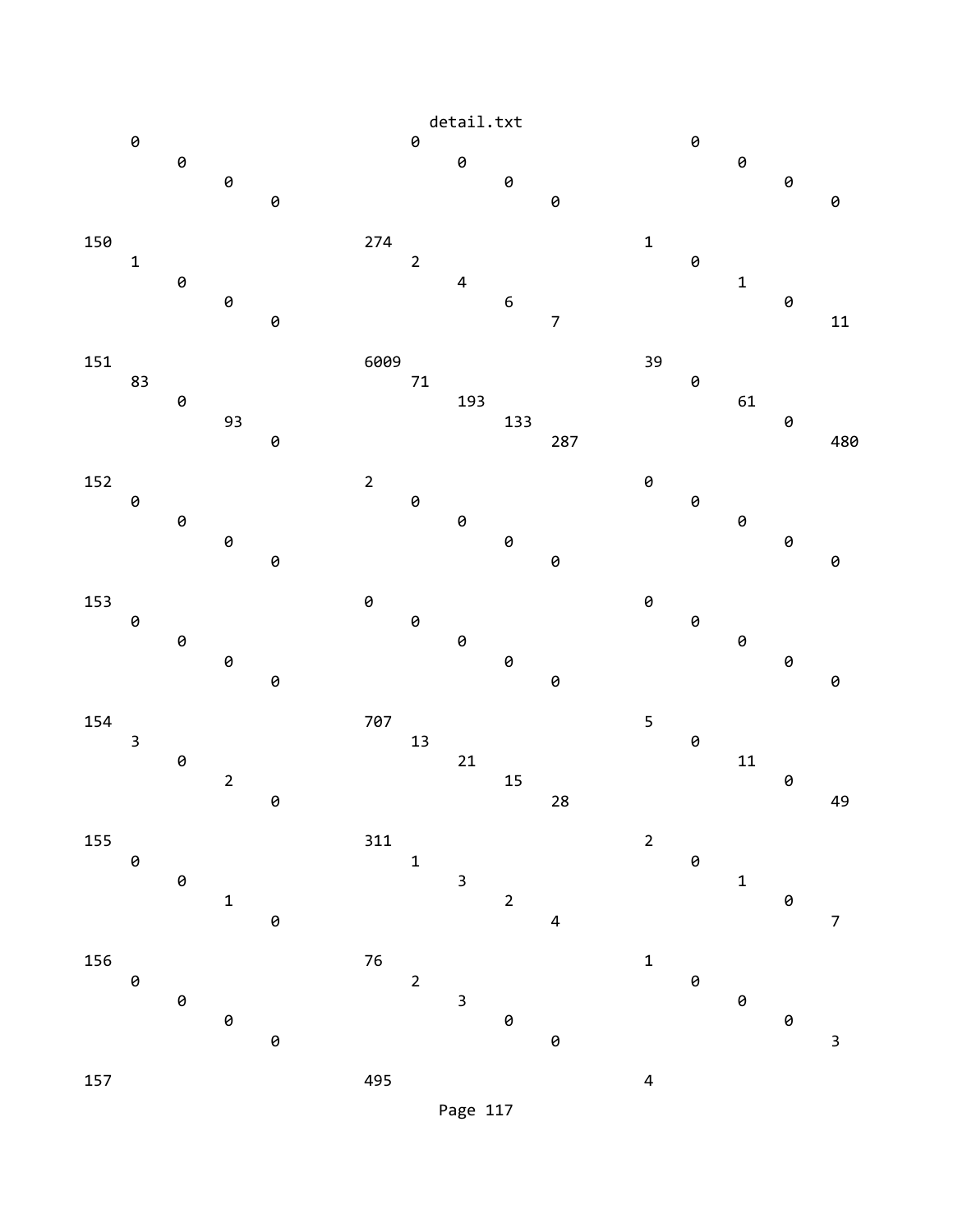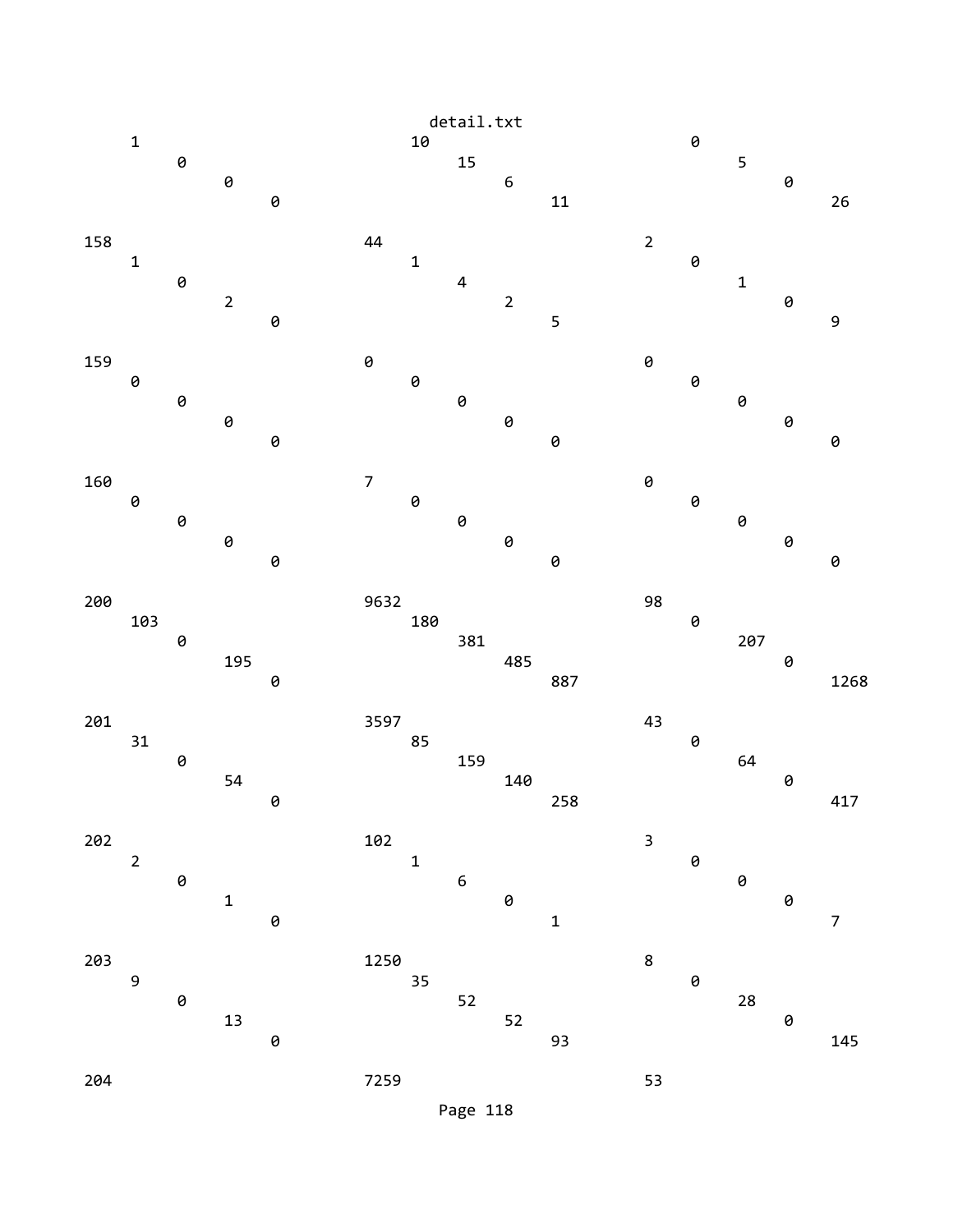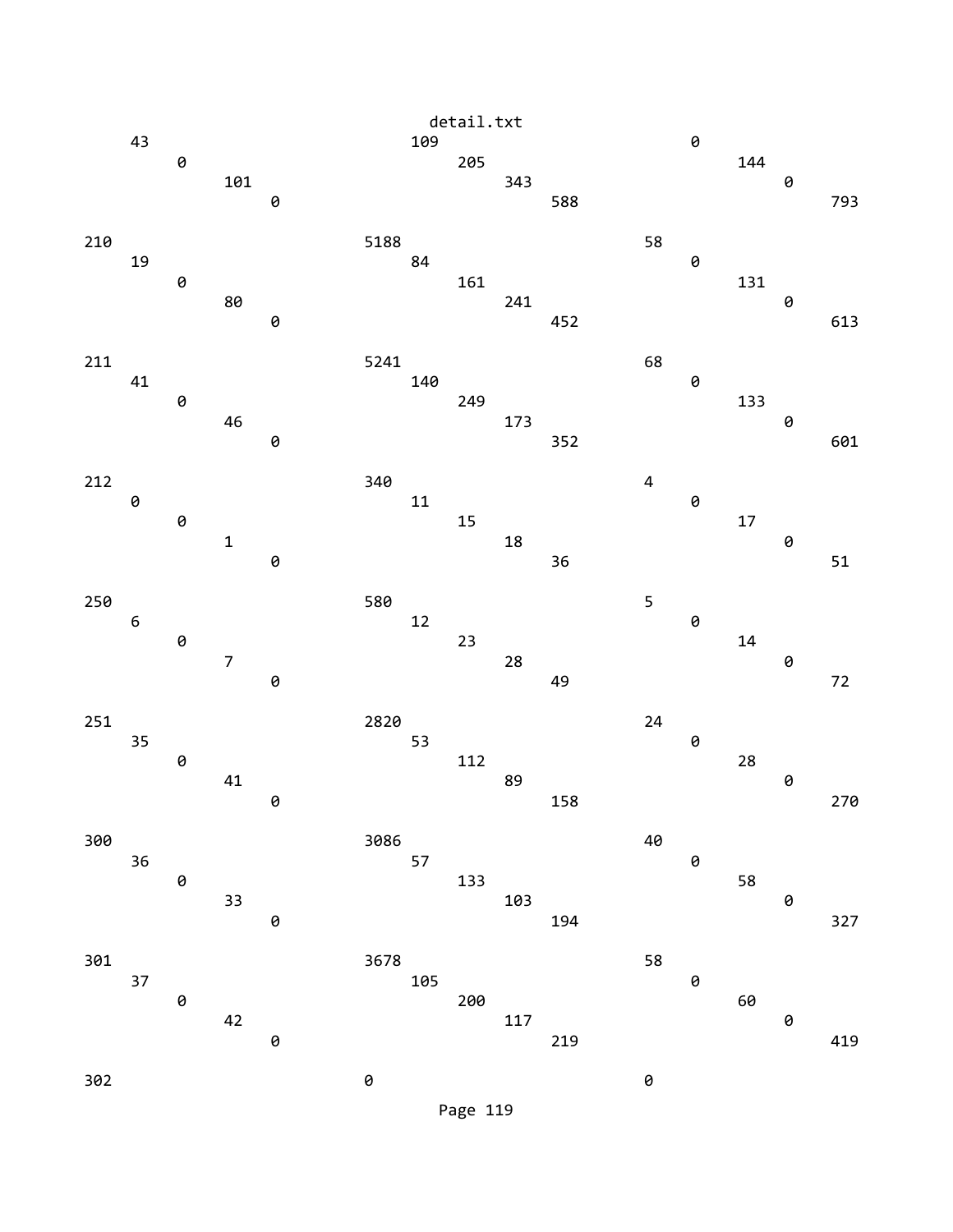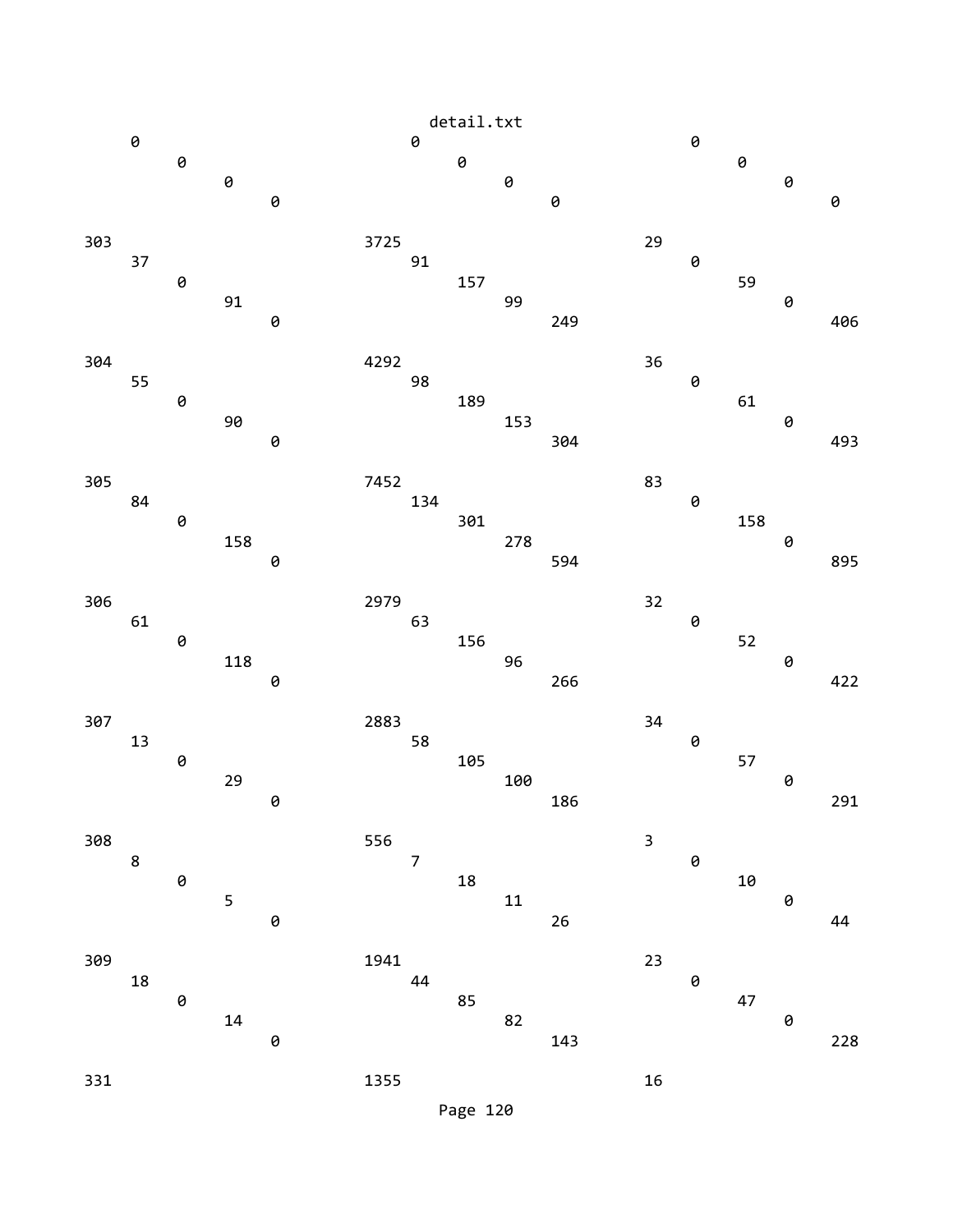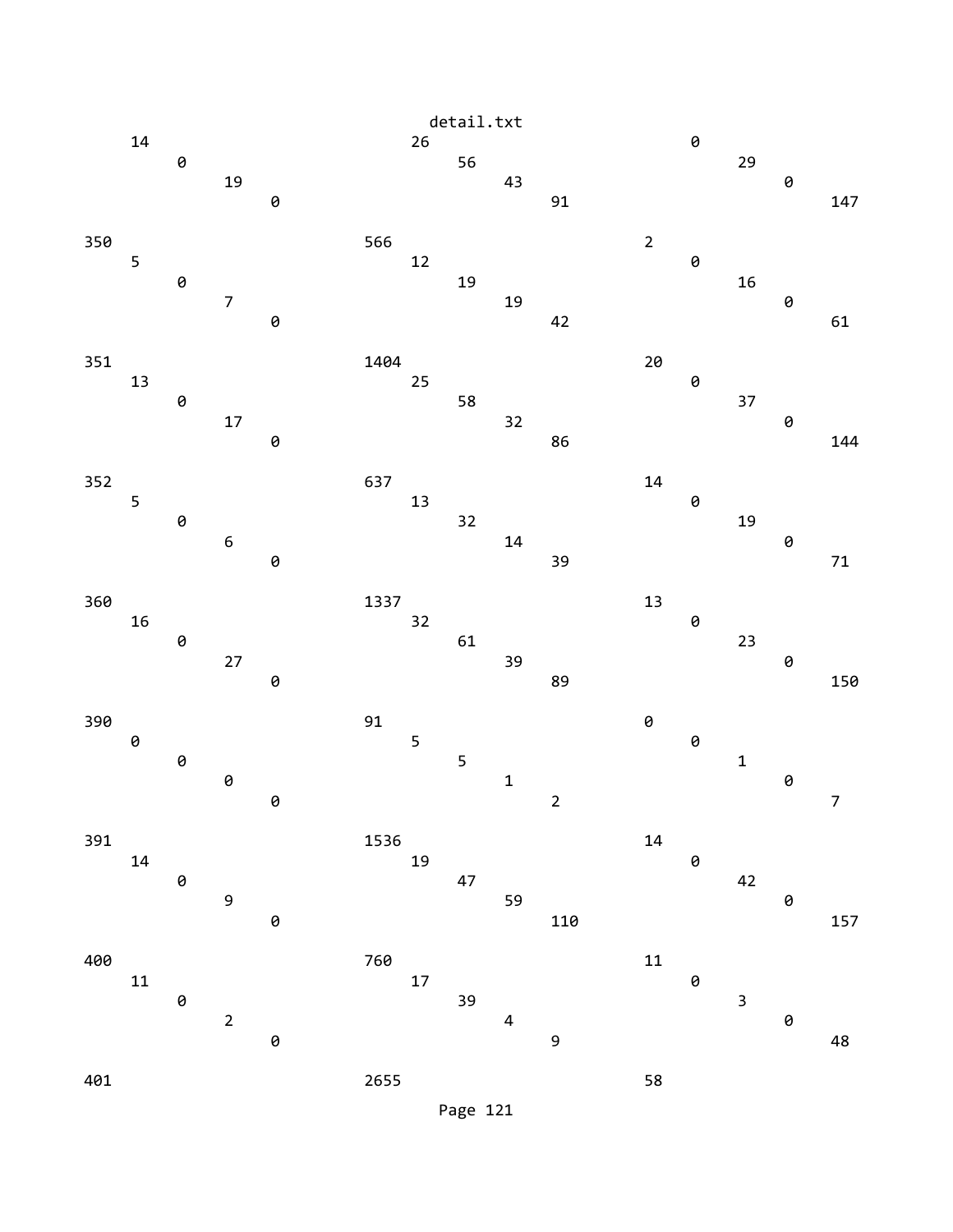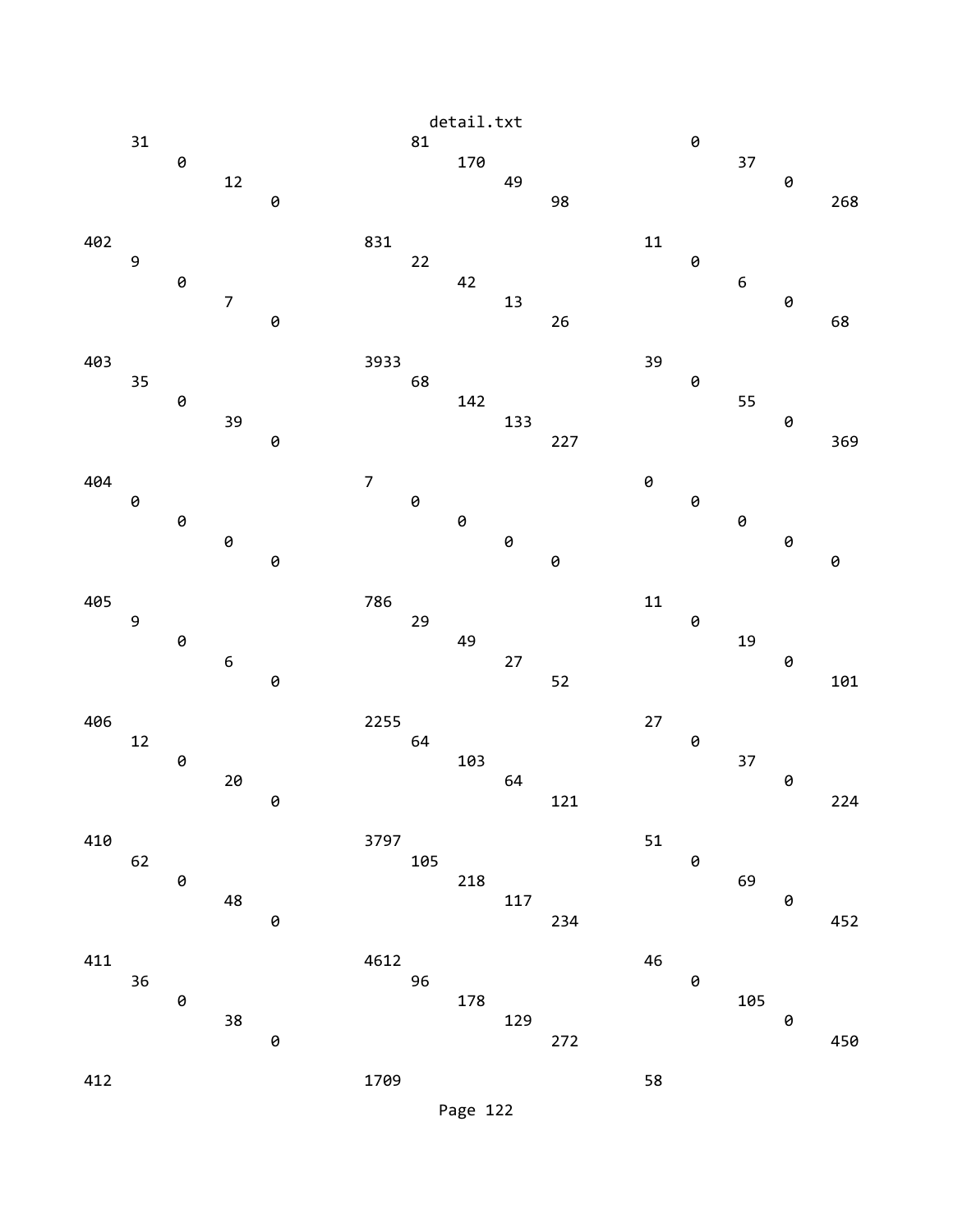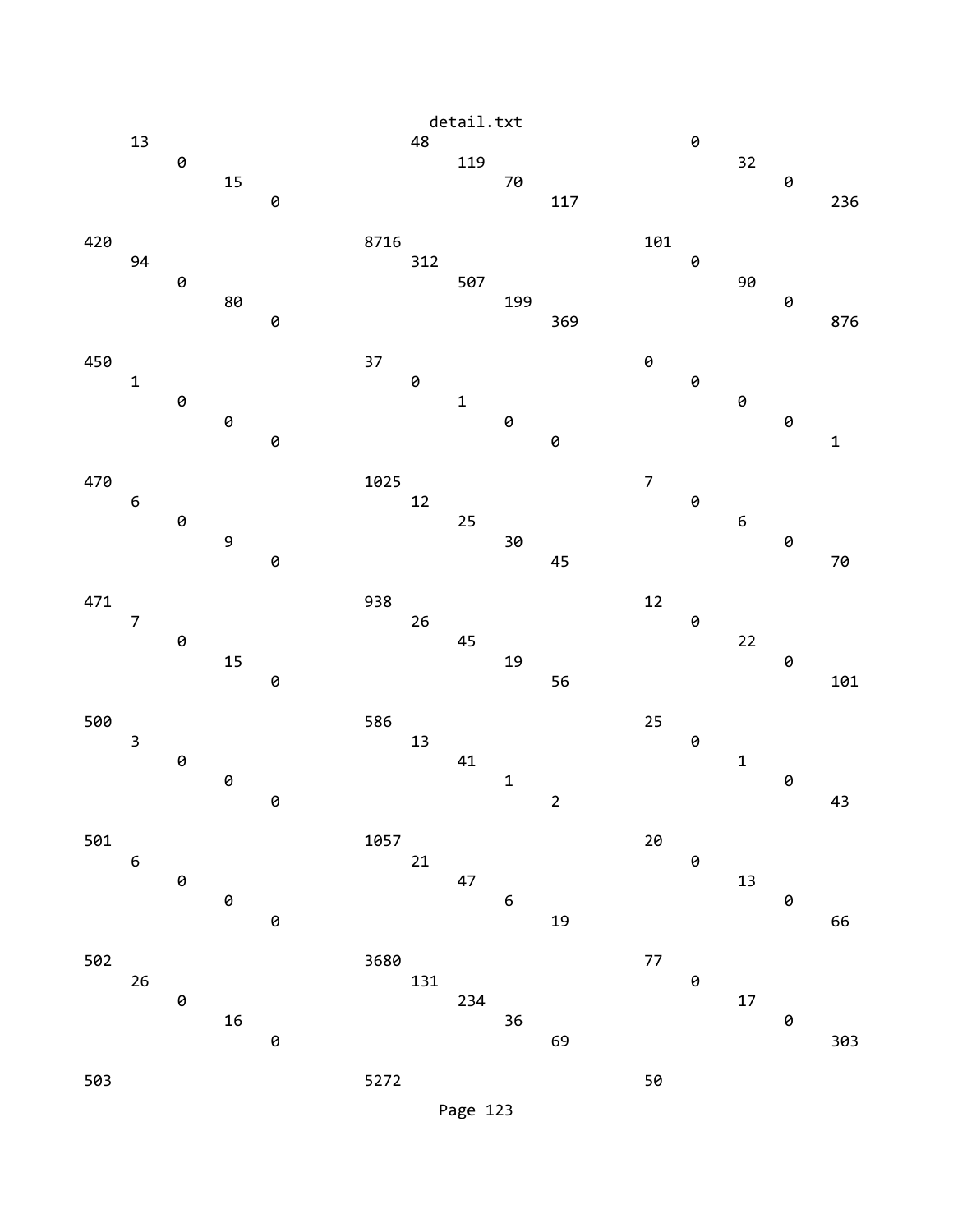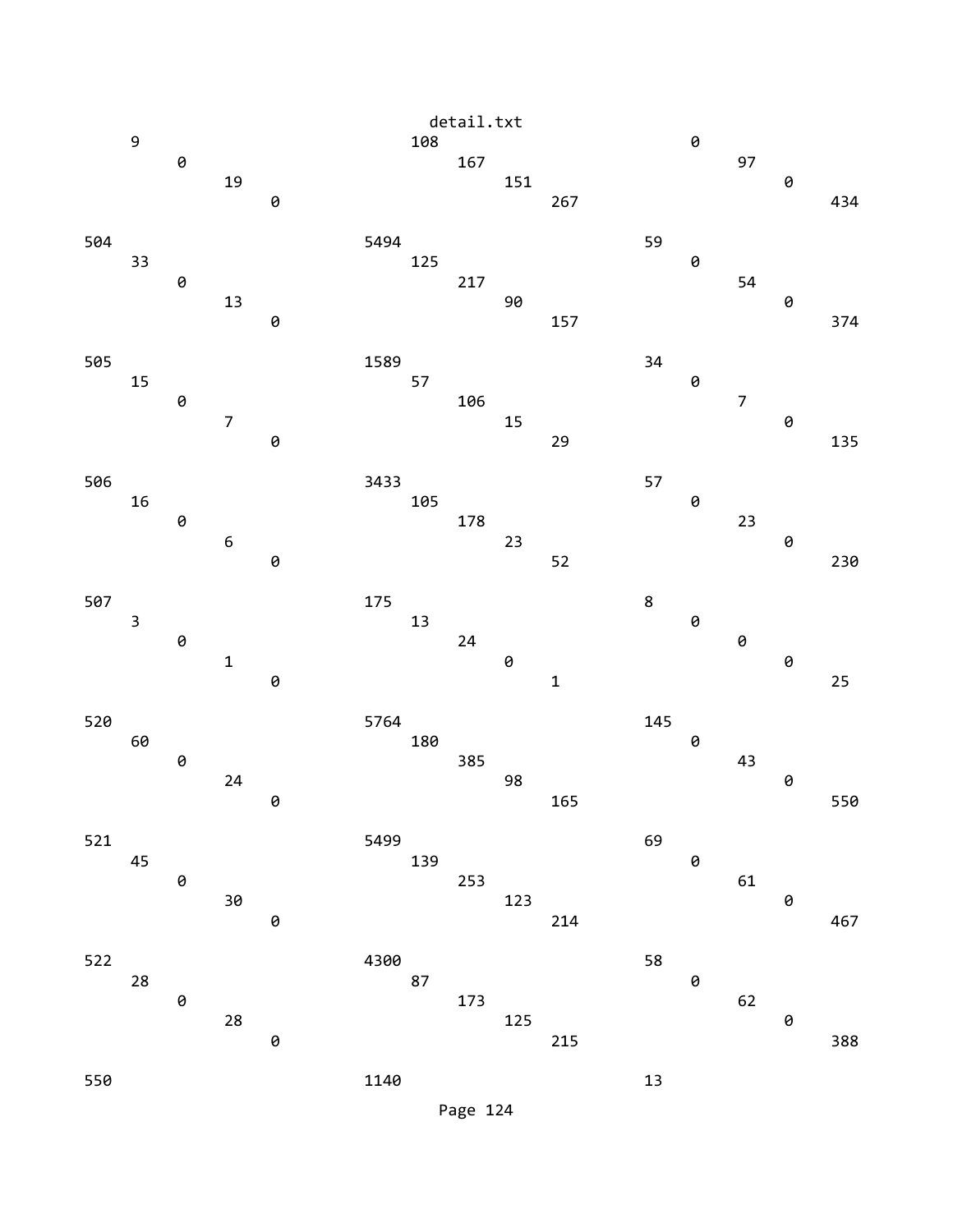

## State Representative District 43 (Vote For 1) John Cortes

Ricardo Rangel

Sara

Shaw

| Precinct                 |                          | Registered Voters | Polling      |
|--------------------------|--------------------------|-------------------|--------------|
| Early Voting             |                          | Absentee          | Provisional  |
| Early Voting Provisional |                          | Choice Total      | Polling      |
|                          | Early Voting             | Absentee          |              |
| Provisional              | Early Voting Provisional |                   | Choice Total |
| Polling                  |                          | Early Voting      | Absentee     |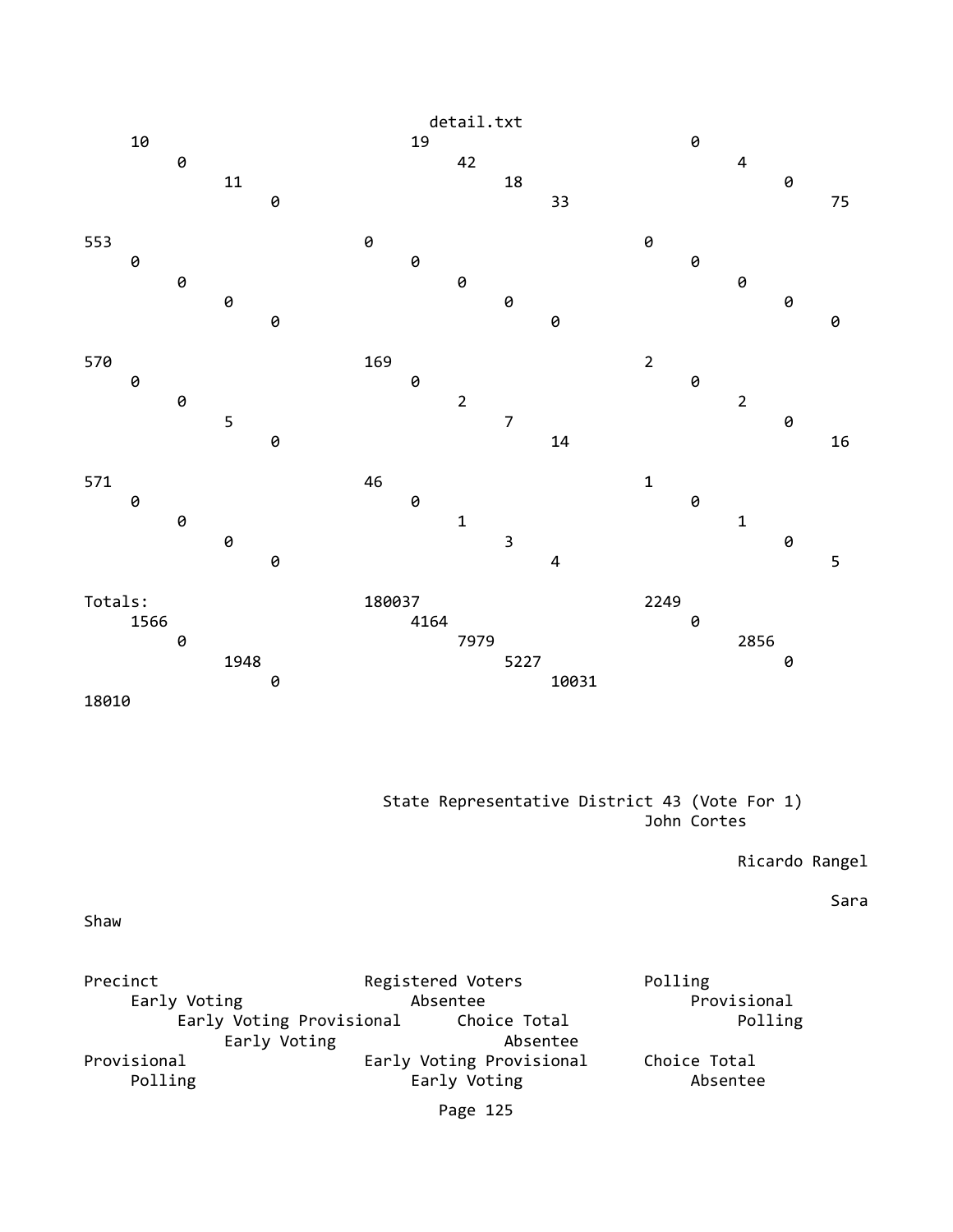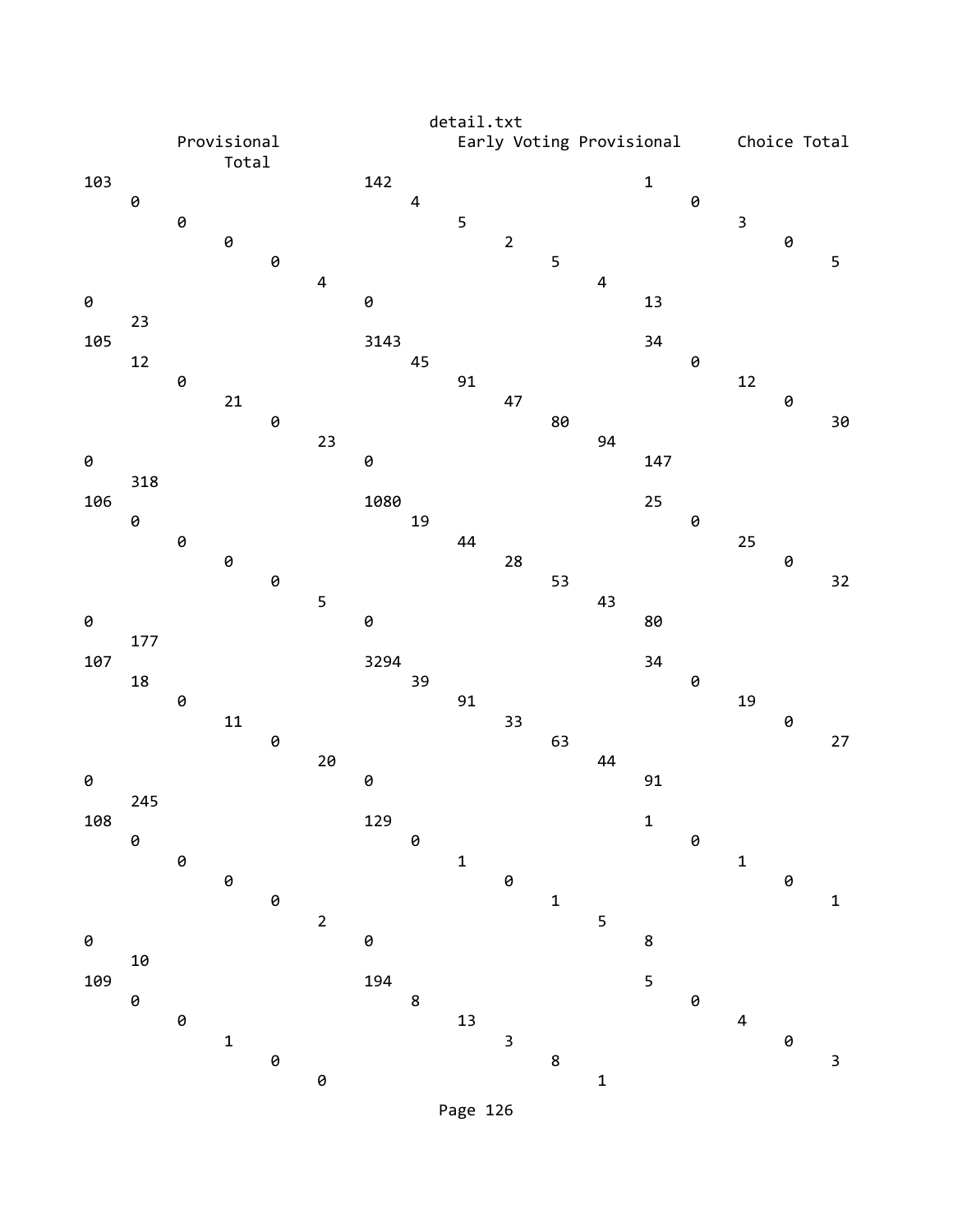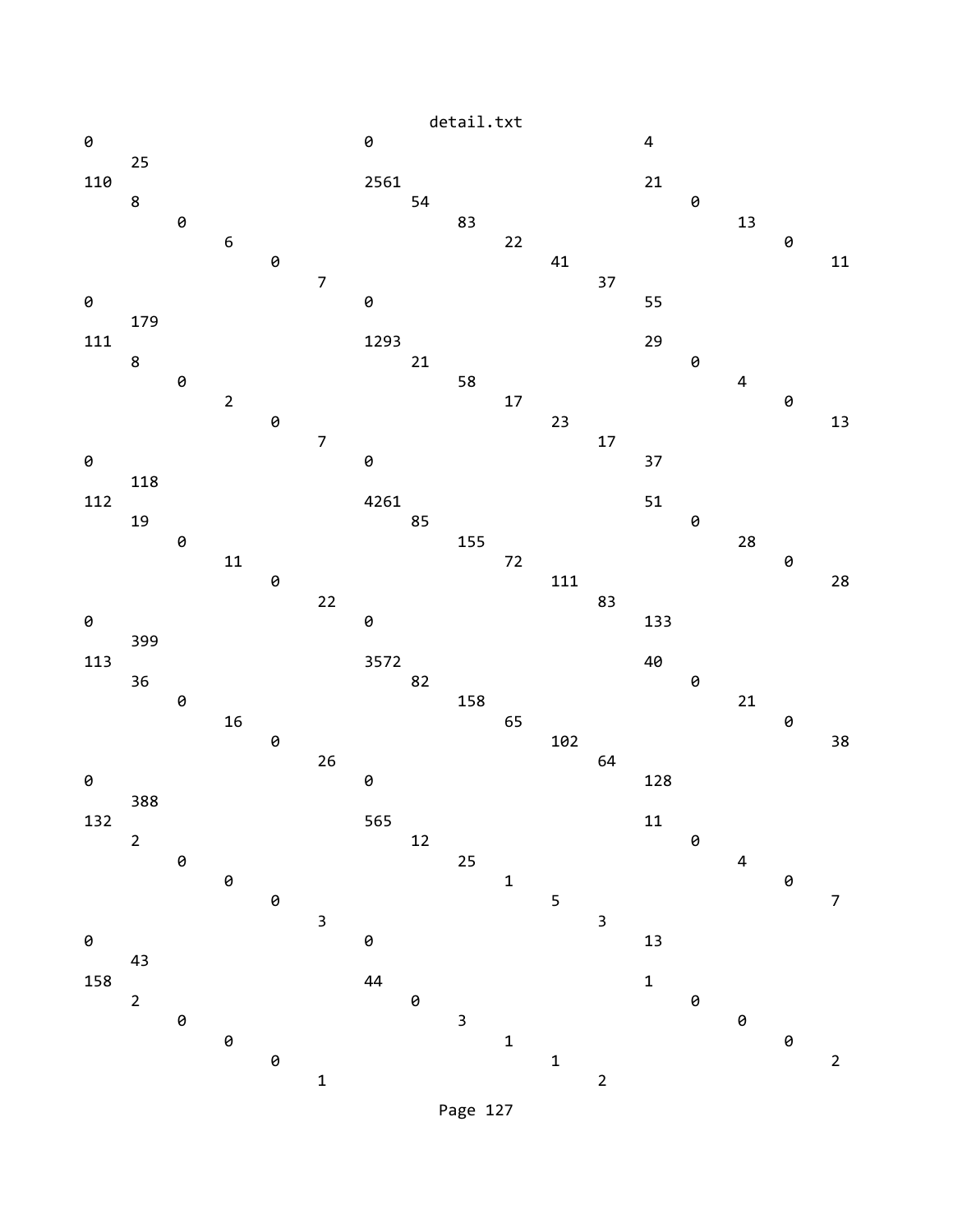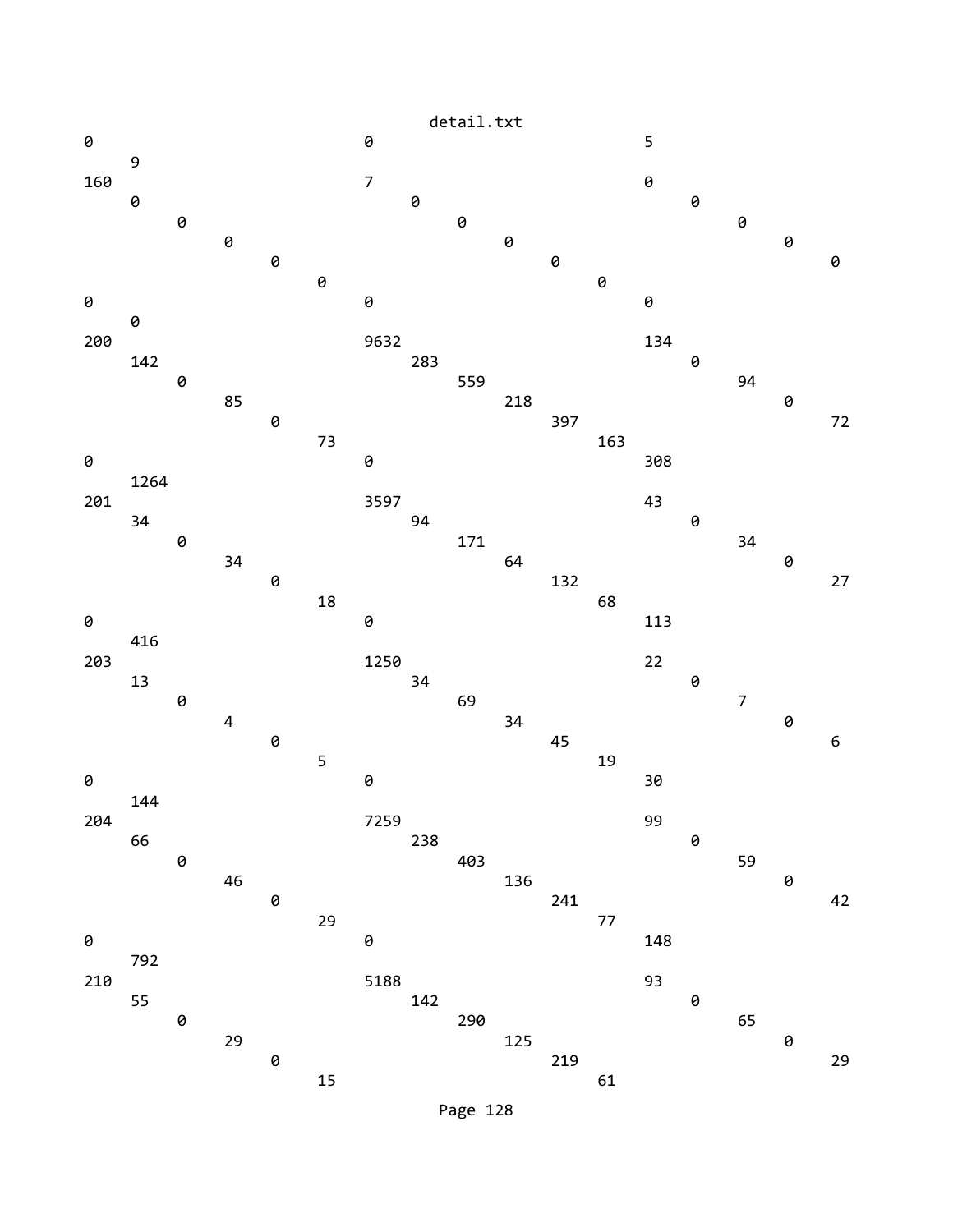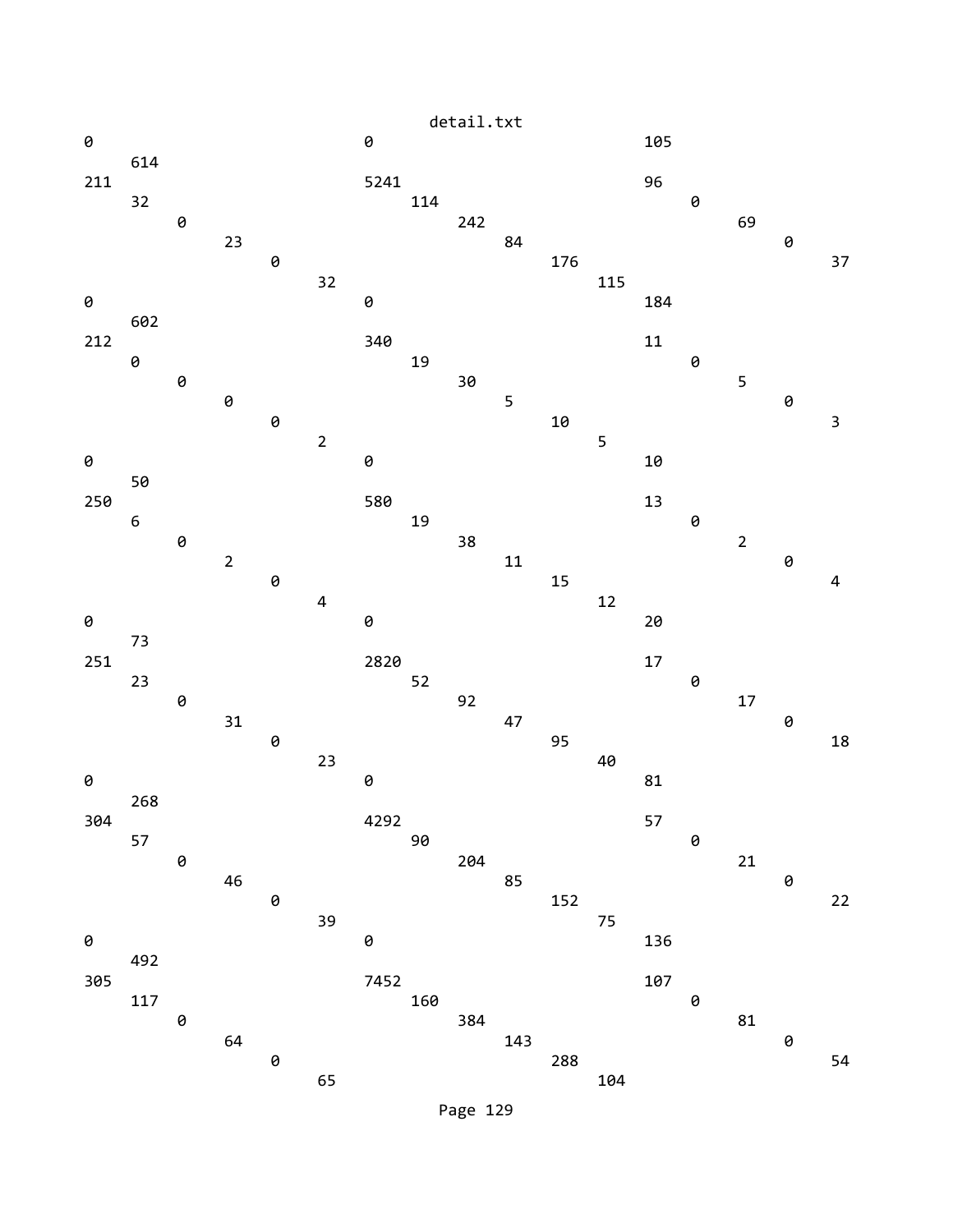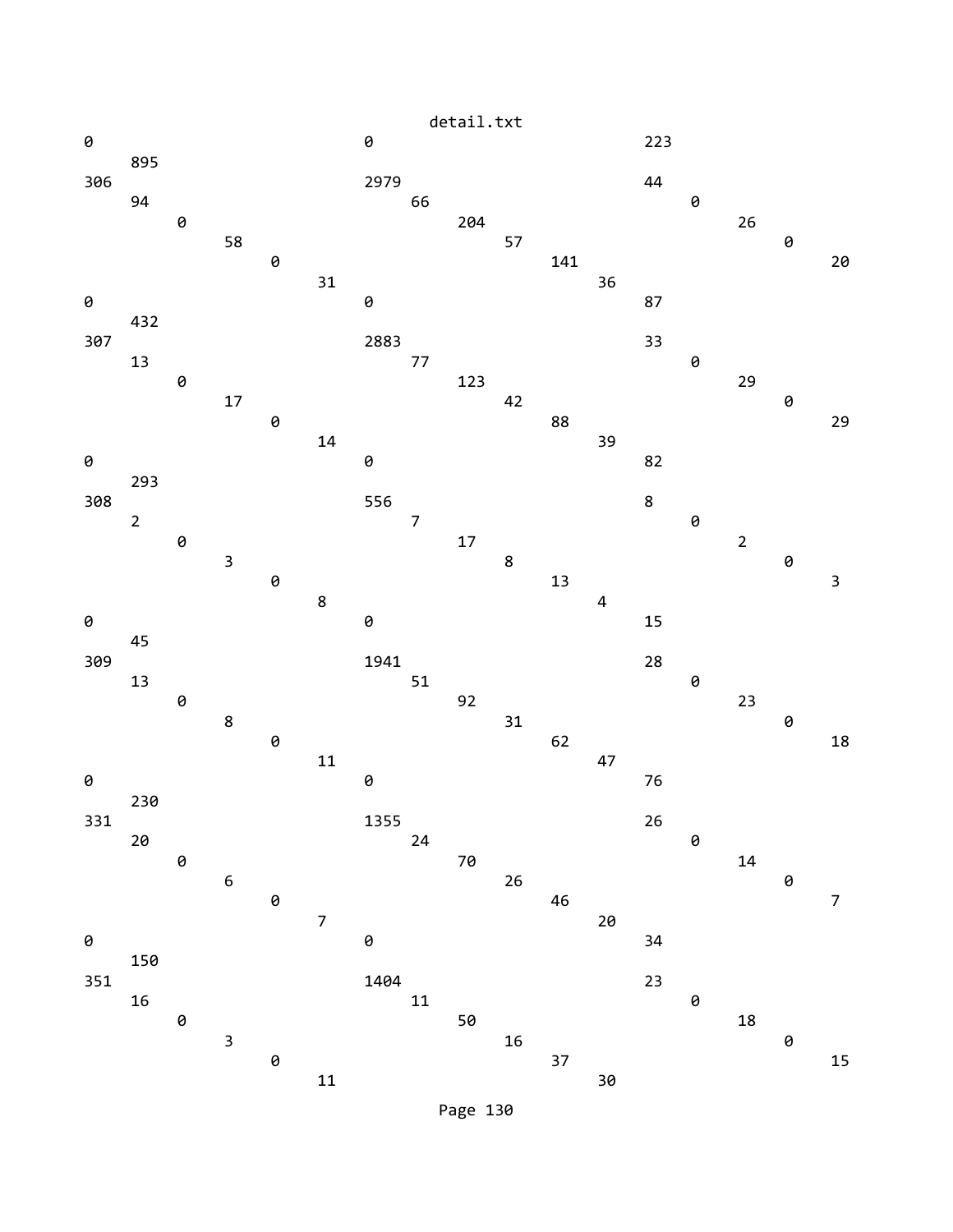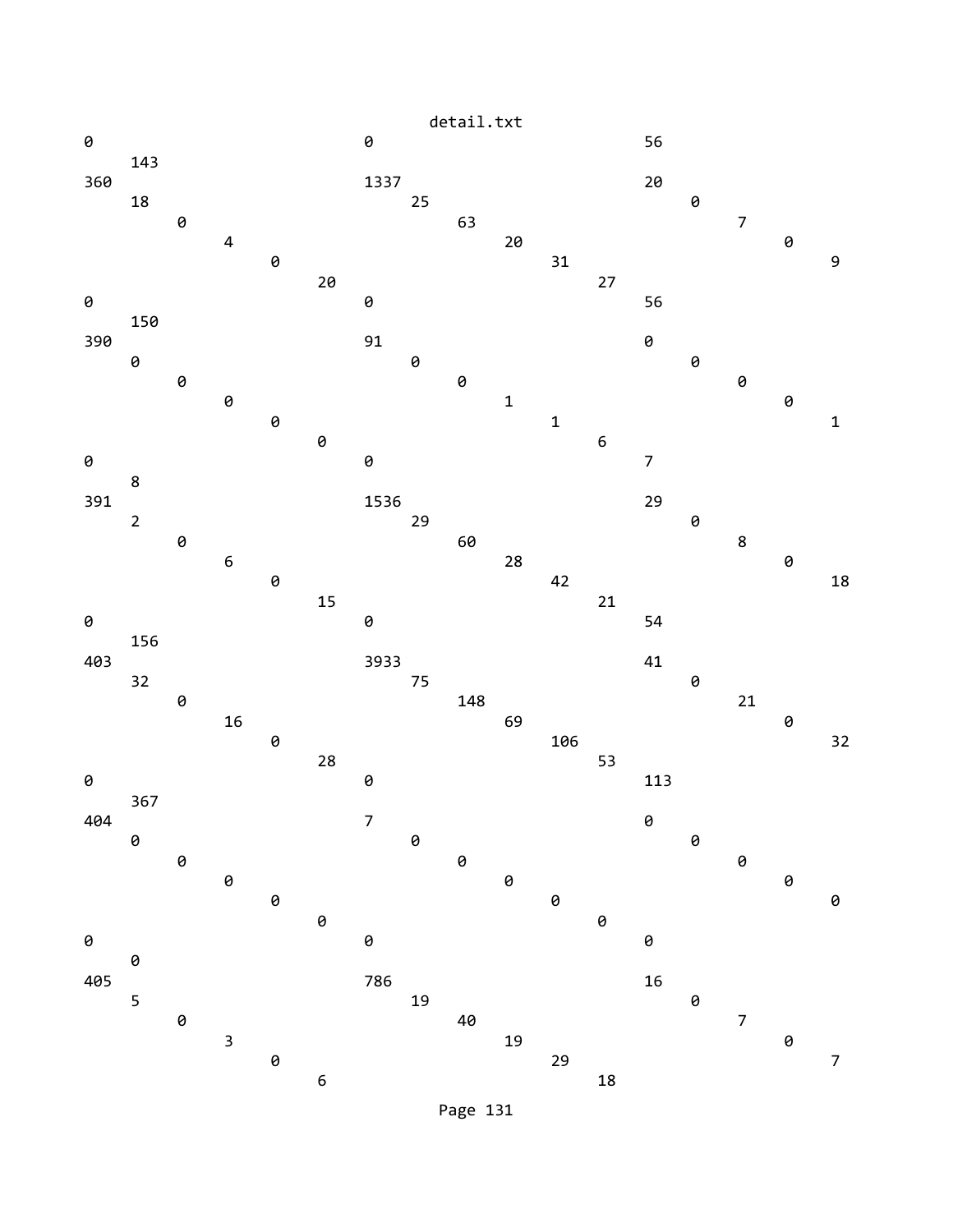

 Clerk of the Circuit Court (Vote For 1) Arthur "Beau" Osborne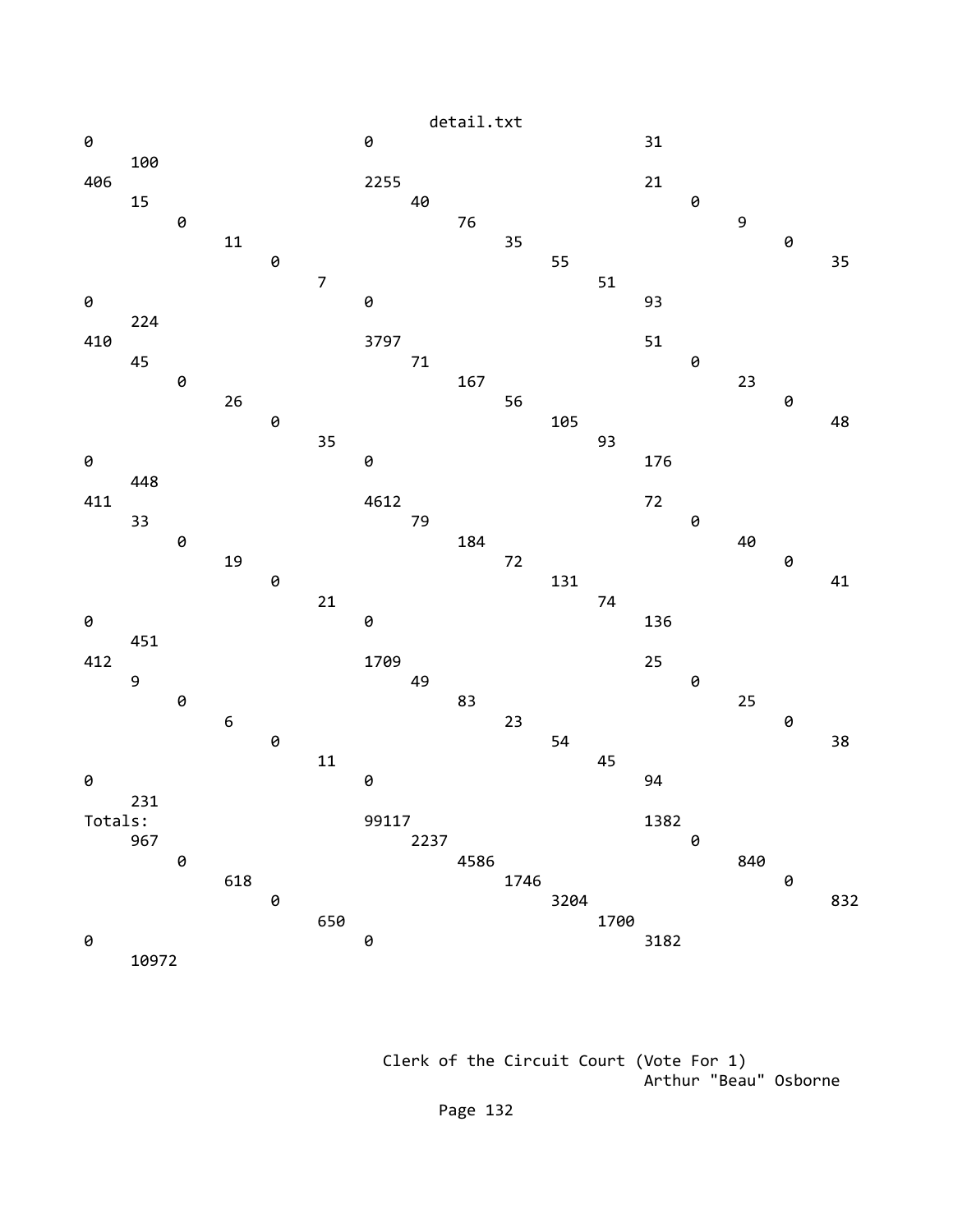Overstreet

Armando Ramirez

Page 133

John M.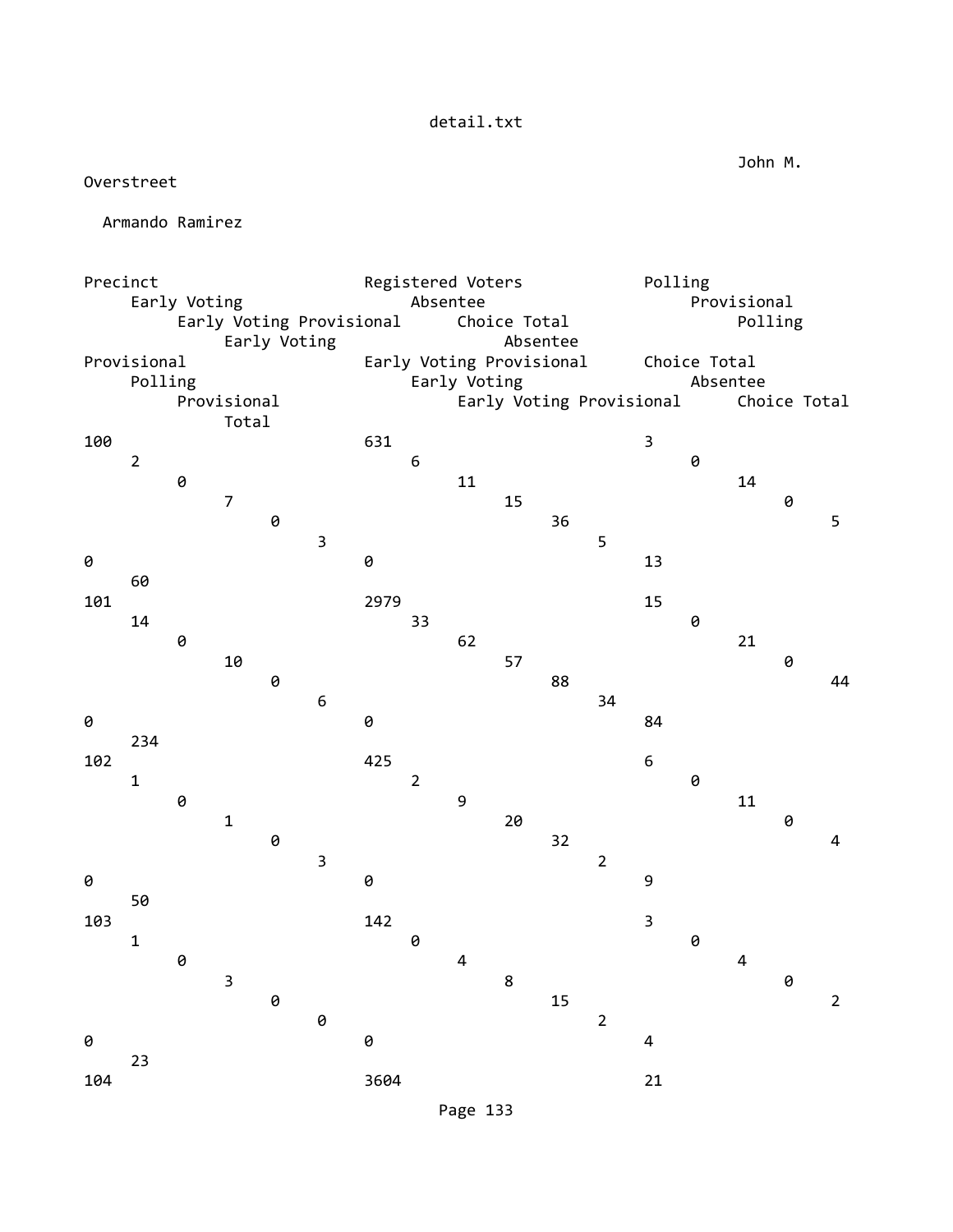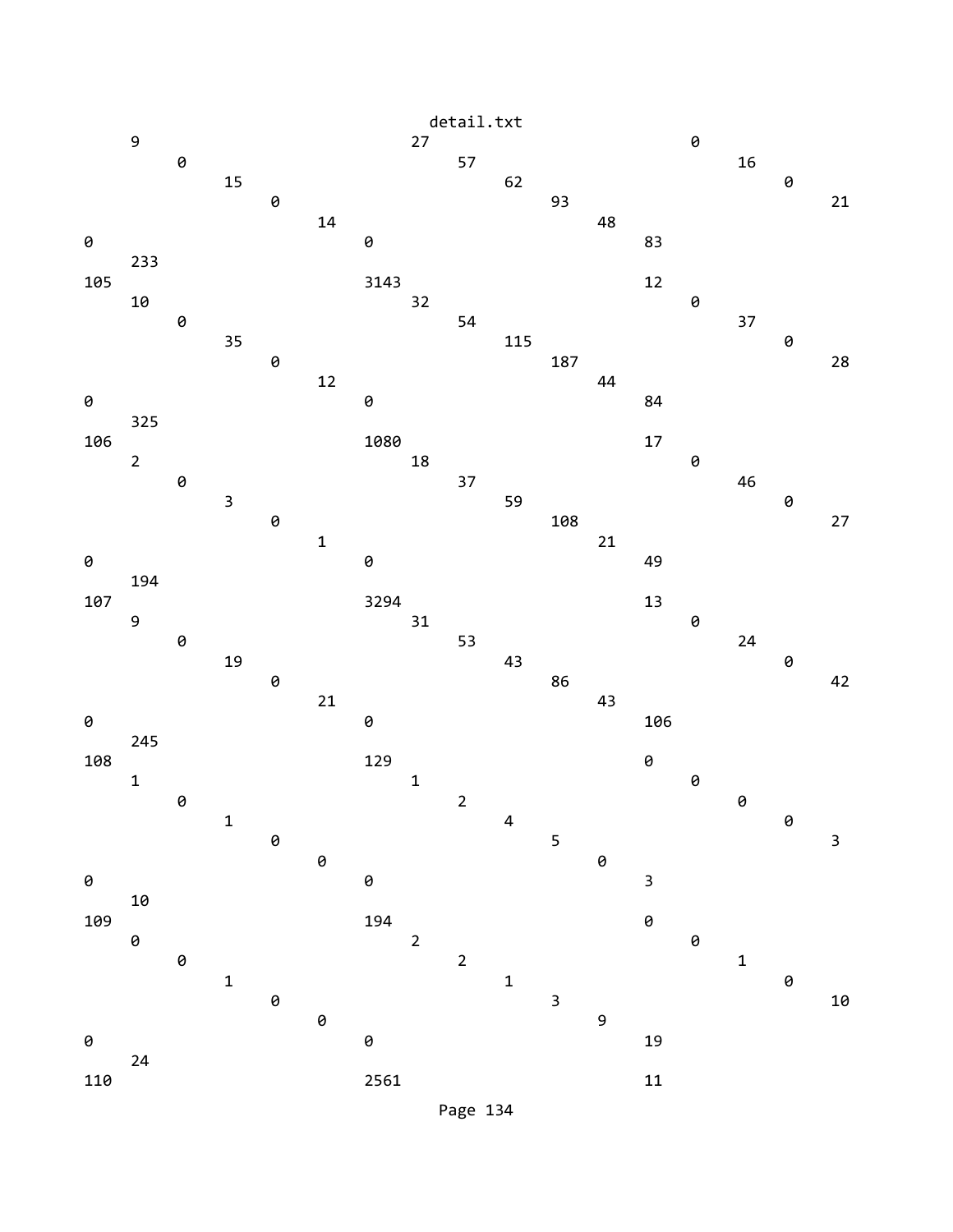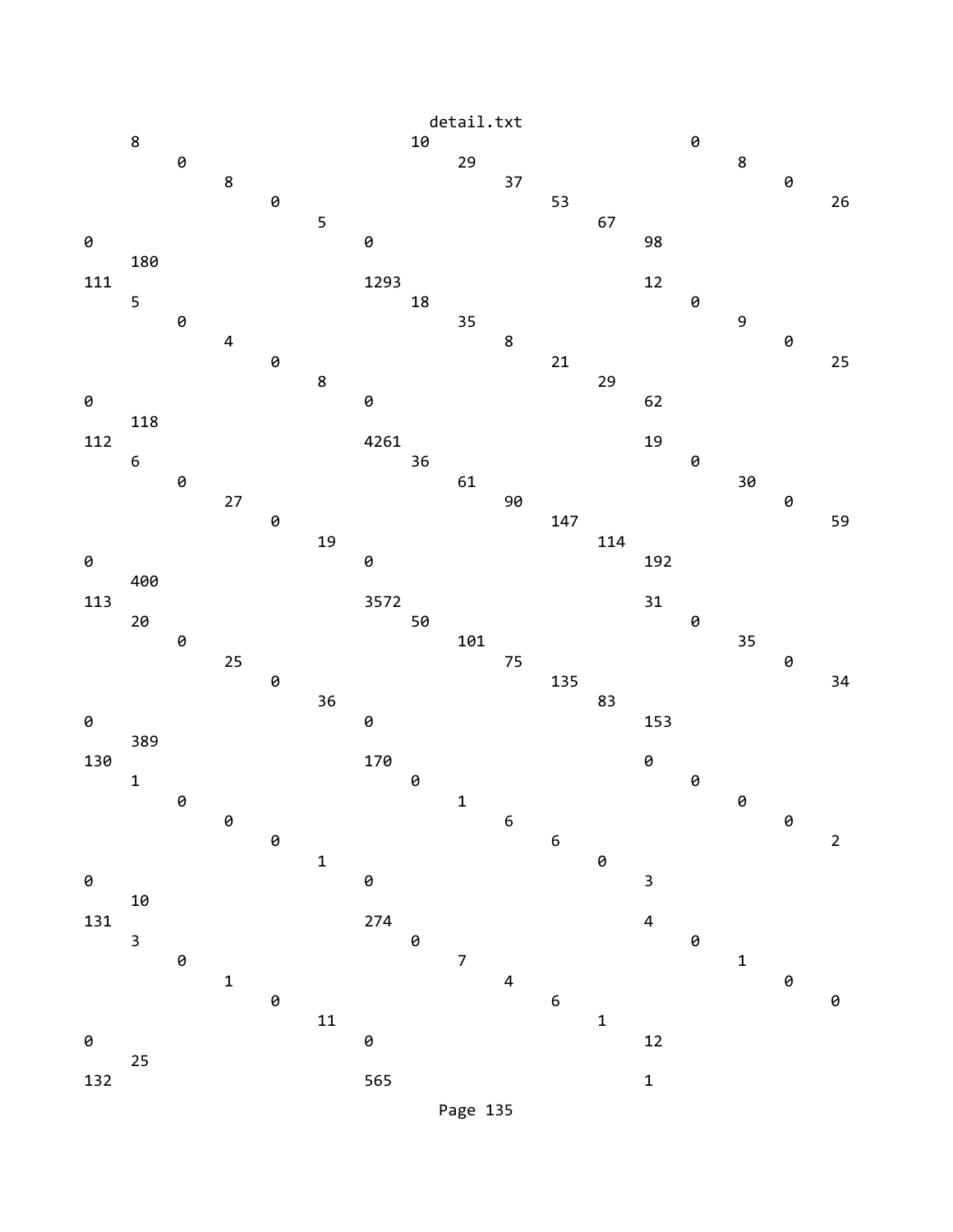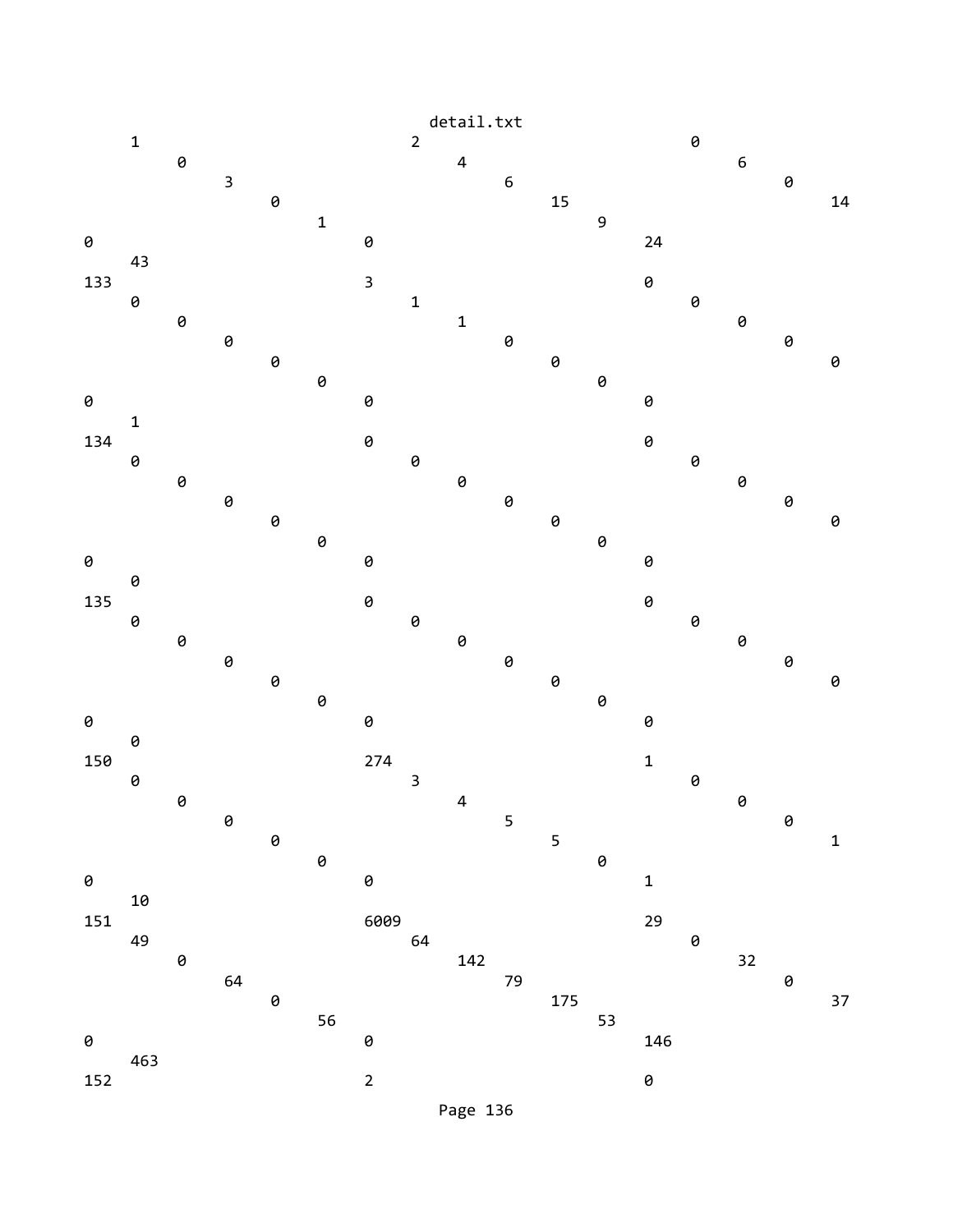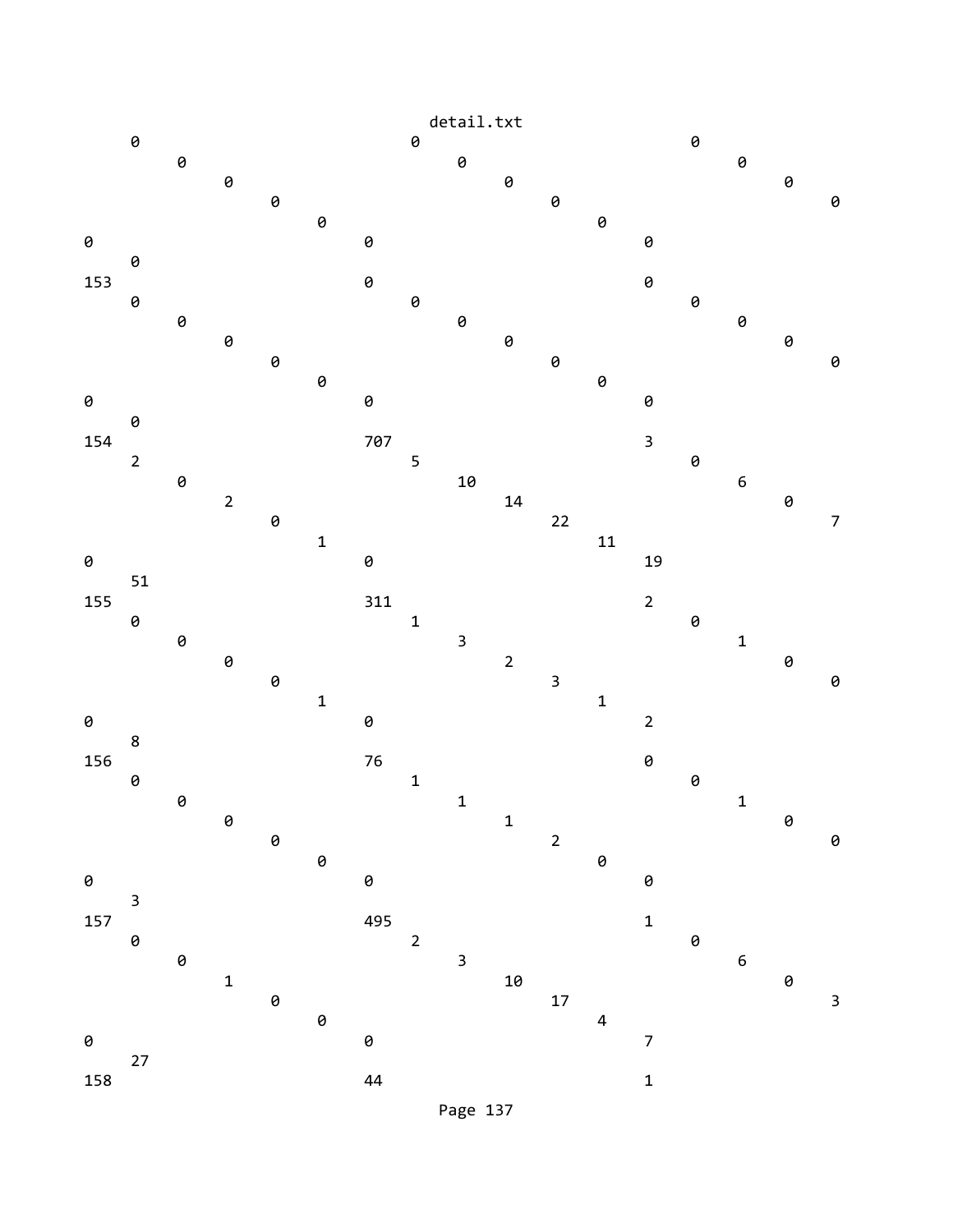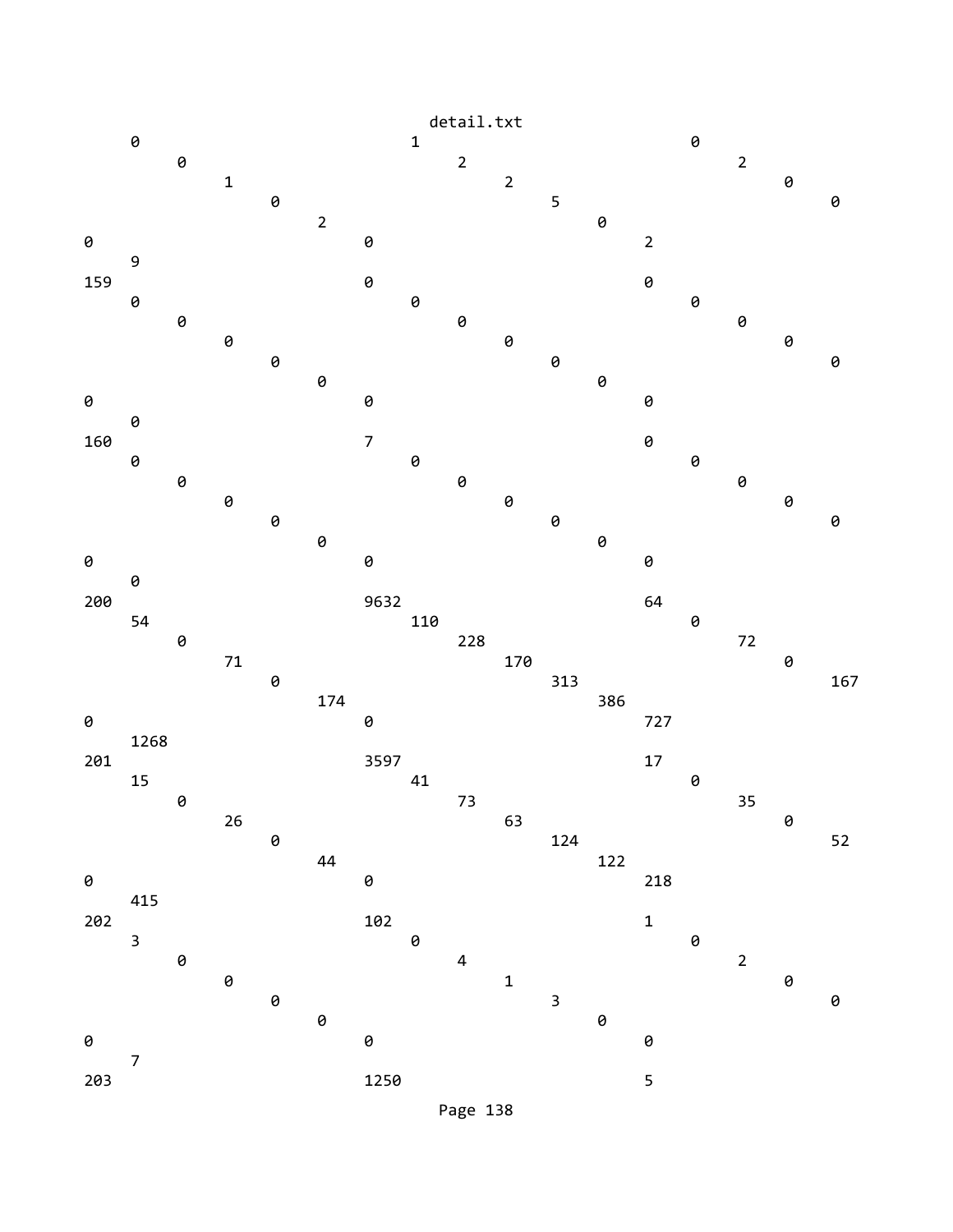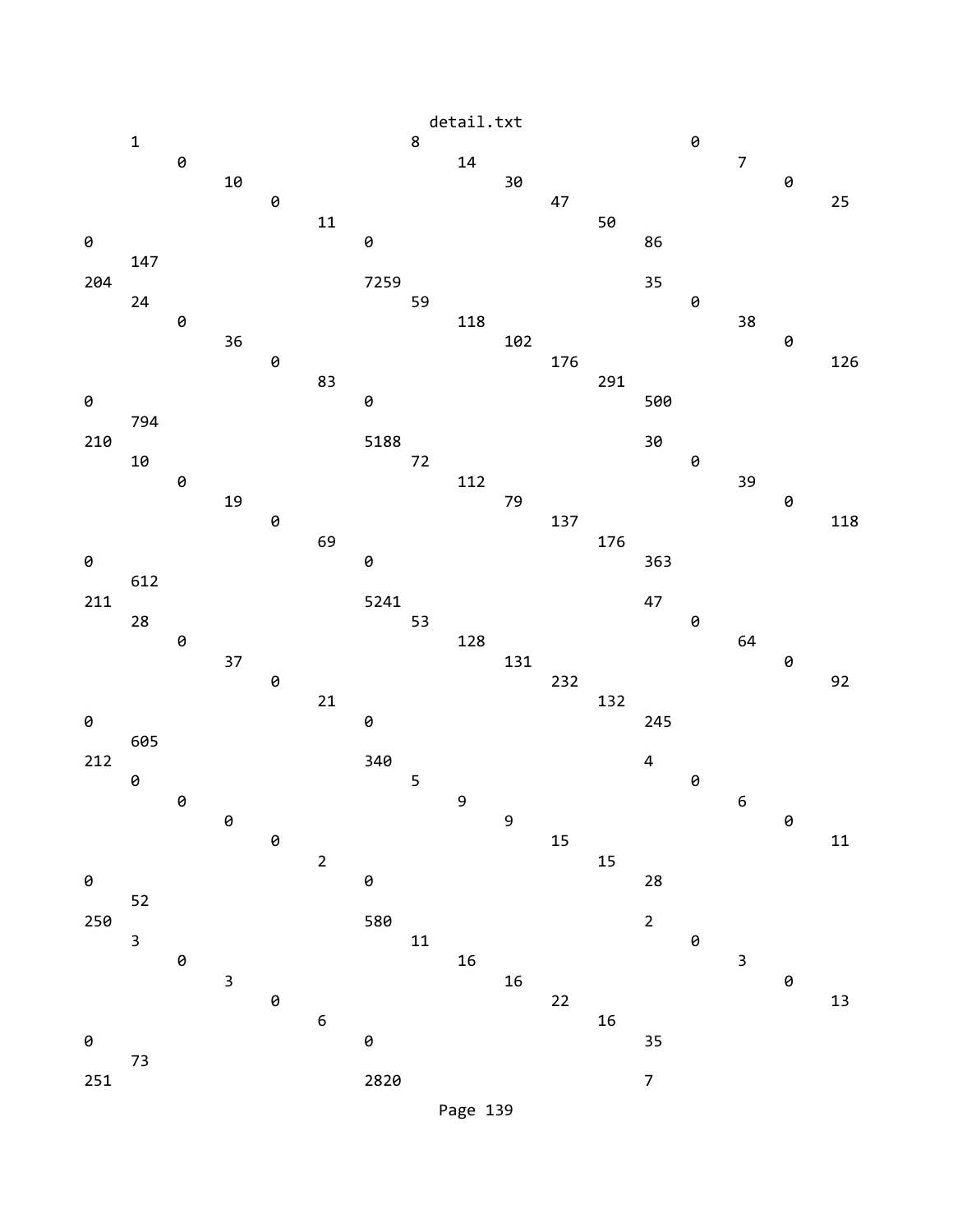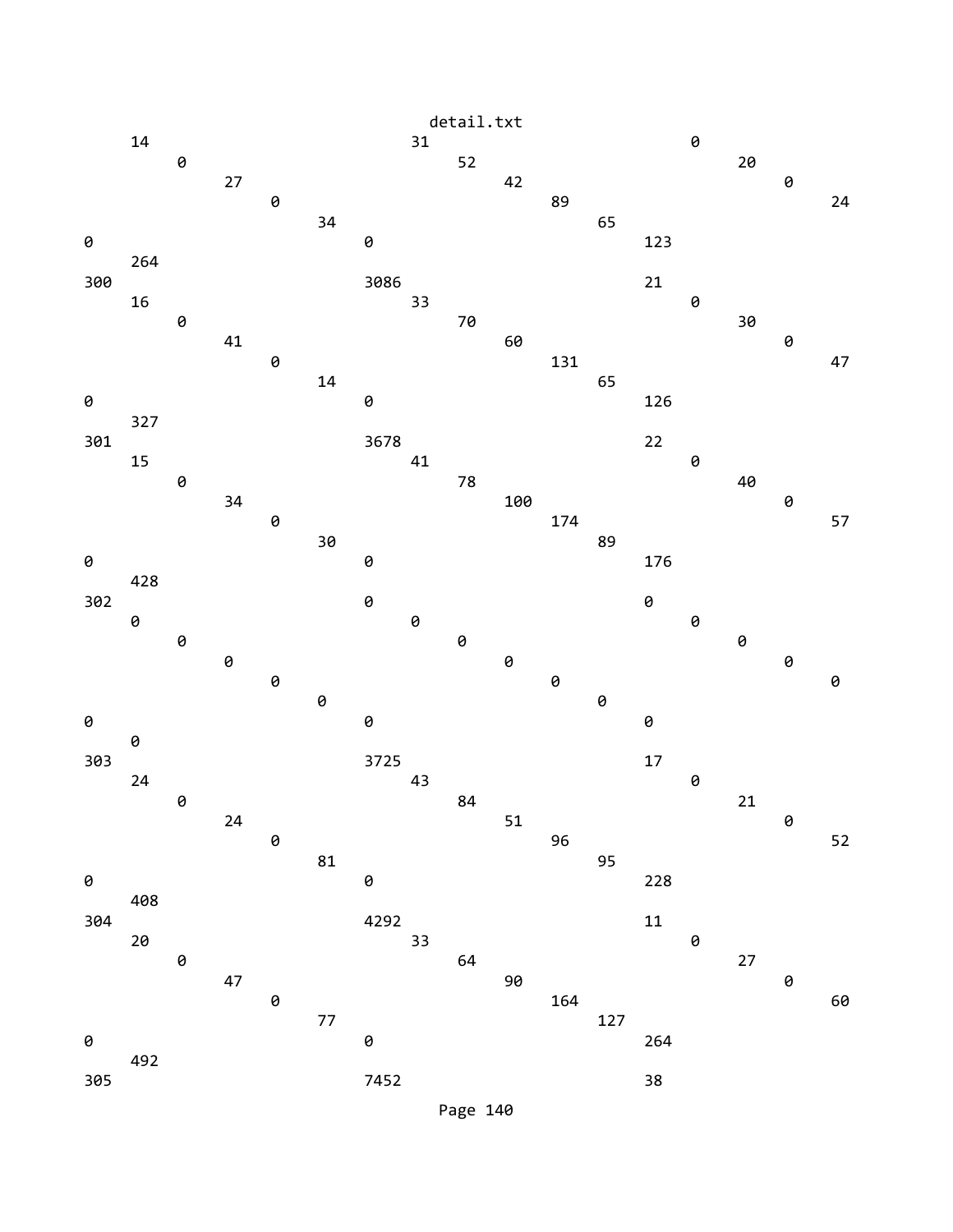

Page 141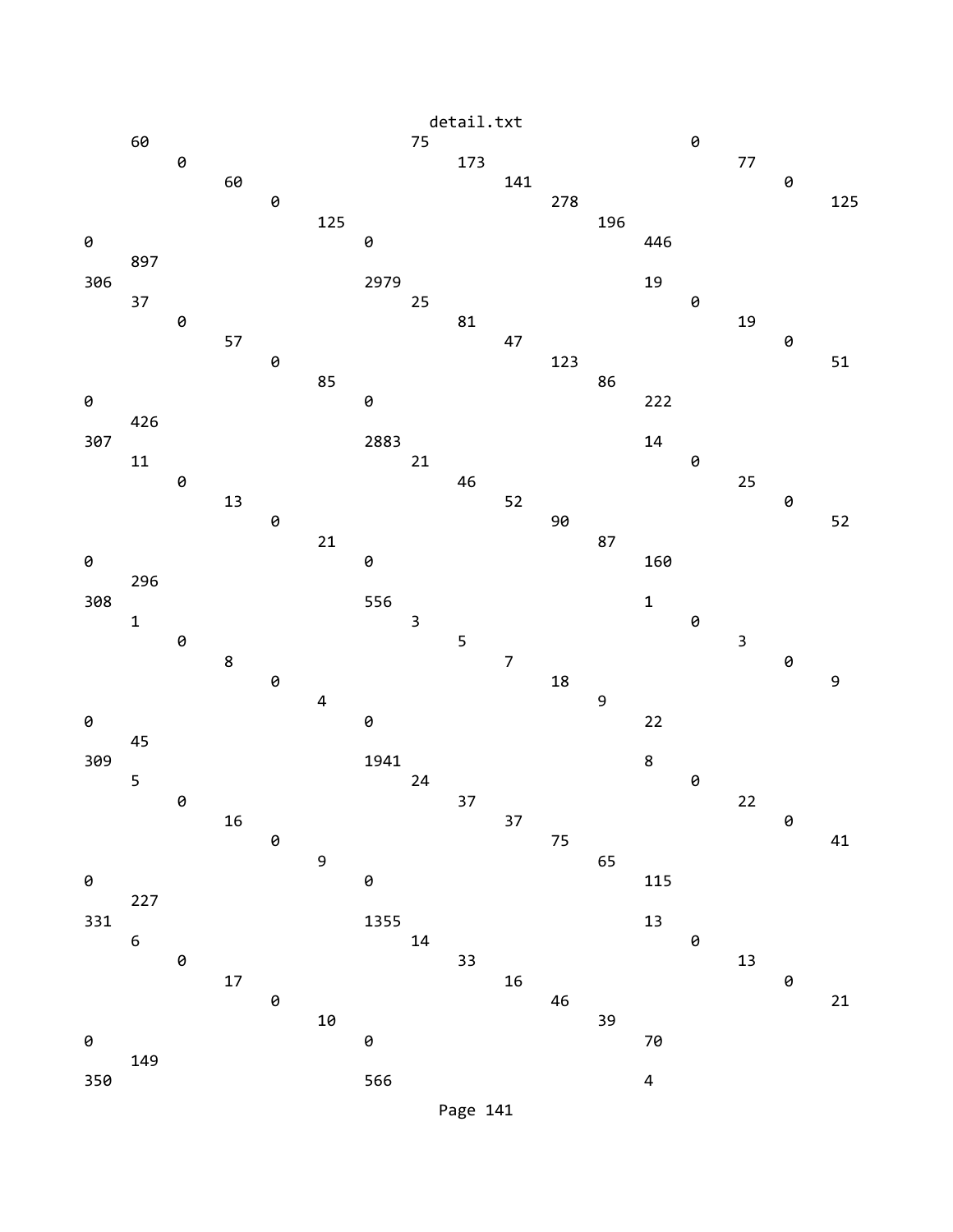

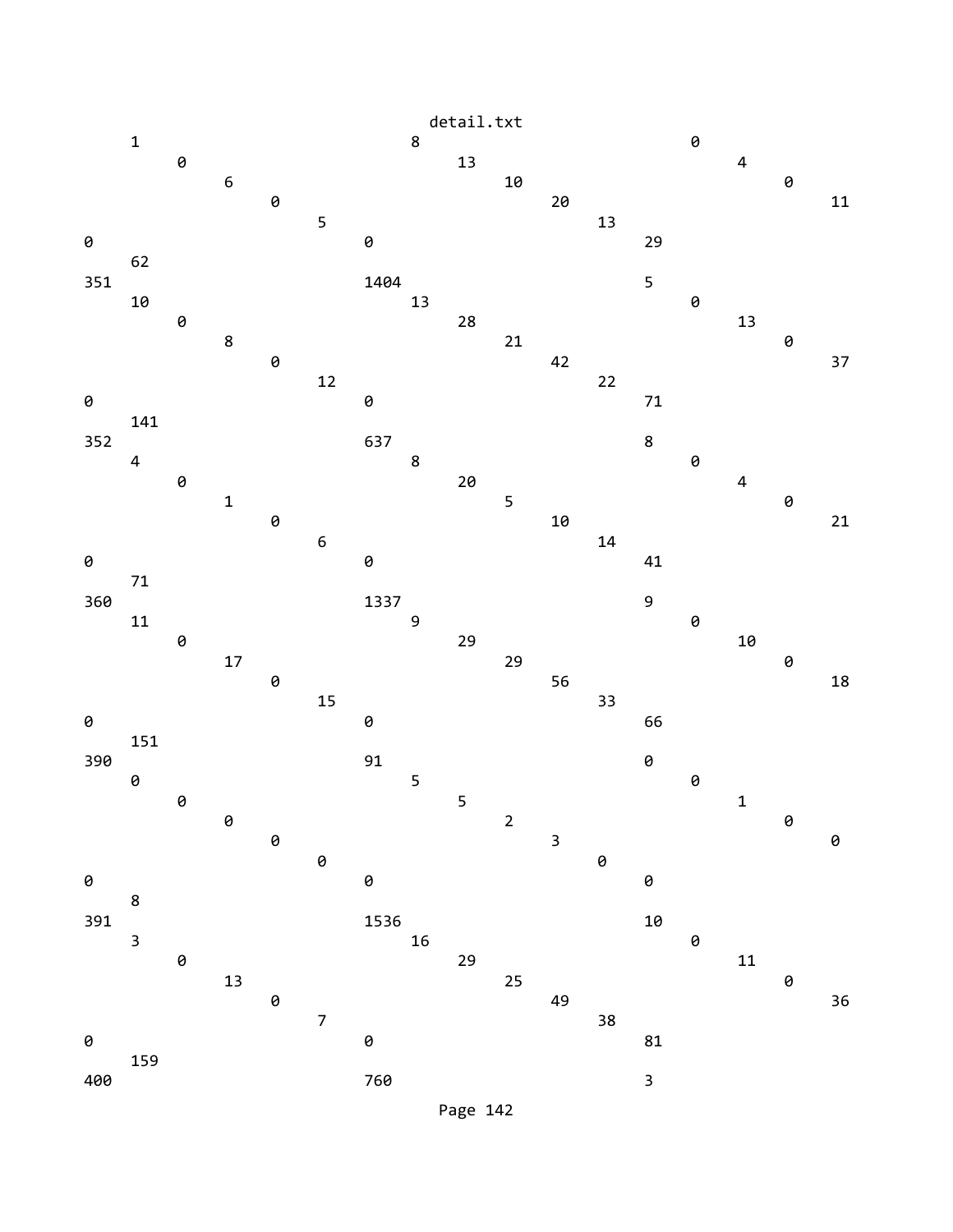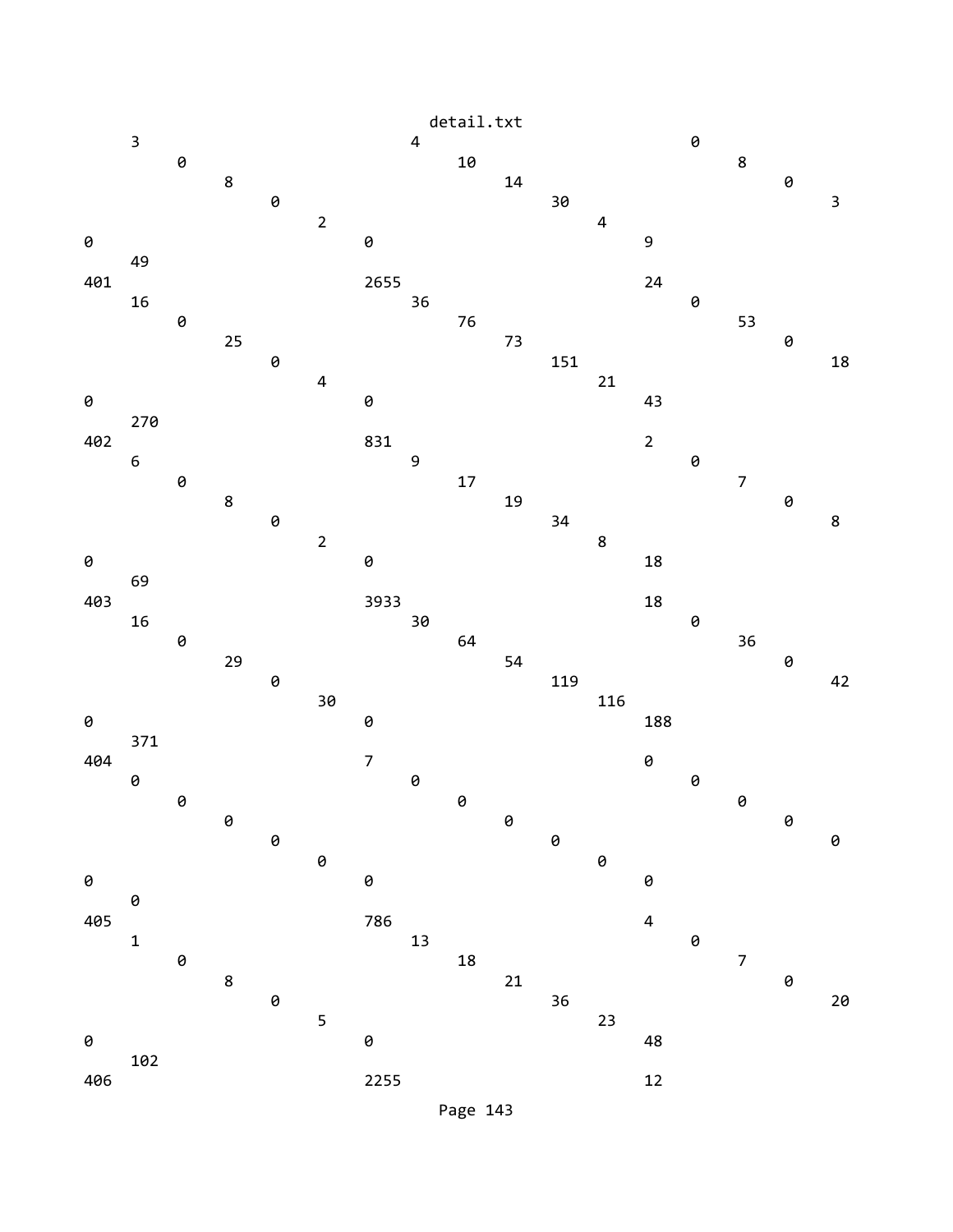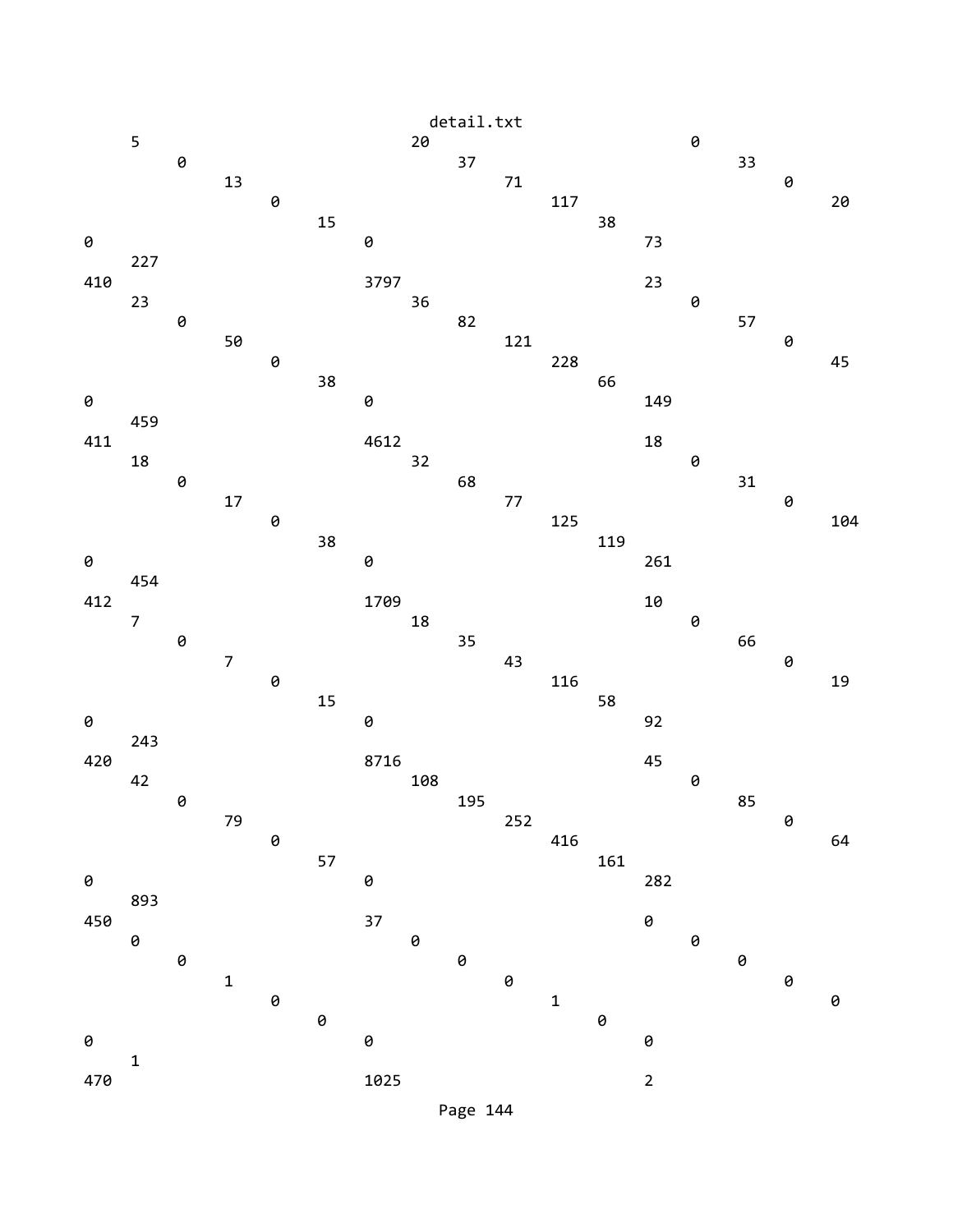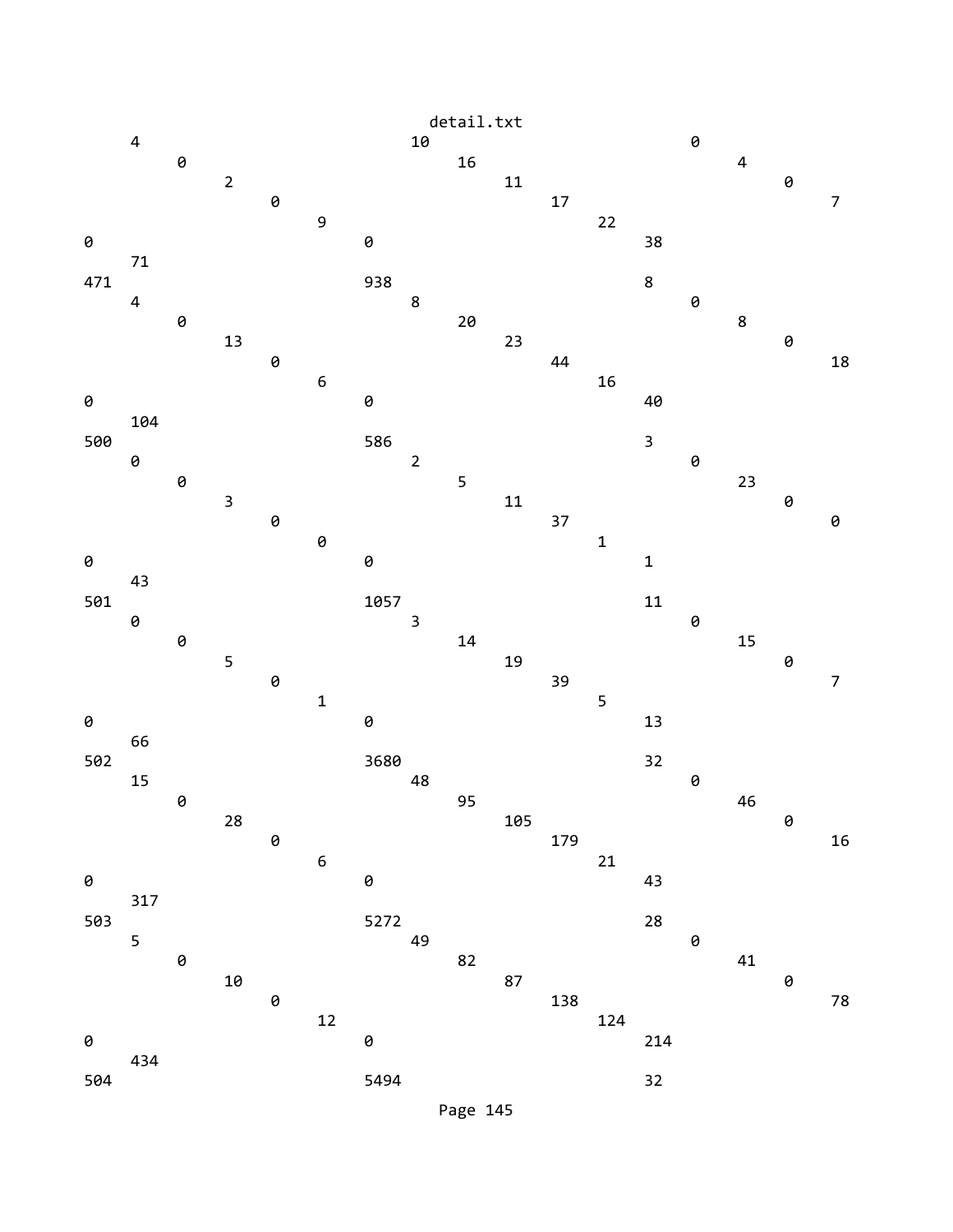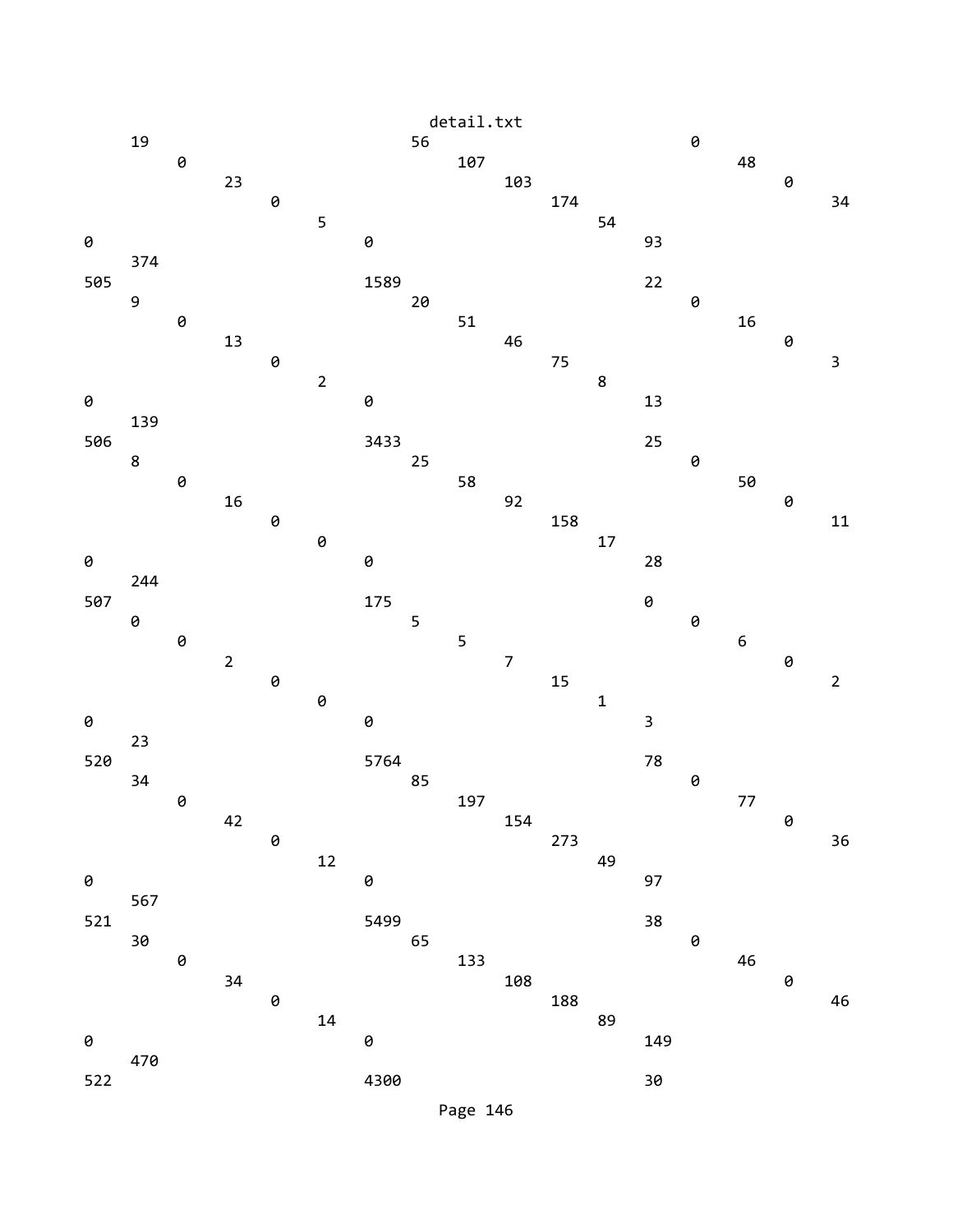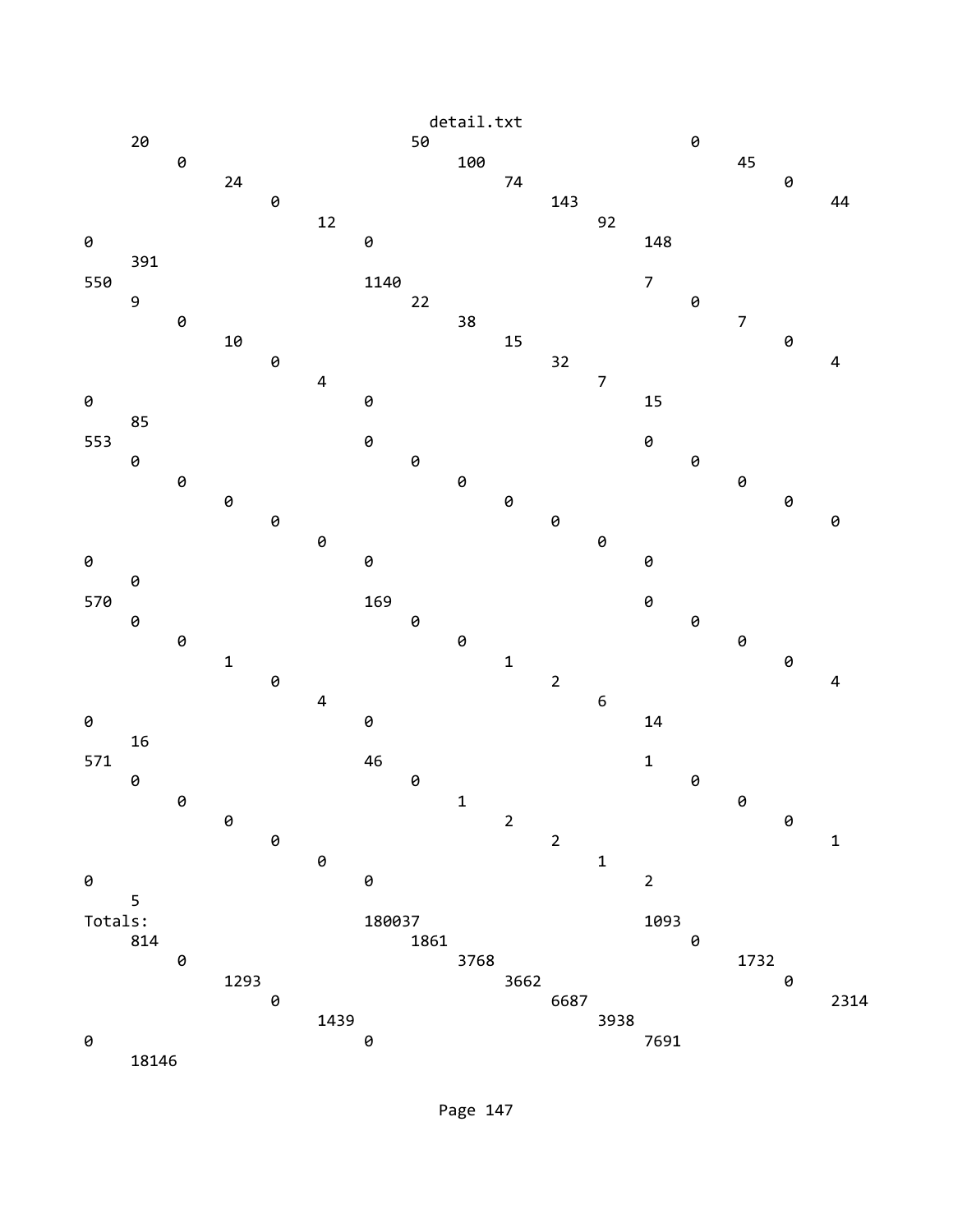detail.txt

Sheriff (Vote For 1)

Rolando S. Banasco

Luis "Tony"

Fernandez

Russell Gibson

Jose Sanchez-Garcia

Precinct Registered Voters Polling Early Voting **Absentee** Absentee **Provisional** Early Voting Provisional Choice Total **Polling** Early Voting **Absentee** Provisional Early Voting Provisional Choice Total Polling **Early Voting Early Voting Absentee**  Provisional Early Voting Provisional Choice Total Polling **Early Voting Absentee**  Provisional Early Voting Provisional Choice Total **Total** 100 631 631 0 1 0 0 **0** 1 8 4 1 0 **0** 13 12 6 18 **0** 36 0 2 3 **0 0** 5 55 101 2979 8  $\overline{\phantom{a}}$  3 13 0 0 24 26  $\overline{6}$  0 **0** 60 31 15 71 **0 0** 117  $16$  and  $4$  12 **0** 32 233 102 425 4 0 0 0 **0 1 1 0 1**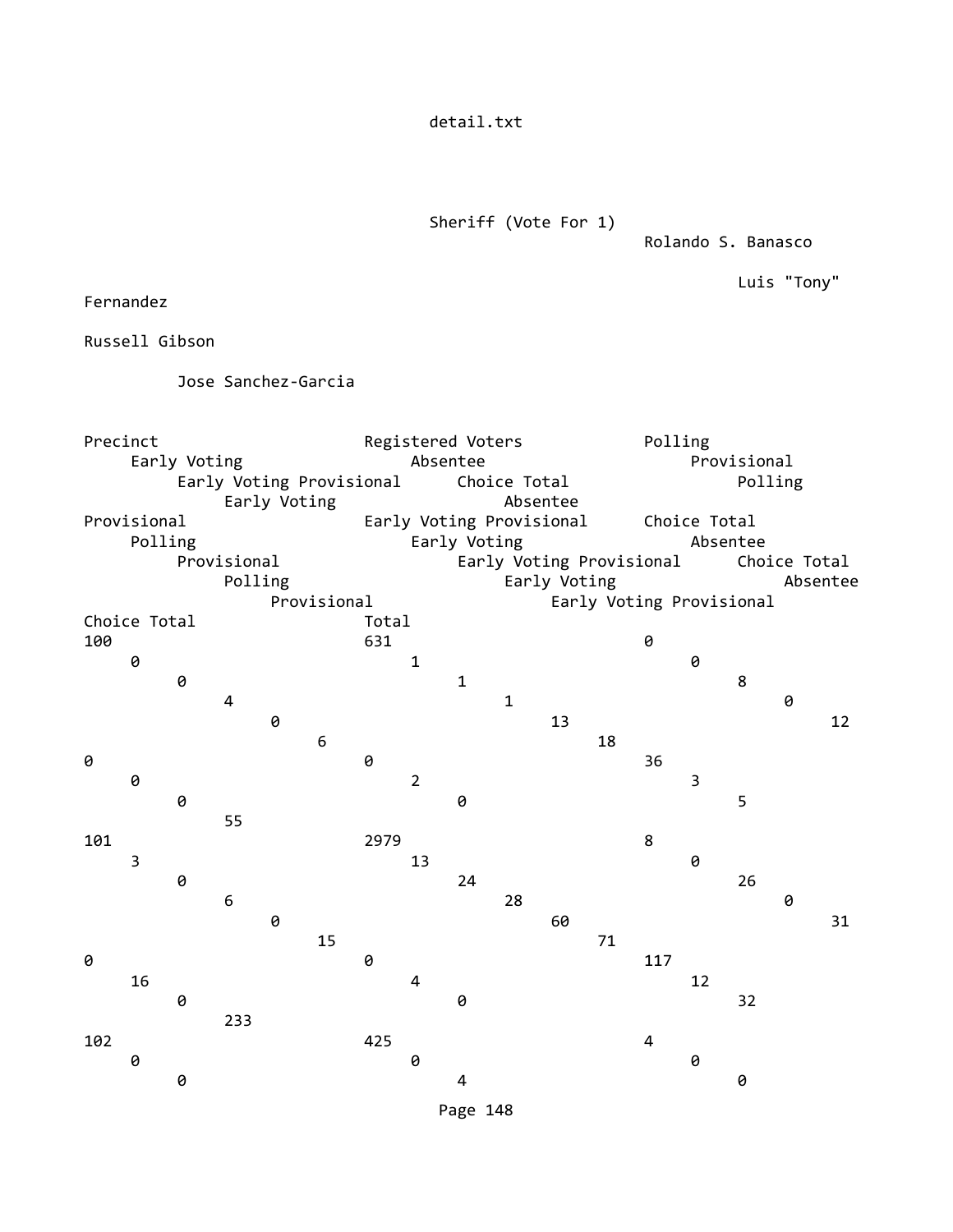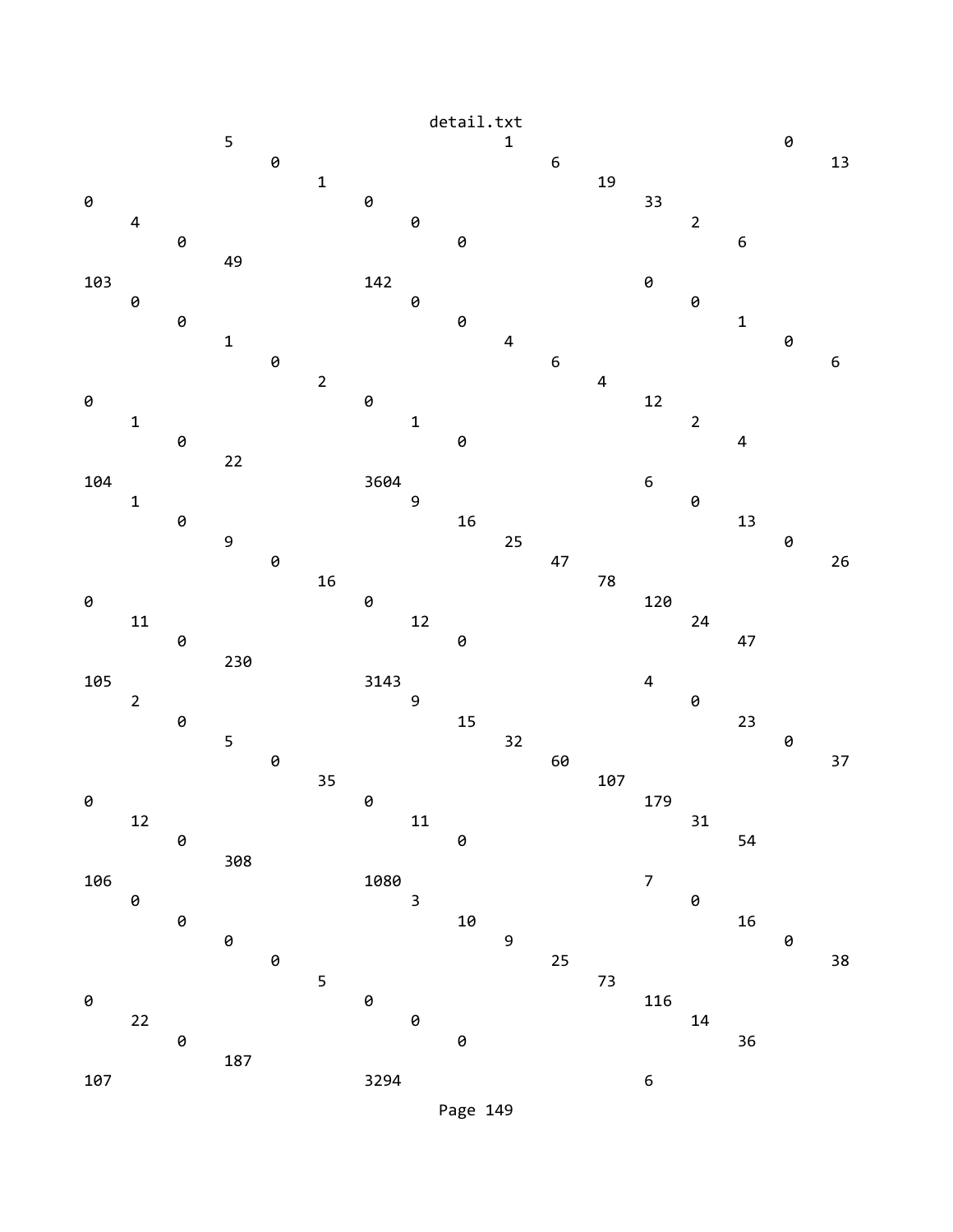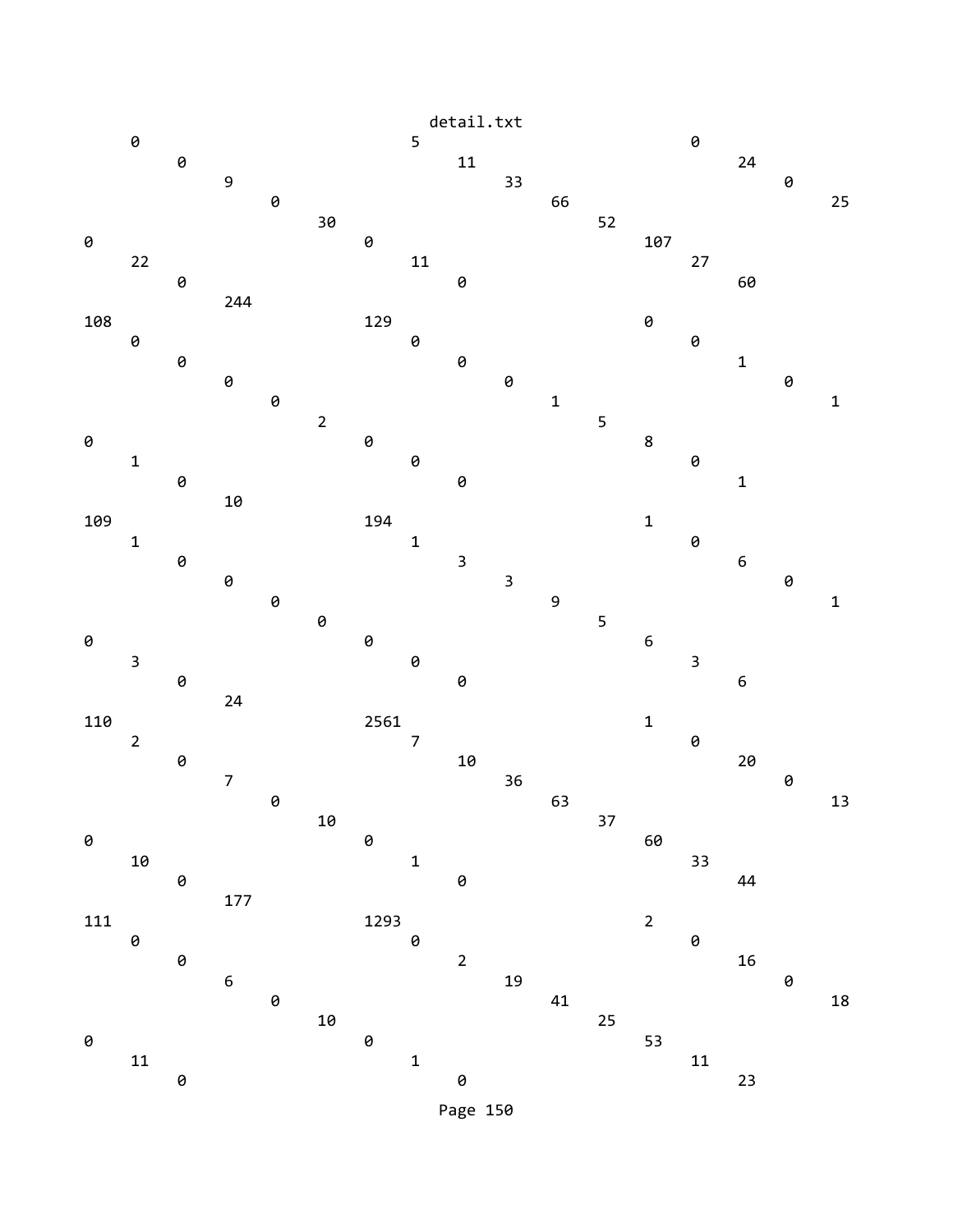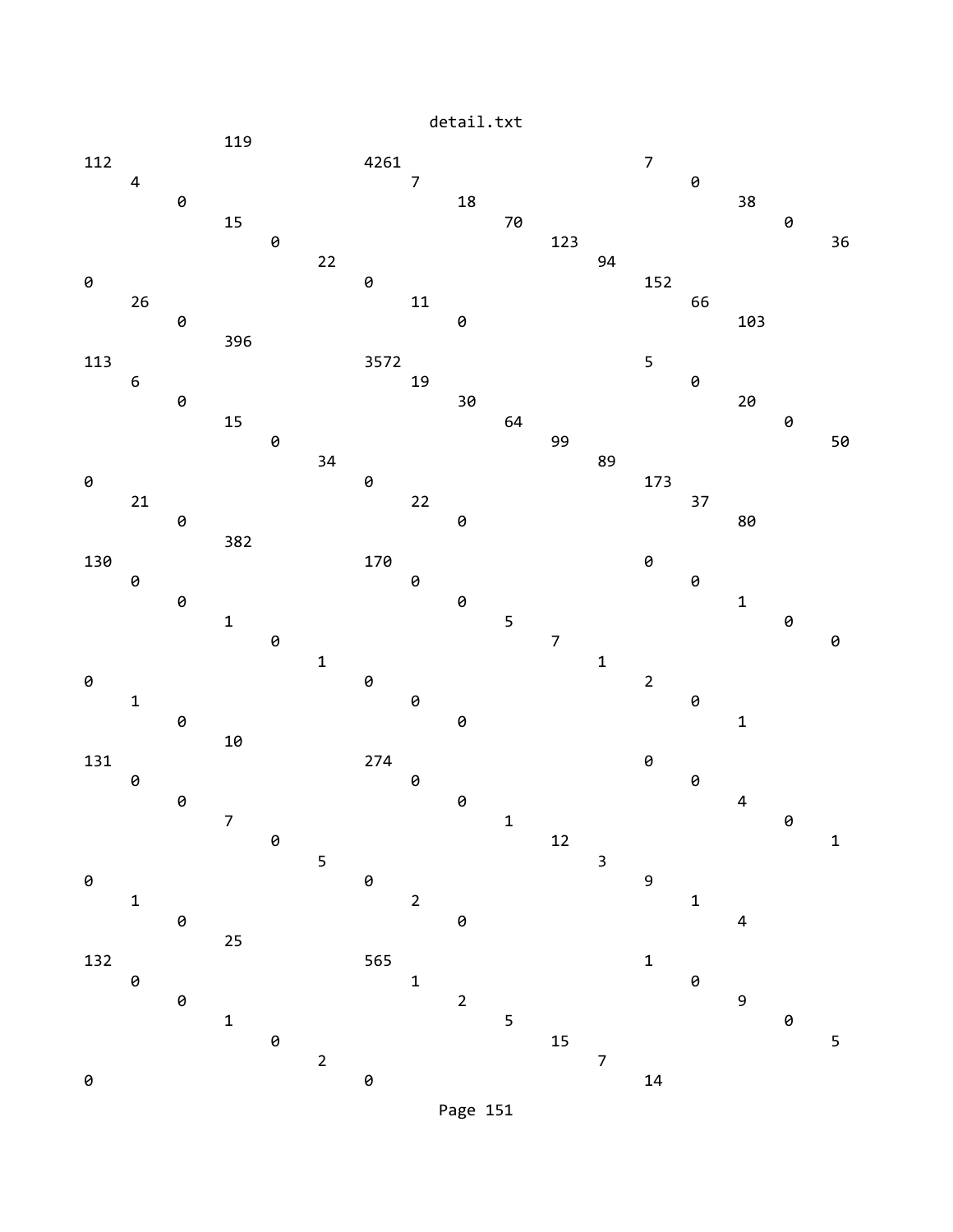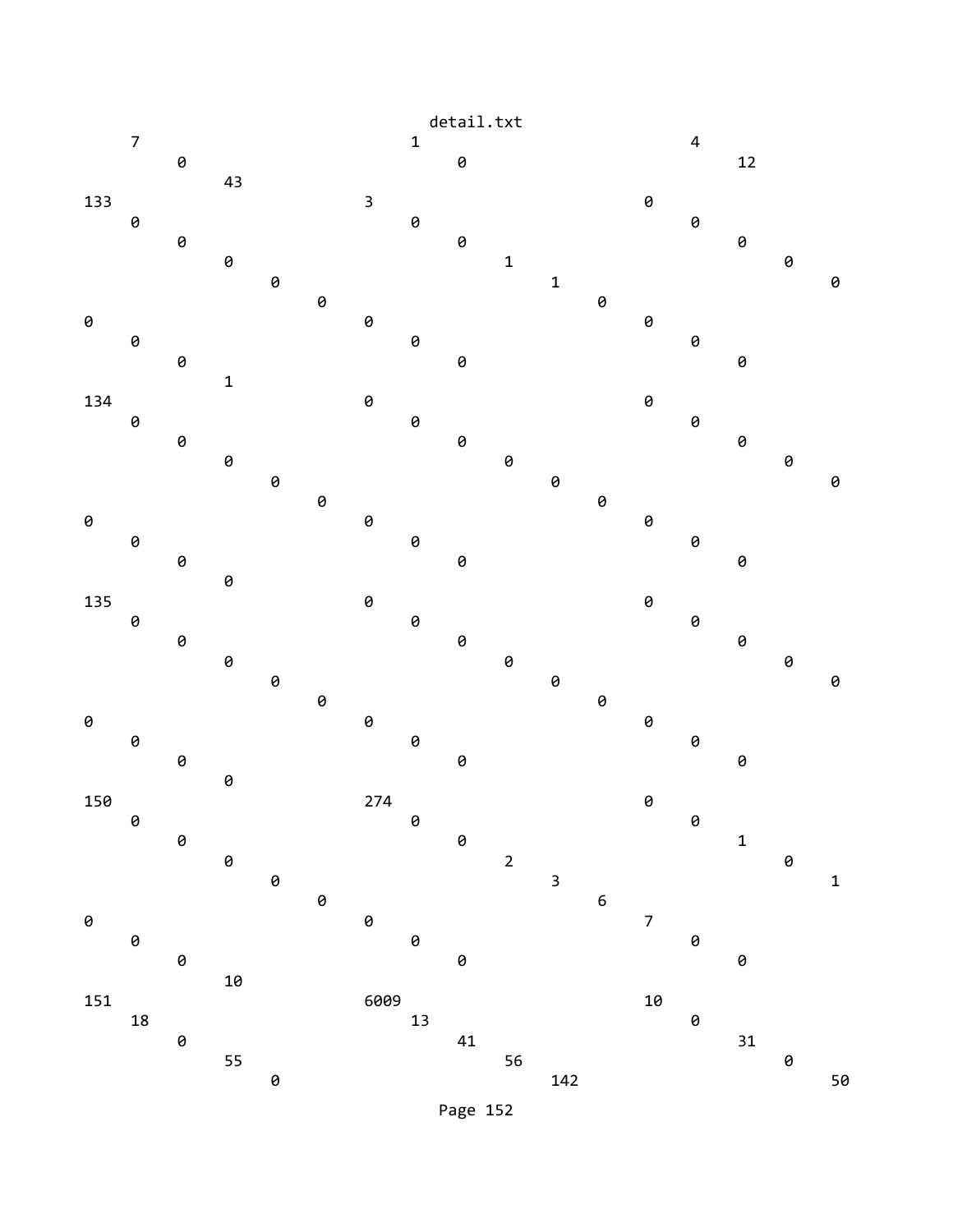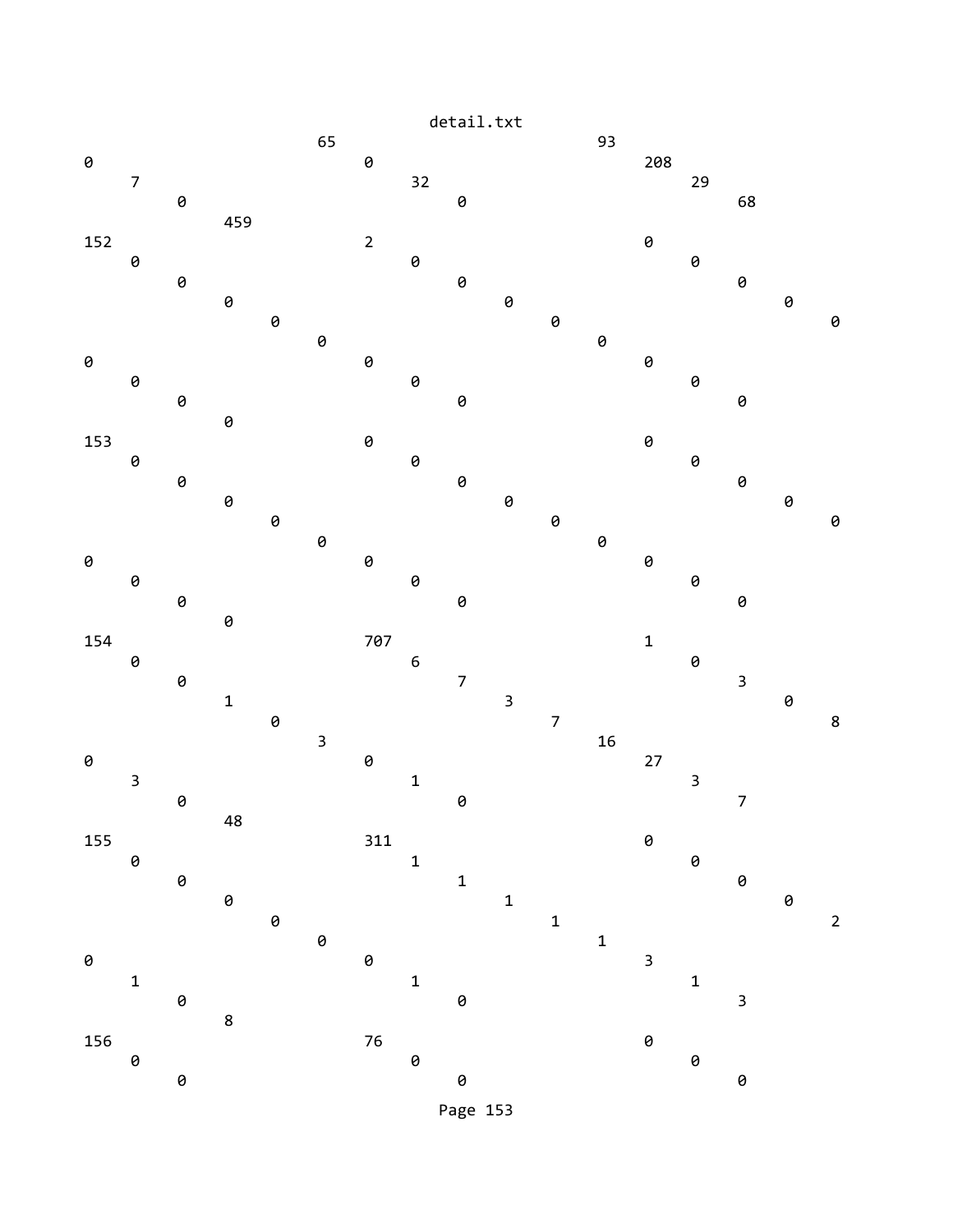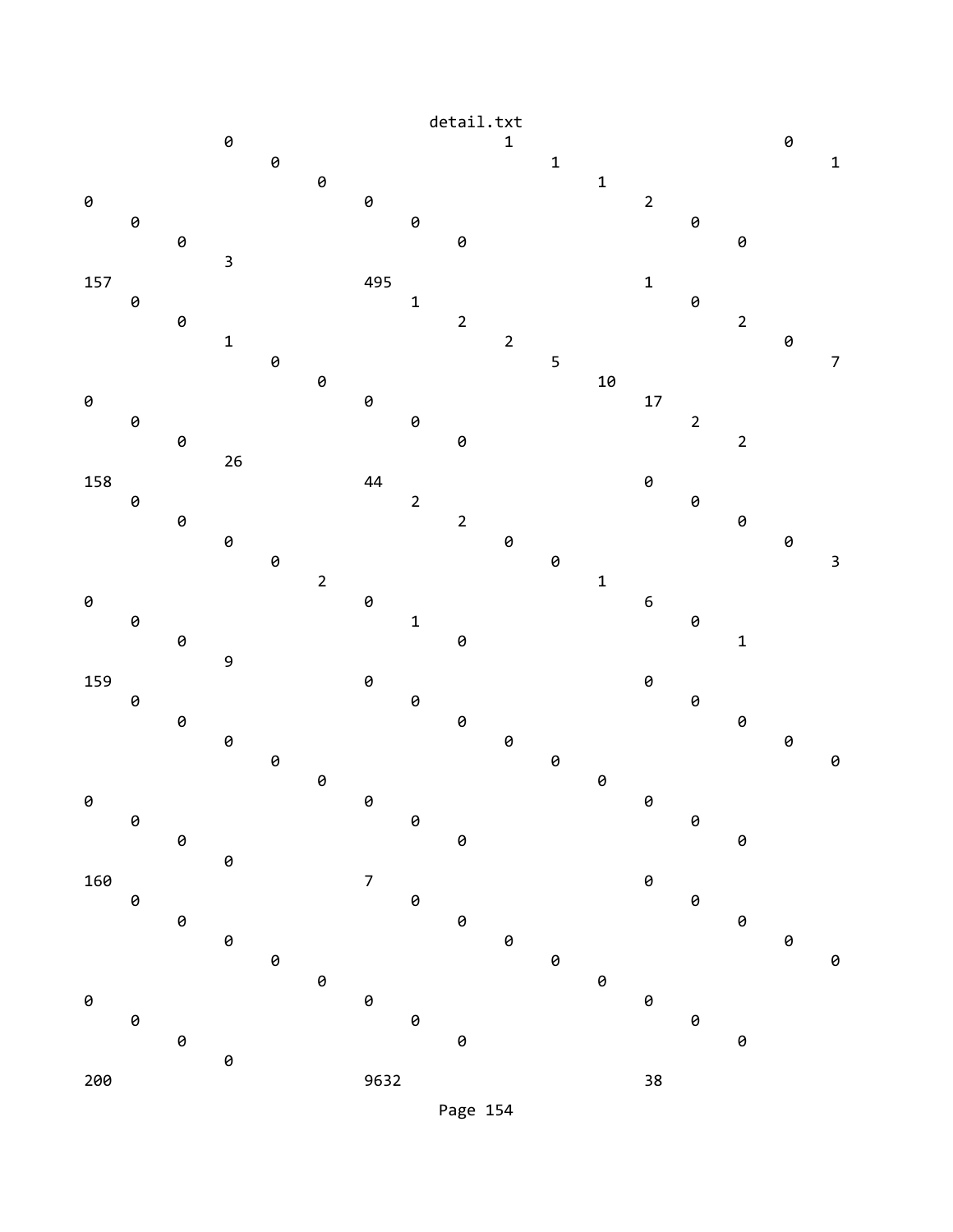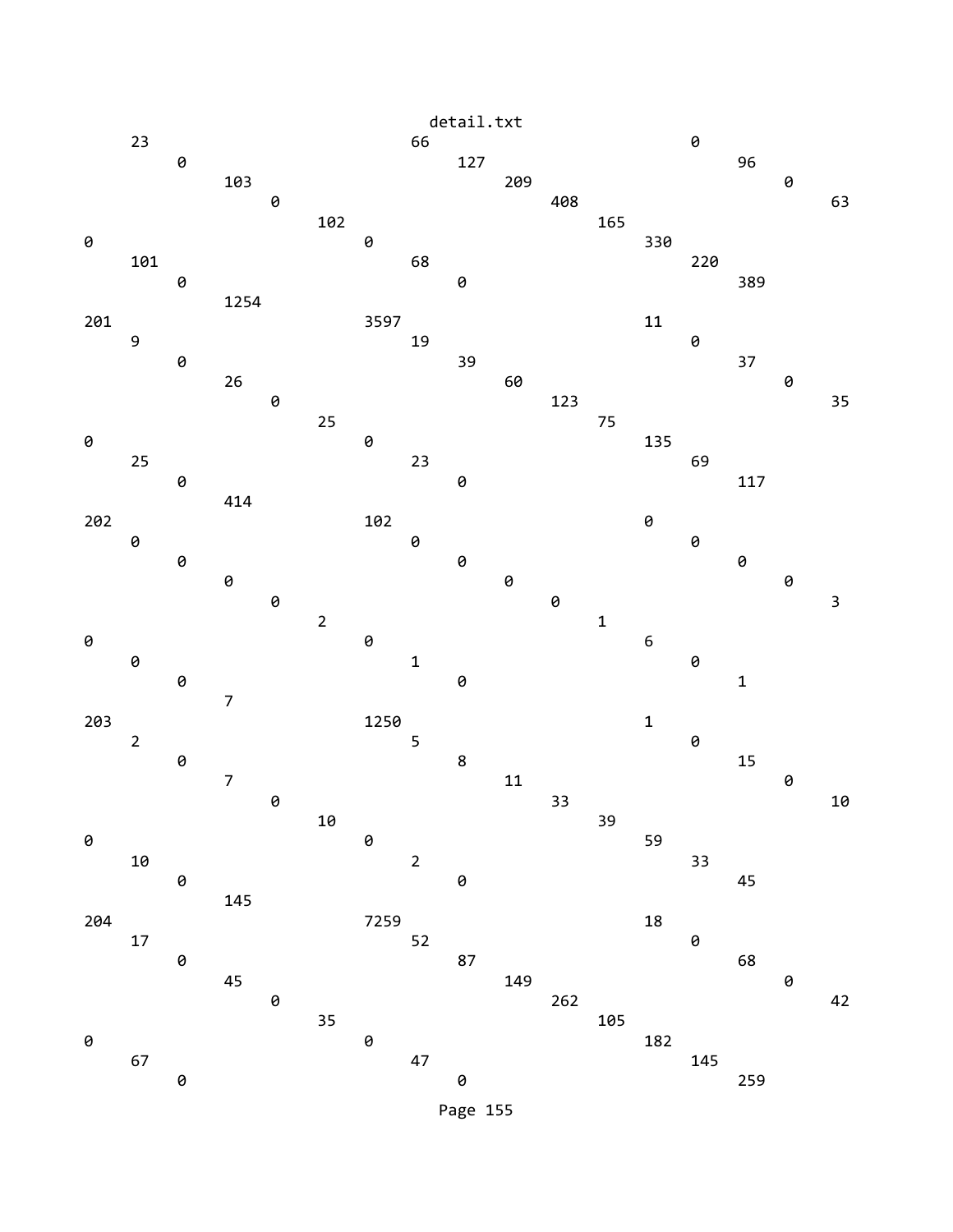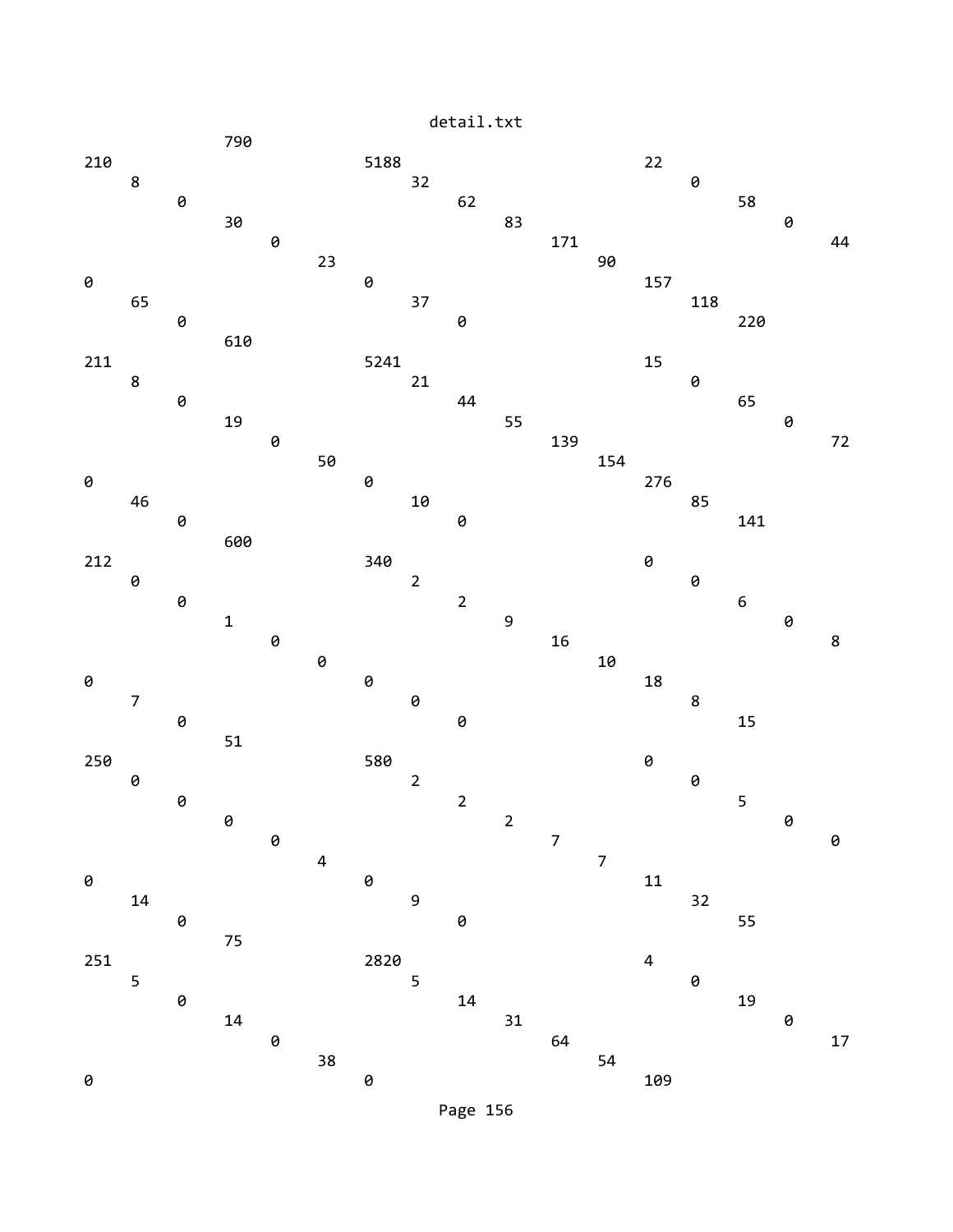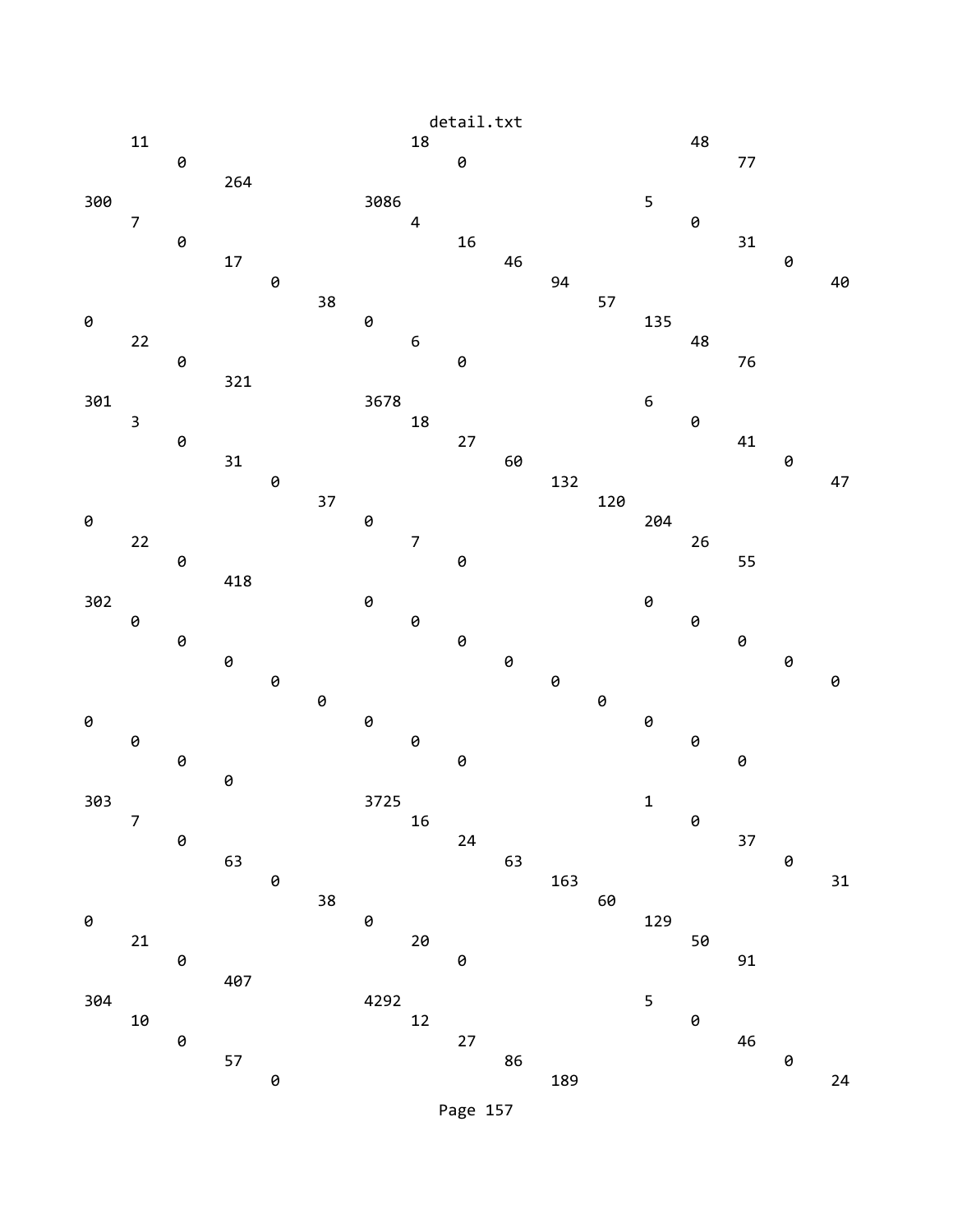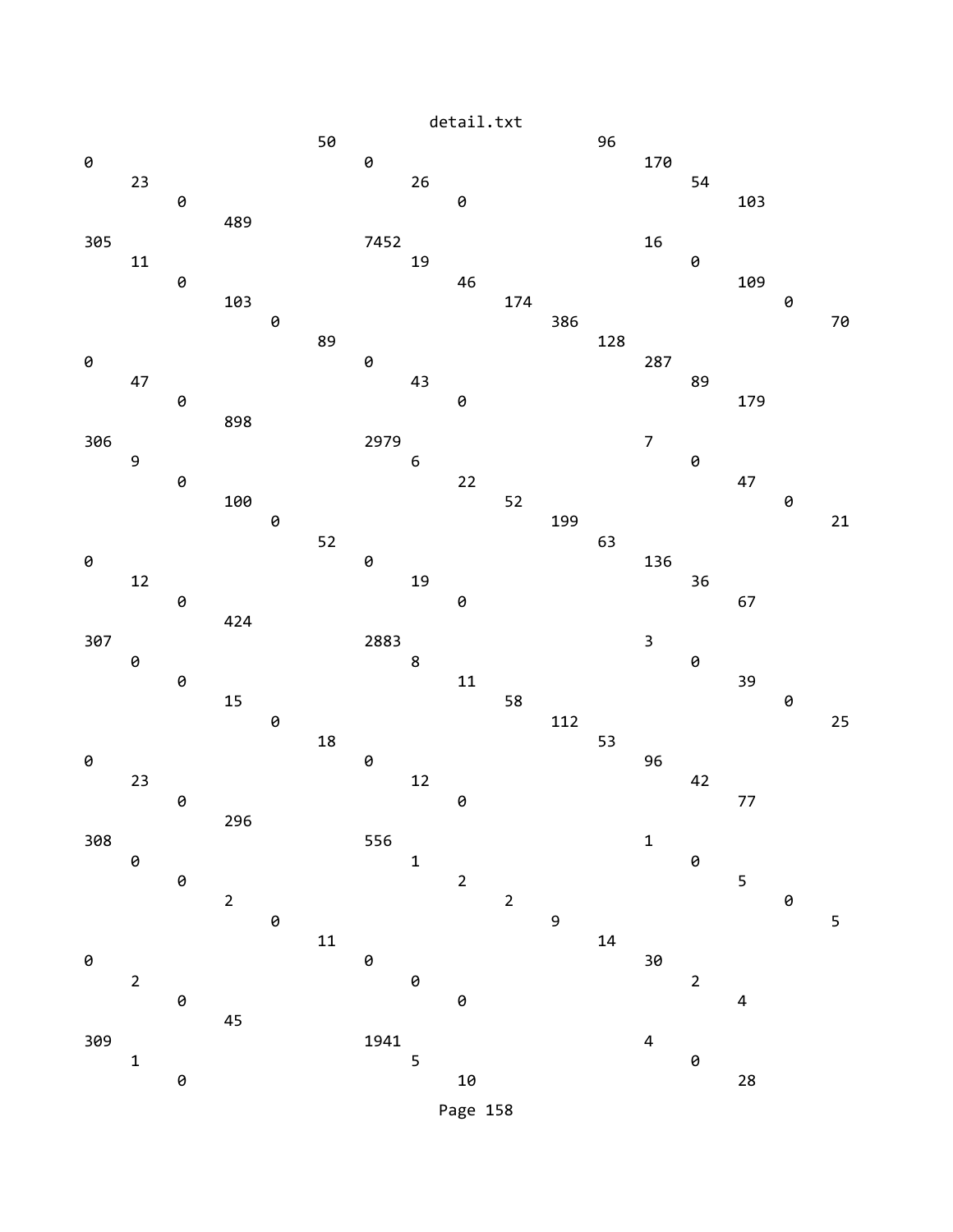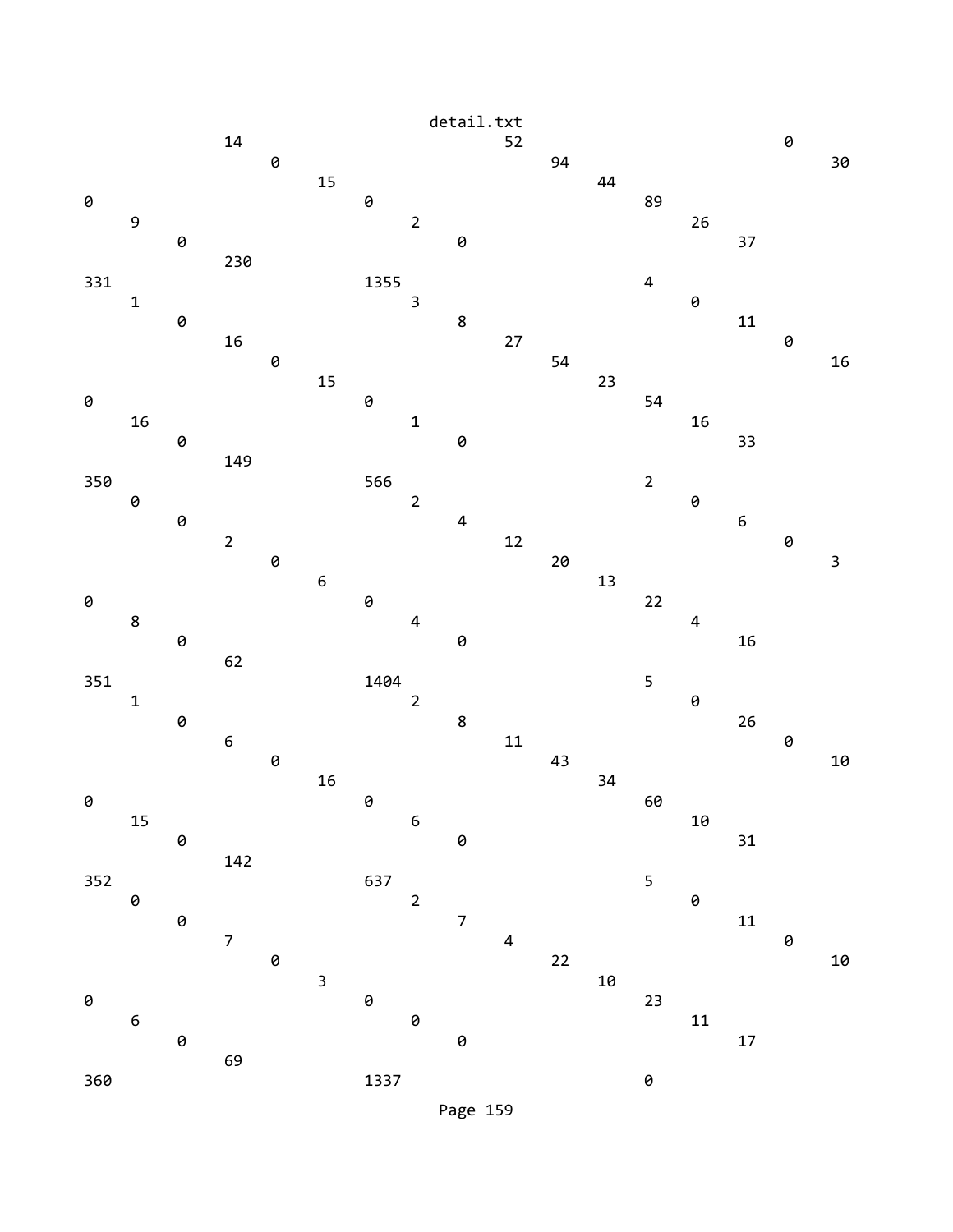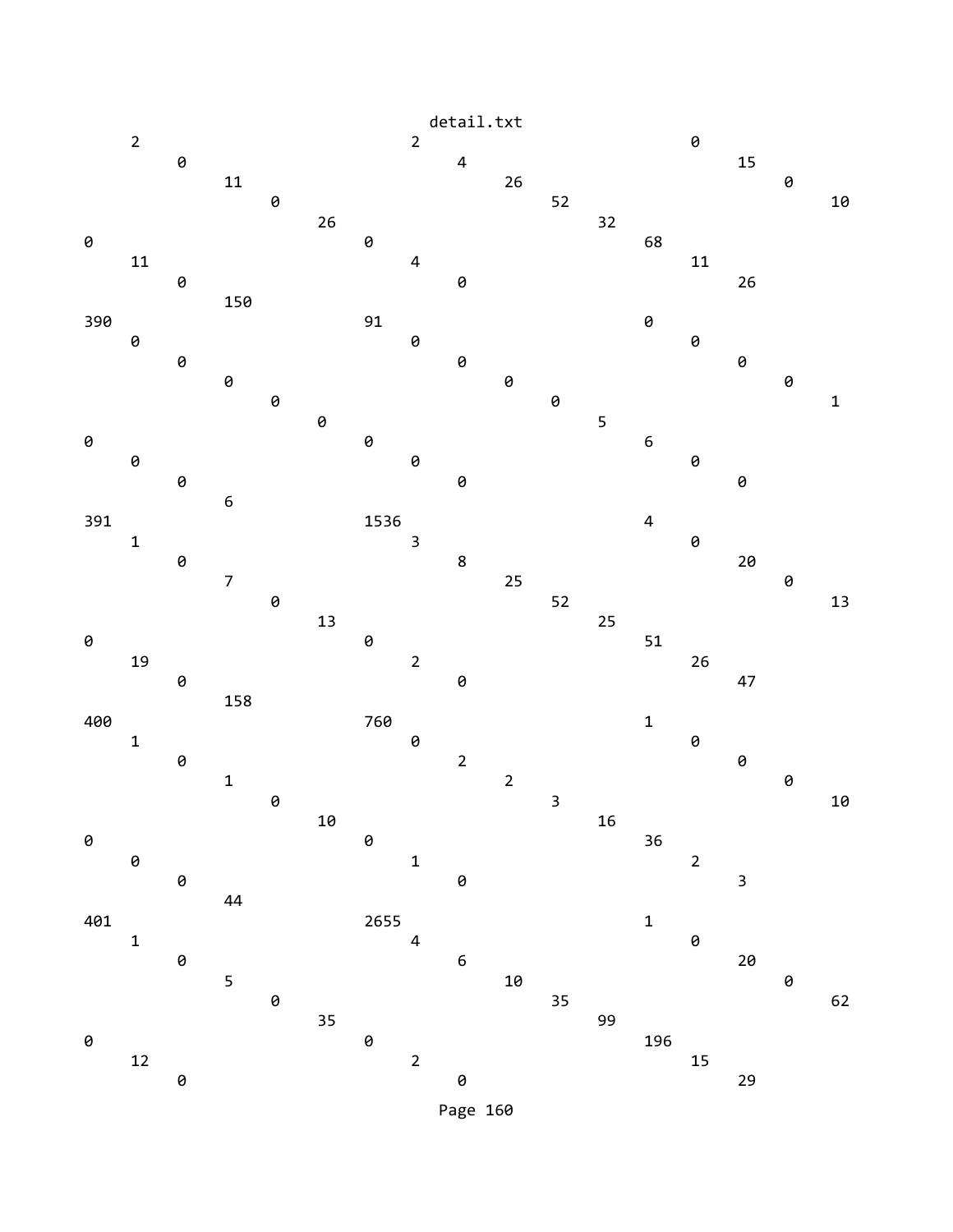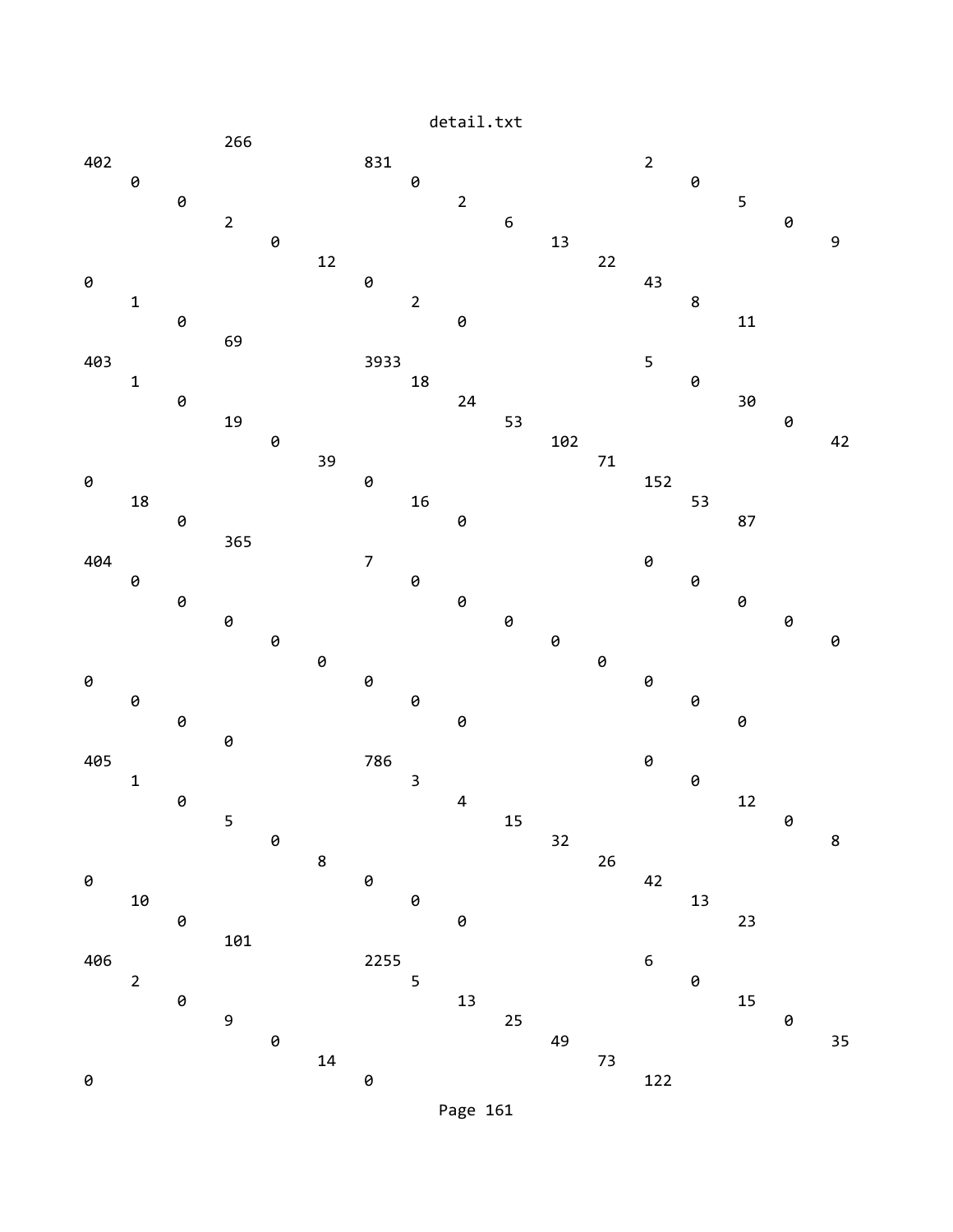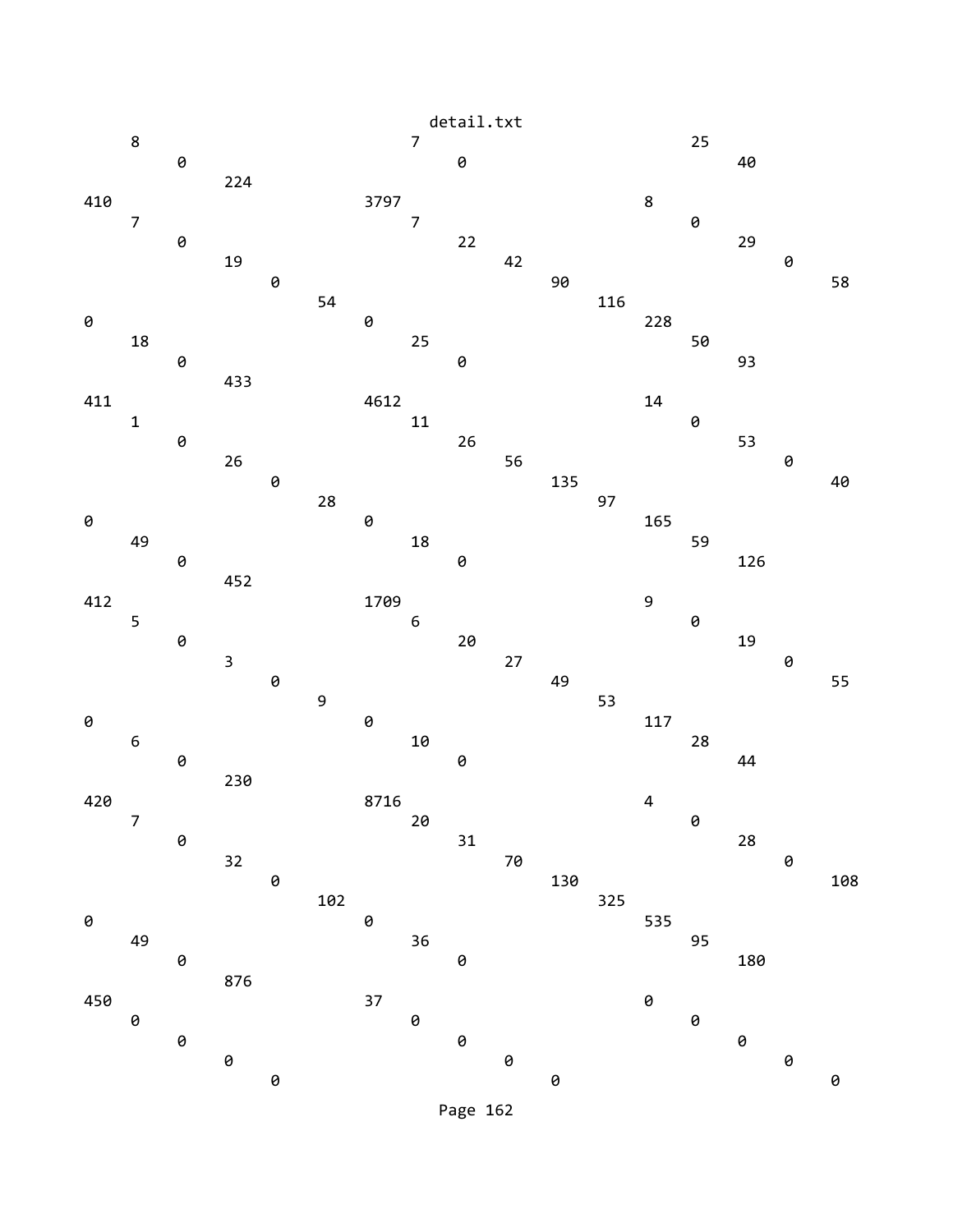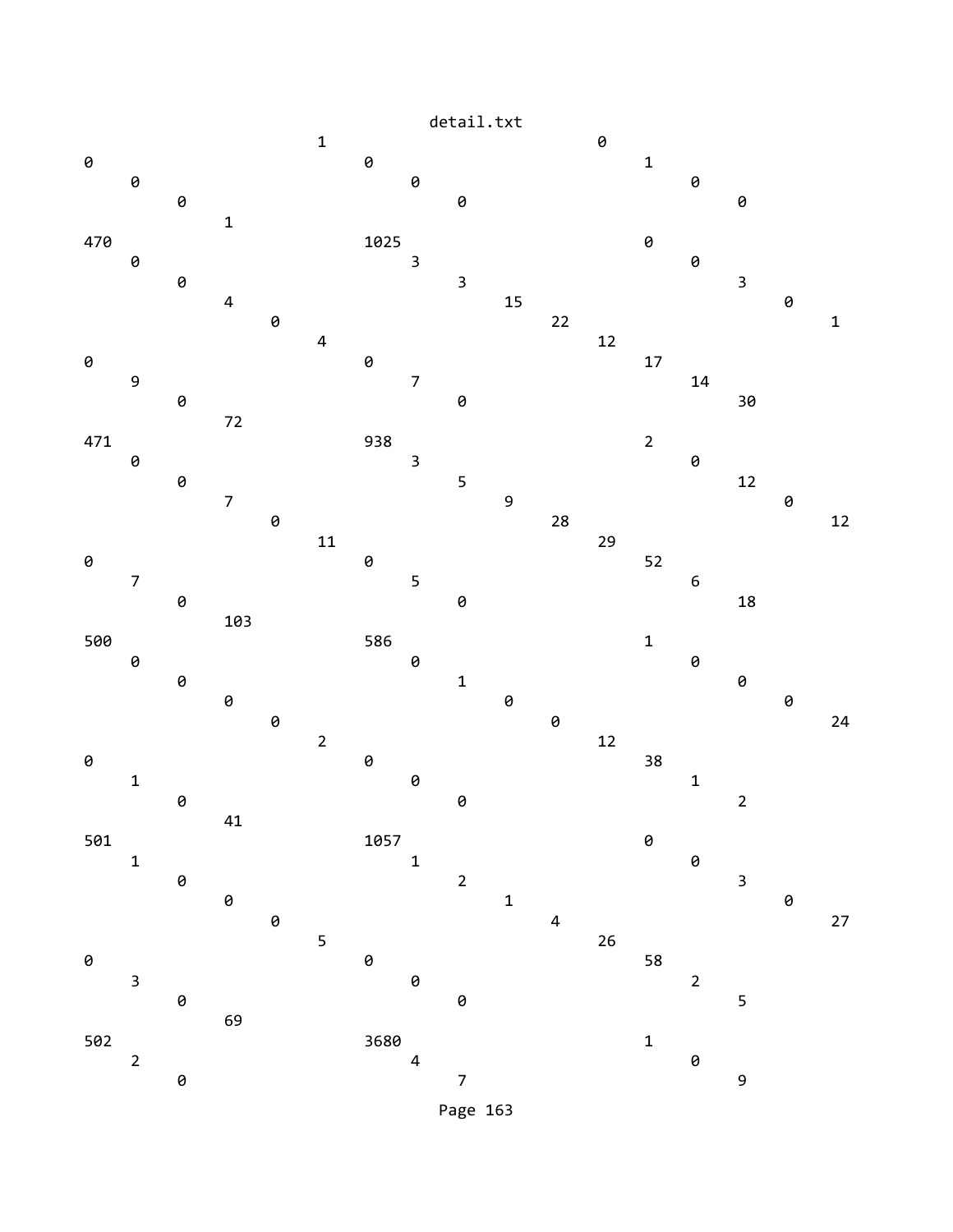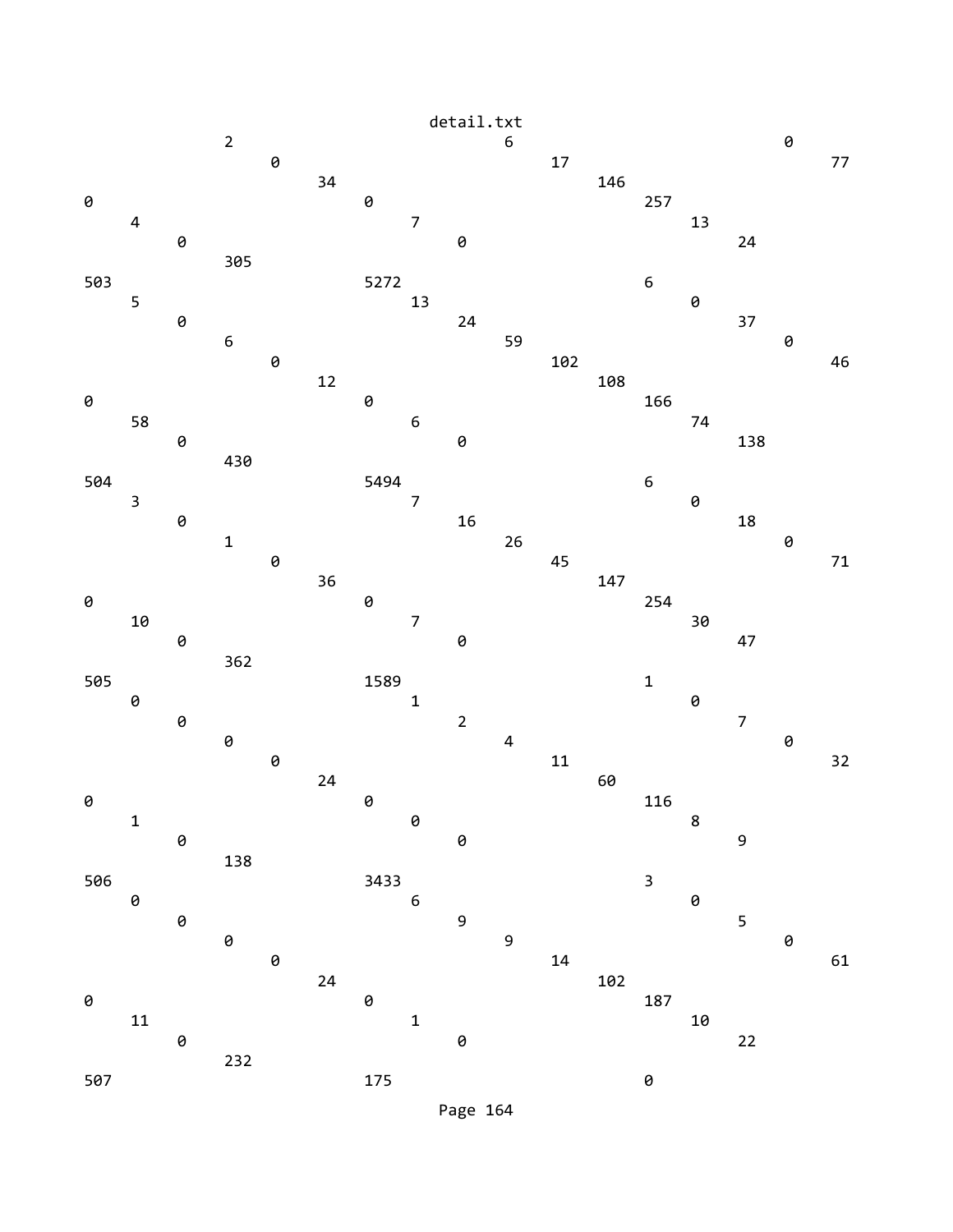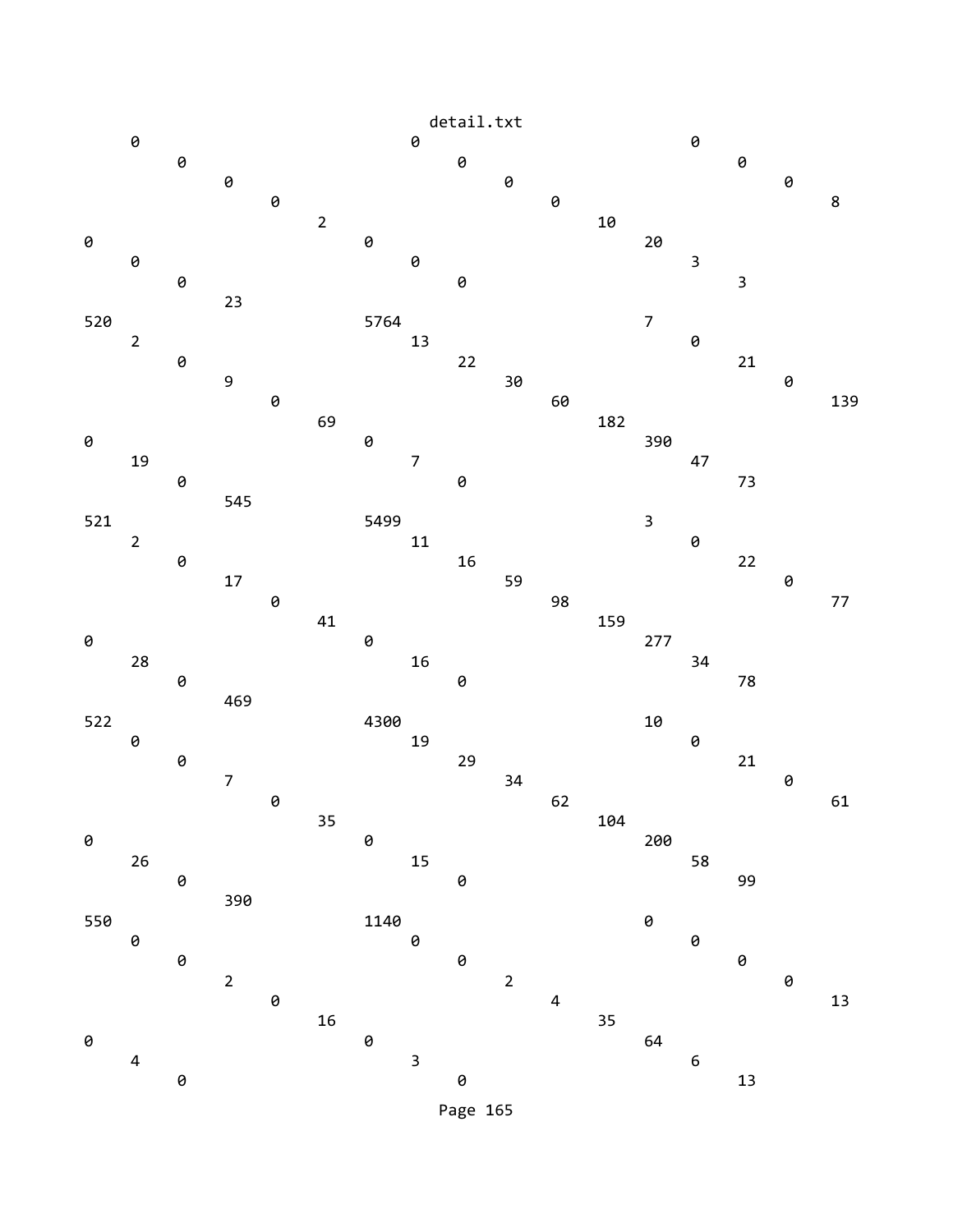

Property Appraiser (Vote For 1)

Chris Mack

Katrina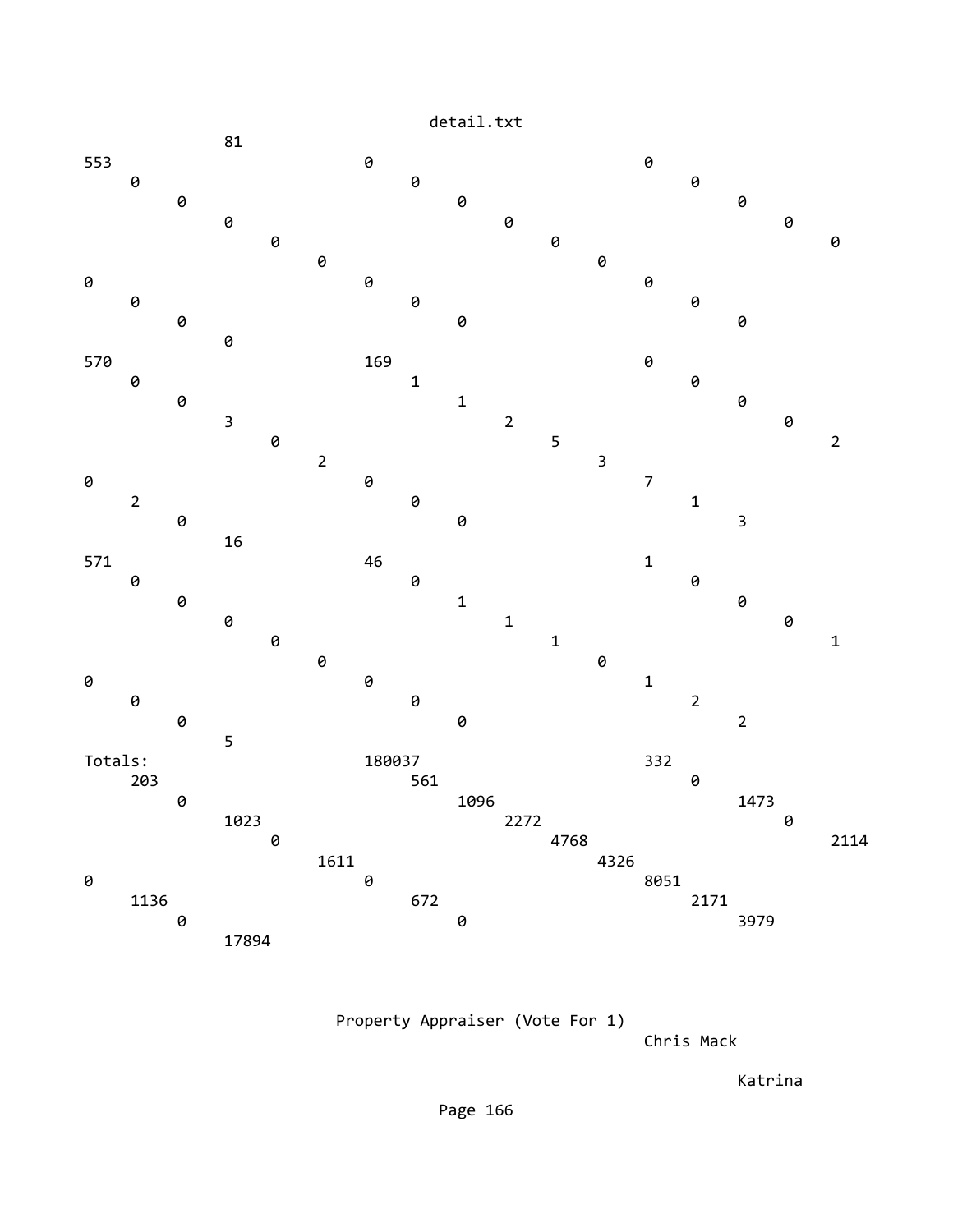detail.txt

Scarborough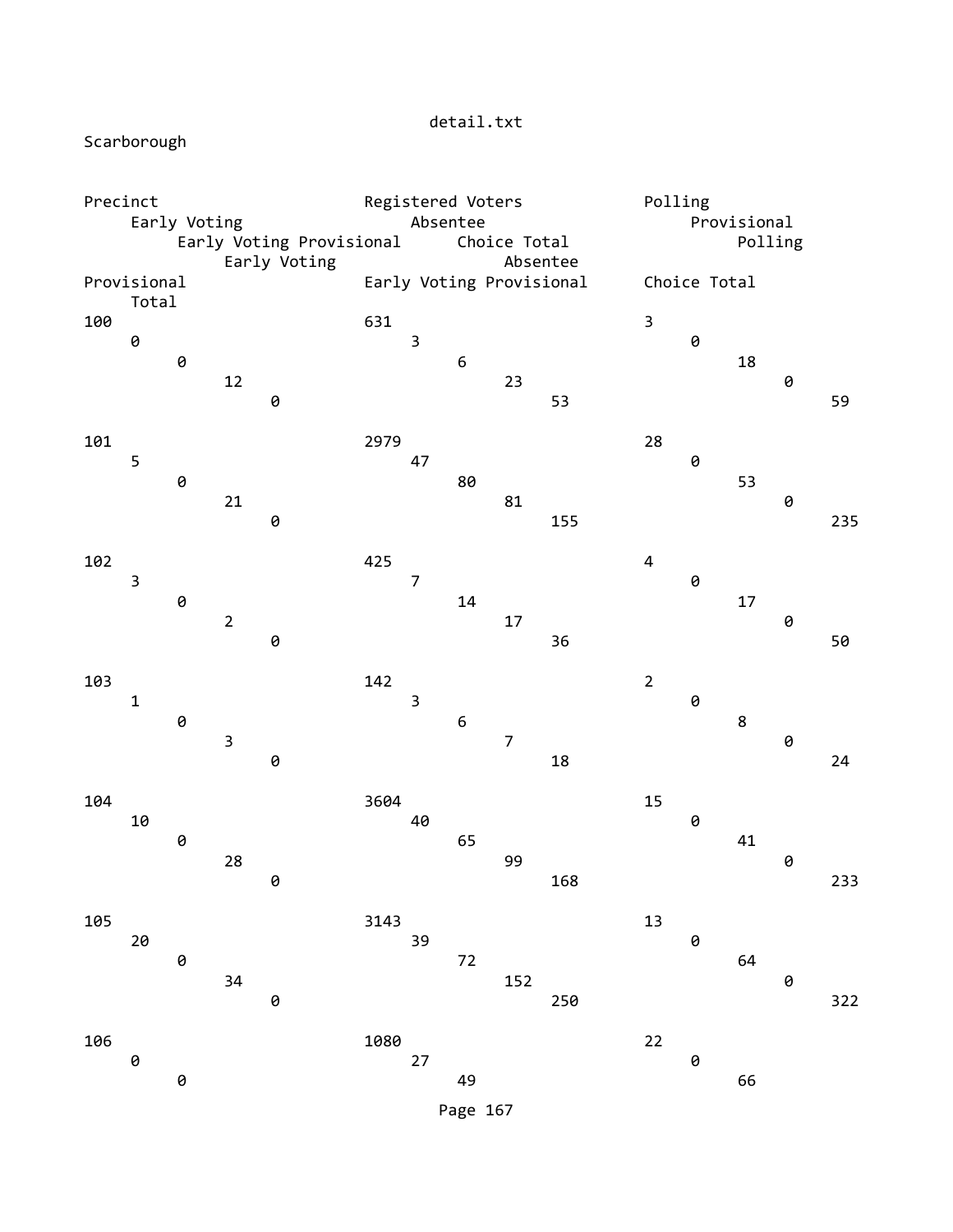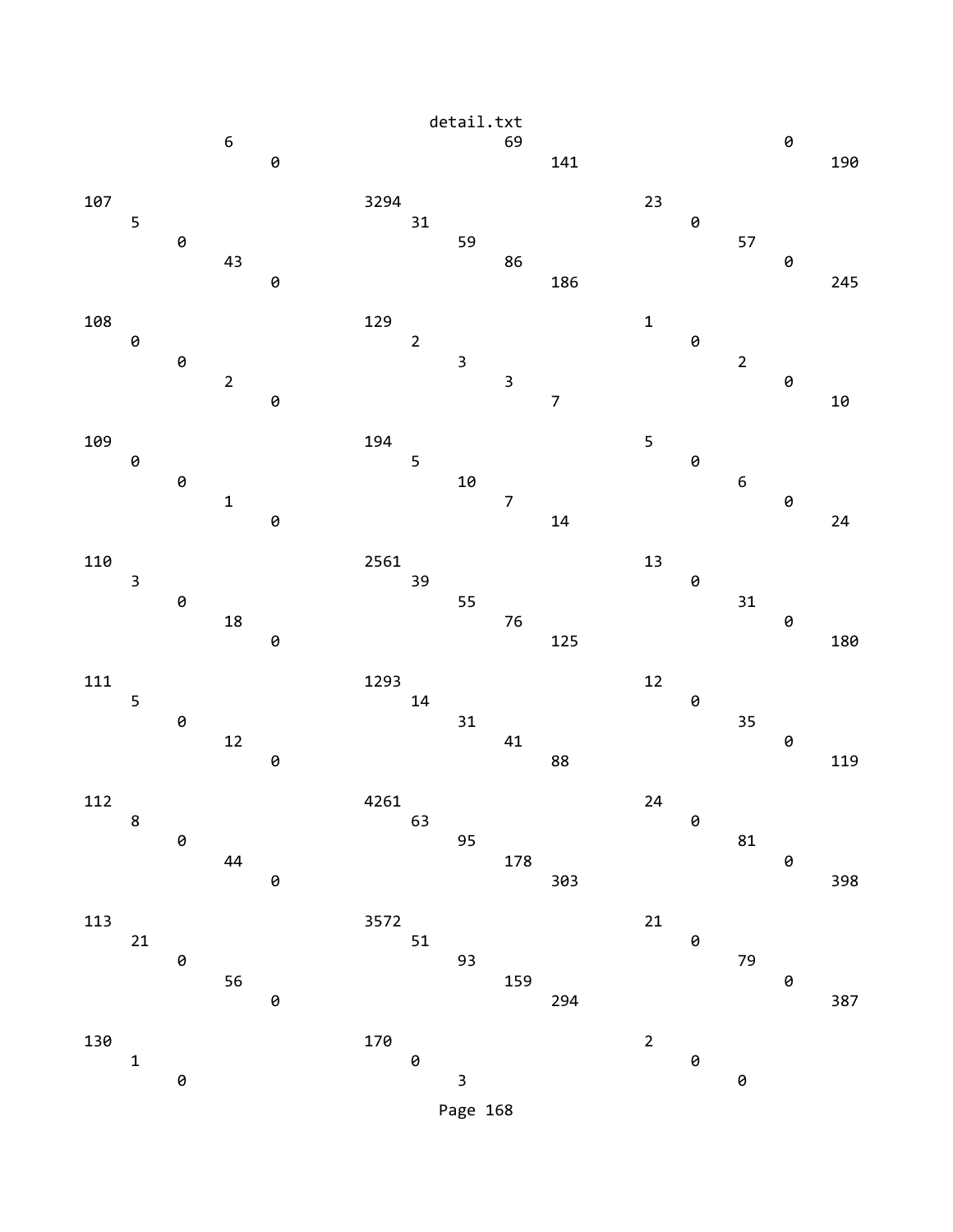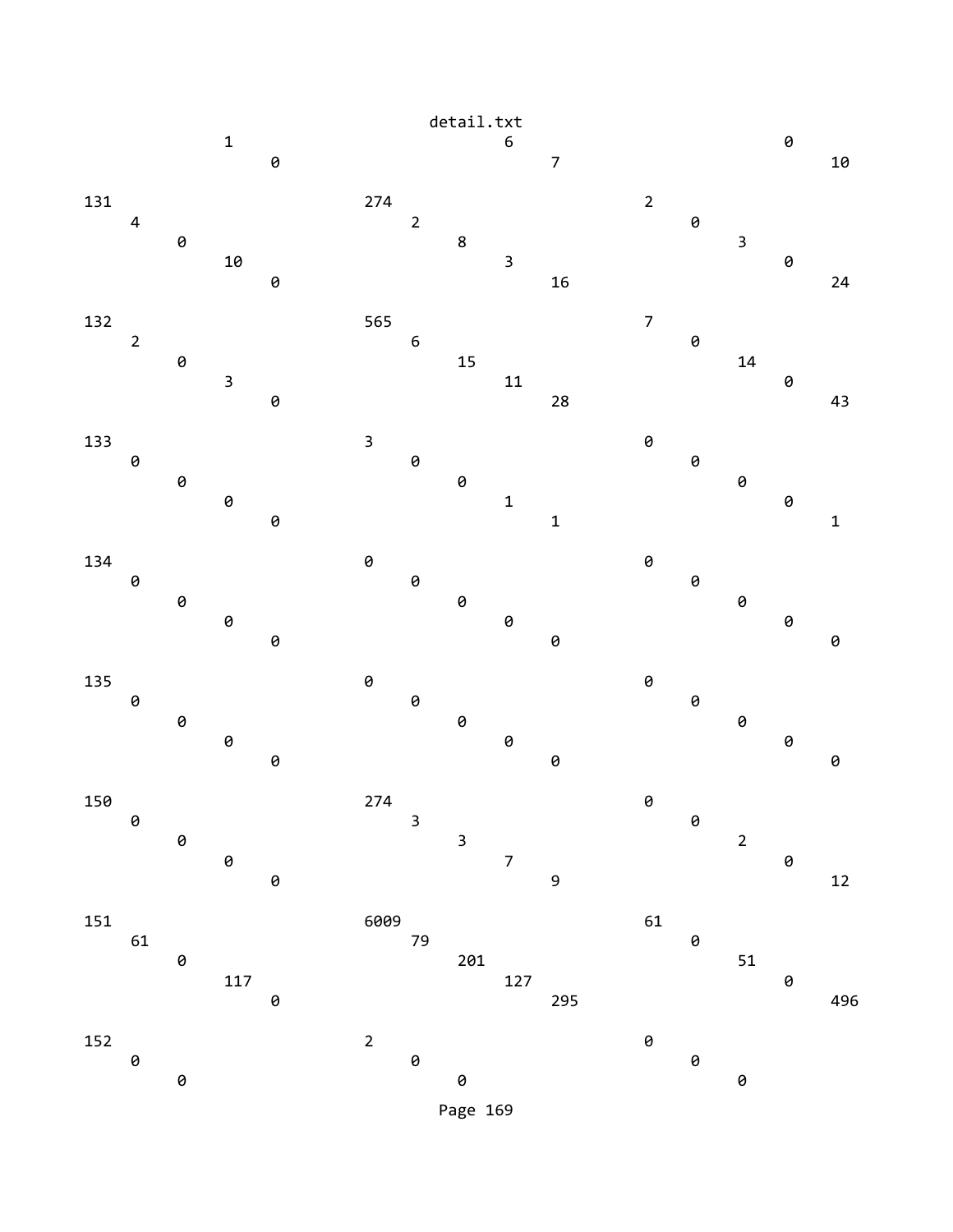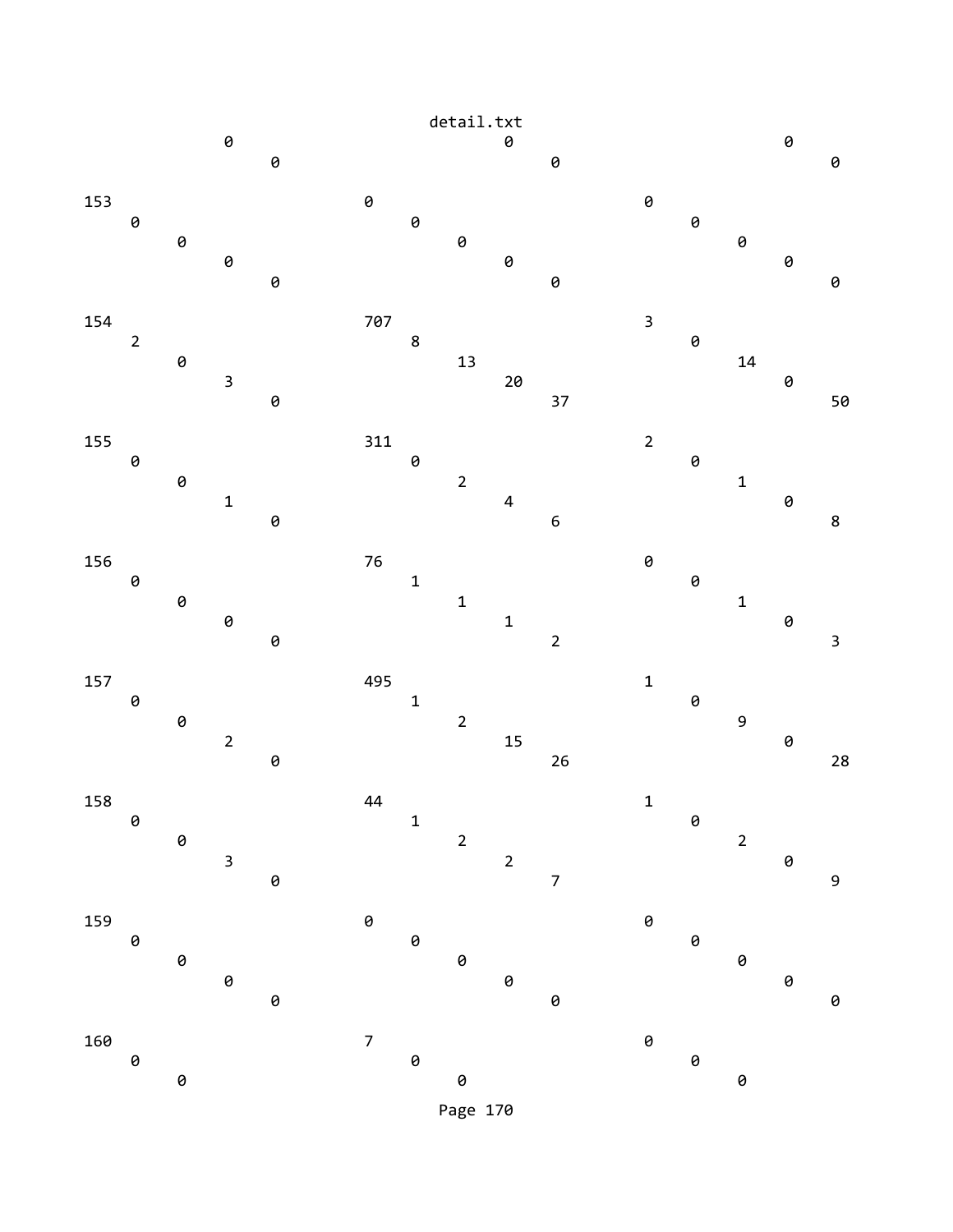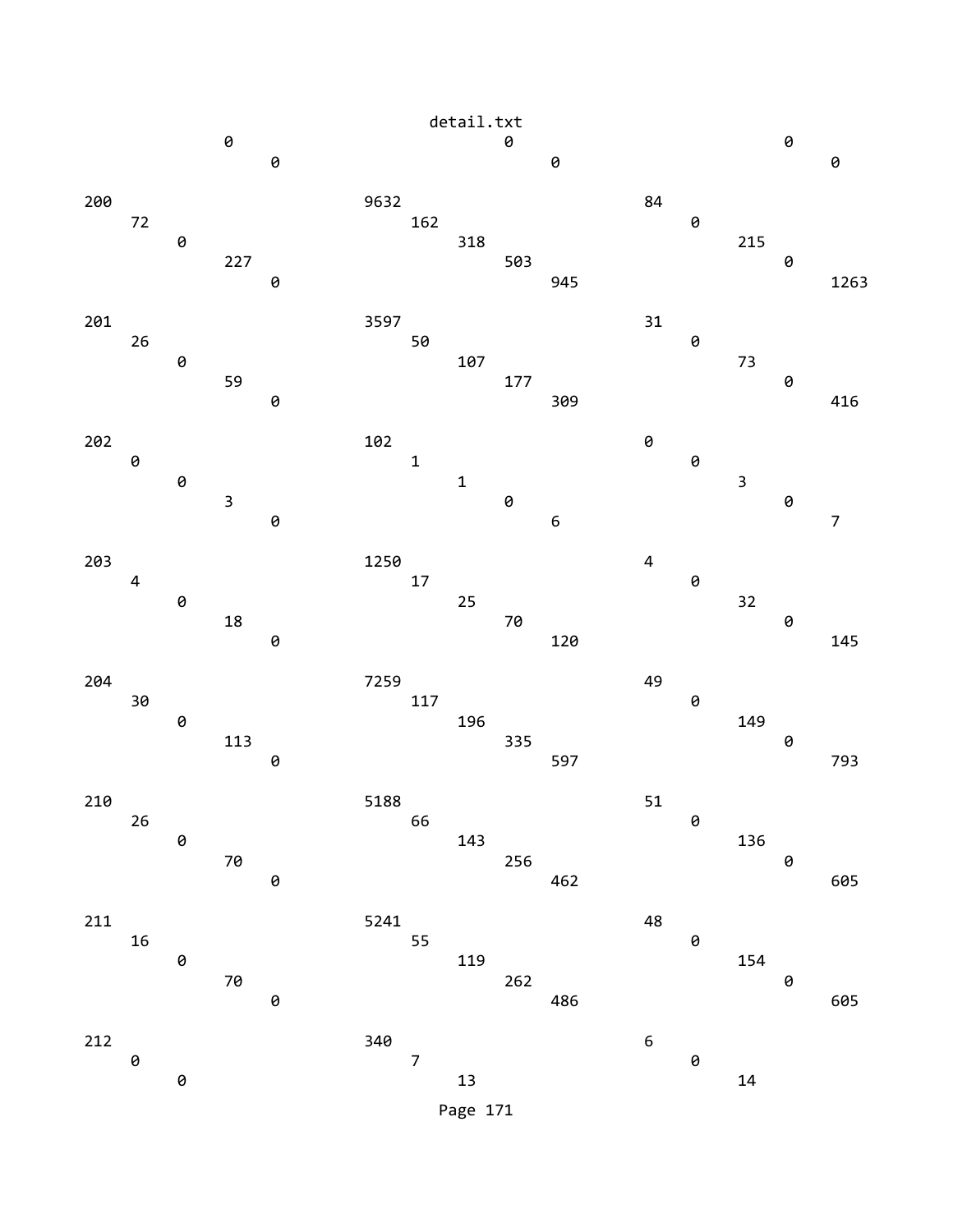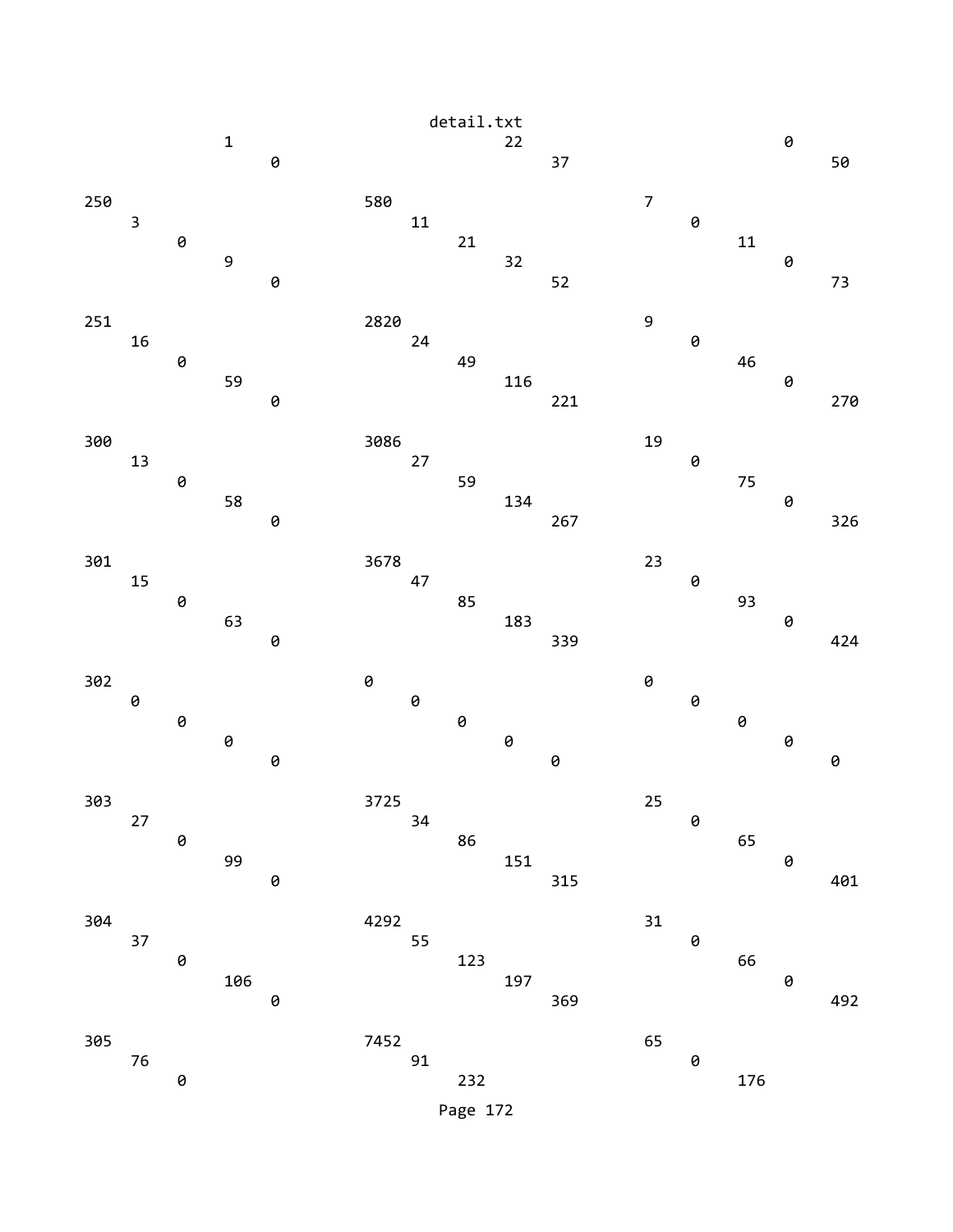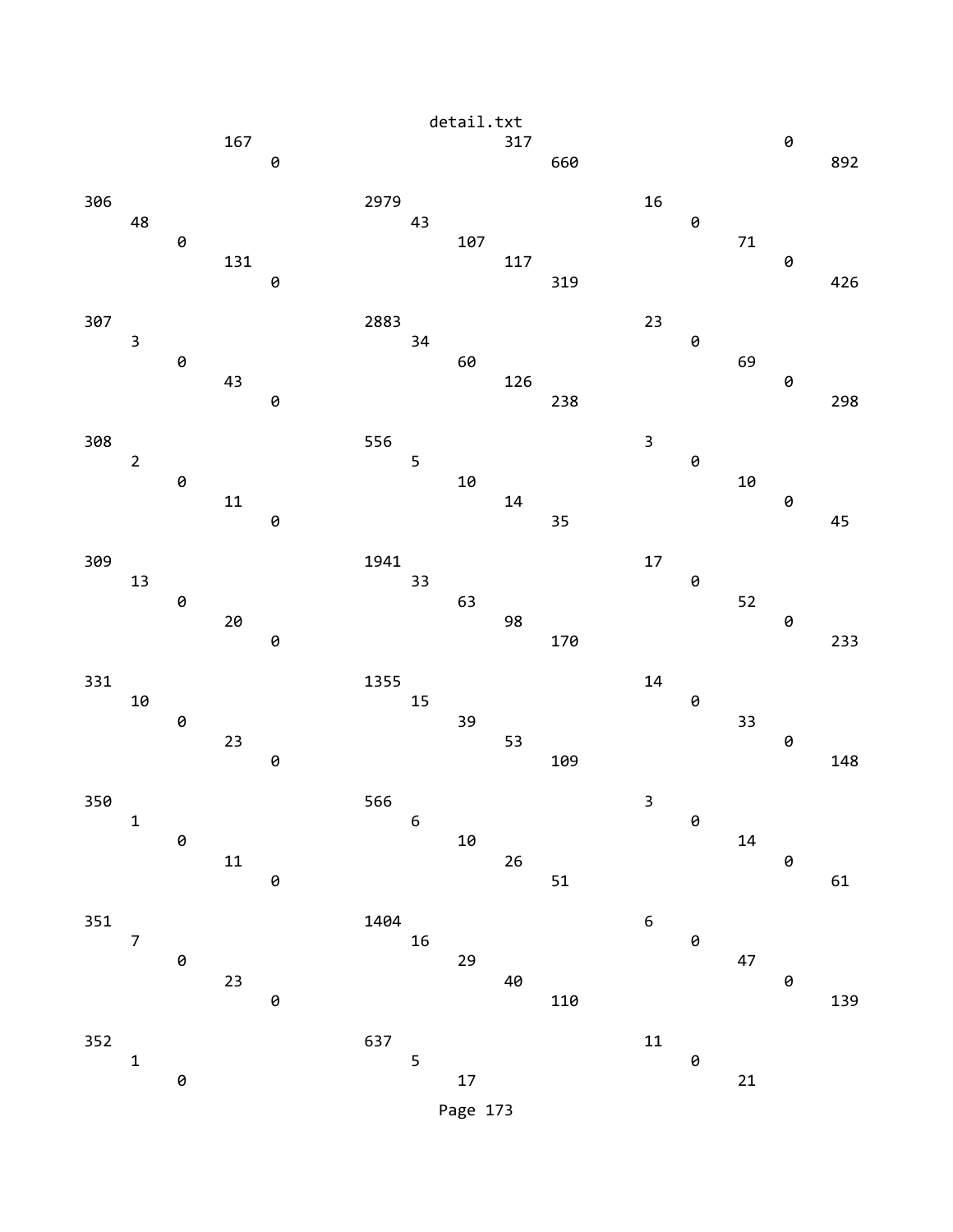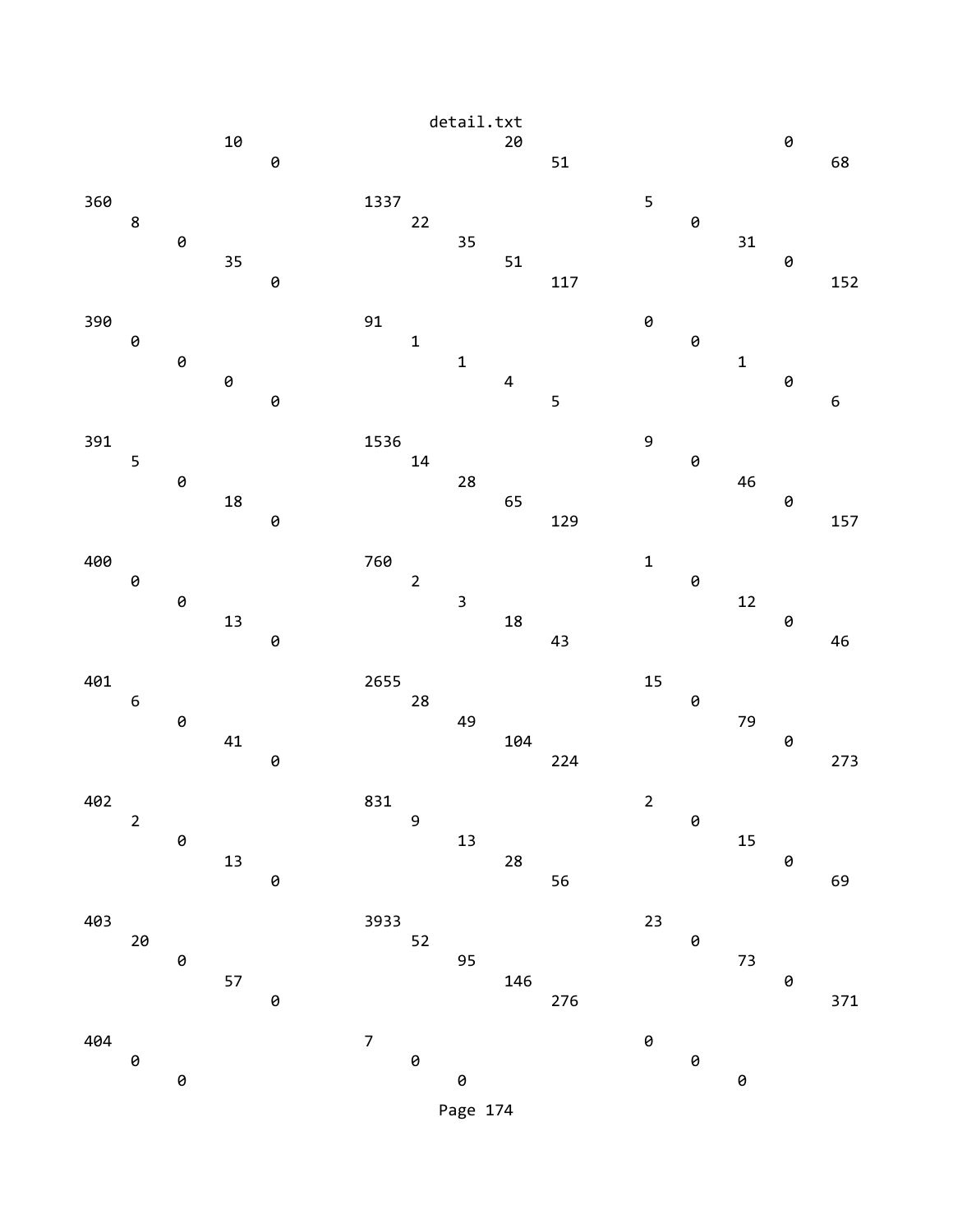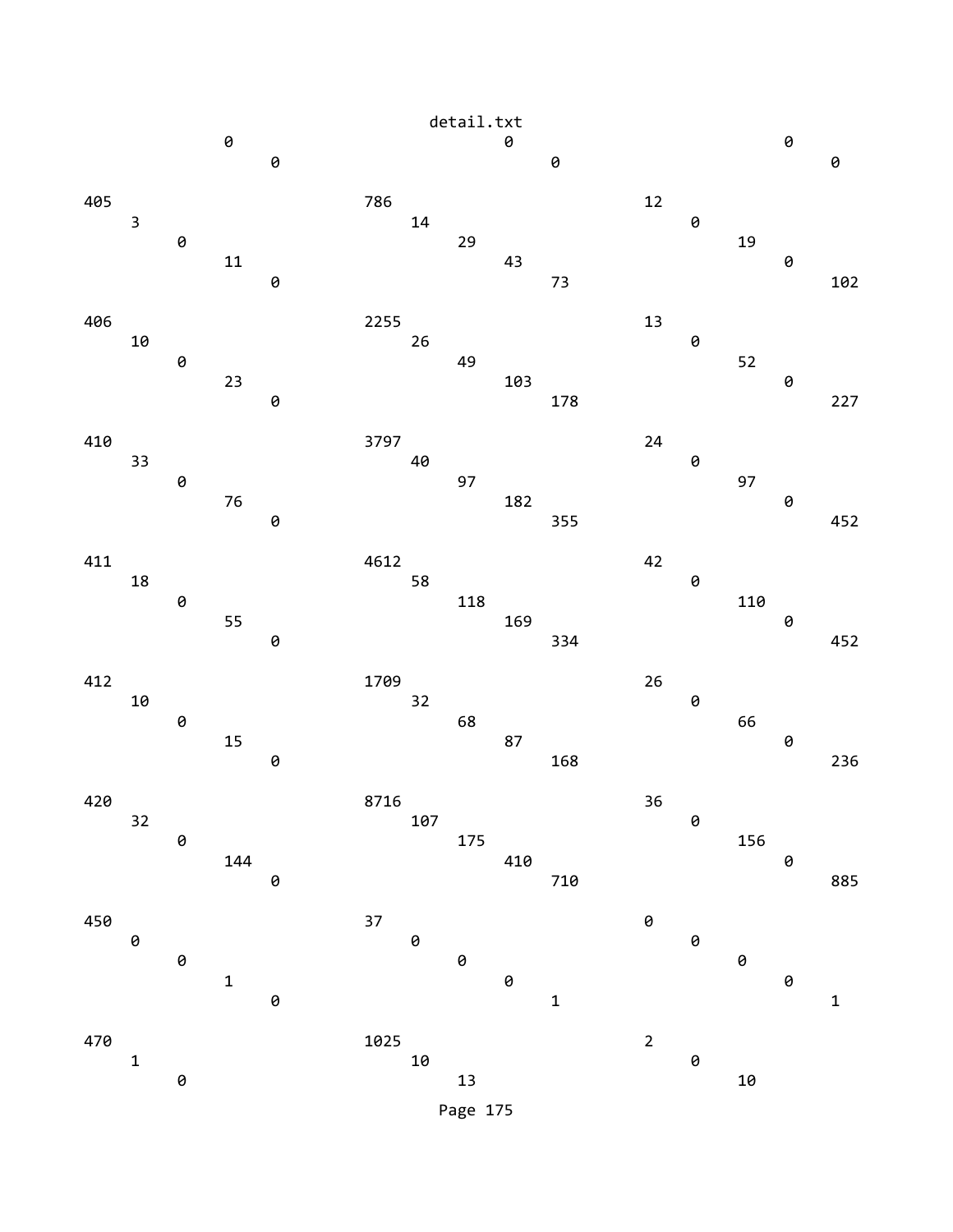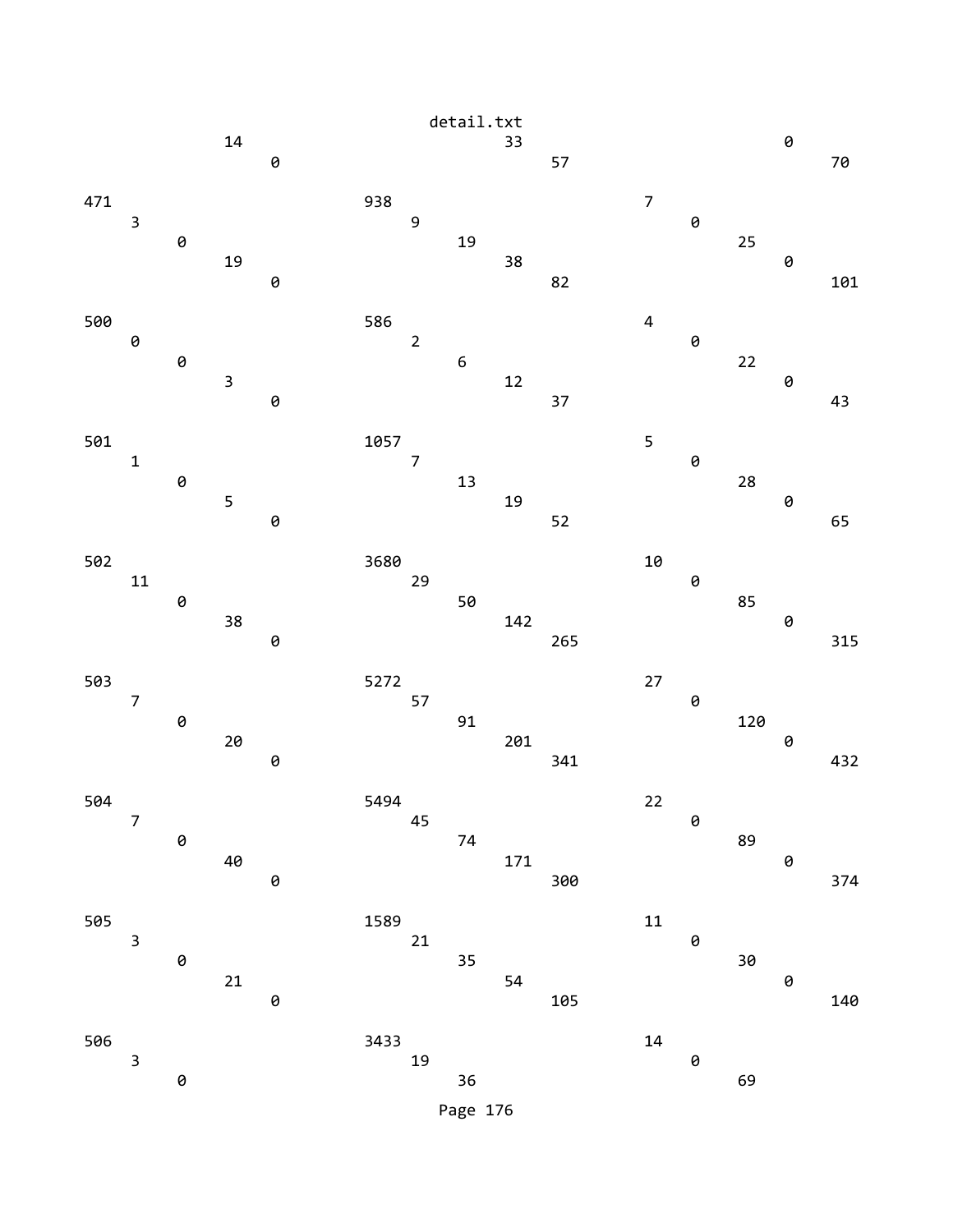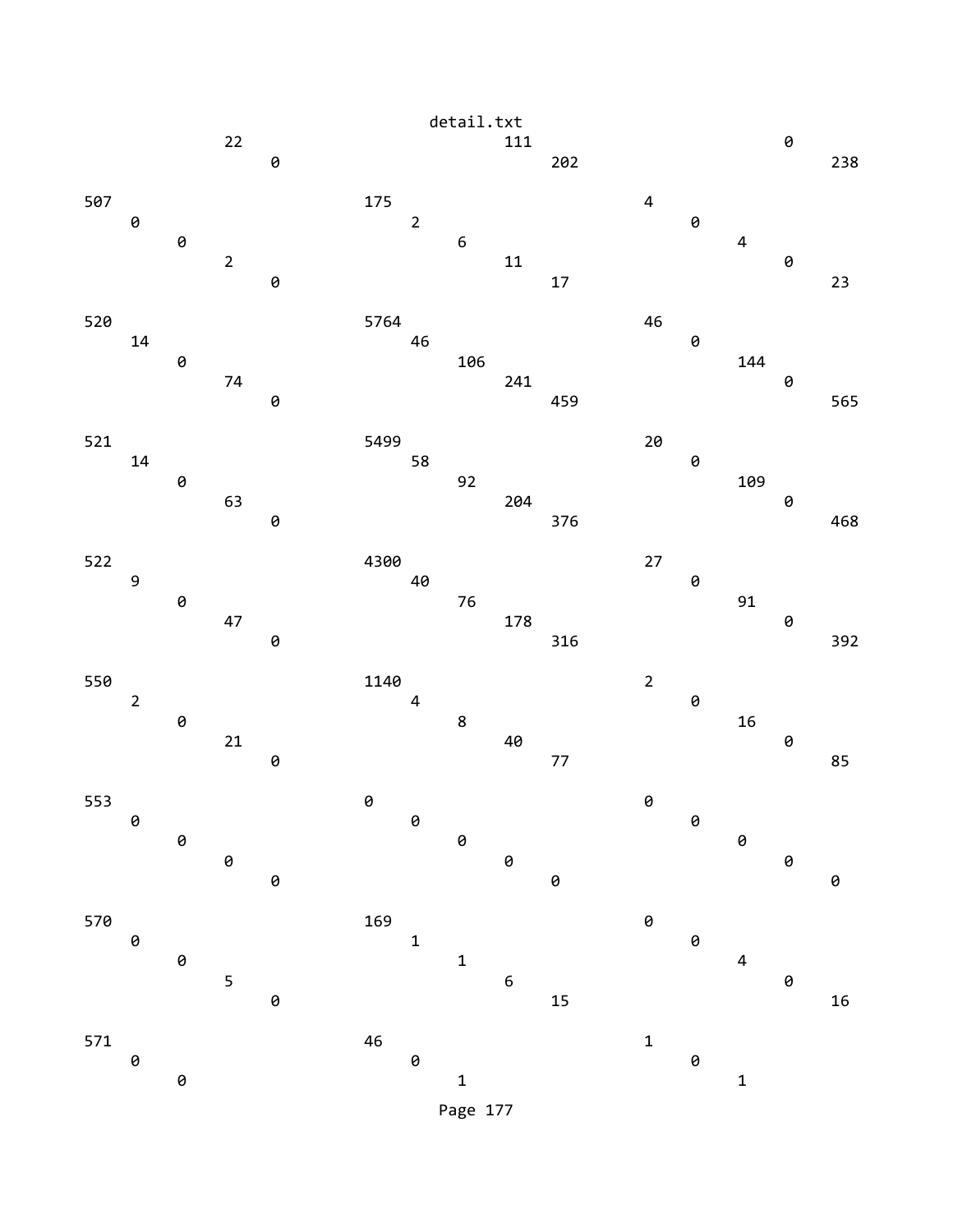| detail.txt              |                         |              |            |                                          |                            |            |                                               |                          |       |         |                  | 0                      |   |     |
|-------------------------|-------------------------|--------------|------------|------------------------------------------|----------------------------|------------|-----------------------------------------------|--------------------------|-------|---------|------------------|------------------------|---|-----|
|                         |                         |              | 0          | 0                                        |                            |            |                                               | 3                        | 4     |         |                  |                        |   | 5   |
| Totals:<br>18101        | 819                     | 0            | 2712       | 0                                        | 180037                     | 2148       | 4187                                          | 7318                     | 13914 | 1220    | 0                | 3884                   | 0 |     |
| Vickers                 |                         |              |            |                                          | Tax Collector (Vote For 1) |            |                                               |                          |       |         | Orlando Gonzalez | Bruce E.               |   |     |
| Precinct<br>Provisional |                         | Early Voting |            | Early Voting Provisional<br>Early Voting |                            | Absentee   | Registered Voters<br>Early Voting Provisional | Choice Total<br>Absentee |       | Polling | Choice Total     | Provisional<br>Polling |   |     |
| 100                     | Total<br>6              | 0            | 10         | 0                                        | 631                        | 12         | 28                                            | 58                       | 114   | 10      | 0                | 46                     | 0 | 142 |
| 101                     | 11                      | 0            | $26\,$     | 0                                        | 2979                       | 96         | 183                                           | 151                      | 256   | 76      | 0                | 79                     | 0 | 439 |
| 102                     | 5                       | 0            | 4          | 0                                        | 425                        | $\epsilon$ | 22                                            | 38                       | 84    | 11      | 0                | 42                     | 0 | 106 |
| 103                     | $\overline{\mathbf{3}}$ | 0            | $\sqrt{2}$ | $\pmb{\Theta}$                           | 142                        | $11\,$     | $17\,$                                        | 11                       | 30    | 3       | 0                | $17\,$                 | 0 | 47  |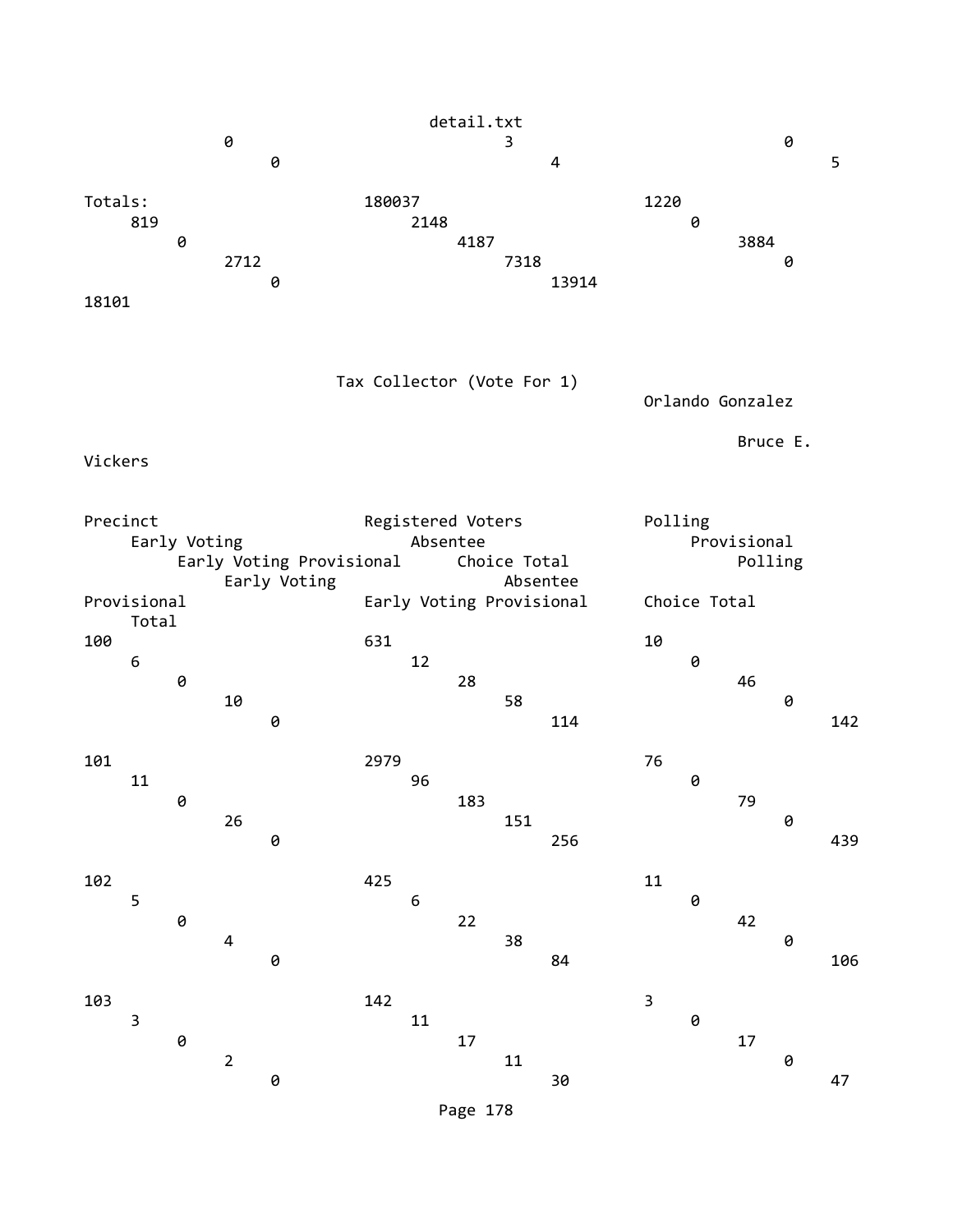detail.txt

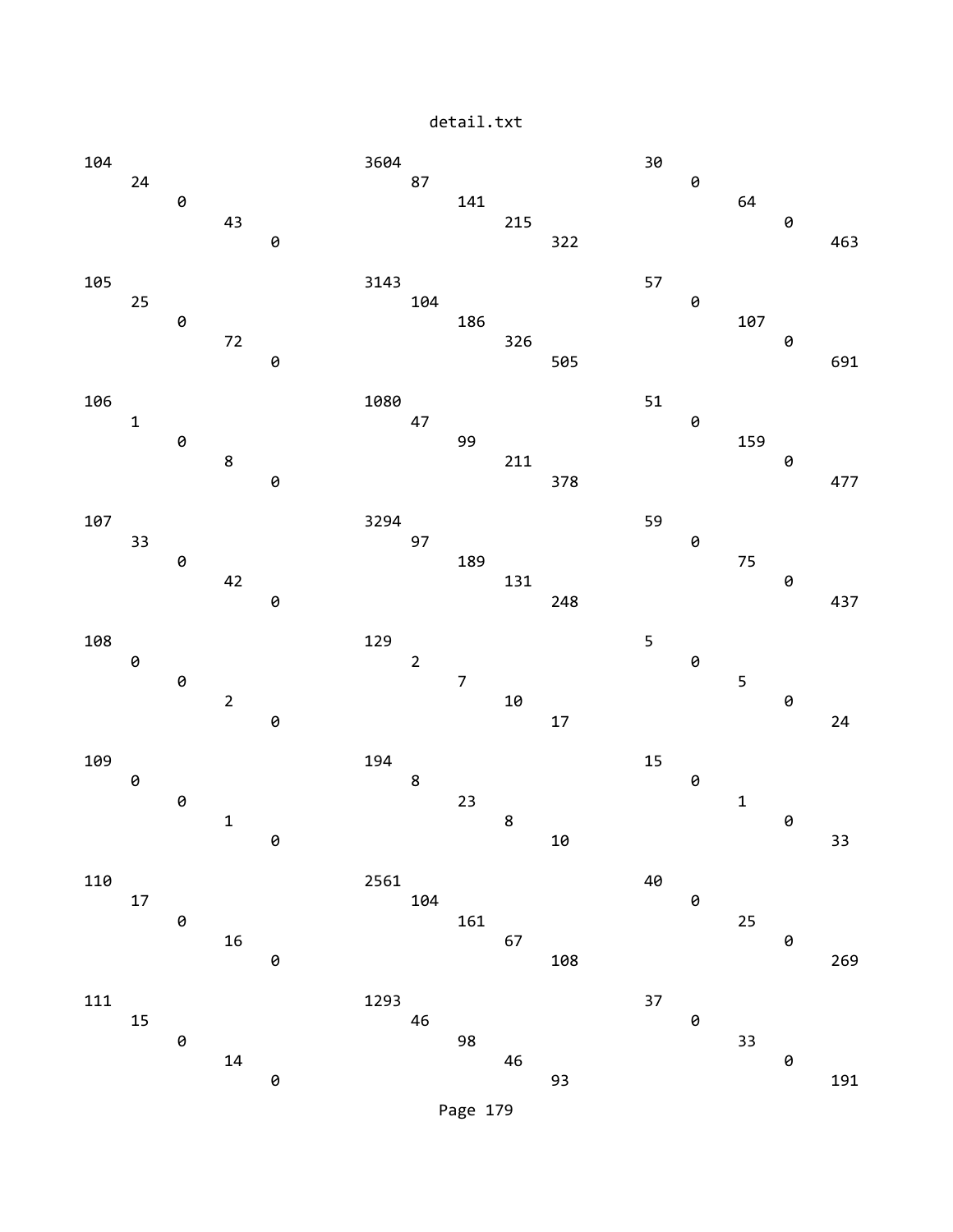detail.txt

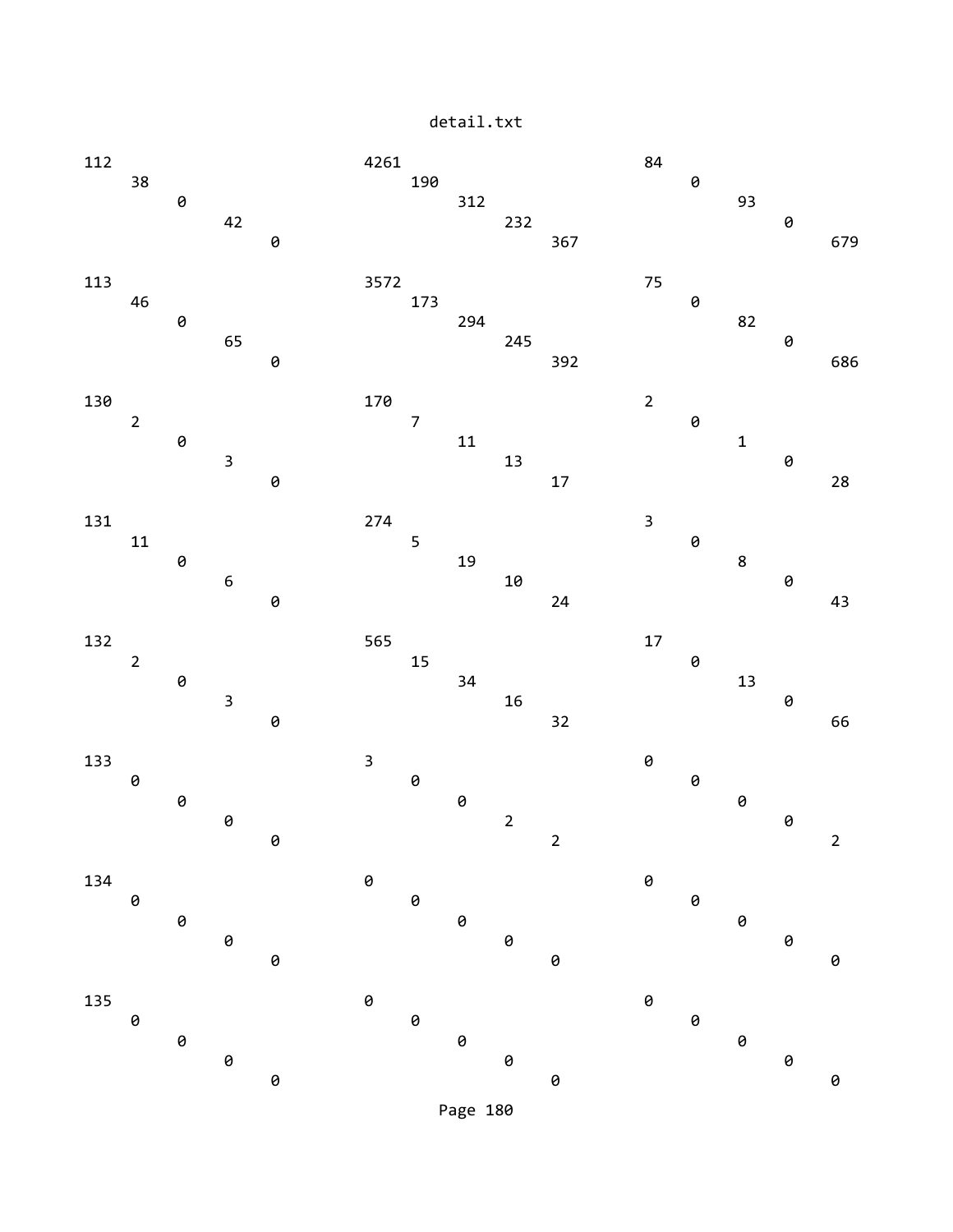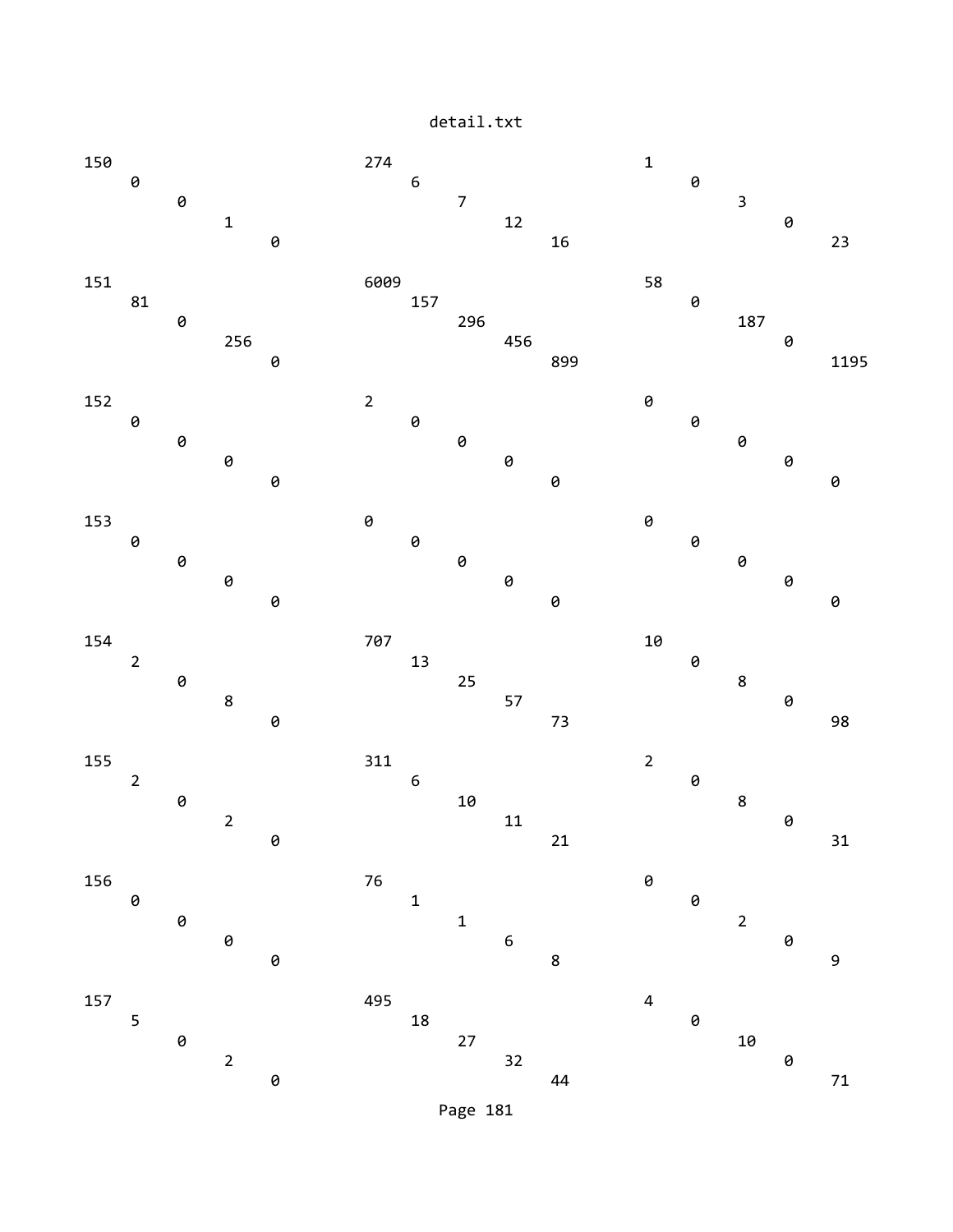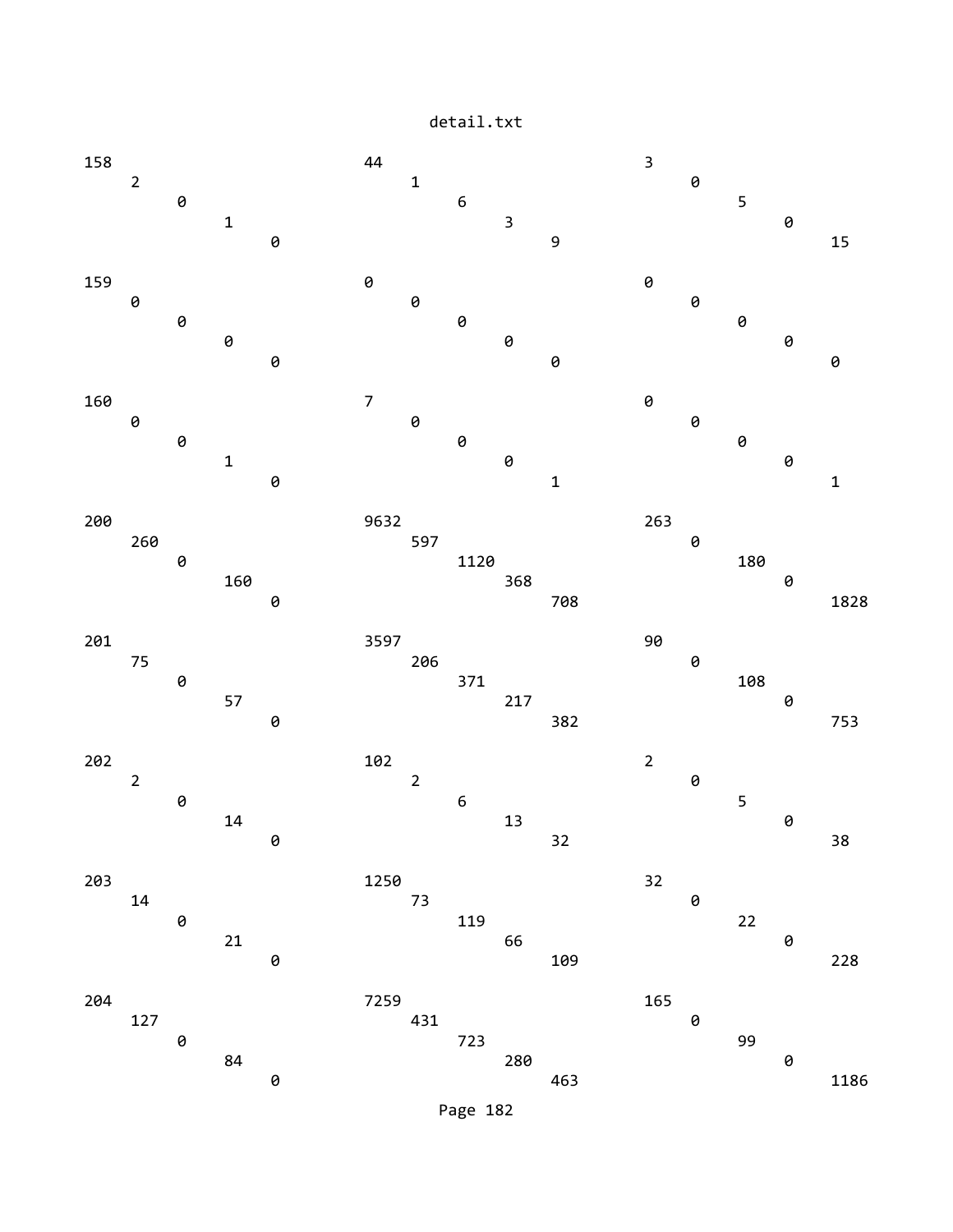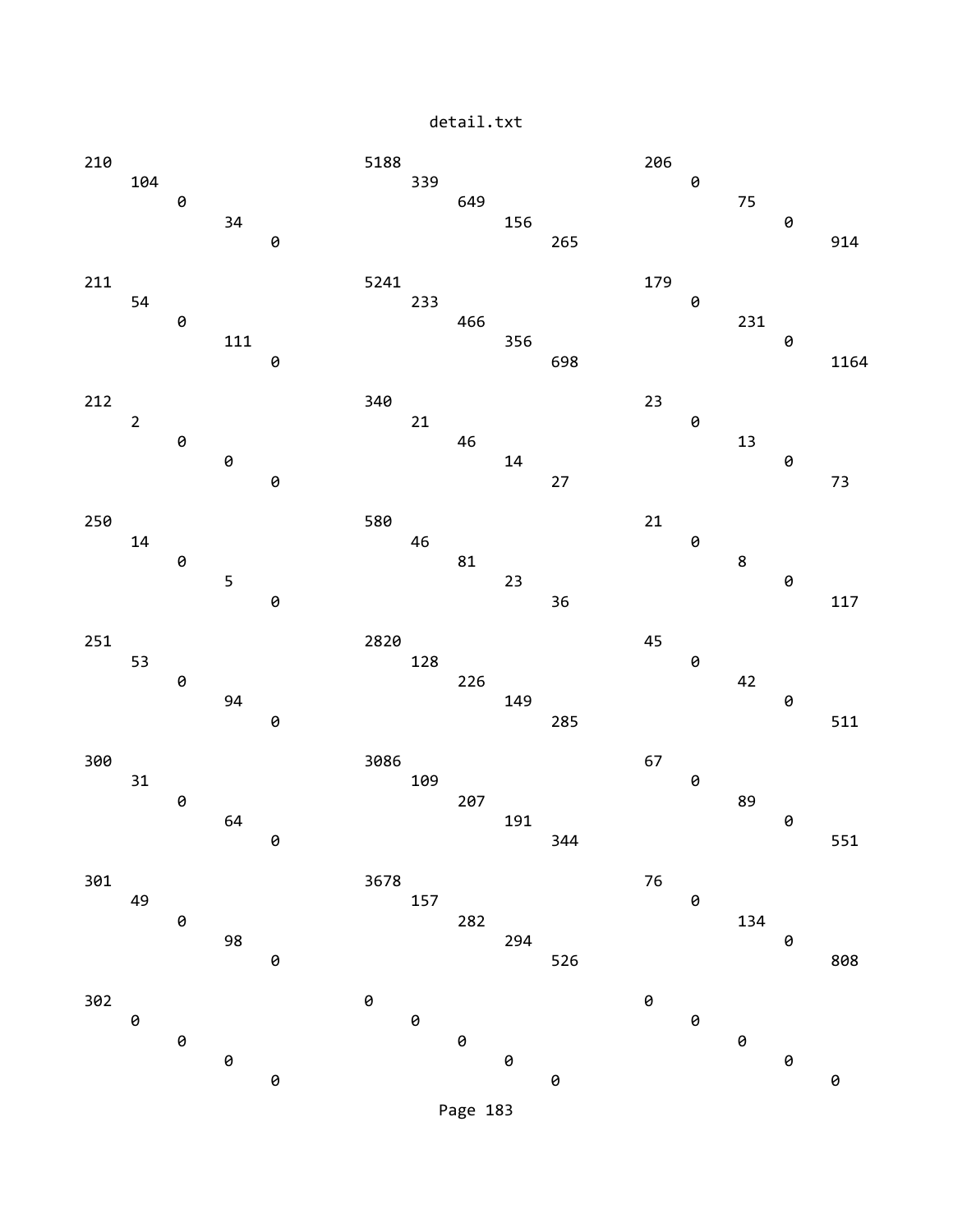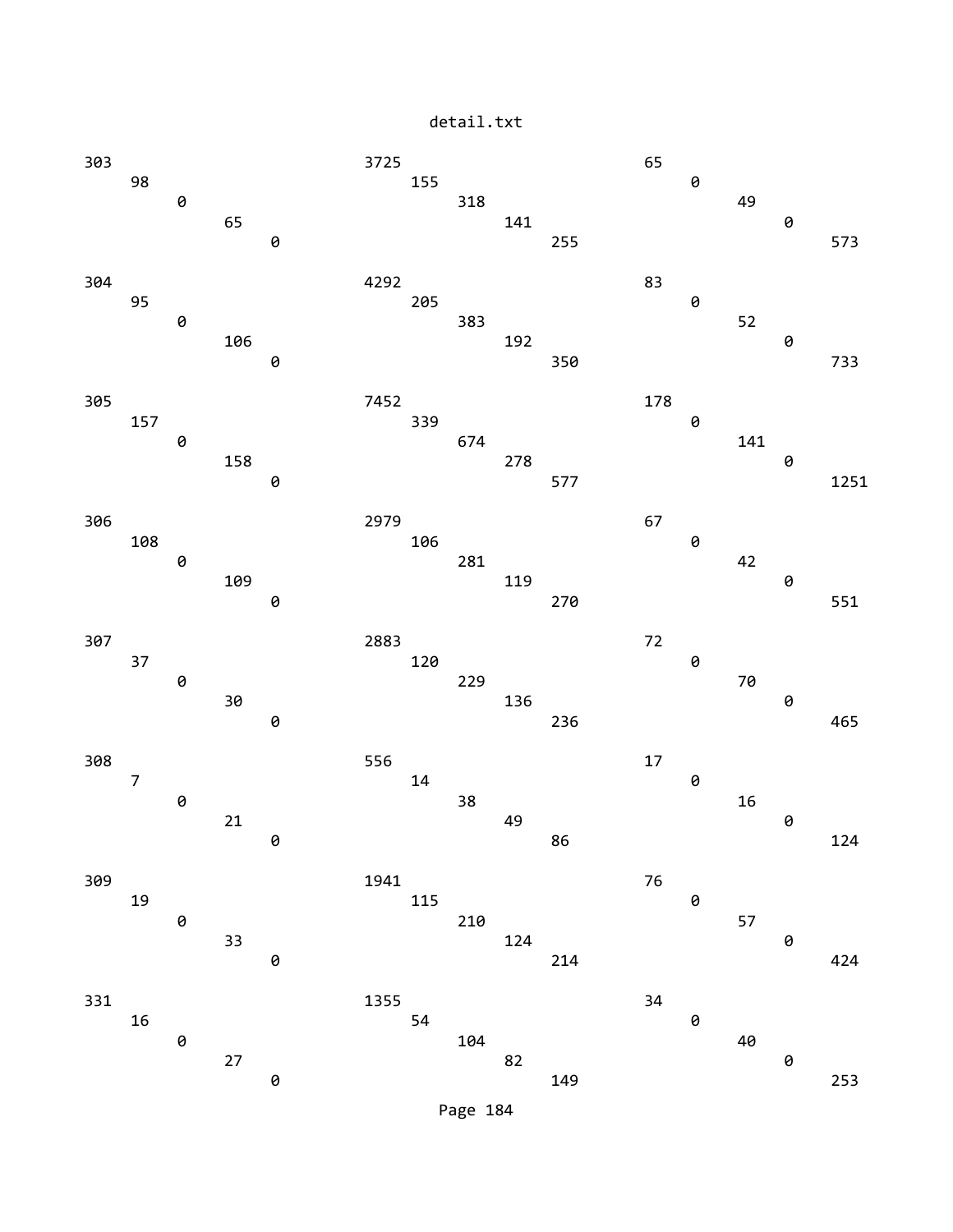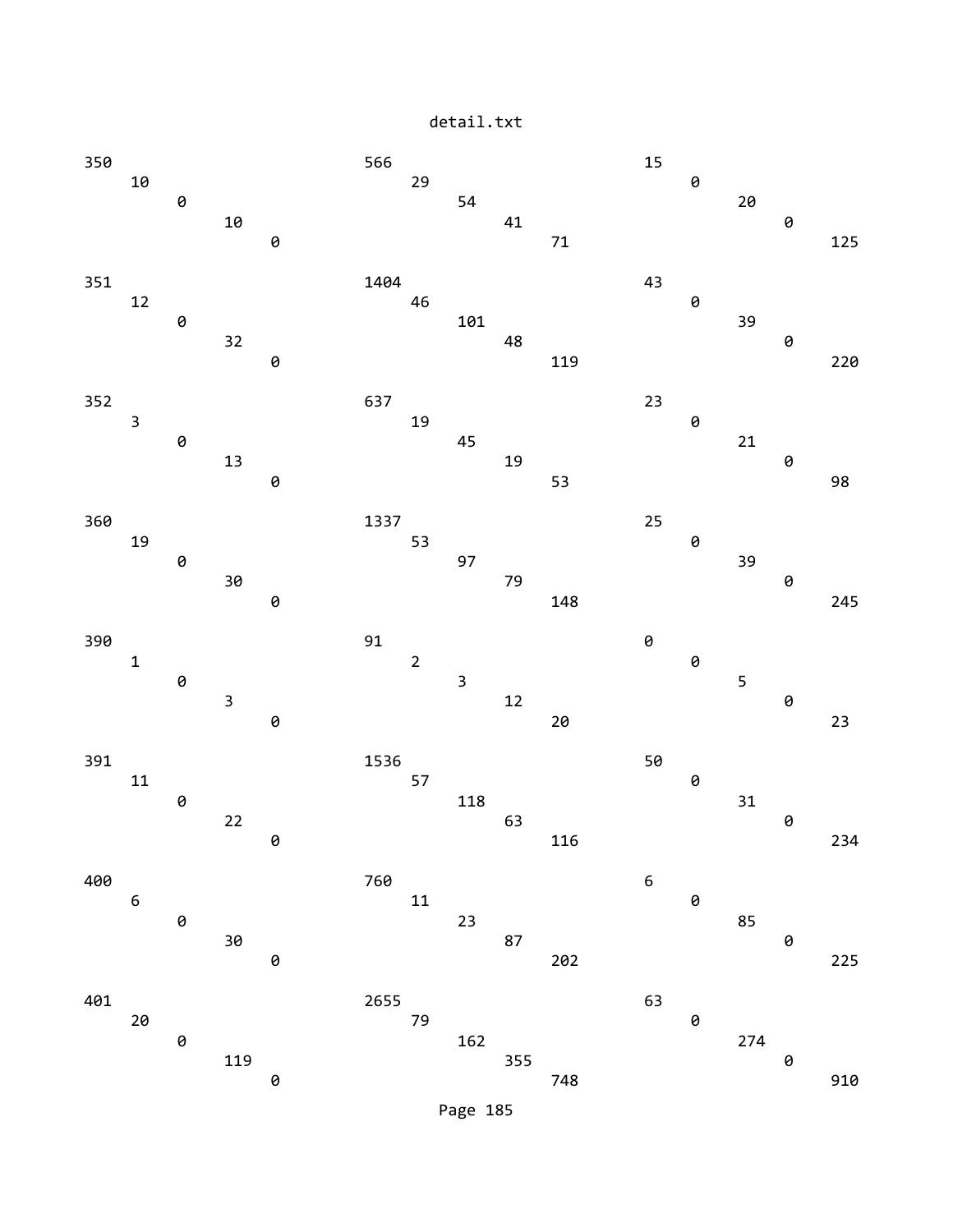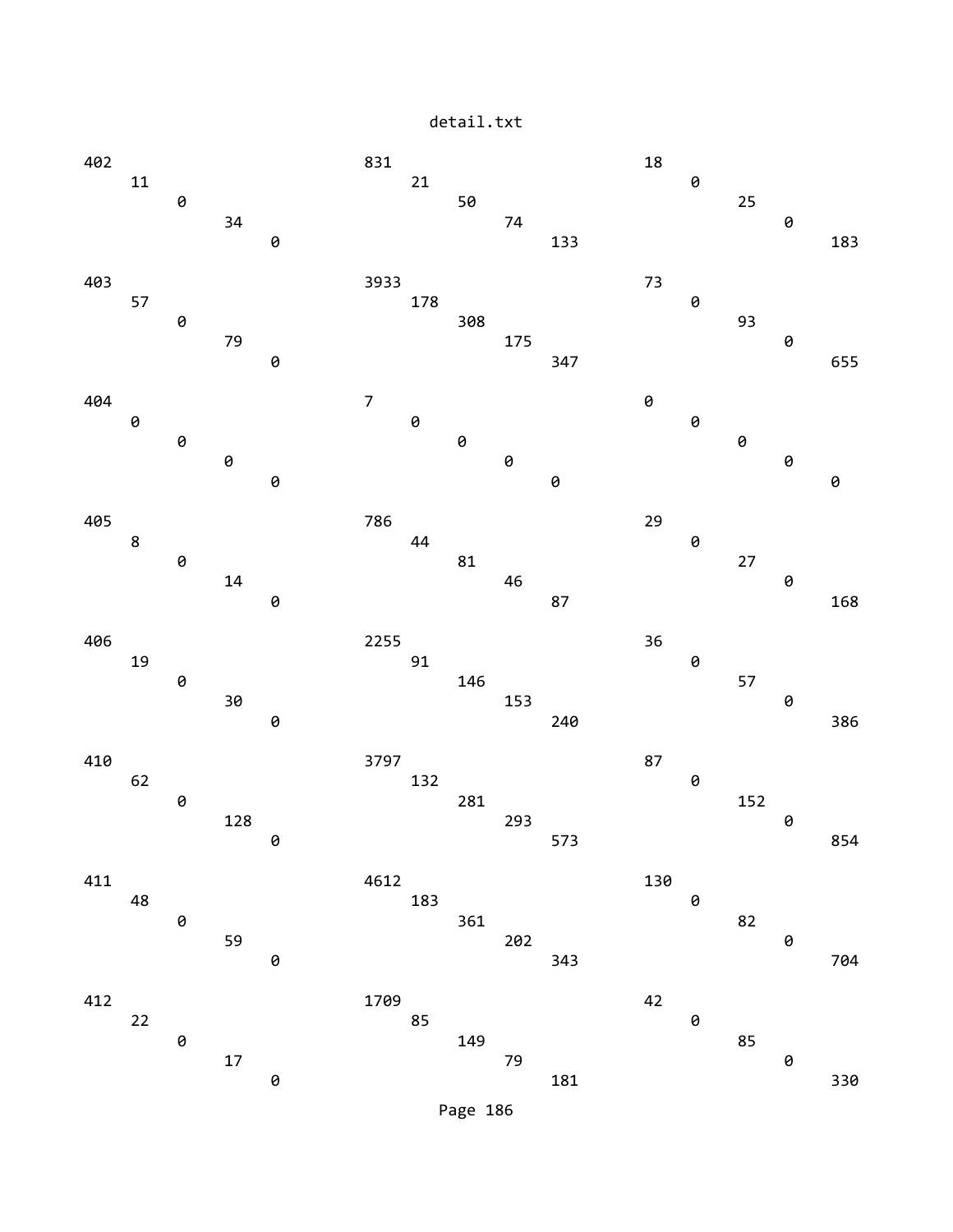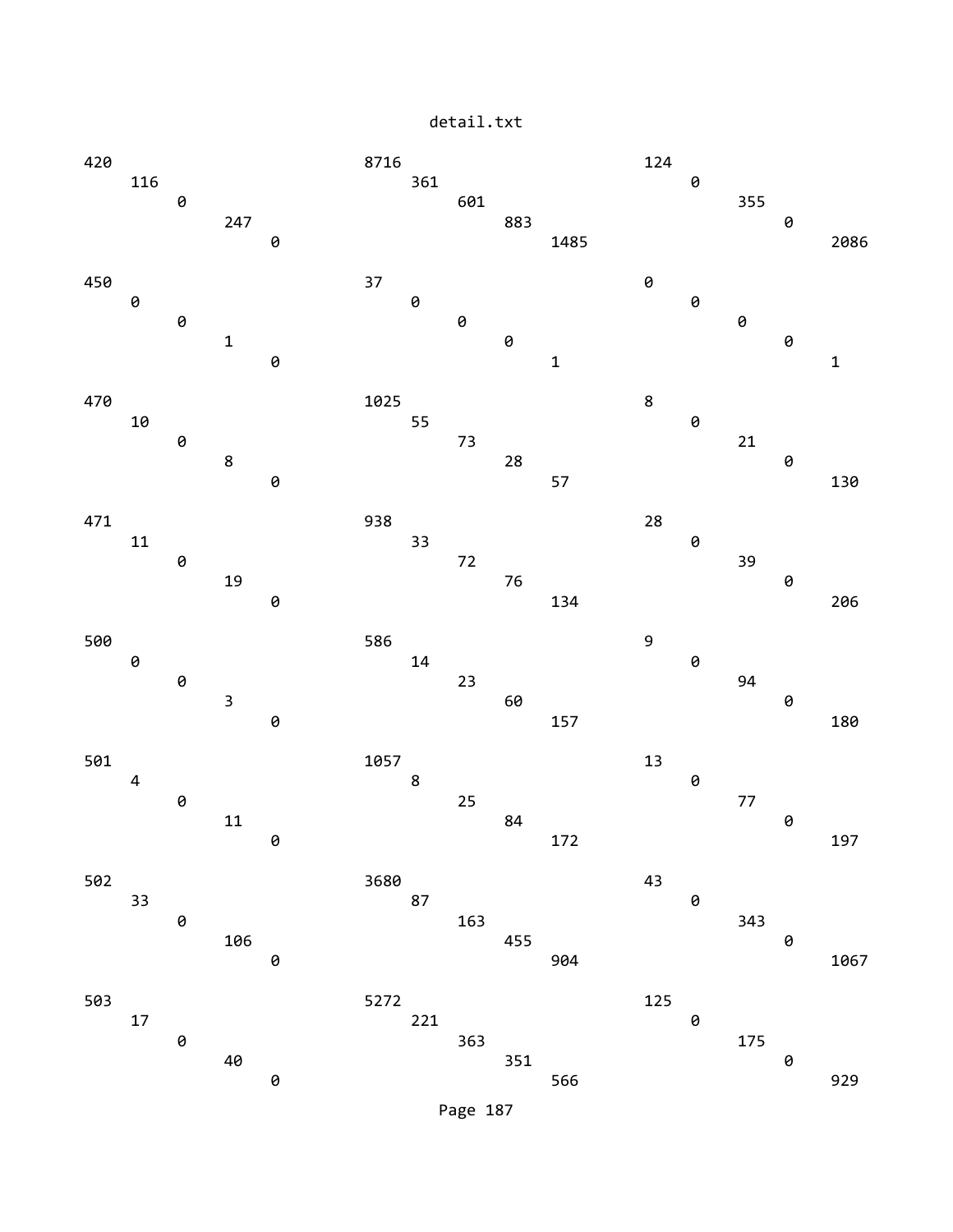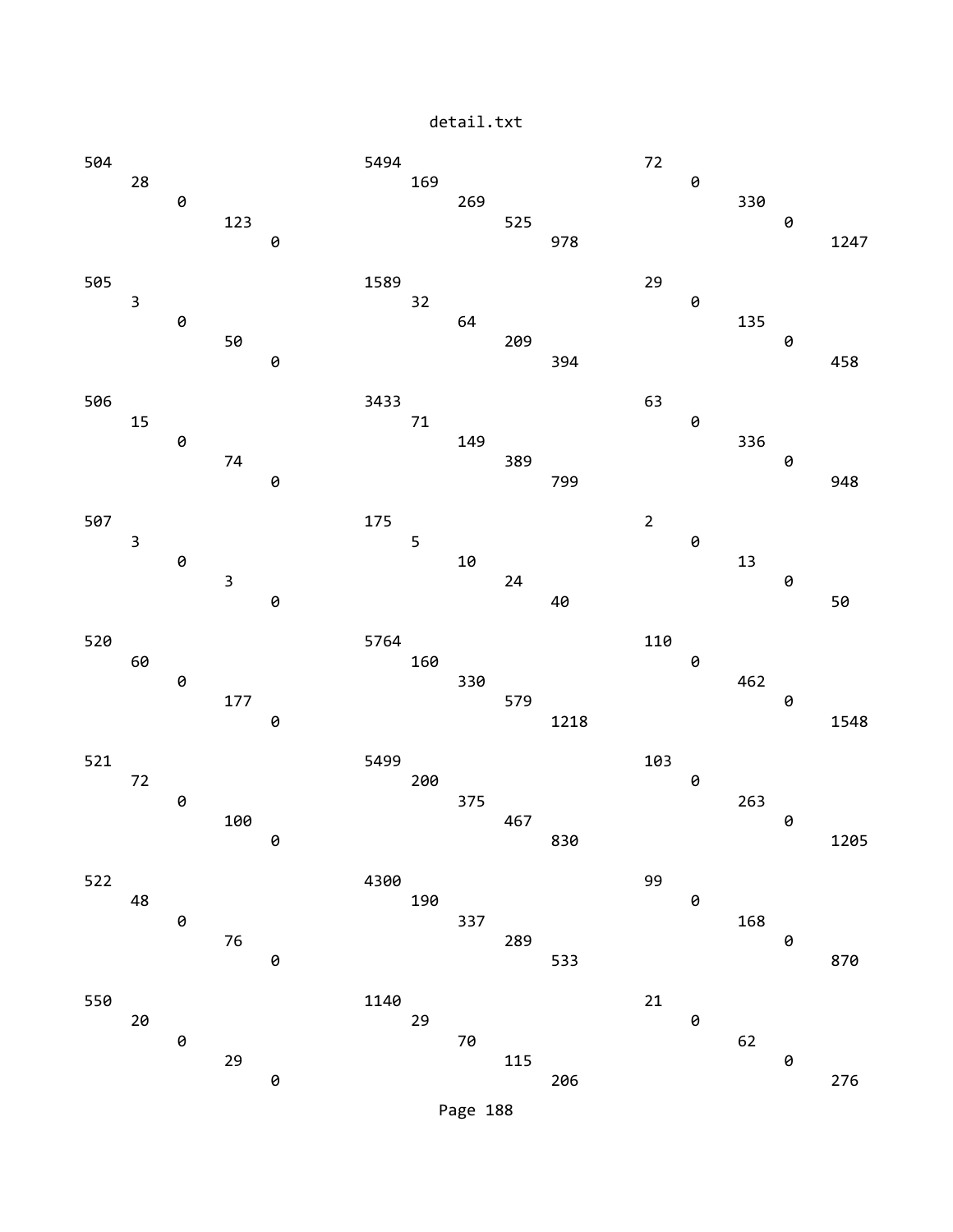

 County Commissioner District 1 (Vote For 1) Peggy Choudhry

Michael E.

Harford

Precinct **Registered Voters** Polling Early Voting **Absentee** Absentee **Provisional** Early Voting Provisional Choice Total **Polling** Early Voting **Absentee** Provisional Early Voting Provisional Choice Total Total 100 631 17 8 18 0 **0** 5 4 8 0 **0** 17 60 101 2979 65 27 89 0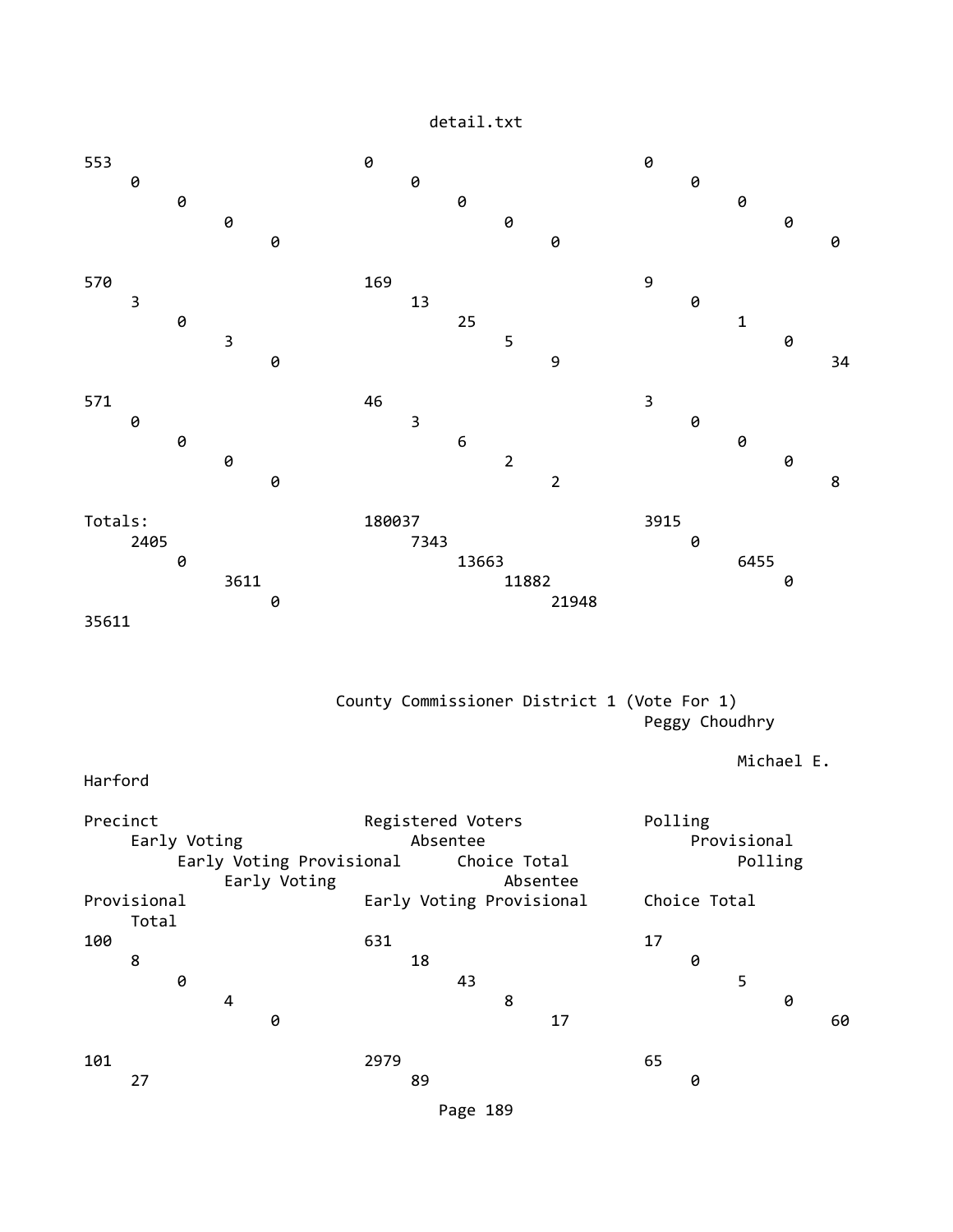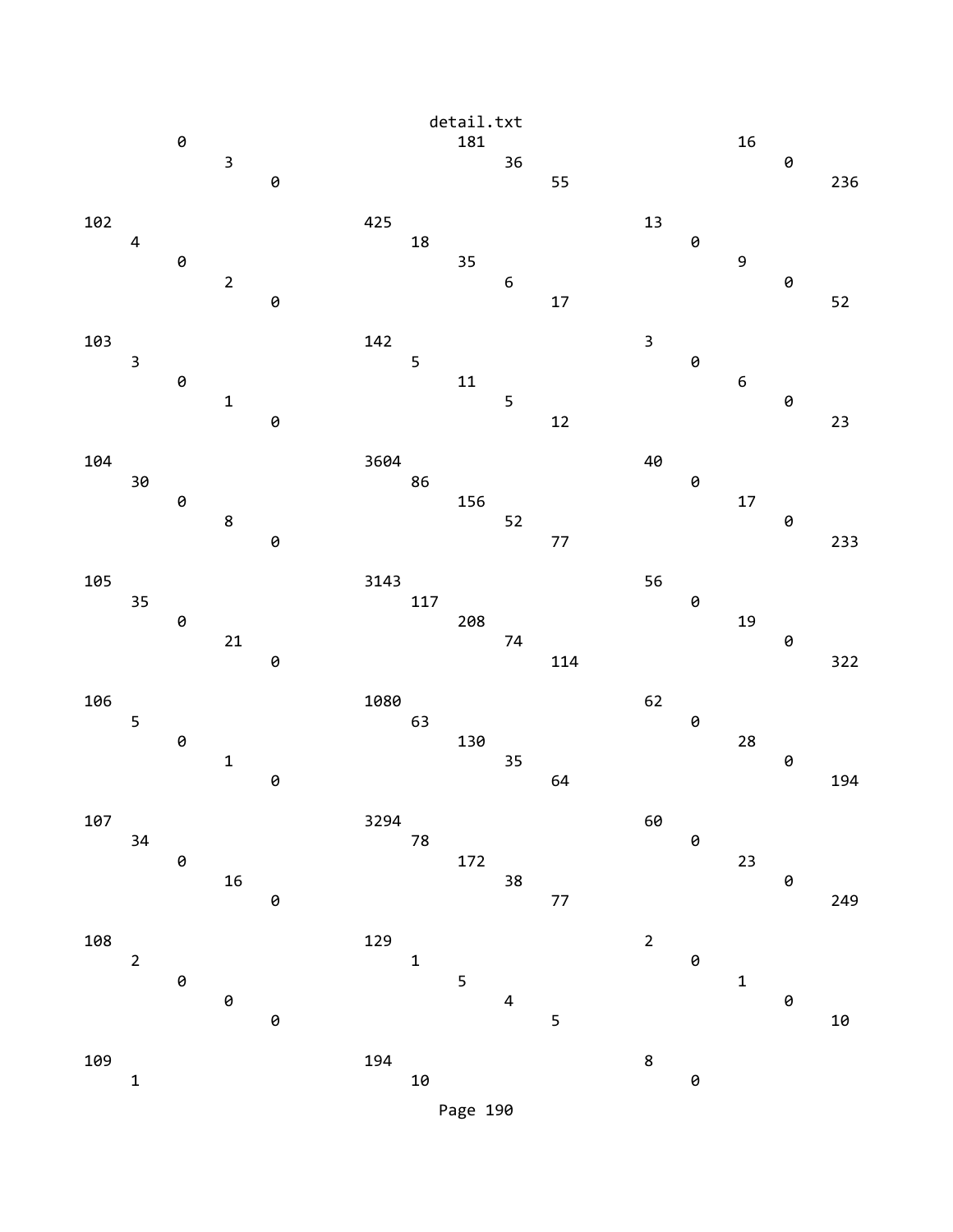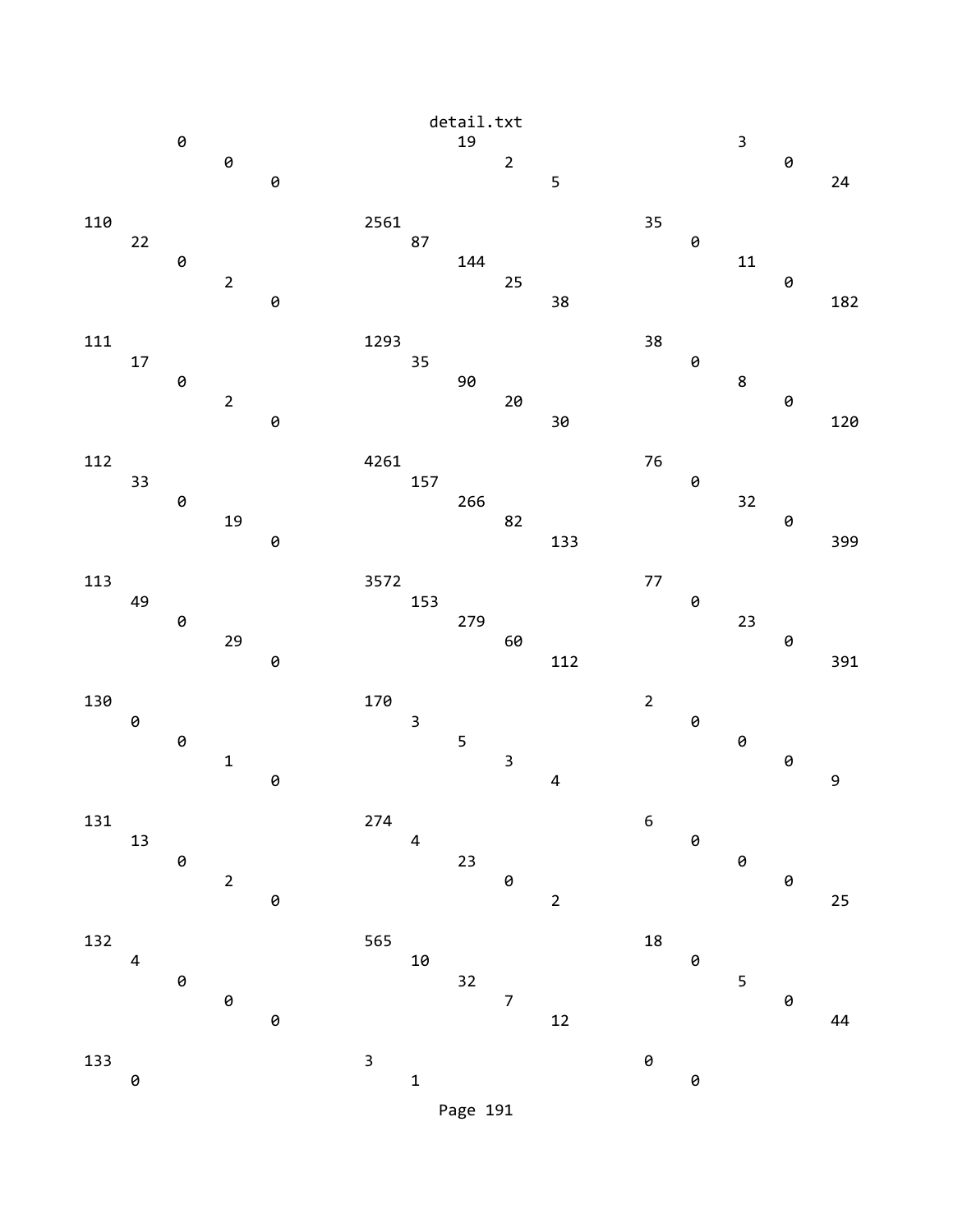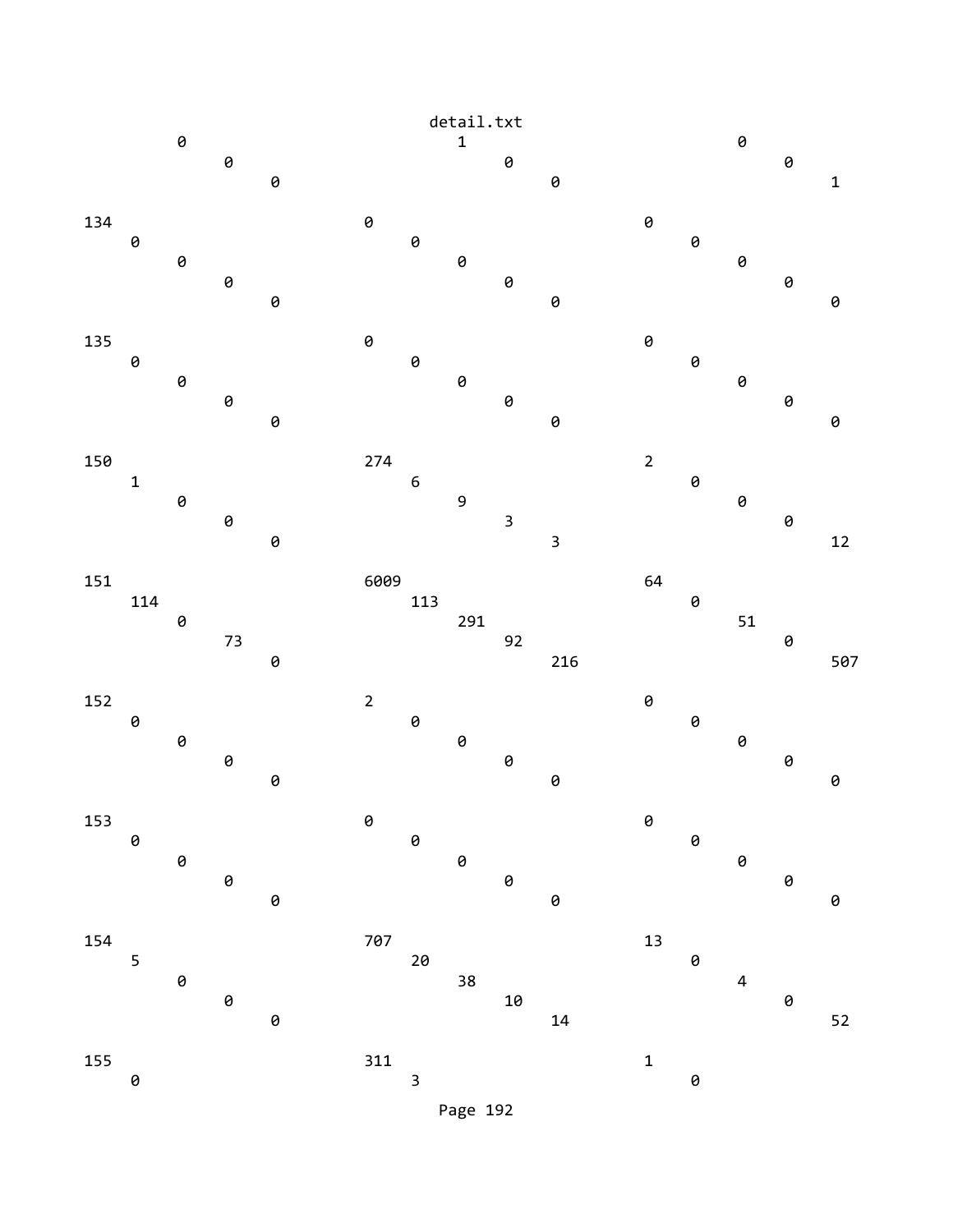

 County Commissioner District 3 (Vote For 1) Brandon Arrington

Manuel "Manny"

Rodriguez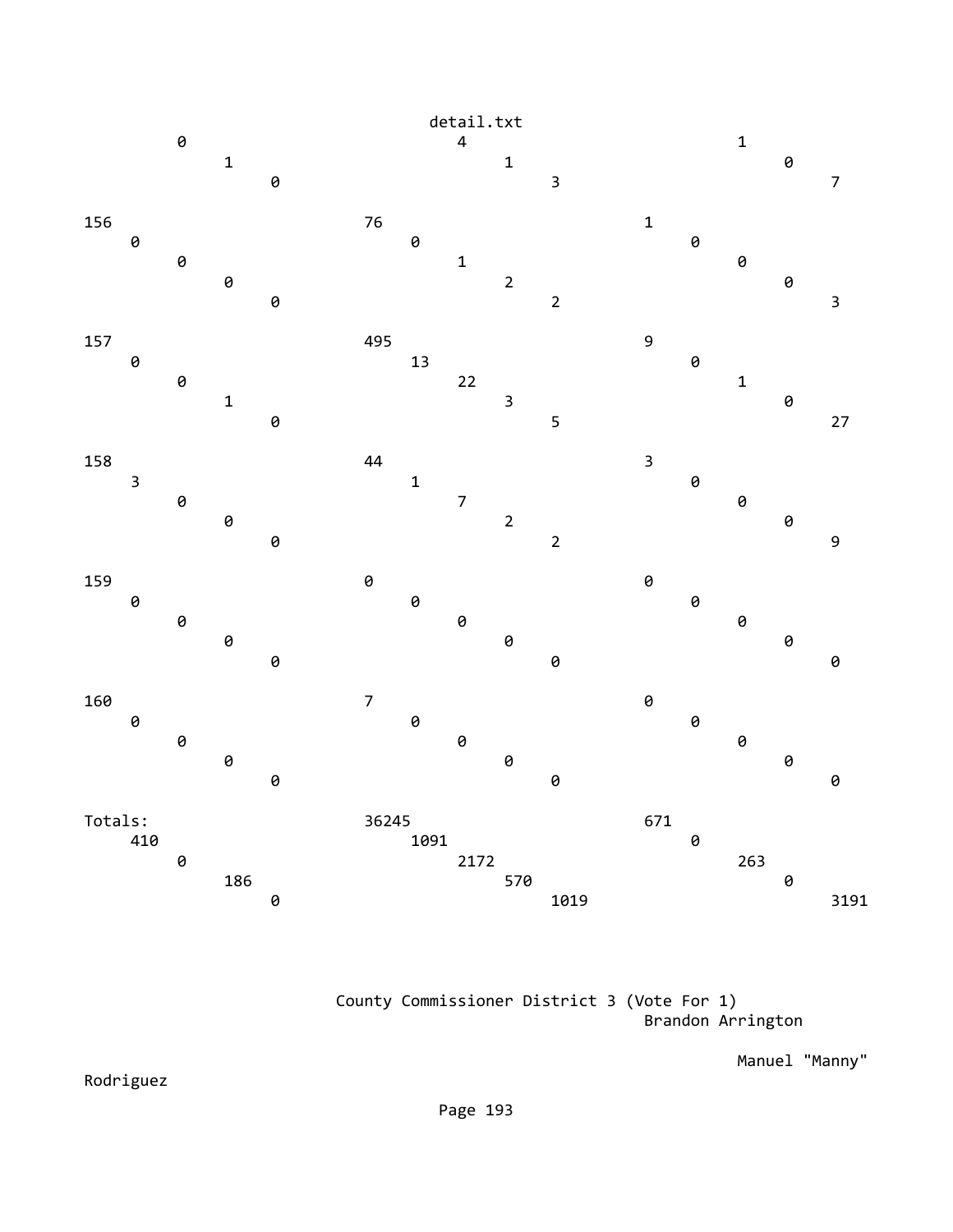| Precinct                             |                                          |   |    |                                      | Registered Voters |                          |     |     |     |              | Polling                |    |   |     |  |  |
|--------------------------------------|------------------------------------------|---|----|--------------------------------------|-------------------|--------------------------|-----|-----|-----|--------------|------------------------|----|---|-----|--|--|
|                                      | Early Voting<br>Early Voting Provisional |   |    |                                      |                   | Absentee<br>Choice Total |     |     |     |              | Provisional<br>Polling |    |   |     |  |  |
|                                      |                                          |   |    |                                      |                   |                          |     |     |     |              |                        |    |   |     |  |  |
| Early Voting<br>Provisional<br>Total |                                          |   |    | Absentee<br>Early Voting Provisional |                   |                          |     |     |     | Choice Total |                        |    |   |     |  |  |
| 300                                  |                                          |   |    |                                      | 3086              |                          |     |     |     | 54           |                        |    |   |     |  |  |
|                                      | 50                                       |   |    |                                      |                   | 92                       |     |     |     |              | 0                      |    |   |     |  |  |
|                                      |                                          | 0 |    |                                      |                   |                          | 196 |     |     |              |                        | 48 |   |     |  |  |
|                                      |                                          |   | 21 |                                      |                   |                          |     | 69  |     |              |                        |    | 0 |     |  |  |
|                                      |                                          |   |    | 0                                    |                   |                          |     |     | 138 |              |                        |    |   | 334 |  |  |
| 301                                  |                                          |   |    |                                      | 3678              |                          |     |     |     | 76           |                        |    |   |     |  |  |
|                                      | 62                                       |   |    |                                      |                   | 164                      |     |     |     |              | 0                      |    |   |     |  |  |
|                                      |                                          | 0 |    |                                      |                   |                          | 302 |     |     |              |                        | 46 |   |     |  |  |
|                                      |                                          |   | 18 |                                      |                   |                          |     | 64  |     |              |                        |    | 0 |     |  |  |
|                                      |                                          |   |    | 0                                    |                   |                          |     |     | 128 |              |                        |    |   | 430 |  |  |
| 302                                  |                                          |   |    |                                      | 0                 |                          |     |     |     | 0            |                        |    |   |     |  |  |
|                                      | 0                                        |   |    |                                      |                   | $\Theta$                 |     |     |     |              | 0                      |    |   |     |  |  |
|                                      |                                          | 0 |    |                                      |                   |                          | 0   |     |     |              |                        | 0  |   |     |  |  |
|                                      |                                          |   | 0  |                                      |                   |                          |     | 0   |     |              |                        |    | 0 |     |  |  |
|                                      |                                          |   |    | 0                                    |                   |                          |     |     | 0   |              |                        |    |   | 0   |  |  |
| 303                                  |                                          |   |    |                                      | 3725              |                          |     |     |     | 50           |                        |    |   |     |  |  |
|                                      | 77                                       |   |    |                                      |                   | 108                      |     |     |     |              | 0                      |    |   |     |  |  |
|                                      |                                          | 0 |    |                                      |                   |                          | 235 |     |     |              |                        | 40 |   |     |  |  |
|                                      |                                          |   | 49 |                                      |                   |                          |     | 83  |     |              |                        |    | 0 |     |  |  |
|                                      |                                          |   |    | 0                                    |                   |                          |     |     | 172 |              |                        |    |   | 407 |  |  |
| 304                                  |                                          |   |    |                                      | 4292              |                          |     |     |     | 47           |                        |    |   |     |  |  |
|                                      | 90                                       |   |    |                                      |                   | 134                      |     |     |     |              | 0                      |    |   |     |  |  |
|                                      |                                          | 0 |    |                                      |                   |                          | 271 |     |     |              |                        | 49 |   |     |  |  |
|                                      |                                          |   | 57 |                                      |                   |                          |     | 120 |     |              |                        |    | 0 |     |  |  |
|                                      |                                          |   |    | 0                                    |                   |                          |     |     | 226 |              |                        |    |   | 497 |  |  |
| 305                                  |                                          |   |    |                                      | 7452              |                          |     |     |     | 160          |                        |    |   |     |  |  |
|                                      | 152                                      |   |    |                                      |                   | 225                      |     |     |     |              | 0                      |    |   |     |  |  |
|                                      |                                          | 0 |    |                                      |                   |                          | 537 |     |     |              |                        | 85 |   |     |  |  |
|                                      |                                          |   | 92 |                                      |                   |                          |     | 186 |     |              |                        |    | 0 |     |  |  |
|                                      |                                          |   |    | 0                                    |                   |                          |     |     | 363 |              |                        |    |   | 900 |  |  |
| 306                                  |                                          |   |    |                                      | 2979              |                          |     |     |     | 50           |                        |    |   |     |  |  |
|                                      | 106                                      |   |    |                                      |                   | 84                       |     |     |     |              | 0                      |    |   |     |  |  |
|                                      |                                          | 0 |    |                                      |                   |                          | 240 |     |     |              |                        | 39 |   |     |  |  |
|                                      |                                          |   | 73 |                                      |                   |                          |     | 73  |     |              |                        |    | 0 |     |  |  |
|                                      |                                          |   |    | 0                                    |                   |                          |     |     | 185 |              |                        |    |   | 425 |  |  |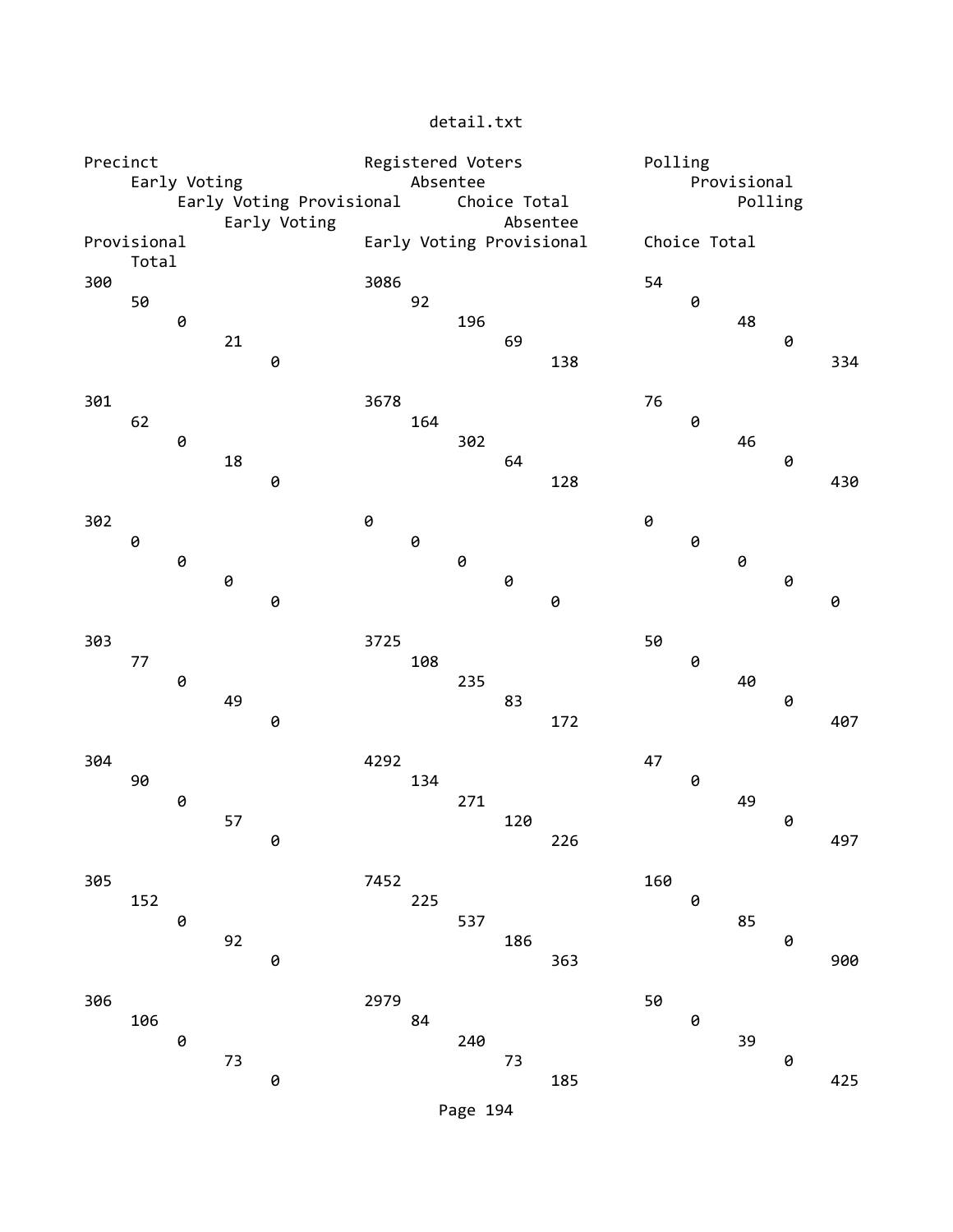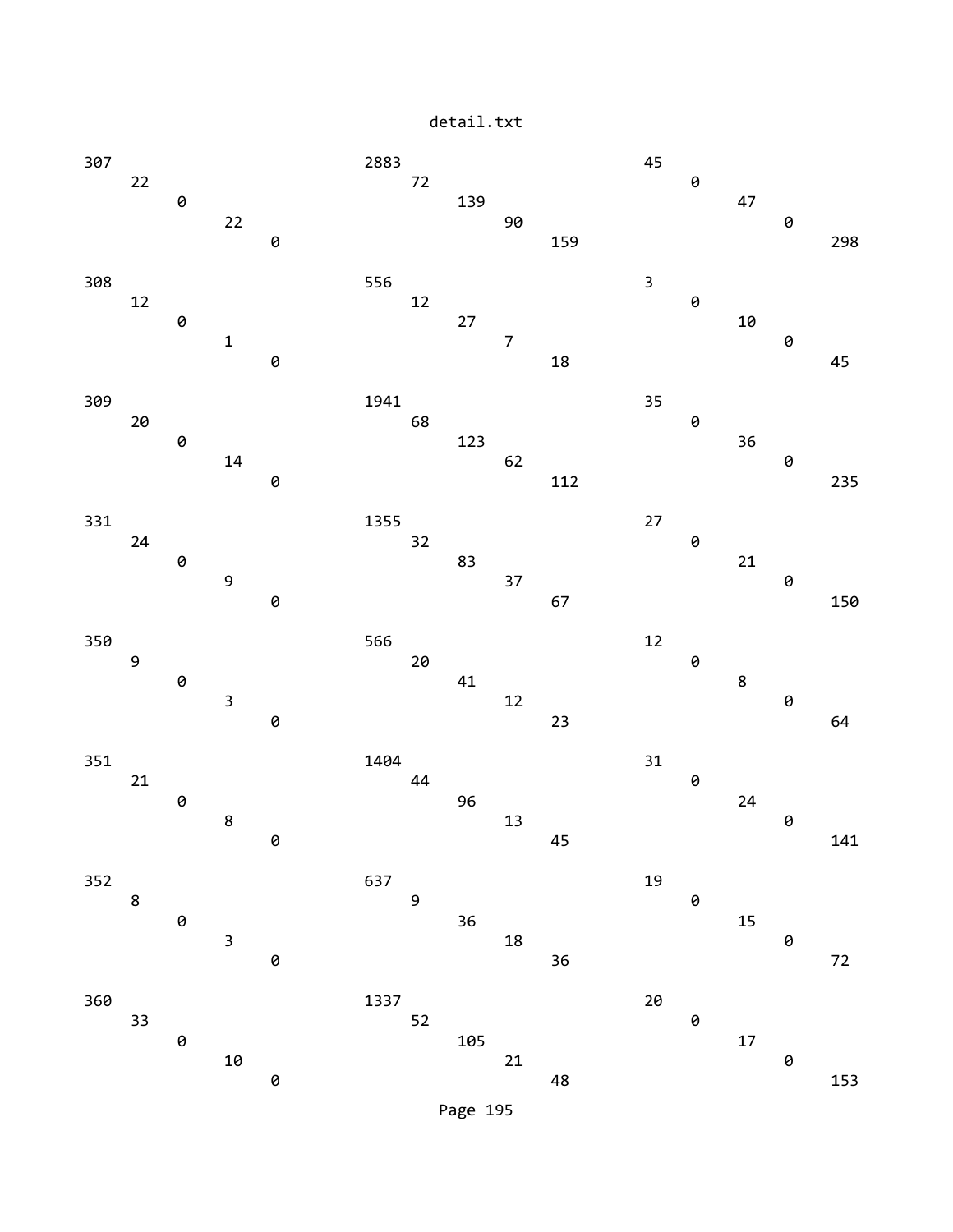

 United States Senator (Vote For 1) Augustus Invictus

Paul Stanton

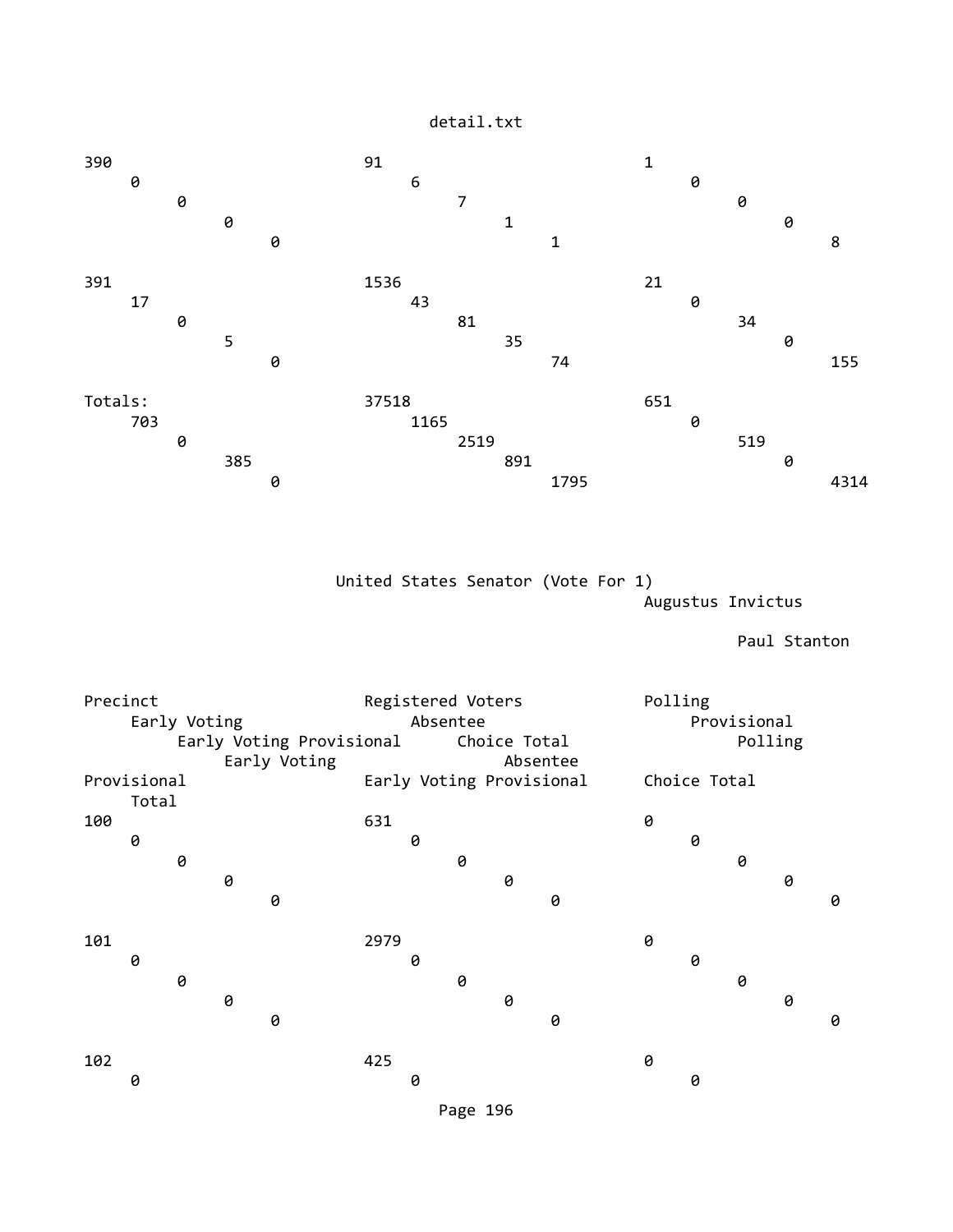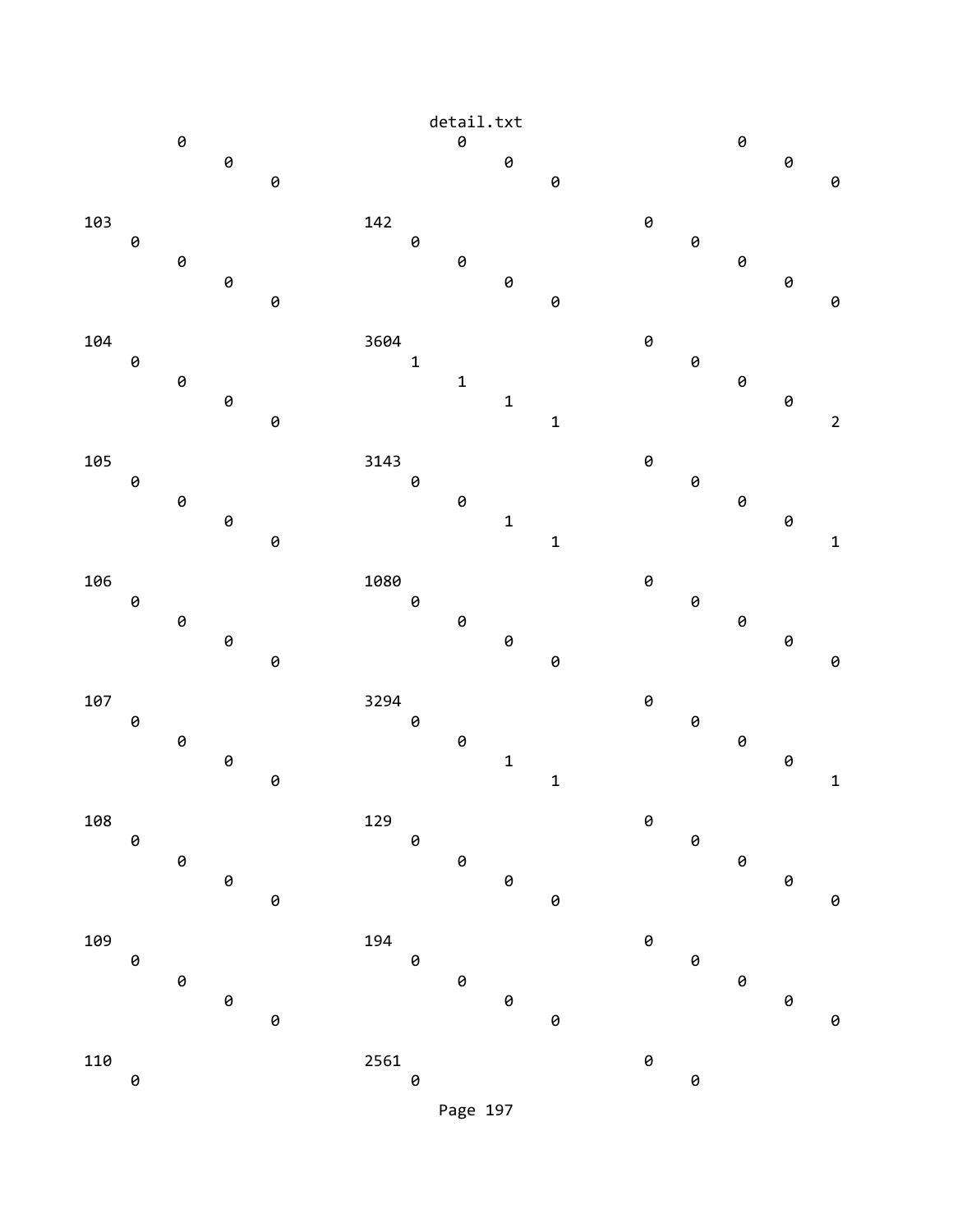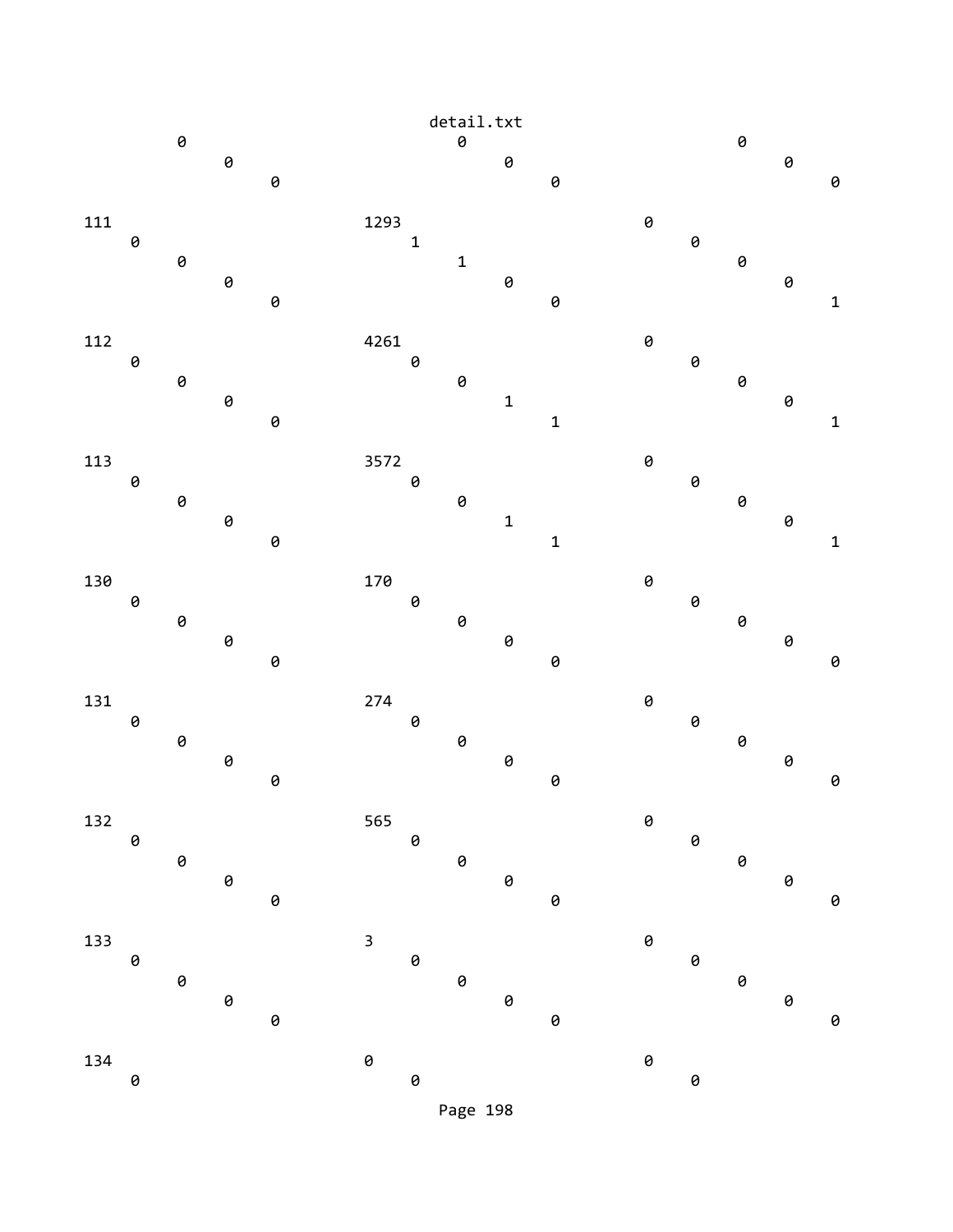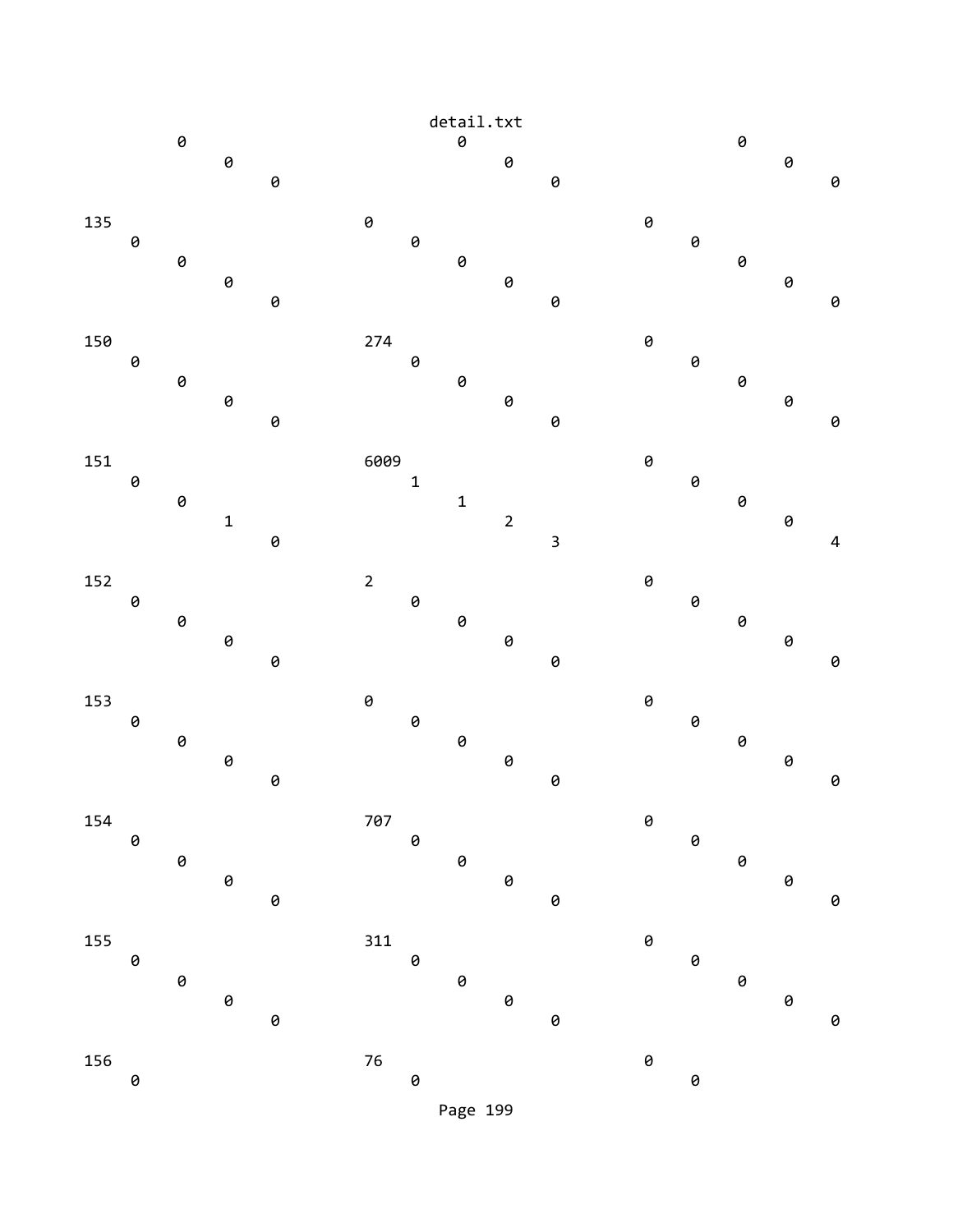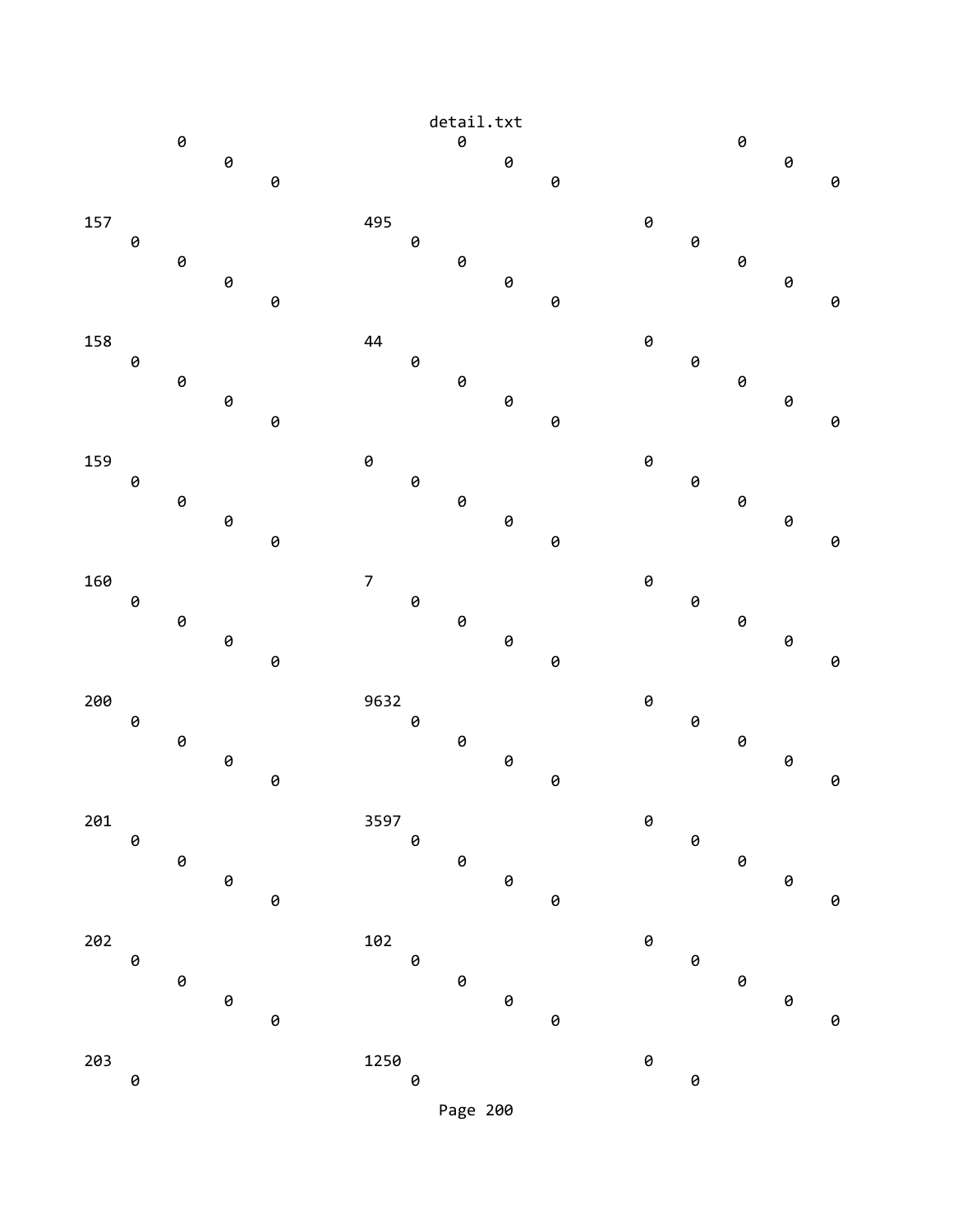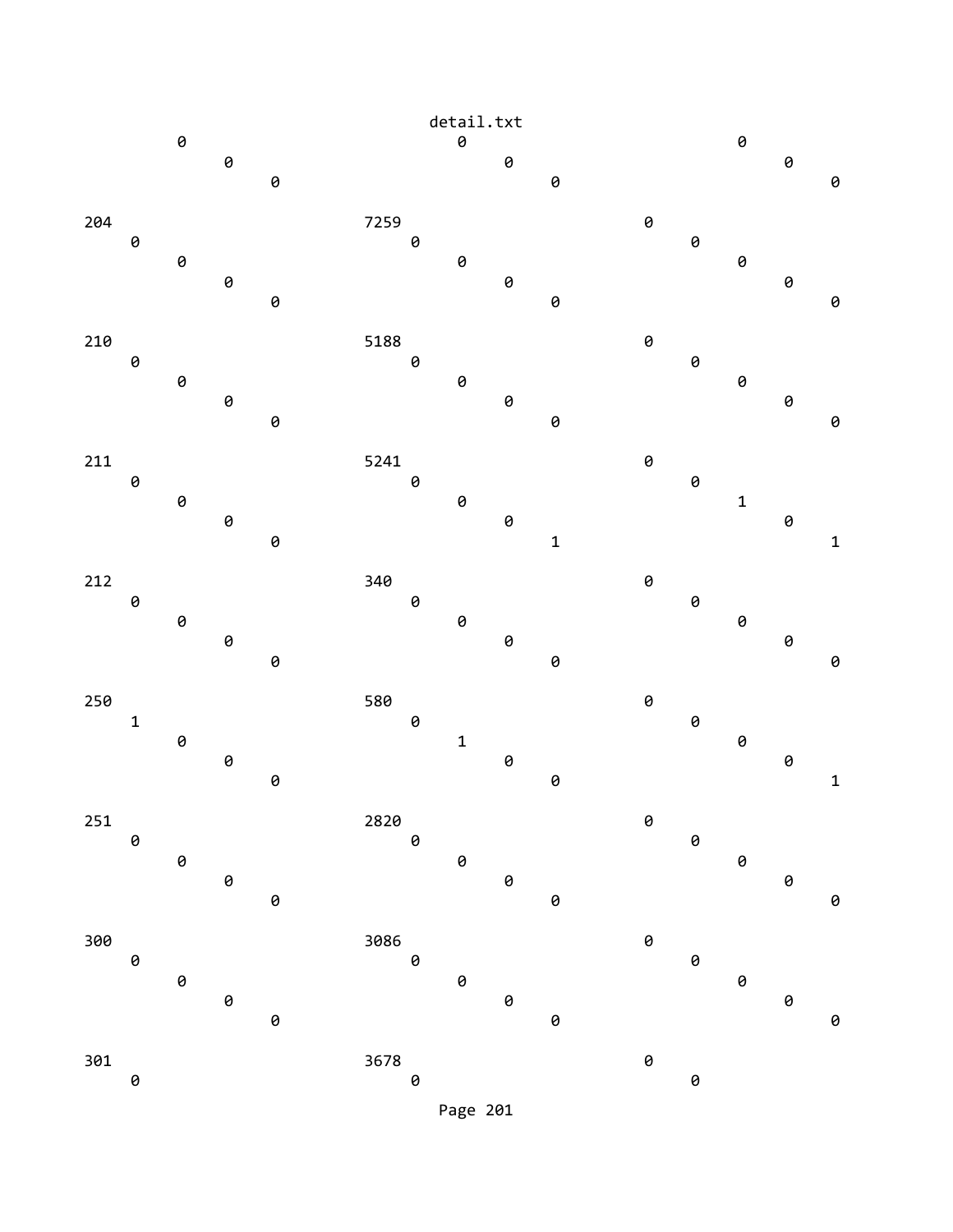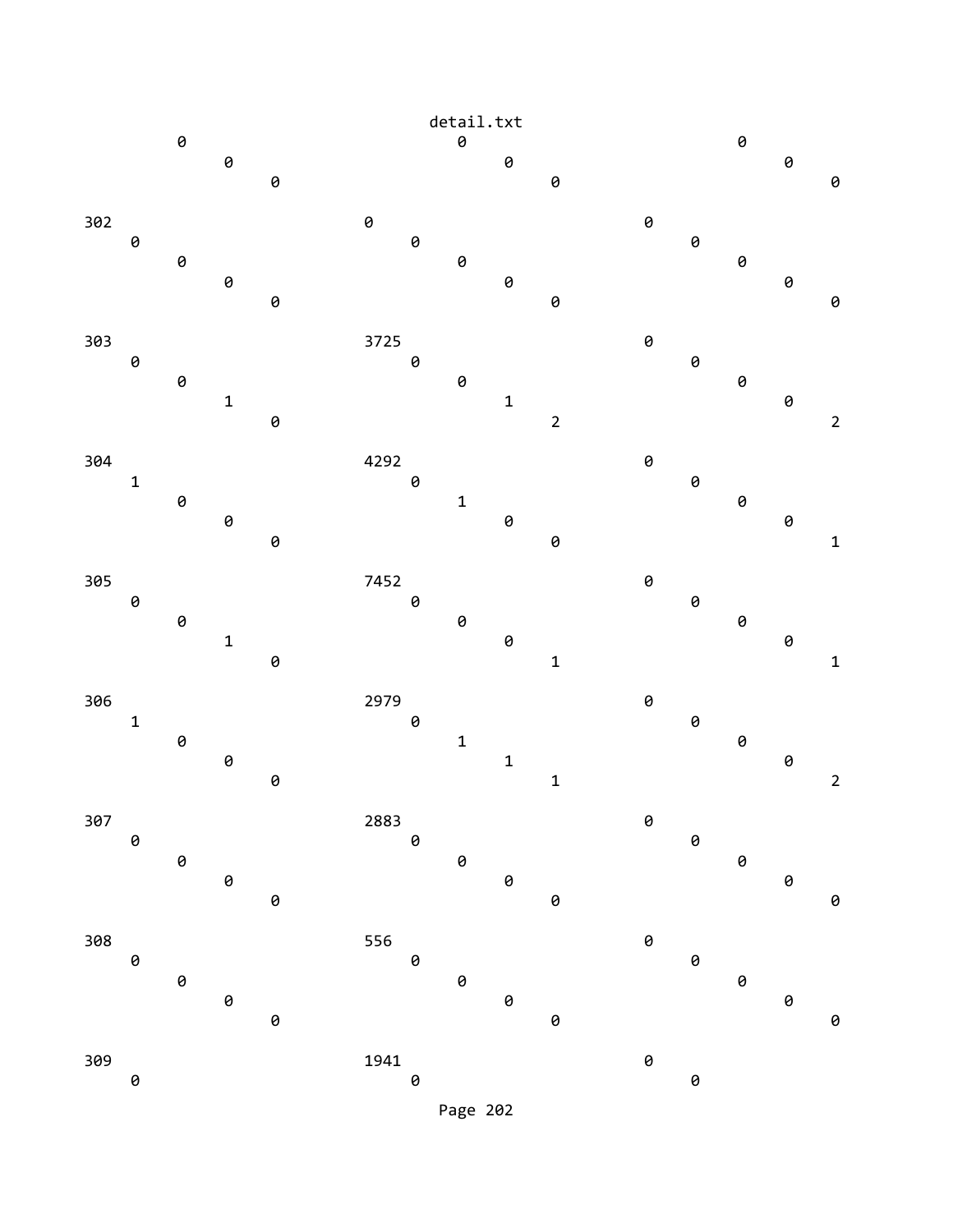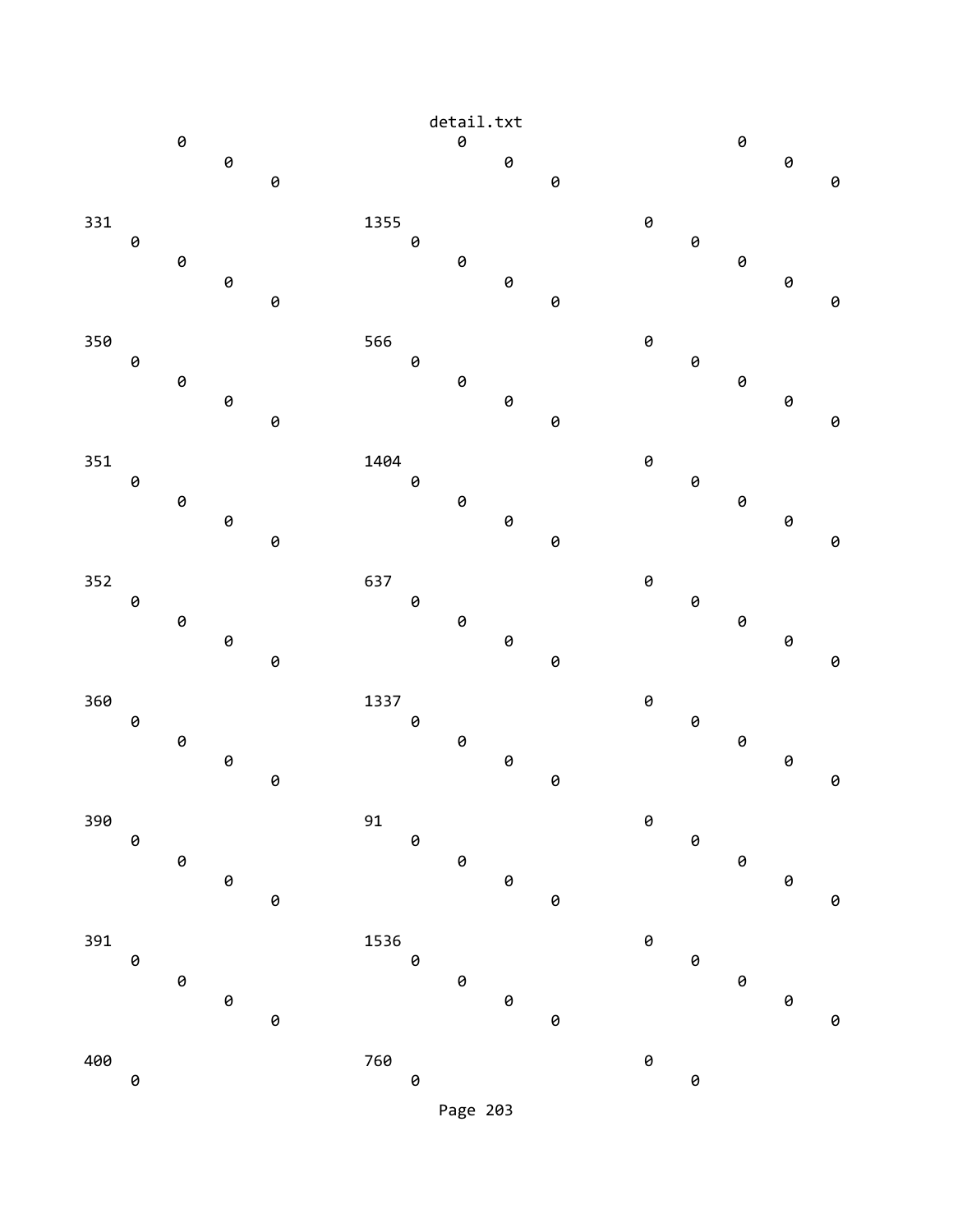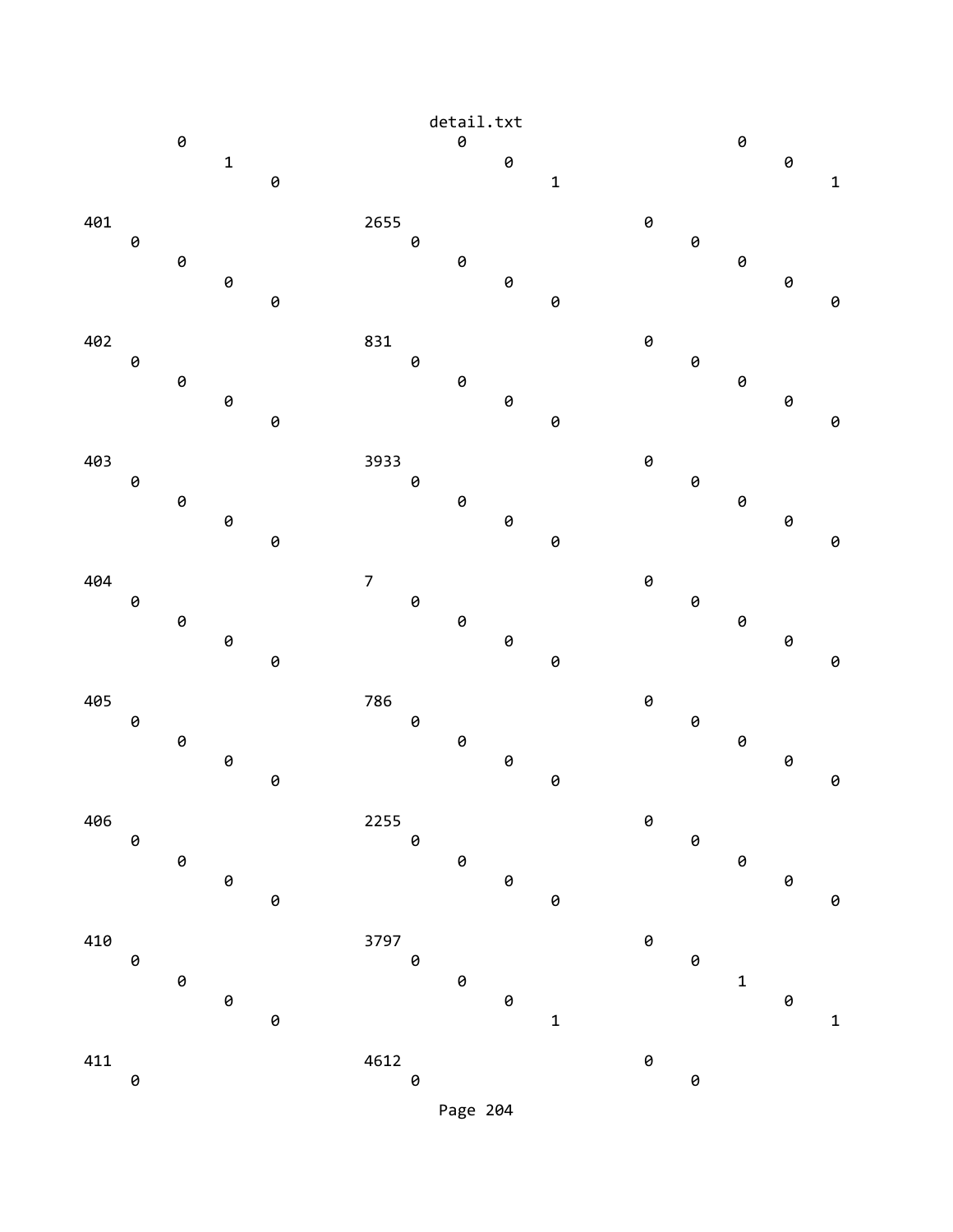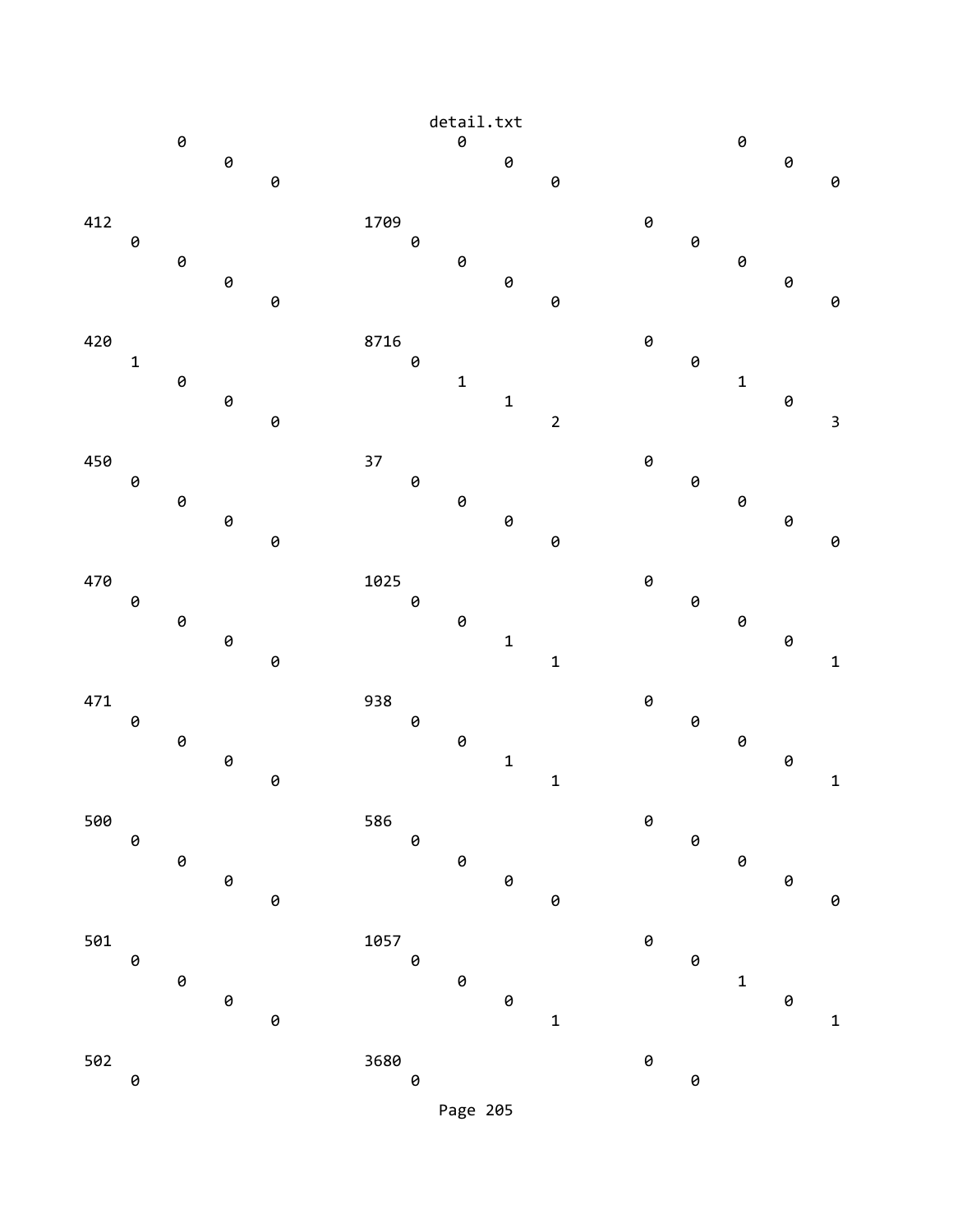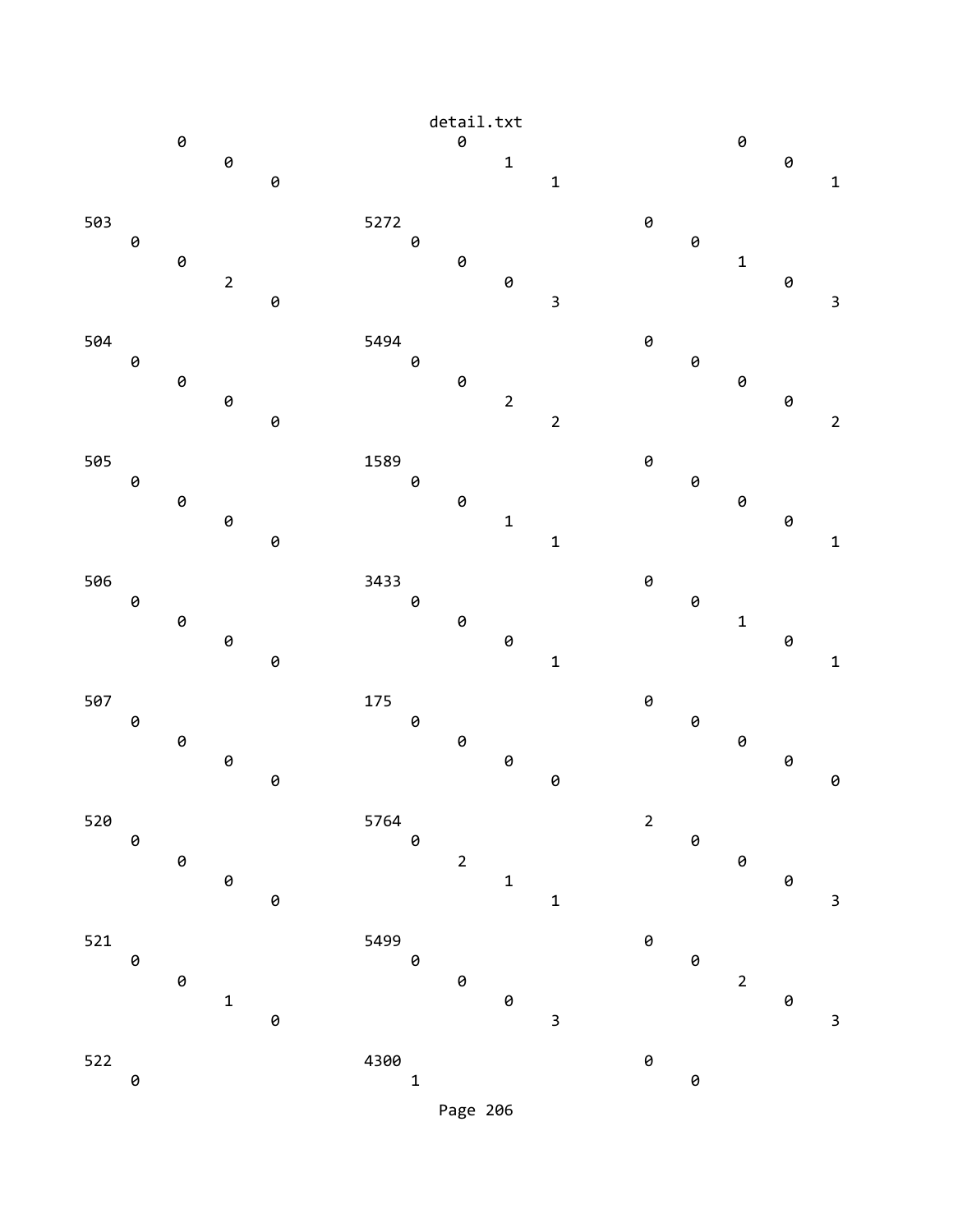

 Circuit Judge 9th Judicial Circuit (Vote For 1) Orley Burey

Luis Calderon

Joseph Haynes Davis

Registered Voters Polling Page 207

Precinct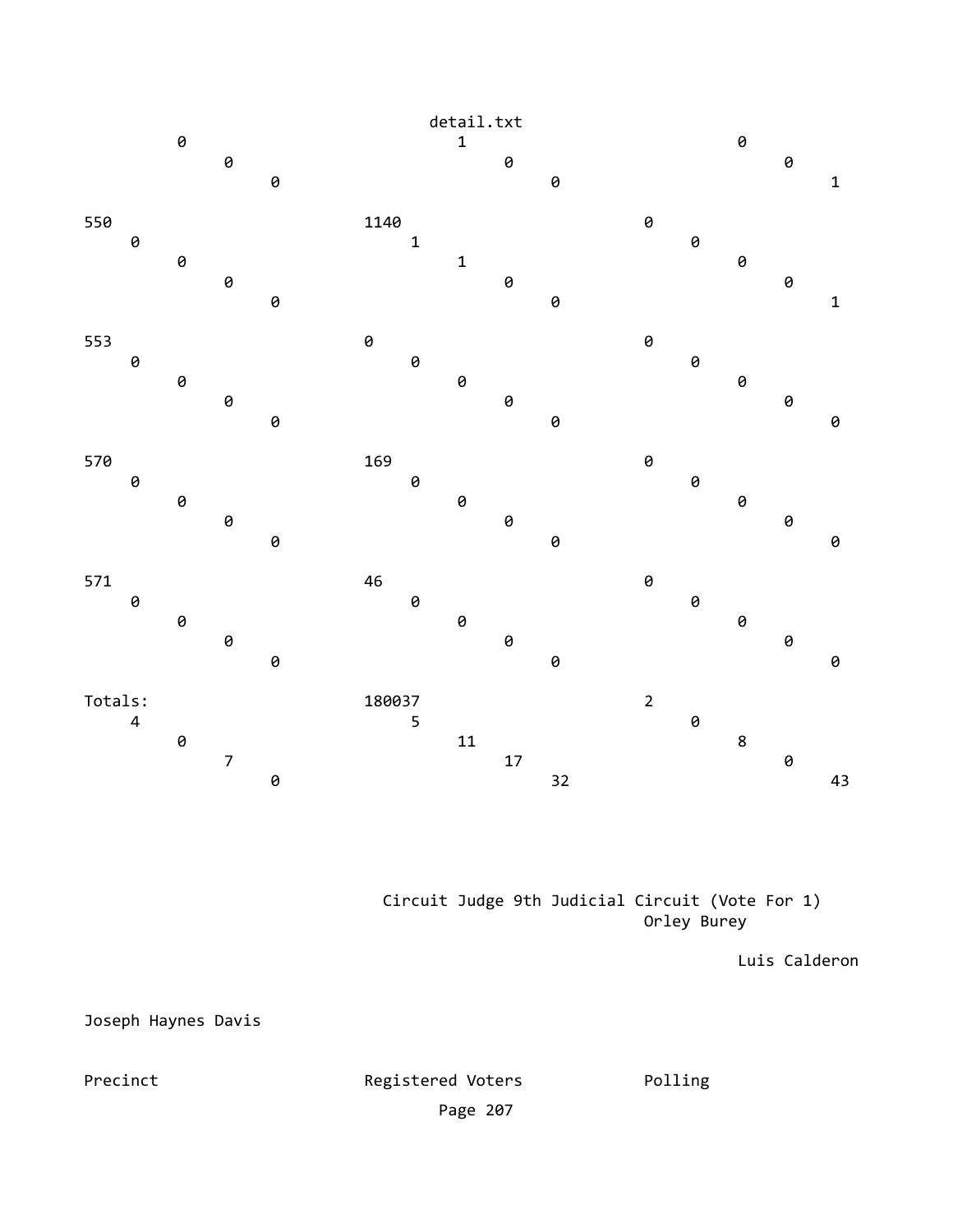|                 | Early Voting<br>Early Voting Provisional<br>Early Voting |          |                      |   |                |                       | detail.txt<br>Absentee<br>Choice Total<br>Absentee |                 |                  |                          |                          |                      | Provisional<br>Polling   |    |                |           |  |
|-----------------|----------------------------------------------------------|----------|----------------------|---|----------------|-----------------------|----------------------------------------------------|-----------------|------------------|--------------------------|--------------------------|----------------------|--------------------------|----|----------------|-----------|--|
| Provisional     | Polling                                                  |          | Provisional<br>Total |   |                |                       |                                                    | Early Voting    |                  | Early Voting Provisional | Early Voting Provisional |                      | Choice Total<br>Absentee |    | Choice Total   |           |  |
| 100<br>0        | $\mathsf 3$                                              | 0        | 5                    | 0 | $\overline{7}$ | 631<br>0              | 13                                                 | 21              | 20               | 43                       | 22                       | 5<br>62              | 0                        | 18 | 0              | 33        |  |
| 101<br>0        | 126<br>6                                                 | 0        | 25                   | 0 | 5              | 2979<br>0             | 46                                                 | 76              | 102              | 214                      | 106                      | 24<br>161            | 0                        | 87 | 0              | 50        |  |
| 102<br>0        | 451<br>$\overline{2}$                                    | 0        | $\pmb{4}$            | 0 | $\mathbf 1$    | 425<br>0              | 9                                                  | 21              | $\boldsymbol{6}$ | 22                       | 24                       | 10<br>56             | 0                        | 12 | 0              | 31        |  |
| 103<br>0        | 99<br>$\mathbf 1$<br>45                                  | 0        | 3                    | 0 | $\mathbf 1$    | 142<br>$\pmb{\Theta}$ | $\overline{a}$                                     | $7\overline{ }$ | 5                | $14\,$                   | 13                       | $\overline{2}$<br>24 | 0                        | 6  | $\pmb{\Theta}$ | $1\theta$ |  |
| 104<br>0<br>105 | 21<br>459                                                | $\Theta$ | 24                   | 0 | 20             | 3604<br>0<br>3143     | 50                                                 | 96              | 110              | 171                      | 138                      | 25<br>192<br>$17\,$  | 0                        | 37 | 0              | 34        |  |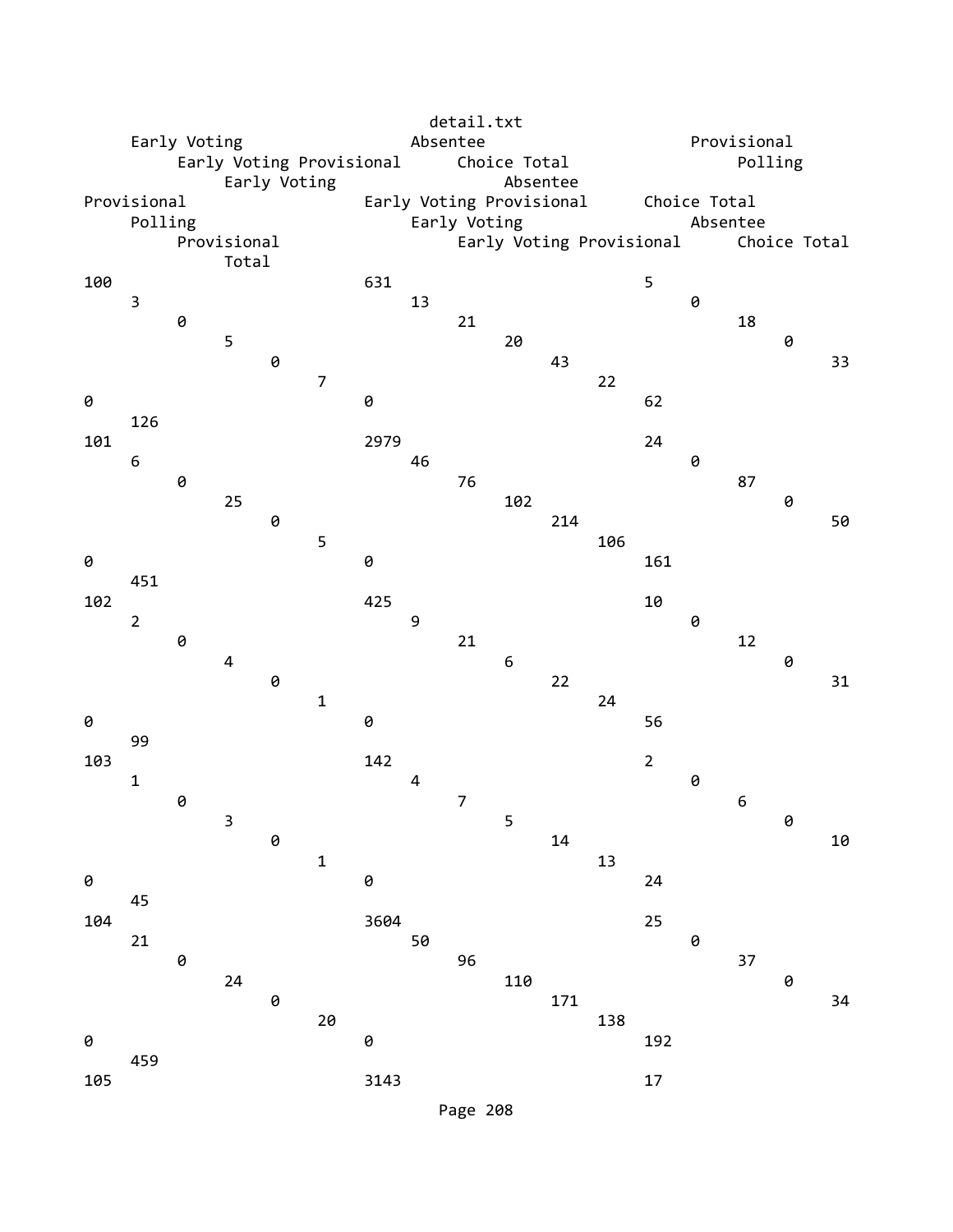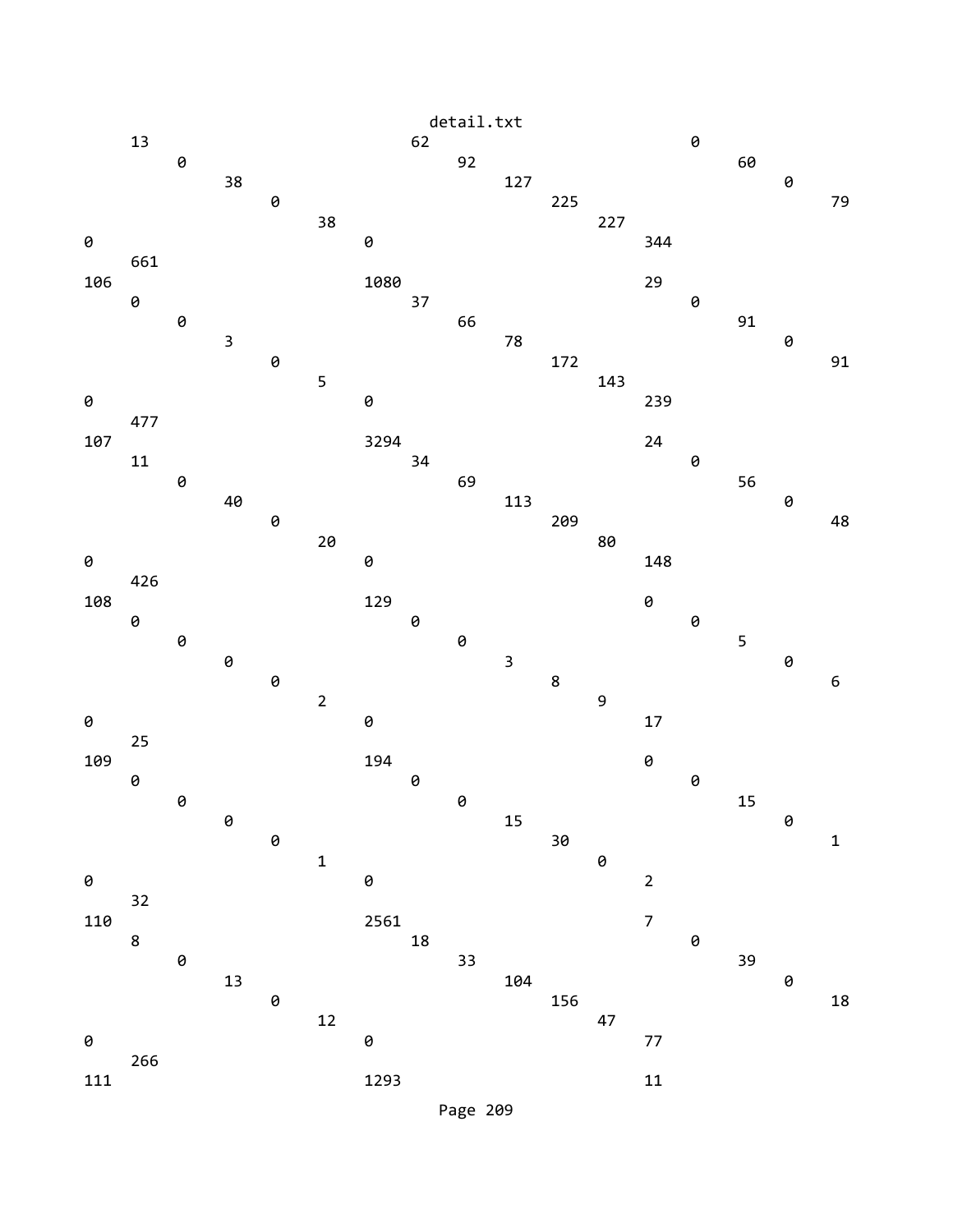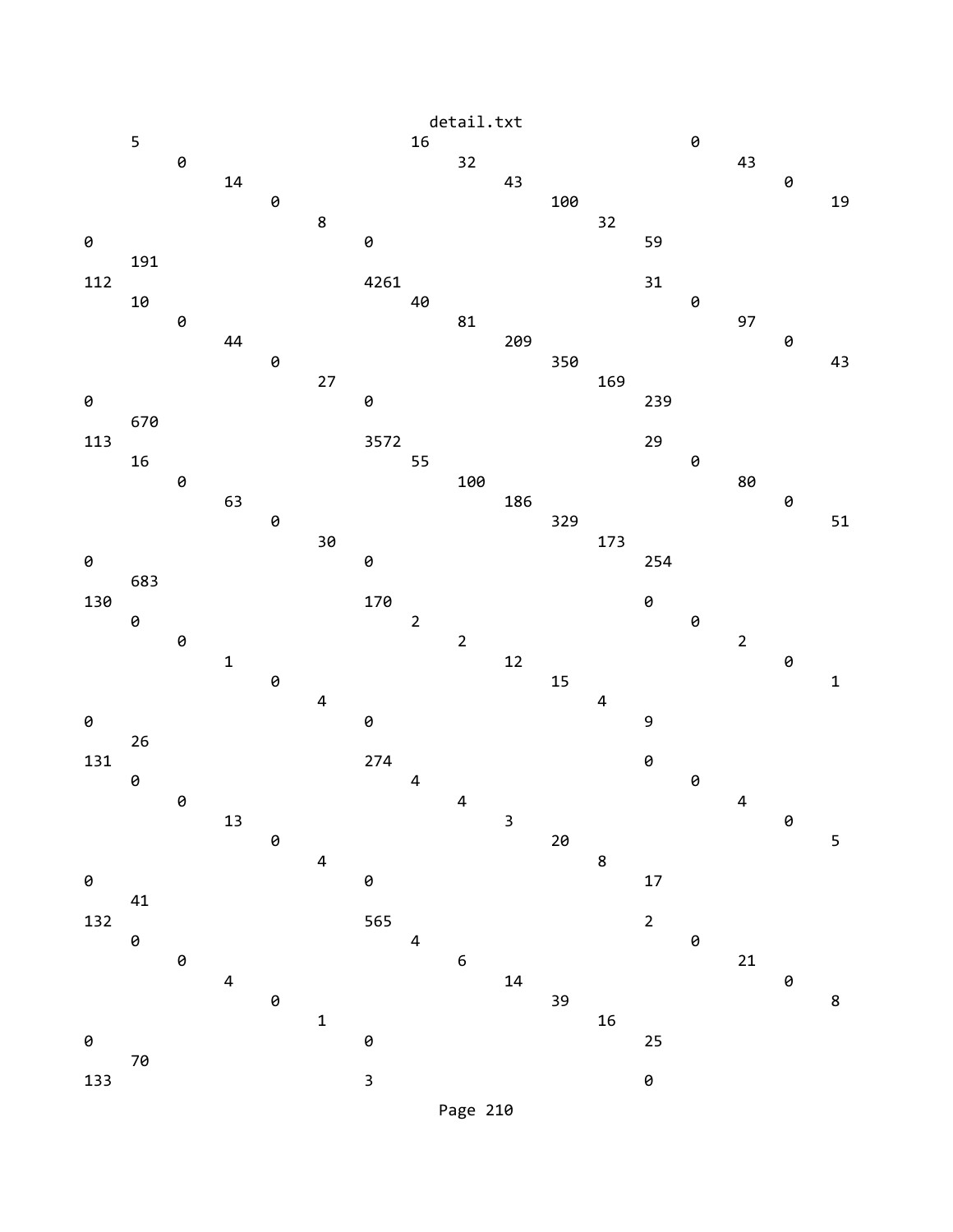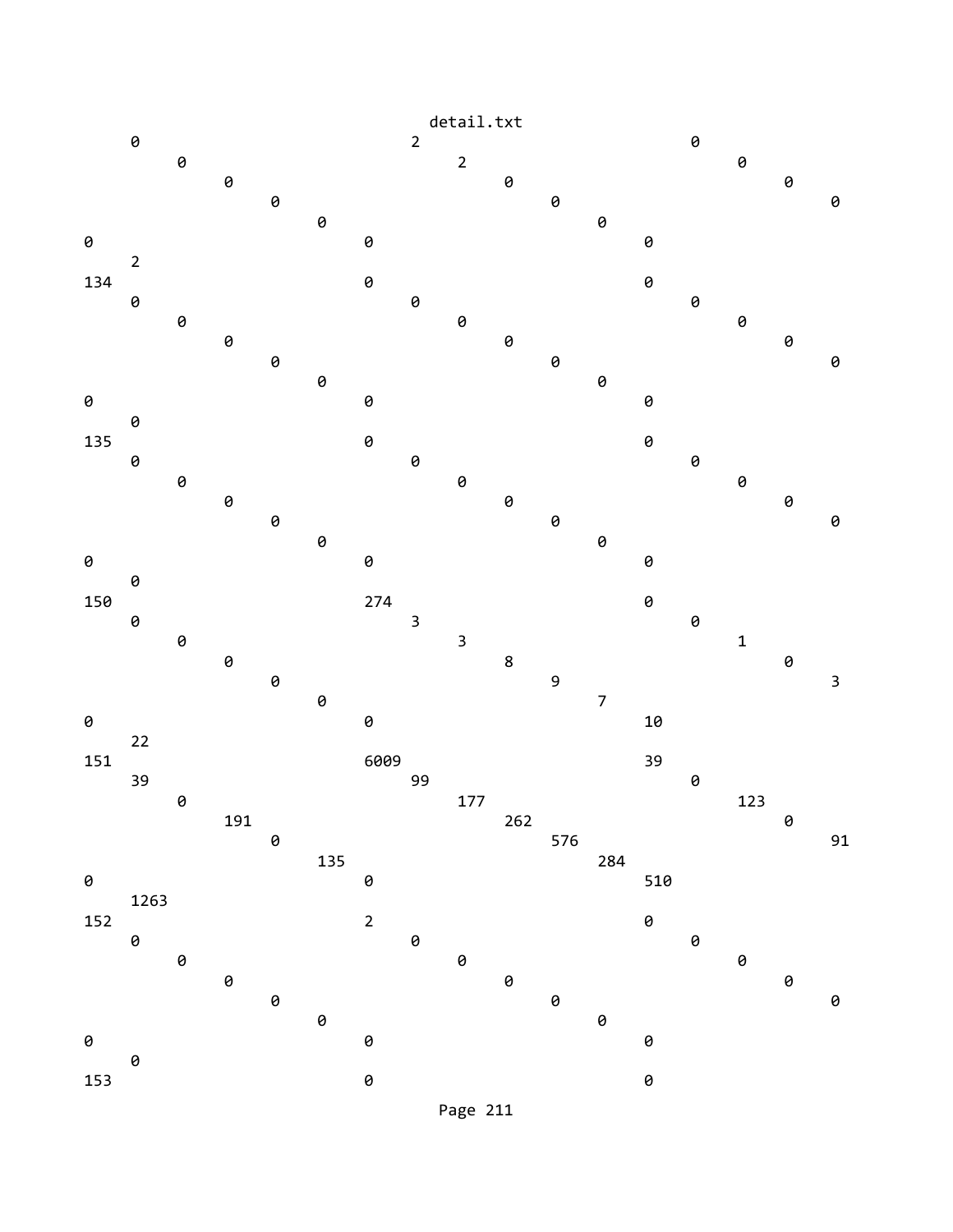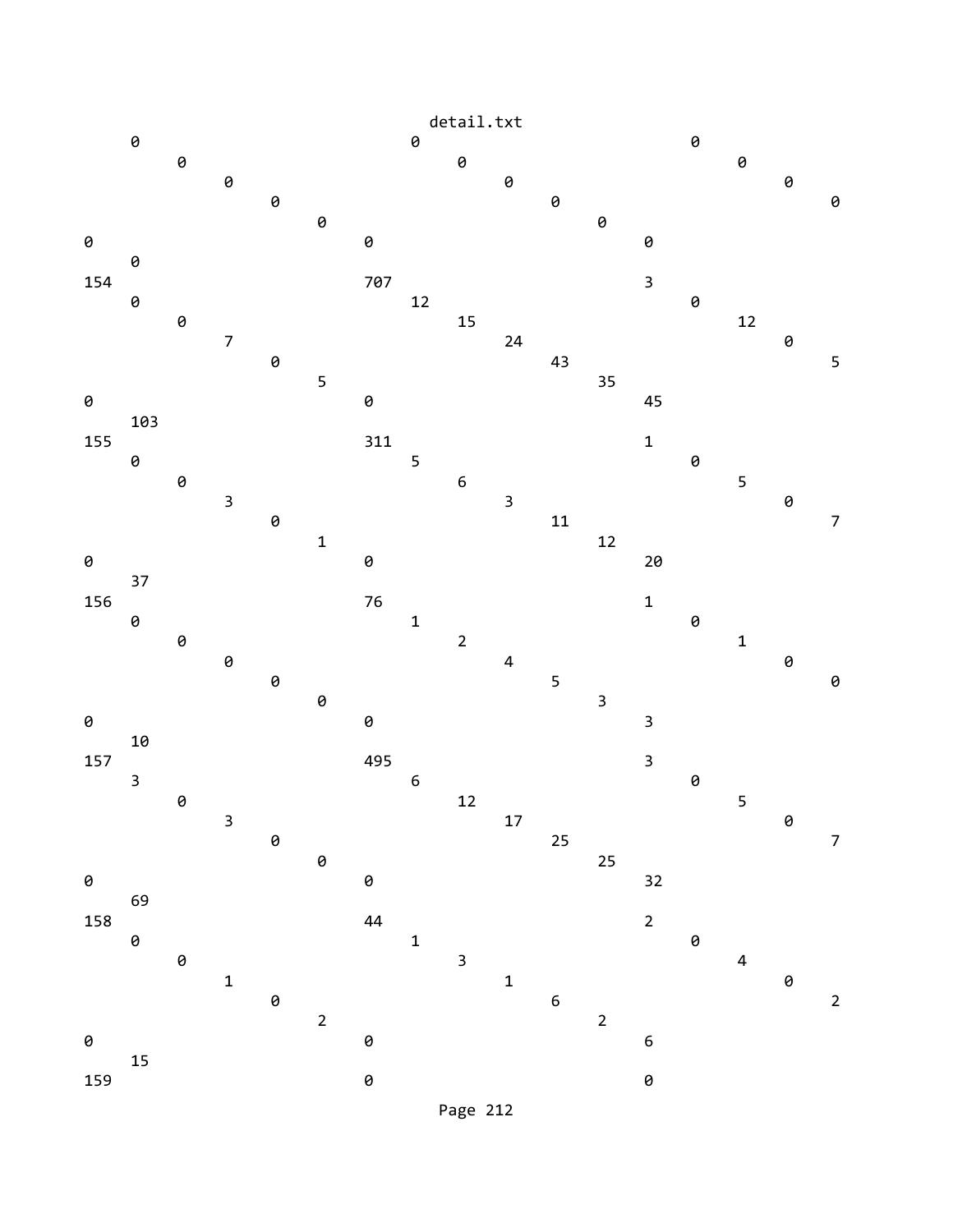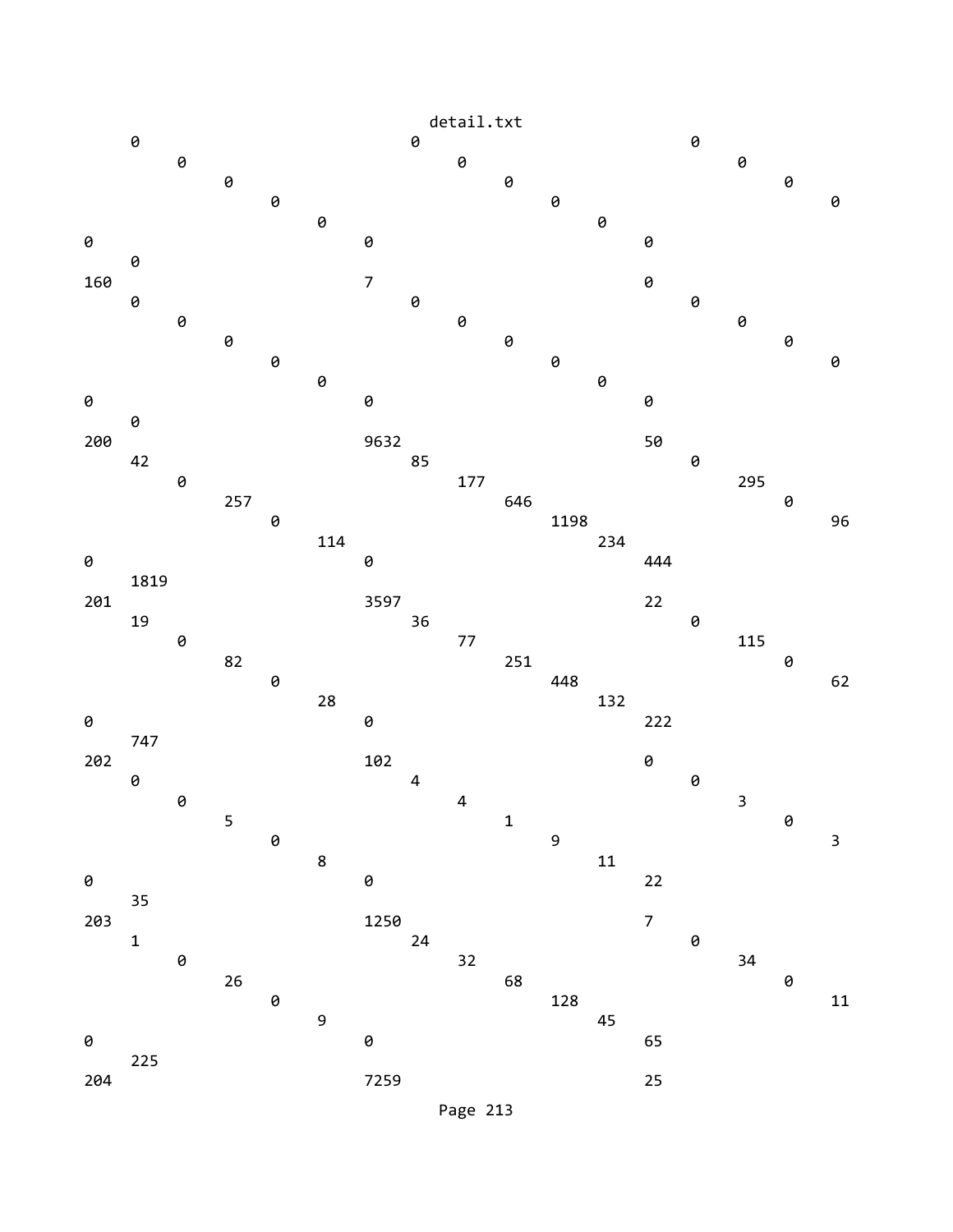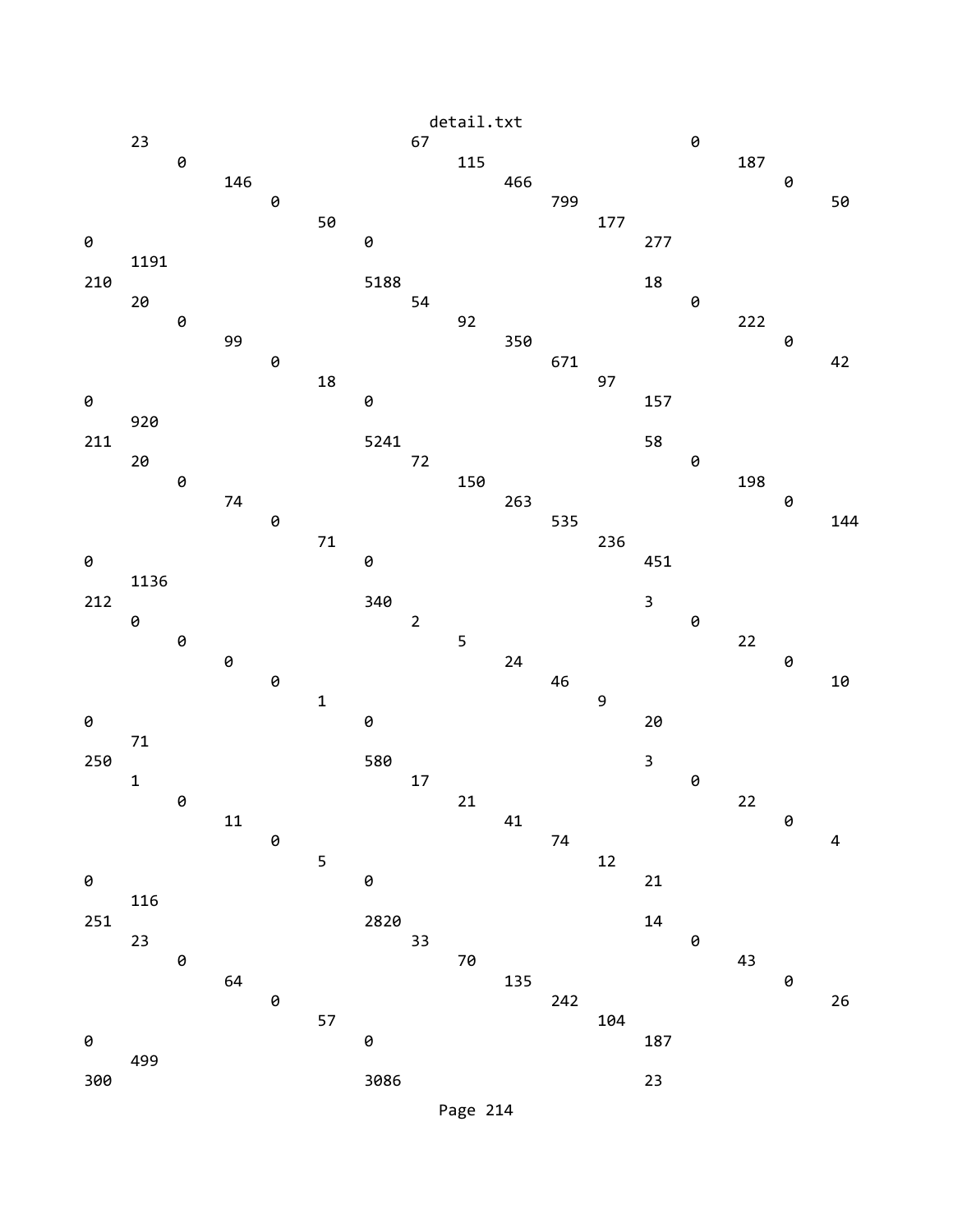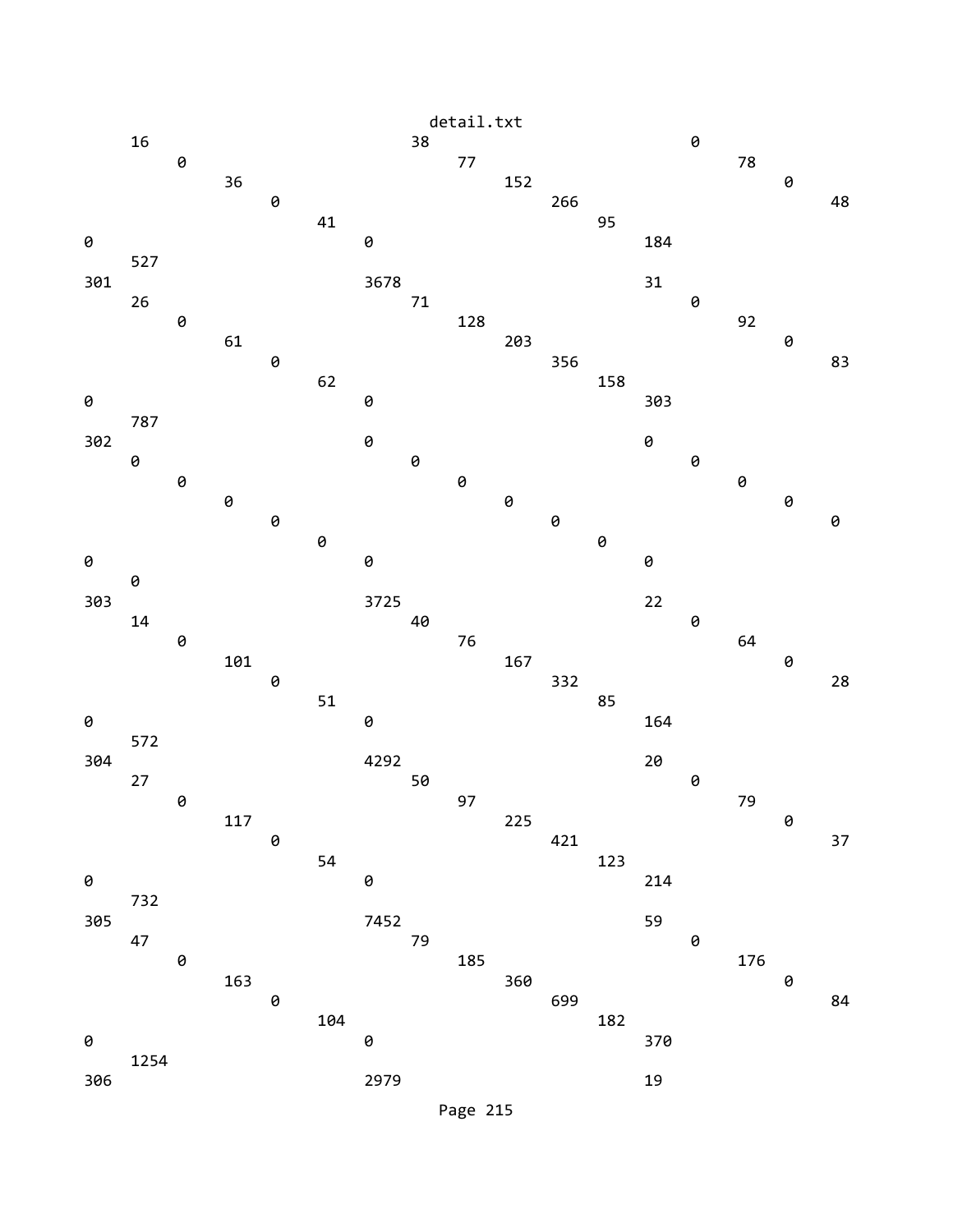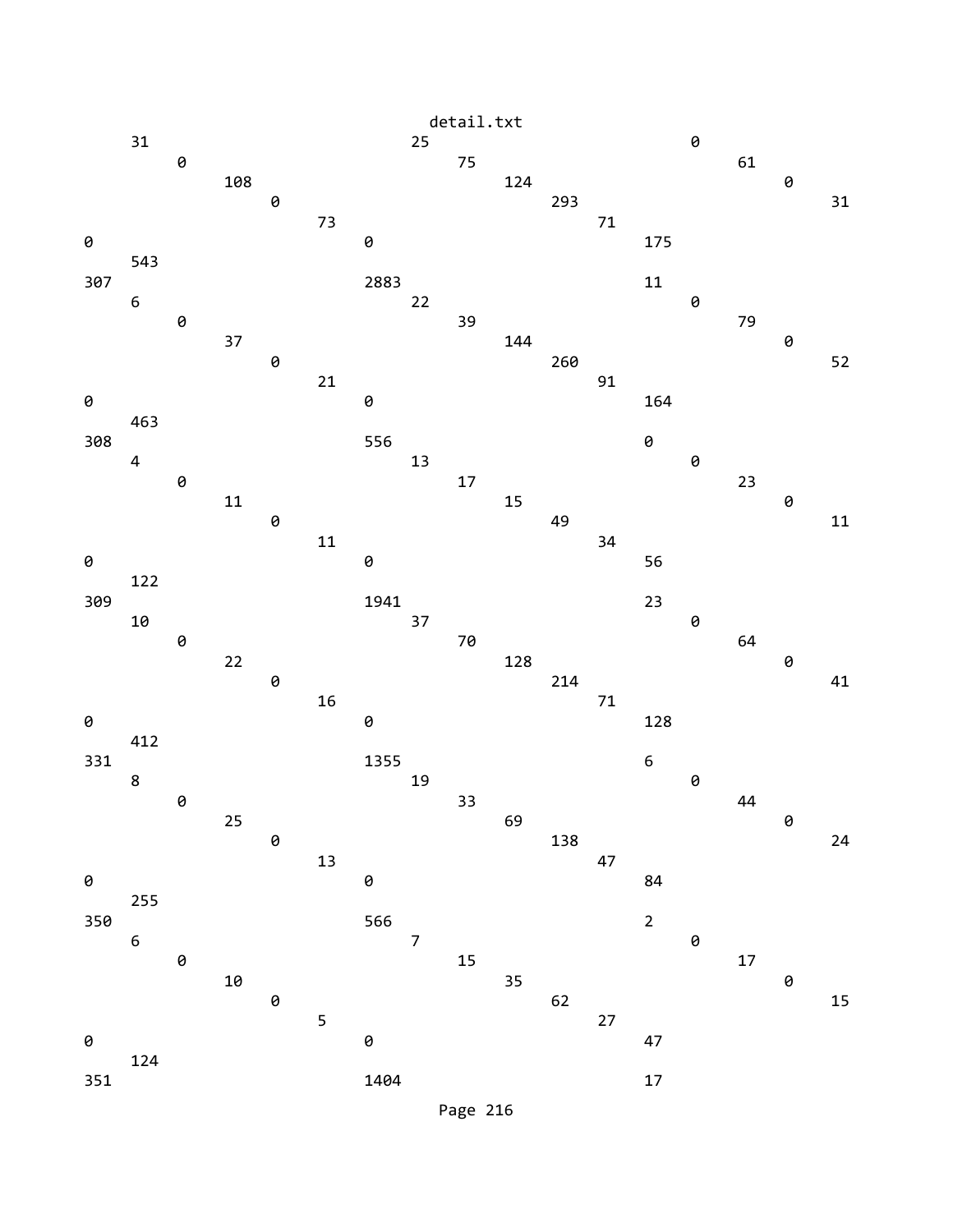

Page 217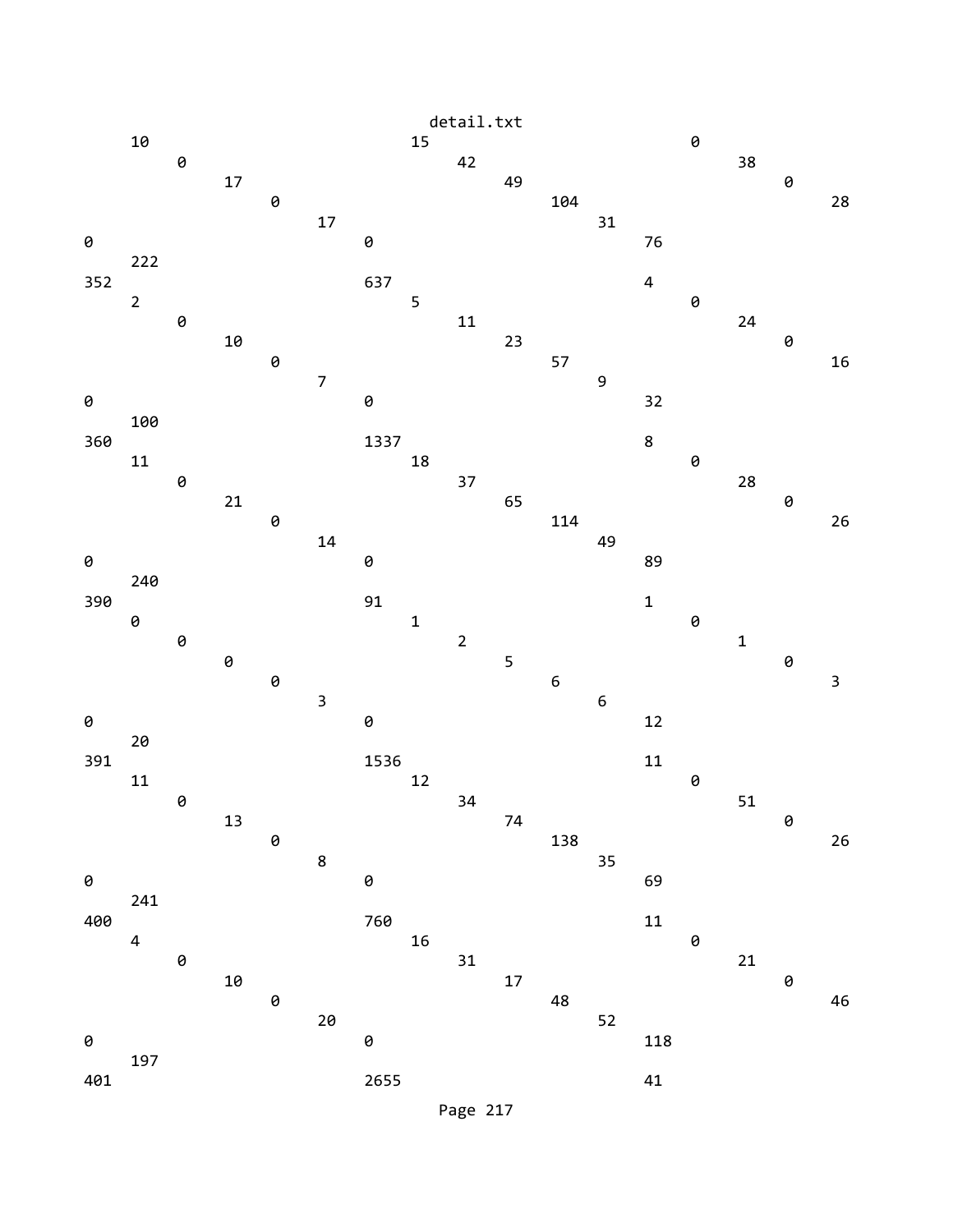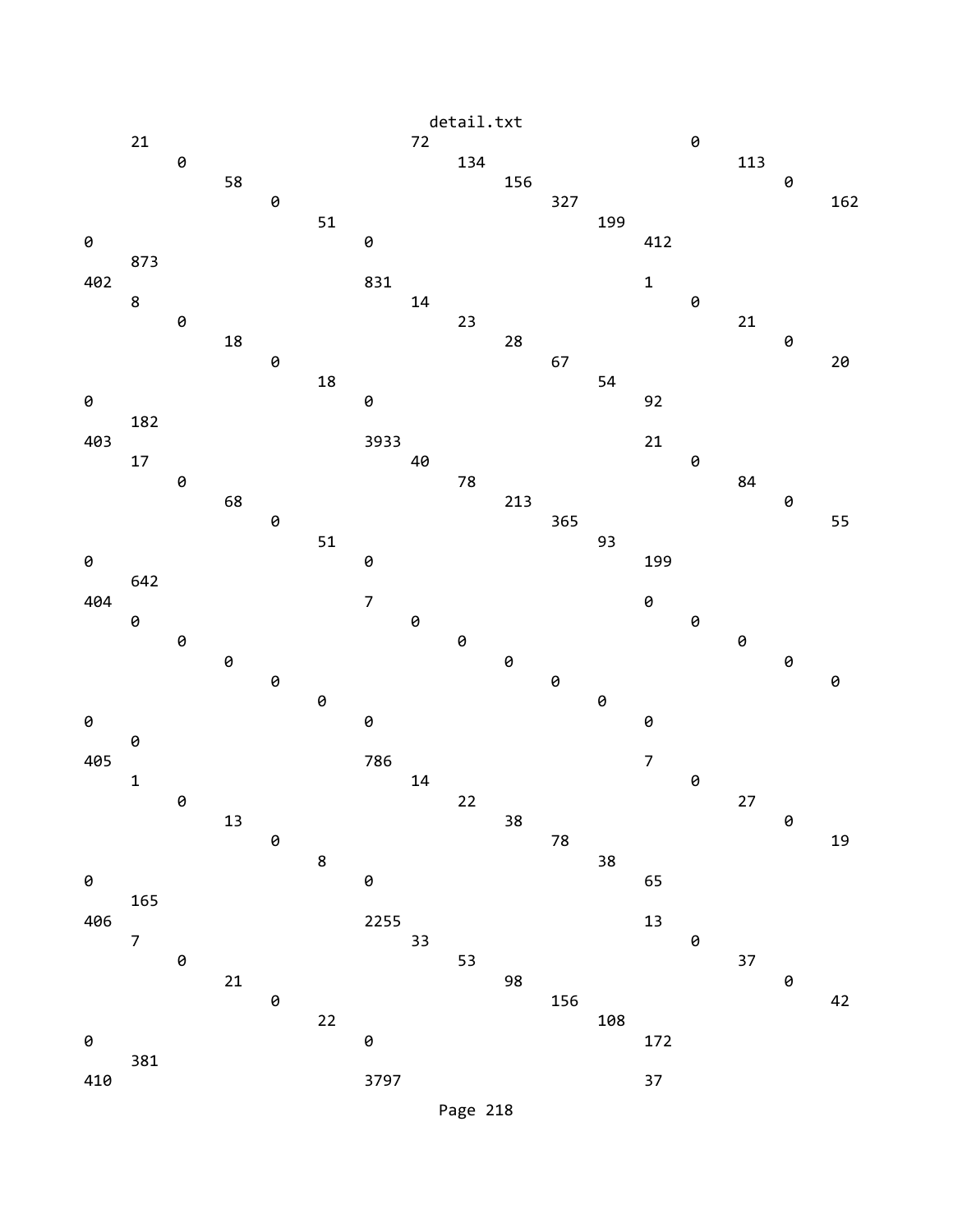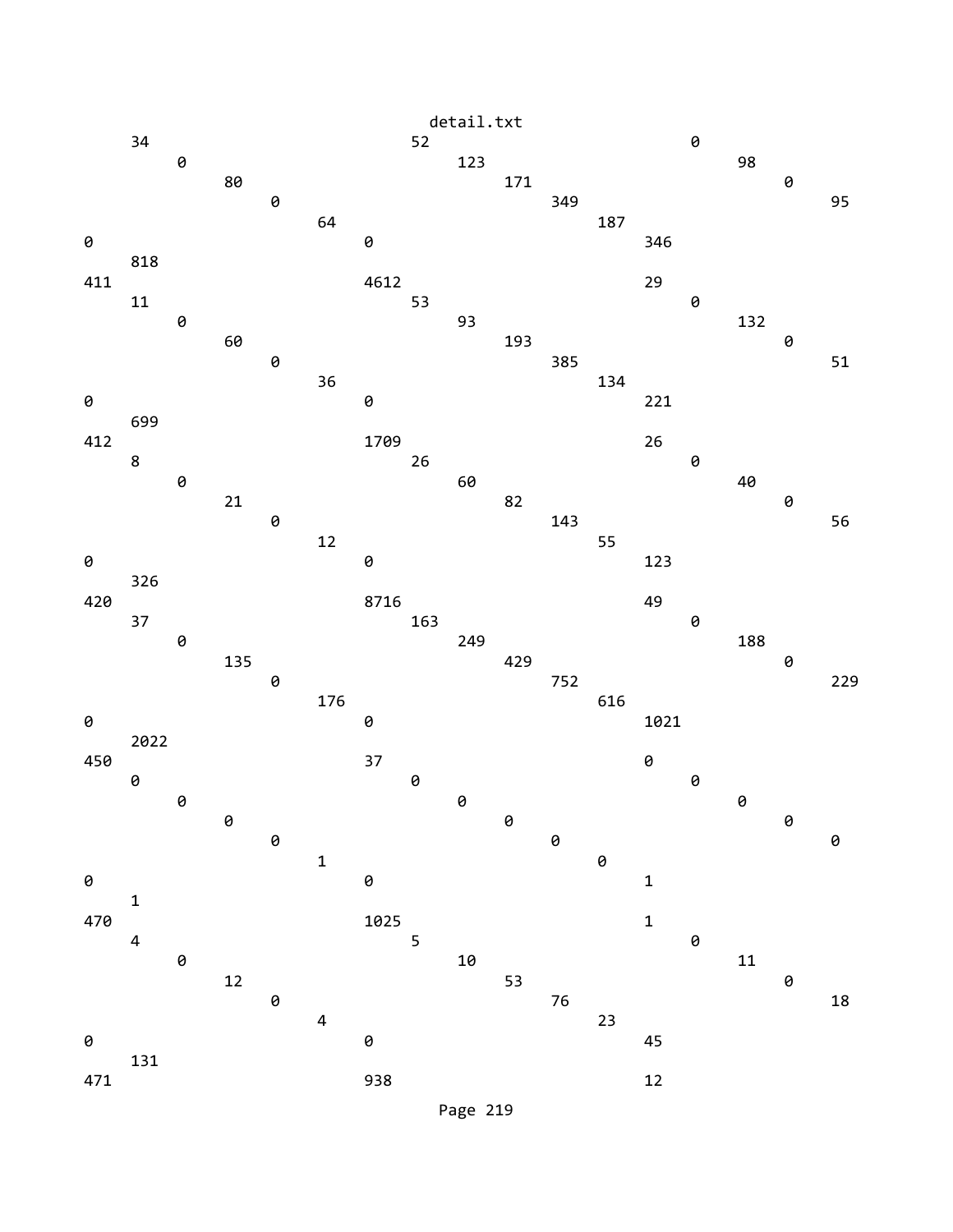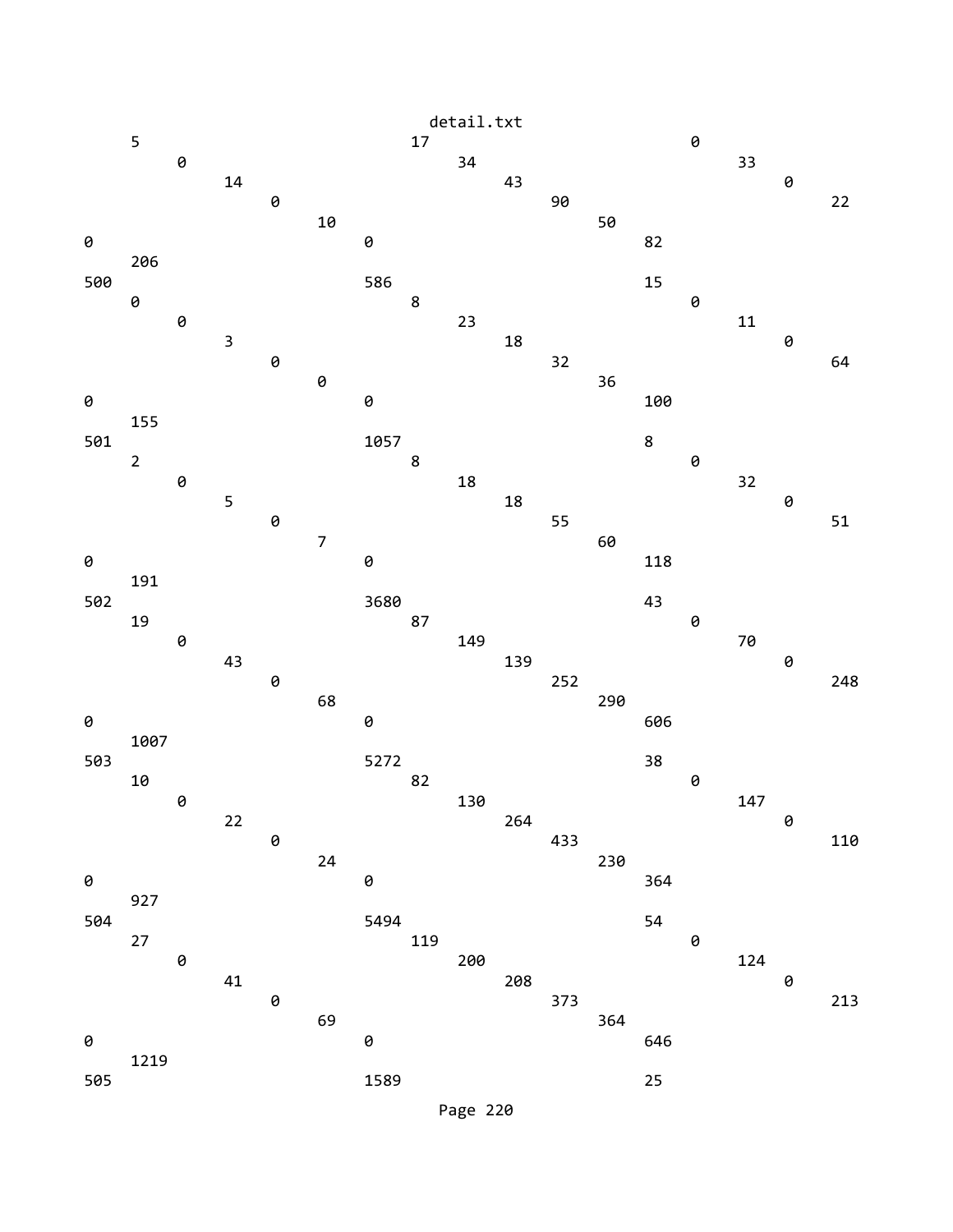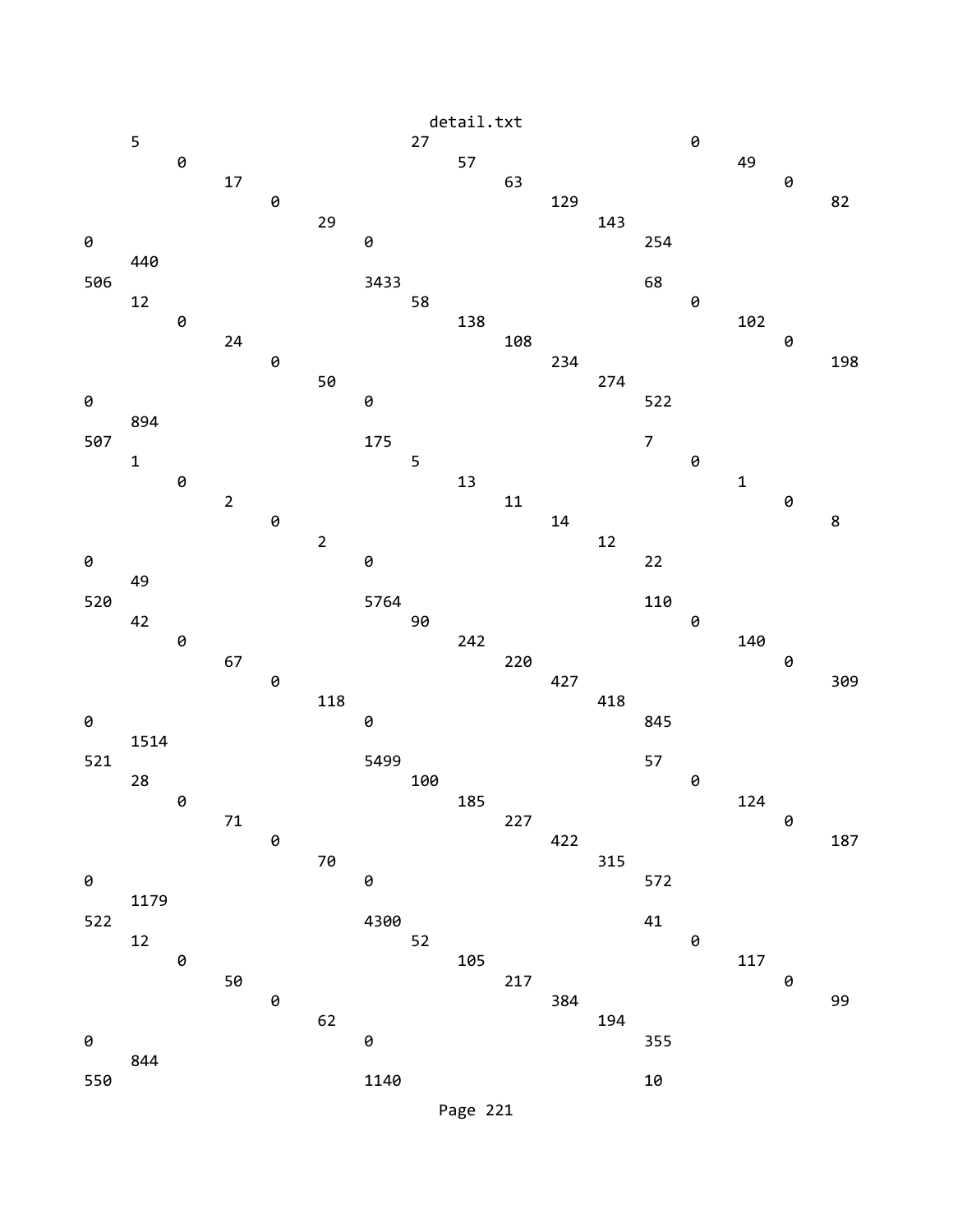

 Circuit Judge 9th Judicial Circuit (Vote For 1) Lorraine Elizabeth

DeYoung

Traver

Dan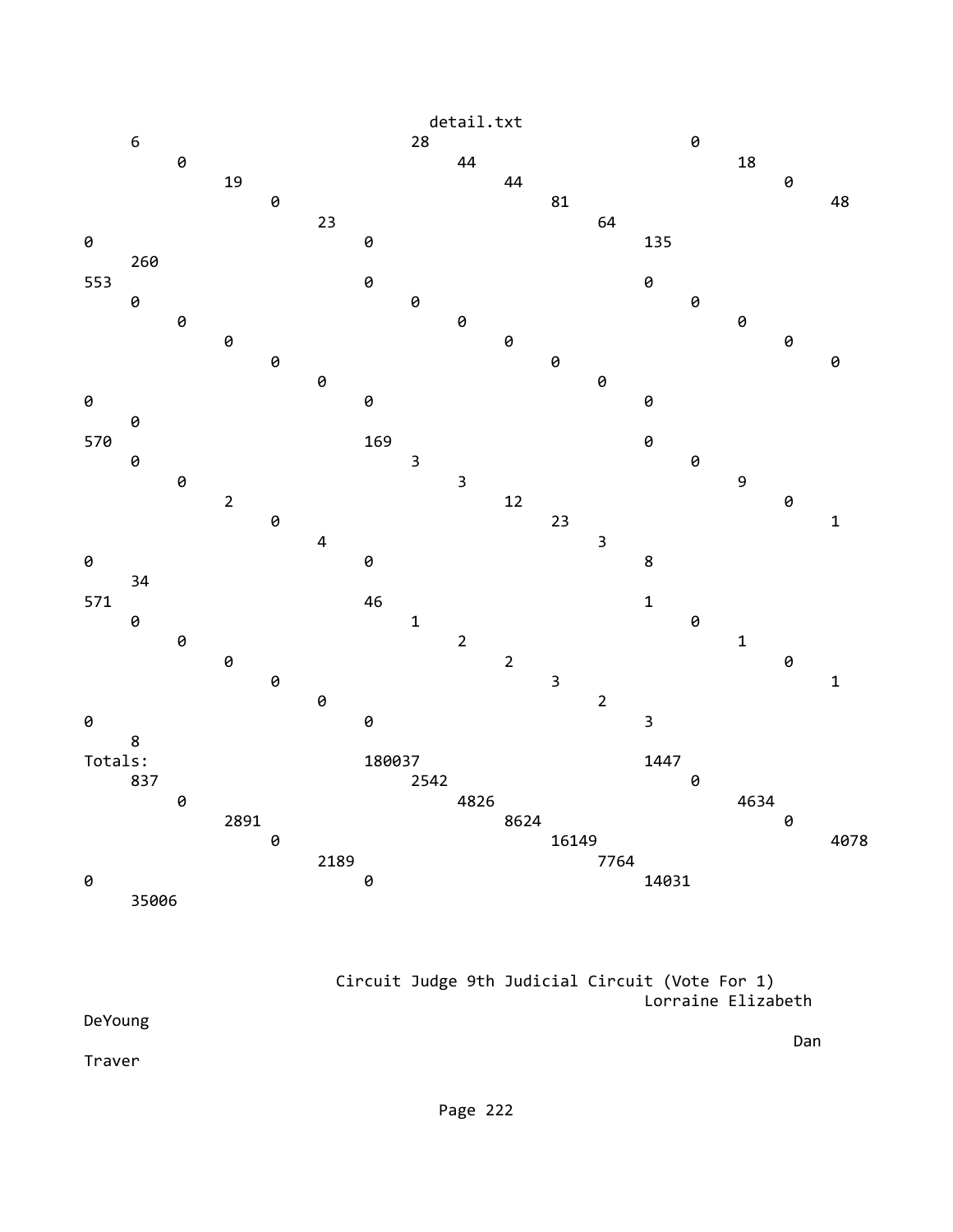| Precinct |                      |   |             |                                          | Registered Voters |                |     |              |                          |                  | Polling      |         |   |     |  |
|----------|----------------------|---|-------------|------------------------------------------|-------------------|----------------|-----|--------------|--------------------------|------------------|--------------|---------|---|-----|--|
|          | Early Voting         |   |             |                                          |                   | Absentee       |     |              |                          |                  | Provisional  |         |   |     |  |
|          |                      |   |             | Early Voting Provisional<br>Early Voting |                   |                |     | Choice Total | Absentee                 |                  |              | Polling |   |     |  |
|          | Provisional<br>Total |   |             |                                          |                   |                |     |              | Early Voting Provisional |                  | Choice Total |         |   |     |  |
| 100      |                      |   |             |                                          | 631               |                |     |              |                          | 20               |              |         |   |     |  |
|          | 11                   |   |             |                                          |                   | 36             |     |              |                          |                  | 0            |         |   |     |  |
|          |                      | 0 |             |                                          |                   |                | 67  |              |                          |                  |              | 37      |   |     |  |
|          |                      |   | 6           | 0                                        |                   |                |     | 23           | 66                       |                  |              |         | 0 | 133 |  |
| 101      |                      |   |             |                                          | 2979              |                |     |              |                          | 103              |              |         |   |     |  |
|          | 13                   |   |             |                                          |                   | 133            |     |              |                          |                  | 0            |         |   |     |  |
|          |                      | 0 | 22          |                                          |                   |                | 249 | 121          |                          |                  |              | 59      | 0 |     |  |
|          |                      |   |             | 0                                        |                   |                |     |              | 202                      |                  |              |         |   | 451 |  |
| 102      |                      |   |             |                                          | 425               |                |     |              |                          | 23               |              |         |   |     |  |
|          | 5                    |   |             |                                          |                   | 18             |     |              |                          |                  | 0            |         |   |     |  |
|          |                      | 0 |             |                                          |                   |                | 46  |              |                          |                  |              | 29      |   |     |  |
|          |                      |   | $\mathsf 3$ |                                          |                   |                |     | 23           |                          |                  |              |         | 0 |     |  |
|          |                      |   |             | 0                                        |                   |                |     |              | 55                       |                  |              |         |   | 101 |  |
| 103      |                      |   |             |                                          | 142               |                |     |              |                          | $\boldsymbol{6}$ |              |         |   |     |  |
|          | $\overline{2}$       |   |             |                                          |                   | $\overline{7}$ |     |              |                          |                  | 0            |         |   |     |  |
|          |                      | 0 |             |                                          |                   |                | 15  |              |                          |                  |              | $11\,$  |   |     |  |
|          |                      |   | $\mathsf 3$ |                                          |                   |                |     | 15           |                          |                  |              |         | 0 |     |  |
|          |                      |   |             | 0                                        |                   |                |     |              | 29                       |                  |              |         |   | 44  |  |
| 104      |                      |   |             |                                          | 3604              |                |     |              |                          | 54               |              |         |   |     |  |
|          | 29                   |   |             |                                          |                   | 162            |     |              |                          |                  | 0            |         |   |     |  |
|          |                      | 0 |             |                                          |                   |                | 245 |              |                          |                  |              | 42      |   |     |  |
|          |                      |   | 36          |                                          |                   |                |     | 144          |                          |                  |              |         | 0 |     |  |
|          |                      |   |             | 0                                        |                   |                |     |              | 222                      |                  |              |         |   | 467 |  |
| 105      |                      |   |             |                                          | 3143              |                |     |              |                          | 93               |              |         |   |     |  |
|          | 41                   |   |             |                                          |                   | 199            |     |              |                          |                  | 0            |         |   |     |  |
|          |                      | 0 |             |                                          |                   |                | 333 |              |                          |                  |              | 65      |   |     |  |
|          |                      |   | 47          |                                          |                   |                |     | 217          |                          |                  |              |         | 0 |     |  |
|          |                      |   |             | 0                                        |                   |                |     |              | 329                      |                  |              |         |   | 662 |  |
| 106      |                      |   |             |                                          | 1080              |                |     |              |                          | 96               |              |         |   |     |  |
|          | 4                    |   |             |                                          |                   | 122            |     |              |                          |                  | 0            |         |   |     |  |
|          |                      | 0 |             |                                          |                   |                | 222 |              |                          |                  |              | 115     |   |     |  |
|          |                      |   | 3           |                                          |                   |                |     | 143          |                          |                  |              |         | 0 |     |  |
|          |                      |   |             | 0                                        |                   |                |     |              | 261                      |                  |              |         |   | 483 |  |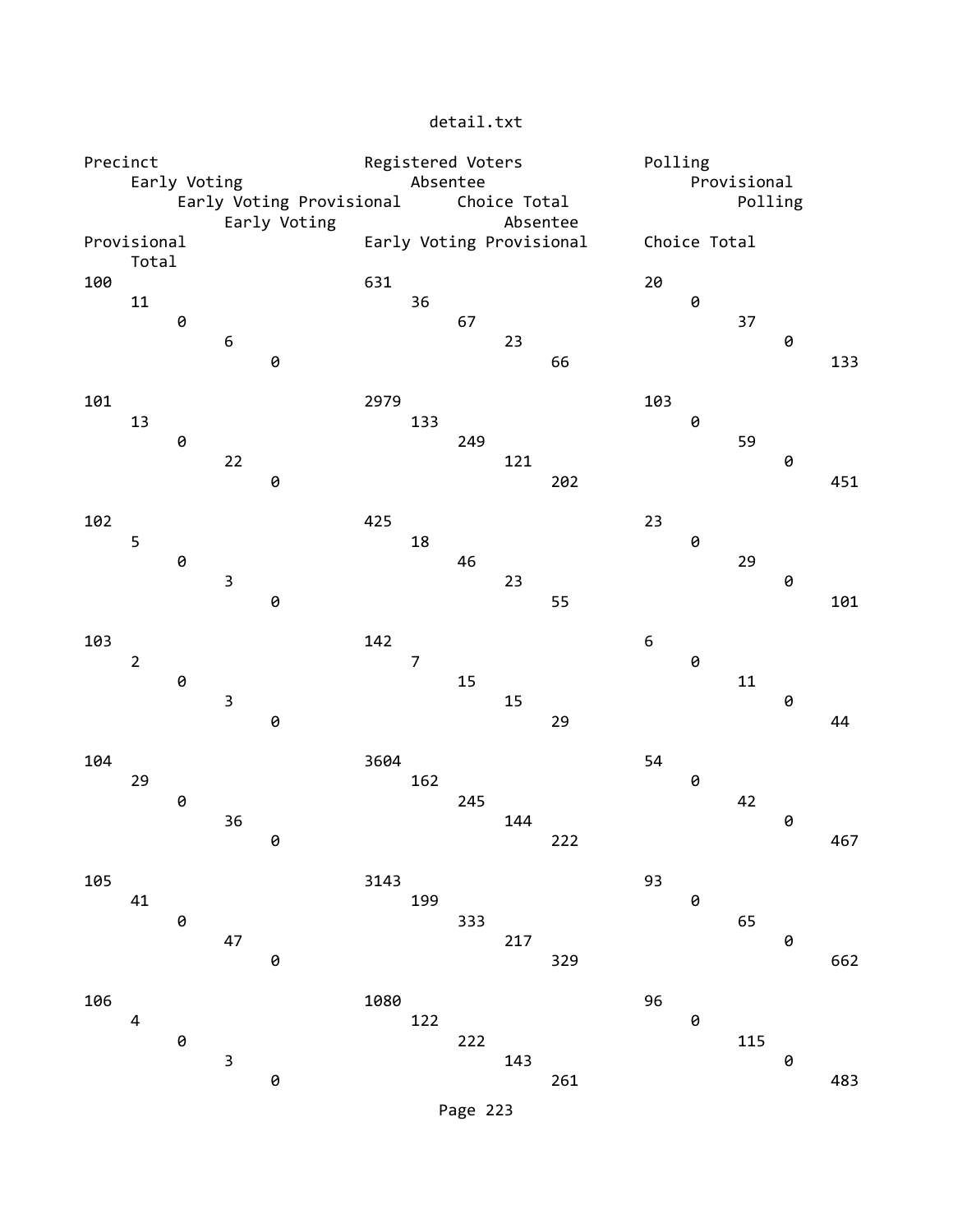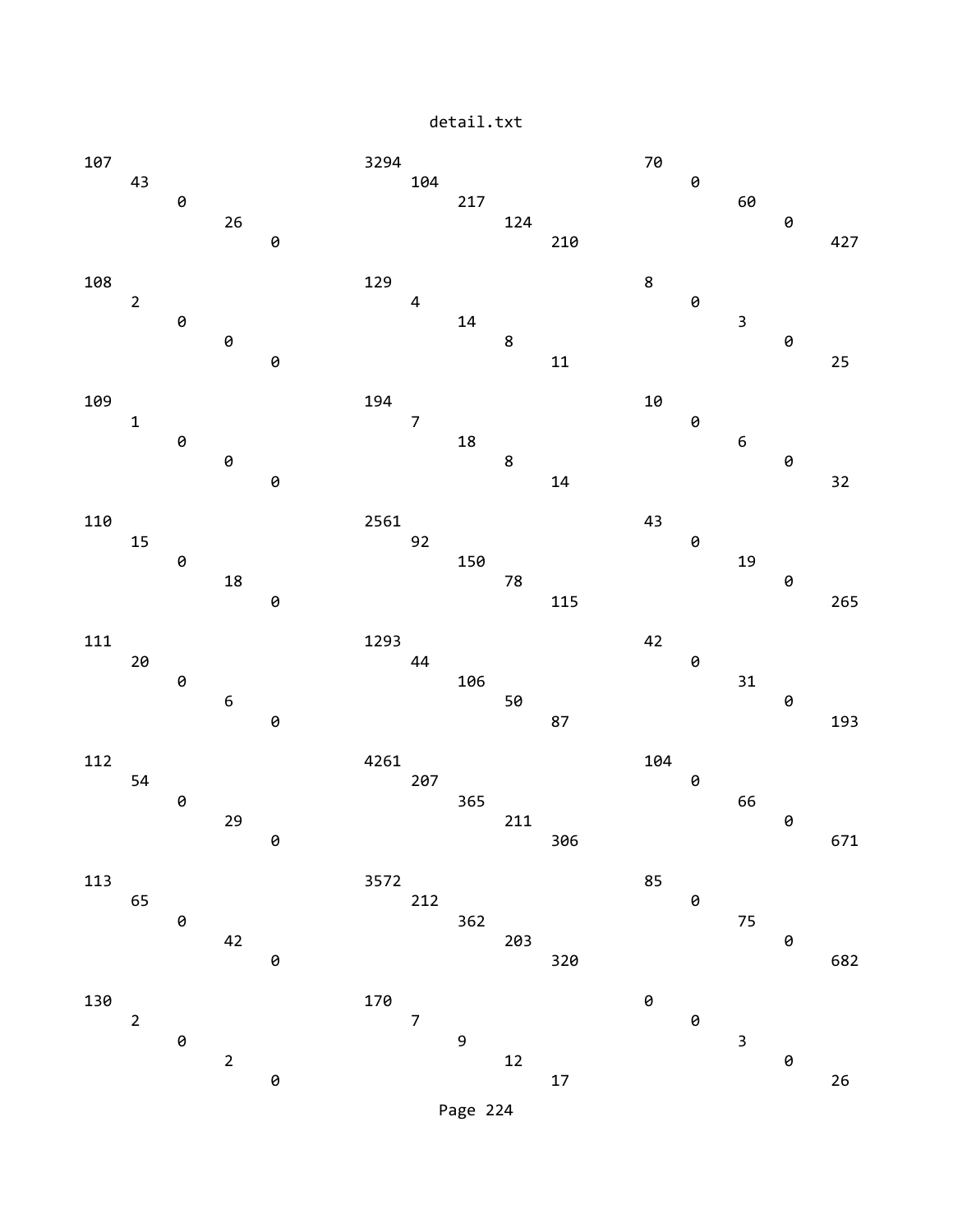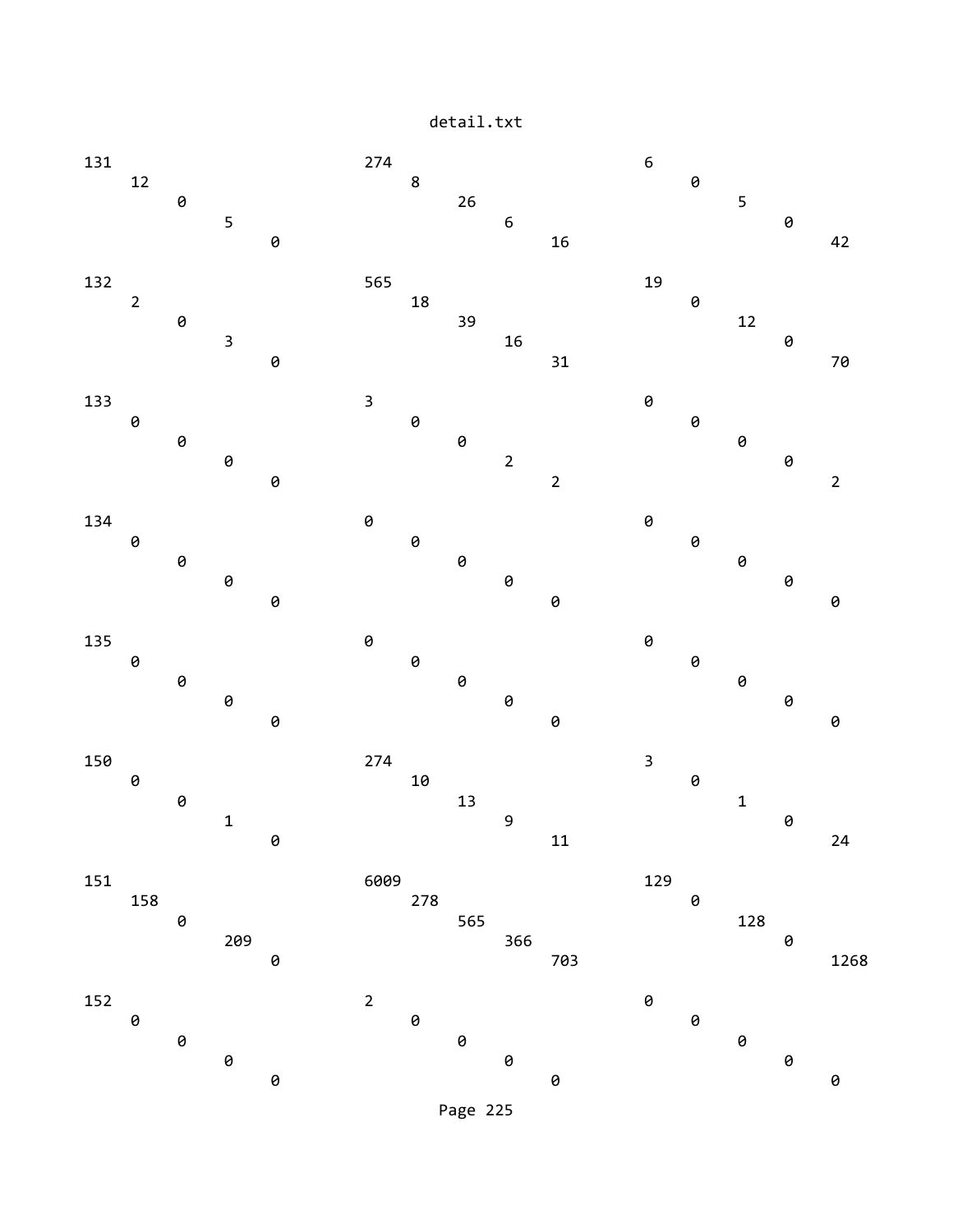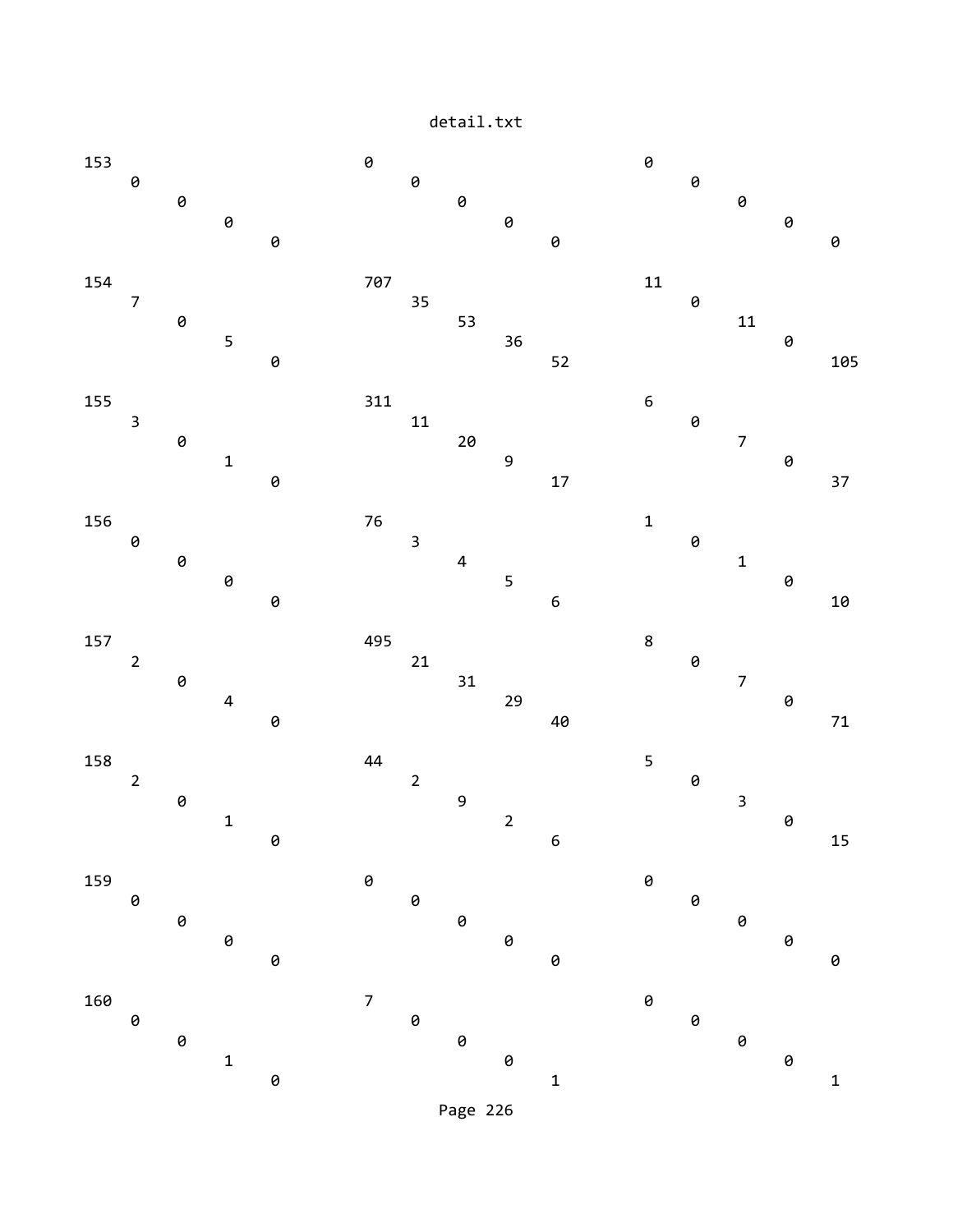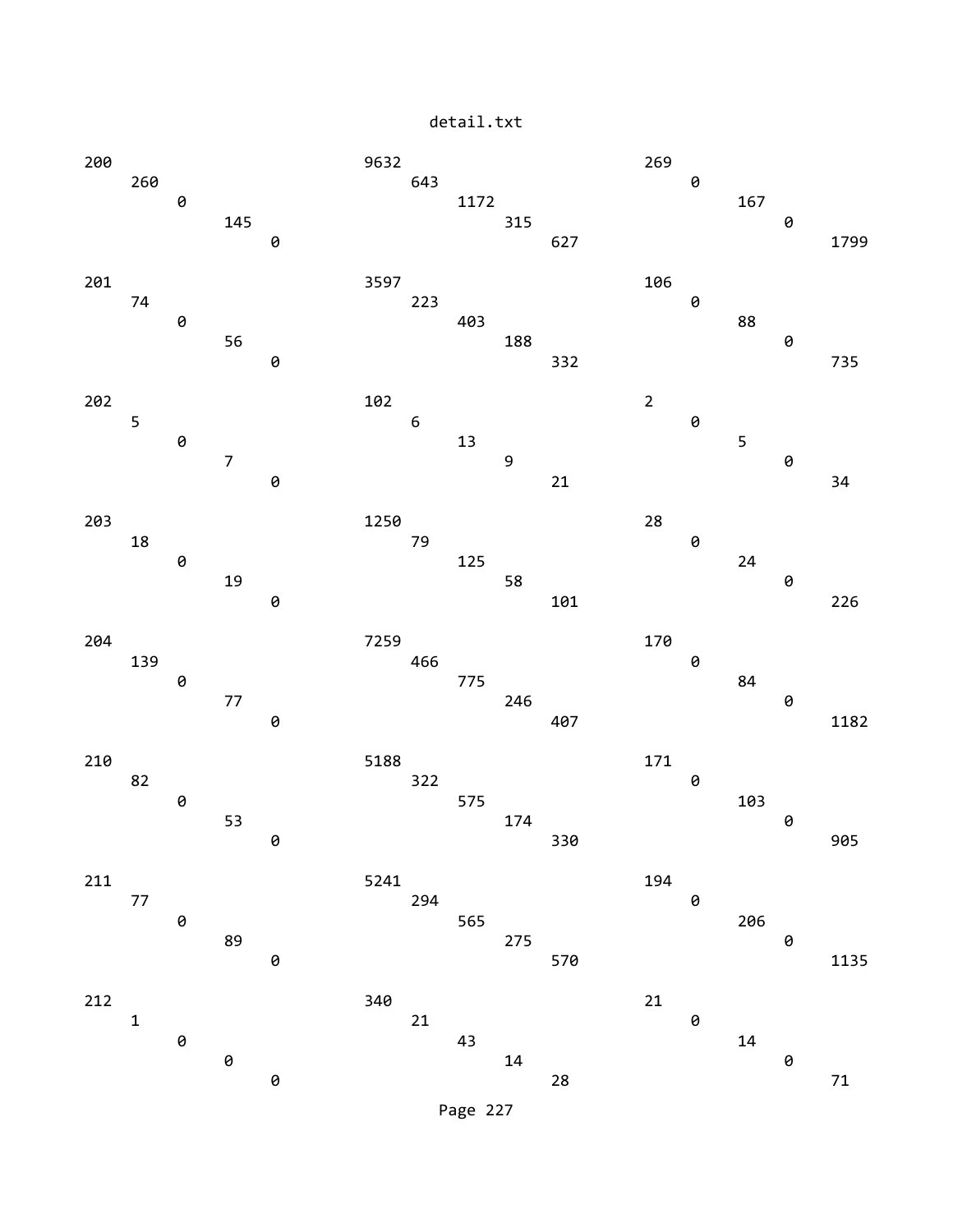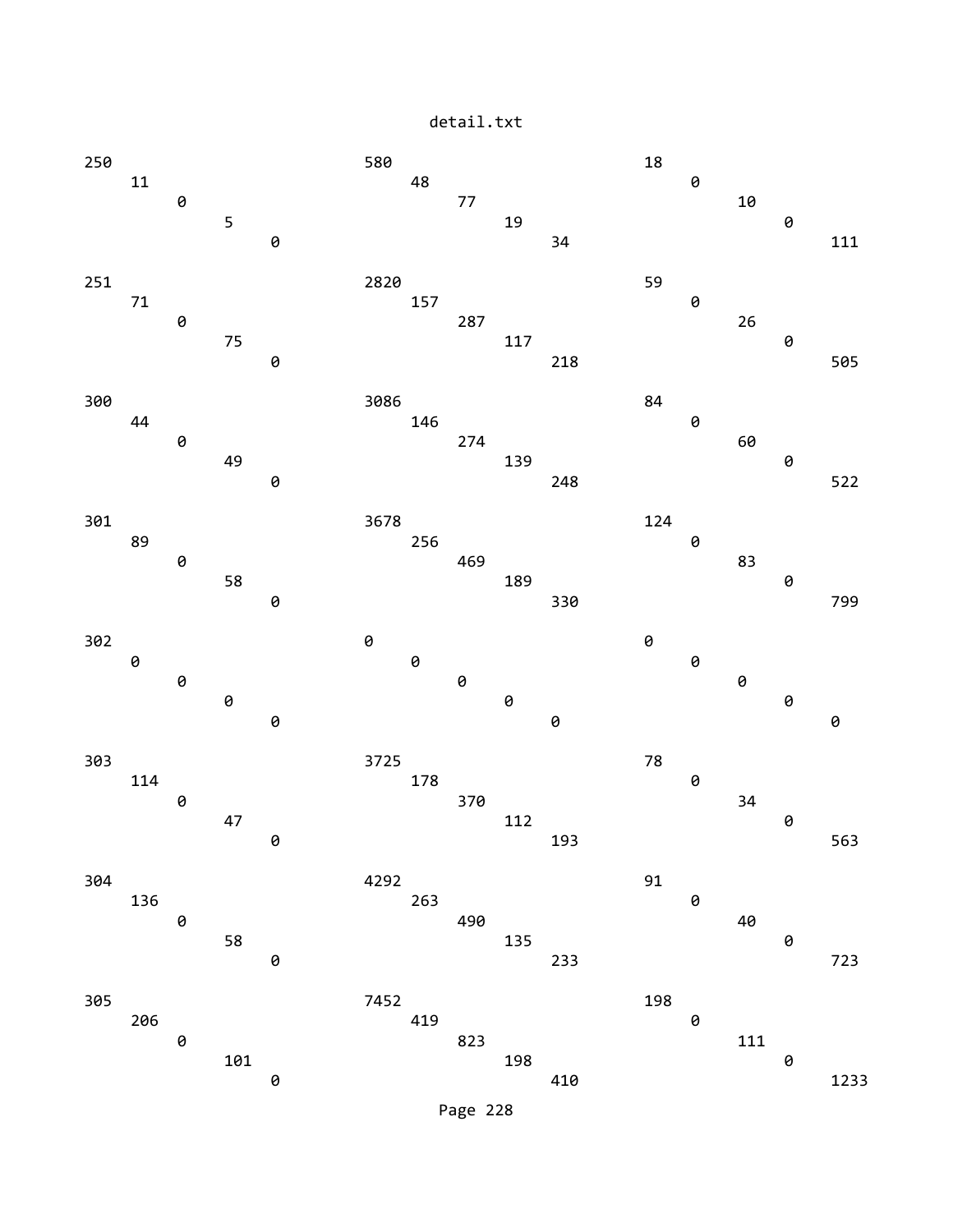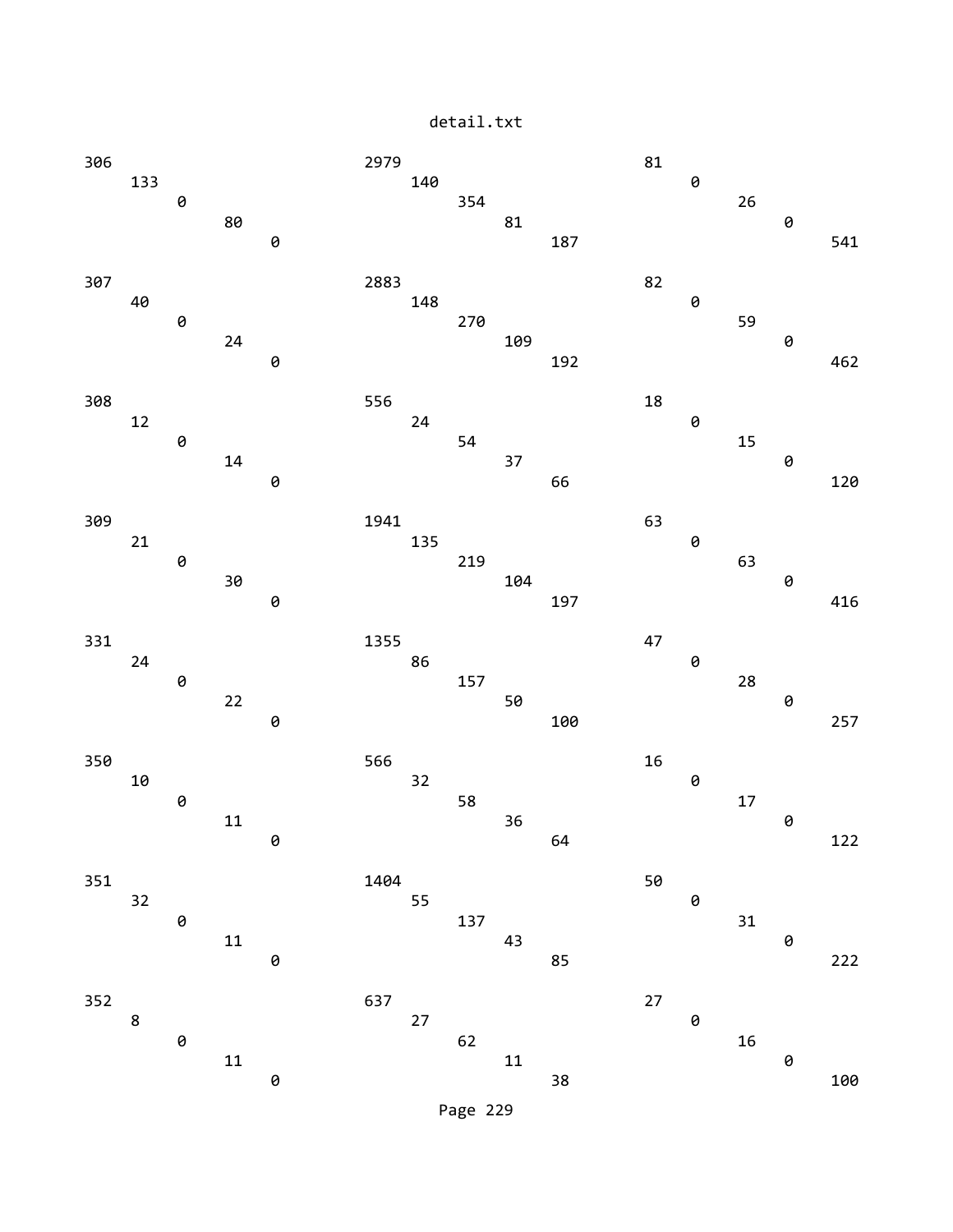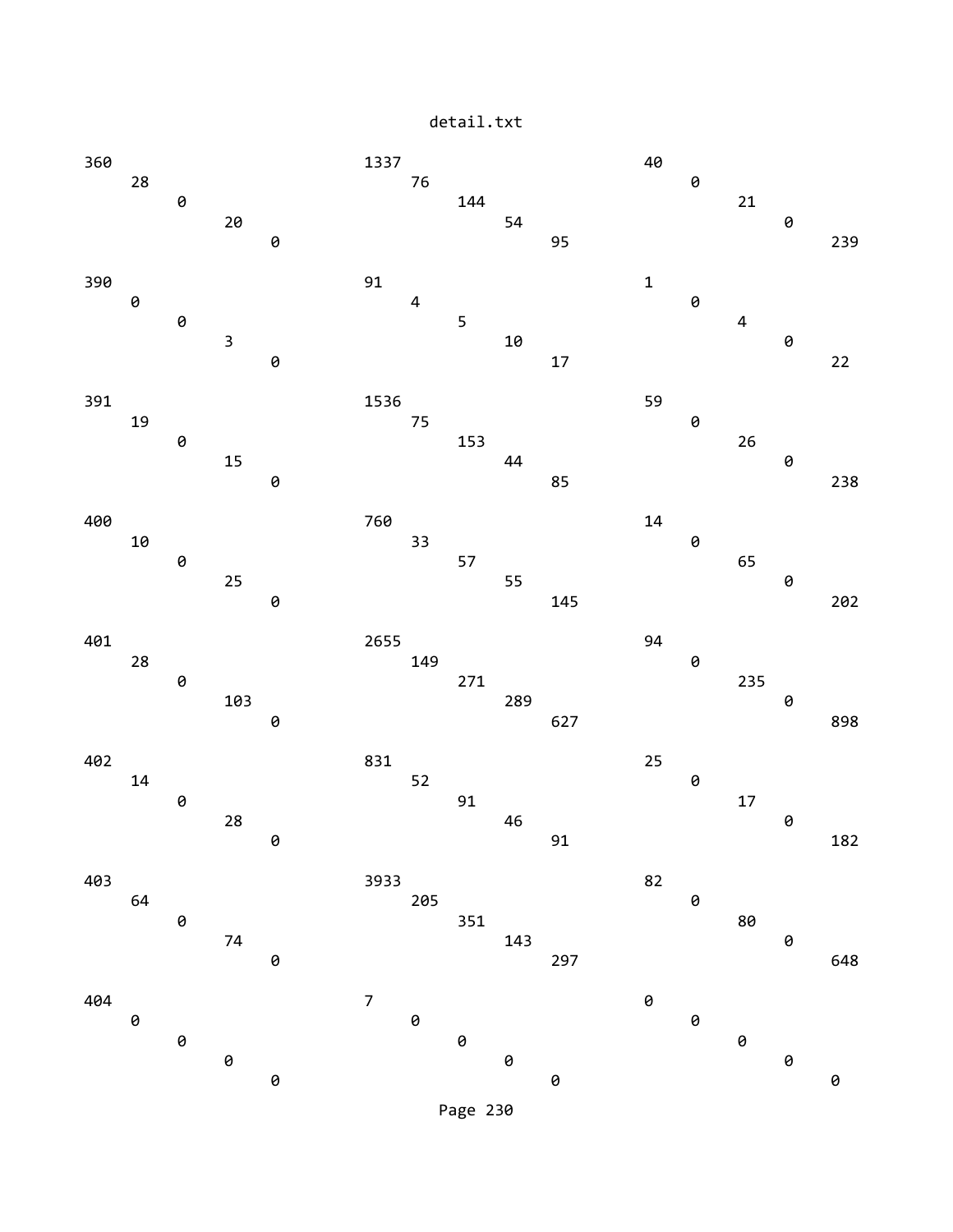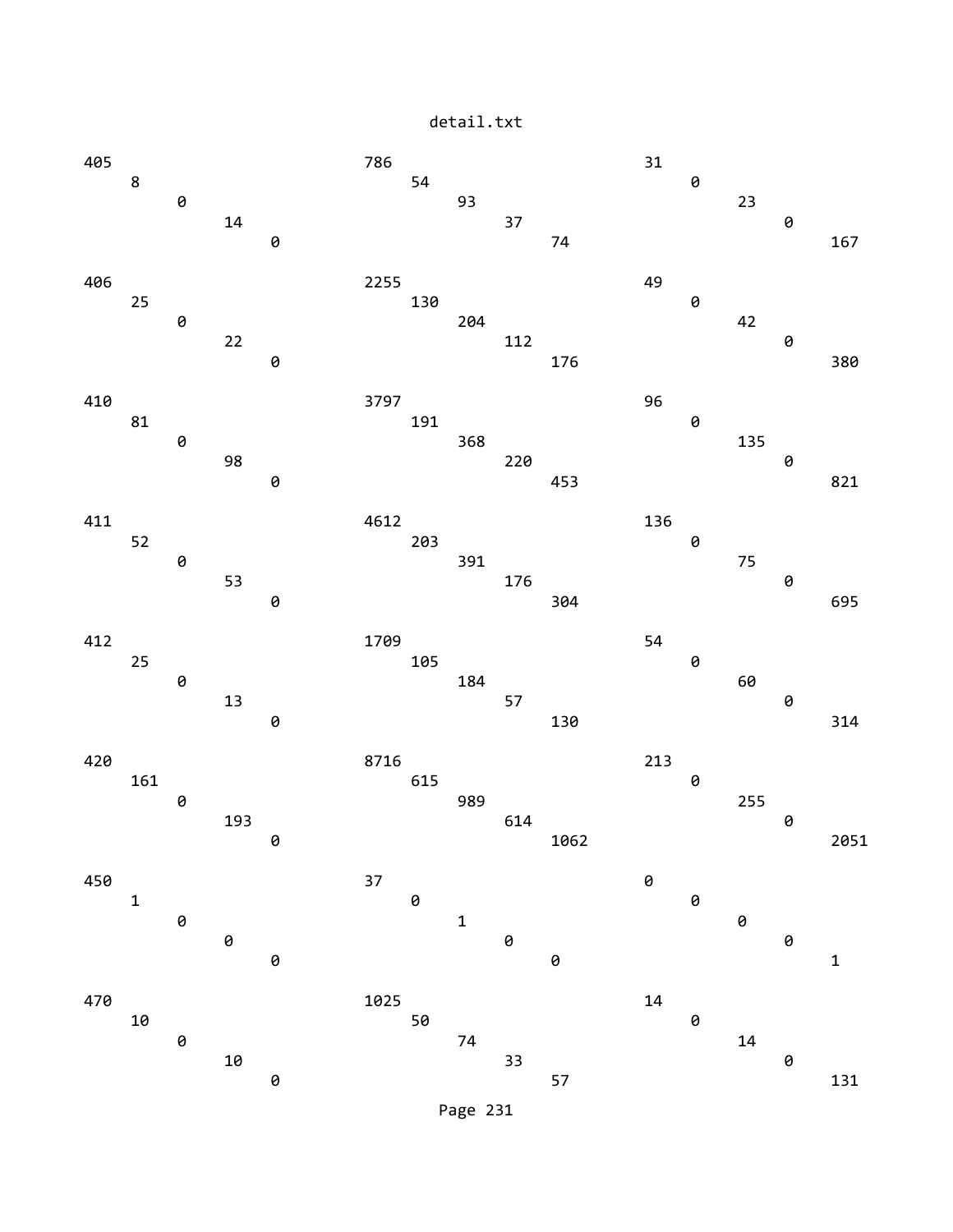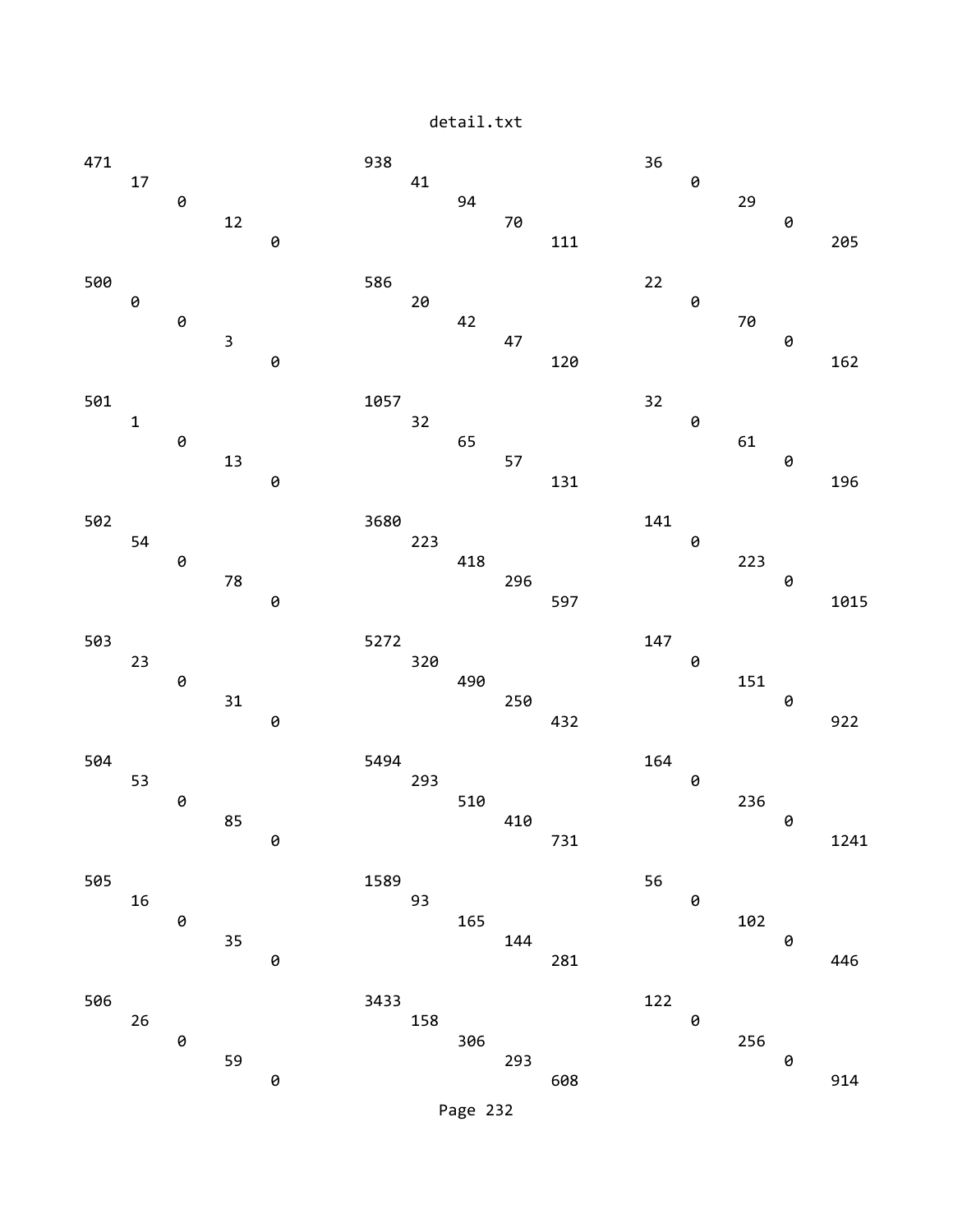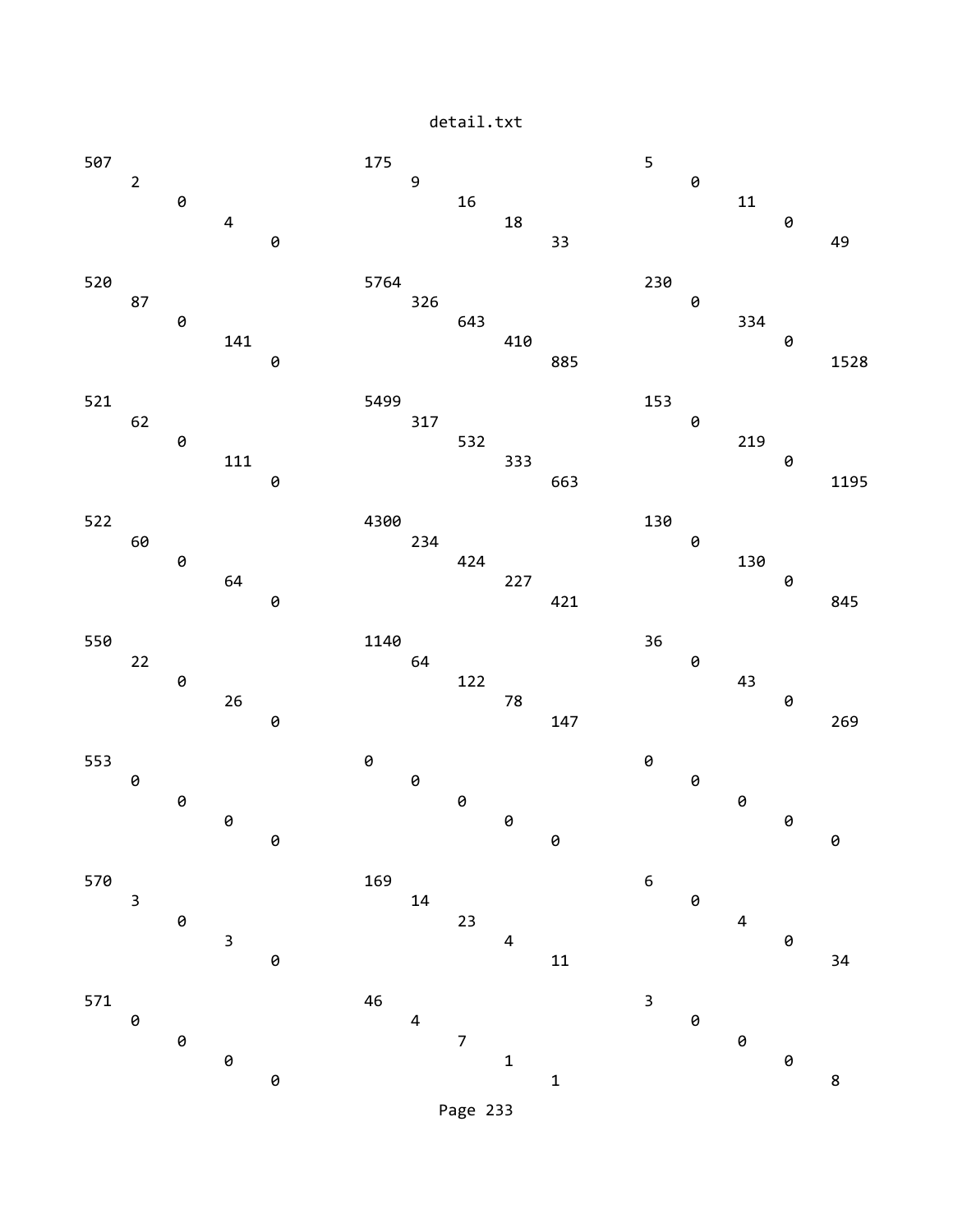| detail.txt |  |
|------------|--|
|------------|--|



| Provisional |       |   |     | Early Voting | Absentee<br>Early Voting Provisional |     |     |     |      |     | Choice Total |     |   |      |  |
|-------------|-------|---|-----|--------------|--------------------------------------|-----|-----|-----|------|-----|--------------|-----|---|------|--|
| 200         | Total |   |     |              | 9632                                 |     |     |     |      | 149 |              |     |   |      |  |
|             | 135   |   |     |              |                                      | 291 |     |     |      |     | 0            |     |   |      |  |
|             |       | 0 |     |              |                                      |     | 575 |     |      |     |              | 299 |   |      |  |
|             |       |   | 280 |              |                                      |     |     | 667 |      |     |              |     | 0 |      |  |
|             |       |   |     | 0            |                                      |     |     |     | 1246 |     |              |     |   | 1821 |  |
| 201         |       |   |     |              | 3597                                 |     |     |     |      | 64  |              |     |   |      |  |
|             | 44    |   |     |              |                                      | 117 |     |     |      |     | 0            |     |   |      |  |
|             |       | 0 |     |              |                                      |     | 225 |     |      |     |              | 132 |   |      |  |
|             |       |   | 91  |              |                                      |     |     | 309 |      |     |              |     | 0 |      |  |
|             |       |   |     | 0            |                                      |     |     |     | 532  |     |              |     |   | 757  |  |
|             |       |   |     |              |                                      |     |     |     |      |     |              |     |   |      |  |
| 202         |       |   |     |              | 102                                  |     |     |     |      | 1   |              |     |   |      |  |
|             | 5     |   |     |              |                                      | 4   |     |     |      |     | 0            |     |   |      |  |

**0** 10 5 12 11 0 0 28 38 203 1250 18 8 assessment and the set of  $43$  and  $9$ 

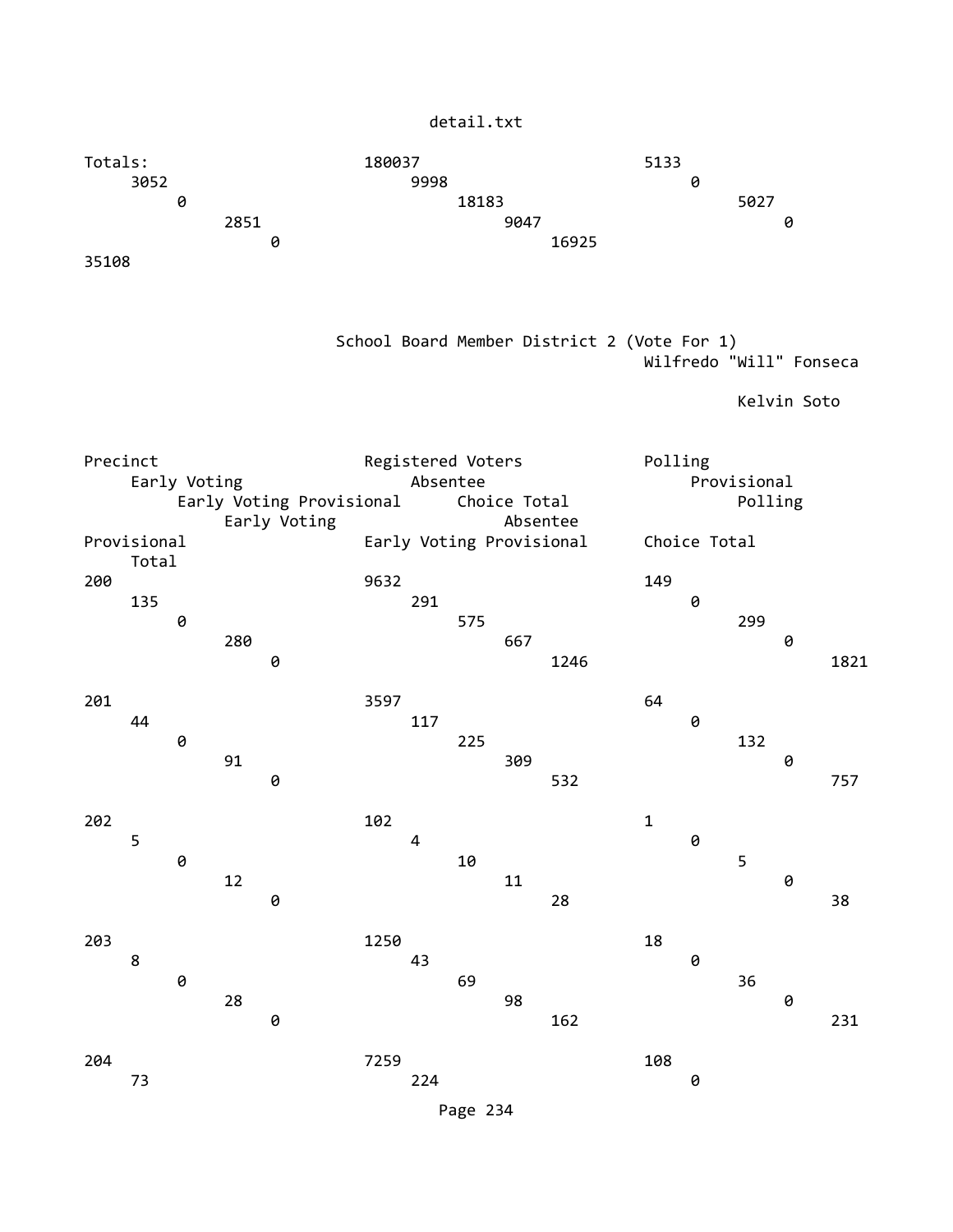

 City Commissioner Seat 1 (Vote For 1) Debra Rosado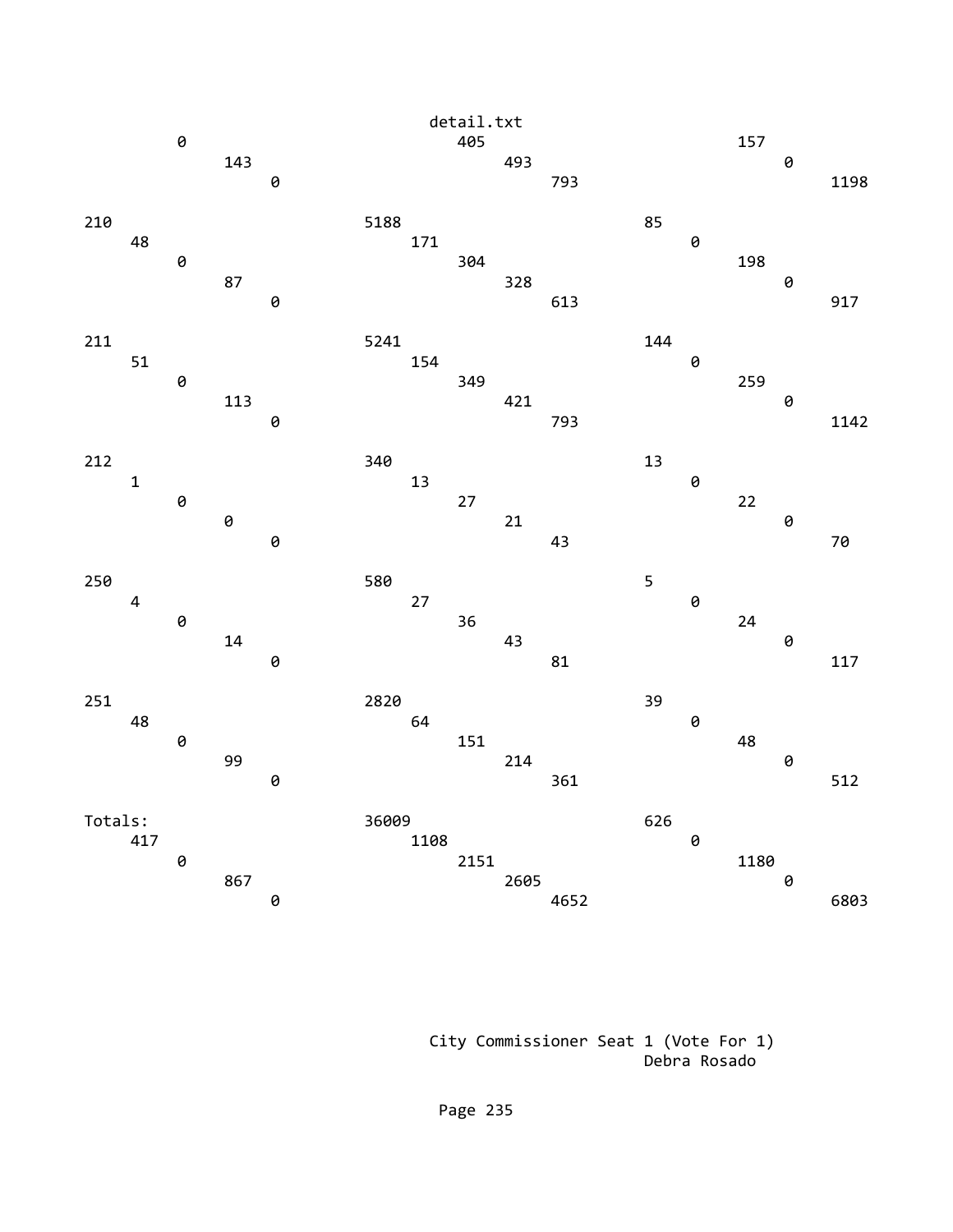Nicolasa

detail.txt

"Nicole" Murillo

Olga Gonzalez

Richard Oehler Jr

Precinct **Registered Voters** Polling Early Voting **Absentee** Absentee **Provisional** Early Voting Provisional Choice Total **Polling** Early Voting **Absentee** Provisional Early Voting Provisional Choice Total Polling **Early Voting Early Voting Absentee**  Provisional Early Voting Provisional Choice Total Polling **Early Voting Absentee**  Provisional Early Voting Provisional Choice Total **Total** 110 2561 2561 24 13 39 0 0 76 4  $\overline{3}$  and  $\overline{16}$  and  $\overline{0}$  0 23 26 6 77 **0** 109 13 10 33 **0** 56 264 111 1293 17 11 40 0 0 68 6 3 7 0  $\theta$  16 18 9 19 0 0 46 30 5 26 0 0 61 191 112 4261 49 32 119 0 0 191 23 12 35 0 0 70 58 17 115 **0** 190 51 21 146 0 0 218 669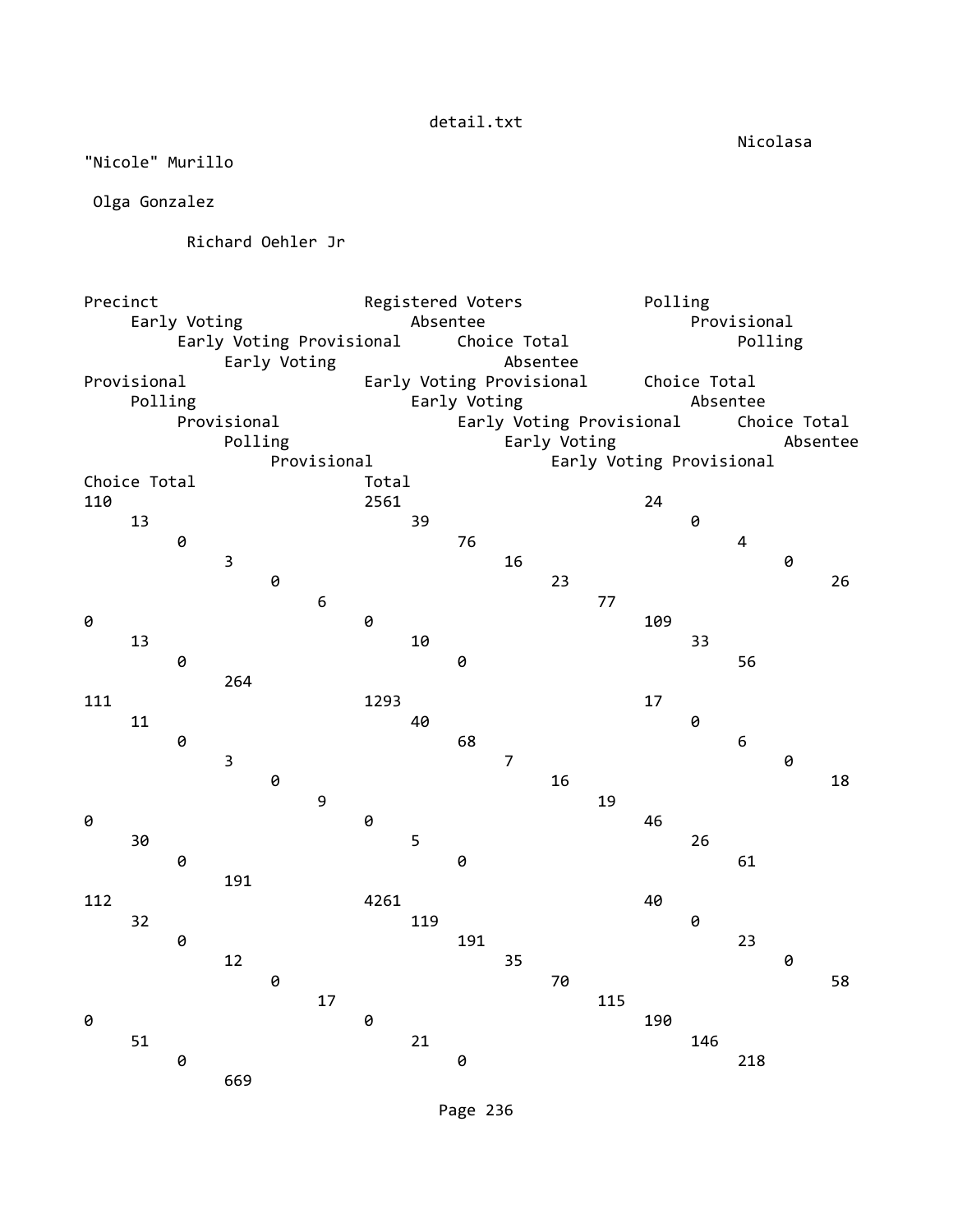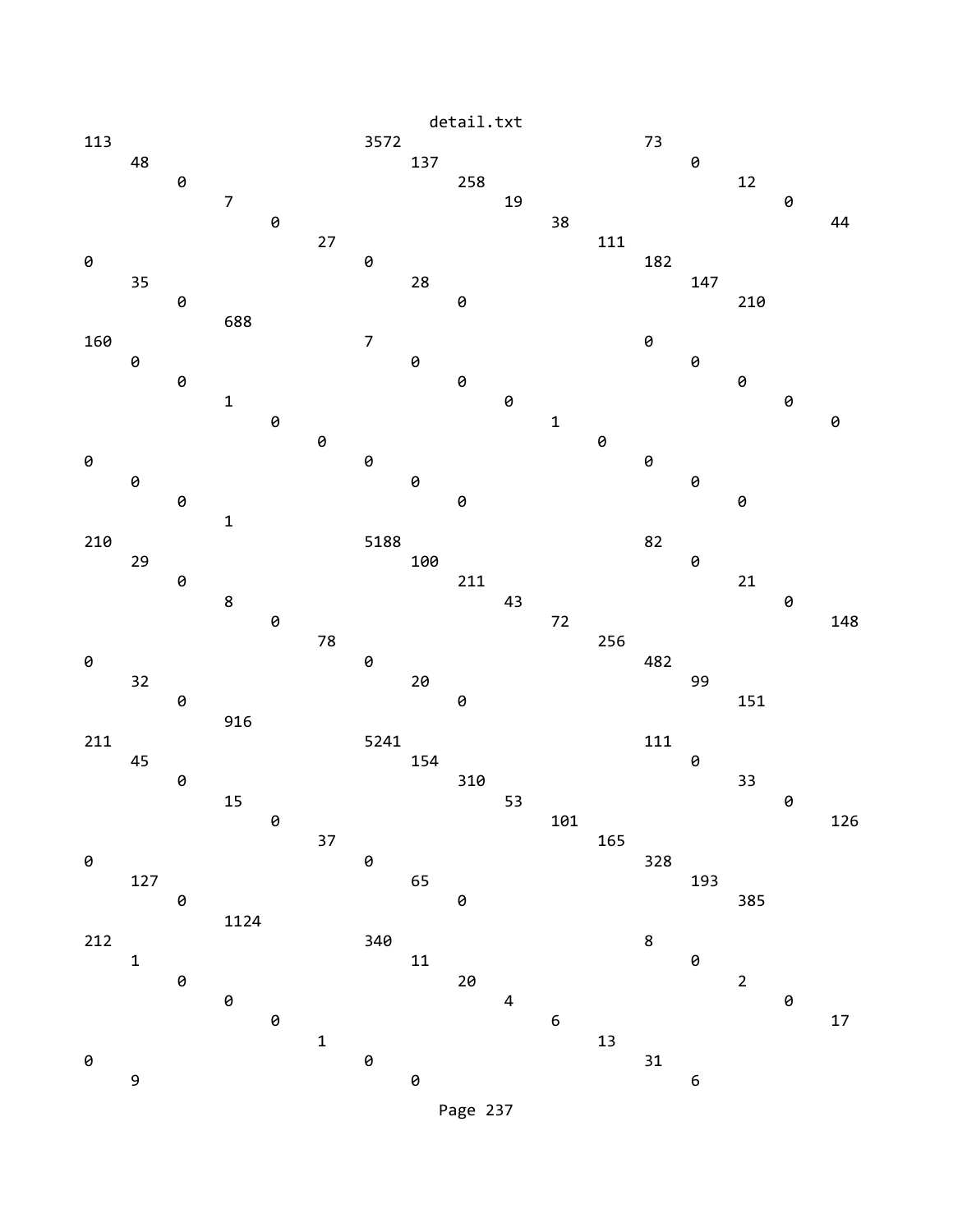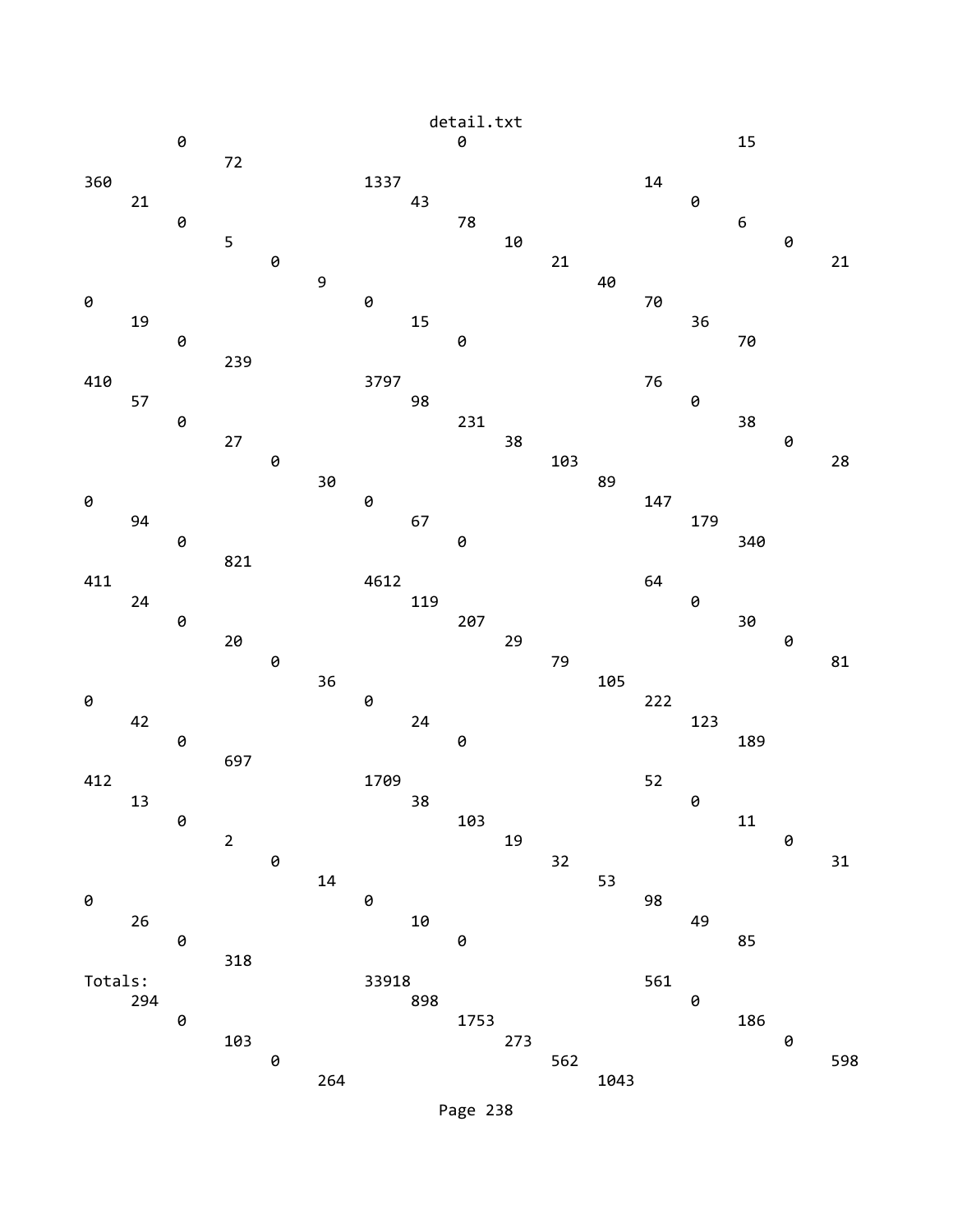

## City Commissioner Seat 3 (Vote For 1) Angela Eady

Adaliz

Martinez

Robert Joynes

Olga L. Castano

Lisandra Roman

| Precinct                                 |              |   |             |   |             | Registered Voters |    |                          |              |              |                          | Polling      |              |    |              |    |
|------------------------------------------|--------------|---|-------------|---|-------------|-------------------|----|--------------------------|--------------|--------------|--------------------------|--------------|--------------|----|--------------|----|
| Early Voting                             |              |   |             |   |             | Absentee          |    |                          |              |              |                          | Provisional  |              |    |              |    |
| Early Voting Provisional<br>Early Voting |              |   |             |   |             |                   |    |                          | Choice Total |              |                          | Polling      |              |    |              |    |
|                                          |              |   |             |   |             |                   |    |                          | Absentee     |              |                          |              |              |    |              |    |
|                                          | Provisional  |   |             |   |             |                   |    | Early Voting Provisional |              |              |                          |              | Choice Total |    |              |    |
|                                          | Polling      |   |             |   |             |                   |    | Early Voting             |              |              |                          |              | Absentee     |    |              |    |
|                                          |              |   | Provisional |   |             |                   |    |                          |              |              | Early Voting Provisional |              |              |    | Choice Total |    |
|                                          |              |   | Polling     |   |             |                   |    |                          |              | Early Voting |                          |              |              |    | Absentee     |    |
|                                          |              |   |             |   | Provisional |                   |    |                          |              |              | Early Voting Provisional |              |              |    |              |    |
|                                          | Choice Total |   |             |   |             | Polling           |    |                          |              |              |                          | Early Voting |              |    |              |    |
|                                          | Absentee     |   |             |   |             | Provisional       |    |                          |              |              |                          | Early Voting |              |    |              |    |
| Provisional<br>Choice Total              |              |   |             |   |             |                   |    | Total                    |              |              |                          |              |              |    |              |    |
| 110                                      |              |   |             |   |             | 2561              |    |                          |              |              |                          | 11           |              |    |              |    |
|                                          | 9            |   |             |   |             |                   | 32 |                          |              |              |                          |              | 0            |    |              |    |
|                                          |              | 0 |             |   |             |                   |    | 52                       |              |              |                          |              |              | 13 |              |    |
|                                          |              |   | 5           |   |             |                   |    |                          | 44           |              |                          |              |              |    | 0            |    |
|                                          |              |   |             | 0 |             |                   |    |                          |              | 62           |                          |              |              |    |              | 6  |
|                                          |              |   |             |   | 3           |                   |    |                          |              |              | 27                       |              |              |    |              |    |
| 0                                        |              |   |             |   |             | 0                 |    |                          |              |              |                          | 36           |              |    |              |    |
|                                          | 10           |   |             |   |             |                   | 5  |                          |              |              |                          |              | 30           |    |              |    |
|                                          |              | 0 |             |   |             |                   |    | 0                        |              |              |                          |              |              | 45 |              |    |
|                                          |              |   | 26          |   |             |                   |    |                          | 10           |              |                          |              |              |    | 31           |    |
|                                          |              |   |             | 0 | 262         |                   |    |                          |              | 0            |                          |              |              |    |              | 67 |
| 111                                      |              |   |             |   |             | 1293              |    |                          |              |              |                          | 16           |              |    |              |    |
|                                          |              |   |             |   |             |                   |    |                          |              |              |                          |              |              |    |              |    |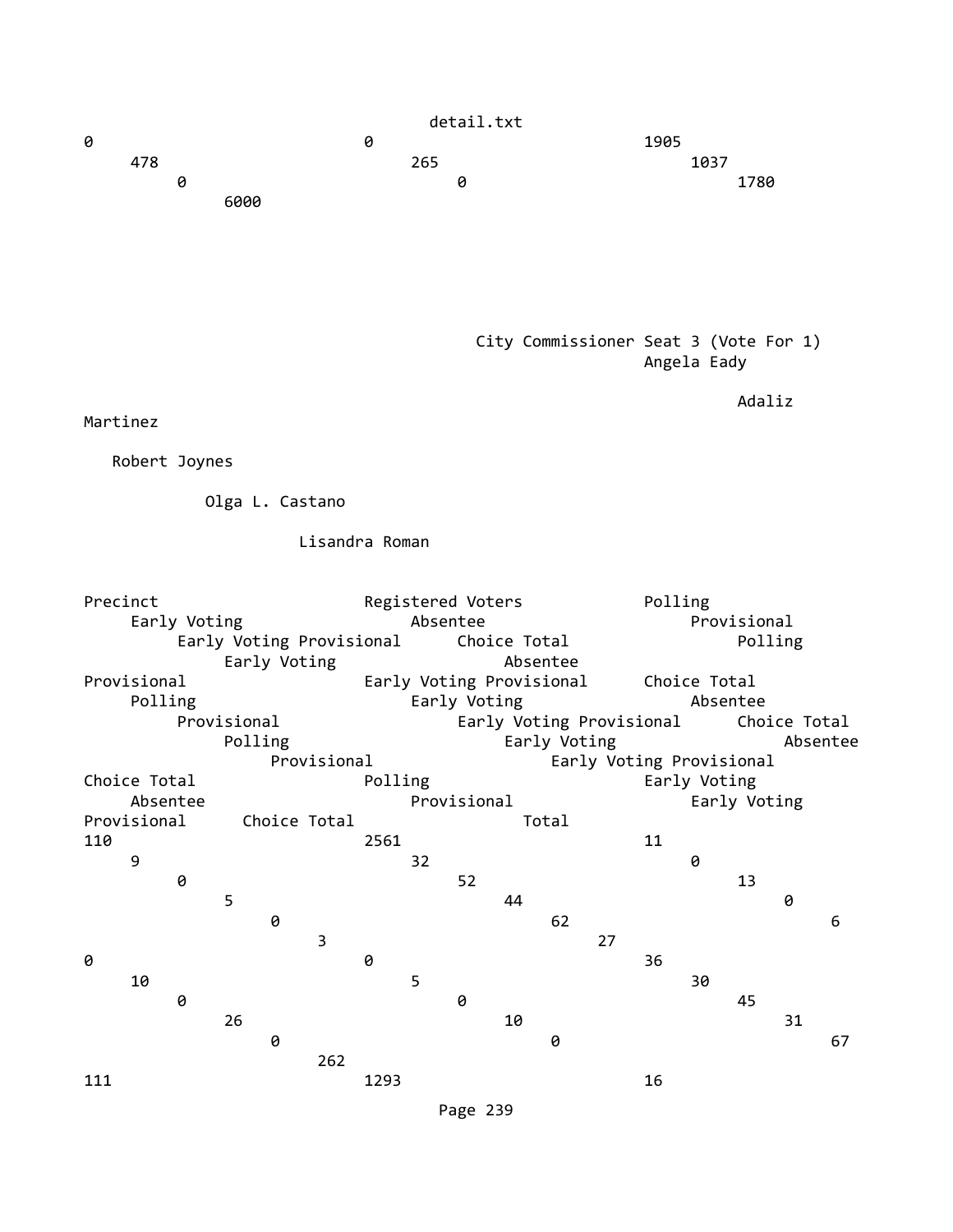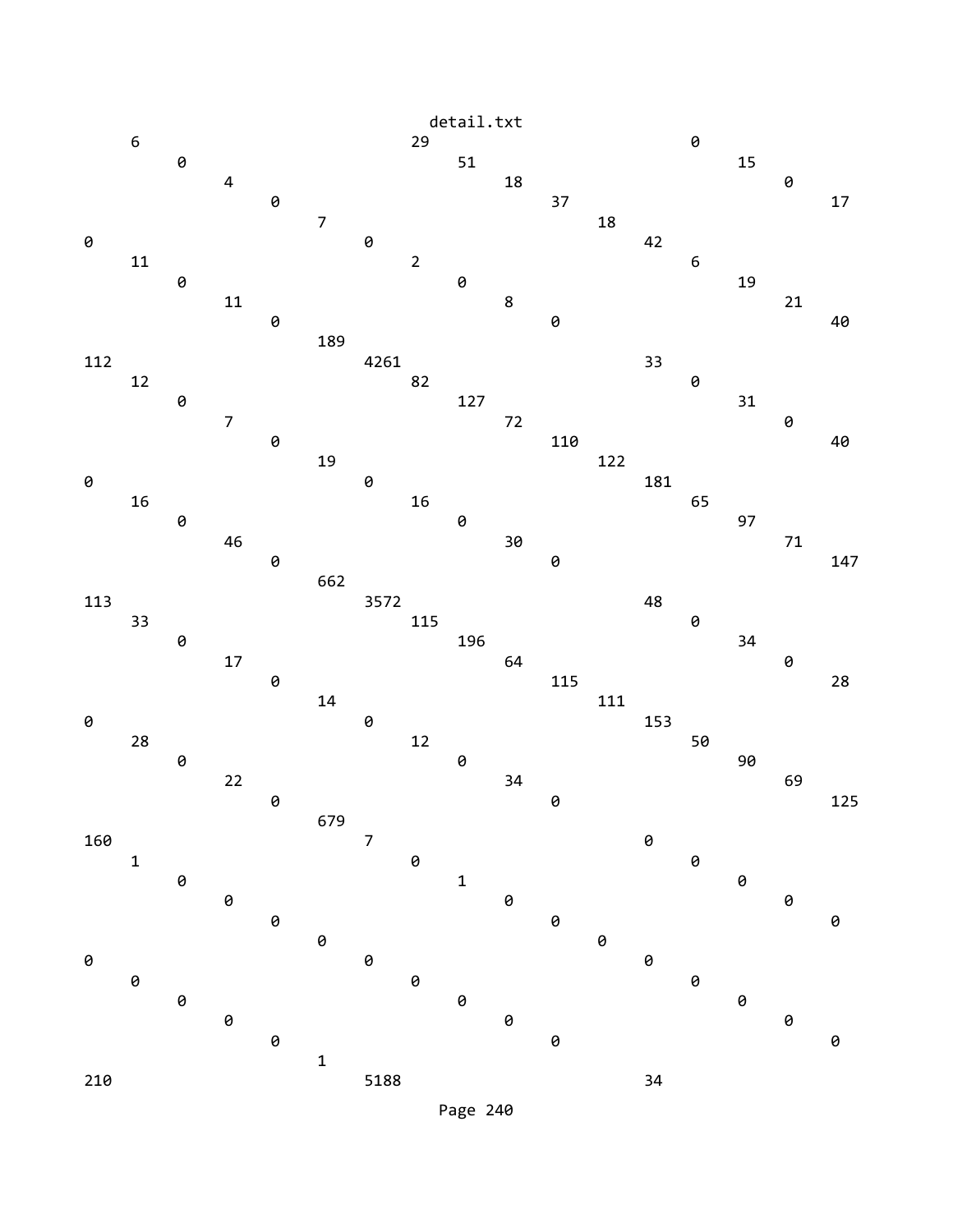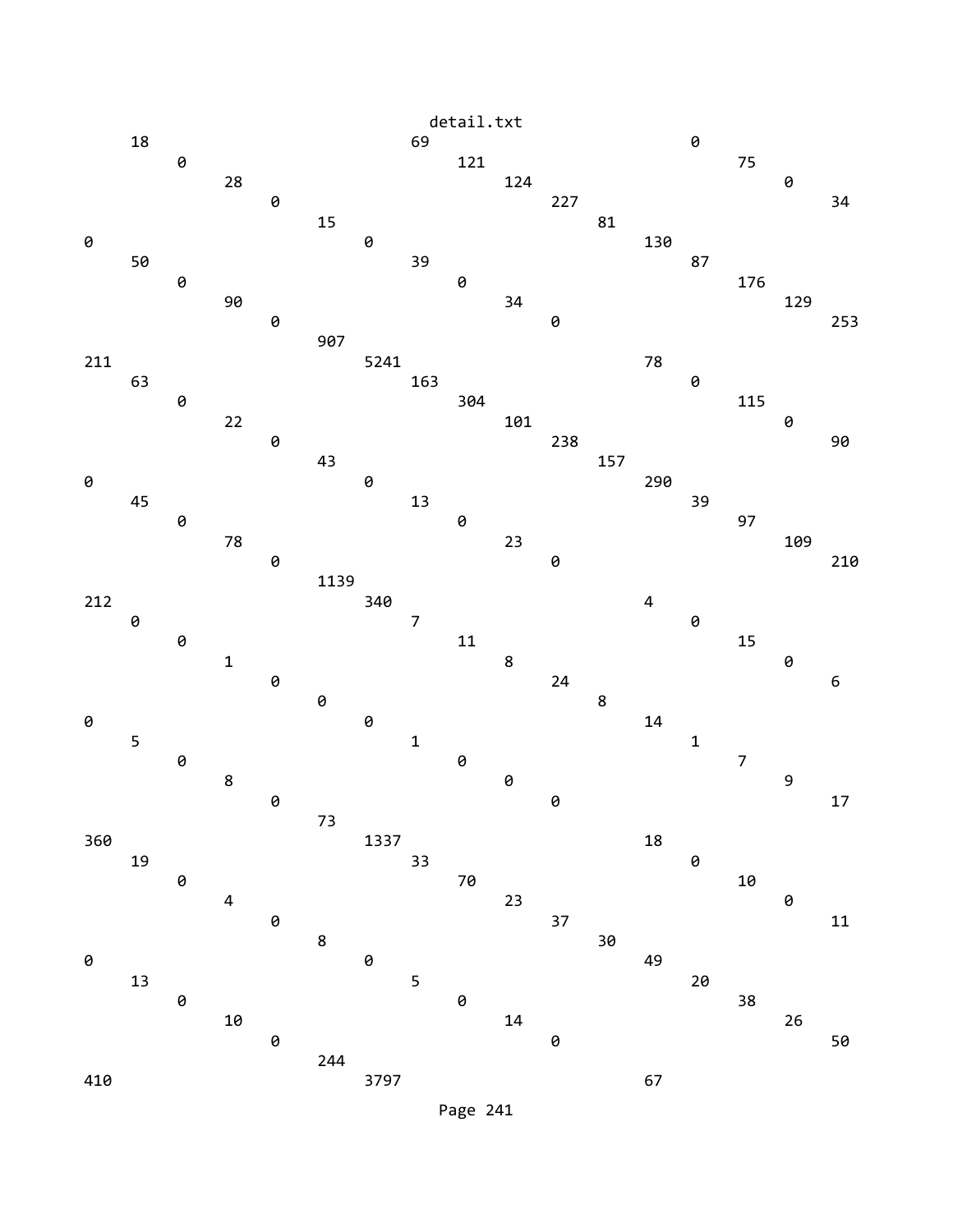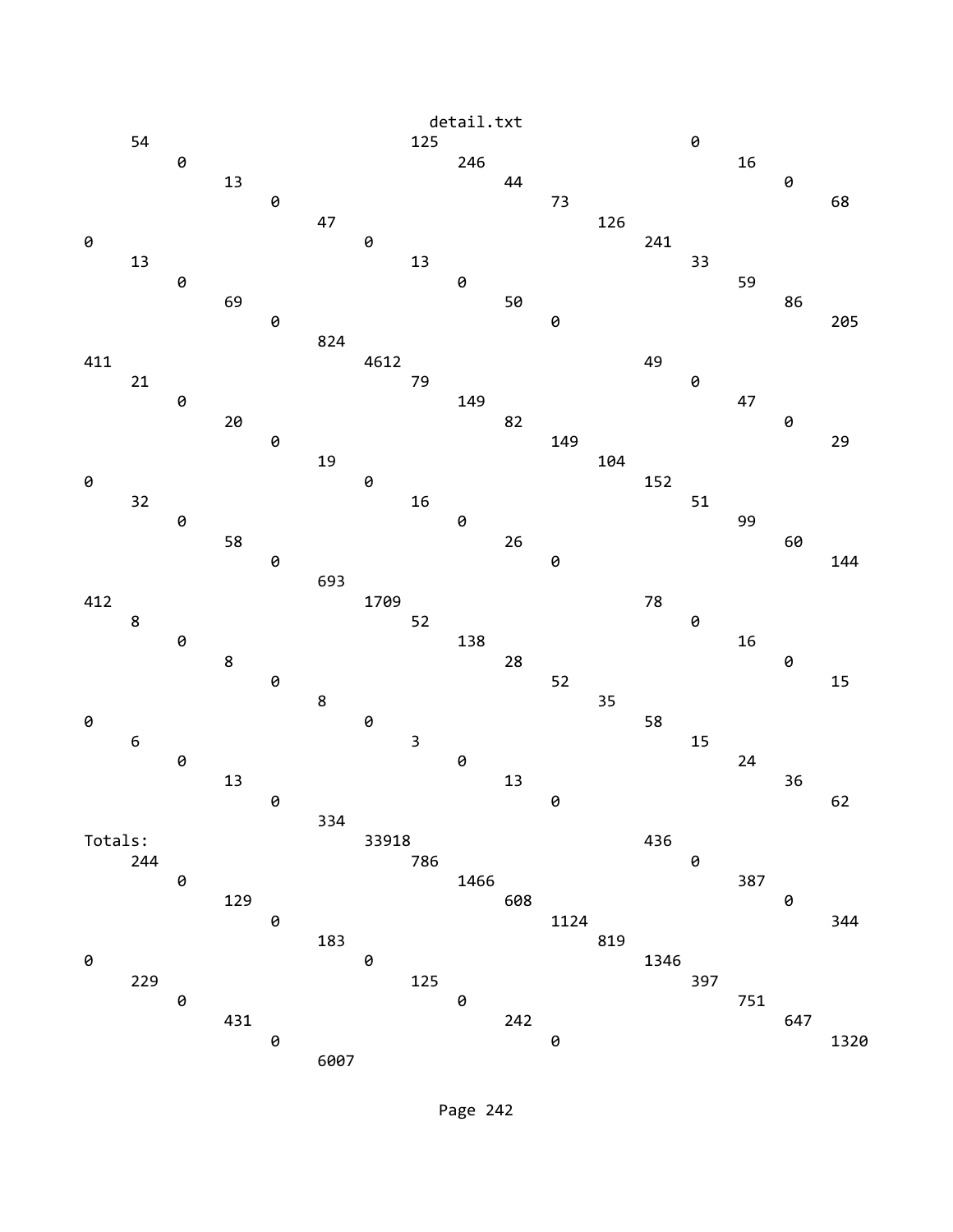City Commissioner Seat 4 (Vote For 1) Jose "Joe" Balasquide

Jim Fisher

| Precinct |                                          |                |    |              | Registered Voters |          |     |              |                          | Polling      |                |     |   |     |  |
|----------|------------------------------------------|----------------|----|--------------|-------------------|----------|-----|--------------|--------------------------|--------------|----------------|-----|---|-----|--|
|          | Early Voting<br>Early Voting Provisional |                |    |              |                   | Absentee |     |              |                          | Provisional  |                |     |   |     |  |
|          |                                          |                |    |              |                   |          |     | Choice Total |                          | Polling      |                |     |   |     |  |
|          | Provisional                              |                |    | Early Voting |                   |          |     | Absentee     | Early Voting Provisional |              |                |     |   |     |  |
|          | Total                                    |                |    |              |                   |          |     |              |                          | Choice Total |                |     |   |     |  |
| 110      |                                          |                |    |              | 2561              |          |     |              |                          | 36           |                |     |   |     |  |
|          | 14                                       |                |    |              |                   | 81       |     |              |                          |              | 0              |     |   |     |  |
|          |                                          | 0              |    |              |                   |          | 131 |              |                          |              |                | 28  |   |     |  |
|          |                                          |                | 18 |              |                   |          |     | 85           |                          |              |                |     | 0 |     |  |
|          |                                          |                |    | 0            |                   |          |     |              | 131                      |              |                |     |   | 262 |  |
| 111      |                                          |                |    |              | 1293              |          |     |              |                          | 25           |                |     |   |     |  |
|          | 11                                       |                |    |              |                   | 34       |     |              |                          |              | 0              |     |   |     |  |
|          |                                          | 0              |    |              |                   |          | 70  |              |                          |              |                | 48  |   |     |  |
|          |                                          |                | 17 |              |                   |          |     | 57           |                          |              |                |     | 0 |     |  |
|          |                                          |                |    | $\Theta$     |                   |          |     |              | 122                      |              |                |     |   | 192 |  |
|          |                                          |                |    |              |                   |          |     |              |                          |              |                |     |   |     |  |
| 112      | 38                                       |                |    |              | 4261              | 146      |     |              |                          | 65           | 0              |     |   |     |  |
|          |                                          | $\pmb{\theta}$ |    |              |                   |          | 249 |              |                          |              |                | 109 |   |     |  |
|          |                                          |                | 45 |              |                   |          |     | 274          |                          |              |                |     | 0 |     |  |
|          |                                          |                |    | $\Theta$     |                   |          |     |              | 428                      |              |                |     |   | 677 |  |
|          |                                          |                |    |              |                   |          |     |              |                          |              |                |     |   |     |  |
| 113      |                                          |                |    |              | 3572              |          |     |              |                          | 58           |                |     |   |     |  |
|          | 62                                       |                |    |              |                   | 128      |     |              |                          |              | $\pmb{\Theta}$ |     |   |     |  |
|          |                                          | 0              | 47 |              |                   |          | 248 | 283          |                          |              |                | 104 | 0 |     |  |
|          |                                          |                |    | 0            |                   |          |     |              | 434                      |              |                |     |   | 682 |  |
|          |                                          |                |    |              |                   |          |     |              |                          |              |                |     |   |     |  |
| 160      |                                          |                |    |              | $\overline{7}$    |          |     |              |                          | 0            |                |     |   |     |  |
|          | 0                                        |                |    |              |                   | 0        |     |              |                          |              | $\Theta$       |     |   |     |  |
|          |                                          | $\Theta$       |    |              |                   |          | 0   |              |                          |              |                | 0   |   |     |  |
|          |                                          |                | 0  |              |                   |          |     | 0            |                          |              |                |     | 0 |     |  |
|          |                                          |                |    | 0            |                   |          |     |              | 0                        |              |                |     |   | 0   |  |
| 210      |                                          |                |    |              | 5188              |          |     |              |                          | 165          |                |     |   |     |  |
|          | 74                                       |                |    |              |                   | 246      |     |              |                          |              | 0              |     |   |     |  |
|          |                                          | 0              |    |              |                   |          | 485 |              |                          |              |                | 111 |   |     |  |
|          |                                          |                | 58 |              |                   |          |     | 245          |                          |              |                |     | 0 |     |  |
|          |                                          |                |    |              |                   |          |     |              |                          |              |                |     |   |     |  |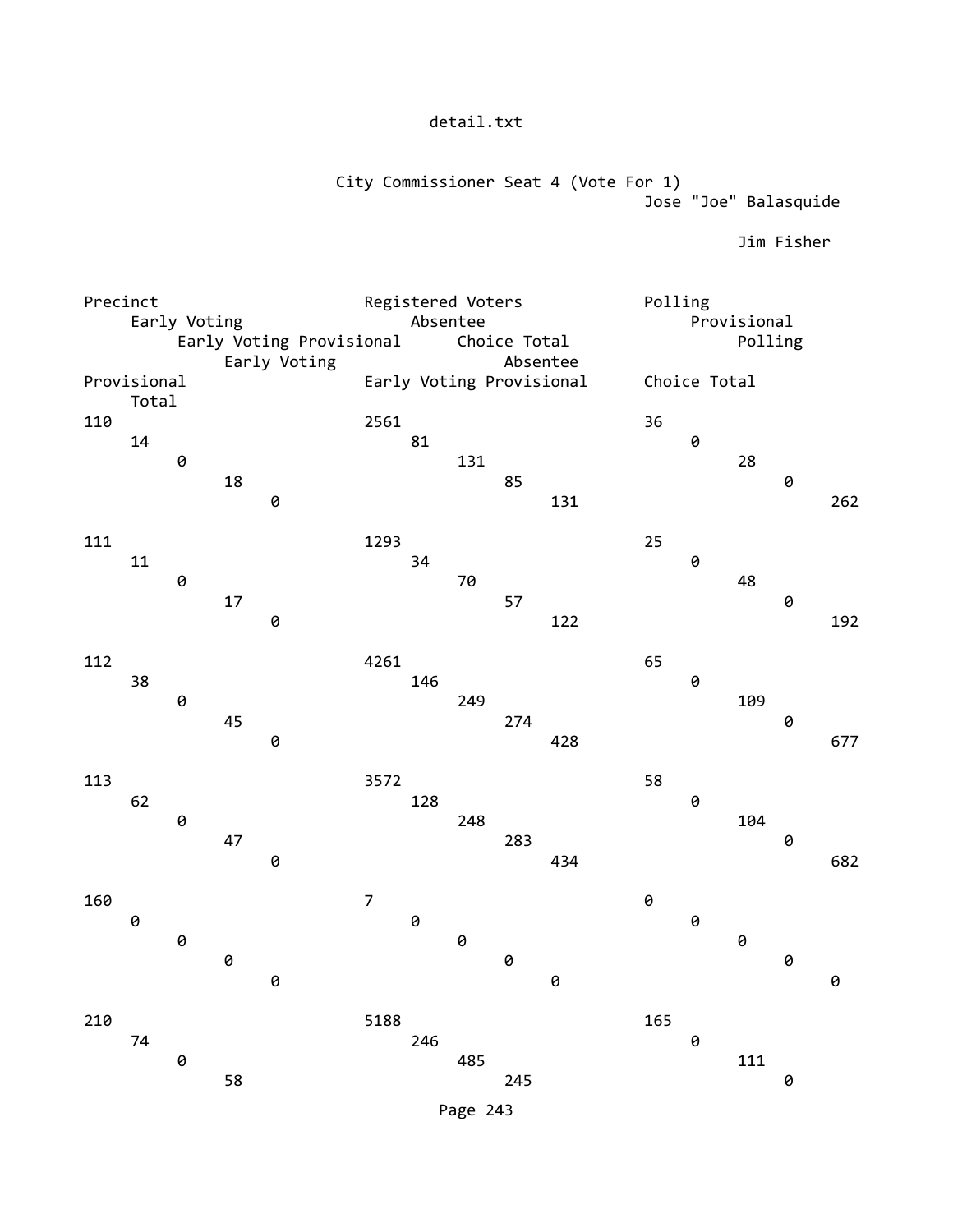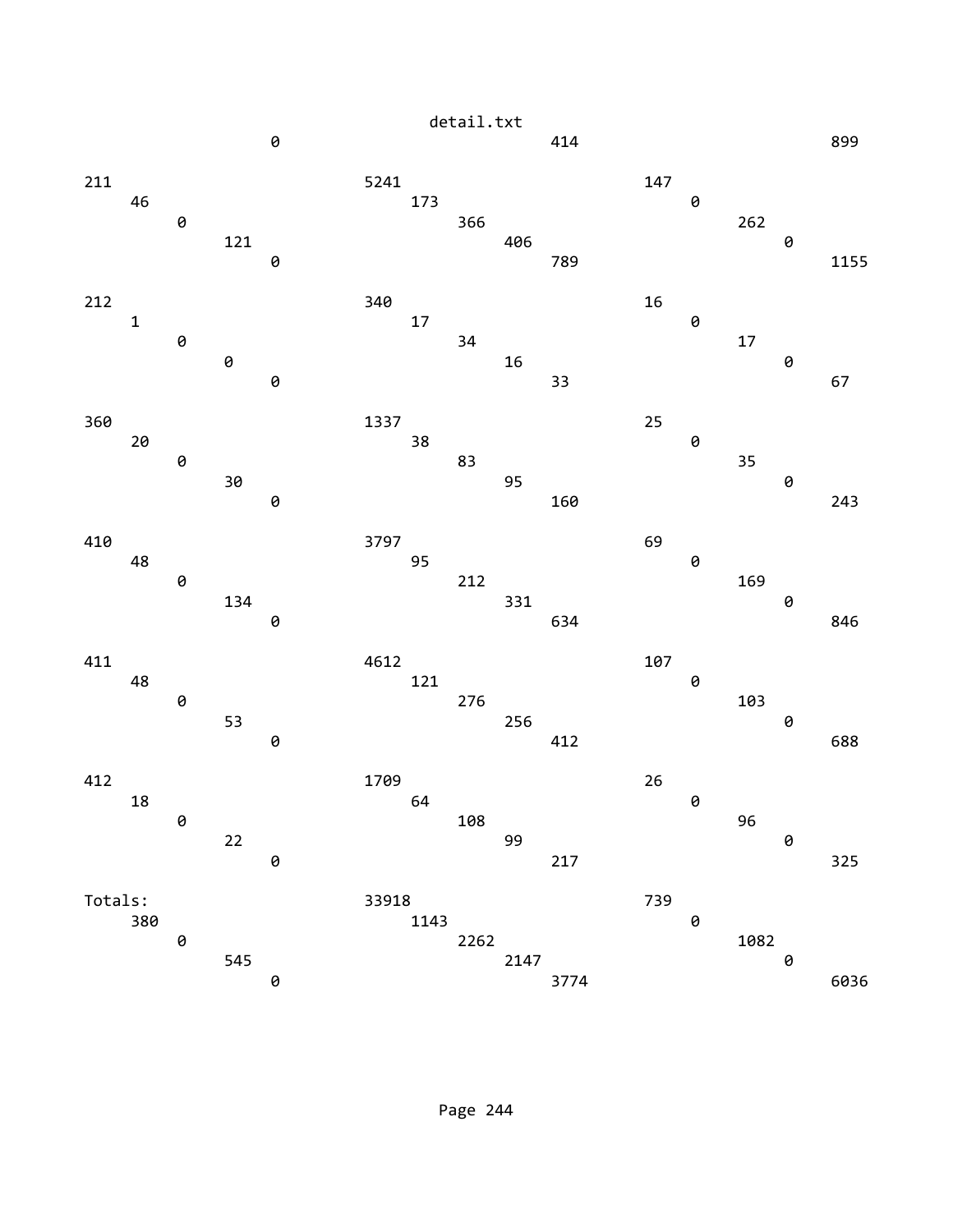detail.txt Mayor-Commissioner Seat 5 (Vote For 1) Jose Alvarez

Art Otero

Freddy E. Villanueva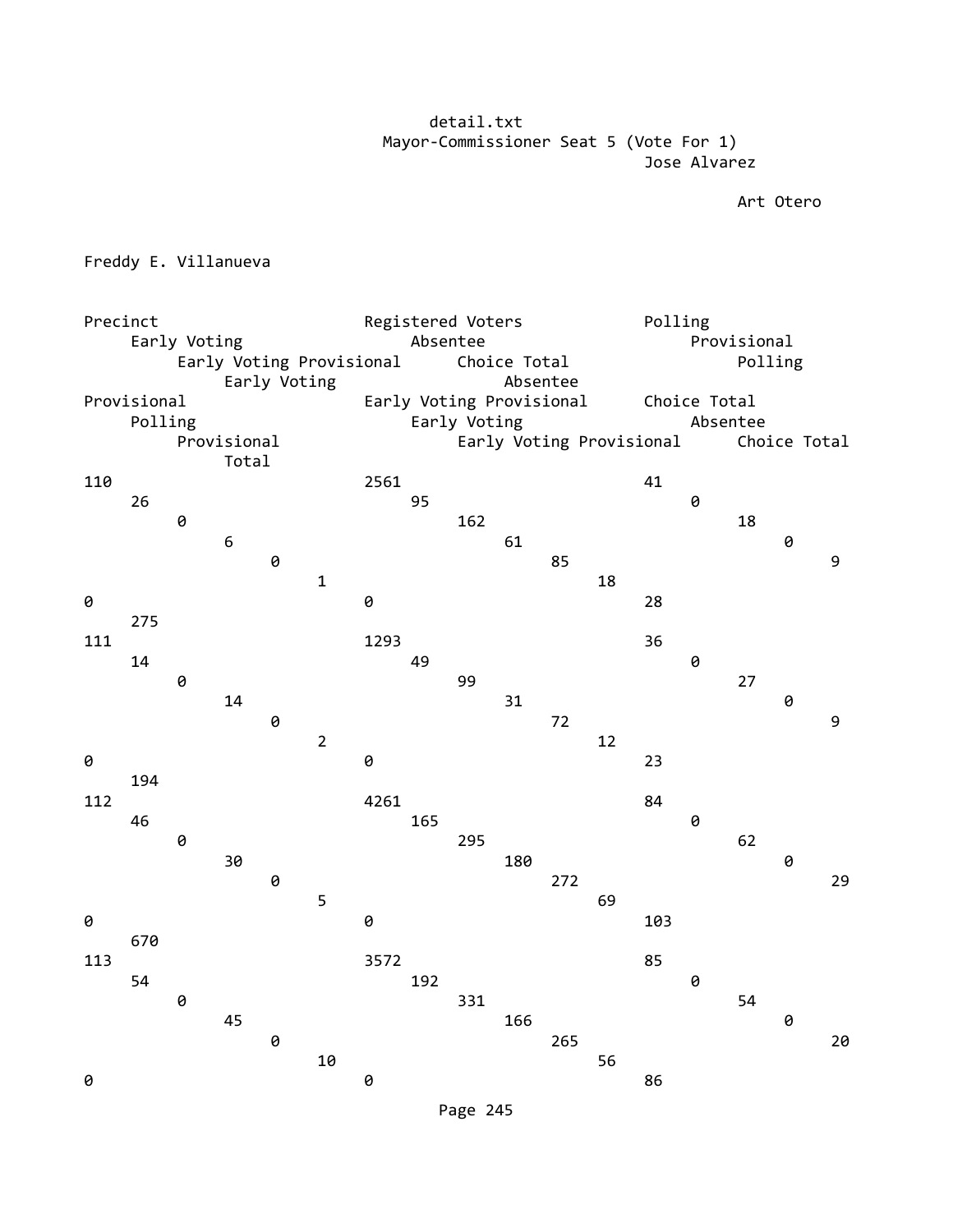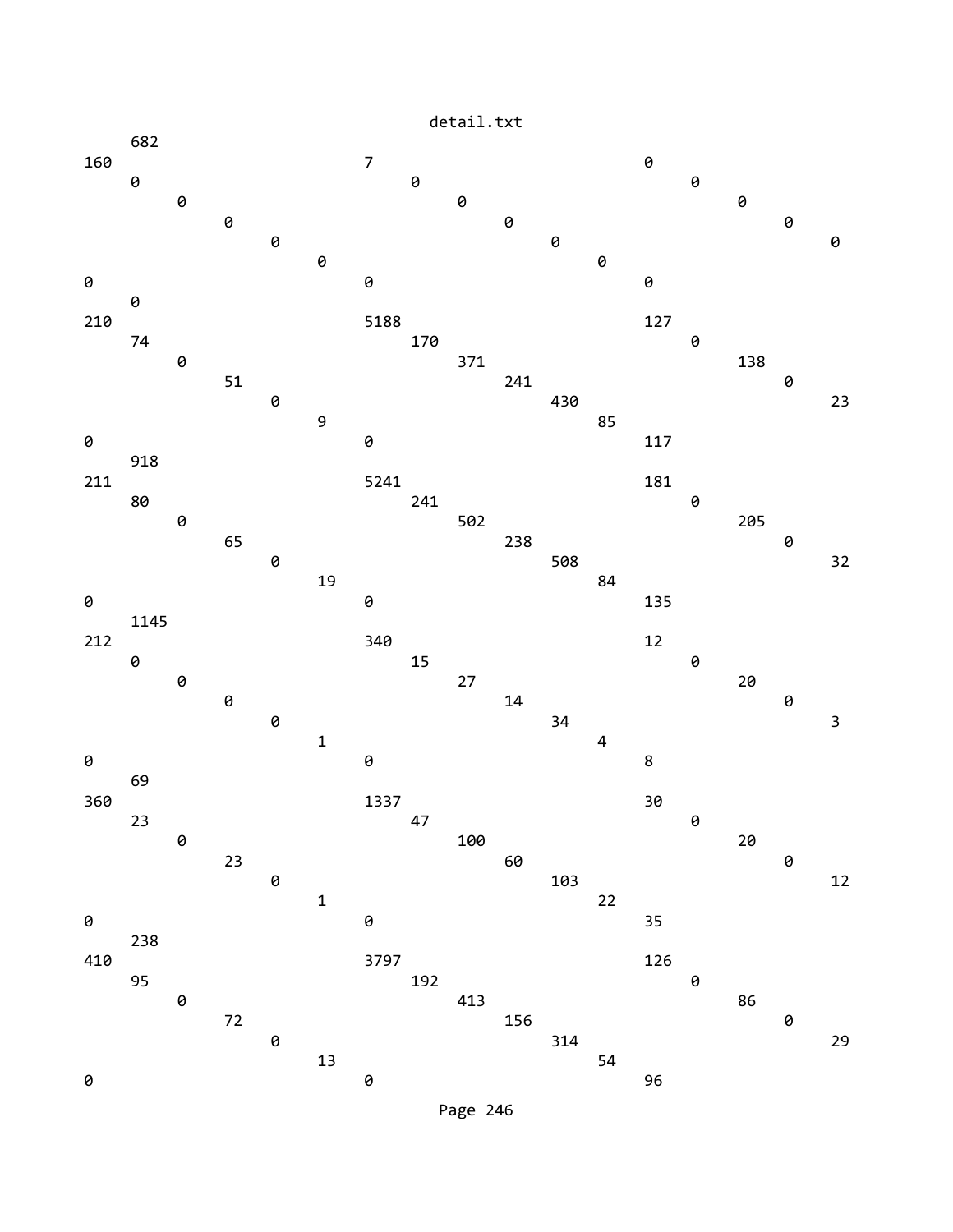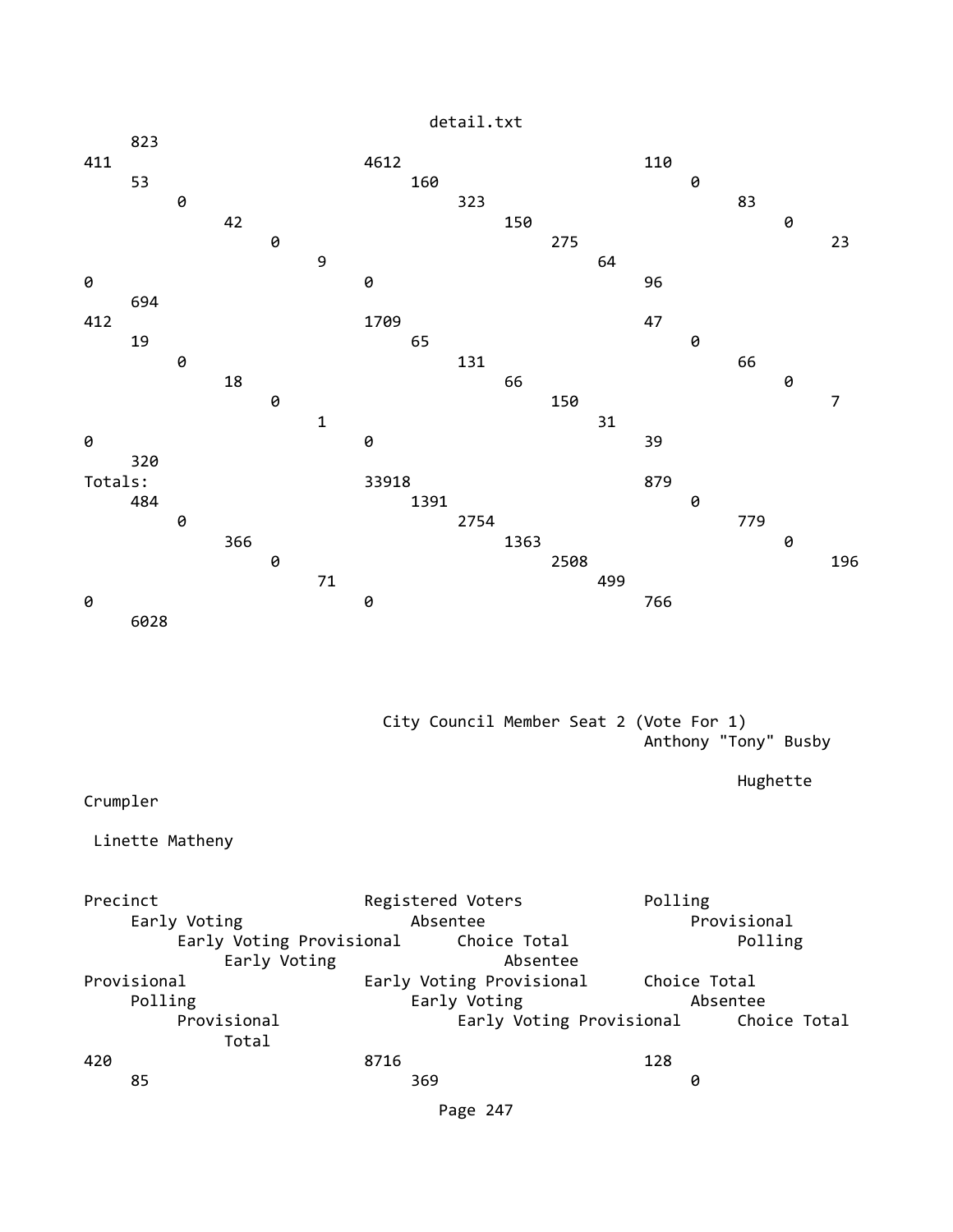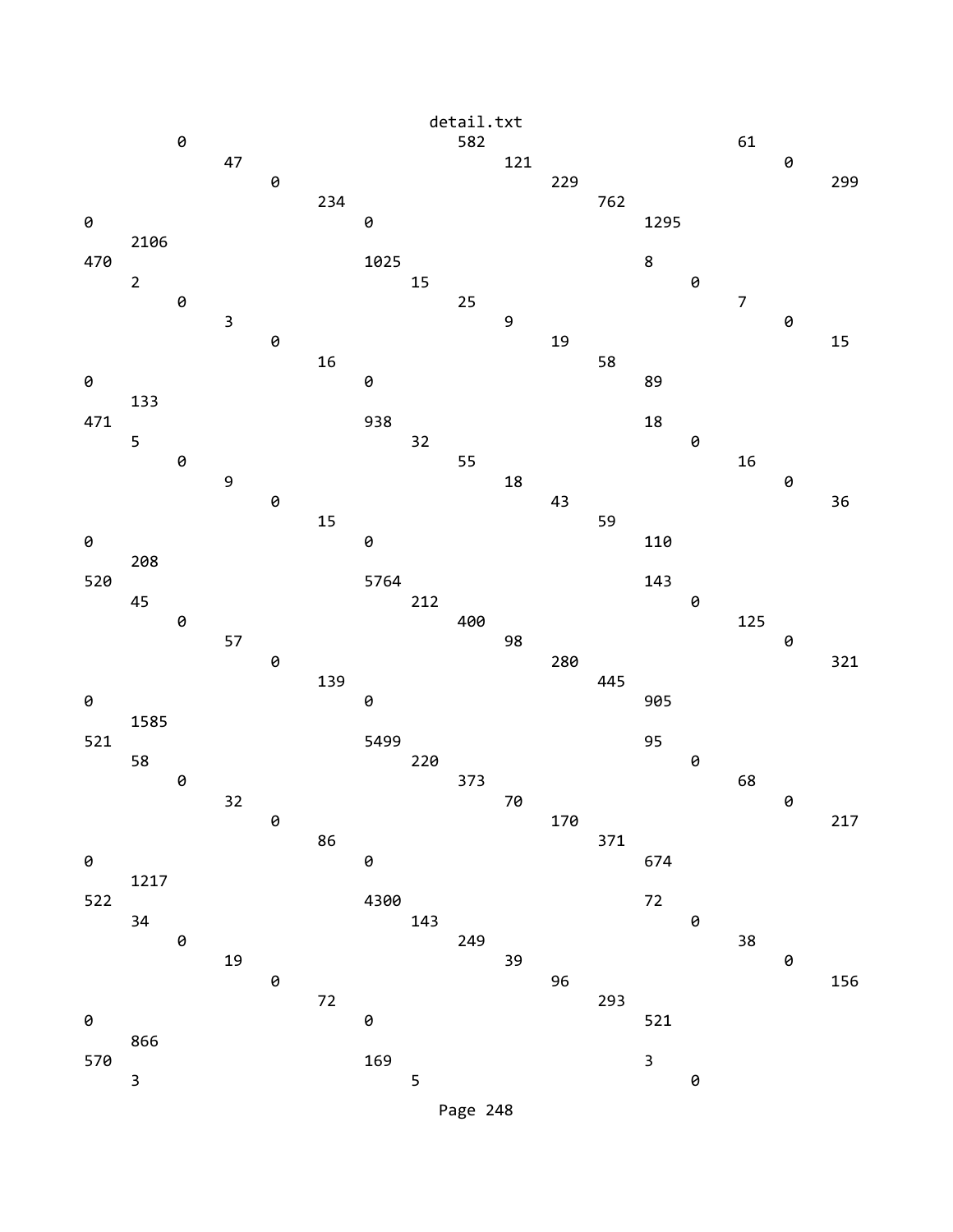

 No. 4 Constitutional Amendment (Vote For 1) Yes

No

| Precinct    |       | Early Voting |   | Early Voting Provisional<br>Early Voting | Registered Voters<br>Absentee<br>Choice Total<br>Absentee |     |     |    |     |     | Polling<br>Provisional<br>Polling |    |   |     |  |
|-------------|-------|--------------|---|------------------------------------------|-----------------------------------------------------------|-----|-----|----|-----|-----|-----------------------------------|----|---|-----|--|
| Provisional | Total |              |   |                                          | Early Voting Provisional                                  |     |     |    |     |     | Choice Total                      |    |   |     |  |
| 100         |       |              |   |                                          | 631                                                       |     |     |    |     | 48  |                                   |    |   |     |  |
|             | 16    |              |   |                                          |                                                           | 45  |     |    |     |     | 0                                 |    |   |     |  |
|             |       | 0            |   |                                          |                                                           |     | 109 |    |     |     |                                   | 14 |   |     |  |
|             |       |              | 3 |                                          |                                                           |     |     | 25 |     |     |                                   |    | 0 |     |  |
|             |       |              |   | 0                                        |                                                           |     |     |    | 42  |     |                                   |    |   | 151 |  |
| 101         |       |              |   |                                          | 2979                                                      |     |     |    |     | 129 |                                   |    |   |     |  |
|             | 33    |              |   |                                          |                                                           | 193 |     |    |     |     | 0                                 |    |   |     |  |
|             |       | 0            |   |                                          |                                                           |     | 355 |    |     |     |                                   | 36 |   |     |  |
|             |       |              | 3 |                                          |                                                           |     |     | 62 |     |     |                                   |    | 0 |     |  |
|             |       |              |   | 0                                        |                                                           |     |     |    | 101 |     |                                   |    |   | 456 |  |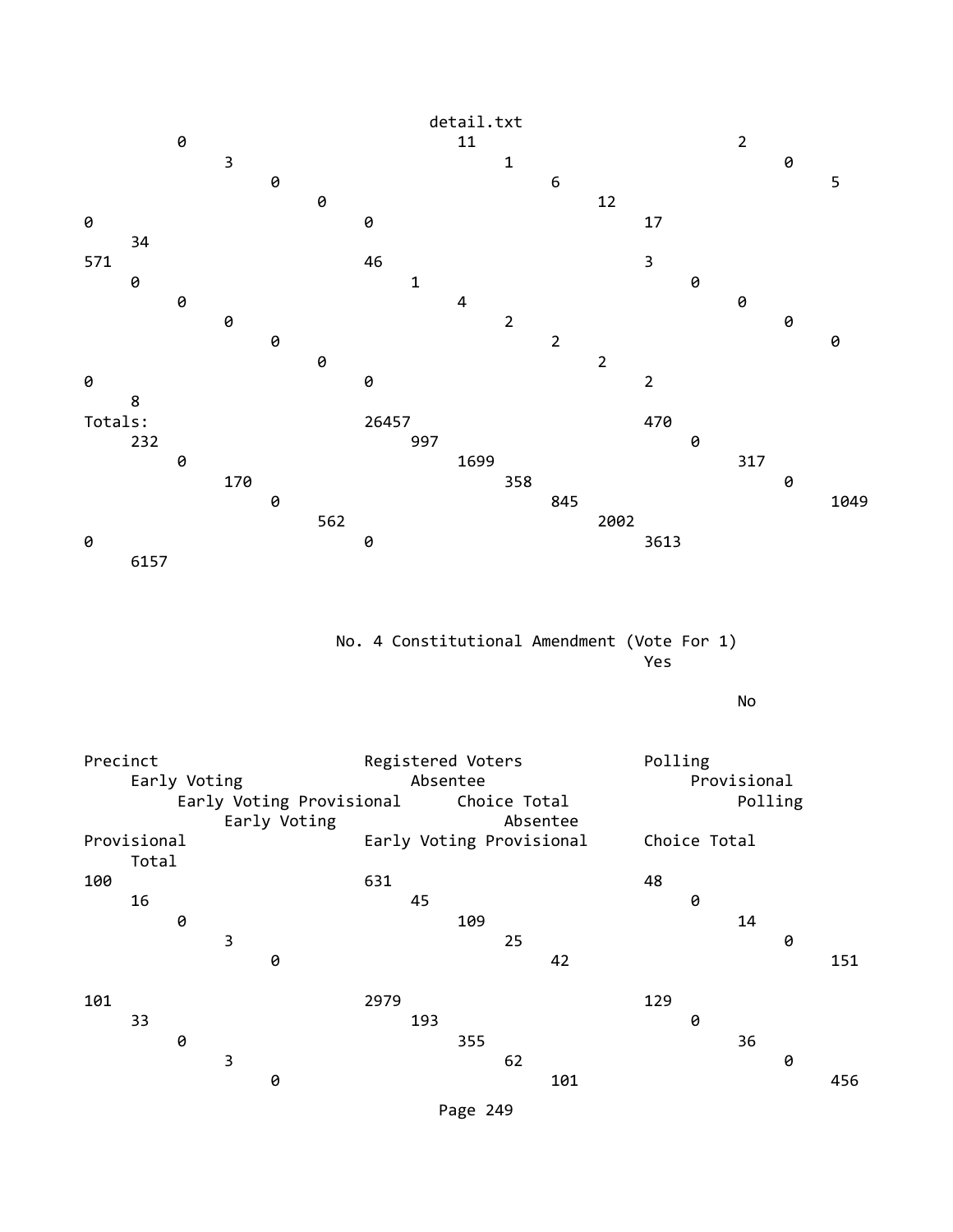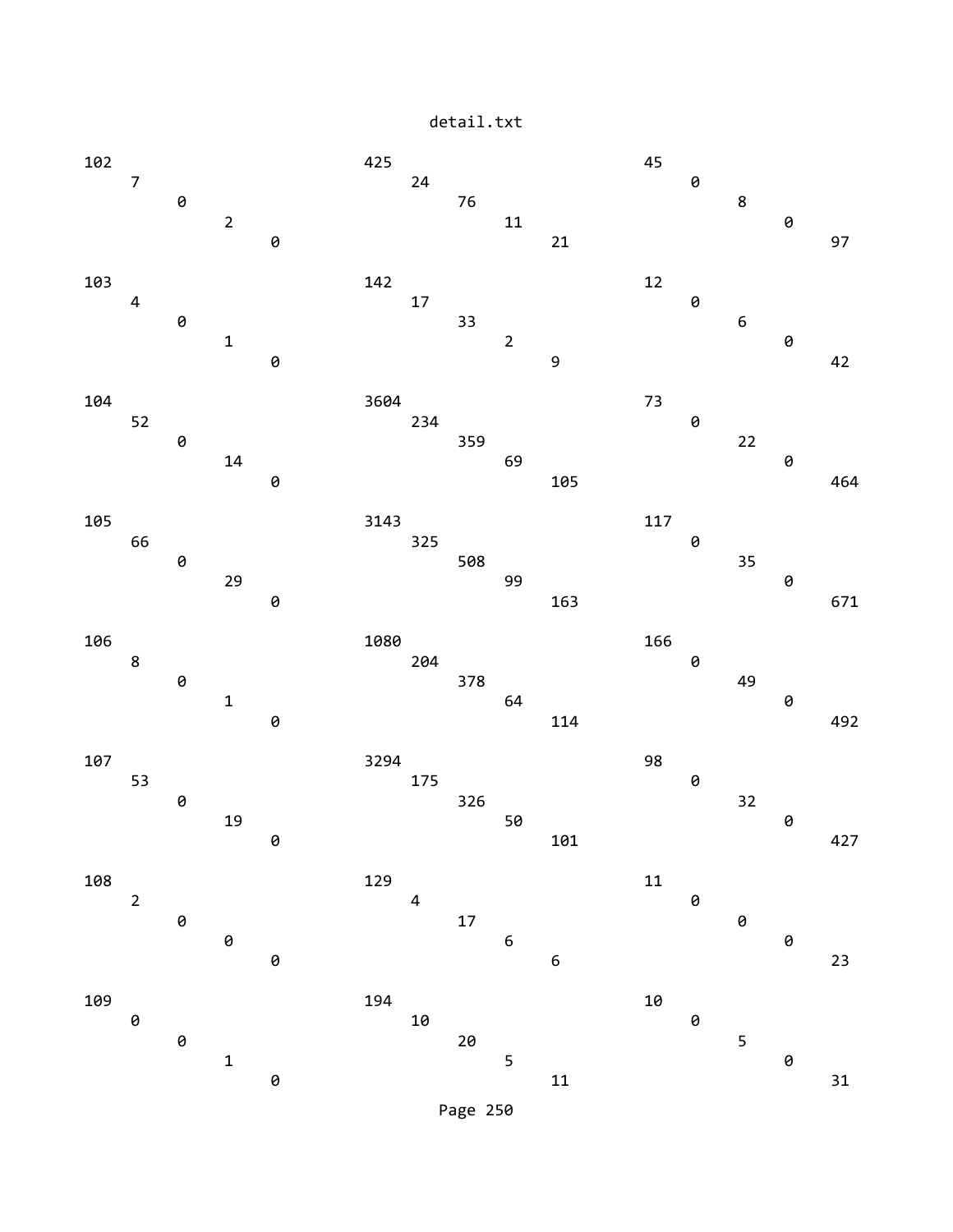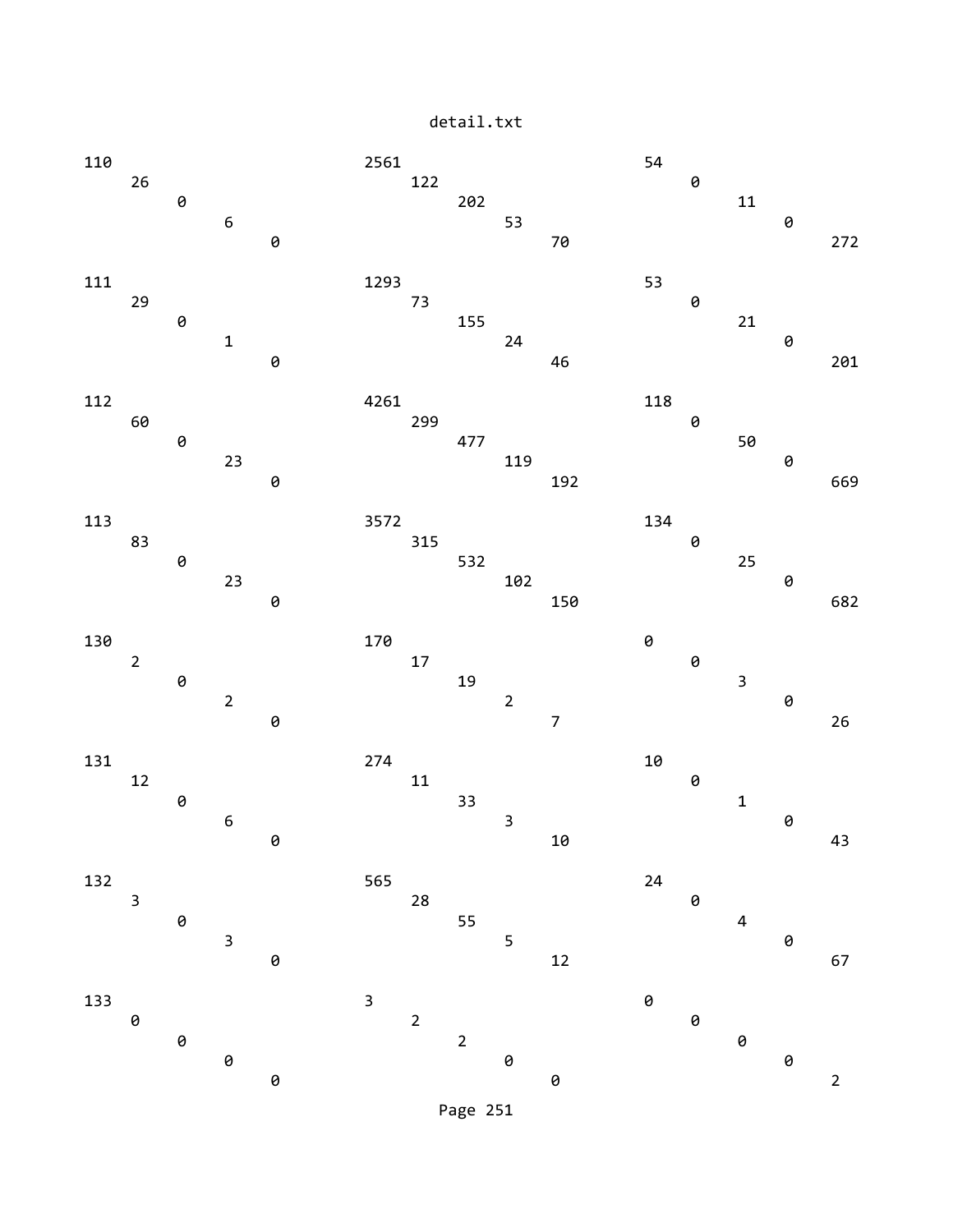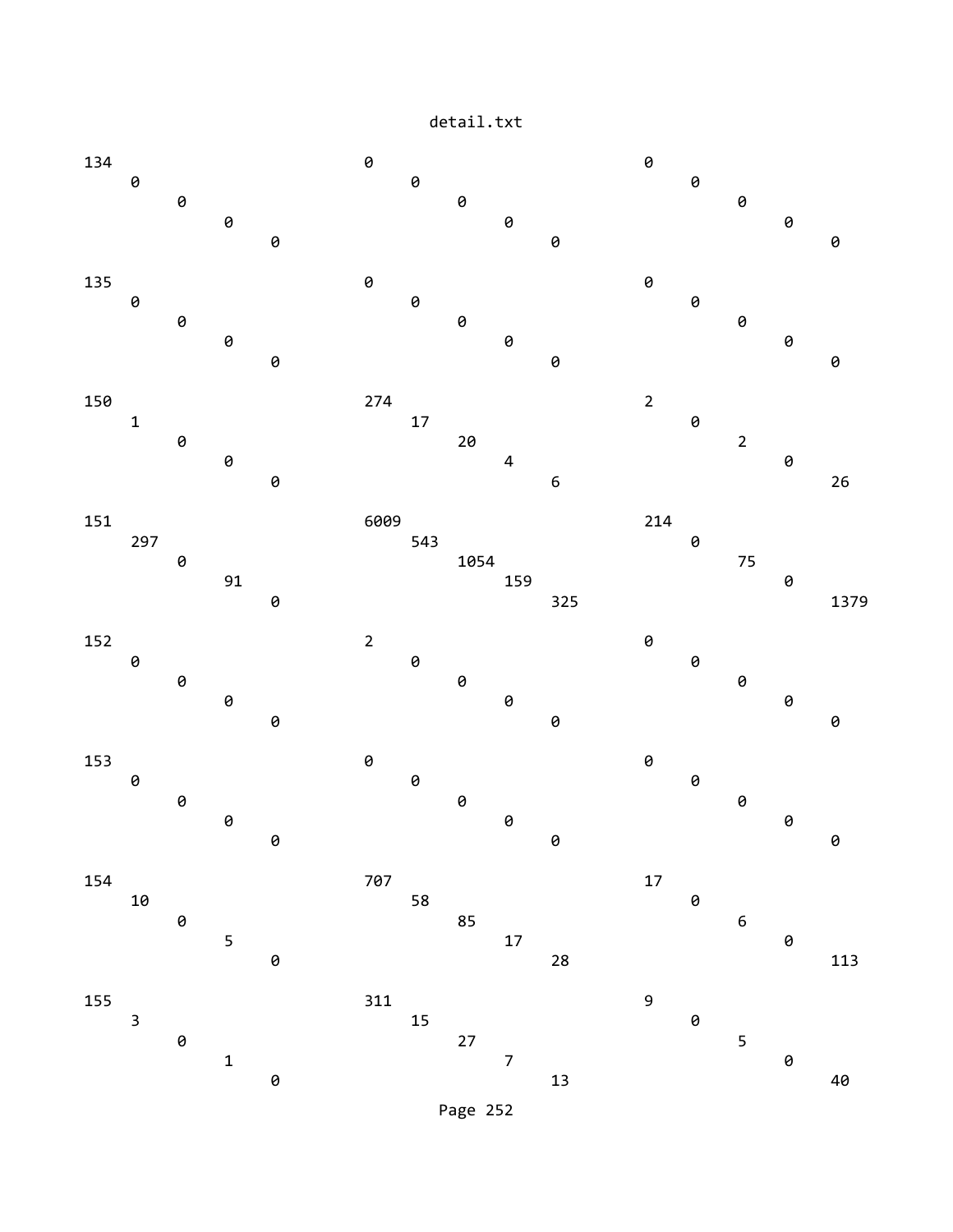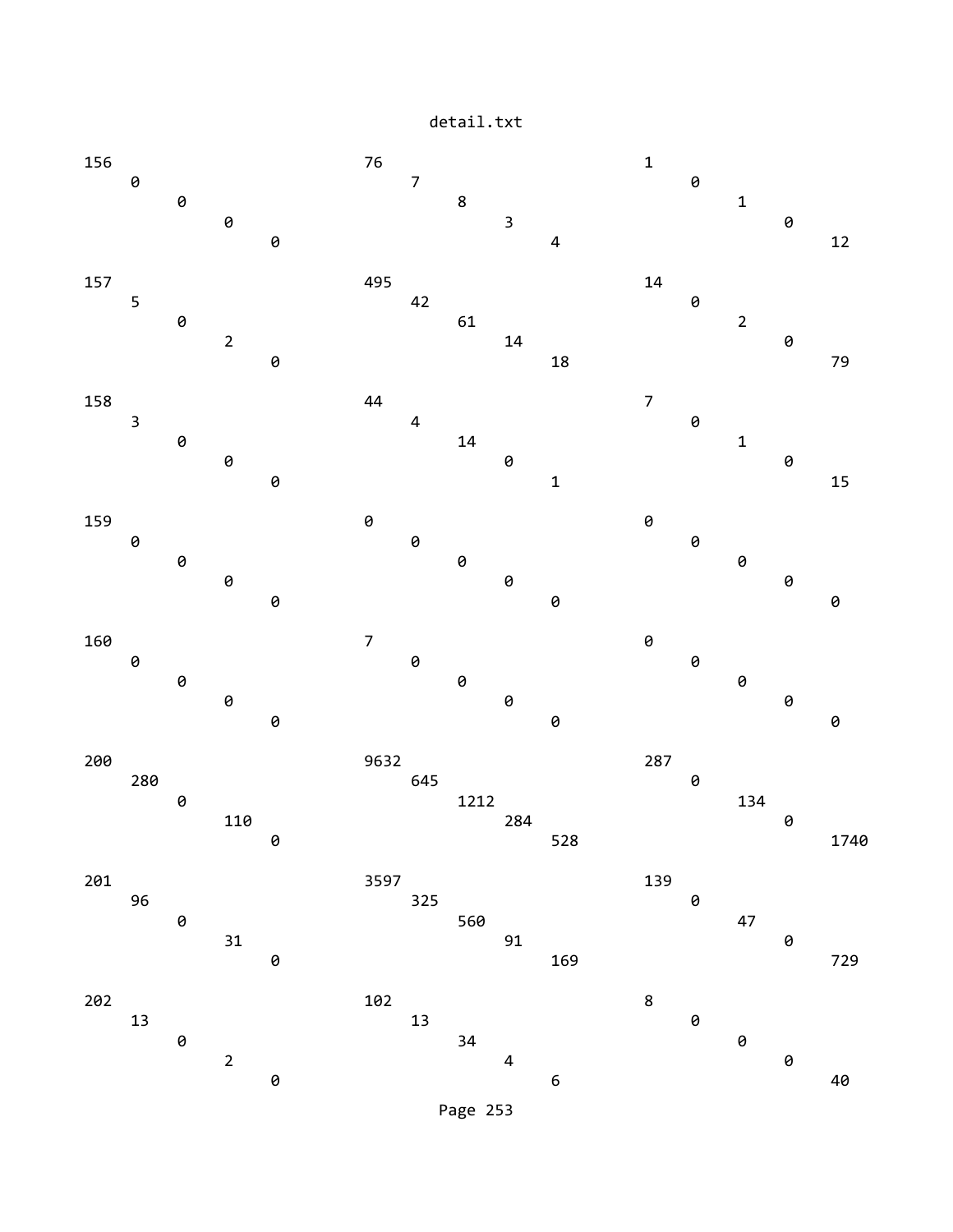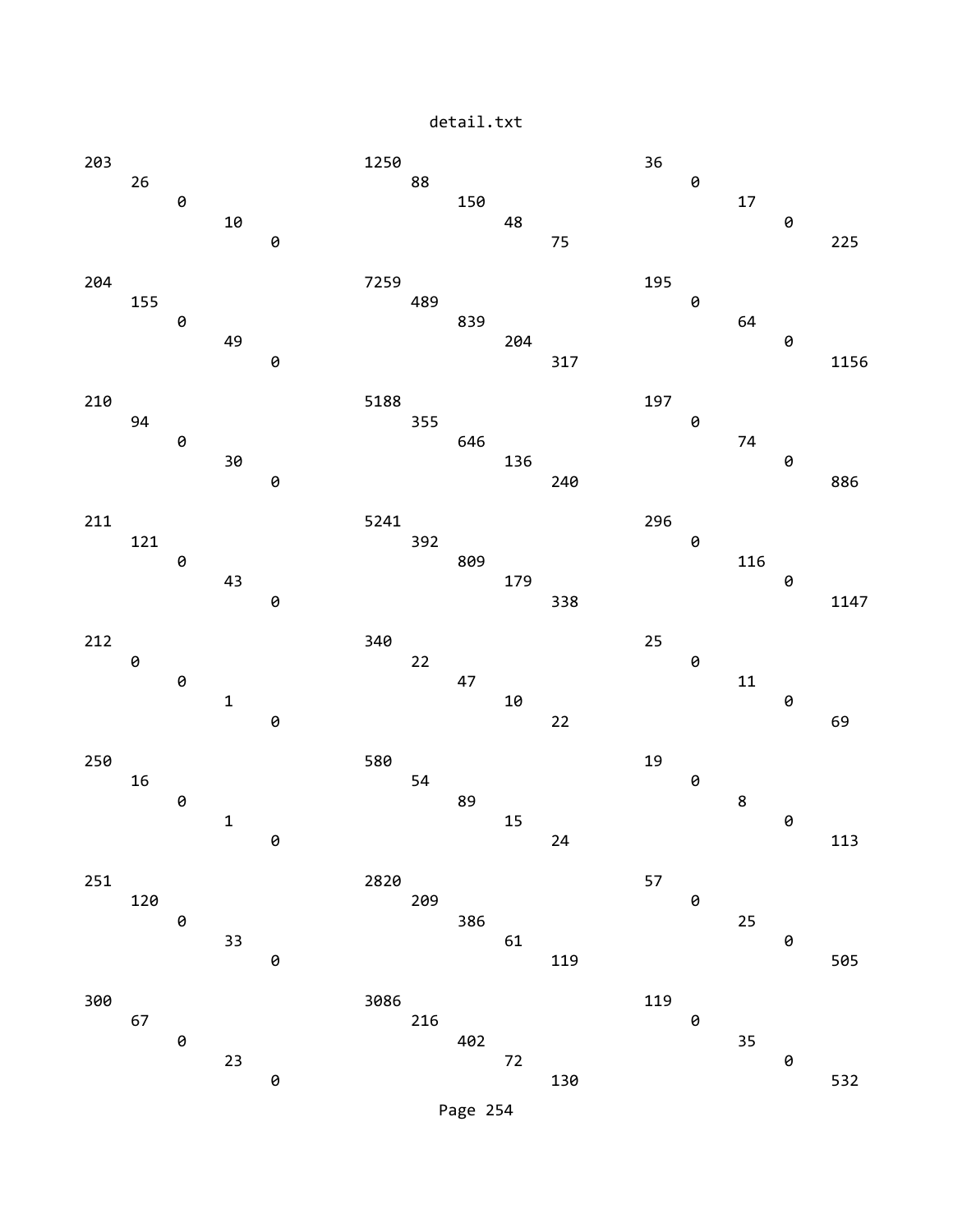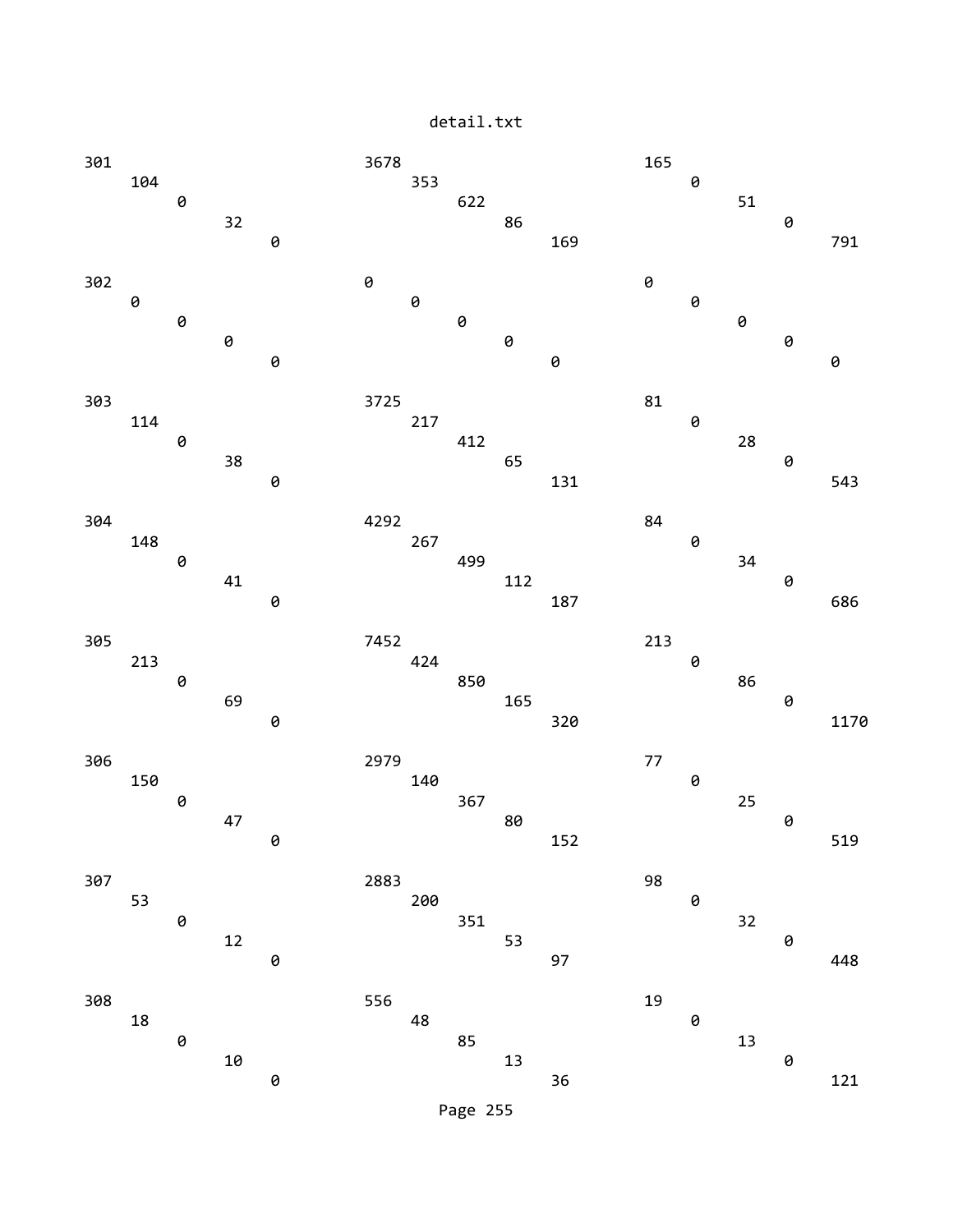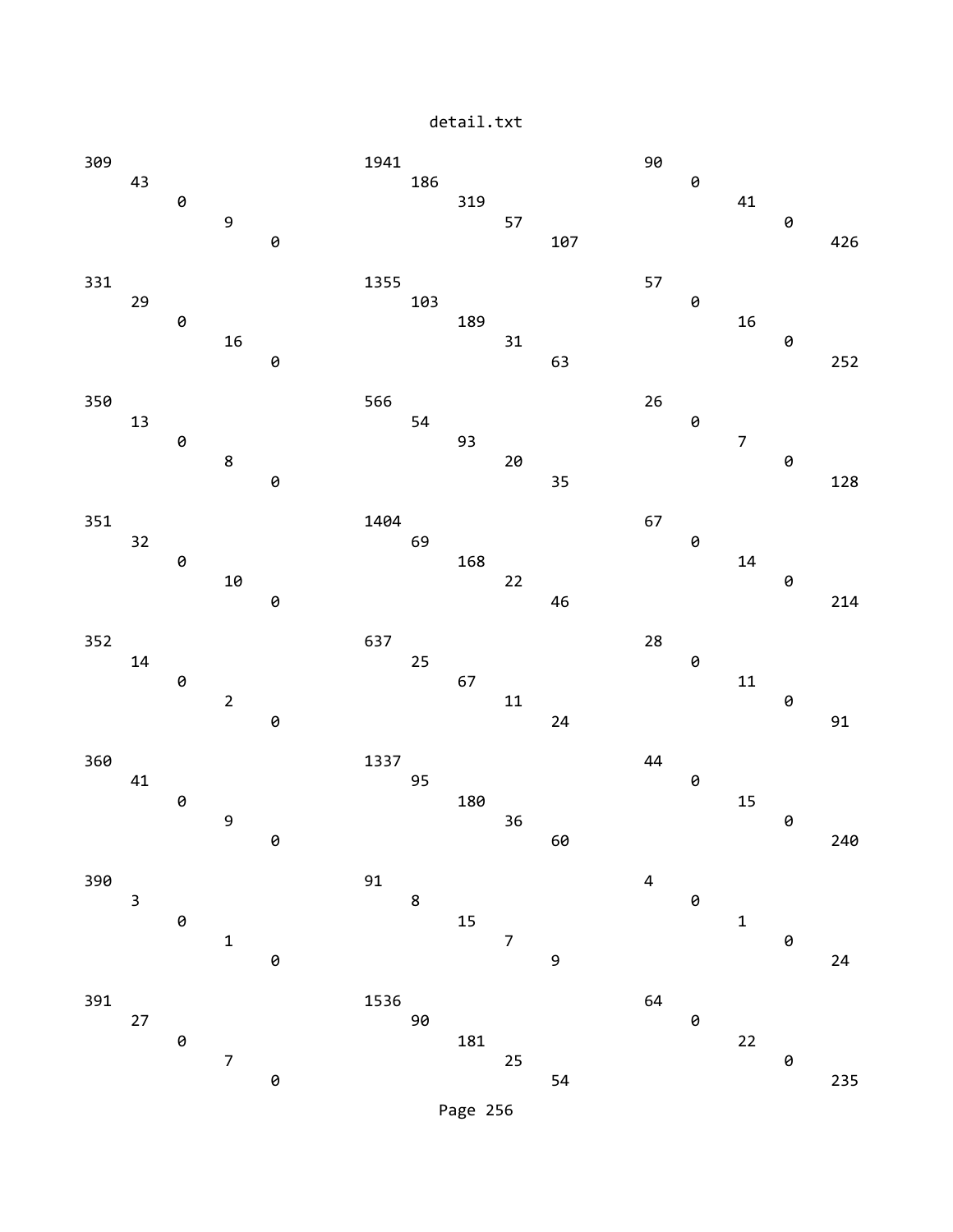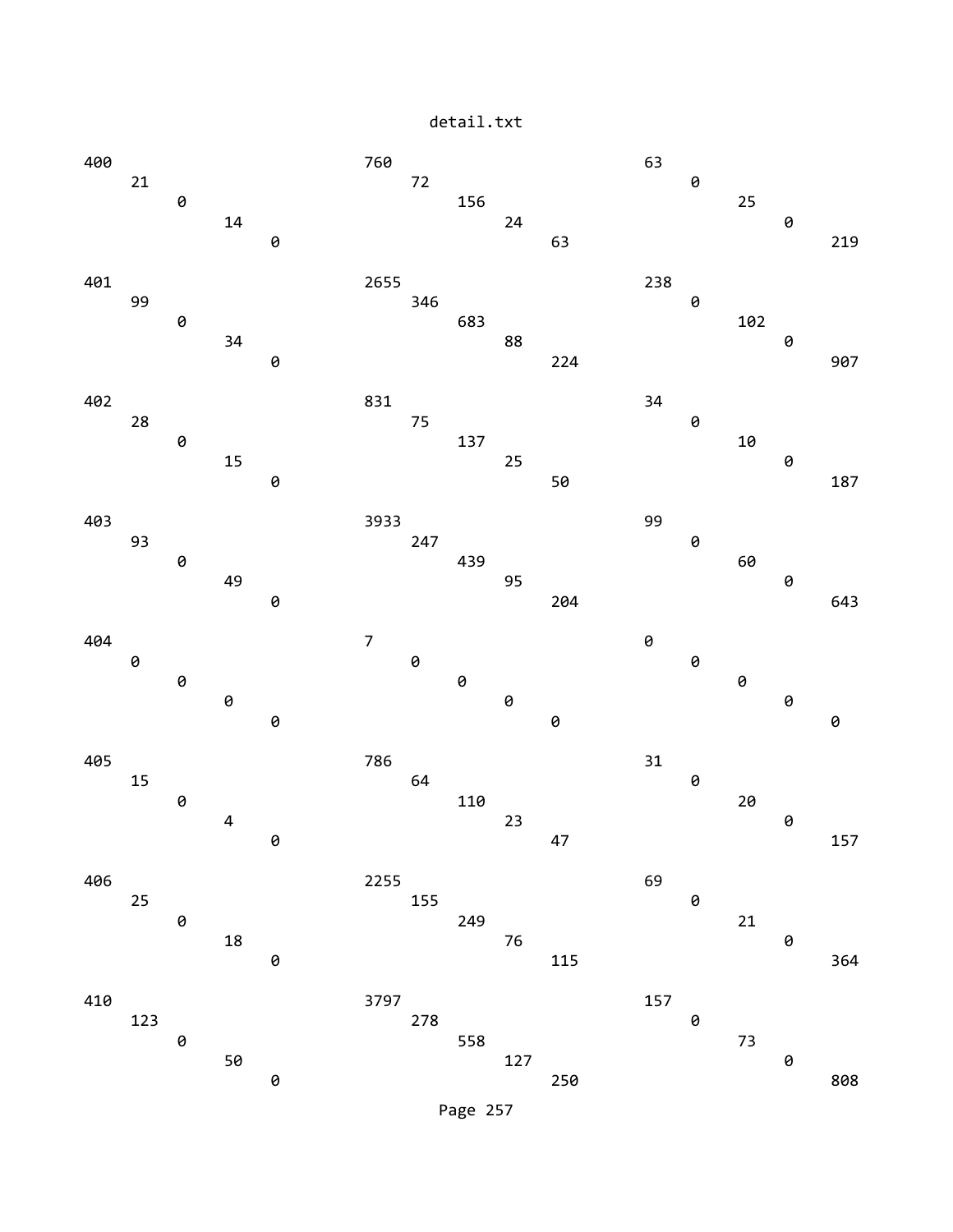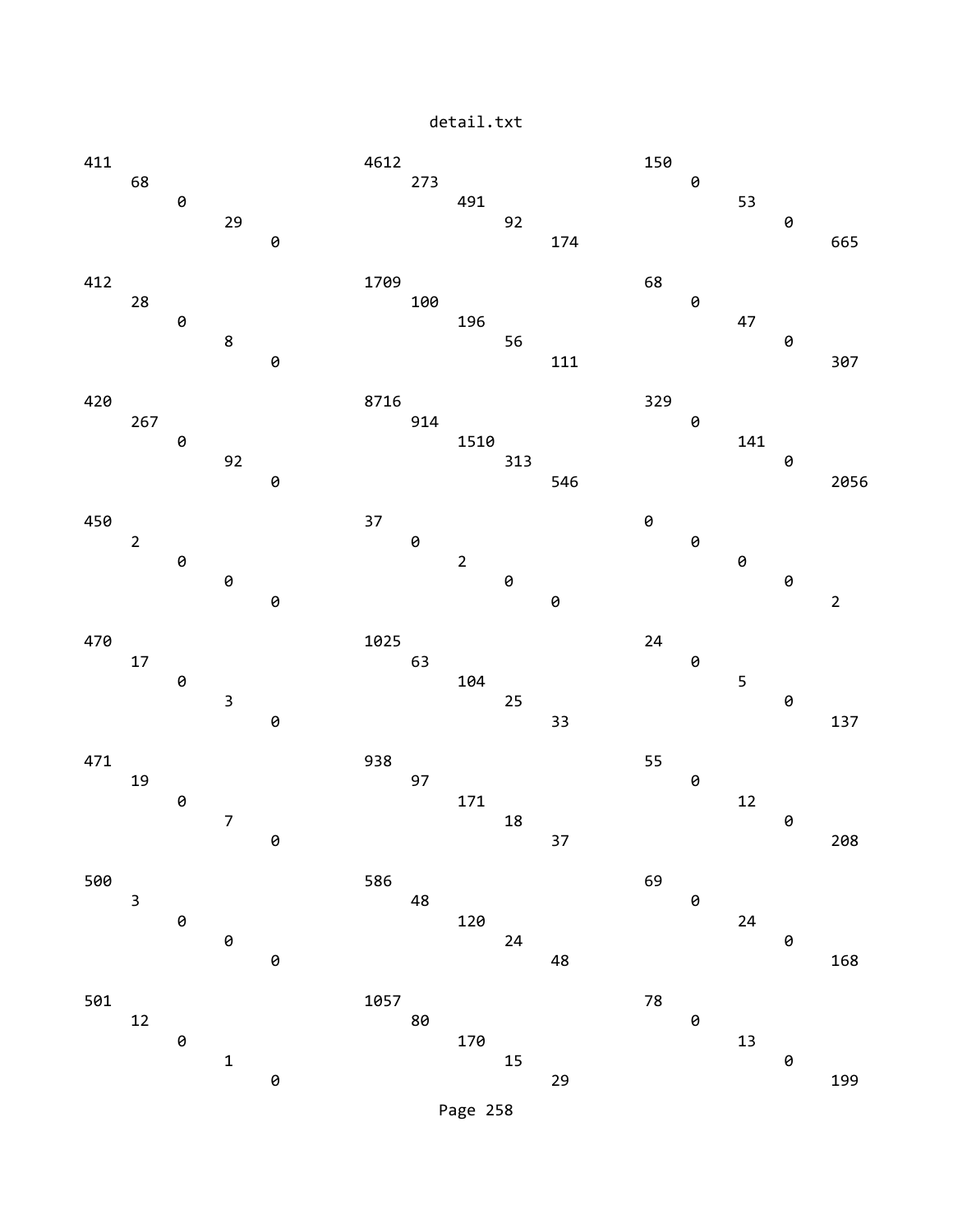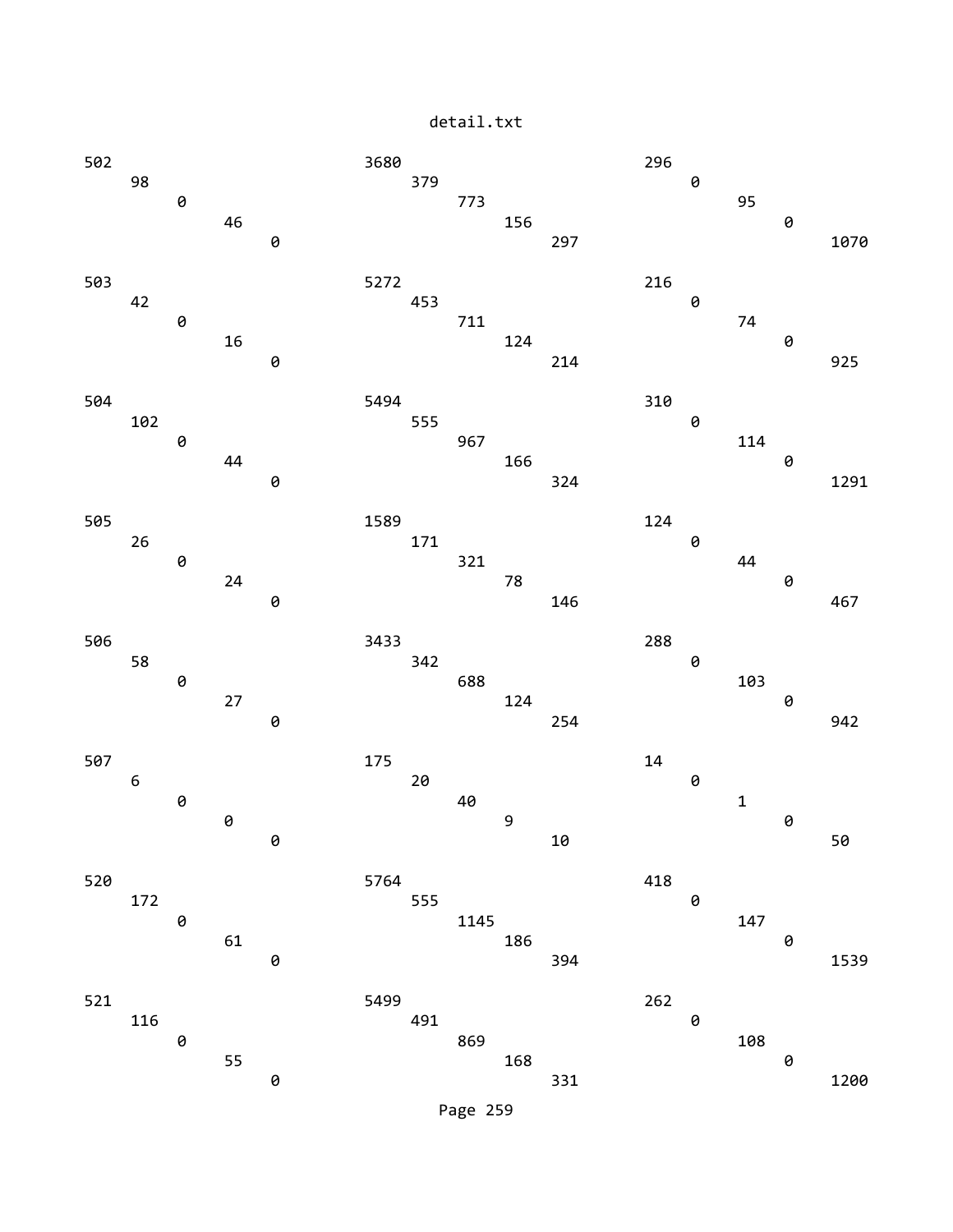

 Precinct Committeeman 550 (Vote For 1) Russell Gibson

Roy Sampson

Precinct Registered Voters Polling<br>Early Voting Registered Voters Polling<br>Resemble Absentee Early Voting **Absentee** Page 260